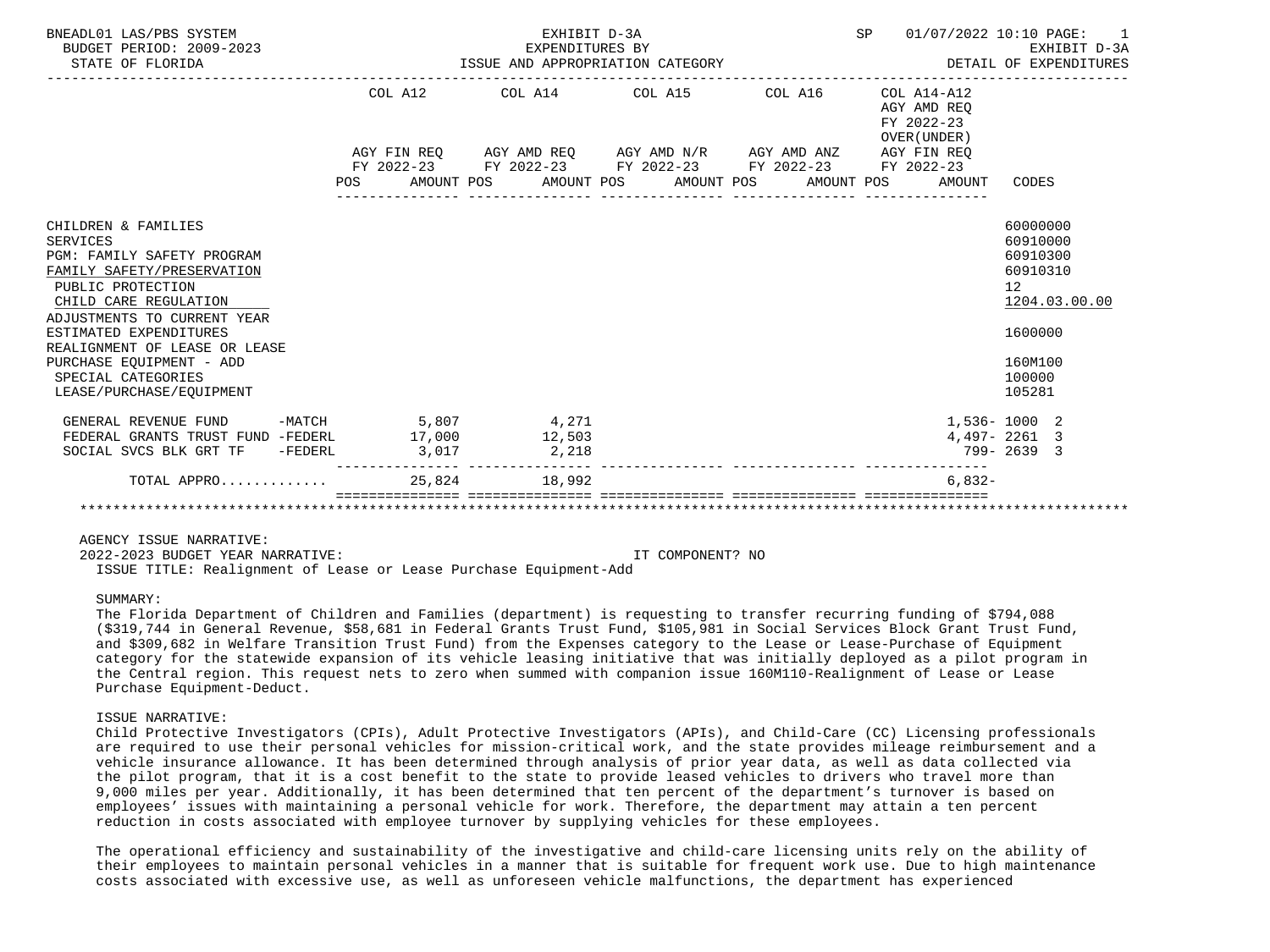| BNEADL01 LAS/PBS SYSTEM<br>BUDGET PERIOD: 2009-2023<br>STATE OF FLORIDA                                                                                                                                                                                                | EXHIBIT D-3A<br>EXPENDITURES BY | SP<br>ISSUE AND APPROPRIATION CATEGORY <b>Example 20 FOR ALICE AND APPROPRIATION</b> CATEGORY             | 01/07/2022 10:10 PAGE: 2<br>EXHIBIT D-3A |                                                                       |                                                                                           |
|------------------------------------------------------------------------------------------------------------------------------------------------------------------------------------------------------------------------------------------------------------------------|---------------------------------|-----------------------------------------------------------------------------------------------------------|------------------------------------------|-----------------------------------------------------------------------|-------------------------------------------------------------------------------------------|
|                                                                                                                                                                                                                                                                        |                                 | COL A12 COL A14 COL A15 COL A16                                                                           |                                          | COL A14-A12<br>AGY AMD REO<br>FY 2022-23<br>OVER (UNDER )             |                                                                                           |
|                                                                                                                                                                                                                                                                        |                                 | AGY FIN REO AGY AMD REO AGY AMD N/R AGY AMD ANZ<br>FY 2022-23 FY 2022-23 FY 2022-23 FY 2022-23 FY 2022-23 |                                          | AGY FIN REO<br>POS AMOUNT POS AMOUNT POS AMOUNT POS AMOUNT POS AMOUNT | CODES                                                                                     |
| CHILDREN & FAMILIES<br>SERVICES<br><b>PGM: FAMILY SAFETY PROGRAM</b><br>FAMILY SAFETY/PRESERVATION<br>PUBLIC PROTECTION<br>CHILD CARE REGULATION<br>ADJUSTMENTS TO CURRENT YEAR<br>ESTIMATED EXPENDITURES<br>REALIGNMENT OF LEASE OR LEASE<br>PURCHASE EQUIPMENT - ADD |                                 |                                                                                                           |                                          |                                                                       | 60000000<br>60910000<br>60910300<br>60910310<br>12<br>1204.03.00.00<br>1600000<br>160M100 |

substantial turnover and therefore a reduction in its ability to serve Florida's most vulnerable children and families.

# COST CALCULATION:

 The department proposes to procure leased vehicles and state vehicle insurance for 123 employees who meet predetermined fiscal criteria to incur a cost-savings and reduce departmental turnover of investigative and child-care licensing staff. The participant breakdown is as follows: 104 CPI, 15 API, and four CC licensing.

The department estimates that this project will cost \$794,088 per year for a total of 123 employees.

| Monthly Vehicle Lease<br>Monthly Vehicle Insurance | \$310<br>\$88 |  |
|----------------------------------------------------|---------------|--|
| Monthly Gas Allowance                              | \$140         |  |
| Total Monthly Cost (per employee)                  | \$538         |  |

 $$538 \times 123$  Employees x 12 Months = \$794,088 per year

IMPACT OF NOT FUNDING ISSUE:

 Failure to fund this initiative will potentially lead to increased mileage reimbursement expenses as well as increased employee turnover in departments that provide mission-critical services.

 LINKAGE TO GOVERNOR'S PRIORITIES: Not applicable.

 FLORIDA STRATEGIC PLAN FOR ECONOMIC DEVELOPMENT: Not applicable. Amended 2022-23 Narrative after December 15, 2021

ISSUE TITLE: Realignment of Lease or Lease Purchase Equipment - Add

SUMMARY: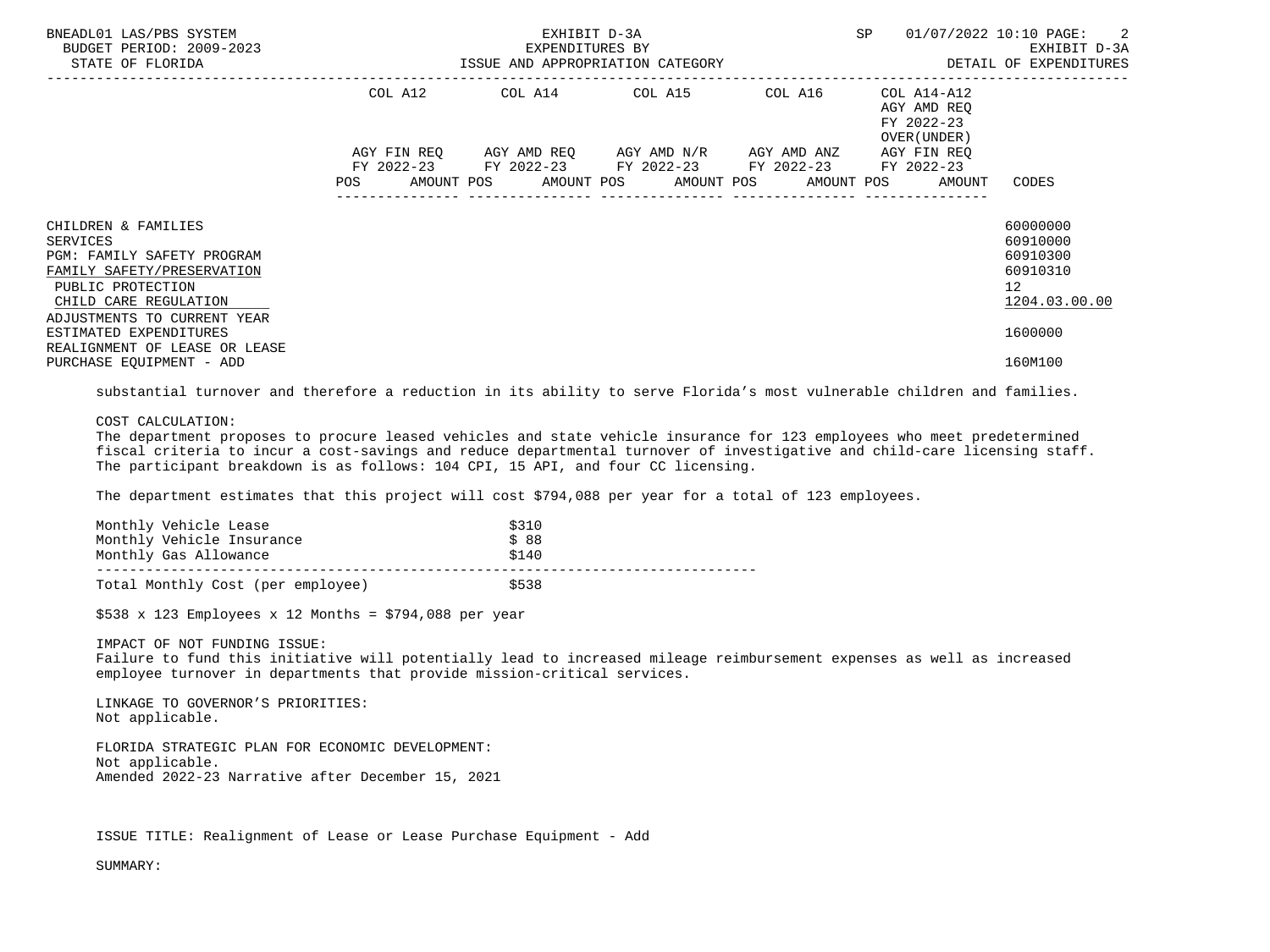| BNEADL01 LAS/PBS SYSTEM<br>BUDGET PERIOD: 2009-2023<br>STATE OF FLORIDA                                                                                                  | ISSUE AND APPROPRIATION CATEGORY | SP                                                                                                                                                   | 01/07/2022 10:10 PAGE:<br>$\overline{\phantom{a}}$ 3<br>EXHIBIT D-3A<br>DETAIL OF EXPENDITURES |                                           |                                                                                  |
|--------------------------------------------------------------------------------------------------------------------------------------------------------------------------|----------------------------------|------------------------------------------------------------------------------------------------------------------------------------------------------|------------------------------------------------------------------------------------------------|-------------------------------------------|----------------------------------------------------------------------------------|
|                                                                                                                                                                          | COL A12                          |                                                                                                                                                      |                                                                                                | AGY AMD REQ<br>FY 2022-23<br>OVER (UNDER) |                                                                                  |
|                                                                                                                                                                          | <b>POS</b>                       | AGY FIN REQ 6GY AMD REQ 6GY AMD N/R 6GY AMD ANZ<br>FY 2022-23 FY 2022-23 FY 2022-23 FY 2022-23<br>AMOUNT POS AMOUNT POS AMOUNT POS AMOUNT POS AMOUNT |                                                                                                | AGY FIN REO<br>FY 2022-23                 | CODES                                                                            |
| CHILDREN & FAMILIES<br>SERVICES<br>PGM: FAMILY SAFETY PROGRAM<br>FAMILY SAFETY/PRESERVATION<br>PUBLIC PROTECTION<br>CHILD CARE REGULATION<br>ADJUSTMENTS TO CURRENT YEAR |                                  |                                                                                                                                                      |                                                                                                |                                           | 60000000<br>60910000<br>60910300<br>60910310<br>12 <sup>°</sup><br>1204.03.00.00 |
| ESTIMATED EXPENDITURES<br>REALIGNMENT OF LEASE OR LEASE<br>PURCHASE EQUIPMENT - ADD                                                                                      |                                  |                                                                                                                                                      |                                                                                                |                                           | 1600000<br>160M100                                                               |

 The Florida Department of Children and Families (department) is requesting to transfer recurring funding of \$584,040 (\$235,167 in General Revenue, \$43,159 in Federal Grants Trust Fund, \$77,947 in Social Services Block Grant Trust Fund, and \$227,767 in Welfare Transition Trust Fund) from the Expenses category to the Lease or Lease-Purchase of Equipment category for the statewide expansion of its vehicle leasing initiative that was initially deployed as a pilot program in the Central region. This request nets to zero when summed with companion issue 160M110- Realignment of Lease or Lease Purchase Equipment - Deduct.

#### ISSUE NARRATIVE:

 Child Protective Investigators (CPIs), Adult Protective Investigators (APIs), and Child-Care (CC) Licensing professionals are required to use their personal vehicles for mission-critical work, and the state provides mileage reimbursement and a vehicle insurance allowance. It has been determined through analysis of prior year data, as well as data collected via the pilot program, that it is a cost benefit to the state to provide leased vehicles to drivers who travel more than 9,000 miles per year. Additionally, it has been determined that ten percent of the department's turnover is based on employees' issues with maintaining a personal vehicle for work. Therefore, the department may attain a ten percent reduction in costs associated with employee turnover by supplying vehicles for these employees.

 The operational efficiency and sustainability of the investigative and child-care licensing units rely on the ability of their employees to maintain personal vehicles in a manner that is suitable for frequent work use. Due to high maintenance costs associated with excessive use, as well as unforeseen vehicle malfunctions, the department has experienced substantial turnover and therefore a reduction in its ability to serve Florida's most vulnerable children and families.

#### COST CALCULATION:

 The department proposes to procure leased vehicles and state vehicle insurance for 157 employees who meet predetermined fiscal criteria to incur a cost-savings and reduce departmental turnover of investigative and child-care licensing staff. The participant breakdown is as follows: 133 CPI, 19 API, and five CC licensing.

The department estimates that this project will cost \$1,013,592 per year for a total of 157 employees.

Monthly Vehicle Lease  $\sim$  \$310 (Lease Purchase)

Monthly Vehicle Insurance  $\sim$  \$ 88 (Expense)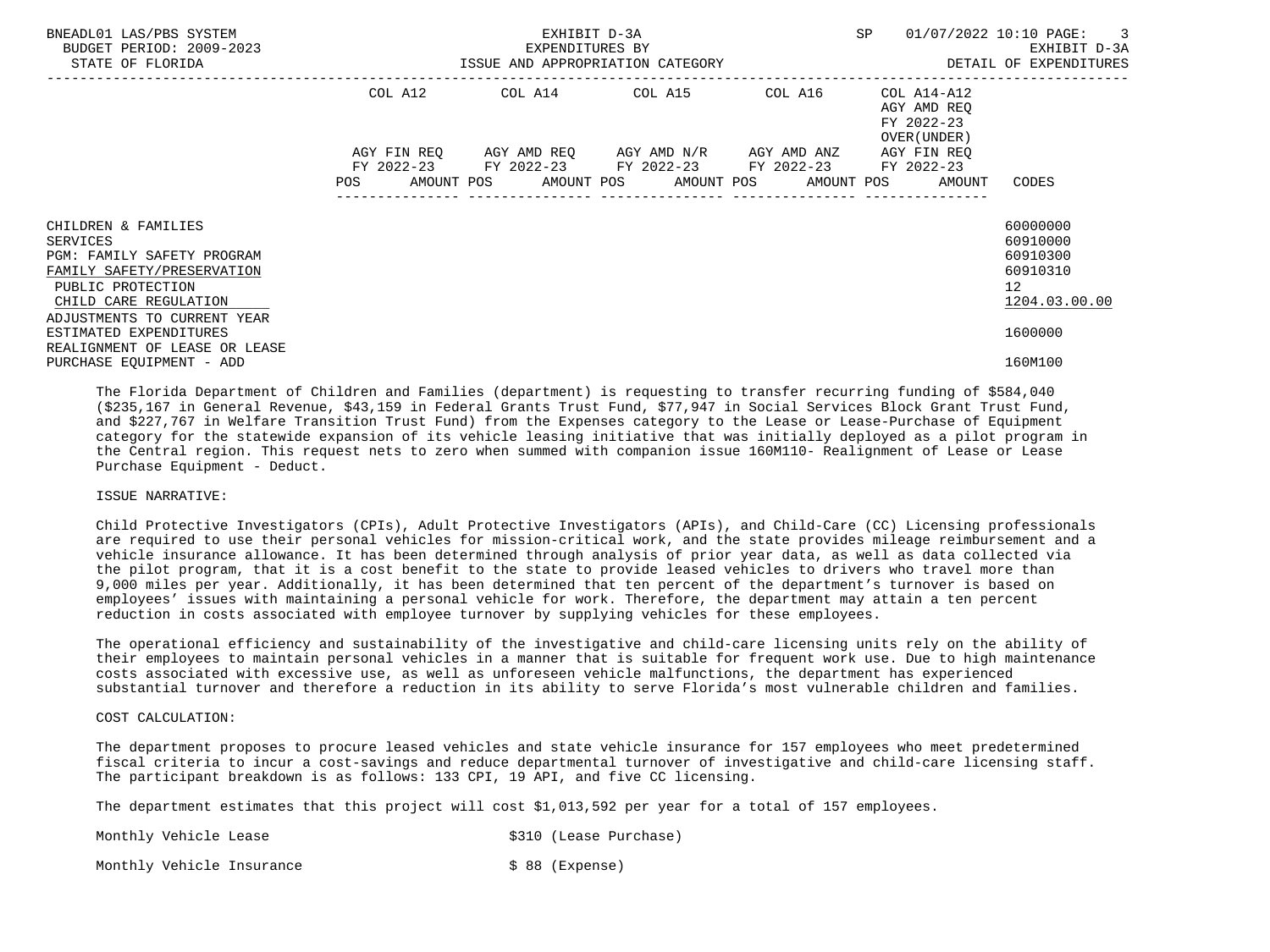| BNEADL01 LAS/PBS SYSTEM<br>BUDGET PERIOD: 2009-2023<br>STATE OF FLORIDA                                                                                                                                                                                         | SP<br>EXHIBIT D-3A<br>EXPENDITURES BY |  |  |                  |                                                                                                                                                                                 |  |  |                                                          |  | 01/07/2022 10:10 PAGE: 4<br>EXHIBIT D-3A                                                  |
|-----------------------------------------------------------------------------------------------------------------------------------------------------------------------------------------------------------------------------------------------------------------|---------------------------------------|--|--|------------------|---------------------------------------------------------------------------------------------------------------------------------------------------------------------------------|--|--|----------------------------------------------------------|--|-------------------------------------------------------------------------------------------|
|                                                                                                                                                                                                                                                                 |                                       |  |  |                  | COL A12 COL A14 COL A15 COL A16                                                                                                                                                 |  |  | COL A14-A12<br>AGY AMD REO<br>FY 2022-23<br>OVER (UNDER) |  |                                                                                           |
|                                                                                                                                                                                                                                                                 |                                       |  |  |                  | AGY FIN REQ AGY AMD REQ AGY AMD N/R AGY AMD ANZ AGY FIN REQ<br>FY 2022-23 FY 2022-23 FY 2022-23 FY 2022-23 FY 2022-23<br>POS AMOUNT POS AMOUNT POS AMOUNT POS AMOUNT POS AMOUNT |  |  |                                                          |  | CODES                                                                                     |
| CHILDREN & FAMILIES<br>SERVICES<br>PGM: FAMILY SAFETY PROGRAM<br>FAMILY SAFETY/PRESERVATION<br>PUBLIC PROTECTION<br>CHILD CARE REGULATION<br>ADJUSTMENTS TO CURRENT YEAR<br>ESTIMATED EXPENDITURES<br>REALIGNMENT OF LEASE OR LEASE<br>PURCHASE EQUIPMENT - ADD |                                       |  |  |                  |                                                                                                                                                                                 |  |  |                                                          |  | 60000000<br>60910000<br>60910300<br>60910310<br>12<br>1204.03.00.00<br>1600000<br>160M100 |
| Monthly Gas Allowance                                                                                                                                                                                                                                           |                                       |  |  | $$140$ (Expense) |                                                                                                                                                                                 |  |  |                                                          |  |                                                                                           |
|                                                                                                                                                                                                                                                                 |                                       |  |  |                  |                                                                                                                                                                                 |  |  |                                                          |  |                                                                                           |

Total Monthly Cost (per employee)  $$538$ 

\$538 Monthly Vehicle Lease x 157 Employees x 12 Months = \$1,013,592 per year

The Lease or Lease-Purchase of Equipment need is 584,040.

\$310 Monthly Vehicle Lease x 157 Employees x 12 Months = \$584,040 per year

 This issue requests \$584,040 to be transferred from the Expense category to the Lease or Lease-Purchase of Equipment category for the monthly vehicle lease cost. The associated costs for vehicle insurance and gas will be paid from the expense category.

IMPACT OF NOT FUNDING ISSUE:

 Failure to fund this initiative will potentially lead to increased mileage reimbursement expenses as well as increased employee turnover in departments that provide mission-critical services.

LINKAGE TO GOVERNOR'S PRIORITIES:

Not applicable.

FLORIDA STRATEGIC PLAN FOR ECONOMIC DEVELOPMENT:

Not applicable.

| -- |  |
|----|--|
|    |  |
|    |  |
|    |  |
|    |  |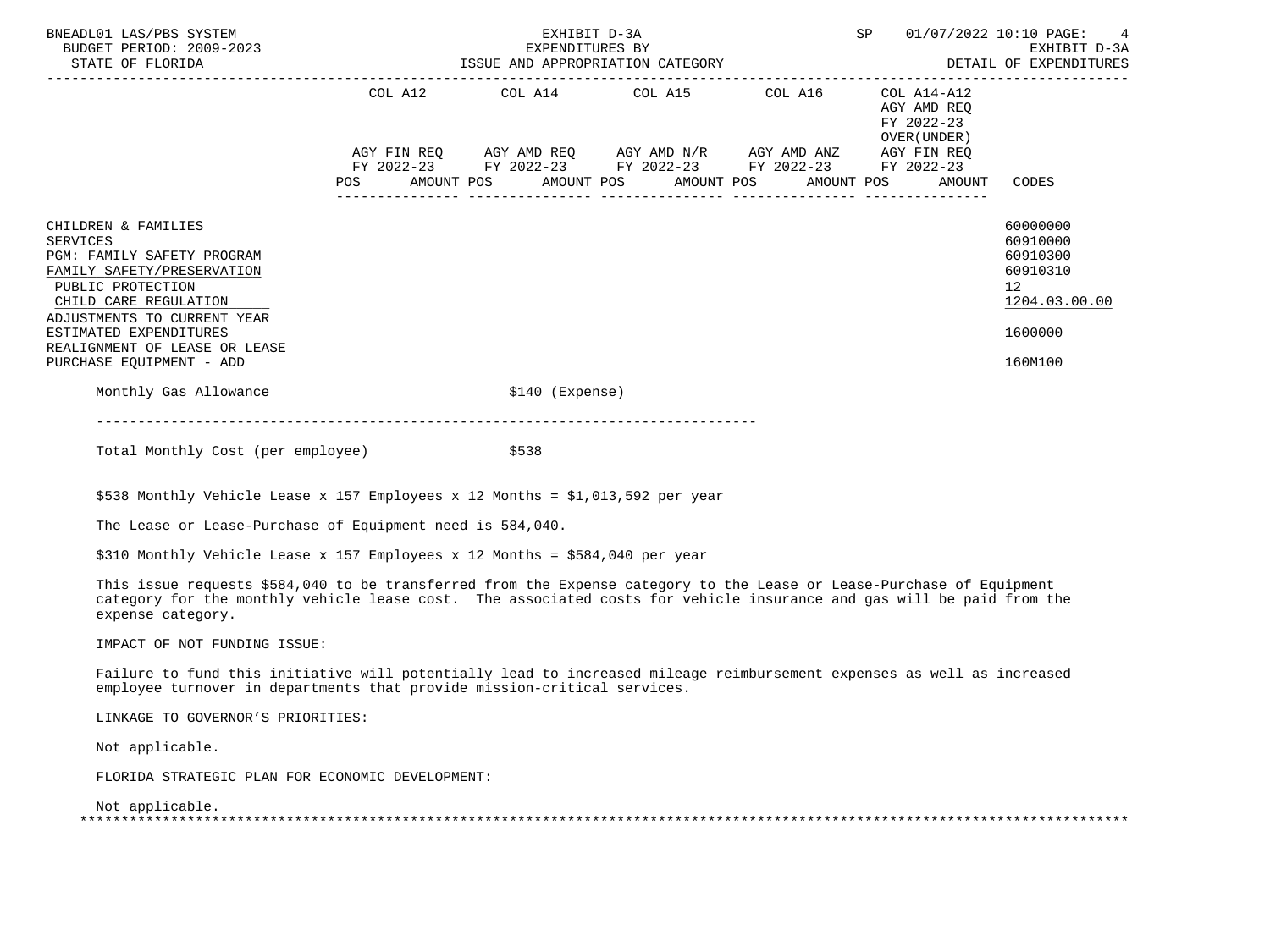| BNEADL01 LAS/PBS SYSTEM<br>BUDGET PERIOD: 2009-2023<br>STATE OF FLORIDA                                                                   | EXHIBIT D-3A<br>84-1 EXPENDITURES BY کا EXPENDITURES BY کا تا است کا است کا تا کردہ کر دی کر اور است کا کہا تا ہے۔<br>ISSUE AND APPROPRIATION CATEGORY کا کہنا کہ کا کہنا کہ کا کہنا کہ کا کہنا کہ اس کا کہنا کہ کہ کہ کہ کہ کہ کہ ک |  |                                 |               |  |                                                                                                                       |  |  |  |                                                              | SP 01/07/2022 10:10 PAGE: 5                                                      |
|-------------------------------------------------------------------------------------------------------------------------------------------|--------------------------------------------------------------------------------------------------------------------------------------------------------------------------------------------------------------------------------------|--|---------------------------------|---------------|--|-----------------------------------------------------------------------------------------------------------------------|--|--|--|--------------------------------------------------------------|----------------------------------------------------------------------------------|
|                                                                                                                                           |                                                                                                                                                                                                                                      |  | COL A12 COL A14 COL A15 COL A16 |               |  |                                                                                                                       |  |  |  | COL A14-A12<br>AGY AMD REO<br>FY 2022-23<br>OVER (UNDER )    |                                                                                  |
|                                                                                                                                           |                                                                                                                                                                                                                                      |  |                                 |               |  | AGY FIN REQ AGY AMD REQ AGY AMD N/R AGY AMD ANZ AGY FIN REQ<br>FY 2022-23 FY 2022-23 FY 2022-23 FY 2022-23 FY 2022-23 |  |  |  | POS AMOUNT POS AMOUNT POS AMOUNT POS AMOUNT POS AMOUNT CODES |                                                                                  |
| CHILDREN & FAMILIES<br>SERVICES<br>PGM: FAMILY SAFETY PROGRAM<br>FAMILY SAFETY/PRESERVATION<br>PUBLIC PROTECTION<br>CHILD CARE REGULATION |                                                                                                                                                                                                                                      |  |                                 |               |  |                                                                                                                       |  |  |  |                                                              | 60000000<br>60910000<br>60910300<br>60910310<br>12 <sup>7</sup><br>1204.03.00.00 |
| TOTAL: CHILD CARE REGULATION<br>BY FUND TYPE                                                                                              |                                                                                                                                                                                                                                      |  |                                 |               |  |                                                                                                                       |  |  |  |                                                              | 1204.03.00.00                                                                    |
| $5,807$ 4,271<br>GENERAL REVENUE FUND<br>TRUST FUNDS                                                                                      |                                                                                                                                                                                                                                      |  |                                 | 20,017 14,721 |  |                                                                                                                       |  |  |  | 1,536- 1000<br>$5,296 - 2000$                                |                                                                                  |
| TOTAL PROG COMP 25,824 18,992                                                                                                             |                                                                                                                                                                                                                                      |  |                                 |               |  |                                                                                                                       |  |  |  | $6.832 -$                                                    |                                                                                  |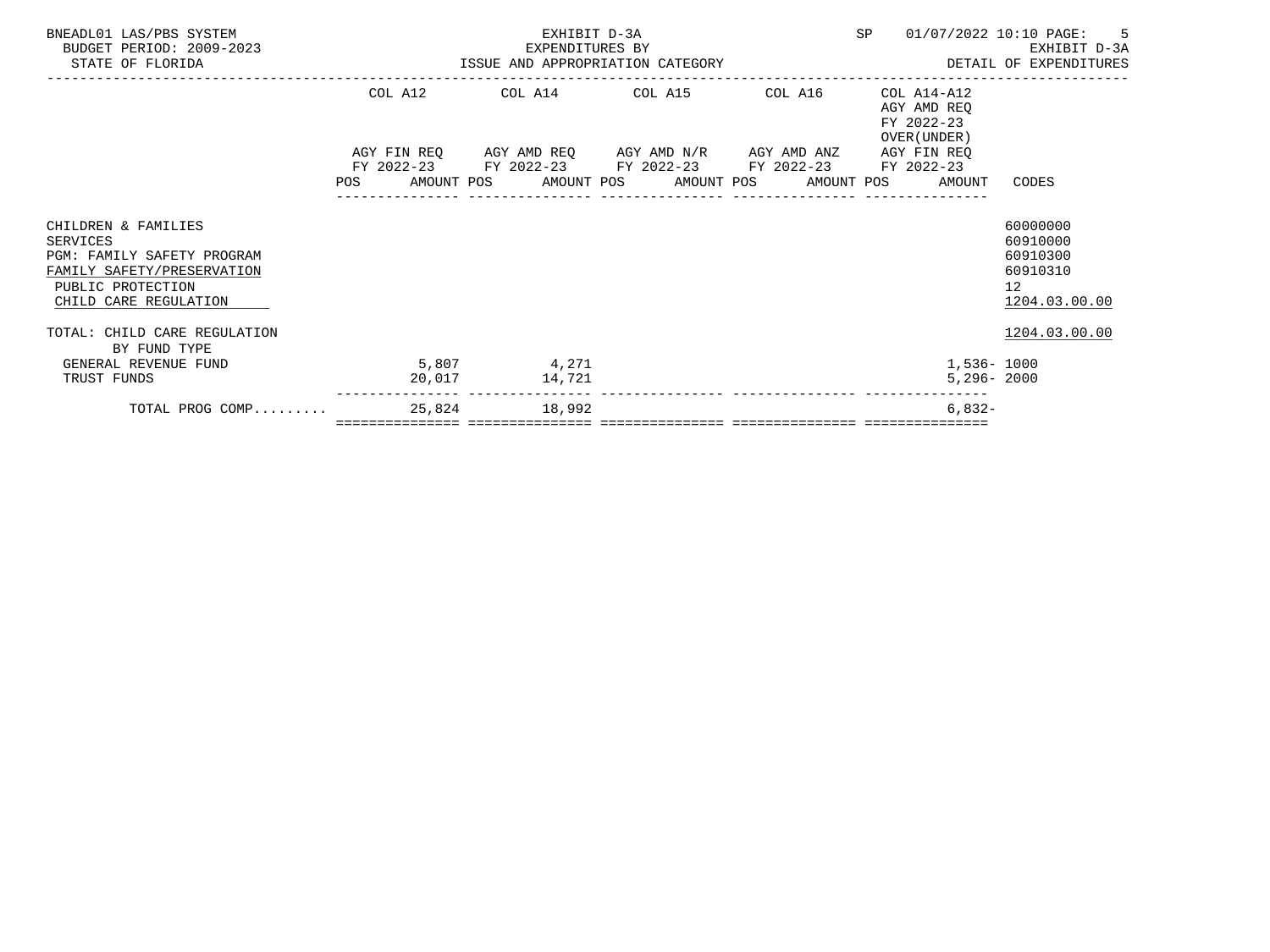| BNEADL01 LAS/PBS SYSTEM<br>BUDGET PERIOD: 2009-2023<br>STATE OF FLORIDA                                                            | EXPENDITURES BY<br>ISSUE AND APPROPRIATION CATEGORY |                  |                                      | SP 01/07/2022 10:10 PAGE:<br>-6<br>EXHIBIT D-3A<br>DETAIL OF EXPENDITURES |                                                             |           |                                                       |
|------------------------------------------------------------------------------------------------------------------------------------|-----------------------------------------------------|------------------|--------------------------------------|---------------------------------------------------------------------------|-------------------------------------------------------------|-----------|-------------------------------------------------------|
|                                                                                                                                    |                                                     |                  |                                      | COL A12 COL A14 COL A15 COL A16                                           | $COL A14- A12$<br>AGY AMD REO<br>FY 2022-23<br>OVER (UNDER) |           |                                                       |
|                                                                                                                                    |                                                     |                  |                                      | AGY FIN REQ AGY AMD REQ AGY AMD N/R AGY AMD ANZ AGY FIN REQ               |                                                             |           |                                                       |
|                                                                                                                                    |                                                     |                  | POS AMOUNT POS AMOUNT POS AMOUNT POS | FY 2022-23 FY 2022-23 FY 2022-23 FY 2022-23 FY 2022-23                    | AMOUNT POS                                                  | AMOUNT    | CODES                                                 |
| CHILDREN & FAMILIES<br>SERVICES<br>PGM: FAMILY SAFETY PROGRAM<br>FAMILY SAFETY/PRESERVATION<br>HEALTH AND HUMAN SERVICES           |                                                     |                  |                                      |                                                                           |                                                             |           | 60000000<br>60910000<br>60910300<br>60910310<br>13    |
| ADULT PROTECTION<br>ADJUSTMENTS TO CURRENT YEAR<br>ESTIMATED EXPENDITURES<br>REALIGNMENT OF LEASE OR LEASE                         |                                                     |                  |                                      |                                                                           |                                                             |           | 1304.06.00.00<br>1600000                              |
| PURCHASE EQUIPMENT - ADD<br>SPECIAL CATEGORIES<br>LEASE/PURCHASE/EOUIPMENT                                                         |                                                     |                  |                                      |                                                                           |                                                             |           | 160M100<br>100000<br>105281                           |
| GENERAL REVENUE FUND -MATCH 60,846<br>FEDERAL GRANTS TRUST FUND -FEDERL 22,701<br>SOCIAL SVCS BLK GRT TF $-$ FEDERL 13, 293 9, 777 |                                                     | 44,751<br>16,696 |                                      |                                                                           |                                                             |           | 16,095-1000 2<br>$6,005 - 2261$ 3<br>$3,516 - 2639$ 3 |
| TOTAL APPRO $\ldots \ldots \ldots$                                                                                                 |                                                     |                  |                                      |                                                                           |                                                             | $25,616-$ |                                                       |
|                                                                                                                                    |                                                     |                  |                                      |                                                                           |                                                             |           |                                                       |

 2022-2023 BUDGET YEAR NARRATIVE: IT COMPONENT? NO ISSUE TITLE: Realignment of Lease or Lease Purchase Equipment-Add

SUMMARY:

 The Florida Department of Children and Families (department) is requesting to transfer recurring funding of \$794,088 (\$319,744 in General Revenue, \$58,681 in Federal Grants Trust Fund, \$105,981 in Social Services Block Grant Trust Fund, and \$309,682 in Welfare Transition Trust Fund) from the Expenses category to the Lease or Lease-Purchase of Equipment category for the statewide expansion of its vehicle leasing initiative that was initially deployed as a pilot program in the Central region. This request nets to zero when summed with companion issue 160M110-Realignment of Lease or Lease Purchase Equipment-Deduct.

#### ISSUE NARRATIVE:

 Child Protective Investigators (CPIs), Adult Protective Investigators (APIs), and Child-Care (CC) Licensing professionals are required to use their personal vehicles for mission-critical work, and the state provides mileage reimbursement and a vehicle insurance allowance. It has been determined through analysis of prior year data, as well as data collected via the pilot program, that it is a cost benefit to the state to provide leased vehicles to drivers who travel more than 9,000 miles per year. Additionally, it has been determined that ten percent of the department's turnover is based on employees' issues with maintaining a personal vehicle for work. Therefore, the department may attain a ten percent reduction in costs associated with employee turnover by supplying vehicles for these employees.

 The operational efficiency and sustainability of the investigative and child-care licensing units rely on the ability of their employees to maintain personal vehicles in a manner that is suitable for frequent work use. Due to high maintenance costs associated with excessive use, as well as unforeseen vehicle malfunctions, the department has experienced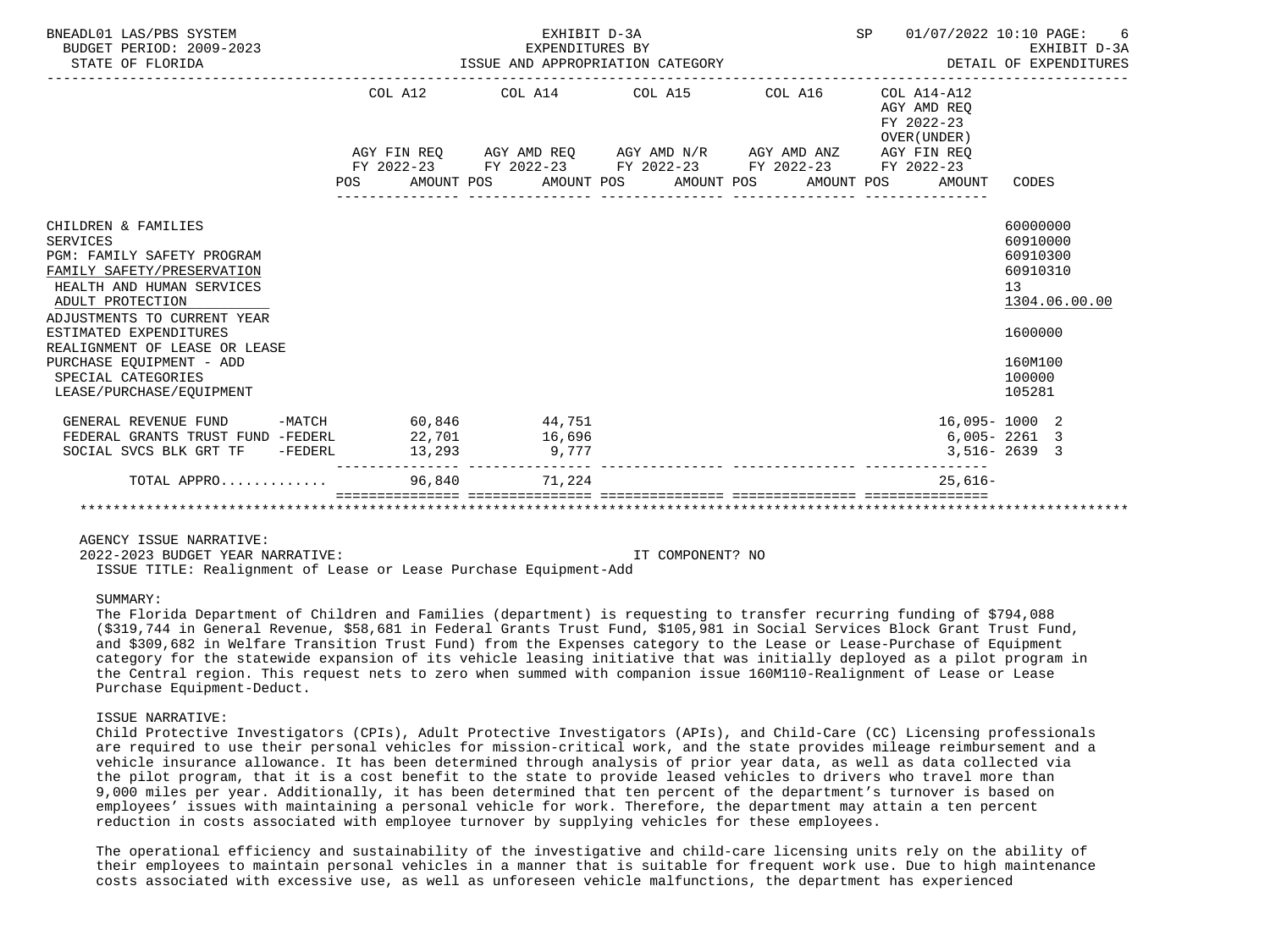| BNEADL01 LAS/PBS SYSTEM<br>BUDGET PERIOD: 2009-2023<br>STATE OF FLORIDA                                                                                                                                      |            | EXHIBIT D-3A<br>EXPENDITURES BY | SP                                                                                             | 01/07/2022 10:10 PAGE: 7<br>EXHIBIT D-3A<br>ISSUE AND APPROPRIATION CATEGORY <b>ALL SECONS</b> DETAIL OF EXPENDITURES |                                                                                 |                                                                                |
|--------------------------------------------------------------------------------------------------------------------------------------------------------------------------------------------------------------|------------|---------------------------------|------------------------------------------------------------------------------------------------|-----------------------------------------------------------------------------------------------------------------------|---------------------------------------------------------------------------------|--------------------------------------------------------------------------------|
|                                                                                                                                                                                                              |            |                                 | COL A12 COL A14 COL A15 COL A16                                                                |                                                                                                                       | COL A14-A12<br>AGY AMD REO<br>FY 2022-23<br>OVER (UNDER )                       |                                                                                |
|                                                                                                                                                                                                              | <b>POS</b> |                                 | AGY FIN REQ AGY AMD REQ AGY AMD N/R AGY AMD ANZ<br>FY 2022-23 FY 2022-23 FY 2022-23 FY 2022-23 |                                                                                                                       | AGY FIN REQ<br>FY 2022-23<br>AMOUNT POS AMOUNT POS AMOUNT POS AMOUNT POS AMOUNT | CODES                                                                          |
| CHILDREN & FAMILIES<br>SERVICES<br><b>PGM: FAMILY SAFETY PROGRAM</b><br>FAMILY SAFETY/PRESERVATION<br>HEALTH AND HUMAN SERVICES<br>ADULT PROTECTION<br>ADJUSTMENTS TO CURRENT YEAR<br>ESTIMATED EXPENDITURES |            |                                 |                                                                                                |                                                                                                                       |                                                                                 | 60000000<br>60910000<br>60910300<br>60910310<br>13<br>1304.06.00.00<br>1600000 |
| REALIGNMENT OF LEASE OR LEASE<br>PURCHASE EQUIPMENT - ADD                                                                                                                                                    |            |                                 |                                                                                                |                                                                                                                       |                                                                                 | 160M100                                                                        |

substantial turnover and therefore a reduction in its ability to serve Florida's most vulnerable children and families.

# COST CALCULATION:

 The department proposes to procure leased vehicles and state vehicle insurance for 123 employees who meet predetermined fiscal criteria to incur a cost-savings and reduce departmental turnover of investigative and child-care licensing staff. The participant breakdown is as follows: 104 CPI, 15 API, and four CC licensing.

The department estimates that this project will cost \$794,088 per year for a total of 123 employees.

| Monthly Vehicle Lease<br>Monthly Vehicle Insurance | \$310<br>\$88 |  |
|----------------------------------------------------|---------------|--|
| Monthly Gas Allowance                              | \$140         |  |
| Total Monthly Cost (per employee)                  | \$538         |  |

 $$538 \times 123$  Employees x 12 Months = \$794,088 per year

IMPACT OF NOT FUNDING ISSUE:

 Failure to fund this initiative will potentially lead to increased mileage reimbursement expenses as well as increased employee turnover in departments that provide mission-critical services.

 LINKAGE TO GOVERNOR'S PRIORITIES: Not applicable.

 FLORIDA STRATEGIC PLAN FOR ECONOMIC DEVELOPMENT: Not applicable. Amended 2022-23 Narrative after December 15, 2021

ISSUE TITLE: Realignment of Lease or Lease Purchase Equipment - Add

SUMMARY: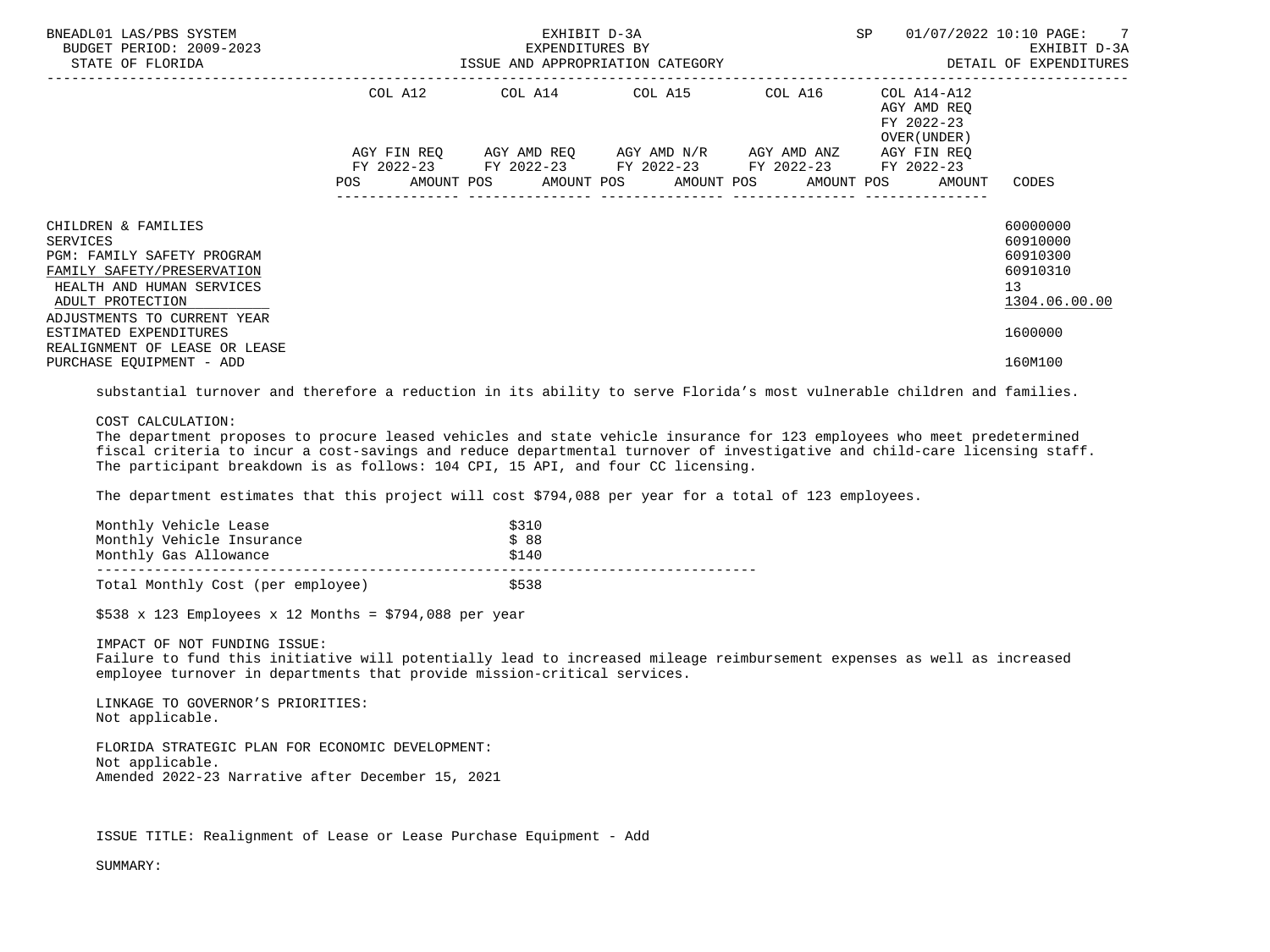| BNEADL01 LAS/PBS SYSTEM<br>BUDGET PERIOD: 2009-2023<br>STATE OF FLORIDA                                                                                                                               | SP<br>EXHIBIT D-3A<br>EXPENDITURES BY<br>ISSUE AND APPROPRIATION CATEGORY |         |  |  |  |                                                                                                                                               |  |  |  | 01/07/2022 10:10 PAGE:                    |                                                               | $\overline{\phantom{1}}$ 8<br>EXHIBIT D-3A<br>DETAIL OF EXPENDITURES |
|-------------------------------------------------------------------------------------------------------------------------------------------------------------------------------------------------------|---------------------------------------------------------------------------|---------|--|--|--|-----------------------------------------------------------------------------------------------------------------------------------------------|--|--|--|-------------------------------------------|---------------------------------------------------------------|----------------------------------------------------------------------|
|                                                                                                                                                                                                       |                                                                           | COL A12 |  |  |  | COL A14 COL A15 COL A16 COL A14-A12                                                                                                           |  |  |  | AGY AMD REO<br>FY 2022-23<br>OVER (UNDER) |                                                               |                                                                      |
|                                                                                                                                                                                                       | POS                                                                       |         |  |  |  | AGY FIN REQ AGY AMD REQ AGY AMD N/R AGY AMD ANZ<br>FY 2022-23 FY 2022-23 FY 2022-23 FY 2022-23<br>AMOUNT POS AMOUNT POS AMOUNT POS AMOUNT POS |  |  |  | AGY FIN REO<br>FY 2022-23<br>AMOUNT       | CODES                                                         |                                                                      |
| CHILDREN & FAMILIES<br>SERVICES<br>PGM: FAMILY SAFETY PROGRAM<br>FAMILY SAFETY/PRESERVATION<br>HEALTH AND HUMAN SERVICES<br>ADULT PROTECTION<br>ADJUSTMENTS TO CURRENT YEAR<br>ESTIMATED EXPENDITURES |                                                                           |         |  |  |  |                                                                                                                                               |  |  |  |                                           | 60000000<br>60910000<br>60910300<br>60910310<br>13<br>1600000 | 1304.06.00.00                                                        |
| REALIGNMENT OF LEASE OR LEASE<br>PURCHASE EQUIPMENT - ADD                                                                                                                                             |                                                                           |         |  |  |  |                                                                                                                                               |  |  |  |                                           | 160M100                                                       |                                                                      |

 The Florida Department of Children and Families (department) is requesting to transfer recurring funding of \$584,040 (\$235,167 in General Revenue, \$43,159 in Federal Grants Trust Fund, \$77,947 in Social Services Block Grant Trust Fund, and \$227,767 in Welfare Transition Trust Fund) from the Expenses category to the Lease or Lease-Purchase of Equipment category for the statewide expansion of its vehicle leasing initiative that was initially deployed as a pilot program in the Central region. This request nets to zero when summed with companion issue 160M110- Realignment of Lease or Lease Purchase Equipment - Deduct.

### ISSUE NARRATIVE:

 Child Protective Investigators (CPIs), Adult Protective Investigators (APIs), and Child-Care (CC) Licensing professionals are required to use their personal vehicles for mission-critical work, and the state provides mileage reimbursement and a vehicle insurance allowance. It has been determined through analysis of prior year data, as well as data collected via the pilot program, that it is a cost benefit to the state to provide leased vehicles to drivers who travel more than 9,000 miles per year. Additionally, it has been determined that ten percent of the department's turnover is based on employees' issues with maintaining a personal vehicle for work. Therefore, the department may attain a ten percent reduction in costs associated with employee turnover by supplying vehicles for these employees.

 The operational efficiency and sustainability of the investigative and child-care licensing units rely on the ability of their employees to maintain personal vehicles in a manner that is suitable for frequent work use. Due to high maintenance costs associated with excessive use, as well as unforeseen vehicle malfunctions, the department has experienced substantial turnover and therefore a reduction in its ability to serve Florida's most vulnerable children and families.

# COST CALCULATION:

 The department proposes to procure leased vehicles and state vehicle insurance for 157 employees who meet predetermined fiscal criteria to incur a cost-savings and reduce departmental turnover of investigative and child-care licensing staff. The participant breakdown is as follows: 133 CPI, 19 API, and five CC licensing.

The department estimates that this project will cost \$1,013,592 per year for a total of 157 employees.

Monthly Vehicle Lease  $\sim$  \$310 (Lease Purchase)

Monthly Vehicle Insurance  $\sim$  \$ 88 (Expense)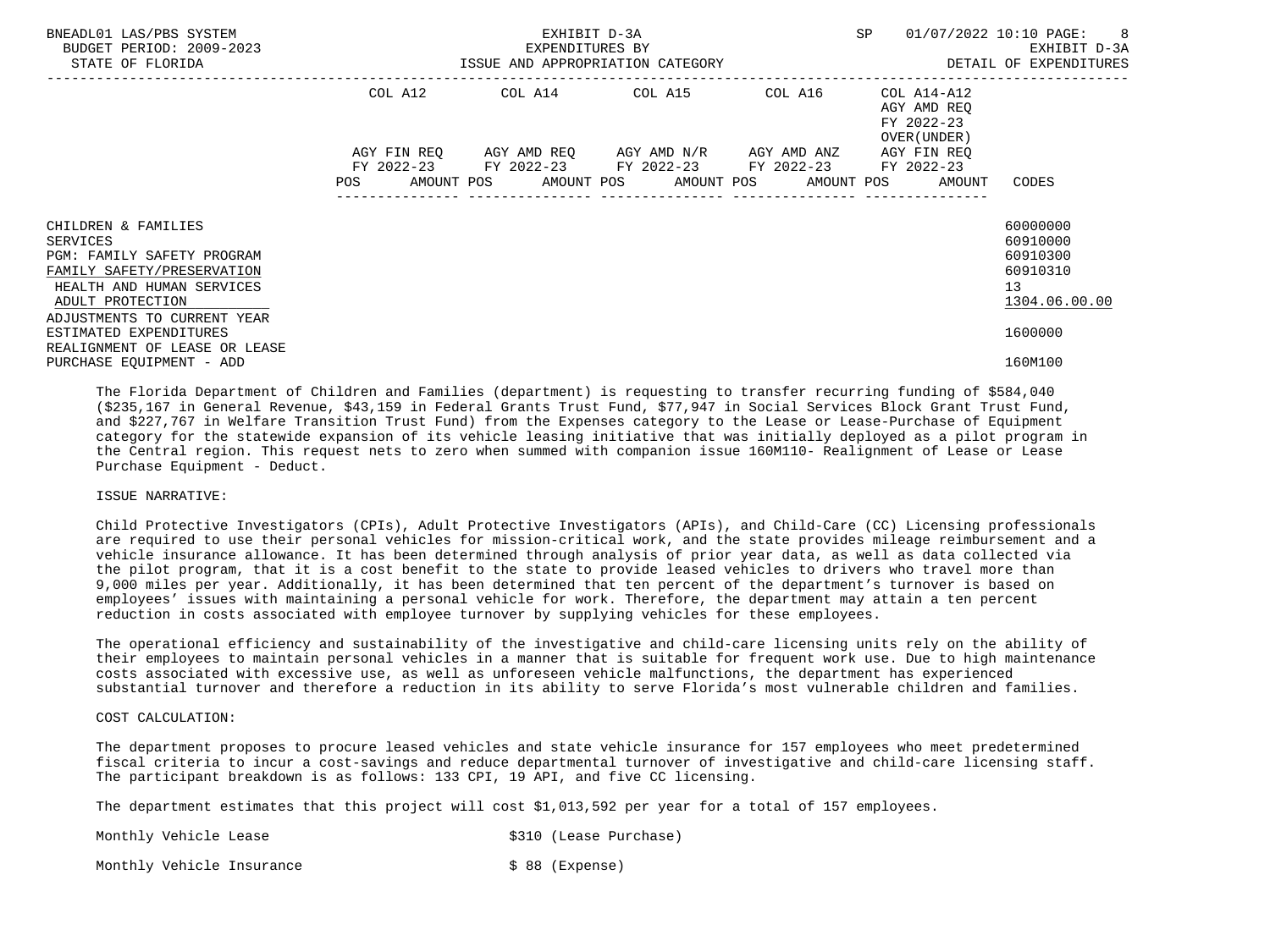| BNEADL01 LAS/PBS SYSTEM<br>BUDGET PERIOD: 2009-2023<br>STATE OF FLORIDA                                                                                                                                                                                                   | EXHIBIT D-3A<br>EXPENDITURES BY<br>EXPENDITURES BY<br>ISSUE AND APPROPRIATION CATEGORY |  |  |                  |  |                                                                                                                       |  |  |  |                                                          | SP 01/07/2022 10:10 PAGE: 9<br>EXHIBIT D-3A<br>DETAIL OF EXPENDITURES                     |
|---------------------------------------------------------------------------------------------------------------------------------------------------------------------------------------------------------------------------------------------------------------------------|----------------------------------------------------------------------------------------|--|--|------------------|--|-----------------------------------------------------------------------------------------------------------------------|--|--|--|----------------------------------------------------------|-------------------------------------------------------------------------------------------|
|                                                                                                                                                                                                                                                                           |                                                                                        |  |  |                  |  | COL A12 COL A14 COL A15 COL A16                                                                                       |  |  |  | COL A14-A12<br>AGY AMD REO<br>FY 2022-23<br>OVER (UNDER) |                                                                                           |
|                                                                                                                                                                                                                                                                           |                                                                                        |  |  |                  |  | AGY FIN REQ AGY AMD REQ AGY AMD N/R AGY AMD ANZ AGY FIN REQ<br>FY 2022-23 FY 2022-23 FY 2022-23 FY 2022-23 FY 2022-23 |  |  |  | POS AMOUNT POS AMOUNT POS AMOUNT POS AMOUNT POS AMOUNT   | CODES                                                                                     |
| CHILDREN & FAMILIES<br><b>SERVICES</b><br>PGM: FAMILY SAFETY PROGRAM<br>FAMILY SAFETY/PRESERVATION<br>HEALTH AND HUMAN SERVICES<br>ADULT PROTECTION<br>ADJUSTMENTS TO CURRENT YEAR<br>ESTIMATED EXPENDITURES<br>REALIGNMENT OF LEASE OR LEASE<br>PURCHASE EOUIPMENT - ADD |                                                                                        |  |  |                  |  |                                                                                                                       |  |  |  |                                                          | 60000000<br>60910000<br>60910300<br>60910310<br>13<br>1304.06.00.00<br>1600000<br>160M100 |
| Monthly Gas Allowance                                                                                                                                                                                                                                                     |                                                                                        |  |  | $$140$ (Expense) |  |                                                                                                                       |  |  |  |                                                          |                                                                                           |
|                                                                                                                                                                                                                                                                           |                                                                                        |  |  |                  |  |                                                                                                                       |  |  |  |                                                          |                                                                                           |

Total Monthly Cost (per employee)  $$538$ 

\$538 Monthly Vehicle Lease x 157 Employees x 12 Months = \$1,013,592 per year

The Lease or Lease-Purchase of Equipment need is 584,040.

\$310 Monthly Vehicle Lease x 157 Employees x 12 Months = \$584,040 per year

 This issue requests \$584,040 to be transferred from the Expense category to the Lease or Lease-Purchase of Equipment category for the monthly vehicle lease cost. The associated costs for vehicle insurance and gas will be paid from the expense category.

IMPACT OF NOT FUNDING ISSUE:

 Failure to fund this initiative will potentially lead to increased mileage reimbursement expenses as well as increased employee turnover in departments that provide mission-critical services.

LINKAGE TO GOVERNOR'S PRIORITIES:

Not applicable.

FLORIDA STRATEGIC PLAN FOR ECONOMIC DEVELOPMENT:

Not applicable.

| -- |  |
|----|--|
|    |  |
|    |  |
|    |  |
|    |  |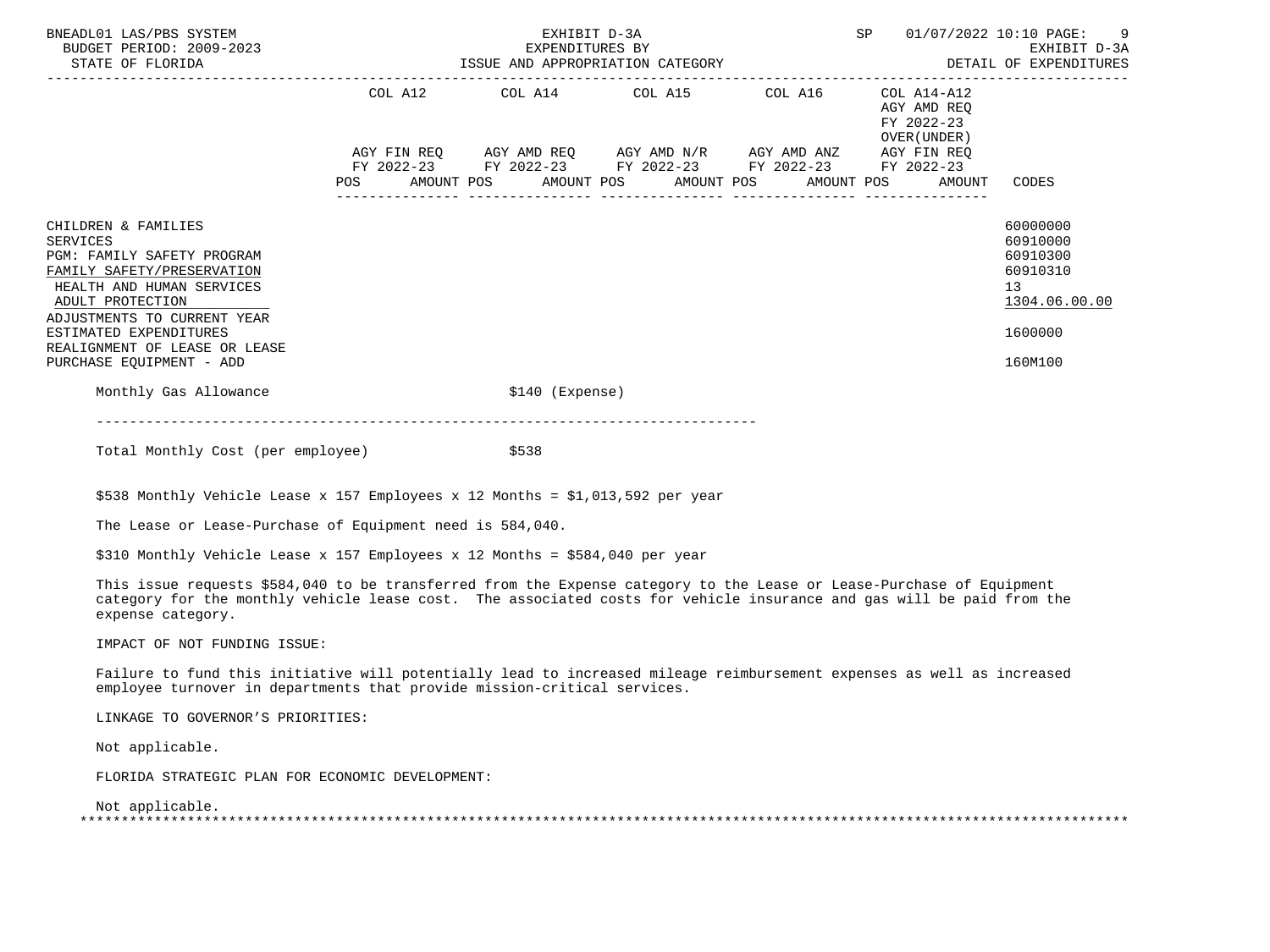| BNEADL01 LAS/PBS SYSTEM<br>BUDGET PERIOD: 2009-2023<br>STATE OF FLORIDA                                                                      |                   | EXHIBIT D-3A<br>EXPENDITURES BY |                                                                                                           |         |                                                                       | SP 01/07/2022 10:10 PAGE: 10<br>EXHIBIT D-3A<br>EXPENDITURES BY AND EXPERIENT D-3A EXPENDITURE BY A SERIE OF EXPENDITURES BY A SERIE OF EXPENDITURES |
|----------------------------------------------------------------------------------------------------------------------------------------------|-------------------|---------------------------------|-----------------------------------------------------------------------------------------------------------|---------|-----------------------------------------------------------------------|------------------------------------------------------------------------------------------------------------------------------------------------------|
|                                                                                                                                              |                   |                                 | COL A12 COL A14 COL A15                                                                                   | COL A16 | COL A14-A12<br>AGY AMD REO<br>FY 2022-23<br>OVER (UNDER )             |                                                                                                                                                      |
|                                                                                                                                              |                   |                                 | AGY FIN REQ AGY AMD REQ AGY AMD N/R AGY AMD ANZ<br>FY 2022-23 FY 2022-23 FY 2022-23 FY 2022-23 FY 2022-23 |         | AGY FIN REO<br>POS AMOUNT POS AMOUNT POS AMOUNT POS AMOUNT POS AMOUNT | CODES                                                                                                                                                |
| CHILDREN & FAMILIES<br>SERVICES<br>PGM: FAMILY SAFETY PROGRAM<br>FAMILY SAFETY/PRESERVATION<br>HEALTH AND HUMAN SERVICES<br>ADULT PROTECTION |                   |                                 |                                                                                                           |         |                                                                       | 60000000<br>60910000<br>60910300<br>60910310<br>13 <sup>°</sup><br>1304.06.00.00                                                                     |
| TOTAL: ADULT PROTECTION<br>BY FUND TYPE                                                                                                      |                   |                                 |                                                                                                           |         |                                                                       | 1304.06.00.00                                                                                                                                        |
| GENERAL REVENUE FUND<br>TRUST FUNDS                                                                                                          | $60,846$ $44,751$ | 35,994 26,473                   |                                                                                                           |         | 16,095- 1000<br>9,521- 2000                                           |                                                                                                                                                      |
| TOTAL PROG COMP                                                                                                                              | 96,840 71,224     |                                 |                                                                                                           |         | $25,616-$                                                             |                                                                                                                                                      |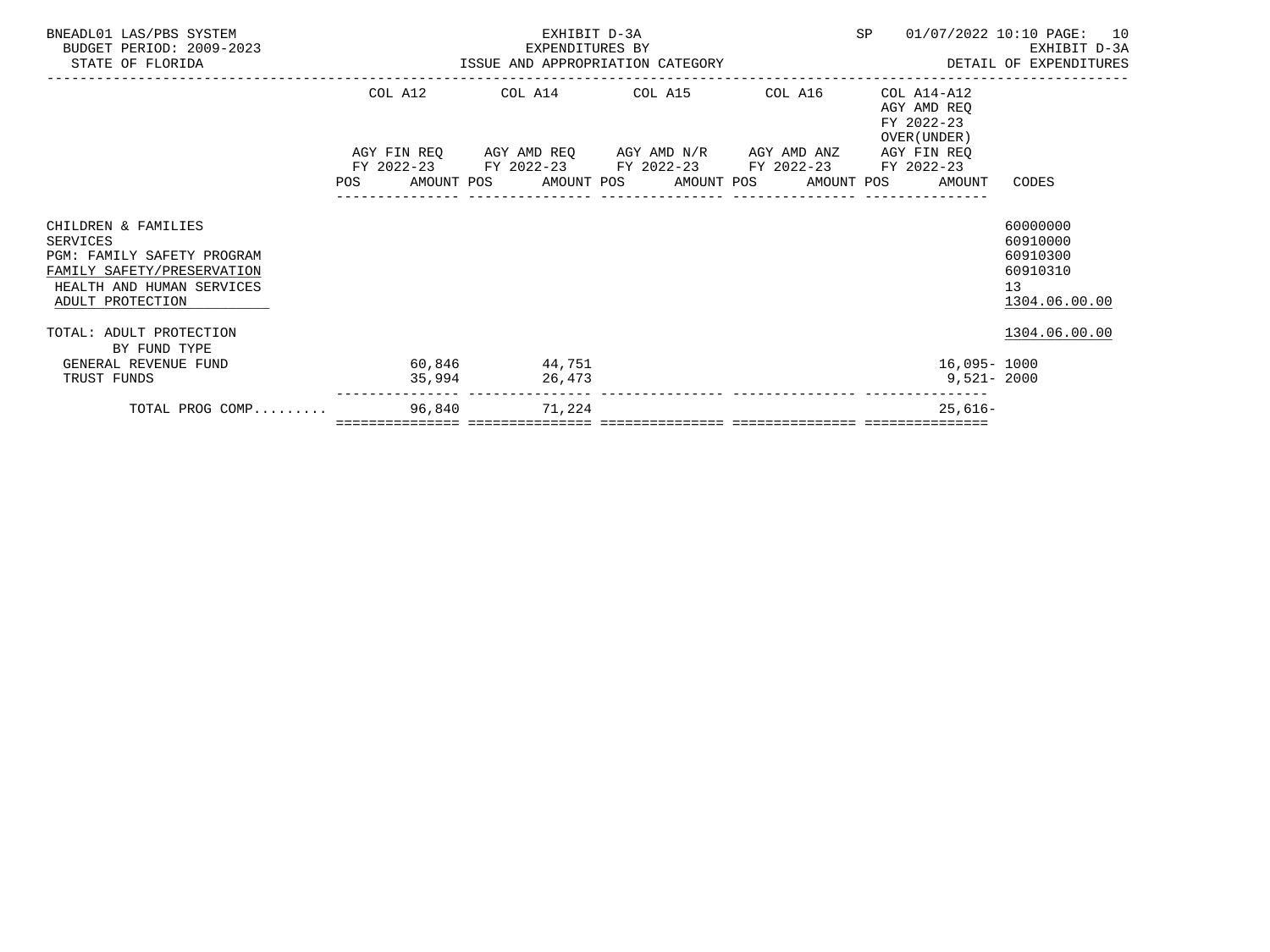| BNEADL01 LAS/PBS SYSTEM<br>BUDGET PERIOD: 2009-2023<br>STATE OF FLORIDA                |            | EXHIBIT D-3A    | EXPENDITURES BY<br>ISSUE AND APPROPRIATION CATEGORY                                        | SP 01/07/2022 10:10 PAGE: 11                             | EXHIBIT D-3A         |
|----------------------------------------------------------------------------------------|------------|-----------------|--------------------------------------------------------------------------------------------|----------------------------------------------------------|----------------------|
|                                                                                        | COL A12    |                 | COL A14 COL A15 COL A16                                                                    | COL A14-A12<br>AGY AMD REO<br>FY 2022-23<br>OVER (UNDER) |                      |
|                                                                                        |            |                 | AGY FIN REQ AGY AMD REQ AGY AMD N/R AGY AMD ANZ AGY FIN REQ                                |                                                          |                      |
|                                                                                        | <b>POS</b> |                 | FY 2022-23 FY 2022-23 FY 2022-23 FY 2022-23 FY 2022-23<br>AMOUNT POS AMOUNT POS AMOUNT POS | AMOUNT POS<br>AMOUNT                                     | CODES                |
| CHILDREN & FAMILIES                                                                    |            |                 |                                                                                            |                                                          | 60000000             |
| SERVICES<br>PGM: FAMILY SAFETY PROGRAM                                                 |            |                 |                                                                                            |                                                          | 60910000<br>60910300 |
| FAMILY SAFETY/PRESERVATION                                                             |            |                 |                                                                                            |                                                          | 60910310             |
| HEALTH AND HUMAN SERVICES                                                              |            |                 |                                                                                            |                                                          | 13                   |
| CHILD PROTECTION                                                                       |            |                 |                                                                                            |                                                          | 1304.07.00.00        |
| ADJUSTMENTS TO CURRENT YEAR<br>ESTIMATED EXPENDITURES<br>REALIGNMENT OF LEASE OR LEASE |            |                 |                                                                                            |                                                          | 1600000              |
| PURCHASE EQUIPMENT - ADD                                                               |            |                 |                                                                                            |                                                          | 160M100              |
| SPECIAL CATEGORIES                                                                     |            |                 |                                                                                            |                                                          | 100000               |
| LEASE/PURCHASE/EOUIPMENT                                                               |            |                 |                                                                                            |                                                          | 105281               |
| GENERAL REVENUE FUND -MATCH 253,091 186,145                                            |            |                 |                                                                                            | 66,946-1000 2                                            |                      |
| FEDERAL GRANTS TRUST FUND -FEDERL 18,980                                               |            | 13,960          |                                                                                            | 5,020-2261 3                                             |                      |
| WELFARE TRANSITION TF -FEDERL                                                          | 309,682    | 227,767         |                                                                                            | 81,915-2401 3                                            |                      |
| SOCIAL SVCS BLK GRT TF -FEDERL                                                         |            | 89,671 65,952   |                                                                                            | 23,719-2639 3                                            |                      |
| TOTAL APPRO                                                                            |            | 671.424 493.824 |                                                                                            | $177.600 -$                                              |                      |
|                                                                                        |            |                 |                                                                                            |                                                          |                      |

 2022-2023 BUDGET YEAR NARRATIVE: IT COMPONENT? NO ISSUE TITLE: Realignment of Lease or Lease Purchase Equipment-Add

#### SUMMARY:

 The Florida Department of Children and Families (department) is requesting to transfer recurring funding of \$794,088 (\$319,744 in General Revenue, \$58,681 in Federal Grants Trust Fund, \$105,981 in Social Services Block Grant Trust Fund, and \$309,682 in Welfare Transition Trust Fund) from the Expenses category to the Lease or Lease-Purchase of Equipment category for the statewide expansion of its vehicle leasing initiative that was initially deployed as a pilot program in the Central region. This request nets to zero when summed with companion issue 160M110-Realignment of Lease or Lease Purchase Equipment-Deduct.

#### ISSUE NARRATIVE:

 Child Protective Investigators (CPIs), Adult Protective Investigators (APIs), and Child-Care (CC) Licensing professionals are required to use their personal vehicles for mission-critical work, and the state provides mileage reimbursement and a vehicle insurance allowance. It has been determined through analysis of prior year data, as well as data collected via the pilot program, that it is a cost benefit to the state to provide leased vehicles to drivers who travel more than 9,000 miles per year. Additionally, it has been determined that ten percent of the department's turnover is based on employees' issues with maintaining a personal vehicle for work. Therefore, the department may attain a ten percent reduction in costs associated with employee turnover by supplying vehicles for these employees.

 The operational efficiency and sustainability of the investigative and child-care licensing units rely on the ability of their employees to maintain personal vehicles in a manner that is suitable for frequent work use. Due to high maintenance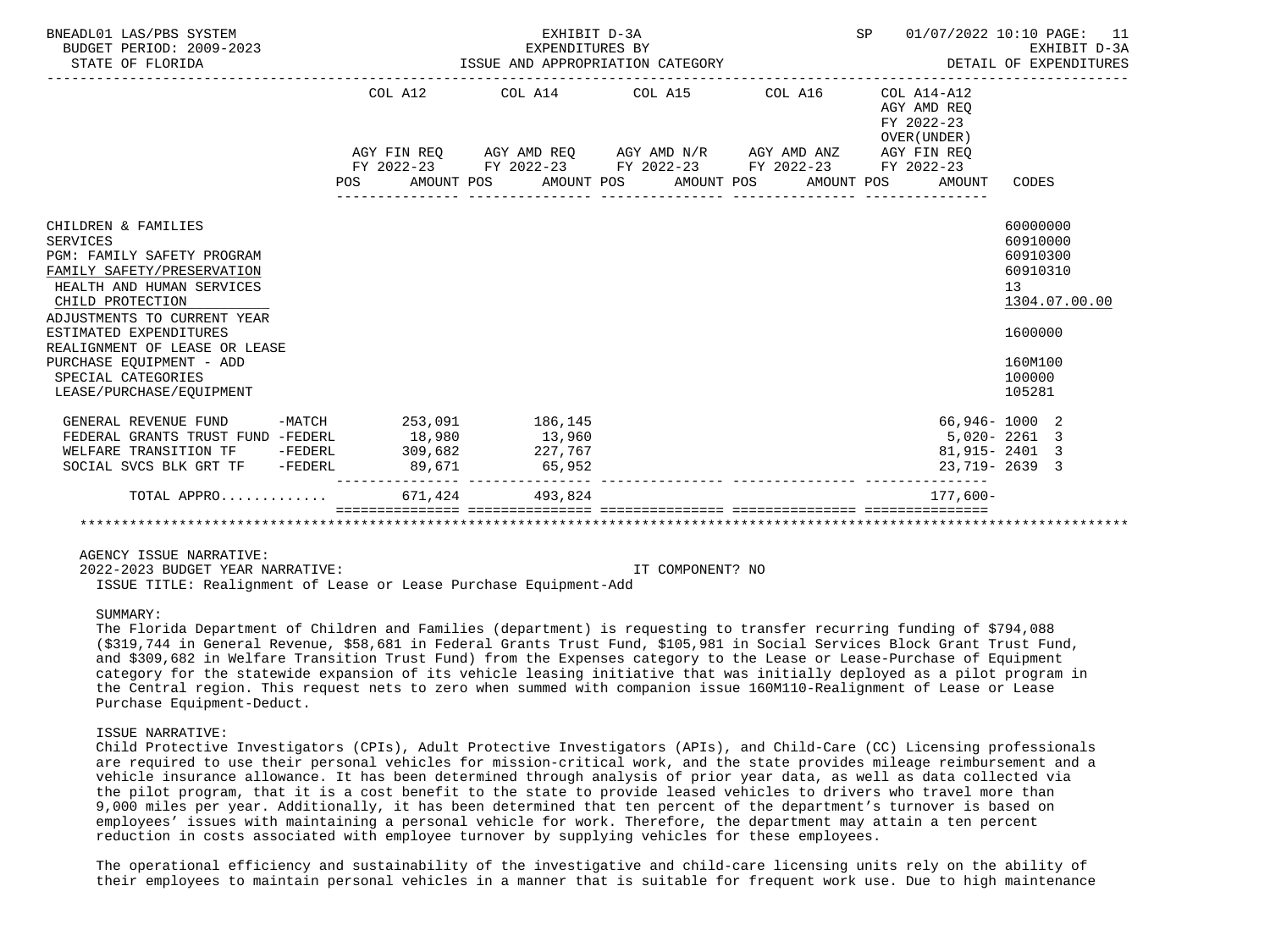| BNEADL01 LAS/PBS SYSTEM<br>BUDGET PERIOD: 2009-2023<br>STATE OF FLORIDA                                                                                                                                                                                                   |  | EXHIBIT D-3A<br>EXPENDITURES BY                                                                                       | SP and the set of the set of the set of the set of the set of the set of the set of the set of the set of the set of the set of the set of the set of the set of the set of the set of the set of the set of the set of the se<br>ISSUE AND APPROPRIATION CATEGORY <b>Example 20 SECULARY</b> DETAIL OF EXPENDITURES | 01/07/2022 10:10 PAGE: 12<br>EXHIBIT D-3A                                                 |
|---------------------------------------------------------------------------------------------------------------------------------------------------------------------------------------------------------------------------------------------------------------------------|--|-----------------------------------------------------------------------------------------------------------------------|----------------------------------------------------------------------------------------------------------------------------------------------------------------------------------------------------------------------------------------------------------------------------------------------------------------------|-------------------------------------------------------------------------------------------|
|                                                                                                                                                                                                                                                                           |  | COL A12 COL A14 COL A15 COL A16                                                                                       | COL A14-A12<br>AGY AMD REO<br>FY 2022-23<br>OVER (UNDER )                                                                                                                                                                                                                                                            |                                                                                           |
|                                                                                                                                                                                                                                                                           |  | AGY FIN REQ AGY AMD REQ AGY AMD N/R AGY AMD ANZ AGY FIN REQ<br>FY 2022-23 FY 2022-23 FY 2022-23 FY 2022-23 FY 2022-23 | POS AMOUNT POS AMOUNT POS AMOUNT POS AMOUNT POS AMOUNT                                                                                                                                                                                                                                                               | CODES                                                                                     |
| CHILDREN & FAMILIES<br>SERVICES<br><b>PGM: FAMILY SAFETY PROGRAM</b><br>FAMILY SAFETY/PRESERVATION<br>HEALTH AND HUMAN SERVICES<br>CHILD PROTECTION<br>ADJUSTMENTS TO CURRENT YEAR<br>ESTIMATED EXPENDITURES<br>REALIGNMENT OF LEASE OR LEASE<br>PURCHASE EQUIPMENT - ADD |  |                                                                                                                       |                                                                                                                                                                                                                                                                                                                      | 60000000<br>60910000<br>60910300<br>60910310<br>13<br>1304.07.00.00<br>1600000<br>160M100 |

 costs associated with excessive use, as well as unforeseen vehicle malfunctions, the department has experienced substantial turnover and therefore a reduction in its ability to serve Florida's most vulnerable children and families.

### COST CALCULATION:

 The department proposes to procure leased vehicles and state vehicle insurance for 123 employees who meet predetermined fiscal criteria to incur a cost-savings and reduce departmental turnover of investigative and child-care licensing staff. The participant breakdown is as follows: 104 CPI, 15 API, and four CC licensing.

The department estimates that this project will cost \$794,088 per year for a total of 123 employees.

| Monthly Vehicle Lease             | \$310 |
|-----------------------------------|-------|
| Monthly Vehicle Insurance         | \$88  |
| Monthly Gas Allowance             | \$140 |
|                                   |       |
| Total Monthly Cost (per employee) | \$538 |

 $$538 \times 123$  Employees x 12 Months = \$794,088 per year

 IMPACT OF NOT FUNDING ISSUE: Failure to fund this initiative will potentially lead to increased mileage reimbursement expenses as well as increased employee turnover in departments that provide mission-critical services.

 LINKAGE TO GOVERNOR'S PRIORITIES: Not applicable.

 FLORIDA STRATEGIC PLAN FOR ECONOMIC DEVELOPMENT: Not applicable. Amended 2022-23 Narrative after December 15, 2021

ISSUE TITLE: Realignment of Lease or Lease Purchase Equipment - Add

SUMMARY: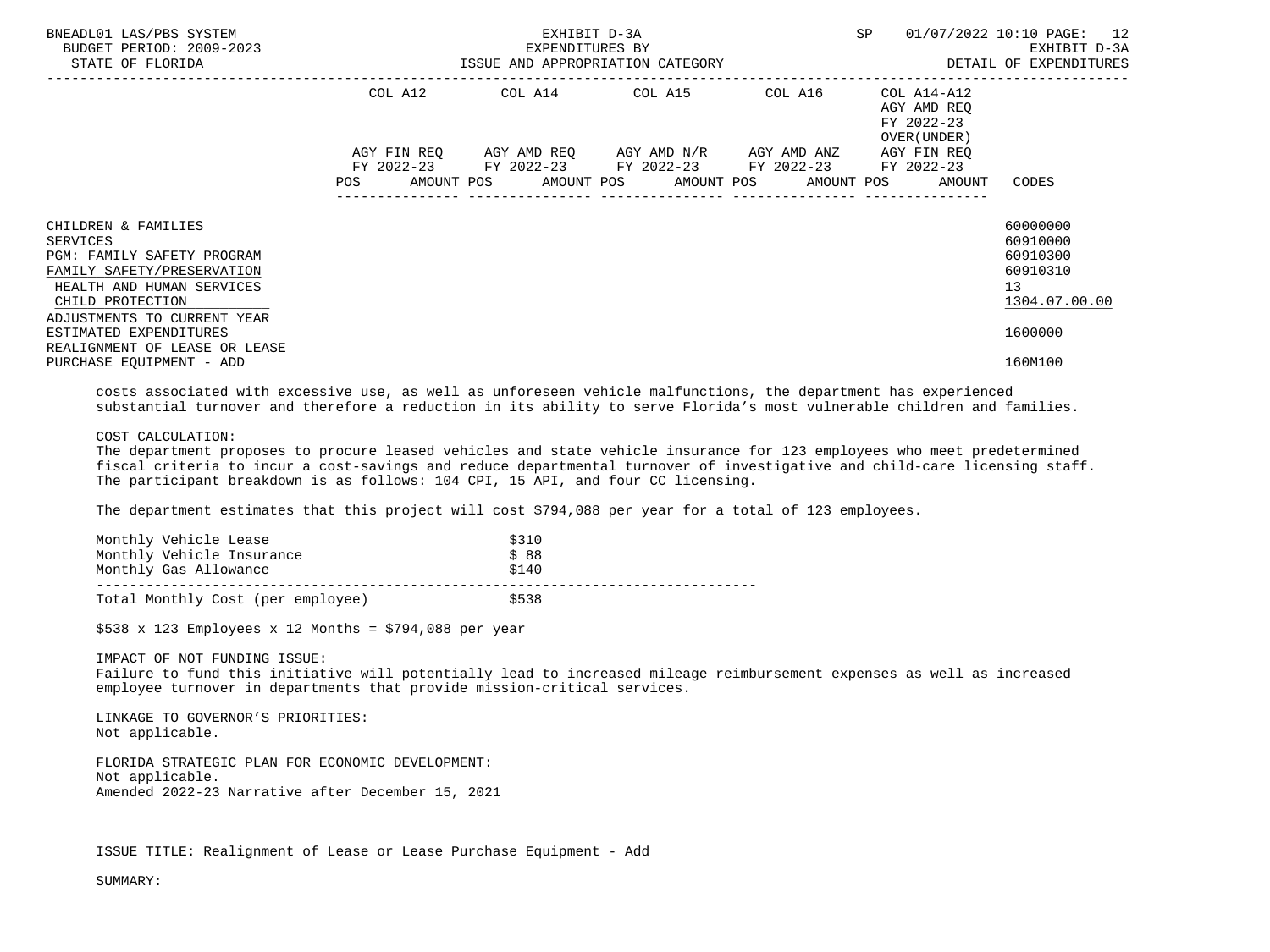| BNEADL01 LAS/PBS SYSTEM<br>BUDGET PERIOD: 2009-2023<br>STATE OF FLORIDA                                                                                                     |     | EXHIBIT D-3A<br>EXPENDITURES BY<br>ISSUE AND APPROPRIATION CATEGORY                                                                                  | SP. | 01/07/2022 10:10 PAGE: 13<br>EXHIBIT D-3A<br>DETAIL OF EXPENDITURES |                                                                     |
|-----------------------------------------------------------------------------------------------------------------------------------------------------------------------------|-----|------------------------------------------------------------------------------------------------------------------------------------------------------|-----|---------------------------------------------------------------------|---------------------------------------------------------------------|
|                                                                                                                                                                             |     | COL A12 COL A14 COL A15 COL A16                                                                                                                      |     | COL A14-A12<br>AGY AMD REO<br>FY 2022-23<br>OVER (UNDER)            |                                                                     |
|                                                                                                                                                                             | POS | AGY FIN REQ AGY AMD REQ AGY AMD N/R AGY AMD ANZ<br>FY 2022-23 FY 2022-23 FY 2022-23 FY 2022-23<br>AMOUNT POS AMOUNT POS AMOUNT POS AMOUNT POS AMOUNT |     | AGY FIN REO<br>FY 2022-23                                           | CODES                                                               |
| CHILDREN & FAMILIES<br>SERVICES<br>PGM: FAMILY SAFETY PROGRAM<br>FAMILY SAFETY/PRESERVATION<br>HEALTH AND HUMAN SERVICES<br>CHILD PROTECTION<br>ADJUSTMENTS TO CURRENT YEAR |     |                                                                                                                                                      |     |                                                                     | 60000000<br>60910000<br>60910300<br>60910310<br>13<br>1304.07.00.00 |
| ESTIMATED EXPENDITURES<br>REALIGNMENT OF LEASE OR LEASE<br>PURCHASE EQUIPMENT - ADD                                                                                         |     |                                                                                                                                                      |     |                                                                     | 1600000<br>160M100                                                  |

 The Florida Department of Children and Families (department) is requesting to transfer recurring funding of \$584,040 (\$235,167 in General Revenue, \$43,159 in Federal Grants Trust Fund, \$77,947 in Social Services Block Grant Trust Fund, and \$227,767 in Welfare Transition Trust Fund) from the Expenses category to the Lease or Lease-Purchase of Equipment category for the statewide expansion of its vehicle leasing initiative that was initially deployed as a pilot program in the Central region. This request nets to zero when summed with companion issue 160M110- Realignment of Lease or Lease Purchase Equipment - Deduct.

#### ISSUE NARRATIVE:

 Child Protective Investigators (CPIs), Adult Protective Investigators (APIs), and Child-Care (CC) Licensing professionals are required to use their personal vehicles for mission-critical work, and the state provides mileage reimbursement and a vehicle insurance allowance. It has been determined through analysis of prior year data, as well as data collected via the pilot program, that it is a cost benefit to the state to provide leased vehicles to drivers who travel more than 9,000 miles per year. Additionally, it has been determined that ten percent of the department's turnover is based on employees' issues with maintaining a personal vehicle for work. Therefore, the department may attain a ten percent reduction in costs associated with employee turnover by supplying vehicles for these employees.

 The operational efficiency and sustainability of the investigative and child-care licensing units rely on the ability of their employees to maintain personal vehicles in a manner that is suitable for frequent work use. Due to high maintenance costs associated with excessive use, as well as unforeseen vehicle malfunctions, the department has experienced substantial turnover and therefore a reduction in its ability to serve Florida's most vulnerable children and families.

# COST CALCULATION:

 The department proposes to procure leased vehicles and state vehicle insurance for 157 employees who meet predetermined fiscal criteria to incur a cost-savings and reduce departmental turnover of investigative and child-care licensing staff. The participant breakdown is as follows: 133 CPI, 19 API, and five CC licensing.

The department estimates that this project will cost \$1,013,592 per year for a total of 157 employees.

Monthly Vehicle Lease  $$310$  (Lease Purchase)

Monthly Vehicle Insurance  $\sim$  \$ 88 (Expense)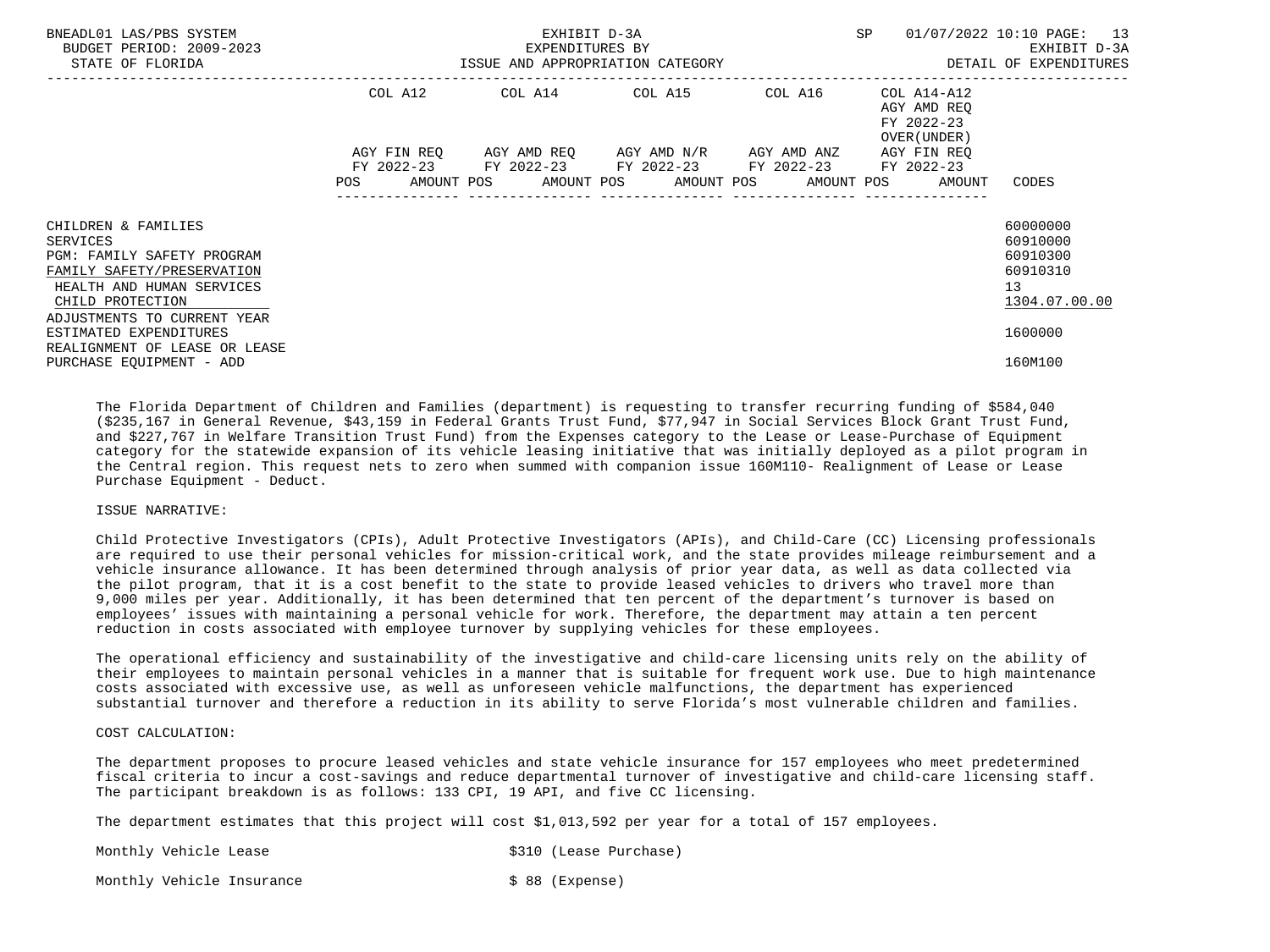| BNEADL01 LAS/PBS SYSTEM<br>BUDGET PERIOD: 2009-2023<br>STATE OF FLORIDA<br>STATE OF FLORIDA<br>----------------------                                                                                                                                                     |     | EXHIBIT D-3A<br>EXPENDITURES BY<br>ISSUE AND APPROPRIATION CATEGORY                                                                                                               |                       | SP                                                                 | 01/07/2022 10:10 PAGE: 14<br>EXHIBIT D-3A<br>DETAIL OF EXPENDITURES                       |
|---------------------------------------------------------------------------------------------------------------------------------------------------------------------------------------------------------------------------------------------------------------------------|-----|-----------------------------------------------------------------------------------------------------------------------------------------------------------------------------------|-----------------------|--------------------------------------------------------------------|-------------------------------------------------------------------------------------------|
|                                                                                                                                                                                                                                                                           | POS | COL A12 COL A14 COL A15 COL A16<br>AGY FIN REQ AGY AMD REQ AGY AMD N/R AGY AMD ANZ AGY FIN REQ<br>FY 2022-23 FY 2022-23 FY 2022-23 FY 2022-23 FY 2022-23<br>AMOUNT POS AMOUNT POS | AMOUNT POS AMOUNT POS | COL A14-A12<br>AGY AMD REQ<br>FY 2022-23<br>OVER (UNDER)<br>AMOUNT | CODES                                                                                     |
| CHILDREN & FAMILIES<br><b>SERVICES</b><br>PGM: FAMILY SAFETY PROGRAM<br>FAMILY SAFETY/PRESERVATION<br>HEALTH AND HUMAN SERVICES<br>CHILD PROTECTION<br>ADJUSTMENTS TO CURRENT YEAR<br>ESTIMATED EXPENDITURES<br>REALIGNMENT OF LEASE OR LEASE<br>PURCHASE EQUIPMENT - ADD |     |                                                                                                                                                                                   |                       |                                                                    | 60000000<br>60910000<br>60910300<br>60910310<br>13<br>1304.07.00.00<br>1600000<br>160M100 |
| Monthly Gas Allowance                                                                                                                                                                                                                                                     |     | $$140$ (Expense)                                                                                                                                                                  |                       |                                                                    |                                                                                           |
| Total Monthly Cost (per employee)                                                                                                                                                                                                                                         |     | \$538                                                                                                                                                                             |                       |                                                                    |                                                                                           |
| \$538 Monthly Vehicle Lease x 157 Employees x 12 Months = \$1,013,592 per year                                                                                                                                                                                            |     |                                                                                                                                                                                   |                       |                                                                    |                                                                                           |
| The Lease or Lease-Purchase of Equipment need is 584,040.                                                                                                                                                                                                                 |     |                                                                                                                                                                                   |                       |                                                                    |                                                                                           |
| \$310 Monthly Vehicle Lease x 157 Employees x 12 Months = \$584,040 per year                                                                                                                                                                                              |     |                                                                                                                                                                                   |                       |                                                                    |                                                                                           |
| This issue requests \$584,040 to be transferred from the Expense category to the Lease or Lease-Purchase of Equipment<br>category for the monthly vehicle lease cost. The associated costs for vehicle insurance and gas will be paid from the<br>expense category.       |     |                                                                                                                                                                                   |                       |                                                                    |                                                                                           |
| IMPACT OF NOT FUNDING ISSUE:                                                                                                                                                                                                                                              |     |                                                                                                                                                                                   |                       |                                                                    |                                                                                           |
| Failure to fund this initiative will potentially lead to increased mileage reimbursement expenses as well as increased<br>employee turnover in departments that provide mission-critical services.                                                                        |     |                                                                                                                                                                                   |                       |                                                                    |                                                                                           |
| LINKAGE TO GOVERNOR'S PRIORITIES:                                                                                                                                                                                                                                         |     |                                                                                                                                                                                   |                       |                                                                    |                                                                                           |
| Not applicable.                                                                                                                                                                                                                                                           |     |                                                                                                                                                                                   |                       |                                                                    |                                                                                           |
| FLORIDA STRATEGIC PLAN FOR ECONOMIC DEVELOPMENT:                                                                                                                                                                                                                          |     |                                                                                                                                                                                   |                       |                                                                    |                                                                                           |
| Not applicable.                                                                                                                                                                                                                                                           |     |                                                                                                                                                                                   |                       |                                                                    |                                                                                           |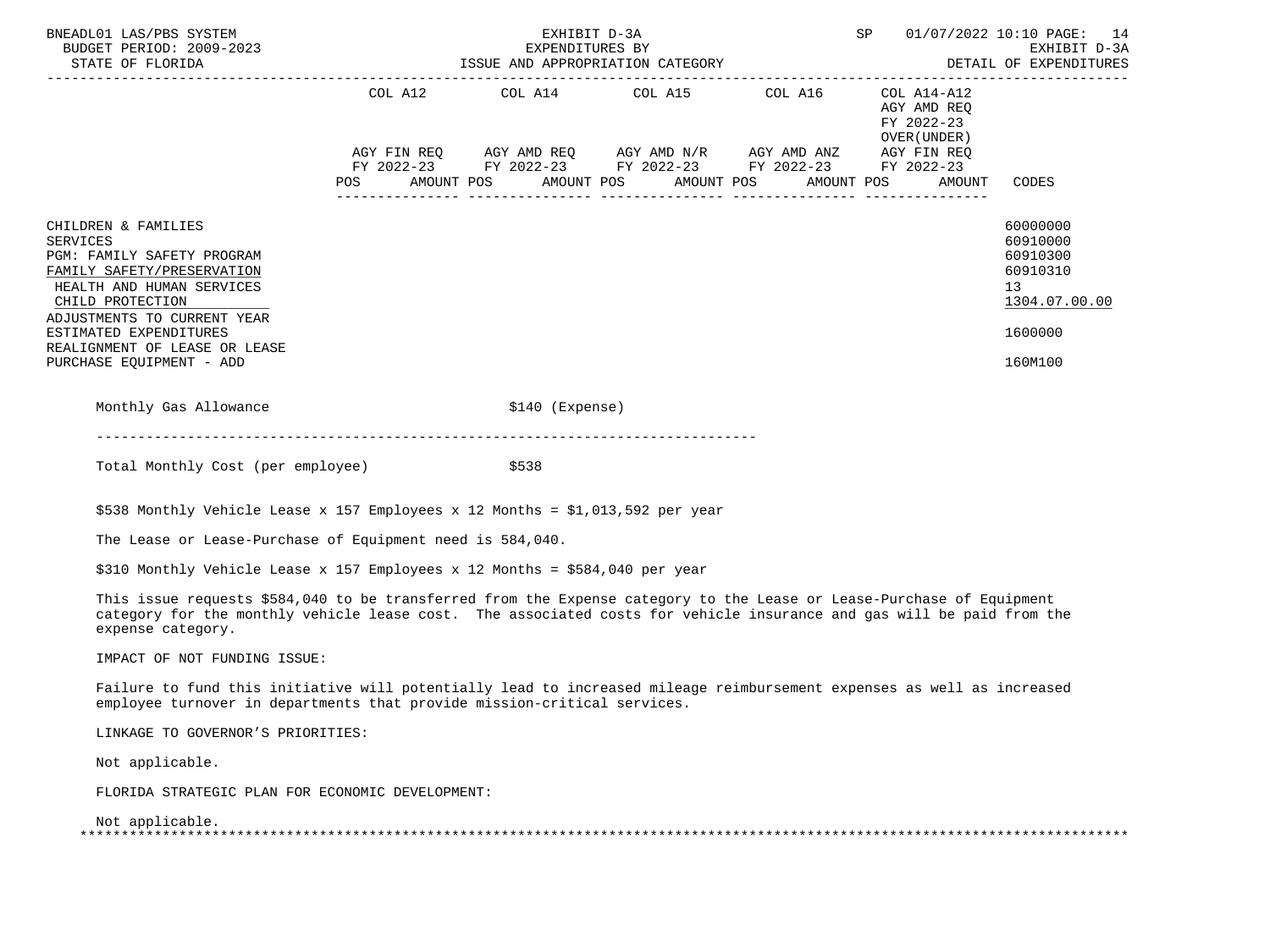| BNEADL01 LAS/PBS SYSTEM<br>BUDGET PERIOD: 2009-2023<br>STATE OF FLORIDA                                                                                                                                                |         | EXHIBIT D-3A    | EXPENDITURES BY EXPENDENT D-3A EXPENDITURES BY EXHIBIT D-3A EXPENDITURES BY EXPENDITURES | SP                                                       | 01/07/2022 10:10 PAGE: 15<br>EXHIBIT D-3A                                            |
|------------------------------------------------------------------------------------------------------------------------------------------------------------------------------------------------------------------------|---------|-----------------|------------------------------------------------------------------------------------------|----------------------------------------------------------|--------------------------------------------------------------------------------------|
|                                                                                                                                                                                                                        |         |                 | COL A12 COL A14 COL A15 COL A16                                                          | COL A14-A12<br>AGY AMD REO<br>FY 2022-23<br>OVER (UNDER) |                                                                                      |
|                                                                                                                                                                                                                        |         |                 | AGY FIN REQ AGY AMD REQ AGY AMD N/R AGY AMD ANZ                                          | AGY FIN REO                                              |                                                                                      |
|                                                                                                                                                                                                                        |         |                 | FY 2022-23 FY 2022-23 FY 2022-23 FY 2022-23 FY 2022-23                                   |                                                          |                                                                                      |
|                                                                                                                                                                                                                        |         |                 | POS AMOUNT POS AMOUNT POS AMOUNT POS AMOUNT POS                                          | AMOUNT                                                   | CODES                                                                                |
| CHILDREN & FAMILIES<br><b>SERVICES</b><br>PGM: FAMILY SAFETY PROGRAM<br>FAMILY SAFETY/PRESERVATION<br>HEALTH AND HUMAN SERVICES<br>CHILD PROTECTION<br>TOTAL: CHILD PROTECTION<br>BY FUND TYPE<br>GENERAL REVENUE FUND |         | 253,091 186,145 |                                                                                          | 66,946- 1000                                             | 60000000<br>60910000<br>60910300<br>60910310<br>13<br>1304.07.00.00<br>1304.07.00.00 |
| TRUST FUNDS                                                                                                                                                                                                            |         | 418,333 307,679 |                                                                                          | 110,654-2000                                             |                                                                                      |
| TOTAL PROG COMP                                                                                                                                                                                                        |         | 671.424 493.824 |                                                                                          | $177.600 -$                                              |                                                                                      |
| TOTAL: FAMILY SAFETY/PRESERVATION<br>BY FUND TYPE                                                                                                                                                                      |         |                 |                                                                                          |                                                          | 60910310                                                                             |
| GENERAL REVENUE FUND                                                                                                                                                                                                   |         | 319,744 235,167 |                                                                                          | 84,577- 1000                                             |                                                                                      |
| TRUST FUNDS                                                                                                                                                                                                            |         | 474,344 348,873 |                                                                                          | 125,471- 2000                                            |                                                                                      |
| TOTAL SUB-BUREAU                                                                                                                                                                                                       | 794,088 | 584,040         |                                                                                          | $210.048-$                                               |                                                                                      |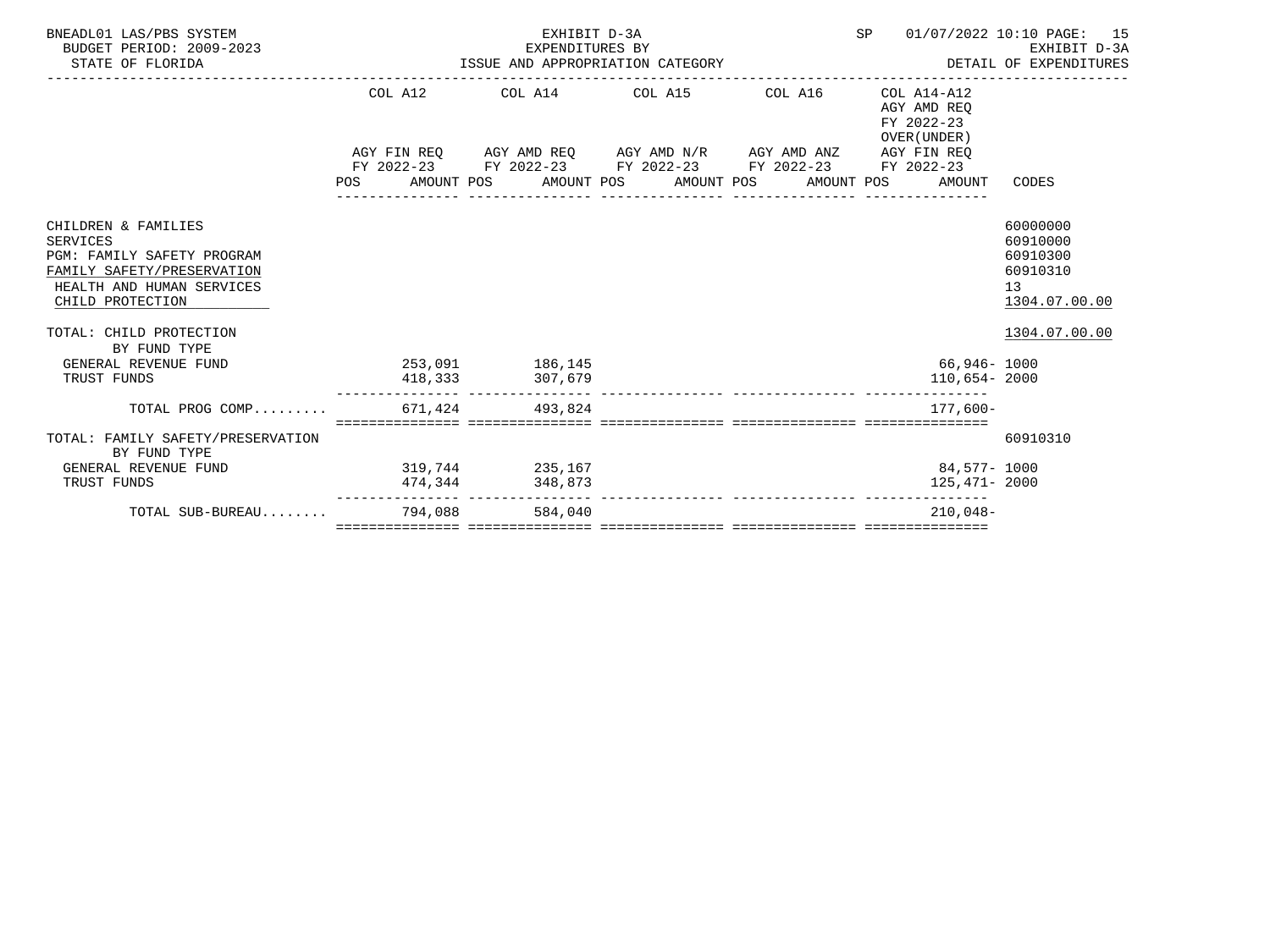| BNEADL01 LAS/PBS SYSTEM<br>BUDGET PERIOD: 2009-2023<br>STATE OF FLORIDA                                                                                                                                                                                                        |                                                 | EXHIBIT D-3A<br>EXPENDITURES BY<br>EXPENDITURES BY<br>ISSUE AND APPROPRIATION CATEGORY |  | SP                                        | 01/07/2022 10:14 PAGE:<br>EXHIBIT D-3A<br>DETAIL OF EXPENDITURES<br>---------------                 |
|--------------------------------------------------------------------------------------------------------------------------------------------------------------------------------------------------------------------------------------------------------------------------------|-------------------------------------------------|----------------------------------------------------------------------------------------|--|-------------------------------------------|-----------------------------------------------------------------------------------------------------|
|                                                                                                                                                                                                                                                                                |                                                 | COL A12 COL A14 COL A15 COL A16 COL A14-A12                                            |  | AGY AMD REO<br>FY 2022-23<br>OVER (UNDER) |                                                                                                     |
|                                                                                                                                                                                                                                                                                |                                                 | AGY FIN REQ AGY AMD REQ AGY AMD N/R AGY AMD ANZ AGY FIN REQ                            |  |                                           |                                                                                                     |
|                                                                                                                                                                                                                                                                                | POS AMOUNT POS AMOUNT POS AMOUNT POS AMOUNT POS | FY 2022-23 FY 2022-23 FY 2022-23 FY 2022-23 FY 2022-23                                 |  | AMOUNT                                    | CODES                                                                                               |
|                                                                                                                                                                                                                                                                                |                                                 |                                                                                        |  |                                           |                                                                                                     |
| CHILDREN & FAMILIES<br>SERVICES<br>PGM: FAMILY SAFETY PROGRAM<br>FAMILY SAFETY/PRESERVATION<br>PUBLIC PROTECTION<br>CHILD CARE REGULATION<br>ADJUSTMENTS TO CURRENT YEAR<br>ESTIMATED EXPENDITURES<br>REALIGNMENT OF LEASE OR LEASE<br>PURCHASE EQUIPMENT - DEDUCT<br>EXPENSES |                                                 |                                                                                        |  |                                           | 60000000<br>60910000<br>60910300<br>60910310<br>12<br>1204.03.00.00<br>1600000<br>160M110<br>040000 |
| GENERAL REVENUE FUND                                                                                                                                                                                                                                                           | $-MATCH$ 5,807- 4,271-                          |                                                                                        |  |                                           | 1,536 1000 2                                                                                        |
| FEDERAL GRANTS TRUST FUND -FEDERL 17,000- 12,503-                                                                                                                                                                                                                              |                                                 |                                                                                        |  | 4,497                                     | 2261 3                                                                                              |
| SOCIAL SVCS BLK GRT TF - FEDERL 3,017- 2,218-                                                                                                                                                                                                                                  |                                                 |                                                                                        |  |                                           | 799 2639 3                                                                                          |
| TOTAL APPRO                                                                                                                                                                                                                                                                    |                                                 | $25,824-18,992-$                                                                       |  | 6.832                                     |                                                                                                     |
|                                                                                                                                                                                                                                                                                |                                                 |                                                                                        |  |                                           |                                                                                                     |

2022-2023 BUDGET YEAR NARRATIVE: IT COMPONENT? NO

ISSUE TITLE: Realignment of Lease or Lease Purchase Equipment-Deduct

# SUMMARY:

 The Florida Department of Children and Families (department) is requesting to transfer recurring funding of \$794,088 (\$319,744 in General Revenue, \$58,681 in Federal Grants Trust Fund, \$105,981 in Social Services Block Grant Trust Fund, and \$309,682 in Welfare Transition Trust Fund) from the Expenses category to the Lease or Lease-Purchase of Equipment category for the statewide expansion of its vehicle leasing initiative that was initially deployed as a pilot program in the Central region. This request nets to zero when summed with companion issue 160M100-Realignment of Lease or Lease Purchase Equipment-Add.

#### ISSUE NARRATIVE:

 Child Protective Investigators (CPIs), Adult Protective Investigators (APIs), and Child-Care (CC) Licensing professionals are required to use their personal vehicles for mission-critical work, and the state provides mileage reimbursement and a vehicle insurance allowance. It has been determined through analysis of prior year data, as well as data collected via the pilot program, that it is a cost benefit to the state to provide leased vehicles to drivers who travel more than 9,000 miles per year. Additionally, it has been determined that ten percent of the department's turnover is based on employees' issues with maintaining a personal vehicle for work. Therefore, the department may attain a ten percent reduction in costs associated with employee turnover by supplying vehicles for these employees.

 The operational efficiency and sustainability of the investigative and child-care licensing units rely on the ability of their employees to maintain personal vehicles in a manner that is suitable for frequent work use. Due to high maintenance costs associated with excessive use, as well as unforeseen vehicle malfunctions, the department has experienced substantial turnover and therefore a reduction in its ability to serve Florida's most vulnerable children and families.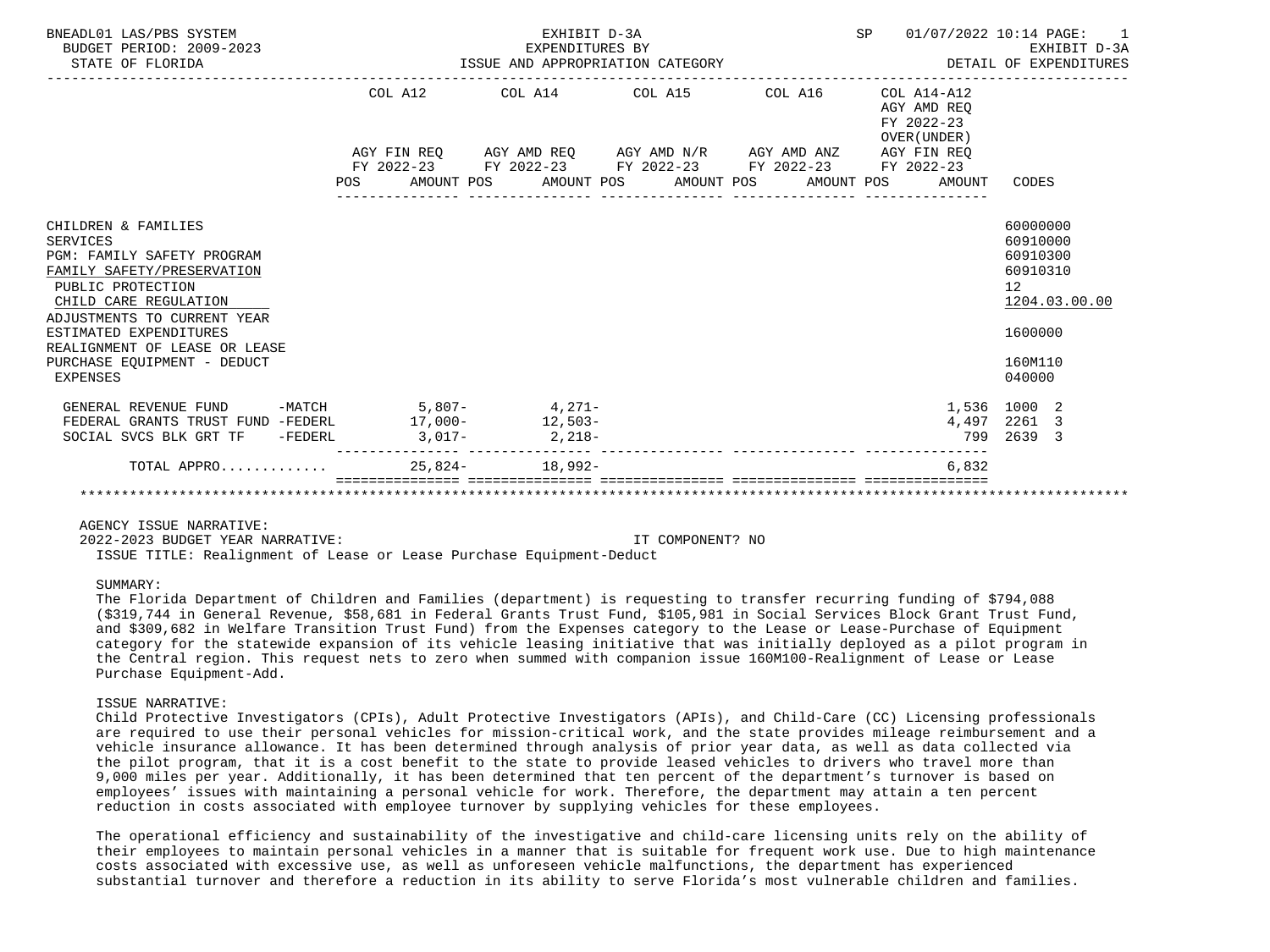| BNEADL01 LAS/PBS SYSTEM<br>BUDGET PERIOD: 2009-2023<br>STATE OF FLORIDA                                                                                                                                                                                                   | EXPENDITURES BY | EXHIBIT D-3A                                           | SP and the set of the set of the set of the set of the set of the set of the set of the set of the set of the set of the set of the set of the set of the set of the set of the set of the set of the set of the set of the se | 01/07/2022 10:14 PAGE: 2<br>EXHIBIT D-3A<br>ISSUE AND APPROPRIATION CATEGORY <b>Experience in the SETAIL OF EXPENDITURES</b> |
|---------------------------------------------------------------------------------------------------------------------------------------------------------------------------------------------------------------------------------------------------------------------------|-----------------|--------------------------------------------------------|--------------------------------------------------------------------------------------------------------------------------------------------------------------------------------------------------------------------------------|------------------------------------------------------------------------------------------------------------------------------|
|                                                                                                                                                                                                                                                                           |                 | COL A12 COL A14 COL A15 COL A16                        | COL A14-A12<br>AGY AMD REO<br>FY 2022-23<br>OVER (UNDER )                                                                                                                                                                      |                                                                                                                              |
|                                                                                                                                                                                                                                                                           |                 | FY 2022-23 FY 2022-23 FY 2022-23 FY 2022-23 FY 2022-23 | AGY FIN REO<br>POS AMOUNT POS AMOUNT POS AMOUNT POS AMOUNT POS AMOUNT                                                                                                                                                          | CODES                                                                                                                        |
| CHILDREN & FAMILIES<br>SERVICES<br><b>PGM: FAMILY SAFETY PROGRAM</b><br>FAMILY SAFETY/PRESERVATION<br>PUBLIC PROTECTION<br>CHILD CARE REGULATION<br>ADJUSTMENTS TO CURRENT YEAR<br>ESTIMATED EXPENDITURES<br>REALIGNMENT OF LEASE OR LEASE<br>PURCHASE EQUIPMENT - DEDUCT |                 |                                                        |                                                                                                                                                                                                                                | 60000000<br>60910000<br>60910300<br>60910310<br>12<br>1204.03.00.00<br>1600000<br>160M110                                    |

# COST CALCULATION:

 The department proposes to procure leased vehicles and state vehicle insurance for 123 employees who meet predetermined fiscal criteria to incur a cost-savings and reduce departmental turnover of investigative and child-care licensing staff. The participant breakdown is as follows: 104 CPI, 15 API, and four CC licensing.

The department estimates that this project will cost \$794,088 per year for a total of 123 employees.

| Monthly Vehicle Lease             | \$310 |
|-----------------------------------|-------|
| Monthly Vehicle Insurance         | \$88  |
| Monthly Gas Allowance             | \$140 |
| Total Monthly Cost (per employee) | \$538 |

 $$538 \times 123$  Employees x 12 Months = \$794,088 per year

IMPACT OF NOT FUNDING ISSUE:

 Failure to fund this initiative will potentially lead to increased mileage reimbursement expenses as well as increased employee turnover in departments that provide mission-critical services.

 LINKAGE TO GOVERNOR'S PRIORITIES: Not applicable.

 FLORIDA STRATEGIC PLAN FOR ECONOMIC DEVELOPMENT: Not applicable. Amended 2022-23 Narrative after December 15, 2021

ISSUE TITLE: Realignment of Lease or Lease Purchase Equipment - Deduct

SUMMARY:

The Florida Department of Children and Families (department) is requesting to transfer recurring funding of \$584,040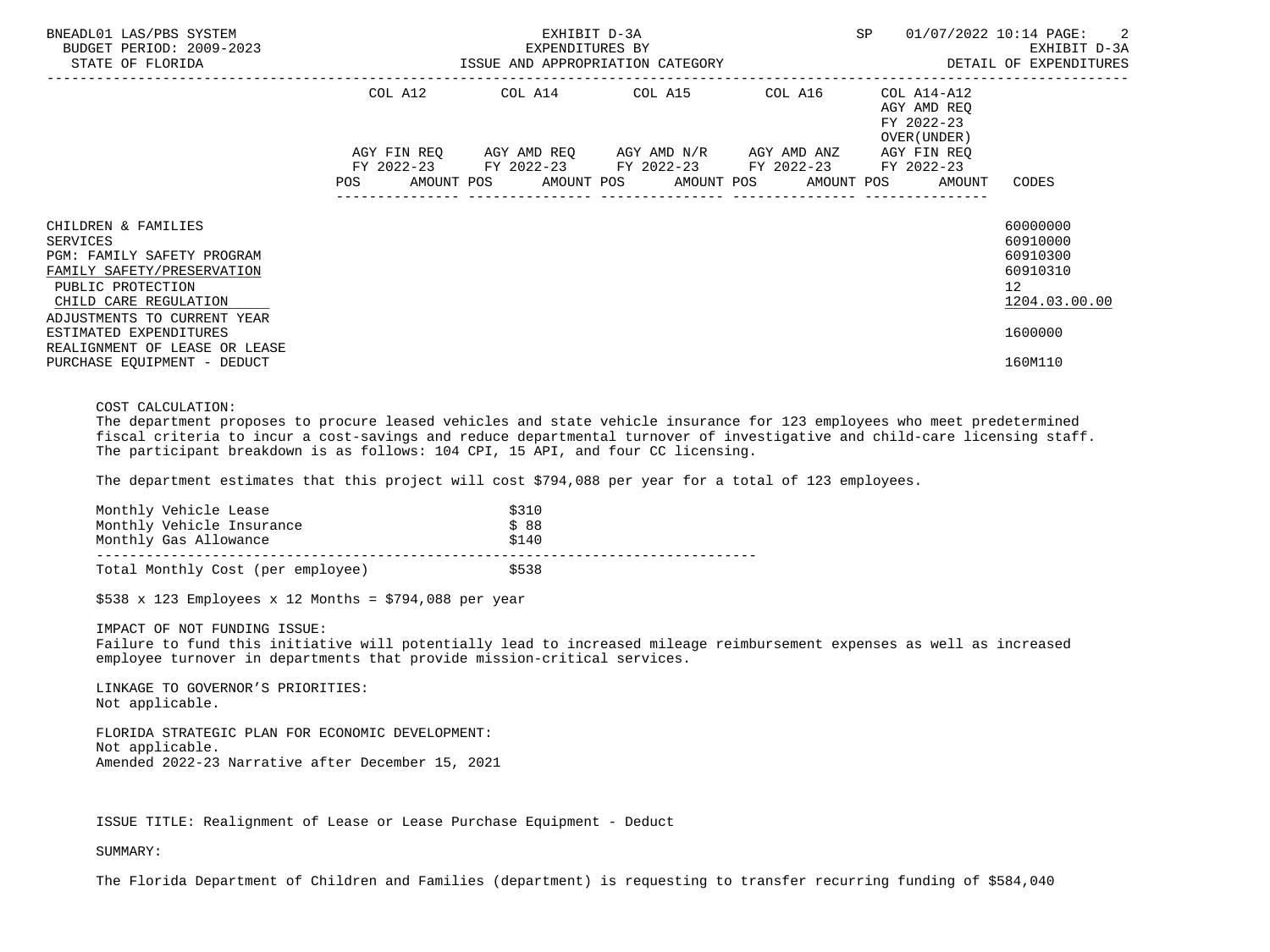| BNEADL01 LAS/PBS SYSTEM<br>BUDGET PERIOD: 2009-2023<br>STATE OF FLORIDA                                                                                                         |         | EXPENDITURES BY<br>ISSUE AND APPROPRIATION CATEGORY                                                                                           | EXHIBIT D-3A |         | SP                                                       | 01/07/2022 10:14 PAGE:<br>$\overline{\phantom{a}}$ 3<br>EXHIBIT D-3A<br>DETAIL OF EXPENDITURES |
|---------------------------------------------------------------------------------------------------------------------------------------------------------------------------------|---------|-----------------------------------------------------------------------------------------------------------------------------------------------|--------------|---------|----------------------------------------------------------|------------------------------------------------------------------------------------------------|
|                                                                                                                                                                                 | COL A12 | COL A14 COL A15                                                                                                                               |              | COL A16 | COL A14-A12<br>AGY AMD REO<br>FY 2022-23<br>OVER (UNDER) |                                                                                                |
|                                                                                                                                                                                 | POS     | AGY FIN REQ AGY AMD REQ AGY AMD N/R AGY AMD ANZ<br>FY 2022-23 FY 2022-23 FY 2022-23 FY 2022-23<br>AMOUNT POS AMOUNT POS AMOUNT POS AMOUNT POS |              |         | AGY FIN REO<br>FY 2022-23<br>AMOUNT                      | CODES                                                                                          |
| CHILDREN & FAMILIES<br>SERVICES<br><b>PGM: FAMILY SAFETY PROGRAM</b><br>FAMILY SAFETY/PRESERVATION<br>PUBLIC PROTECTION<br>CHILD CARE REGULATION<br>ADJUSTMENTS TO CURRENT YEAR |         |                                                                                                                                               |              |         |                                                          | 60000000<br>60910000<br>60910300<br>60910310<br>$12 \overline{ }$<br>1204.03.00.00             |
| ESTIMATED EXPENDITURES<br>REALIGNMENT OF LEASE OR LEASE<br>PURCHASE EOUIPMENT - DEDUCT                                                                                          |         |                                                                                                                                               |              |         |                                                          | 1600000<br>160M110                                                                             |

 (\$235,167 in General Revenue, \$43,159 in Federal Grants Trust Fund, \$77,947 in Social Services Block Grant Trust Fund, and \$227,767 in Welfare Transition Trust Fund) from the Expenses category to the Lease or Lease-Purchase of Equipment category for the statewide expansion of its vehicle leasing initiative that was initially deployed as a pilot program in the Central region. This request nets to zero when summed with companion issue 160M100- Realignment of Lease or Lease Purchase Equipment - Add.

# ISSUE NARRATIVE:

 Child Protective Investigators (CPIs), Adult Protective Investigators (APIs), and Child-Care (CC) Licensing professionals are required to use their personal vehicles for mission-critical work, and the state provides mileage reimbursement and a vehicle insurance allowance. It has been determined through analysis of prior year data, as well as data collected via the pilot program, that it is a cost benefit to the state to provide leased vehicles to drivers who travel more than 9,000 miles per year. Additionally, it has been determined that ten percent of the department's turnover is based on employees' issues with maintaining a personal vehicle for work. Therefore, the department may attain a ten percent reduction in costs associated with employee turnover by supplying vehicles for these employees.

 The operational efficiency and sustainability of the investigative and child-care licensing units rely on the ability of their employees to maintain personal vehicles in a manner that is suitable for frequent work use. Due to high maintenance costs associated with excessive use, as well as unforeseen vehicle malfunctions, the department has experienced substantial turnover and therefore a reduction in its ability to serve Florida's most vulnerable children and families.

# COST CALCULATION:

 The department proposes to procure leased vehicles and state vehicle insurance for 157 employees who meet predetermined fiscal criteria to incur a cost-savings and reduce departmental turnover of investigative and child-care licensing staff. The participant breakdown is as follows: 133 CPI, 19 API, and five CC licensing.

The department estimates that this project will cost \$1,013,592 per year for a total of 157 employees.

| Monthly Vehicle Lease     |  |                  | \$310 (Lease Purchase) |
|---------------------------|--|------------------|------------------------|
| Monthly Vehicle Insurance |  | $$88$ (Expense)  |                        |
| Monthly Gas Allowance     |  | $$140$ (Expense) |                        |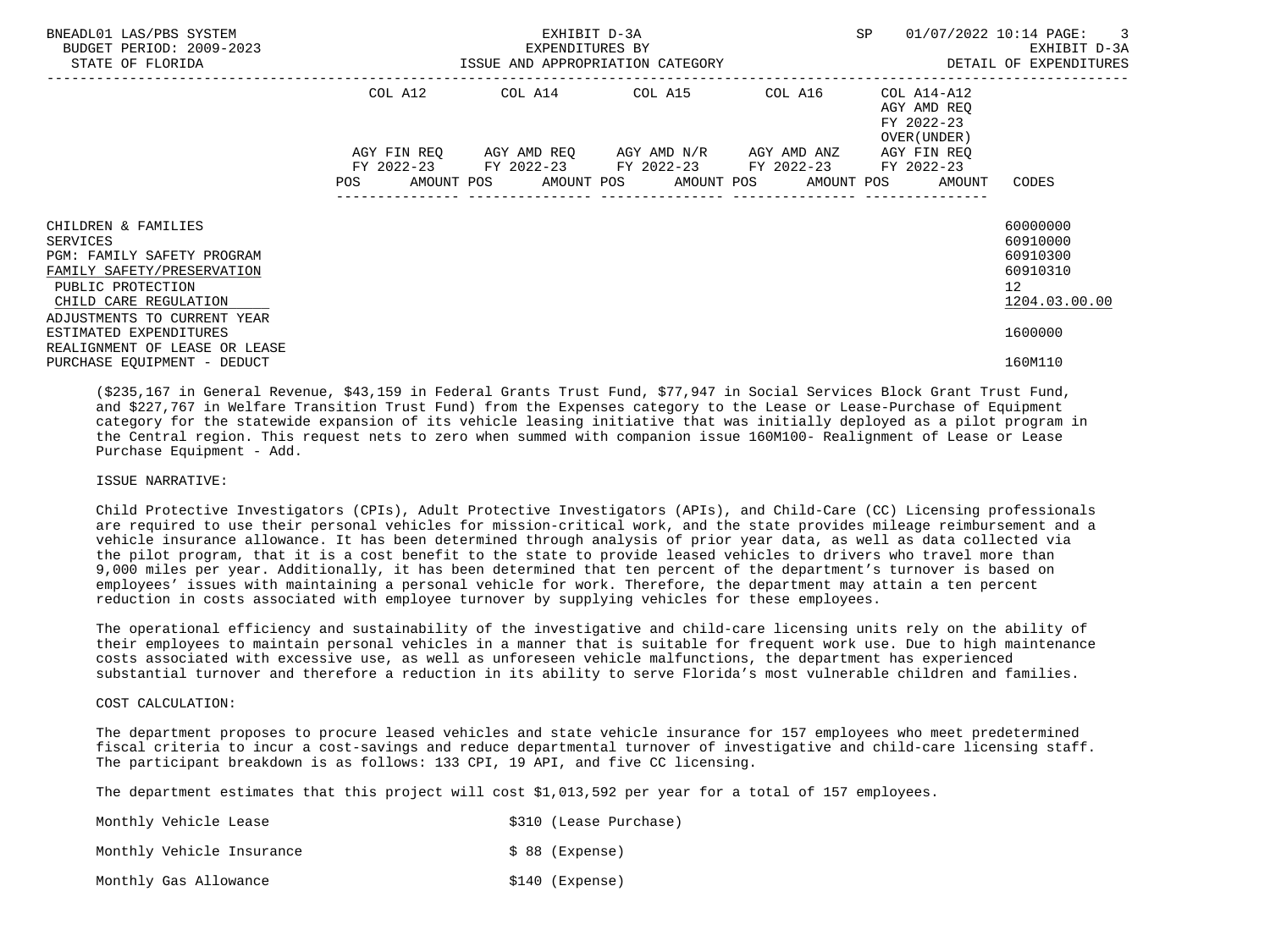| BNEADL01 LAS/PBS SYSTEM<br>BUDGET PERIOD: 2009-2023<br>STATE OF FLORIDA                                                                                                                                                                                            | SP<br>EXHIBIT D-3A<br>EXPENDITURES BY EXEMPLE BY EXHIBIT D-3A EXHIBIT D-3A EXHIBIT D-3A EXHIBIT D-3A EXHIBIT D-3A                                                                   | 01/07/2022 10:14 PAGE: 4                                                                  |
|--------------------------------------------------------------------------------------------------------------------------------------------------------------------------------------------------------------------------------------------------------------------|-------------------------------------------------------------------------------------------------------------------------------------------------------------------------------------|-------------------------------------------------------------------------------------------|
|                                                                                                                                                                                                                                                                    | COL A12 COL A14 COL A15 COL A16<br>COL A14-A12<br>AGY AMD REO<br>FY 2022-23<br>OVER (UNDER )                                                                                        |                                                                                           |
|                                                                                                                                                                                                                                                                    | AGY FIN REQ AGY AMD REQ AGY AMD N/R AGY AMD ANZ AGY FIN REQ<br>FY 2022-23 FY 2022-23 FY 2022-23 FY 2022-23 FY 2022-23<br>POS AMOUNT POS AMOUNT POS AMOUNT POS AMOUNT POS AMOUNT TOS | CODES                                                                                     |
| CHILDREN & FAMILIES<br>SERVICES<br>PGM: FAMILY SAFETY PROGRAM<br>FAMILY SAFETY/PRESERVATION<br>PUBLIC PROTECTION<br>CHILD CARE REGULATION<br>ADJUSTMENTS TO CURRENT YEAR<br>ESTIMATED EXPENDITURES<br>REALIGNMENT OF LEASE OR LEASE<br>PURCHASE EQUIPMENT - DEDUCT |                                                                                                                                                                                     | 60000000<br>60910000<br>60910300<br>60910310<br>12<br>1204.03.00.00<br>1600000<br>160M110 |

 $-+++++$ 

Total Monthly Cost (per employee)  $$538$ 

\$538 Monthly Vehicle Lease x 157 Employees x 12 Months = \$1,013,592 per year

The Lease or Lease-Purchase of Equipment need is 584,040.

\$310 Monthly Vehicle Lease x 157 Employees x 12 Months = \$584,040 per year

 This issue requests \$584,040 to be transferred from the Expense category to the Lease or Lease-Purchase of Equipment category for the monthly vehicle lease cost. The associated costs for vehicle insurance and gas will be paid from the expense category.

IMPACT OF NOT FUNDING ISSUE:

 Failure to fund this initiative will potentially lead to increased mileage reimbursement expenses as well as increased employee turnover in departments that provide mission-critical services.

LINKAGE TO GOVERNOR'S PRIORITIES:

Not applicable.

FLORIDA STRATEGIC PLAN FOR ECONOMIC DEVELOPMENT:

 Not applicable. \*\*\*\*\*\*\*\*\*\*\*\*\*\*\*\*\*\*\*\*\*\*\*\*\*\*\*\*\*\*\*\*\*\*\*\*\*\*\*\*\*\*\*\*\*\*\*\*\*\*\*\*\*\*\*\*\*\*\*\*\*\*\*\*\*\*\*\*\*\*\*\*\*\*\*\*\*\*\*\*\*\*\*\*\*\*\*\*\*\*\*\*\*\*\*\*\*\*\*\*\*\*\*\*\*\*\*\*\*\*\*\*\*\*\*\*\*\*\*\*\*\*\*\*\*\*\*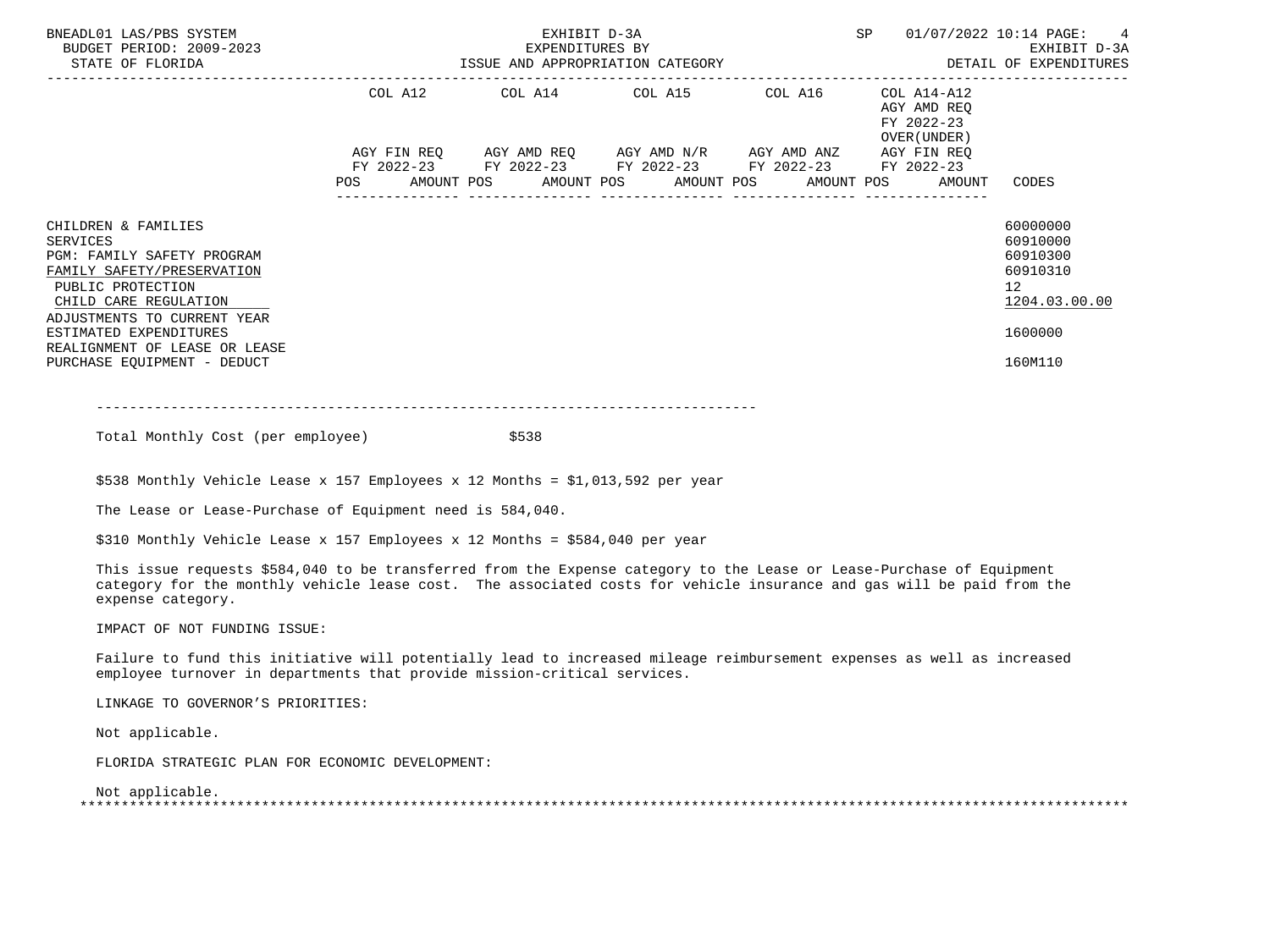| BNEADL01 LAS/PBS SYSTEM<br>BUDGET PERIOD: 2009-2023<br>STATE OF FLORIDA                                                                   |  | EXHIBIT D-3A    |                                                                                                                       |  |                                                                               | SP 01/07/2022 10:14 PAGE: 5<br>EXPENDITURES BY EXERCITE DESIGN BY EXHIBIT D-3A EXHIBIT D-3A EXHIBIT D-3A EXHIBIT D-3A EXHIBIT D-3A |
|-------------------------------------------------------------------------------------------------------------------------------------------|--|-----------------|-----------------------------------------------------------------------------------------------------------------------|--|-------------------------------------------------------------------------------|------------------------------------------------------------------------------------------------------------------------------------|
|                                                                                                                                           |  |                 | COL A12 COL A14 COL A15 COL A16                                                                                       |  | COL A14-A12<br>AGY AMD REO<br>FY 2022-23                                      |                                                                                                                                    |
|                                                                                                                                           |  |                 | AGY FIN REQ AGY AMD REQ AGY AMD N/R AGY AMD ANZ AGY FIN REQ<br>FY 2022-23 FY 2022-23 FY 2022-23 FY 2022-23 FY 2022-23 |  | OVER (UNDER )<br>POS AMOUNT POS AMOUNT POS AMOUNT POS AMOUNT POS AMOUNT CODES |                                                                                                                                    |
| CHILDREN & FAMILIES<br>SERVICES<br>PGM: FAMILY SAFETY PROGRAM<br>FAMILY SAFETY/PRESERVATION<br>PUBLIC PROTECTION<br>CHILD CARE REGULATION |  |                 |                                                                                                                       |  |                                                                               | 60000000<br>60910000<br>60910300<br>60910310<br>12 <sup>7</sup><br>1204.03.00.00                                                   |
| TOTAL: CHILD CARE REGULATION<br>BY FUND TYPE                                                                                              |  |                 |                                                                                                                       |  |                                                                               | 1204.03.00.00                                                                                                                      |
| $5,807-4,271-$<br>GENERAL REVENUE FUND<br>TRUST FUNDS                                                                                     |  | 20,017- 14,721- |                                                                                                                       |  | 1,536 1000<br>5,296 2000                                                      |                                                                                                                                    |
| TOTAL PROG COMP 25,824- 18,992-                                                                                                           |  |                 |                                                                                                                       |  | 6,832                                                                         |                                                                                                                                    |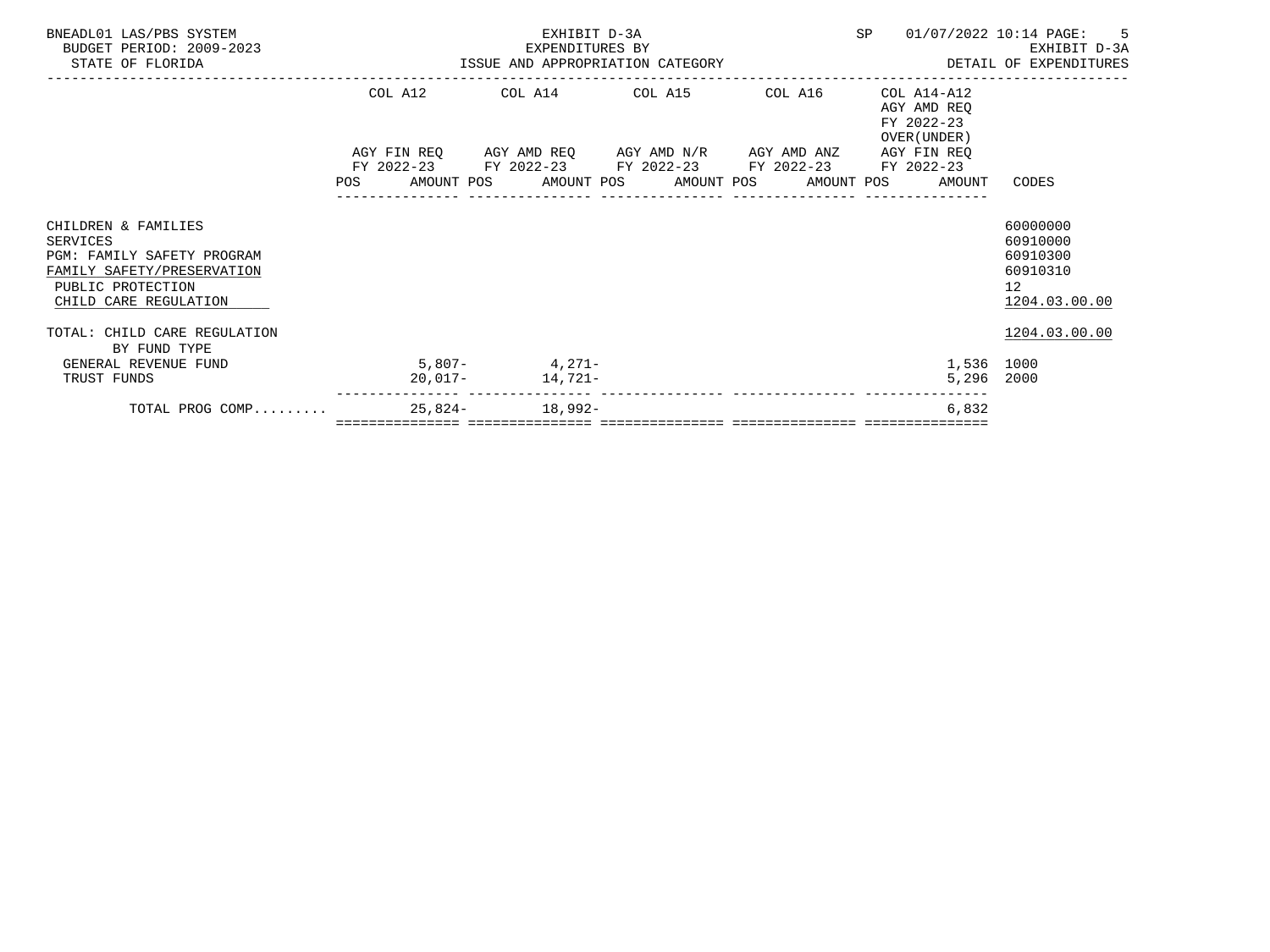| BNEADL01 LAS/PBS SYSTEM<br>BUDGET PERIOD: 2009-2023<br>STATE OF FLORIDA                                                                                                                                                                                                                  |         | EXHIBIT D-3A<br>EXPENDITURES BY<br>EXPENDITURES BY<br>ISSUE AND APPROPRIATION CATEGORY | SP | 01/07/2022 10:14 PAGE:<br>EXHIBIT D-3A<br>DETAIL OF EXPENDITURES<br>. _ _ _ _ _ _ _ _ _ _ _ _ _ _ _ |                                                                                                     |
|------------------------------------------------------------------------------------------------------------------------------------------------------------------------------------------------------------------------------------------------------------------------------------------|---------|----------------------------------------------------------------------------------------|----|-----------------------------------------------------------------------------------------------------|-----------------------------------------------------------------------------------------------------|
|                                                                                                                                                                                                                                                                                          | COL A12 | $COL A14$ $COL A15$ $COL A16$ $COL A14-A12$                                            |    | AGY AMD REO<br>FY 2022-23<br>OVER (UNDER)                                                           |                                                                                                     |
|                                                                                                                                                                                                                                                                                          |         | AGY FIN REQ AGY AMD REQ AGY AMD N/R AGY AMD ANZ AGY FIN REQ                            |    |                                                                                                     |                                                                                                     |
|                                                                                                                                                                                                                                                                                          |         | FY 2022-23 FY 2022-23 FY 2022-23 FY 2022-23 FY 2022-23                                 |    |                                                                                                     |                                                                                                     |
|                                                                                                                                                                                                                                                                                          |         | POS AMOUNT POS AMOUNT POS AMOUNT POS AMOUNT POS                                        |    | AMOUNT                                                                                              | CODES                                                                                               |
| CHILDREN & FAMILIES<br>SERVICES<br>PGM: FAMILY SAFETY PROGRAM<br>FAMILY SAFETY/PRESERVATION<br>HEALTH AND HUMAN SERVICES<br>ADULT PROTECTION<br>ADJUSTMENTS TO CURRENT YEAR<br>ESTIMATED EXPENDITURES<br>REALIGNMENT OF LEASE OR LEASE<br>PURCHASE EQUIPMENT - DEDUCT<br><b>EXPENSES</b> |         |                                                                                        |    |                                                                                                     | 60000000<br>60910000<br>60910300<br>60910310<br>13<br>1304.06.00.00<br>1600000<br>160M110<br>040000 |
| GENERAL REVENUE FUND -MATCH 60,846- 44,751-                                                                                                                                                                                                                                              |         |                                                                                        |    |                                                                                                     | 16,095 1000 2                                                                                       |
| FEDERAL GRANTS TRUST FUND -FEDERL                                                                                                                                                                                                                                                        |         | $22,701-16,696-$                                                                       |    | 6,005                                                                                               | 2261 3                                                                                              |
| SOCIAL SVCS BLK GRT TF -FEDERL                                                                                                                                                                                                                                                           |         | $13,293-9,777-$                                                                        |    | 3,516                                                                                               | 2639 3                                                                                              |
| TOTAL APPRO                                                                                                                                                                                                                                                                              |         | $96,840 - 71,224 -$                                                                    |    | 25,616                                                                                              |                                                                                                     |
|                                                                                                                                                                                                                                                                                          |         |                                                                                        |    |                                                                                                     |                                                                                                     |

2022-2023 BUDGET YEAR NARRATIVE: IT COMPONENT? NO

ISSUE TITLE: Realignment of Lease or Lease Purchase Equipment-Deduct

# SUMMARY:

 The Florida Department of Children and Families (department) is requesting to transfer recurring funding of \$794,088 (\$319,744 in General Revenue, \$58,681 in Federal Grants Trust Fund, \$105,981 in Social Services Block Grant Trust Fund, and \$309,682 in Welfare Transition Trust Fund) from the Expenses category to the Lease or Lease-Purchase of Equipment category for the statewide expansion of its vehicle leasing initiative that was initially deployed as a pilot program in the Central region. This request nets to zero when summed with companion issue 160M100-Realignment of Lease or Lease Purchase Equipment-Add.

#### ISSUE NARRATIVE:

 Child Protective Investigators (CPIs), Adult Protective Investigators (APIs), and Child-Care (CC) Licensing professionals are required to use their personal vehicles for mission-critical work, and the state provides mileage reimbursement and a vehicle insurance allowance. It has been determined through analysis of prior year data, as well as data collected via the pilot program, that it is a cost benefit to the state to provide leased vehicles to drivers who travel more than 9,000 miles per year. Additionally, it has been determined that ten percent of the department's turnover is based on employees' issues with maintaining a personal vehicle for work. Therefore, the department may attain a ten percent reduction in costs associated with employee turnover by supplying vehicles for these employees.

 The operational efficiency and sustainability of the investigative and child-care licensing units rely on the ability of their employees to maintain personal vehicles in a manner that is suitable for frequent work use. Due to high maintenance costs associated with excessive use, as well as unforeseen vehicle malfunctions, the department has experienced substantial turnover and therefore a reduction in its ability to serve Florida's most vulnerable children and families.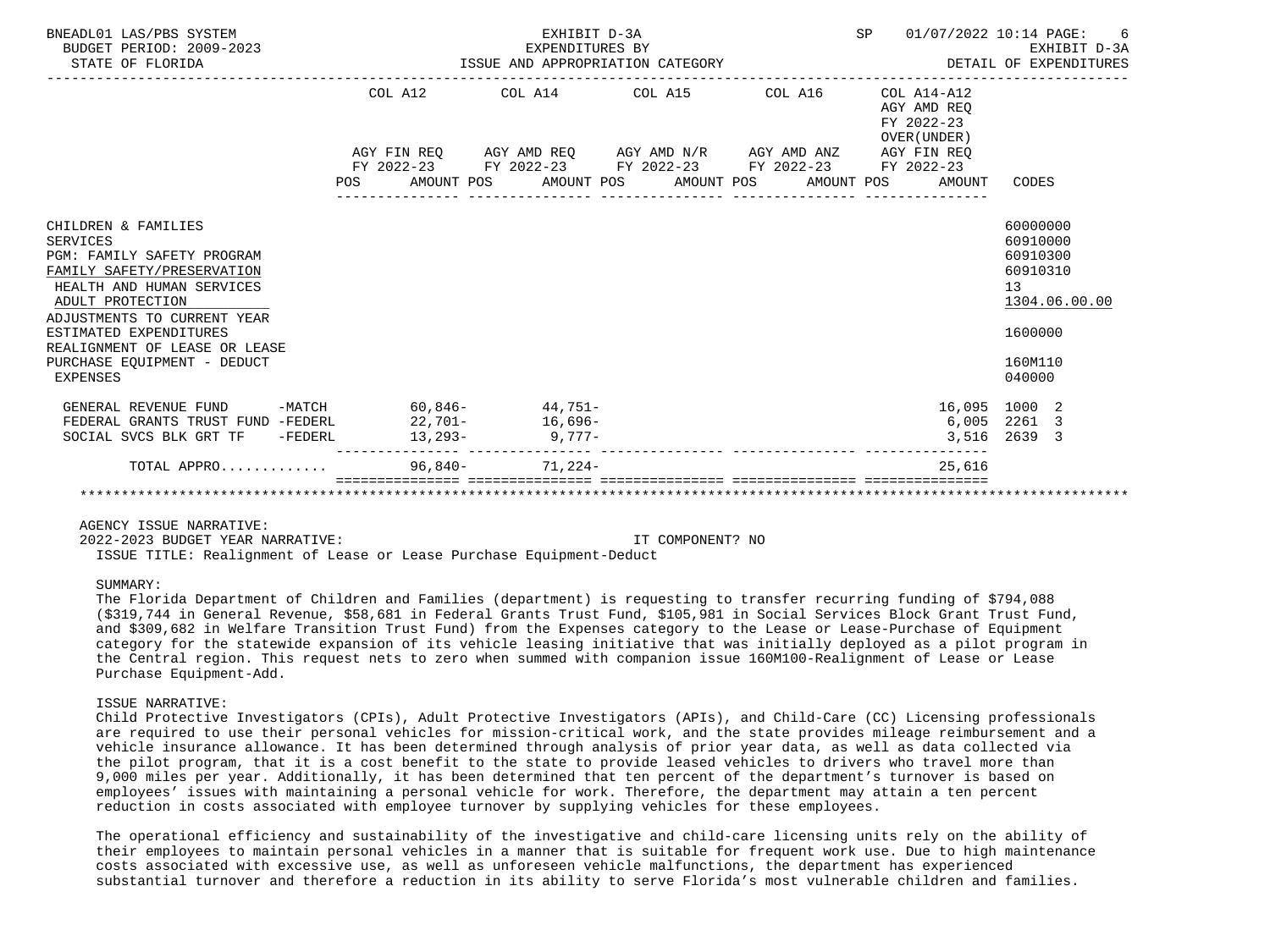| BNEADL01 LAS/PBS SYSTEM<br>BUDGET PERIOD: 2009-2023<br>STATE OF FLORIDA                                                                                                                                                                       |            | EXHIBIT D-3A<br>EXPENDITURES BY<br>ISSUE AND APPROPRIATION CATEGORY | SP                                                                                                                                                   | 01/07/2022 10:14 PAGE: 7<br>EXHIBIT D-3A<br>DETAIL OF EXPENDITURES |                                                           |                                                                                |
|-----------------------------------------------------------------------------------------------------------------------------------------------------------------------------------------------------------------------------------------------|------------|---------------------------------------------------------------------|------------------------------------------------------------------------------------------------------------------------------------------------------|--------------------------------------------------------------------|-----------------------------------------------------------|--------------------------------------------------------------------------------|
|                                                                                                                                                                                                                                               | COL A12    |                                                                     | COL A14 COL A15                                                                                                                                      | COL A16                                                            | COL A14-A12<br>AGY AMD REQ<br>FY 2022-23<br>OVER (UNDER ) |                                                                                |
|                                                                                                                                                                                                                                               | <b>POS</b> |                                                                     | AGY FIN REQ 6GY AMD REQ 6GY AMD N/R 6GY AMD ANZ<br>FY 2022-23 FY 2022-23 FY 2022-23 FY 2022-23<br>AMOUNT POS AMOUNT POS AMOUNT POS AMOUNT POS AMOUNT |                                                                    | AGY FIN REQ<br>FY 2022-23                                 | CODES                                                                          |
| CHILDREN & FAMILIES<br>SERVICES<br><b>PGM: FAMILY SAFETY PROGRAM</b><br>FAMILY SAFETY/PRESERVATION<br>HEALTH AND HUMAN SERVICES<br>ADULT PROTECTION<br>ADJUSTMENTS TO CURRENT YEAR<br>ESTIMATED EXPENDITURES<br>REALIGNMENT OF LEASE OR LEASE |            |                                                                     |                                                                                                                                                      |                                                                    |                                                           | 60000000<br>60910000<br>60910300<br>60910310<br>13<br>1304.06.00.00<br>1600000 |
| PURCHASE EQUIPMENT - DEDUCT                                                                                                                                                                                                                   |            |                                                                     |                                                                                                                                                      |                                                                    |                                                           | 160M110                                                                        |

# COST CALCULATION:

 The department proposes to procure leased vehicles and state vehicle insurance for 123 employees who meet predetermined fiscal criteria to incur a cost-savings and reduce departmental turnover of investigative and child-care licensing staff. The participant breakdown is as follows: 104 CPI, 15 API, and four CC licensing.

The department estimates that this project will cost \$794,088 per year for a total of 123 employees.

| Monthly Vehicle Lease             | \$310 |
|-----------------------------------|-------|
| Monthly Vehicle Insurance         | \$88  |
| Monthly Gas Allowance             | \$140 |
| Total Monthly Cost (per employee) | \$538 |

 $$538 \times 123$  Employees x 12 Months = \$794,088 per year

IMPACT OF NOT FUNDING ISSUE:

 Failure to fund this initiative will potentially lead to increased mileage reimbursement expenses as well as increased employee turnover in departments that provide mission-critical services.

 LINKAGE TO GOVERNOR'S PRIORITIES: Not applicable.

 FLORIDA STRATEGIC PLAN FOR ECONOMIC DEVELOPMENT: Not applicable. Amended 2022-23 Narrative after December 15, 2021

ISSUE TITLE: Realignment of Lease or Lease Purchase Equipment - Deduct

SUMMARY:

The Florida Department of Children and Families (department) is requesting to transfer recurring funding of \$584,040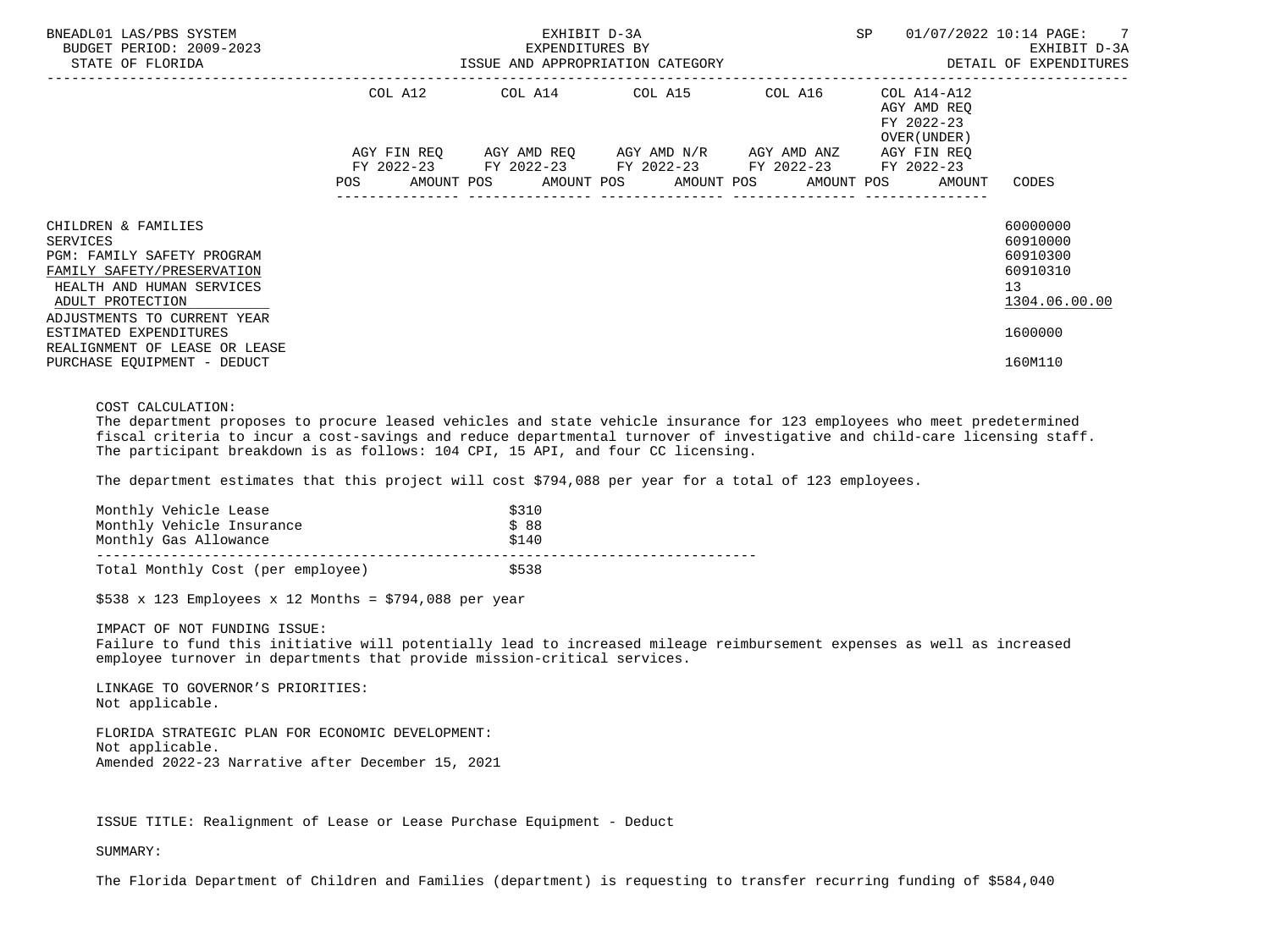| BNEADL01 LAS/PBS SYSTEM<br>BUDGET PERIOD: 2009-2023<br>STATE OF FLORIDA                                                                                                            |         | EXHIBIT D-3A<br>EXPENDITURES BY<br>ISSUE AND APPROPRIATION CATEGORY                                                                           | SP | 01/07/2022 10:14 PAGE: 8<br>EXHIBIT D-3A<br>DETAIL OF EXPENDITURES |                                                                     |
|------------------------------------------------------------------------------------------------------------------------------------------------------------------------------------|---------|-----------------------------------------------------------------------------------------------------------------------------------------------|----|--------------------------------------------------------------------|---------------------------------------------------------------------|
|                                                                                                                                                                                    | COL A12 | COL A14 COL A15 COL A16                                                                                                                       |    | COL A14-A12<br>AGY AMD REO<br>FY 2022-23<br>OVER (UNDER)           |                                                                     |
|                                                                                                                                                                                    | POS     | AGY FIN REO AGY AMD REO AGY AMD N/R AGY AMD ANZ<br>FY 2022-23 FY 2022-23 FY 2022-23 FY 2022-23<br>AMOUNT POS AMOUNT POS AMOUNT POS AMOUNT POS |    | AGY FIN REO<br>FY 2022-23<br>AMOUNT                                | CODES                                                               |
| CHILDREN & FAMILIES<br>SERVICES<br><b>PGM: FAMILY SAFETY PROGRAM</b><br>FAMILY SAFETY/PRESERVATION<br>HEALTH AND HUMAN SERVICES<br>ADULT PROTECTION<br>ADJUSTMENTS TO CURRENT YEAR |         |                                                                                                                                               |    |                                                                    | 60000000<br>60910000<br>60910300<br>60910310<br>13<br>1304.06.00.00 |
| ESTIMATED EXPENDITURES<br>REALIGNMENT OF LEASE OR LEASE<br>PURCHASE EQUIPMENT - DEDUCT                                                                                             |         |                                                                                                                                               |    |                                                                    | 1600000<br>160M110                                                  |

 (\$235,167 in General Revenue, \$43,159 in Federal Grants Trust Fund, \$77,947 in Social Services Block Grant Trust Fund, and \$227,767 in Welfare Transition Trust Fund) from the Expenses category to the Lease or Lease-Purchase of Equipment category for the statewide expansion of its vehicle leasing initiative that was initially deployed as a pilot program in the Central region. This request nets to zero when summed with companion issue 160M100- Realignment of Lease or Lease Purchase Equipment - Add.

# ISSUE NARRATIVE:

 Child Protective Investigators (CPIs), Adult Protective Investigators (APIs), and Child-Care (CC) Licensing professionals are required to use their personal vehicles for mission-critical work, and the state provides mileage reimbursement and a vehicle insurance allowance. It has been determined through analysis of prior year data, as well as data collected via the pilot program, that it is a cost benefit to the state to provide leased vehicles to drivers who travel more than 9,000 miles per year. Additionally, it has been determined that ten percent of the department's turnover is based on employees' issues with maintaining a personal vehicle for work. Therefore, the department may attain a ten percent reduction in costs associated with employee turnover by supplying vehicles for these employees.

 The operational efficiency and sustainability of the investigative and child-care licensing units rely on the ability of their employees to maintain personal vehicles in a manner that is suitable for frequent work use. Due to high maintenance costs associated with excessive use, as well as unforeseen vehicle malfunctions, the department has experienced substantial turnover and therefore a reduction in its ability to serve Florida's most vulnerable children and families.

# COST CALCULATION:

 The department proposes to procure leased vehicles and state vehicle insurance for 157 employees who meet predetermined fiscal criteria to incur a cost-savings and reduce departmental turnover of investigative and child-care licensing staff. The participant breakdown is as follows: 133 CPI, 19 API, and five CC licensing.

The department estimates that this project will cost \$1,013,592 per year for a total of 157 employees.

| Monthly Vehicle Lease     |  |                  | \$310 (Lease Purchase) |
|---------------------------|--|------------------|------------------------|
| Monthly Vehicle Insurance |  | $$88$ (Expense)  |                        |
| Monthly Gas Allowance     |  | $$140$ (Expense) |                        |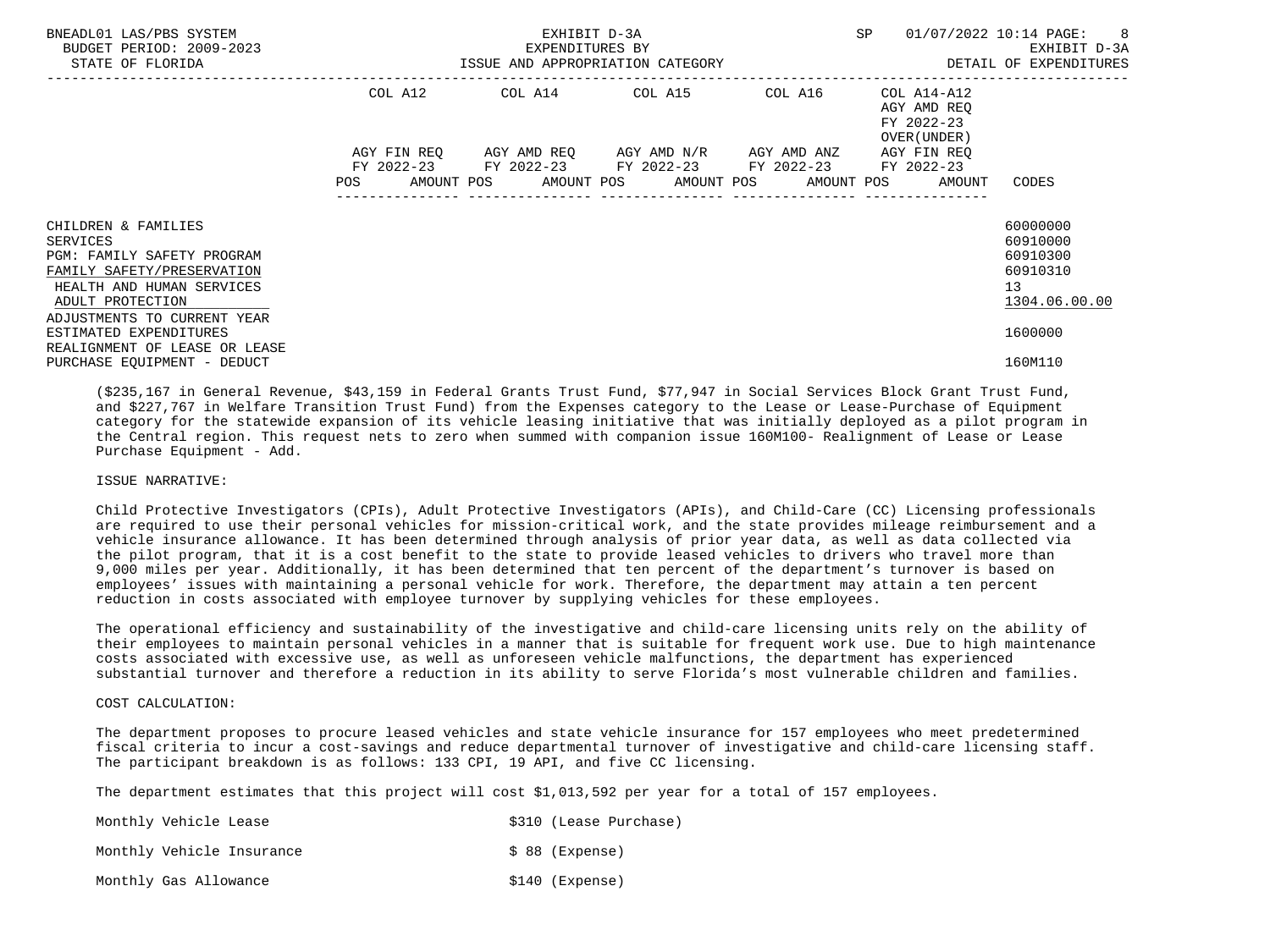| BNEADL01 LAS/PBS SYSTEM<br>BUDGET PERIOD: 2009-2023<br>STATE OF FLORIDA                                                                                                                                                                                               | EXPENDITURES BY EXEMPLES BY EXHIBIT D-3A EXHIBIT D-3A EXHIBIT D-3A EXHIBIT D-3A EXHIBIT D-3A | SP                                                                                                                    | 01/07/2022 10:14 PAGE: 9 |                                                            |                                                                                                        |
|-----------------------------------------------------------------------------------------------------------------------------------------------------------------------------------------------------------------------------------------------------------------------|----------------------------------------------------------------------------------------------|-----------------------------------------------------------------------------------------------------------------------|--------------------------|------------------------------------------------------------|--------------------------------------------------------------------------------------------------------|
|                                                                                                                                                                                                                                                                       |                                                                                              | COL A12 COL A14 COL A15 COL A16                                                                                       |                          | COL A14-A12<br>AGY AMD REO<br>FY 2022-23<br>OVER (UNDER )  |                                                                                                        |
|                                                                                                                                                                                                                                                                       |                                                                                              | AGY FIN REQ AGY AMD REQ AGY AMD N/R AGY AMD ANZ AGY FIN REQ<br>FY 2022-23 FY 2022-23 FY 2022-23 FY 2022-23 FY 2022-23 |                          | POS AMOUNT POS AMOUNT POS AMOUNT POS AMOUNT POS AMOUNT TOS | CODES                                                                                                  |
| CHILDREN & FAMILIES<br>SERVICES<br>PGM: FAMILY SAFETY PROGRAM<br>FAMILY SAFETY/PRESERVATION<br>HEALTH AND HUMAN SERVICES<br>ADULT PROTECTION<br>ADJUSTMENTS TO CURRENT YEAR<br>ESTIMATED EXPENDITURES<br>REALIGNMENT OF LEASE OR LEASE<br>PURCHASE EQUIPMENT - DEDUCT |                                                                                              |                                                                                                                       |                          |                                                            | 60000000<br>60910000<br>60910300<br>60910310<br>13 <sup>°</sup><br>1304.06.00.00<br>1600000<br>160M110 |

 $-+++++$ 

Total Monthly Cost (per employee)  $$538$ 

\$538 Monthly Vehicle Lease x 157 Employees x 12 Months = \$1,013,592 per year

The Lease or Lease-Purchase of Equipment need is 584,040.

\$310 Monthly Vehicle Lease x 157 Employees x 12 Months = \$584,040 per year

 This issue requests \$584,040 to be transferred from the Expense category to the Lease or Lease-Purchase of Equipment category for the monthly vehicle lease cost. The associated costs for vehicle insurance and gas will be paid from the expense category.

IMPACT OF NOT FUNDING ISSUE:

 Failure to fund this initiative will potentially lead to increased mileage reimbursement expenses as well as increased employee turnover in departments that provide mission-critical services.

LINKAGE TO GOVERNOR'S PRIORITIES:

Not applicable.

FLORIDA STRATEGIC PLAN FOR ECONOMIC DEVELOPMENT:

 Not applicable. \*\*\*\*\*\*\*\*\*\*\*\*\*\*\*\*\*\*\*\*\*\*\*\*\*\*\*\*\*\*\*\*\*\*\*\*\*\*\*\*\*\*\*\*\*\*\*\*\*\*\*\*\*\*\*\*\*\*\*\*\*\*\*\*\*\*\*\*\*\*\*\*\*\*\*\*\*\*\*\*\*\*\*\*\*\*\*\*\*\*\*\*\*\*\*\*\*\*\*\*\*\*\*\*\*\*\*\*\*\*\*\*\*\*\*\*\*\*\*\*\*\*\*\*\*\*\*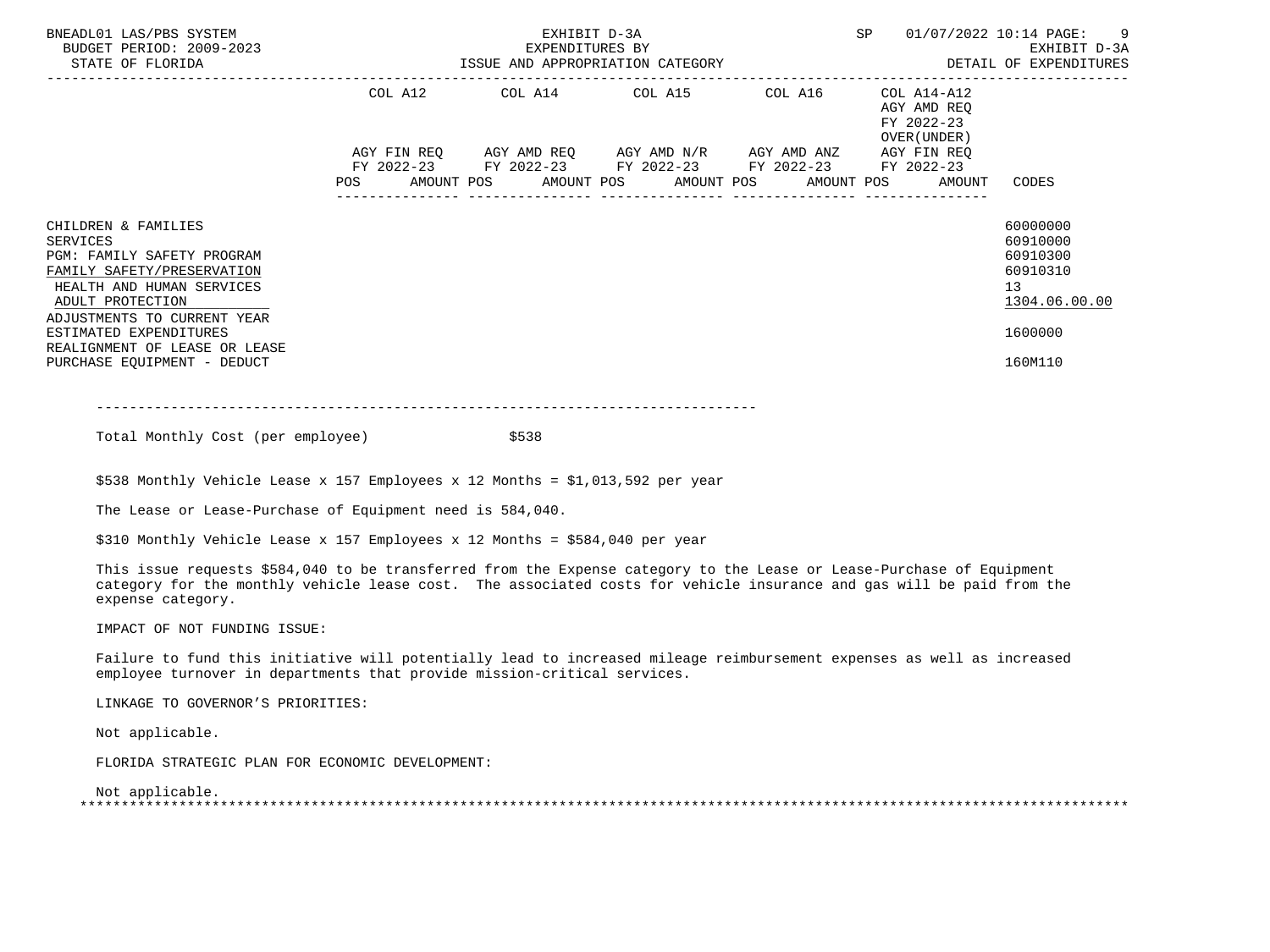| BNEADL01 LAS/PBS SYSTEM                                                                                                                                                        |  |                                         | EXHIBIT D-3A    |                                                                                                                       |         |                                                          | SP 01/07/2022 10:14 PAGE: 10                                                                                                                       |  |
|--------------------------------------------------------------------------------------------------------------------------------------------------------------------------------|--|-----------------------------------------|-----------------|-----------------------------------------------------------------------------------------------------------------------|---------|----------------------------------------------------------|----------------------------------------------------------------------------------------------------------------------------------------------------|--|
| BUDGET PERIOD: 2009-2023<br>STATE OF FLORIDA                                                                                                                                   |  |                                         | EXPENDITURES BY |                                                                                                                       |         |                                                          | 5A-2023 EXPENDITURES BY EXPENDITURES BY المدحل المستحدة وتحدير المستحدة المستحدة وتحدير المستحدة وتحدير المستح<br>ISSUE AND APPROPRIATION CATEGORY |  |
|                                                                                                                                                                                |  |                                         |                 | COL A12 COL A14 COL A15                                                                                               | COL A16 | COL A14-A12<br>AGY AMD REO<br>FY 2022-23<br>OVER (UNDER) |                                                                                                                                                    |  |
|                                                                                                                                                                                |  |                                         |                 | AGY FIN REQ AGY AMD REQ AGY AMD N/R AGY AMD ANZ AGY FIN REQ<br>FY 2022-23 FY 2022-23 FY 2022-23 FY 2022-23 FY 2022-23 |         | POS AMOUNT POS AMOUNT POS AMOUNT POS AMOUNT POS AMOUNT   | CODES                                                                                                                                              |  |
| CHILDREN & FAMILIES<br><b>SERVICES</b><br>PGM: FAMILY SAFETY PROGRAM<br>FAMILY SAFETY/PRESERVATION<br>HEALTH AND HUMAN SERVICES<br>ADULT PROTECTION<br>TOTAL: ADULT PROTECTION |  |                                         |                 |                                                                                                                       |         |                                                          | 60000000<br>60910000<br>60910300<br>60910310<br>13 <sup>°</sup><br>1304.06.00.00<br>1304.06.00.00                                                  |  |
| BY FUND TYPE<br>GENERAL REVENUE FUND<br>TRUST FUNDS                                                                                                                            |  | $60,846 - 44,751 -$<br>$35,994-26,473-$ |                 |                                                                                                                       |         | 16,095 1000<br>9,521 2000                                |                                                                                                                                                    |  |
| TOTAL PROG COMP                                                                                                                                                                |  | $96,840-71,224-$                        |                 |                                                                                                                       |         | 25,616                                                   |                                                                                                                                                    |  |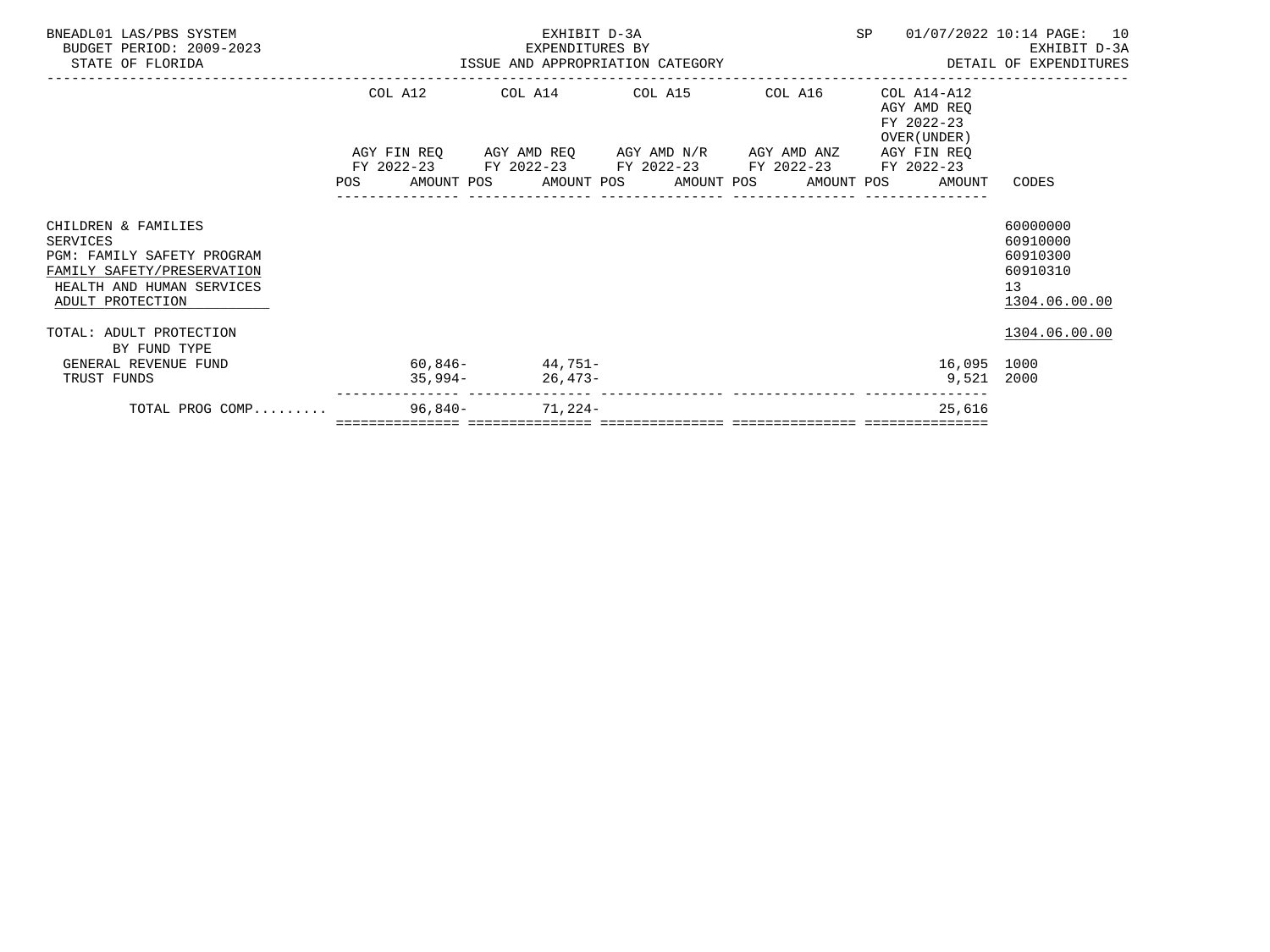| BNEADL01 LAS/PBS SYSTEM<br>BUDGET PERIOD: 2009-2023<br>STATE OF FLORIDA                                                                                                                                                                                                           | EXHIBIT D-3A<br>EXPENDITURES BY<br>ISSUE AND APPROPRIATION CATEGORY                            | SP 01/07/2022 10:14 PAGE: 11<br>EXHIBIT D-3A<br>DETAIL OF EXPENDITURES | EXHIBIT D-3A                                                |                                                                                                                  |
|-----------------------------------------------------------------------------------------------------------------------------------------------------------------------------------------------------------------------------------------------------------------------------------|------------------------------------------------------------------------------------------------|------------------------------------------------------------------------|-------------------------------------------------------------|------------------------------------------------------------------------------------------------------------------|
|                                                                                                                                                                                                                                                                                   | COL A12 COL A14 COL A15 COL A16                                                                |                                                                        | $COL A14- A12$<br>AGY AMD REO<br>FY 2022-23<br>OVER (UNDER) |                                                                                                                  |
|                                                                                                                                                                                                                                                                                   | AGY FIN REQ AGY AMD REQ AGY AMD N/R AGY AMD ANZ AGY FIN REQ                                    |                                                                        |                                                             |                                                                                                                  |
|                                                                                                                                                                                                                                                                                   | FY 2022-23 FY 2022-23 FY 2022-23 FY 2022-23 FY 2022-23<br>POS AMOUNT POS AMOUNT POS AMOUNT POS |                                                                        |                                                             |                                                                                                                  |
|                                                                                                                                                                                                                                                                                   |                                                                                                |                                                                        | AMOUNT POS<br>AMOUNT                                        | CODES                                                                                                            |
| CHILDREN & FAMILIES<br>SERVICES<br>PGM: FAMILY SAFETY PROGRAM<br>FAMILY SAFETY/PRESERVATION<br>HEALTH AND HUMAN SERVICES<br>CHILD PROTECTION<br>ADJUSTMENTS TO CURRENT YEAR<br>ESTIMATED EXPENDITURES<br>REALIGNMENT OF LEASE OR LEASE<br>PURCHASE EQUIPMENT - DEDUCT<br>EXPENSES |                                                                                                |                                                                        |                                                             | 60000000<br>60910000<br>60910300<br>60910310<br>13 <sup>°</sup><br>1304.07.00.00<br>1600000<br>160M110<br>040000 |
| GENERAL REVENUE FUND -MATCH 253,091- 186,145-                                                                                                                                                                                                                                     |                                                                                                |                                                                        |                                                             | 66,946 1000 2                                                                                                    |
| FEDERAL GRANTS TRUST FUND -FEDERL 18,980- 13,960-                                                                                                                                                                                                                                 |                                                                                                |                                                                        |                                                             | 5,020 2261 3                                                                                                     |
| WELFARE TRANSITION TF -FEDERL                                                                                                                                                                                                                                                     | $309,682 - 227,767 -$                                                                          |                                                                        | 81,915                                                      | 2401 3                                                                                                           |
| SOCIAL SVCS BLK GRT TF -FEDERL                                                                                                                                                                                                                                                    | $89,671-$ 65,952-                                                                              |                                                                        |                                                             | 23,719 2639 3                                                                                                    |
| TOTAL APPRO                                                                                                                                                                                                                                                                       | $671.424 - 493.824 -$                                                                          |                                                                        | 177.600                                                     |                                                                                                                  |
|                                                                                                                                                                                                                                                                                   |                                                                                                |                                                                        |                                                             |                                                                                                                  |

 2022-2023 BUDGET YEAR NARRATIVE: IT COMPONENT? NO ISSUE TITLE: Realignment of Lease or Lease Purchase Equipment-Deduct

#### SUMMARY:

 The Florida Department of Children and Families (department) is requesting to transfer recurring funding of \$794,088 (\$319,744 in General Revenue, \$58,681 in Federal Grants Trust Fund, \$105,981 in Social Services Block Grant Trust Fund, and \$309,682 in Welfare Transition Trust Fund) from the Expenses category to the Lease or Lease-Purchase of Equipment category for the statewide expansion of its vehicle leasing initiative that was initially deployed as a pilot program in the Central region. This request nets to zero when summed with companion issue 160M100-Realignment of Lease or Lease Purchase Equipment-Add.

#### ISSUE NARRATIVE:

 Child Protective Investigators (CPIs), Adult Protective Investigators (APIs), and Child-Care (CC) Licensing professionals are required to use their personal vehicles for mission-critical work, and the state provides mileage reimbursement and a vehicle insurance allowance. It has been determined through analysis of prior year data, as well as data collected via the pilot program, that it is a cost benefit to the state to provide leased vehicles to drivers who travel more than 9,000 miles per year. Additionally, it has been determined that ten percent of the department's turnover is based on employees' issues with maintaining a personal vehicle for work. Therefore, the department may attain a ten percent reduction in costs associated with employee turnover by supplying vehicles for these employees.

 The operational efficiency and sustainability of the investigative and child-care licensing units rely on the ability of their employees to maintain personal vehicles in a manner that is suitable for frequent work use. Due to high maintenance costs associated with excessive use, as well as unforeseen vehicle malfunctions, the department has experienced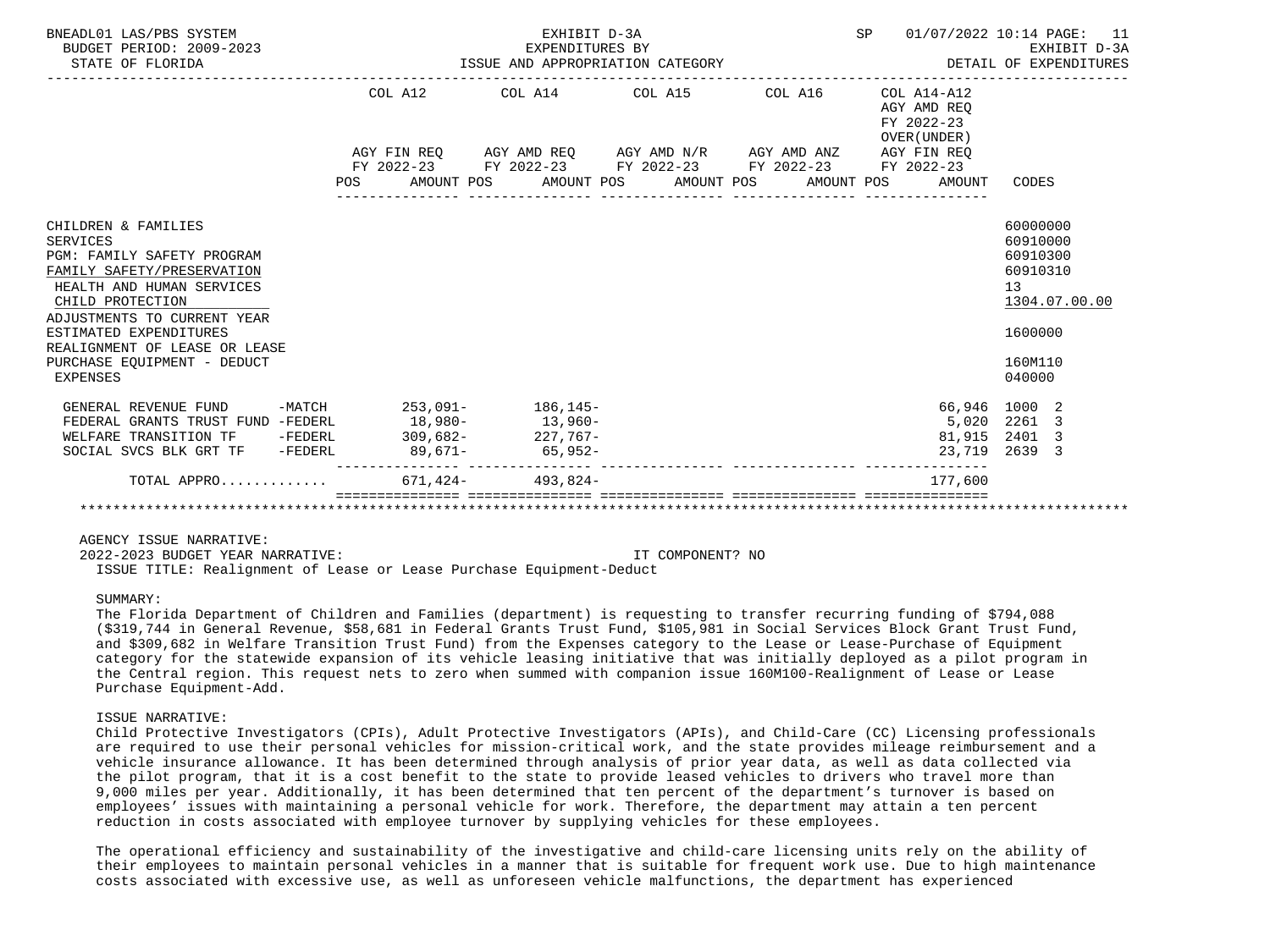| BNEADL01 LAS/PBS SYSTEM<br>BUDGET PERIOD: 2009-2023<br>STATE OF FLORIDA                                                                                                                                      |                                                                                                                | EXHIBIT D-3A<br>EXPENDITURES BY | SP                                                     | 01/07/2022 10:14 PAGE: 12<br>EXHIBIT D-3A<br>ISSUE AND APPROPRIATION CATEGORY <b>Experience in the SETAIL OF EXPENDITURES</b> |                                                                   |                                                                                |
|--------------------------------------------------------------------------------------------------------------------------------------------------------------------------------------------------------------|----------------------------------------------------------------------------------------------------------------|---------------------------------|--------------------------------------------------------|-------------------------------------------------------------------------------------------------------------------------------|-------------------------------------------------------------------|--------------------------------------------------------------------------------|
|                                                                                                                                                                                                              |                                                                                                                |                                 | COL A12 COL A14 COL A15 COL A16                        |                                                                                                                               | COL A14-A12<br>AGY AMD REO<br>FY 2022-23<br>OVER (UNDER)          |                                                                                |
|                                                                                                                                                                                                              | POS FOR THE POST OF THE POST OF THE POST OF THE POST OF THE POST OF THE POST OF THE POST OF THE POST OF THE PO |                                 | FY 2022-23 FY 2022-23 FY 2022-23 FY 2022-23 FY 2022-23 |                                                                                                                               | AGY FIN REO<br>AMOUNT POS AMOUNT POS AMOUNT POS AMOUNT POS AMOUNT | CODES                                                                          |
| CHILDREN & FAMILIES<br>SERVICES<br><b>PGM: FAMILY SAFETY PROGRAM</b><br>FAMILY SAFETY/PRESERVATION<br>HEALTH AND HUMAN SERVICES<br>CHILD PROTECTION<br>ADJUSTMENTS TO CURRENT YEAR<br>ESTIMATED EXPENDITURES |                                                                                                                |                                 |                                                        |                                                                                                                               |                                                                   | 60000000<br>60910000<br>60910300<br>60910310<br>13<br>1304.07.00.00<br>1600000 |
| REALIGNMENT OF LEASE OR LEASE<br>PURCHASE EQUIPMENT - DEDUCT                                                                                                                                                 |                                                                                                                |                                 |                                                        |                                                                                                                               |                                                                   | 160M110                                                                        |

substantial turnover and therefore a reduction in its ability to serve Florida's most vulnerable children and families.

# COST CALCULATION:

 The department proposes to procure leased vehicles and state vehicle insurance for 123 employees who meet predetermined fiscal criteria to incur a cost-savings and reduce departmental turnover of investigative and child-care licensing staff. The participant breakdown is as follows: 104 CPI, 15 API, and four CC licensing.

The department estimates that this project will cost \$794,088 per year for a total of 123 employees.

| Monthly Vehicle Lease<br>Monthly Vehicle Insurance | \$310<br>\$88 |  |
|----------------------------------------------------|---------------|--|
| Monthly Gas Allowance                              | \$140         |  |
| Total Monthly Cost (per employee)                  | \$538         |  |

 $$538 \times 123$  Employees x 12 Months = \$794,088 per year

IMPACT OF NOT FUNDING ISSUE:

 Failure to fund this initiative will potentially lead to increased mileage reimbursement expenses as well as increased employee turnover in departments that provide mission-critical services.

 LINKAGE TO GOVERNOR'S PRIORITIES: Not applicable.

 FLORIDA STRATEGIC PLAN FOR ECONOMIC DEVELOPMENT: Not applicable. Amended 2022-23 Narrative after December 15, 2021

ISSUE TITLE: Realignment of Lease or Lease Purchase Equipment - Deduct

SUMMARY: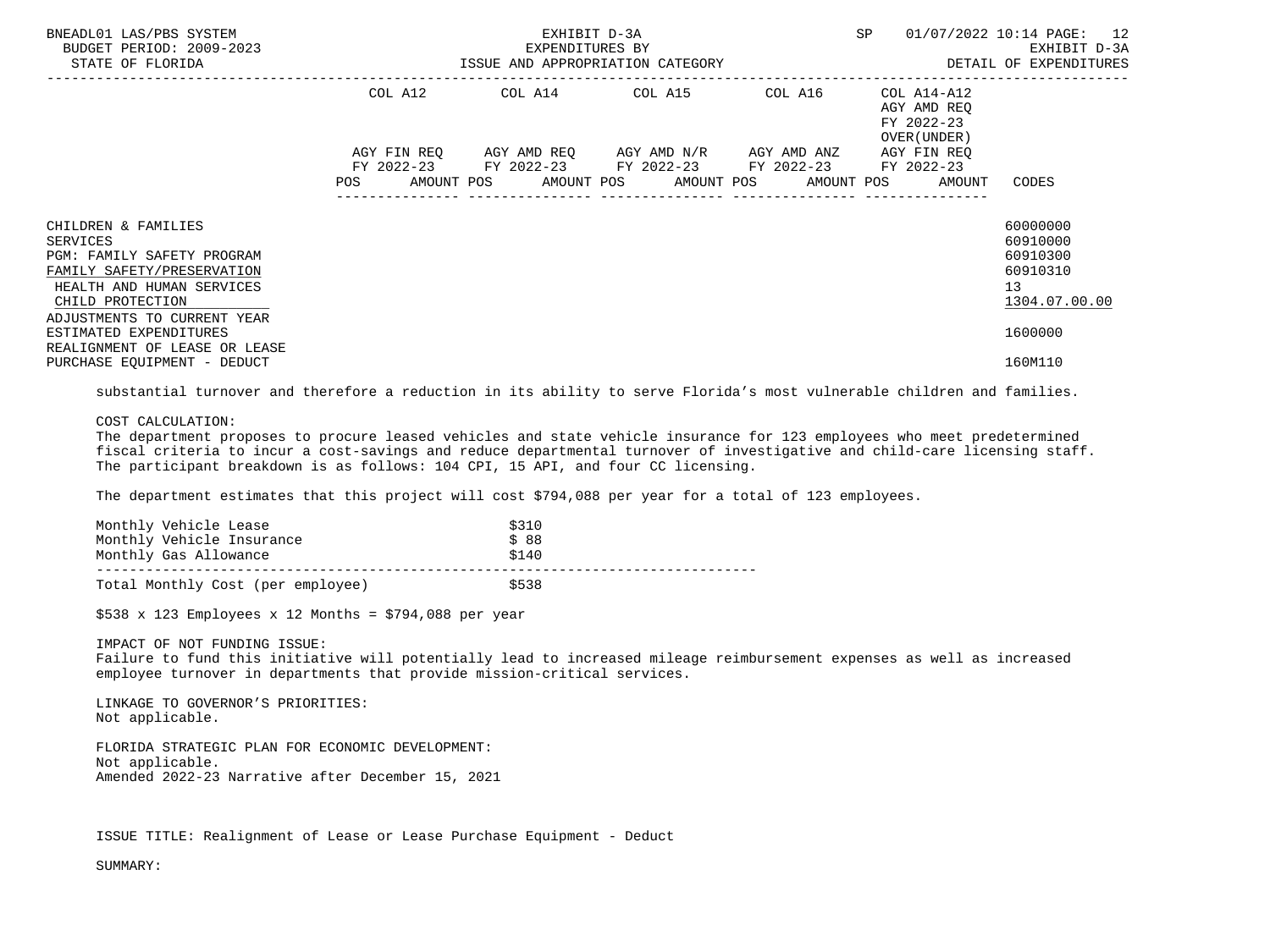| BNEADL01 LAS/PBS SYSTEM<br>BUDGET PERIOD: 2009-2023<br>STATE OF FLORIDA                                                                                                                                                                |         | EXHIBIT D-3A<br>EXPENDITURES BY<br>ISSUE AND APPROPRIATION CATEGORY                                                                           | SP | 01/07/2022 10:14 PAGE: 13<br>EXHIBIT D-3A<br>DETAIL OF EXPENDITURES |                                                                                |
|----------------------------------------------------------------------------------------------------------------------------------------------------------------------------------------------------------------------------------------|---------|-----------------------------------------------------------------------------------------------------------------------------------------------|----|---------------------------------------------------------------------|--------------------------------------------------------------------------------|
|                                                                                                                                                                                                                                        | COL A12 |                                                                                                                                               |    | AGY AMD REO<br>FY 2022-23<br>OVER (UNDER )                          |                                                                                |
|                                                                                                                                                                                                                                        | POS     | AGY FIN REO AGY AMD REO AGY AMD N/R AGY AMD ANZ<br>FY 2022-23 FY 2022-23 FY 2022-23 FY 2022-23<br>AMOUNT POS AMOUNT POS AMOUNT POS AMOUNT POS |    | AGY FIN REO<br>FY 2022-23<br>AMOUNT                                 | CODES                                                                          |
| CHILDREN & FAMILIES<br>SERVICES<br>PGM: FAMILY SAFETY PROGRAM<br>FAMILY SAFETY/PRESERVATION<br>HEALTH AND HUMAN SERVICES<br>CHILD PROTECTION<br>ADJUSTMENTS TO CURRENT YEAR<br>ESTIMATED EXPENDITURES<br>REALIGNMENT OF LEASE OR LEASE |         |                                                                                                                                               |    |                                                                     | 60000000<br>60910000<br>60910300<br>60910310<br>13<br>1304.07.00.00<br>1600000 |
| PURCHASE EQUIPMENT - DEDUCT                                                                                                                                                                                                            |         |                                                                                                                                               |    |                                                                     | 160M110                                                                        |

 The Florida Department of Children and Families (department) is requesting to transfer recurring funding of \$584,040 (\$235,167 in General Revenue, \$43,159 in Federal Grants Trust Fund, \$77,947 in Social Services Block Grant Trust Fund, and \$227,767 in Welfare Transition Trust Fund) from the Expenses category to the Lease or Lease-Purchase of Equipment category for the statewide expansion of its vehicle leasing initiative that was initially deployed as a pilot program in the Central region. This request nets to zero when summed with companion issue 160M100- Realignment of Lease or Lease Purchase Equipment - Add.

### ISSUE NARRATIVE:

 Child Protective Investigators (CPIs), Adult Protective Investigators (APIs), and Child-Care (CC) Licensing professionals are required to use their personal vehicles for mission-critical work, and the state provides mileage reimbursement and a vehicle insurance allowance. It has been determined through analysis of prior year data, as well as data collected via the pilot program, that it is a cost benefit to the state to provide leased vehicles to drivers who travel more than 9,000 miles per year. Additionally, it has been determined that ten percent of the department's turnover is based on employees' issues with maintaining a personal vehicle for work. Therefore, the department may attain a ten percent reduction in costs associated with employee turnover by supplying vehicles for these employees.

 The operational efficiency and sustainability of the investigative and child-care licensing units rely on the ability of their employees to maintain personal vehicles in a manner that is suitable for frequent work use. Due to high maintenance costs associated with excessive use, as well as unforeseen vehicle malfunctions, the department has experienced substantial turnover and therefore a reduction in its ability to serve Florida's most vulnerable children and families.

# COST CALCULATION:

 The department proposes to procure leased vehicles and state vehicle insurance for 157 employees who meet predetermined fiscal criteria to incur a cost-savings and reduce departmental turnover of investigative and child-care licensing staff. The participant breakdown is as follows: 133 CPI, 19 API, and five CC licensing.

The department estimates that this project will cost \$1,013,592 per year for a total of 157 employees.

Monthly Vehicle Lease  $\sim$  \$310 (Lease Purchase)

Monthly Vehicle Insurance  $\sim$  \$ 88 (Expense)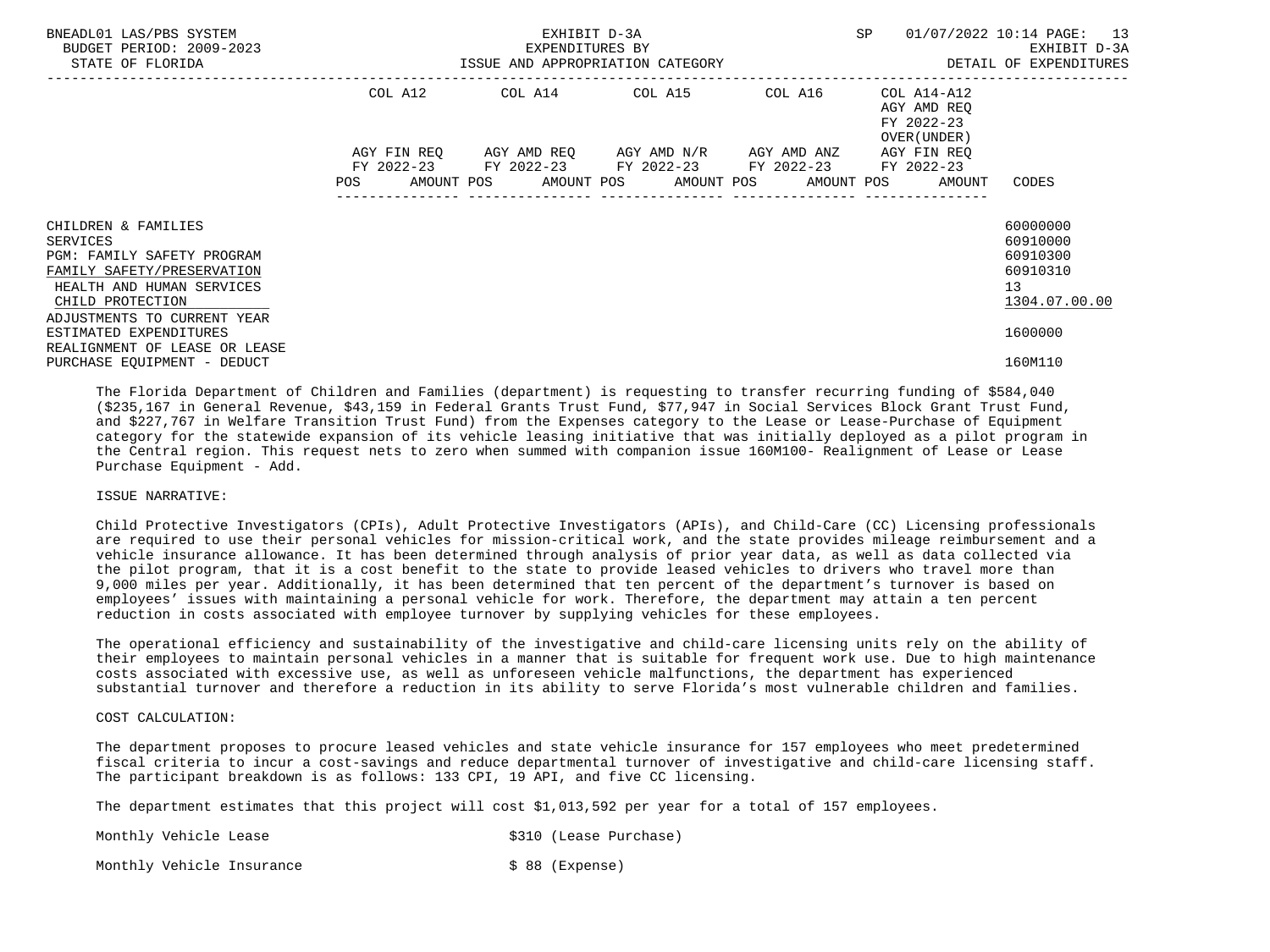| BNEADL01 LAS/PBS SYSTEM<br>BUDGET PERIOD: 2009-2023<br>STATE OF FLORIDA                                                                                                                                                                                                      |                                                             | EXHIBIT D-3A     |  |  | SP |                                                          | 01/07/2022 10:14 PAGE: 14                                                                              |
|------------------------------------------------------------------------------------------------------------------------------------------------------------------------------------------------------------------------------------------------------------------------------|-------------------------------------------------------------|------------------|--|--|----|----------------------------------------------------------|--------------------------------------------------------------------------------------------------------|
|                                                                                                                                                                                                                                                                              | COL A12 COL A14 COL A15 COL A16                             |                  |  |  |    | COL A14-A12<br>AGY AMD REO<br>FY 2022-23<br>OVER (UNDER) |                                                                                                        |
|                                                                                                                                                                                                                                                                              | AGY FIN REQ AGY AMD REQ AGY AMD N/R AGY AMD ANZ AGY FIN REQ |                  |  |  |    |                                                          |                                                                                                        |
|                                                                                                                                                                                                                                                                              | FY 2022-23 FY 2022-23 FY 2022-23 FY 2022-23 FY 2022-23      |                  |  |  |    | POS AMOUNT POS AMOUNT POS AMOUNT POS AMOUNT POS AMOUNT   | CODES                                                                                                  |
| CHILDREN & FAMILIES<br><b>SERVICES</b><br>PGM: FAMILY SAFETY PROGRAM<br>FAMILY SAFETY/PRESERVATION<br>HEALTH AND HUMAN SERVICES<br>CHILD PROTECTION<br>ADJUSTMENTS TO CURRENT YEAR<br>ESTIMATED EXPENDITURES<br>REALIGNMENT OF LEASE OR LEASE<br>PURCHASE EQUIPMENT - DEDUCT |                                                             |                  |  |  |    |                                                          | 60000000<br>60910000<br>60910300<br>60910310<br>13 <sup>°</sup><br>1304.07.00.00<br>1600000<br>160M110 |
| Monthly Gas Allowance                                                                                                                                                                                                                                                        |                                                             | $$140$ (Expense) |  |  |    |                                                          |                                                                                                        |
|                                                                                                                                                                                                                                                                              |                                                             |                  |  |  |    |                                                          |                                                                                                        |

Total Monthly Cost (per employee)  $$538$ 

\$538 Monthly Vehicle Lease x 157 Employees x 12 Months = \$1,013,592 per year

The Lease or Lease-Purchase of Equipment need is 584,040.

\$310 Monthly Vehicle Lease x 157 Employees x 12 Months = \$584,040 per year

 This issue requests \$584,040 to be transferred from the Expense category to the Lease or Lease-Purchase of Equipment category for the monthly vehicle lease cost. The associated costs for vehicle insurance and gas will be paid from the expense category.

IMPACT OF NOT FUNDING ISSUE:

 Failure to fund this initiative will potentially lead to increased mileage reimbursement expenses as well as increased employee turnover in departments that provide mission-critical services.

LINKAGE TO GOVERNOR'S PRIORITIES:

Not applicable.

FLORIDA STRATEGIC PLAN FOR ECONOMIC DEVELOPMENT:

Not applicable.

| -- |  |
|----|--|
|    |  |
|    |  |
|    |  |
|    |  |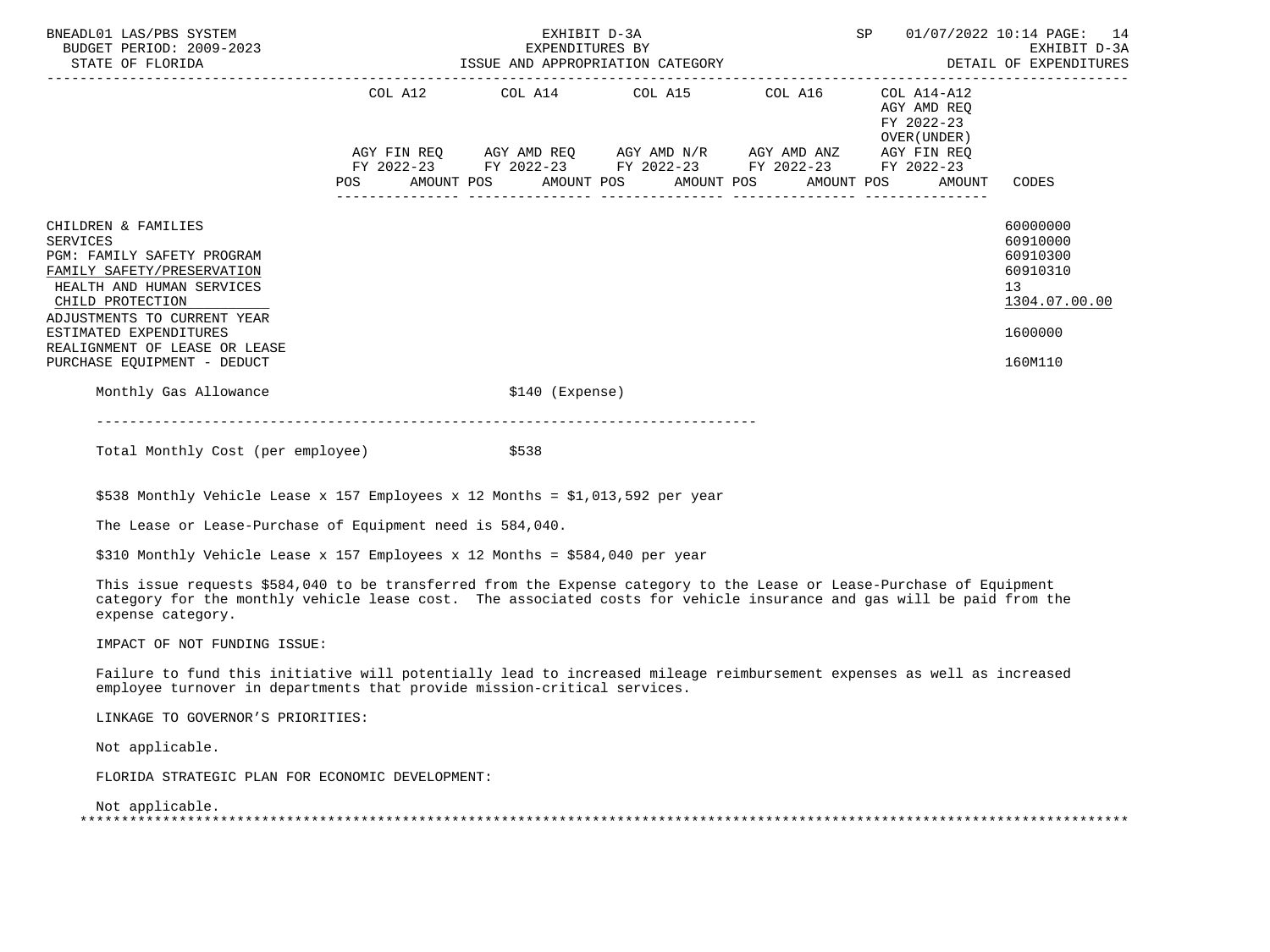| BNEADL01 LAS/PBS SYSTEM<br>BUDGET PERIOD: 2009-2023<br>STATE OF FLORIDA                                                                                                                                                |  | EXHIBIT D-3A                                           | SP |  | 01/07/2022 10:14 PAGE: 15<br>EXPENDITURES BY EXPENDENT D-3A EXPENDITURES BY EXHIBIT D-3A EXPENDITURES BY EXPENDITURES |                                                          |                                                                                      |
|------------------------------------------------------------------------------------------------------------------------------------------------------------------------------------------------------------------------|--|--------------------------------------------------------|----|--|-----------------------------------------------------------------------------------------------------------------------|----------------------------------------------------------|--------------------------------------------------------------------------------------|
|                                                                                                                                                                                                                        |  | COL A12 COL A14 COL A15 COL A16                        |    |  |                                                                                                                       | COL A14-A12<br>AGY AMD REO<br>FY 2022-23<br>OVER (UNDER) |                                                                                      |
|                                                                                                                                                                                                                        |  | AGY FIN REQ AGY AMD REQ AGY AMD N/R AGY AMD ANZ        |    |  |                                                                                                                       | AGY FIN REO                                              |                                                                                      |
|                                                                                                                                                                                                                        |  | FY 2022-23 FY 2022-23 FY 2022-23 FY 2022-23 FY 2022-23 |    |  |                                                                                                                       |                                                          |                                                                                      |
|                                                                                                                                                                                                                        |  | POS AMOUNT POS AMOUNT POS AMOUNT POS AMOUNT POS        |    |  |                                                                                                                       | AMOUNT                                                   | CODES                                                                                |
| CHILDREN & FAMILIES<br><b>SERVICES</b><br>PGM: FAMILY SAFETY PROGRAM<br>FAMILY SAFETY/PRESERVATION<br>HEALTH AND HUMAN SERVICES<br>CHILD PROTECTION<br>TOTAL: CHILD PROTECTION<br>BY FUND TYPE<br>GENERAL REVENUE FUND |  | $253.091 - 186.145 -$                                  |    |  |                                                                                                                       | 66,946 1000                                              | 60000000<br>60910000<br>60910300<br>60910310<br>13<br>1304.07.00.00<br>1304.07.00.00 |
| TRUST FUNDS                                                                                                                                                                                                            |  | $418,333 307,679-$                                     |    |  |                                                                                                                       | 110,654 2000                                             |                                                                                      |
| TOTAL PROG COMP 671,424- 493,824-                                                                                                                                                                                      |  |                                                        |    |  |                                                                                                                       | 177.600                                                  |                                                                                      |
| TOTAL: FAMILY SAFETY/PRESERVATION<br>BY FUND TYPE                                                                                                                                                                      |  |                                                        |    |  |                                                                                                                       |                                                          | 60910310                                                                             |
| $319,744-235,167-$<br>GENERAL REVENUE FUND                                                                                                                                                                             |  |                                                        |    |  |                                                                                                                       | 84,577 1000                                              |                                                                                      |
| TRUST FUNDS                                                                                                                                                                                                            |  |                                                        |    |  |                                                                                                                       | 125,471 2000                                             |                                                                                      |
| TOTAL SUB-BUREAU                                                                                                                                                                                                       |  | $794,088 - 584,040 -$                                  |    |  |                                                                                                                       | 210,048                                                  |                                                                                      |
|                                                                                                                                                                                                                        |  |                                                        |    |  |                                                                                                                       |                                                          |                                                                                      |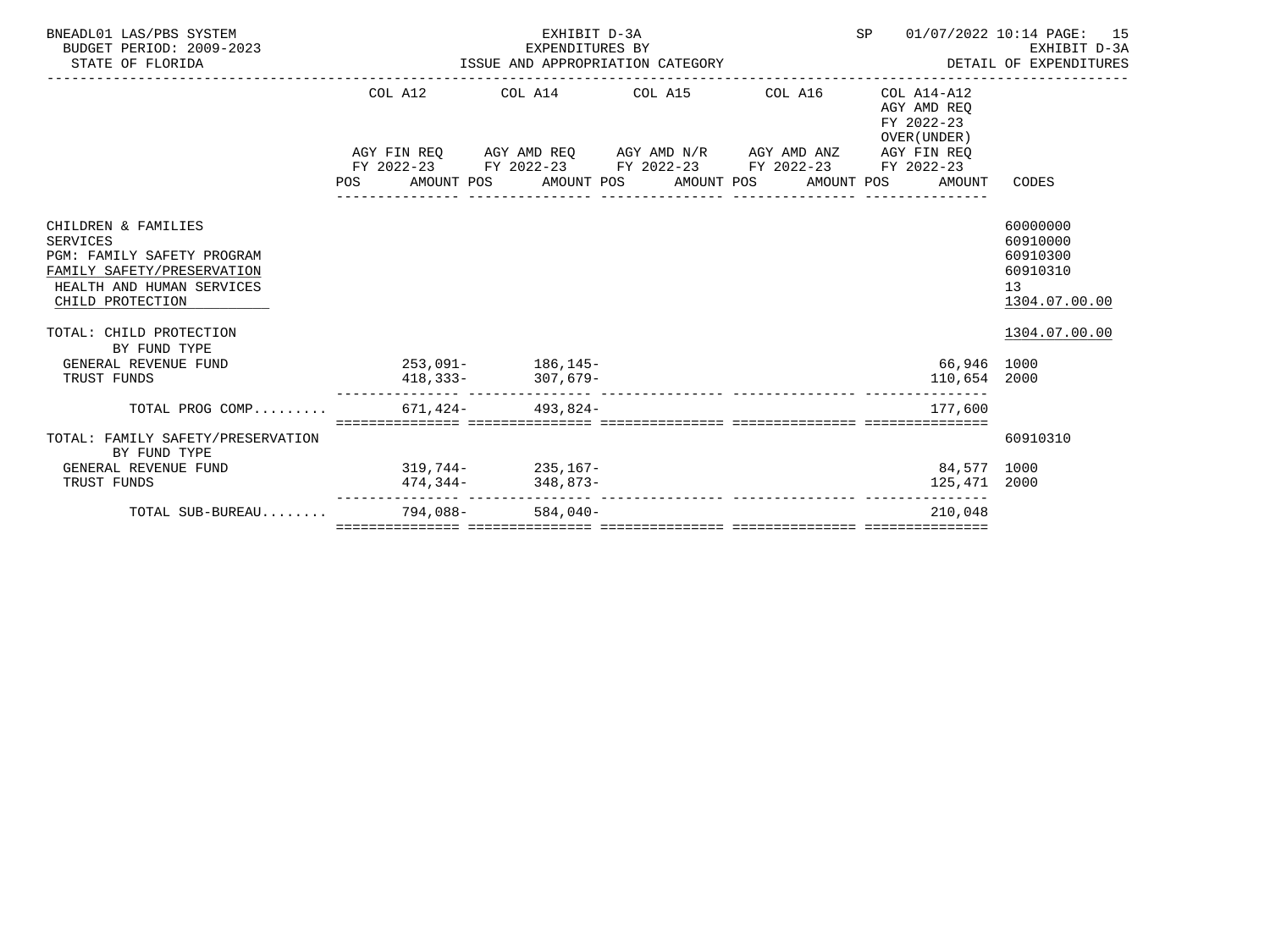| BNEADL01 LAS/PBS SYSTEM<br>BUDGET PERIOD: 2009-2023<br>STATE OF FLORIDA                                                                                                                                                                                               |           |         | EXHIBIT D-3A<br>EXPENDITURES BY | ISSUE AND APPROPRIATION CATEGORY                                                                                                                                                |         | SP | 01/07/2022 12:04 PAGE:                                                            | DETAIL OF EXPENDITURES                                                                                        | $\overline{1}$<br>EXHIBIT D-3A |
|-----------------------------------------------------------------------------------------------------------------------------------------------------------------------------------------------------------------------------------------------------------------------|-----------|---------|---------------------------------|---------------------------------------------------------------------------------------------------------------------------------------------------------------------------------|---------|----|-----------------------------------------------------------------------------------|---------------------------------------------------------------------------------------------------------------|--------------------------------|
|                                                                                                                                                                                                                                                                       |           | COL A12 |                                 | COL A14 COL A15<br>AGY FIN REQ 6GY AMD REQ 6GY AMD N/R 6GY AMD ANZ<br>FY 2022-23 FY 2022-23 FY 2022-23 FY 2022-23 FY 2022-23<br>POS AMOUNT POS AMOUNT POS AMOUNT POS AMOUNT POS | COL A16 |    | COL A14-A12<br>AGY AMD REQ<br>FY 2022-23<br>OVER (UNDER)<br>AGY FIN REQ<br>AMOUNT | CODES                                                                                                         |                                |
| CHILDREN & FAMILIES<br>ADMINISTRATION<br><b>PGM: EXECUTIVE LEADERSHIP</b><br>EXECUTIVE DIR/SUPPORT SVCS<br>GOV OPERATIONS/SUPPORT<br>ASST/SECRETARY/ADMIN<br>CAPITAL IMPROVEMENT PLAN<br>MAINTENANCE AND REPAIR<br>FIXED CAPITAL OUTLAY<br>HRS/CAP NEEDS/CEN MGD FACS |           |         |                                 |                                                                                                                                                                                 |         |    |                                                                                   | 60000000<br>60900000<br>60900100<br>60900101<br>16<br>1602.60.02.00<br>9900000<br>990M000<br>080000<br>080751 |                                |
| GENERAL REVENUE FUND                                                                                                                                                                                                                                                  | $-$ STATE |         |                                 | 7,175,600 2,113,738 2,113,738                                                                                                                                                   |         |    | $5.061.862 - 1000$ 1                                                              |                                                                                                               |                                |
|                                                                                                                                                                                                                                                                       |           |         |                                 |                                                                                                                                                                                 |         |    |                                                                                   |                                                                                                               |                                |

### AGENCY NARRATIVE:

 2022-2023 BUDGET YEAR NARRATIVE: HRS/CAP NEEDS/CEN MGD FACS IT COMPONENT? NO ISSUE TITLE: Maintenance and Repair

SUMMARY:

 The Florida Department of Children and Families (department) is requesting nonrecurring funding of \$7,175,600 in Fixed Capital Outlay from the General Revenue Fund for capital investment in two areas: state-owned mental health treatment campuses where client housing and treatment are provided and in state-owned regional offices and service centers where the department provides client services to Florida's communities.

# ISSUE NARRATIVE:

 The department has direct or shared responsibility for maintaining 406 buildings totaling 2,865,848 square feet at four mental health treatment campuses and for 15 regional buildings totaling 325,196 square feet at ten locations across the state. The department's highest priorities are to correct life safety and security deficiencies, address code violations, and to repair mission-critical infrastructure at or near failure.

#### COST CALCULATION:

Nonrecurring General Revenue: \$7,175,600

| Florida State Hospital-                                                                     |    |             |
|---------------------------------------------------------------------------------------------|----|-------------|
| Control Systems Upgrade to Alternate Power Source                                           |    | 300,000     |
| Inspection and Painting of Elevated East Water Tank                                         |    | \$150,000   |
| Upgrade existing switch gear and Substation transformer for feed from City of Chattahoochee | S. | 500,000     |
| Replace Underground electrical circuits campus wide                                         |    | 500,000     |
| Replace damaged fencing at WWTP                                                             |    | \$100,000   |
| Florida State Hospital Total:                                                               |    | \$1,550,000 |
| Northeast Florida State Hospital-                                                           |    |             |
| Replace Laundry equipment and infrastructure (boilers, water tank, gas line, etc.)          |    | \$2,270,000 |
| Reroof Renaissance Homes                                                                    |    | \$380.600   |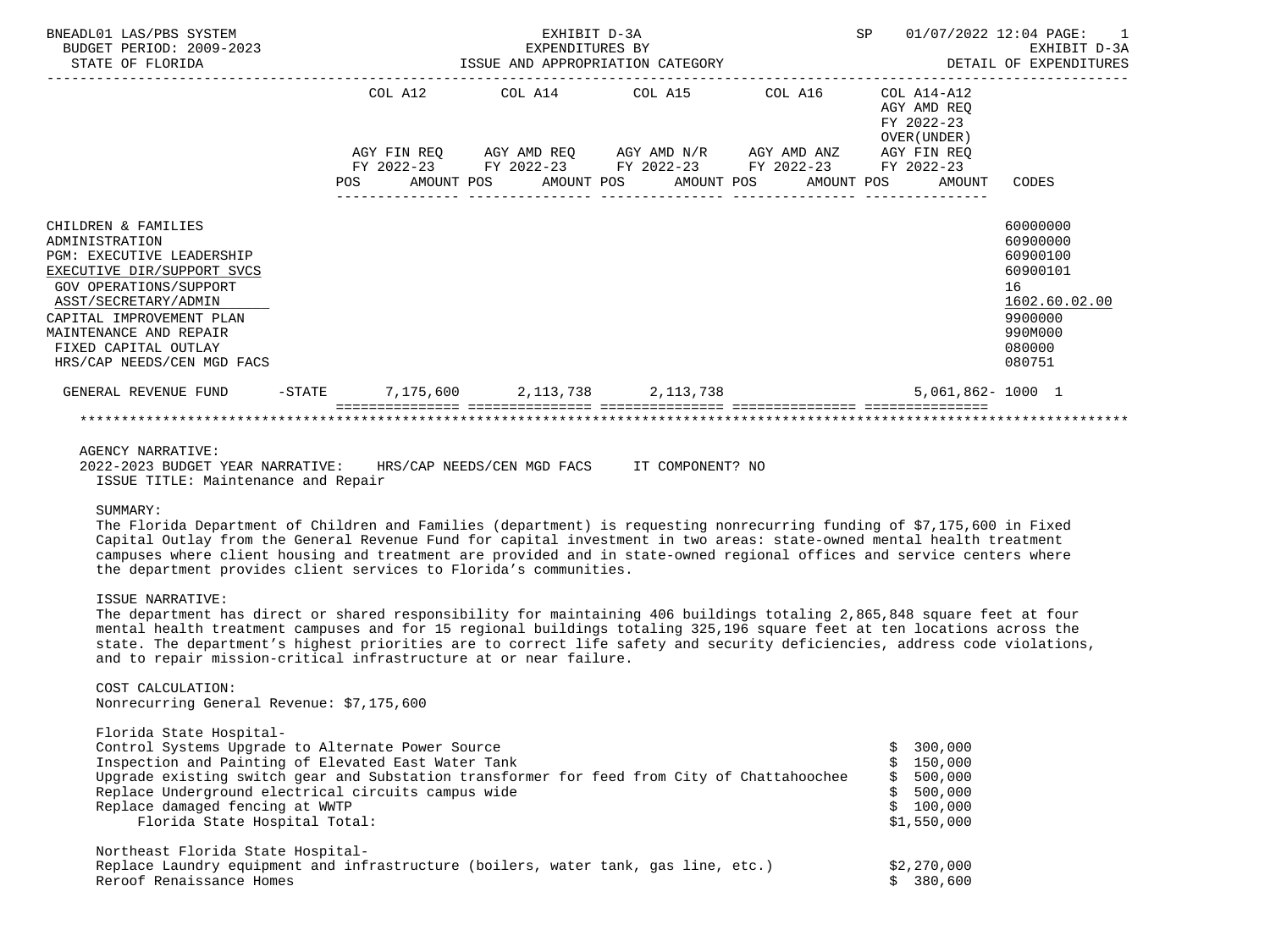| BNEADL01 LAS/PBS SYSTEM<br>BUDGET PERIOD: 2009-2023<br>STATE OF FLORIDA                                                                                                                                  |                                      | EXHIBIT D-3A<br>EXPENDITURES BY<br>EXPENDITURES BY<br>ISSUE AND APPROPRIATION CATEGORY         |                                                                                           |  | SP                                                       | -2<br>01/07/2022 12:04 PAGE:<br>EXHIBIT D-3A<br>DETAIL OF EXPENDITURES |
|----------------------------------------------------------------------------------------------------------------------------------------------------------------------------------------------------------|--------------------------------------|------------------------------------------------------------------------------------------------|-------------------------------------------------------------------------------------------|--|----------------------------------------------------------|------------------------------------------------------------------------|
|                                                                                                                                                                                                          |                                      | COL A12 COL A14 COL A15 COL A16                                                                |                                                                                           |  | COL A14-A12<br>AGY AMD REO<br>FY 2022-23<br>OVER (UNDER) |                                                                        |
|                                                                                                                                                                                                          |                                      | AGY FIN REQ AGY AMD REQ AGY AMD N/R AGY AMD ANZ<br>FY 2022-23 FY 2022-23 FY 2022-23 FY 2022-23 |                                                                                           |  | AGY FIN REO<br>FY 2022-23                                |                                                                        |
|                                                                                                                                                                                                          | <b>POS</b>                           | AMOUNT POS AMOUNT POS AMOUNT POS AMOUNT POS                                                    |                                                                                           |  | AMOUNT                                                   | CODES                                                                  |
| CHILDREN & FAMILIES<br>ADMINISTRATION<br>PGM: EXECUTIVE LEADERSHIP<br>EXECUTIVE DIR/SUPPORT SVCS<br>GOV OPERATIONS/SUPPORT<br>ASST/SECRETARY/ADMIN<br>CAPITAL IMPROVEMENT PLAN<br>MAINTENANCE AND REPAIR |                                      |                                                                                                | 60000000<br>60900000<br>60900100<br>60900101<br>16<br>1602.60.02.00<br>9900000<br>990M000 |  |                                                          |                                                                        |
| Window Replacement Bldgs. 32, 36a through 36d, 57, 58, 4, 6, 7, 8, 9, 10, 15 & 17<br>Window Replacement Bldgs. 34, 35a through 35d<br>Northeast Florida State Hospital Total:                            |                                      |                                                                                                |                                                                                           |  | \$2,000,000<br>\$550,000<br>\$5,200,600                  |                                                                        |
| DCF Regions and Circuits-<br>NW Region Marianna Service Center - Replace doors and jambs ADA clearance<br>Suncoast Region - A/C Replacement<br>DCF Regions and Circuits Total:                           | \$65,000<br>360,000<br>\$<br>425,000 |                                                                                                |                                                                                           |  |                                                          |                                                                        |
| Grand Total:                                                                                                                                                                                             |                                      |                                                                                                |                                                                                           |  | \$7,175,600                                              |                                                                        |
| IMPACT OF NOT FUNDING ISSUE:                                                                                                                                                                             |                                      |                                                                                                |                                                                                           |  |                                                          |                                                                        |

 Failure to fund this initiative increases the risk of harm to residents and staff occupying these buildings and increases the risk of Fire Marshal and AHCA violations that could result in closure of licensed beds.

# LINKAGE TO GOVERNOR'S PRIORITIES:

 Health Care - Focus resources on continuing to combat the opioid crisis and substance abuse in general and addressing mental health.

 FLORIDA STRATEGIC PLAN FOR ECONOMIC DEVELOPMENT: 5.2 Improve the efficiency and effectiveness of government agencies at all levels. Amended 2022-23 Narrative after December 15, 2021

ISSUE TITLE: Maintenance and Repair

SUMMARY:

 The Florida Department of Children and Families (department) is requesting nonrecurring funding of \$2,113,738 in Fixed Capital Outlay from the General Revenue Fund for capital investment in two areas: a state-owned mental health treatment campus where client housing and treatment are provided and in a state-owned regional office where the department provides client services to Florida's communities.

ISSUE NARRATIVE: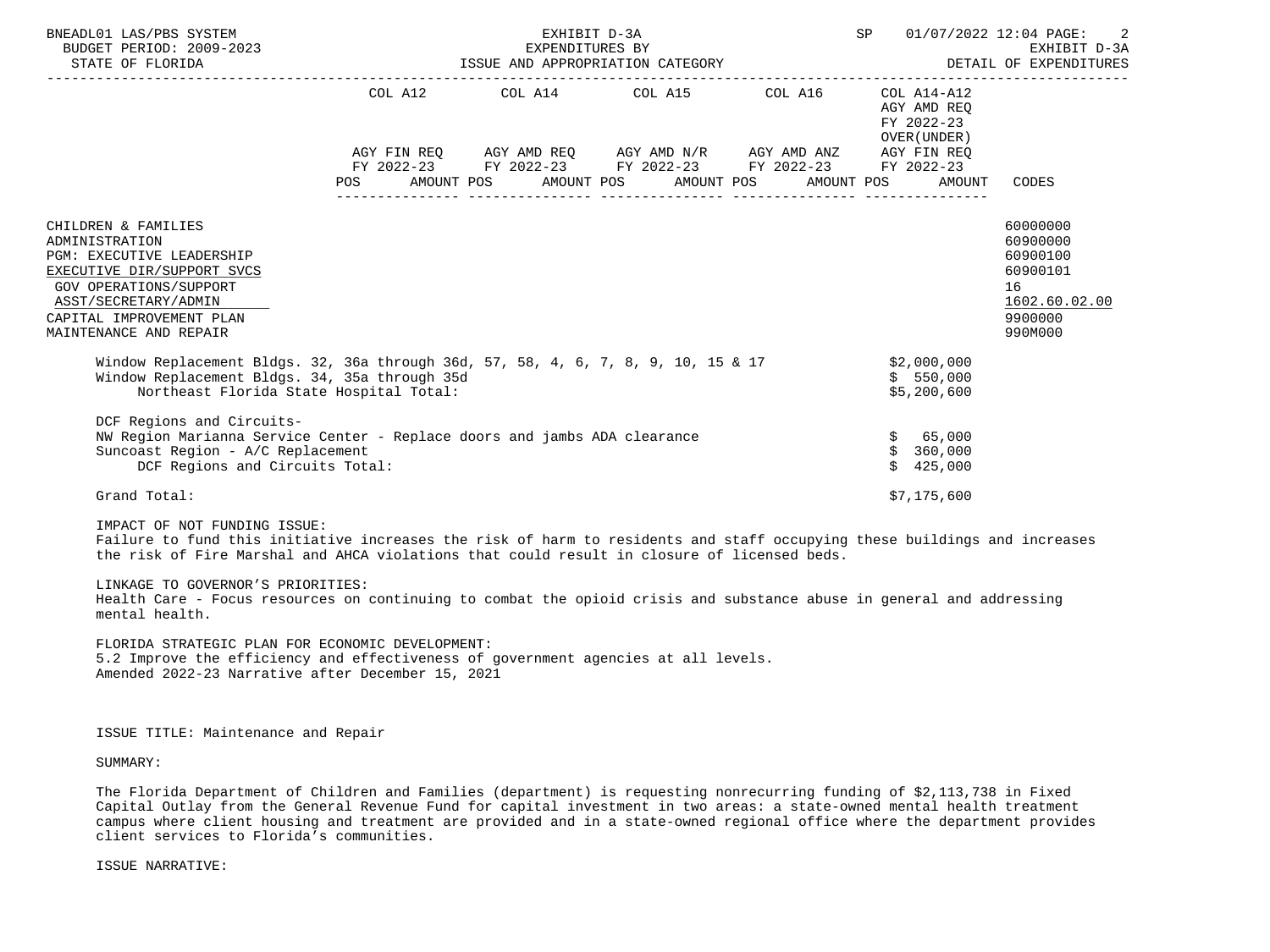| COL A12<br>COL A14 COL A15<br>COL A16<br>COL A14-A12<br>AGY AMD REO<br>FY 2022-23<br>OVER (UNDER)<br>AGY FIN REO<br>AGY AMD REO      AGY AMD N/R      AGY AMD ANZ<br>AGY FIN REO<br>FY 2022-23 FY 2022-23 FY 2022-23 FY 2022-23<br>FY 2022-23<br>AMOUNT POS AMOUNT POS AMOUNT POS AMOUNT POS<br>POS<br>CODES<br>AMOUNT<br>60000000<br>CHILDREN & FAMILIES<br>60900000<br>ADMINISTRATION<br>60900100<br>PGM: EXECUTIVE LEADERSHIP<br>60900101<br>EXECUTIVE DIR/SUPPORT SVCS | BNEADL01 LAS/PBS SYSTEM<br>BUDGET PERIOD: 2009-2023<br>STATE OF FLORIDA | EXHIBIT D-3A<br>EXPENDITURES BY<br>ISSUE AND APPROPRIATION CATEGORY | SP | 01/07/2022 12:04 PAGE: 3<br>EXHIBIT D-3A<br>DETAIL OF EXPENDITURES |               |
|----------------------------------------------------------------------------------------------------------------------------------------------------------------------------------------------------------------------------------------------------------------------------------------------------------------------------------------------------------------------------------------------------------------------------------------------------------------------------|-------------------------------------------------------------------------|---------------------------------------------------------------------|----|--------------------------------------------------------------------|---------------|
|                                                                                                                                                                                                                                                                                                                                                                                                                                                                            |                                                                         |                                                                     |    |                                                                    |               |
|                                                                                                                                                                                                                                                                                                                                                                                                                                                                            |                                                                         |                                                                     |    |                                                                    |               |
| 16<br>GOV OPERATIONS/SUPPORT<br>ASST/SECRETARY/ADMIN<br>CAPITAL IMPROVEMENT PLAN<br>9900000<br>990M000<br>MAINTENANCE AND REPAIR                                                                                                                                                                                                                                                                                                                                           |                                                                         |                                                                     |    |                                                                    | 1602.60.02.00 |

 This issue provides maintenance and repairs at Northeast Florida State Hospital (NEFSH) and at a regional office. The department's highest priorities are to correct life safety and security deficiencies, address code violations, and to repair mission-critical infrastructure at or near failure.

COST CALCULATION:

DCF Region

| NEFSH | Replace sprinkler system in several buildings                      | \$1,154,369 |
|-------|--------------------------------------------------------------------|-------------|
| NEFSH | Replace smoke barriers in buildings housing more than 30 residents | \$599.369   |

| Suncoast Region - A/C Replacement | 360,000     |
|-----------------------------------|-------------|
| Grand Total:                      | \$2,113,738 |

IMPACT OF NOT FUNDING ISSUE:

 Failure to fund this initiative increases risk of harm to residents and staff occupying these buildings and increases risk of Fire Marshal and AHCA violations that could result in closure of licensed beds.

LINKAGE TO GOVERNOR'S PRIORITIES:

 Health Care - Focus resources on continuing to combat the opioid crisis and substance abuse in general and addressing mental health.

FLORIDA STRATEGIC PLAN FOR ECONOMIC DEVELOPMENT:

 5.2 Improve the efficiency and effectiveness of government agencies at all levels. \*\*\*\*\*\*\*\*\*\*\*\*\*\*\*\*\*\*\*\*\*\*\*\*\*\*\*\*\*\*\*\*\*\*\*\*\*\*\*\*\*\*\*\*\*\*\*\*\*\*\*\*\*\*\*\*\*\*\*\*\*\*\*\*\*\*\*\*\*\*\*\*\*\*\*\*\*\*\*\*\*\*\*\*\*\*\*\*\*\*\*\*\*\*\*\*\*\*\*\*\*\*\*\*\*\*\*\*\*\*\*\*\*\*\*\*\*\*\*\*\*\*\*\*\*\*\*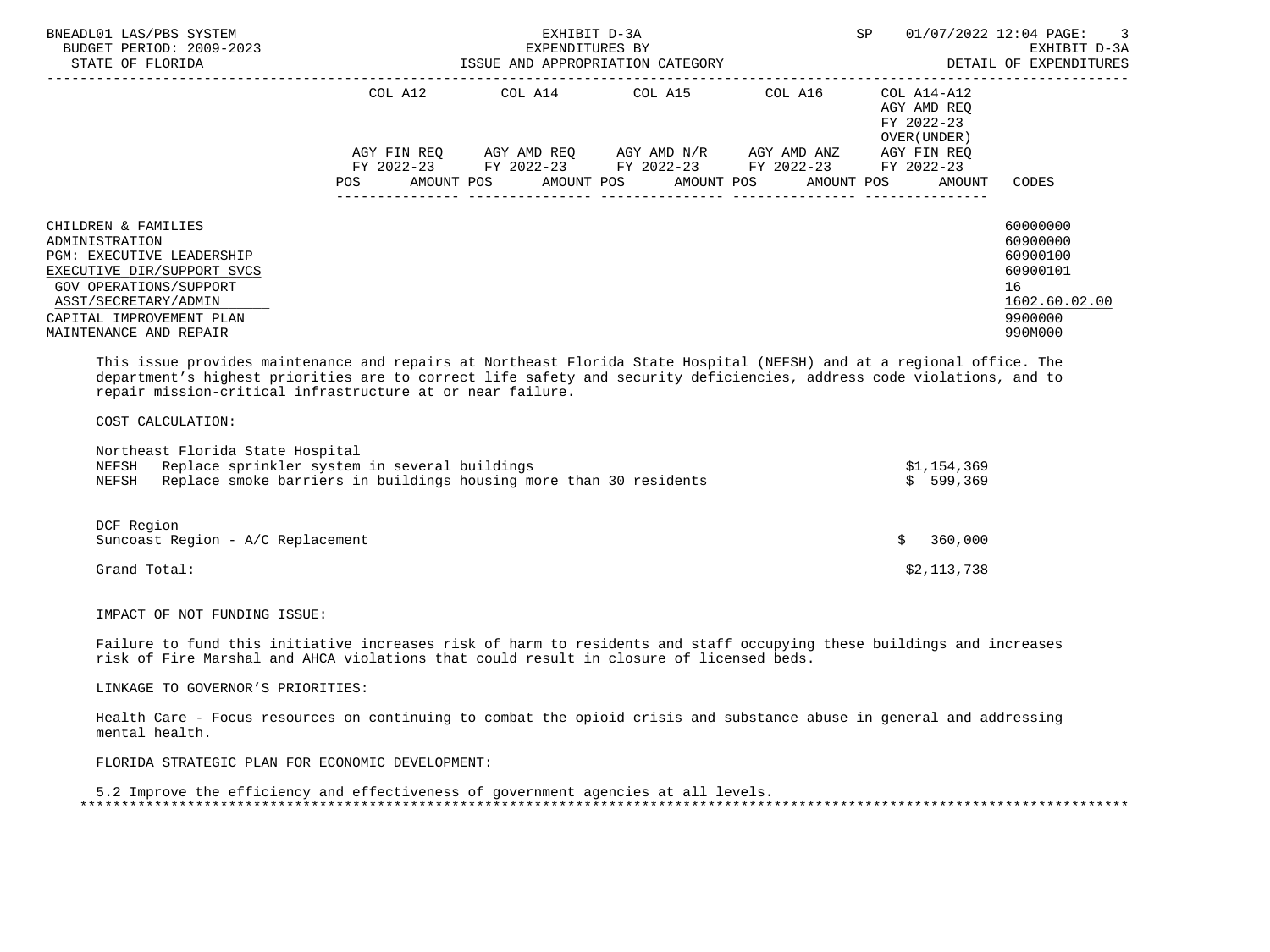| BNEADL01 LAS/PBS SYSTEM<br>BUDGET PERIOD: 2009-2023<br>STATE OF FLORIDA                                                                                                                                                                                                      |         | EXHIBIT D-3A<br>EXPENDITURES BY |                 | EXPENDITURES BY<br>ISSUE AND APPROPRIATION CATEGORY                                                                                                                 | SP 01/07/2022 13:06 PAGE:                                | EXHIBIT D-3A<br>DETAIL OF EXPENDITURES                                                                        | $\overline{1}$ |
|------------------------------------------------------------------------------------------------------------------------------------------------------------------------------------------------------------------------------------------------------------------------------|---------|---------------------------------|-----------------|---------------------------------------------------------------------------------------------------------------------------------------------------------------------|----------------------------------------------------------|---------------------------------------------------------------------------------------------------------------|----------------|
|                                                                                                                                                                                                                                                                              | COL A12 |                                 | COL A14 COL A15 | COL A16                                                                                                                                                             | COL A14-A12<br>AGY AMD REO<br>FY 2022-23<br>OVER (UNDER) |                                                                                                               |                |
|                                                                                                                                                                                                                                                                              |         |                                 |                 | AGY FIN REQ 6GY AMD REQ 6GY AMD N/R 6GY AMD ANZ<br>FY 2022-23 FY 2022-23 FY 2022-23 FY 2022-23 FY 2022-23<br>POS AMOUNT POS AMOUNT POS AMOUNT POS AMOUNT POS AMOUNT | AGY FIN REO                                              | CODES                                                                                                         |                |
| CHILDREN & FAMILIES<br>ADMINISTRATION<br><b>PGM: EXECUTIVE LEADERSHIP</b><br>EXECUTIVE DIR/SUPPORT SVCS<br>GOV OPERATIONS/SUPPORT<br>ASST/SECRETARY/ADMIN<br>CAPITAL IMPROVEMENT PLAN<br>DEFERRED BUILDING MAINTENANCE<br>FIXED CAPITAL OUTLAY<br>HRS/CAP NEEDS/CEN MGD FACS |         |                                 |                 |                                                                                                                                                                     |                                                          | 60000000<br>60900000<br>60900100<br>60900101<br>16<br>1602.60.02.00<br>9900000<br>990Z000<br>080000<br>080751 |                |
| GENERAL REVENUE FUND -STATE 22,816,764                                                                                                                                                                                                                                       |         |                                 |                 |                                                                                                                                                                     | 22,816,764-1000 1                                        |                                                                                                               |                |
|                                                                                                                                                                                                                                                                              |         |                                 |                 |                                                                                                                                                                     |                                                          |                                                                                                               |                |

# AGENCY NARRATIVE:

 2022-2023 BUDGET YEAR NARRATIVE: HRS/CAP NEEDS/CEN MGD FACS IT COMPONENT? NO ISSUE TITLE: Deferred Building Maintenance

SUMMARY:

 The Florida Department of Children and Families (department) is requesting funding of \$22,816,764 in Fixed Capital Outlay from nonrecurring General Revenue for capital investment in two areas: state-owned mental health treatment campuses where client housing and treatment are provided and in state-owned regional offices and service centers where the department provides client services to Florida's communities.

# ISSUE NARRATIVE:

 The department has direct or shared responsibility for maintaining 406 buildings totaling 2,865,848 square feet at four mental health treatment campuses and for 15 regional buildings totaling 325,196 square feet at ten locations across the state. The department's highest priorities are to correct life safety and security deficiencies, address code violations, and to repair mission-critical infrastructure at or near failure.

# COST CALCULATION:

Nonrecurring General Revenue: \$22,816,764

| Florida State Hospital                                                    |             |
|---------------------------------------------------------------------------|-------------|
| Forensic Central AHU Replacement Bldgs. 1051 - 1053, FAU Bldgs. 1456 1459 | \$1,850,000 |
| Patient Bathroom Renovation per AHCA of Bldg. 1028                        | \$500,000   |
| Replace 500 ton chiller Building 1325                                     | \$375.000   |
| Replacement of Elevators Buildings 1028, 1052, and 1053                   | \$525,000   |
| Replacement of Life Safety Generator Bldgs. 1028, 1012, 1262, 1243        | \$500,000   |
| Air handler replacement SCU Building 1028                                 | \$500,000   |
| Replace 1,100 foot of failing water main                                  | \$500.000   |
| Upgrade Aging Door Control Systems (Forensic Admissions)                  | \$223,200   |
| ADA Compliance                                                            | \$200.000   |
| Florida State Hospital Total:                                             | \$5.173.200 |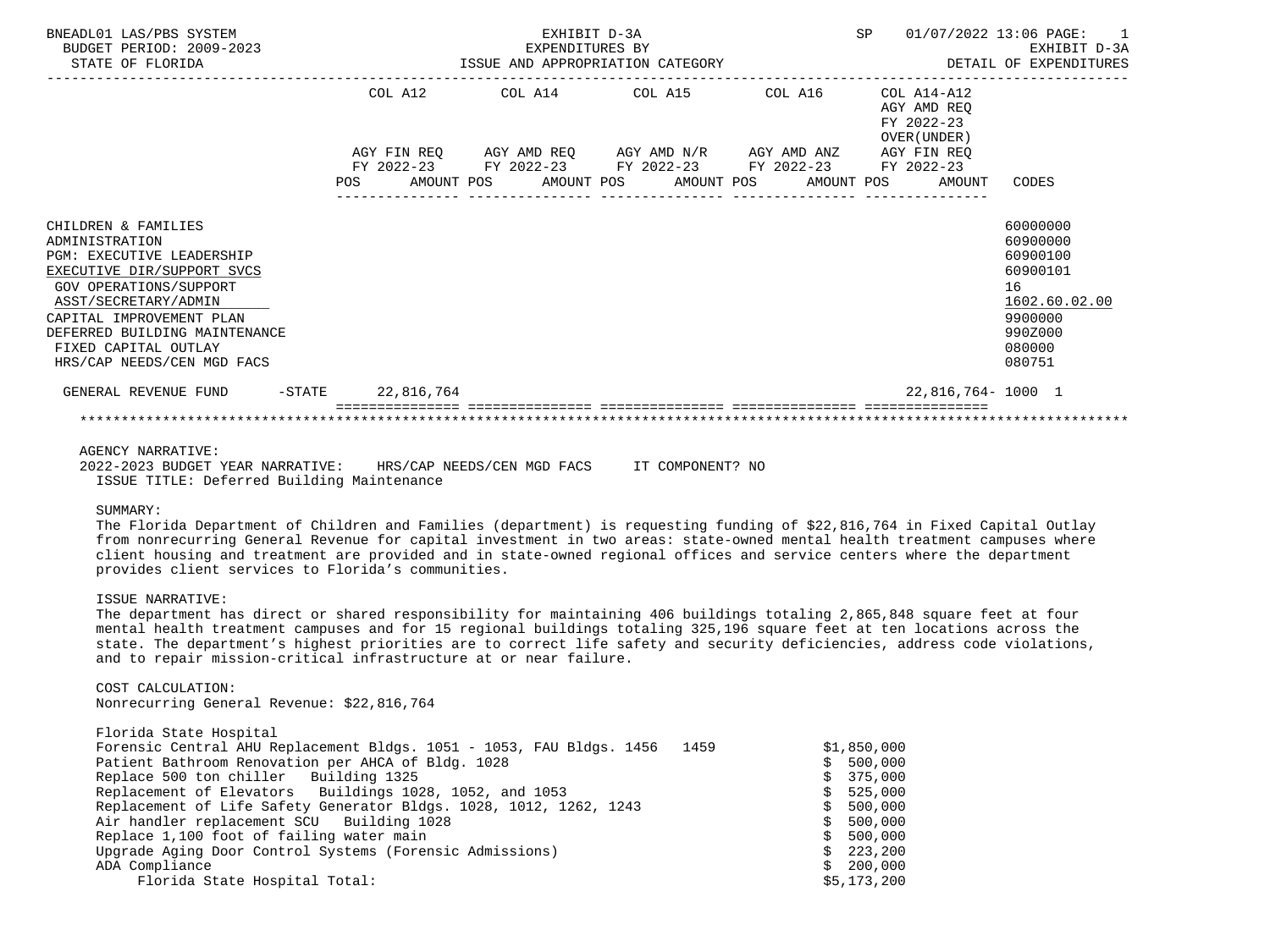|                                                                                                                                                                                                                                                                                                                                                                                                                                                                                                                                                                                                                                                                                                                                                                                                                                    |                                                                                                                |  |  | BNEADL01 LAS/PBS SYSTEM ${\tt EXHIBIT~D-3A} \hspace{1.5cm} {\tt SPP~01/07/2022~13:06~PAGE:~2} \\ {\tt BUDGET~PERIOD:~2009-2023} \hspace{2.5cm} {\tt EXHIBIT~D-3A} \hspace{2.5cm} {\tt EXHIBIT~D-3A} \\ {\tt STATE~OF~ELORIDA} \hspace{2.5cm} {\tt EXHIBIT~D-3A} \hspace{2.5cm} {\tt EXHIND~01/07/2022~13:06~PAGE:~2} \\ {\tt SSE~AND~APPROPR$                                                                                                  |                                                                         |                                                                                           |  |
|------------------------------------------------------------------------------------------------------------------------------------------------------------------------------------------------------------------------------------------------------------------------------------------------------------------------------------------------------------------------------------------------------------------------------------------------------------------------------------------------------------------------------------------------------------------------------------------------------------------------------------------------------------------------------------------------------------------------------------------------------------------------------------------------------------------------------------|----------------------------------------------------------------------------------------------------------------|--|--|------------------------------------------------------------------------------------------------------------------------------------------------------------------------------------------------------------------------------------------------------------------------------------------------------------------------------------------------------------------------------------------------------------------------------------------------|-------------------------------------------------------------------------|-------------------------------------------------------------------------------------------|--|
|                                                                                                                                                                                                                                                                                                                                                                                                                                                                                                                                                                                                                                                                                                                                                                                                                                    |                                                                                                                |  |  | $\begin{tabular}{lllllllllll} \multicolumn{2}{l}{{\text{COL A14}} } & \multicolumn{2}{c}{\text{COL A15}} & \multicolumn{2}{c}{\text{COL A16}} & \multicolumn{2}{c}{\text{COL A14}--\text{A12}}\\ \multicolumn{2}{c}{\text{COL A14}} & \multicolumn{2}{c}{\text{COL A15}} & \multicolumn{2}{c}{\text{COL A16}} & \multicolumn{2}{c}{\text{COL A14}--\text{A12}}\\ \end{tabular}$<br>AGY FIN REQ AGY AMD REQ AGY AMD N/R AGY AMD ANZ AGY FIN REQ | AGY AMD REQ<br>FY 2022-23<br>OVER (UNDER )                              |                                                                                           |  |
|                                                                                                                                                                                                                                                                                                                                                                                                                                                                                                                                                                                                                                                                                                                                                                                                                                    |                                                                                                                |  |  | FY 2022-23 FY 2022-23 FY 2022-23 FY 2022-23 FY 2022-23                                                                                                                                                                                                                                                                                                                                                                                         |                                                                         |                                                                                           |  |
|                                                                                                                                                                                                                                                                                                                                                                                                                                                                                                                                                                                                                                                                                                                                                                                                                                    | POS FOR THE POST OF THE STATE STATE STATE STATE STATE STATE STATE STATE STATE STATE STATE STATE STATE STATE ST |  |  | AMOUNT POS AMOUNT POS AMOUNT POS AMOUNT POS                                                                                                                                                                                                                                                                                                                                                                                                    | AMOUNT                                                                  | CODES                                                                                     |  |
| CHILDREN & FAMILIES<br>ADMINISTRATION<br>PGM: EXECUTIVE LEADERSHIP<br>EXECUTIVE DIR/SUPPORT SVCS<br>GOV OPERATIONS/SUPPORT<br>ASST/SECRETARY/ADMIN<br>CAPITAL IMPROVEMENT PLAN<br>DEFERRED BUILDING MAINTENANCE                                                                                                                                                                                                                                                                                                                                                                                                                                                                                                                                                                                                                    |                                                                                                                |  |  |                                                                                                                                                                                                                                                                                                                                                                                                                                                |                                                                         | 60000000<br>60900000<br>60900100<br>60900101<br>16<br>1602.60.02.00<br>9900000<br>990Z000 |  |
| Northeast Florida State Hospital<br>Fan Coil Unit Replacement - Bldgs. 32, 57, 58, 7, 8, 9, 10, 15, 17, 34, 35B-D (all 20+ years old)<br>& Kitchen Air Handler Replacement<br>Roof Replacement Bldgs. 31, 33, 46, 38 & 19 - flat roofs<br>Chiller Replacement Bldgs. 1, 32, 57, 58, 11, 12, 13<br>Kitchen infrastructure and equipment replacement<br>Roof Replacement Bldgs. 3, 4, 5, 6, 7, 8, 10, 20<br>Fan Coil Units Replacement Bldgs. 57 & 58<br>Correct Licensure and Life Safety Deficiencies Bldgs. 4, 6, 7, 8, 9, 10, 12, 13 & 14 \$1,154,369<br>Correction of Licensure and Life Safety Deficiencies in Bldgs. 15, 17, 57 & 58<br>Asbestos Remediation<br>Renovate Renaissance Homes for Fire/ADA compliance Bldgs. 1 7<br>Emergency Alarm System Notification - Campus wide<br>Northeast Florida State Hospital Total: |                                                                                                                |  |  | \$975,000<br>\$2,500,000<br>\$2,425,000<br>\$599,369<br>\$1,500,000<br>\$218,883                                                                                                                                                                                                                                                                                                                                                               | \$525,000<br>\$3,600,000<br>\$990,200<br>\$80,000<br>\$14,567,821       |                                                                                           |  |
| North Florida Evaluation and Treatment Center<br>Replace GEM-80 Door & Intercom Controls in Resident Bldgs. 7 & 13<br>Correct Life Safety Deficiencies - Mechanical - Renovate Fire Alarm System \$1,000,000<br>Roof Renovation CONT. - Resident Bldgs. 8, 9, 11, 12, 13, 14, 2, 3, 16 & 20<br>$(20+ \text{ years old})$<br>HVAC Replacement CONTINUATION - Resident Bldgs. 3 & 15 (30+ years old)<br>Elevator Upgrade<br>Install Anti-Ligature Door Knobs on Non-resident room doors<br>North Florida Evaluation and Treatment Center Total:<br>DCF Regions and Circuits<br>NW Region Crawfordville Rd. Warehouse - Mold Remediation                                                                                                                                                                                              |                                                                                                                |  |  | Ş                                                                                                                                                                                                                                                                                                                                                                                                                                              | \$356,500<br>\$50,000<br>\$140,000<br>\$86,450<br>\$1,732,950<br>20,000 |                                                                                           |  |
| NW Region Marianna Service Center - Replace Roofing with Flashing<br>NE Region Roberts Bldg. - Replacement of 6 AHU, Replace 7 Chilled Water 3-Way Valves<br>Replacement of Cooling Tower Field, New Chiller<br>NE Region Roberts Bldg. - Replacement of AC Unit 6 & 8<br>NR Region Roberts Bldg. - Replacement Cooling Tower Field<br>NE Region Roberts Bldg. - Replace 7 Hot Water 3-Way Valves & Electric Controllers<br>NE Region ESS Cluster - HVAC Replacement<br>NE Region ESS Cluster - Rotted Wood Replacement                                                                                                                                                                                                                                                                                                            |                                                                                                                |  |  | Ŝ.                                                                                                                                                                                                                                                                                                                                                                                                                                             | 80,000<br>678,000<br>27,000<br>28,000<br>30,000<br>58,000<br>13,000     |                                                                                           |  |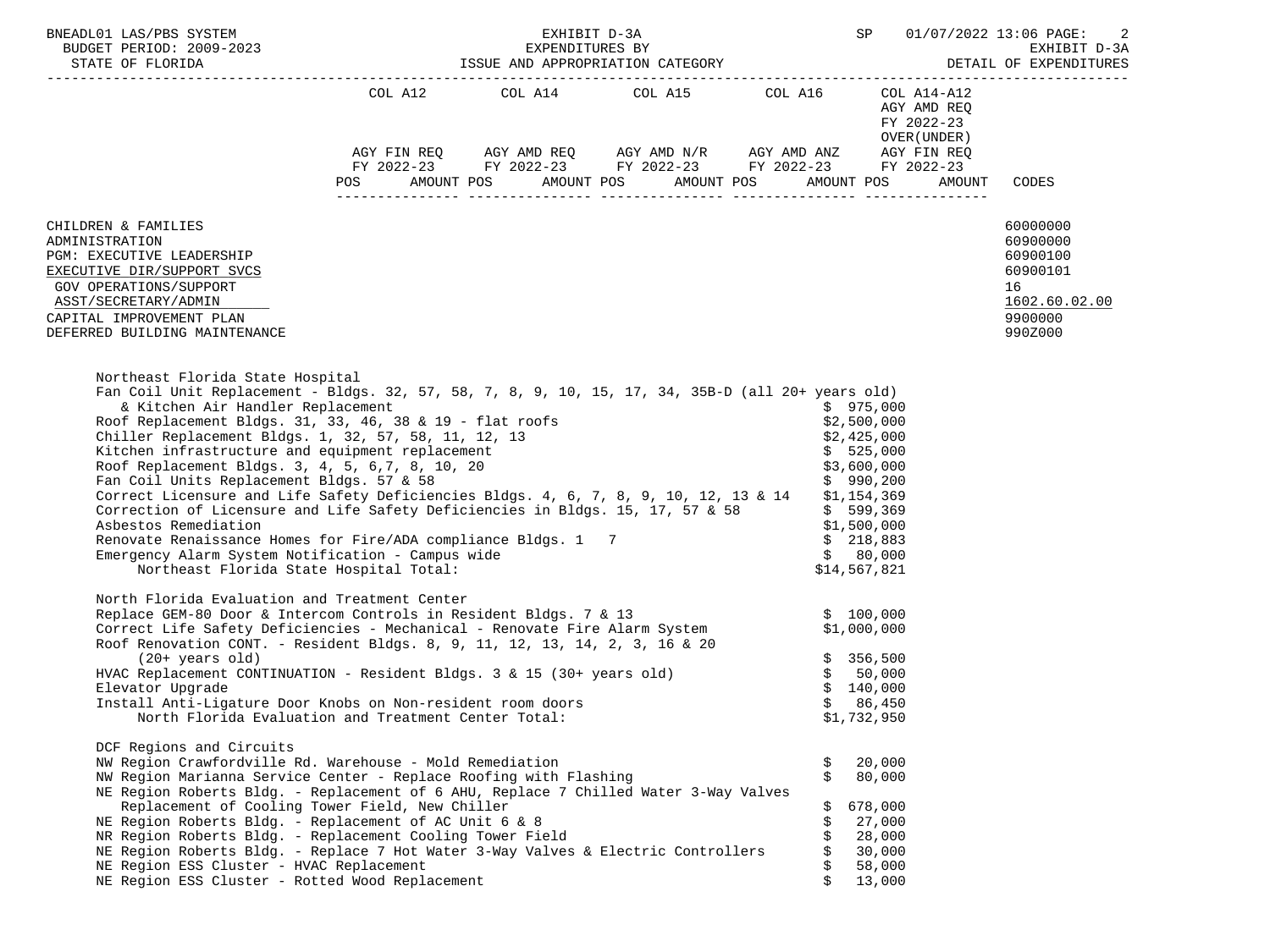| BNEADL01 LAS/PBS SYSTEM<br>BUDGET PERIOD: 2009-2023<br>STATE OF FLORIDA                                                                                                                                                | EXHIBIT D-3A<br>EXPENDITURES BY<br>ISSUE AND APPROPRIATION CATEGORY |  |  |  |                                                                                                 |                                             |                                             | SP           |                                                                                       | 01/07/2022 13:06 PAGE: 3<br>EXHIBIT D-3A<br>DETAIL OF EXPENDITURES |                                                                                           |
|------------------------------------------------------------------------------------------------------------------------------------------------------------------------------------------------------------------------|---------------------------------------------------------------------|--|--|--|-------------------------------------------------------------------------------------------------|---------------------------------------------|---------------------------------------------|--------------|---------------------------------------------------------------------------------------|--------------------------------------------------------------------|-------------------------------------------------------------------------------------------|
|                                                                                                                                                                                                                        |                                                                     |  |  |  | COL A12 COL A14 COL A15 COL A16<br>AGY FIN REQ      AGY AMD REQ     AGY AMD N/R     AGY AMD ANZ |                                             | FY 2022-23 FY 2022-23 FY 2022-23 FY 2022-23 |              | COL A14-A12<br>AGY AMD REO<br>FY 2022-23<br>OVER (UNDER)<br>AGY FIN REO<br>FY 2022-23 |                                                                    |                                                                                           |
|                                                                                                                                                                                                                        | <b>POS</b>                                                          |  |  |  |                                                                                                 | AMOUNT POS AMOUNT POS AMOUNT POS AMOUNT POS |                                             |              |                                                                                       | AMOUNT                                                             | CODES                                                                                     |
| CHILDREN & FAMILIES<br>ADMINISTRATION<br><b>PGM: EXECUTIVE LEADERSHIP</b><br>EXECUTIVE DIR/SUPPORT SVCS<br>GOV OPERATIONS/SUPPORT<br>ASST/SECRETARY/ADMIN<br>CAPITAL IMPROVEMENT PLAN<br>DEFERRED BUILDING MAINTENANCE |                                                                     |  |  |  |                                                                                                 |                                             |                                             |              |                                                                                       |                                                                    | 60000000<br>60900000<br>60900100<br>60900101<br>16<br>1602.60.02.00<br>9900000<br>990Z000 |
| Suncoast Region Generator Upgrade<br>Southern Region Quail Roost - Reroof Buildings #1, #2 & #3<br>Southern Region Quail Roost - HVAC Replacement Bldg. 1<br>DCF Regions and Circuits Total:                           |                                                                     |  |  |  |                                                                                                 |                                             |                                             |              | 292,793<br>\$66,000<br>50,000<br>\$1,342,793                                          |                                                                    |                                                                                           |
|                                                                                                                                                                                                                        | Grand Total:                                                        |  |  |  |                                                                                                 |                                             |                                             | \$22,816,764 |                                                                                       |                                                                    |                                                                                           |

IMPACT OF NOT FUNDING ISSUE:

 Failure to fund this initiative increases the risk of harm to residents and staff occupying these buildings and increases the risk of Fire Marshal and AHCA violations that could result in closure of licensed beds.

LINKAGE TO GOVERNOR'S PRIORITIES:

 Health Care - Focus resources on continuing to combat the opioid crisis and substance abuse in general and addressing mental health.

 FLORIDA STRATEGIC PLAN FOR ECONOMIC DEVELOPMENT: 5.2 Improve the efficiency and effectiveness of government agencies at all levels. Amended 2022-23 Narrative after December 15, 2021

 This issue was deleted. The department received funding in the LBC through the American Rescue Plan - State Fiscal Recovery Fund. \*\*\*\*\*\*\*\*\*\*\*\*\*\*\*\*\*\*\*\*\*\*\*\*\*\*\*\*\*\*\*\*\*\*\*\*\*\*\*\*\*\*\*\*\*\*\*\*\*\*\*\*\*\*\*\*\*\*\*\*\*\*\*\*\*\*\*\*\*\*\*\*\*\*\*\*\*\*\*\*\*\*\*\*\*\*\*\*\*\*\*\*\*\*\*\*\*\*\*\*\*\*\*\*\*\*\*\*\*\*\*\*\*\*\*\*\*\*\*\*\*\*\*\*\*\*\*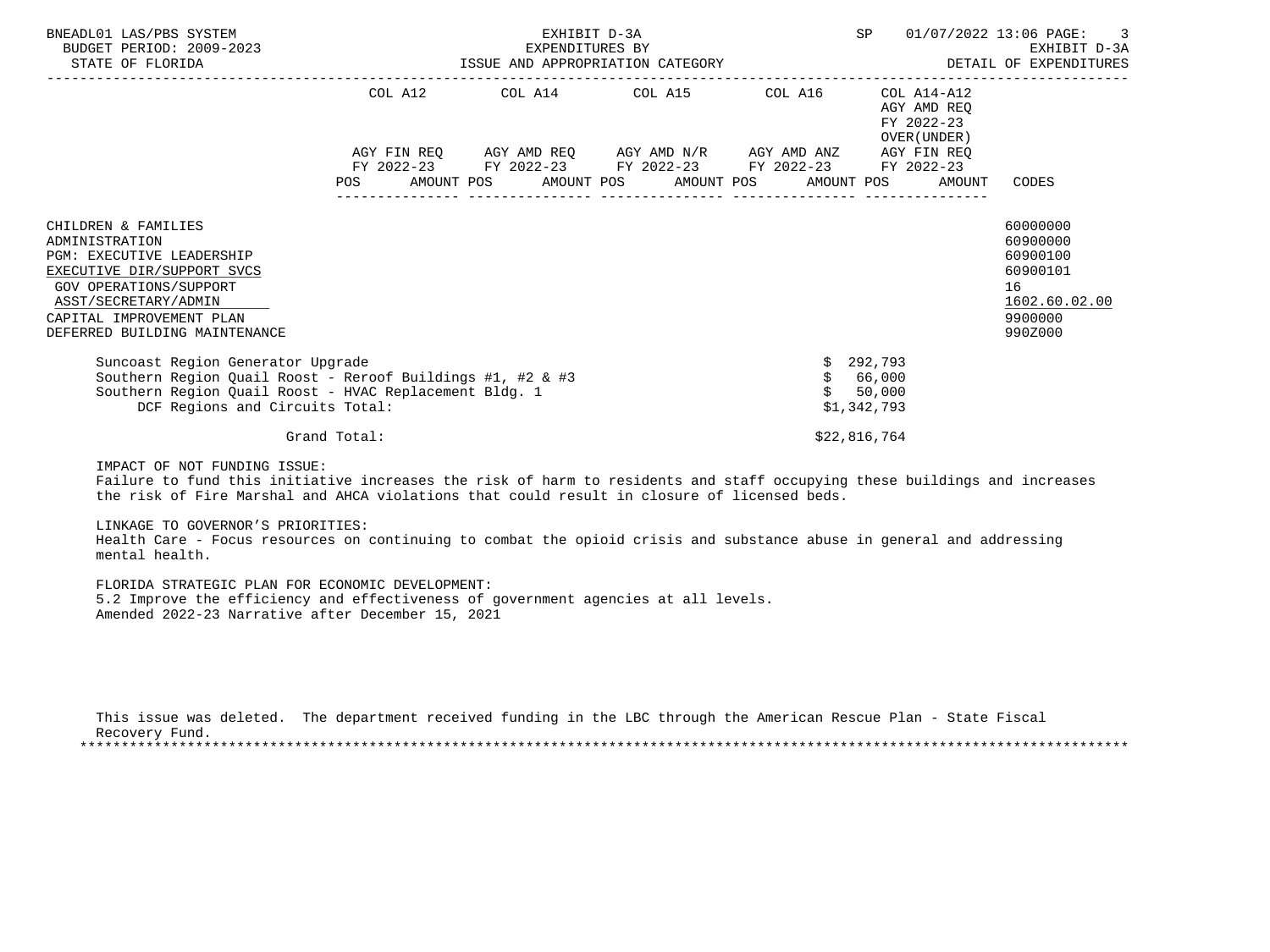| BNEADL01 LAS/PBS SYSTEM<br>BUDGET PERIOD: 2009-2023<br>STATE OF FLORIDA                                                                                                                                                                                                                                                         |                               | EXHIBIT D-3A<br>EXPENDITURES BY<br>ISSUE AND APPROPRIATION CATEGORY                                                                        | SP               | 01/07/2022 11:44 PAGE:<br>1<br>EXHIBIT D-3A<br>DETAIL OF EXPENDITURES |                                                                                   |                                                                                                     |
|---------------------------------------------------------------------------------------------------------------------------------------------------------------------------------------------------------------------------------------------------------------------------------------------------------------------------------|-------------------------------|--------------------------------------------------------------------------------------------------------------------------------------------|------------------|-----------------------------------------------------------------------|-----------------------------------------------------------------------------------|-----------------------------------------------------------------------------------------------------|
|                                                                                                                                                                                                                                                                                                                                 | COL A12<br>AGY FIN REQ<br>POS | COL A14<br>AGY AMD REQ      AGY AMD N/R     AGY AMD ANZ<br>FY 2022-23 FY 2022-23 FY 2022-23 FY 2022-23 FY 2022-23<br>AMOUNT POS AMOUNT POS | COL A15 COL A16  | AMOUNT POS<br>AMOUNT POS                                              | COL A14-A12<br>AGY AMD REQ<br>FY 2022-23<br>OVER (UNDER)<br>AGY FIN REQ<br>AMOUNT | CODES                                                                                               |
| CHILDREN & FAMILIES<br><b>SERVICES</b><br>PGM: MENTAL HEALTH PROGRAM<br>MENTAL HEALTH SERVICES<br>HEALTH AND HUMAN SERVICES<br>CIVIL COMMITMENT PROGRAM<br>AGENCY STRATEGIC PRIORITIES<br>FIREFIGHTERS PAY INCREASE<br>SALARY RATE<br>SALARY RATE                                                                               |                               | 11,425                                                                                                                                     |                  |                                                                       | 11,425                                                                            | 60000000<br>60910000<br>60910500<br>60910506<br>13<br>1301.02.00.00<br>4000000<br>4000A20<br>000000 |
| SALARIES AND BENEFITS                                                                                                                                                                                                                                                                                                           |                               |                                                                                                                                            |                  |                                                                       |                                                                                   | 010000                                                                                              |
| -MATCH<br>GENERAL REVENUE FUND                                                                                                                                                                                                                                                                                                  |                               | 15,995                                                                                                                                     |                  |                                                                       | 15,995                                                                            | 1000 2                                                                                              |
| TOTAL: FIREFIGHTERS PAY INCREASE<br>TOTAL ISSUE<br>TOTAL SALARY RATE                                                                                                                                                                                                                                                            |                               | 15,995<br>11,425                                                                                                                           |                  |                                                                       | 15,995<br>11,425                                                                  | 4000A20                                                                                             |
| AGENCY ISSUE NARRATIVE:<br>2022-2023 BUDGET YEAR NARRATIVE:<br>Amended 2022-23 Narrative after December 15, 2021                                                                                                                                                                                                                |                               |                                                                                                                                            | IT COMPONENT? NO |                                                                       |                                                                                   |                                                                                                     |
| ISSUE TITLE: Firefighters Pay Increase                                                                                                                                                                                                                                                                                          |                               |                                                                                                                                            |                  |                                                                       |                                                                                   |                                                                                                     |
| SUMMARY:                                                                                                                                                                                                                                                                                                                        |                               |                                                                                                                                            |                  |                                                                       |                                                                                   |                                                                                                     |
| This is a new issue.                                                                                                                                                                                                                                                                                                            |                               |                                                                                                                                            |                  |                                                                       |                                                                                   |                                                                                                     |
| The Florida Department of Children and Families (department) is requesting funding of \$29,898 in General Revenue, when<br>combined with the projected compression adjustments, will provide a pay increase of \$2,500 for firefighter and<br>firefighter supervisor positions in the State Mental Health Treatment Facilities. |                               |                                                                                                                                            |                  |                                                                       |                                                                                   |                                                                                                     |

ISSUE NARRATIVE:

This issue will provide a pay increase for firefighters, effecting July 1, 2022.

COST CALCULATION:

 The pay increase for 12 firefighters and four firefighter supervisors is \$29,898 General Revenue to provide each with a total pay increase of \$2,500 when combined with projected compression adjustments.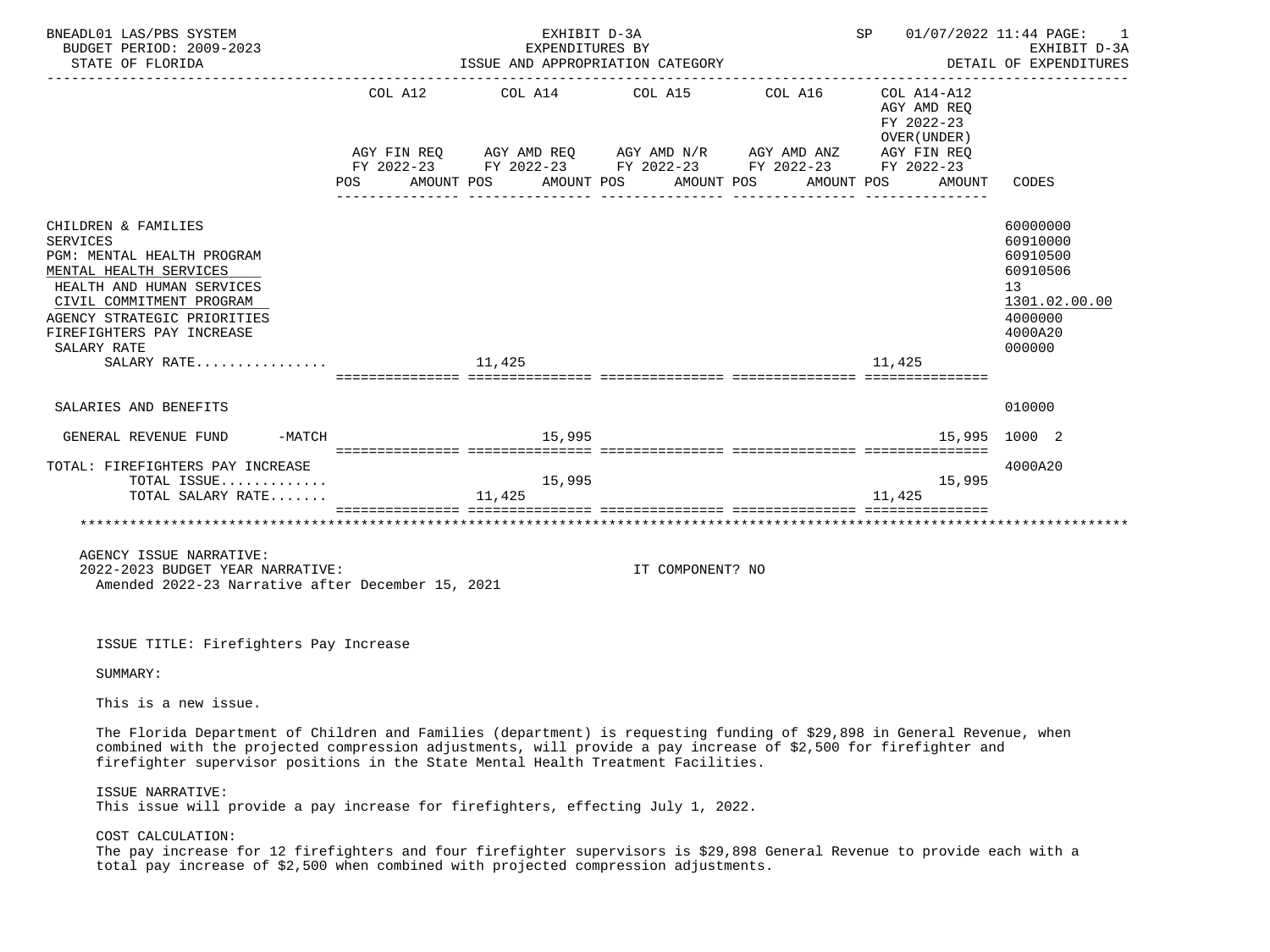| BNEADL01 LAS/PBS SYSTEM<br>BUDGET PERIOD: 2009-2023<br>STATE OF FLORIDA<br>___________________________________                                                                                               | SP<br>EXHIBIT D-3A<br>EXPENDITURES BY<br>ISSUE AND APPROPRIATION CATEGORY |                                                                                                                                                                           |  |                       |                                                          |        | 2<br>01/07/2022 11:44 PAGE:<br>EXHIBIT D-3A<br>DETAIL OF EXPENDITURES                     |
|--------------------------------------------------------------------------------------------------------------------------------------------------------------------------------------------------------------|---------------------------------------------------------------------------|---------------------------------------------------------------------------------------------------------------------------------------------------------------------------|--|-----------------------|----------------------------------------------------------|--------|-------------------------------------------------------------------------------------------|
|                                                                                                                                                                                                              | COL A12<br>POS                                                            | COL A14 COL A15 COL A16<br>AGY FIN REQ AGY AMD REQ AGY AMD N/R AGY AMD ANZ AGY FIN REQ<br>FY 2022-23 FY 2022-23 FY 2022-23 FY 2022-23 FY 2022-23<br>AMOUNT POS AMOUNT POS |  | AMOUNT POS AMOUNT POS | COL A14-A12<br>AGY AMD REQ<br>FY 2022-23<br>OVER (UNDER) | AMOUNT | CODES                                                                                     |
| CHILDREN & FAMILIES<br>SERVICES<br>PGM: MENTAL HEALTH PROGRAM<br>MENTAL HEALTH SERVICES<br>HEALTH AND HUMAN SERVICES<br>CIVIL COMMITMENT PROGRAM<br>AGENCY STRATEGIC PRIORITIES<br>FIREFIGHTERS PAY INCREASE |                                                                           |                                                                                                                                                                           |  |                       |                                                          |        | 60000000<br>60910000<br>60910500<br>60910506<br>13<br>1301.02.00.00<br>4000000<br>4000A20 |
| IMPACT OF NOT FUNDING ISSUE:<br>$N/A$ .                                                                                                                                                                      |                                                                           |                                                                                                                                                                           |  |                       |                                                          |        |                                                                                           |
| LINKAGE TO GOVERNOR'S PRIORITIES:<br>Health Care - Focus resources on continuing to combat the opioid crisis and substance abuse in general, and addressing<br>mental health.                                |                                                                           |                                                                                                                                                                           |  |                       |                                                          |        |                                                                                           |
| FLORIDA STRATEGIC PLAN FOR ECONOMIC DEVELOPMENT:                                                                                                                                                             |                                                                           |                                                                                                                                                                           |  |                       |                                                          |        |                                                                                           |
| 6.1 Create and sustain vibrant, safe, healthy, and resilient communities that attract workers, residents, businesses and<br>visitors; and                                                                    |                                                                           |                                                                                                                                                                           |  |                       |                                                          |        |                                                                                           |
| 6.2 Ensure Floridians in all communities and life stages have opportunities to achieve healthier outcomes and societal<br>contributions.                                                                     |                                                                           |                                                                                                                                                                           |  |                       |                                                          |        |                                                                                           |
| POSITION DETAIL OF SALARIES AND BENEFITS:                                                                                                                                                                    |                                                                           |                                                                                                                                                                           |  |                       |                                                          |        |                                                                                           |
|                                                                                                                                                                                                              | FTE                                                                       | BASE RATE ADDITIVES BENEFITS                                                                                                                                              |  |                       |                                                          |        | LAPSE LAPSED SALARIES<br>SUBTOTAL % AND BENEFITS                                          |
| A14 - AGY AMD REQ FY 2022-23                                                                                                                                                                                 |                                                                           |                                                                                                                                                                           |  |                       |                                                          |        |                                                                                           |
| CHANGES TO CURRENTLY AUTHORIZED POSITIONS<br>RA06 RATE ADJ - NO FTE - NO SALARY - NO BENEFITS<br>C0001 001                                                                                                   |                                                                           | 11,425                                                                                                                                                                    |  |                       |                                                          |        |                                                                                           |
| TOTAL SALARY RATE                                                                                                                                                                                            |                                                                           | 11,425                                                                                                                                                                    |  |                       |                                                          |        | ==============                                                                            |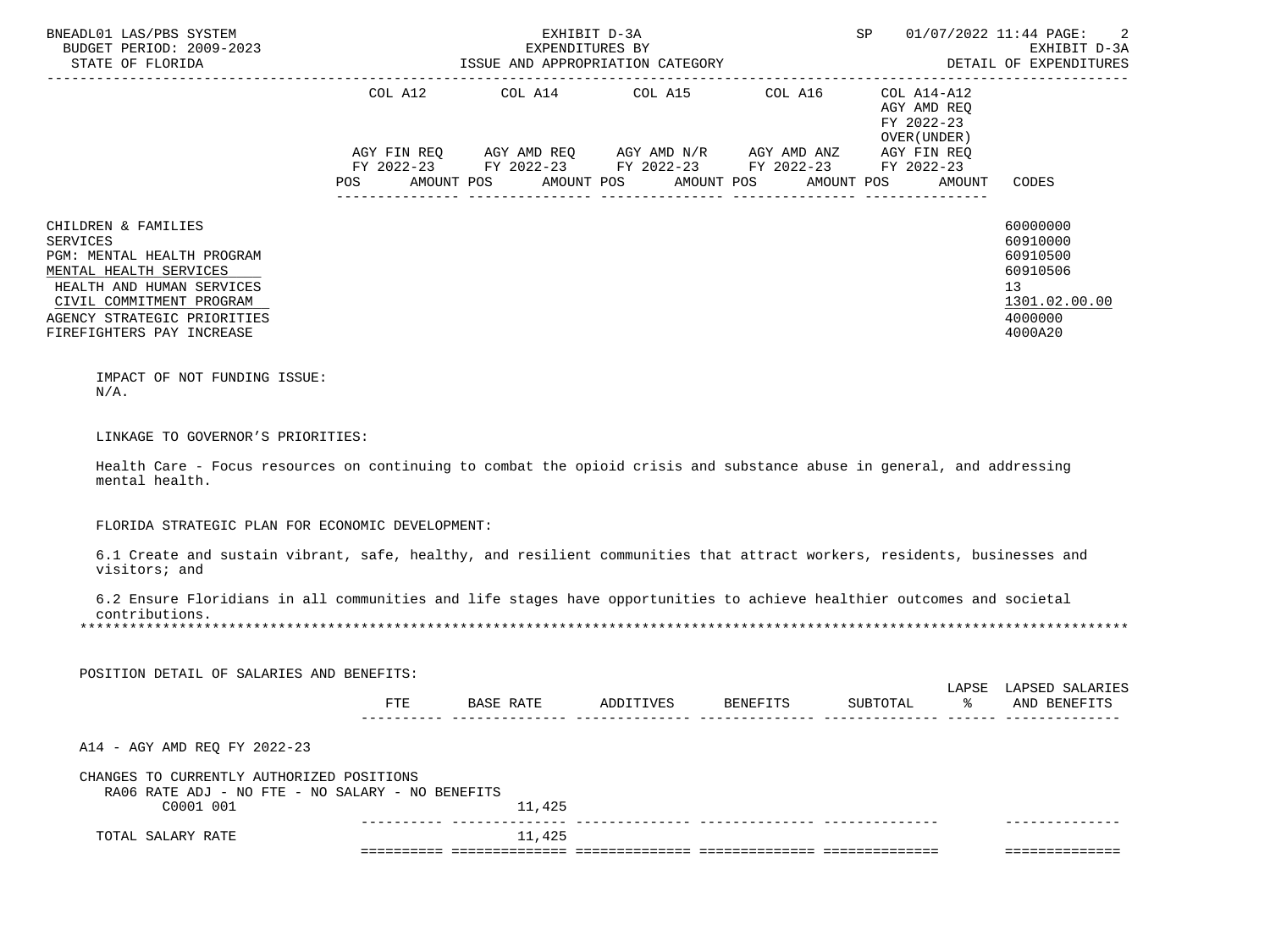| BNEADL01 LAS/PBS SYSTEM<br>BUDGET PERIOD: 2009-2023<br>STATE OF FLORIDA                                                                                                                                             |         | EXHIBIT D-3A<br>EXPENDITURES BY<br>ISSUE AND APPROPRIATION CATEGORY | SP 01/07/2022 11:44 PAGE: | 3<br>EXHIBIT D-3A<br>DETAIL OF EXPENDITURES                                                                                                                                         |                                                                    |                                                                                                        |
|---------------------------------------------------------------------------------------------------------------------------------------------------------------------------------------------------------------------|---------|---------------------------------------------------------------------|---------------------------|-------------------------------------------------------------------------------------------------------------------------------------------------------------------------------------|--------------------------------------------------------------------|--------------------------------------------------------------------------------------------------------|
|                                                                                                                                                                                                                     | COL A12 | COL A14 COL A15                                                     |                           | COL A16<br>AGY FIN REQ AGY AMD REQ AGY AMD N/R AGY AMD ANZ AGY FIN REQ<br>FY 2022-23 FY 2022-23 FY 2022-23 FY 2022-23 FY 2022-23<br>POS AMOUNT POS AMOUNT POS AMOUNT POS AMOUNT POS | COL A14-A12<br>AGY AMD REO<br>FY 2022-23<br>OVER (UNDER)<br>AMOUNT | CODES                                                                                                  |
| CHILDREN & FAMILIES<br><b>SERVICES</b><br>PGM: MENTAL HEALTH PROGRAM<br>MENTAL HEALTH SERVICES<br>HEALTH AND HUMAN SERVICES<br>CIVIL COMMITMENT PROGRAM<br>AGENCY STRATEGIC PRIORITIES<br>FIREFIGHTERS PAY INCREASE |         |                                                                     |                           |                                                                                                                                                                                     |                                                                    | 60000000<br>60910000<br>60910500<br>60910506<br>13 <sup>°</sup><br>1301.02.00.00<br>4000000<br>4000A20 |
| POSITION DETAIL OF SALARIES AND BENEFITS:                                                                                                                                                                           | FTE     | BASE RATE                                                           | ADDITIVES BENEFITS        |                                                                                                                                                                                     | SUBTOTAL                                                           | LAPSE LAPSED SALARIES<br>% AND BENEFITS                                                                |
| A14 - AGY AMD REO FY 2022-23<br>CHANGES TO CURRENTLY AUTHORIZED POSITIONS<br>OTHER SALARY AMOUNT<br>1000 GENERAL REVENUE FUND                                                                                       |         |                                                                     |                           |                                                                                                                                                                                     |                                                                    | 15,995<br>15,995<br>==============                                                                     |
| TOTAL: CIVIL COMMITMENT PROGRAM<br>BY FUND TYPE<br>GENERAL REVENUE FUND<br>$SALARY$ RATE                                                                                                                            |         | 15,995<br>11,425                                                    |                           |                                                                                                                                                                                     | 11,425                                                             | 1301.02.00.00<br>15,995 1000                                                                           |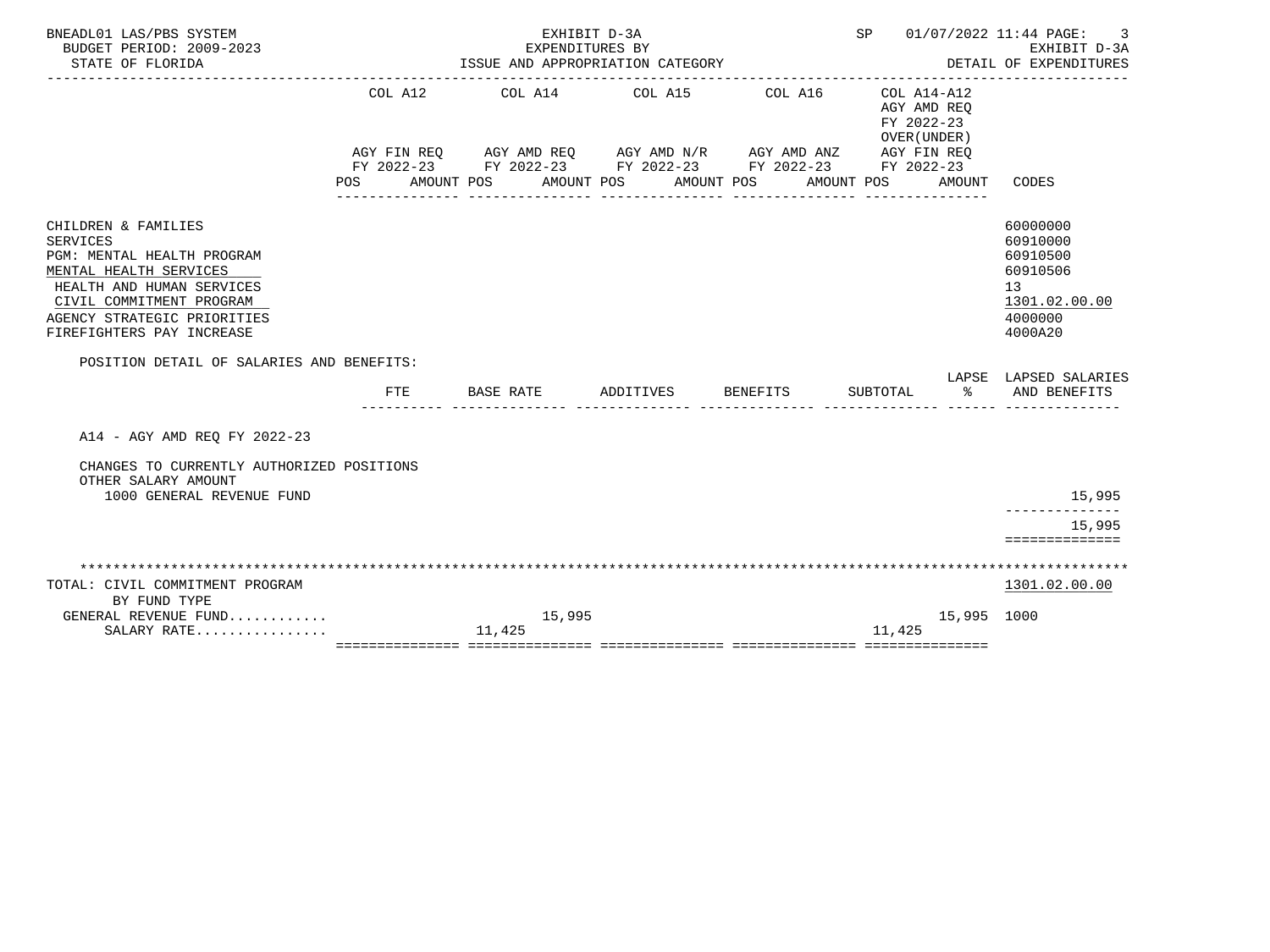| BNEADL01 LAS/PBS SYSTEM<br>BUDGET PERIOD: 2009-2023<br>STATE OF FLORIDA                                                                                                                                                                           |         | EXHIBIT D-3A<br>ISSUE AND APPROPRIATION CATEGORY                                                                                                                                     | EXPENDITURES BY  |                     | SP 01/07/2022 11:44 PAGE:                                         | 4<br>EXHIBIT D-3A<br>DETAIL OF EXPENDITURES                                                         |
|---------------------------------------------------------------------------------------------------------------------------------------------------------------------------------------------------------------------------------------------------|---------|--------------------------------------------------------------------------------------------------------------------------------------------------------------------------------------|------------------|---------------------|-------------------------------------------------------------------|-----------------------------------------------------------------------------------------------------|
|                                                                                                                                                                                                                                                   | POS FOR | COL A12 COL A14 COL A15<br>AGY FIN REQ AGY AMD REQ AGY AMD N/R AGY AMD ANZ AGY FIN REQ<br>FY 2022-23 FY 2022-23 FY 2022-23 FY 2022-23 FY 2022-23<br>AMOUNT POS AMOUNT POS AMOUNT POS |                  | COL A16 COL A14-A12 | AGY AMD REO<br>FY 2022-23<br>OVER (UNDER)<br>AMOUNT POS<br>AMOUNT | CODES                                                                                               |
| CHILDREN & FAMILIES<br><b>SERVICES</b><br>PGM: MENTAL HEALTH PROGRAM<br>MENTAL HEALTH SERVICES<br>HEALTH AND HUMAN SERVICES<br>FORENSIC COMMITMENT PROG<br>AGENCY STRATEGIC PRIORITIES<br>FIREFIGHTERS PAY INCREASE<br>SALARY RATE<br>SALARY RATE |         | 9,931                                                                                                                                                                                |                  |                     | 9,931                                                             | 60000000<br>60910000<br>60910500<br>60910506<br>13<br>1301.03.00.00<br>4000000<br>4000A20<br>000000 |
| SALARIES AND BENEFITS                                                                                                                                                                                                                             |         |                                                                                                                                                                                      |                  |                     |                                                                   | 010000                                                                                              |
| GENERAL REVENUE FUND -STATE                                                                                                                                                                                                                       |         | 13,903                                                                                                                                                                               |                  |                     |                                                                   | 13,903 1000 1                                                                                       |
| TOTAL: FIREFIGHTERS PAY INCREASE<br>TOTAL ISSUE<br>TOTAL SALARY RATE                                                                                                                                                                              |         | 13,903<br>9,931                                                                                                                                                                      |                  |                     | 13,903<br>9.931                                                   | 4000A20                                                                                             |
| AGENCY ISSUE NARRATIVE:<br>2022-2023 BUDGET YEAR NARRATIVE:<br>Amended 2022-23 Narrative after December 15, 2021                                                                                                                                  |         |                                                                                                                                                                                      | IT COMPONENT? NO |                     |                                                                   |                                                                                                     |
| ISSUE TITLE: Firefighters Pay Increase                                                                                                                                                                                                            |         |                                                                                                                                                                                      |                  |                     |                                                                   |                                                                                                     |
| SUMMARY:                                                                                                                                                                                                                                          |         |                                                                                                                                                                                      |                  |                     |                                                                   |                                                                                                     |

This is a new issue.

 The Florida Department of Children and Families (department) is requesting funding of \$29,898 in General Revenue, when combined with the projected compression adjustments, will provide a pay increase of \$2,500 for firefighter and firefighter supervisor positions in the State Mental Health Treatment Facilities.

ISSUE NARRATIVE:

This issue will provide a pay increase for firefighters, effecting July 1, 2022.

COST CALCULATION:

 The pay increase for 12 firefighters and four firefighter supervisors is \$29,898 General Revenue to provide each with a total pay increase of \$2,500 when combined with projected compression adjustments.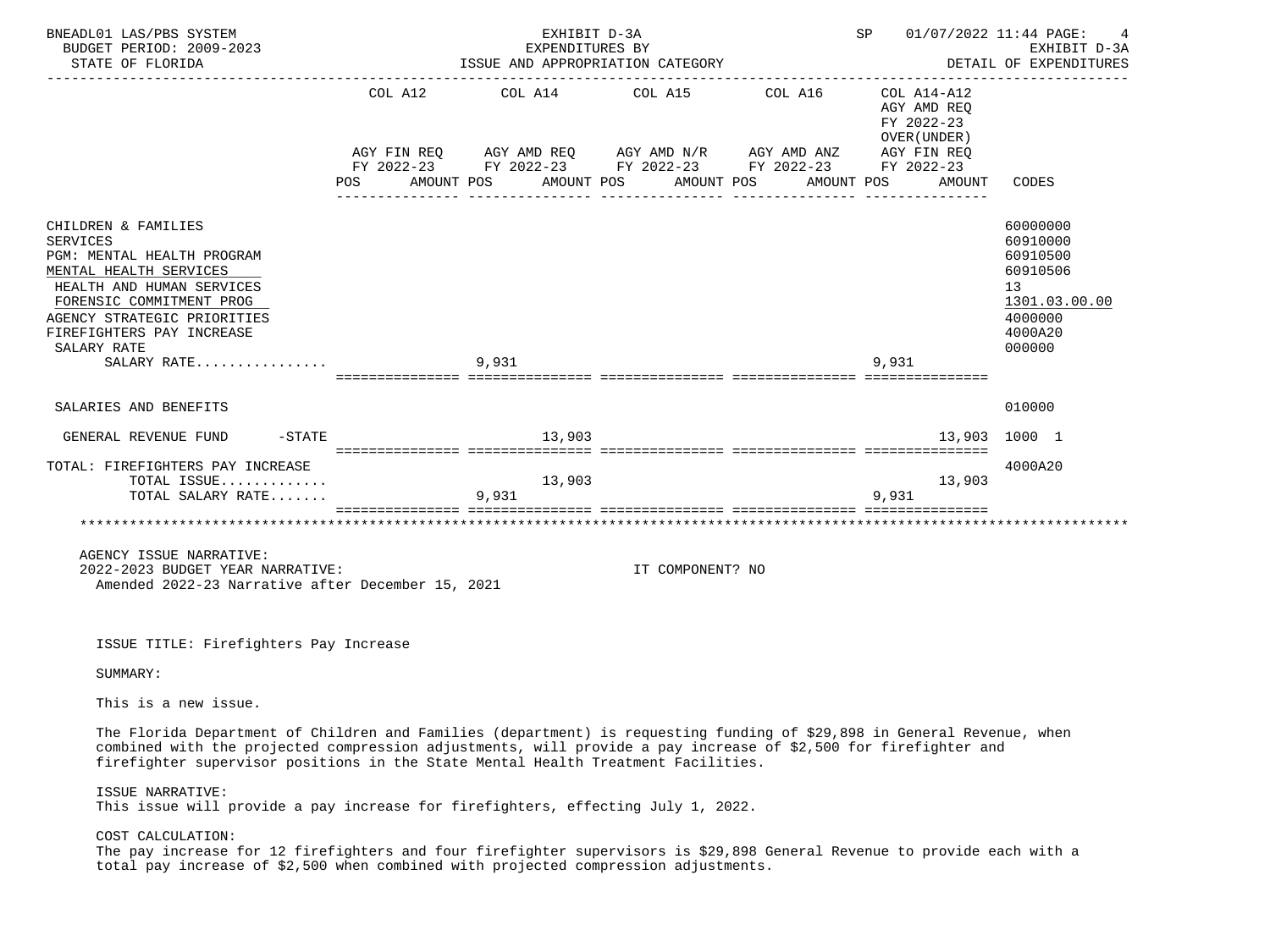| BNEADL01 LAS/PBS SYSTEM<br>BUDGET PERIOD: 2009-2023<br>STATE OF FLORIDA                                                                                                                                             |            | EXHIBIT D-3A<br>EXPENDITURES BY<br>ISSUE AND APPROPRIATION CATEGORY                                                                                                               |                       |                                                           | 5<br>SP 01/07/2022 11:44 PAGE:<br>EXHIBIT D-3A<br>DETAIL OF EXPENDITURES |                                                                                           |
|---------------------------------------------------------------------------------------------------------------------------------------------------------------------------------------------------------------------|------------|-----------------------------------------------------------------------------------------------------------------------------------------------------------------------------------|-----------------------|-----------------------------------------------------------|--------------------------------------------------------------------------|-------------------------------------------------------------------------------------------|
|                                                                                                                                                                                                                     | POS        | COL A12 COL A14 COL A15 COL A16<br>AGY FIN REQ AGY AMD REQ AGY AMD N/R AGY AMD ANZ AGY FIN REQ<br>FY 2022-23 FY 2022-23 FY 2022-23 FY 2022-23 FY 2022-23<br>AMOUNT POS AMOUNT POS | AMOUNT POS AMOUNT POS | COL A14-A12<br>AGY AMD REQ<br>FY 2022-23<br>OVER (UNDER ) | AMOUNT                                                                   | CODES                                                                                     |
| CHILDREN & FAMILIES<br><b>SERVICES</b><br>PGM: MENTAL HEALTH PROGRAM<br>MENTAL HEALTH SERVICES<br>HEALTH AND HUMAN SERVICES<br>FORENSIC COMMITMENT PROG<br>AGENCY STRATEGIC PRIORITIES<br>FIREFIGHTERS PAY INCREASE |            |                                                                                                                                                                                   |                       |                                                           |                                                                          | 60000000<br>60910000<br>60910500<br>60910506<br>13<br>1301.03.00.00<br>4000000<br>4000A20 |
| IMPACT OF NOT FUNDING ISSUE:<br>$N/A$ .                                                                                                                                                                             |            |                                                                                                                                                                                   |                       |                                                           |                                                                          |                                                                                           |
| LINKAGE TO GOVERNOR'S PRIORITIES:                                                                                                                                                                                   |            |                                                                                                                                                                                   |                       |                                                           |                                                                          |                                                                                           |
| Health Care - Focus resources on continuing to combat the opioid crisis and substance abuse in general, and addressing<br>mental health.                                                                            |            |                                                                                                                                                                                   |                       |                                                           |                                                                          |                                                                                           |
| FLORIDA STRATEGIC PLAN FOR ECONOMIC DEVELOPMENT:                                                                                                                                                                    |            |                                                                                                                                                                                   |                       |                                                           |                                                                          |                                                                                           |
| 6.1 Create and sustain vibrant, safe, healthy, and resilient communities that attract workers, residents, businesses and<br>visitors; and                                                                           |            |                                                                                                                                                                                   |                       |                                                           |                                                                          |                                                                                           |
| 6.2 Ensure Floridians in all communities and life stages have opportunities to achieve healthier outcomes and societal<br>contributions.                                                                            |            |                                                                                                                                                                                   |                       |                                                           |                                                                          |                                                                                           |
| POSITION DETAIL OF SALARIES AND BENEFITS:                                                                                                                                                                           |            |                                                                                                                                                                                   |                       |                                                           |                                                                          |                                                                                           |
|                                                                                                                                                                                                                     | <b>FTE</b> | BASE RATE ADDITIVES BENEFITS                                                                                                                                                      |                       |                                                           |                                                                          | LAPSE LAPSED SALARIES<br>SUBTOTAL % AND BENEFITS                                          |
| A14 - AGY AMD REQ FY 2022-23                                                                                                                                                                                        |            |                                                                                                                                                                                   |                       |                                                           |                                                                          |                                                                                           |
| CHANGES TO CURRENTLY AUTHORIZED POSITIONS<br>RA06 RATE ADJ - NO FTE - NO SALARY - NO BENEFITS<br>C0001 001                                                                                                          |            | 9,931                                                                                                                                                                             |                       |                                                           |                                                                          |                                                                                           |
| TOTAL SALARY RATE                                                                                                                                                                                                   |            | 9,931                                                                                                                                                                             |                       |                                                           |                                                                          | <b>Cooperacters and</b>                                                                   |
|                                                                                                                                                                                                                     |            |                                                                                                                                                                                   |                       |                                                           |                                                                          |                                                                                           |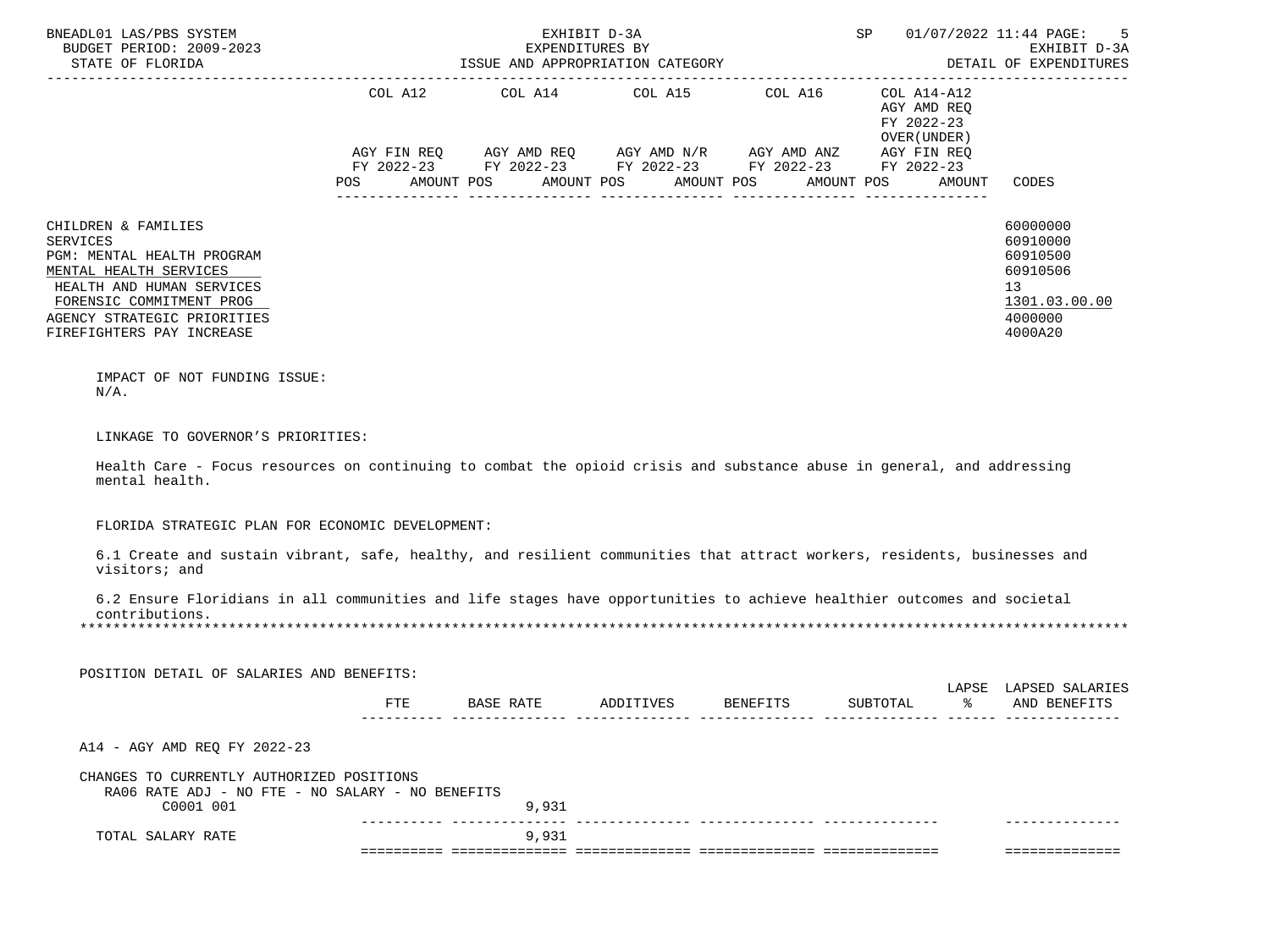| BNEADL01 LAS/PBS SYSTEM<br>BUDGET PERIOD: 2009-2023                                                                                                                                                                 |                                  | EXHIBIT D-3A<br>EXPENDITURES BY |                                                                                                                                                   |                       | SP 01/07/2022 11:44 PAGE:<br>6<br>EXHIBIT D-3A           |             |                                                                                                        |
|---------------------------------------------------------------------------------------------------------------------------------------------------------------------------------------------------------------------|----------------------------------|---------------------------------|---------------------------------------------------------------------------------------------------------------------------------------------------|-----------------------|----------------------------------------------------------|-------------|--------------------------------------------------------------------------------------------------------|
| STATE OF FLORIDA                                                                                                                                                                                                    | ISSUE AND APPROPRIATION CATEGORY |                                 | DETAIL OF EXPENDITURES                                                                                                                            |                       |                                                          |             |                                                                                                        |
|                                                                                                                                                                                                                     | COL A12<br>POS DO                | COL A14 COL A15<br>AMOUNT POS   | AGY FIN REQ AGY AMD REQ AGY AMD N/R AGY AMD ANZ AGY FIN REQ<br>FY 2022-23 FY 2022-23 FY 2022-23 FY 2022-23 FY 2022-23<br>AMOUNT POS<br>AMOUNT POS | COL A16<br>AMOUNT POS | COL A14-A12<br>AGY AMD REO<br>FY 2022-23<br>OVER (UNDER) | AMOUNT      | CODES                                                                                                  |
| CHILDREN & FAMILIES<br><b>SERVICES</b><br>PGM: MENTAL HEALTH PROGRAM<br>MENTAL HEALTH SERVICES<br>HEALTH AND HUMAN SERVICES<br>FORENSIC COMMITMENT PROG<br>AGENCY STRATEGIC PRIORITIES<br>FIREFIGHTERS PAY INCREASE |                                  |                                 |                                                                                                                                                   |                       |                                                          |             | 60000000<br>60910000<br>60910500<br>60910506<br>13 <sup>7</sup><br>1301.03.00.00<br>4000000<br>4000A20 |
| POSITION DETAIL OF SALARIES AND BENEFITS:                                                                                                                                                                           |                                  |                                 |                                                                                                                                                   |                       |                                                          |             |                                                                                                        |
|                                                                                                                                                                                                                     | FTE                              | BASE RATE                       | ADDITIVES                                                                                                                                         | BENEFITS              | SUBTOTAL                                                 | $\approx$   | LAPSE LAPSED SALARIES<br>AND BENEFITS                                                                  |
| A14 - AGY AMD REO FY 2022-23                                                                                                                                                                                        |                                  |                                 |                                                                                                                                                   |                       |                                                          |             |                                                                                                        |
| CHANGES TO CURRENTLY AUTHORIZED POSITIONS<br>OTHER SALARY AMOUNT<br>1000 GENERAL REVENUE FUND                                                                                                                       |                                  |                                 |                                                                                                                                                   |                       |                                                          |             | 13,903<br>13,903<br>==============                                                                     |
|                                                                                                                                                                                                                     |                                  |                                 |                                                                                                                                                   |                       |                                                          |             |                                                                                                        |
| TOTAL: FORENSIC COMMITMENT PROG<br>BY FUND TYPE<br>GENERAL REVENUE FUND                                                                                                                                             |                                  | 13,903                          |                                                                                                                                                   |                       |                                                          | 13,903 1000 | 1301.03.00.00                                                                                          |
| SALARY RATE                                                                                                                                                                                                         |                                  | 9,931                           |                                                                                                                                                   |                       | 9,931                                                    |             |                                                                                                        |
| TOTAL: MENTAL HEALTH SERVICES<br>BY FUND TYPE                                                                                                                                                                       |                                  |                                 |                                                                                                                                                   |                       |                                                          |             | 60910506                                                                                               |
| GENERAL REVENUE FUND<br>SALARY RATE                                                                                                                                                                                 |                                  | 29,898<br>21,356                |                                                                                                                                                   |                       | 21,356                                                   | 29,898 1000 |                                                                                                        |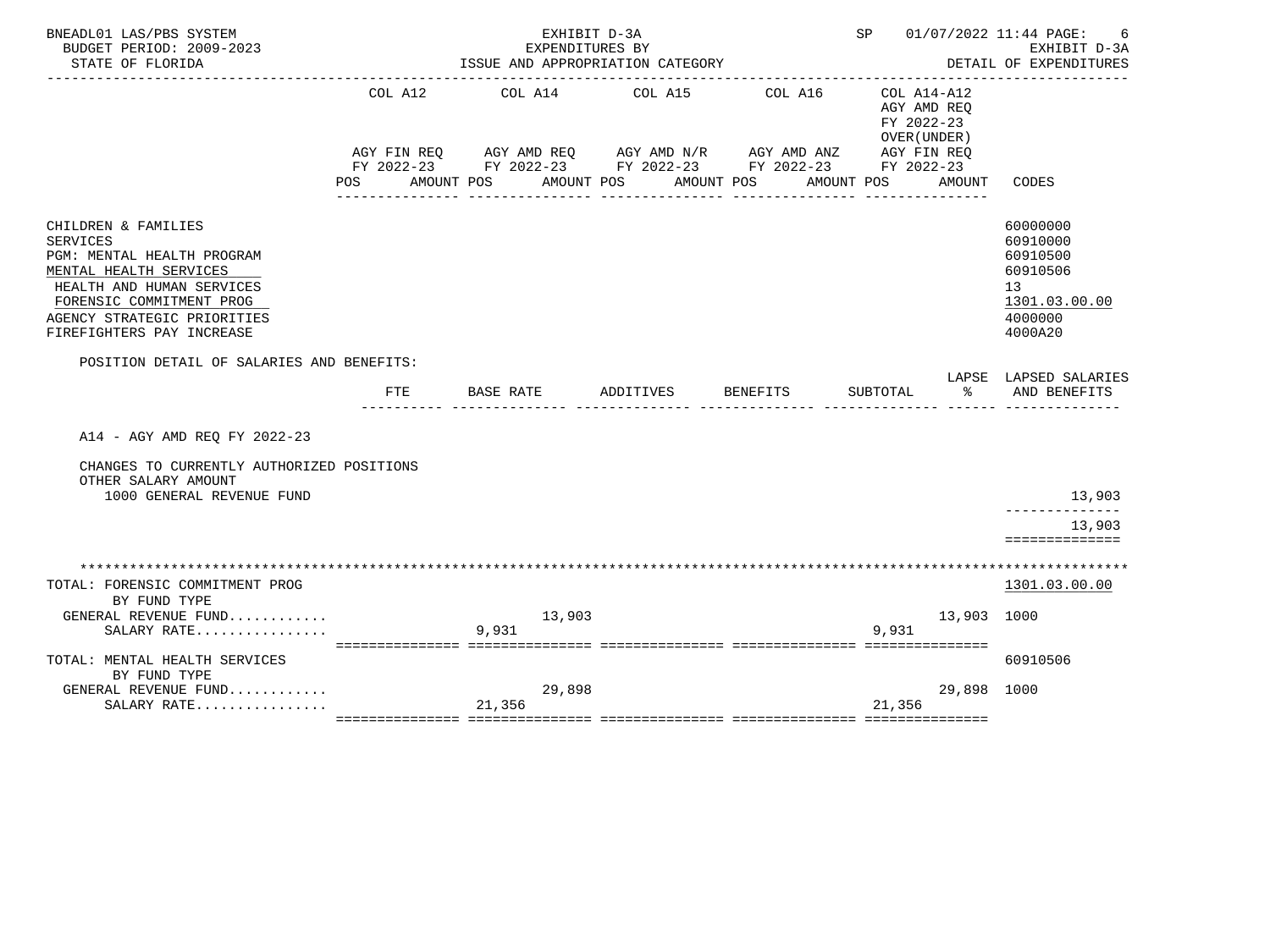| BNEADL01 LAS/PBS SYSTEM<br>BUDGET PERIOD: 2009-2023<br>STATE OF FLORIDA                                                                                                                                                                                                           | EXHIBIT D-3A<br>EXPENDITURES BY<br>ISSUE AND APPROPRIATION CATEGORY |         |  |                                                 |  |                   |                                                                                                                                                | SP 01/07/2022 10:54 PAGE: 1<br>EXHIBIT D-3A<br>DETAIL OF EXPENDITURES |                                                                                                               |  |
|-----------------------------------------------------------------------------------------------------------------------------------------------------------------------------------------------------------------------------------------------------------------------------------|---------------------------------------------------------------------|---------|--|-------------------------------------------------|--|-------------------|------------------------------------------------------------------------------------------------------------------------------------------------|-----------------------------------------------------------------------|---------------------------------------------------------------------------------------------------------------|--|
|                                                                                                                                                                                                                                                                                   |                                                                     | COL A12 |  | COL A14<br>POS AMOUNT POS AMOUNT POS AMOUNT POS |  | COL A15           | COL A16<br>AGY FIN REQ AGY AMD REQ AGY AMD N/R AGY AMD ANZ AGY FIN REQ<br>FY 2022-23 FY 2022-23 FY 2022-23 FY 2022-23 FY 2022-23<br>AMOUNT POS | COL A14-A12<br>AGY AMD REO<br>FY 2022-23<br>OVER (UNDER)<br>AMOUNT    | CODES                                                                                                         |  |
| CHILDREN & FAMILIES<br>ADMINISTRATION<br>PGM: SUPPORT SERVICES<br>INFORMATION TECHNOLOGY<br><b>GOV OPERATIONS/SUPPORT</b><br>INFORMATION TECHNOLOGY<br>EOUIPMENT NEEDS<br>INFORMATION TECHNOLOGY<br>INFRASTRUCTURE REPLACEMENT<br>SPECIAL CATEGORIES<br>COMPUTER RELATED EXPENSES |                                                                     |         |  |                                                 |  |                   |                                                                                                                                                |                                                                       | 60000000<br>60900000<br>60900200<br>60900202<br>16<br>1603.00.00.00<br>2400000<br>24010C0<br>100000<br>100644 |  |
| GENERAL REVENUE FUND                                                                                                                                                                                                                                                              |                                                                     |         |  | $-$ STATE 614,000 614,000 614,000               |  |                   |                                                                                                                                                |                                                                       | 1000 1                                                                                                        |  |
| FL SAFE FAMILY NETWORK                                                                                                                                                                                                                                                            |                                                                     |         |  |                                                 |  |                   |                                                                                                                                                |                                                                       | 101650                                                                                                        |  |
| GENERAL REVENUE FUND -MATCH 4,184,455 2,228,106 2,228,106 1,956,349-1000 2<br>FEDERAL GRANTS TRUST FUND -FEDERL 2, 153, 908 1, 146, 895 1, 146, 895                                                                                                                               |                                                                     |         |  |                                                 |  |                   |                                                                                                                                                | 1,007,013-2261 3                                                      |                                                                                                               |  |
| TOTAL APPRO                                                                                                                                                                                                                                                                       |                                                                     |         |  | 6,338,363 3,375,001                             |  | 3,375,001         |                                                                                                                                                | $2.963.362 -$                                                         |                                                                                                               |  |
| TOTAL: INFORMATION TECHNOLOGY<br>INFRASTRUCTURE REPLACEMENT<br>TOTAL ISSUE 6,952,363 3,989,001 3,989,001                                                                                                                                                                          |                                                                     |         |  |                                                 |  |                   |                                                                                                                                                | $2.963.362-$                                                          | 24010C0                                                                                                       |  |
| AGENCY ISSUE NARRATIVE:<br>2022-2023 BUDGET YEAR NARRATIVE:<br>ISSUE TITLE:<br>Information Technology Infrastructure Replacement                                                                                                                                                  |                                                                     |         |  |                                                 |  | IT COMPONENT? YES |                                                                                                                                                |                                                                       |                                                                                                               |  |

## STATEMENT OF NEED:

 The Florida Department of Children and Families (department) is requesting budget authority for \$6,952,363 (\$4,798,455 in the General Revenue Fund and \$2,153,908 in the Federal Grants Trust Fund) of which \$3,989,001 is nonrecurring (\$2,842,105 nonrecurring in the General Revenue Fund and \$1,146,896 nonrecurring in the Federal Grants Trust Fund).

The components are described below:

 FSFN Cloud: The department requests \$2,963,363 (\$1,956,350 in General Revenue Fund and \$1,007,013 in the Federal Grants Trust Fund) in the Florida Safe Families Network category within the Information Technology budget entity to operate Florida Safe Families Network (FSFN) in a cloud environment.

FSFN End-of-Life: The department requests \$825,000 (\$685,118 in the General Revenue Fund and \$139,882 in the Federal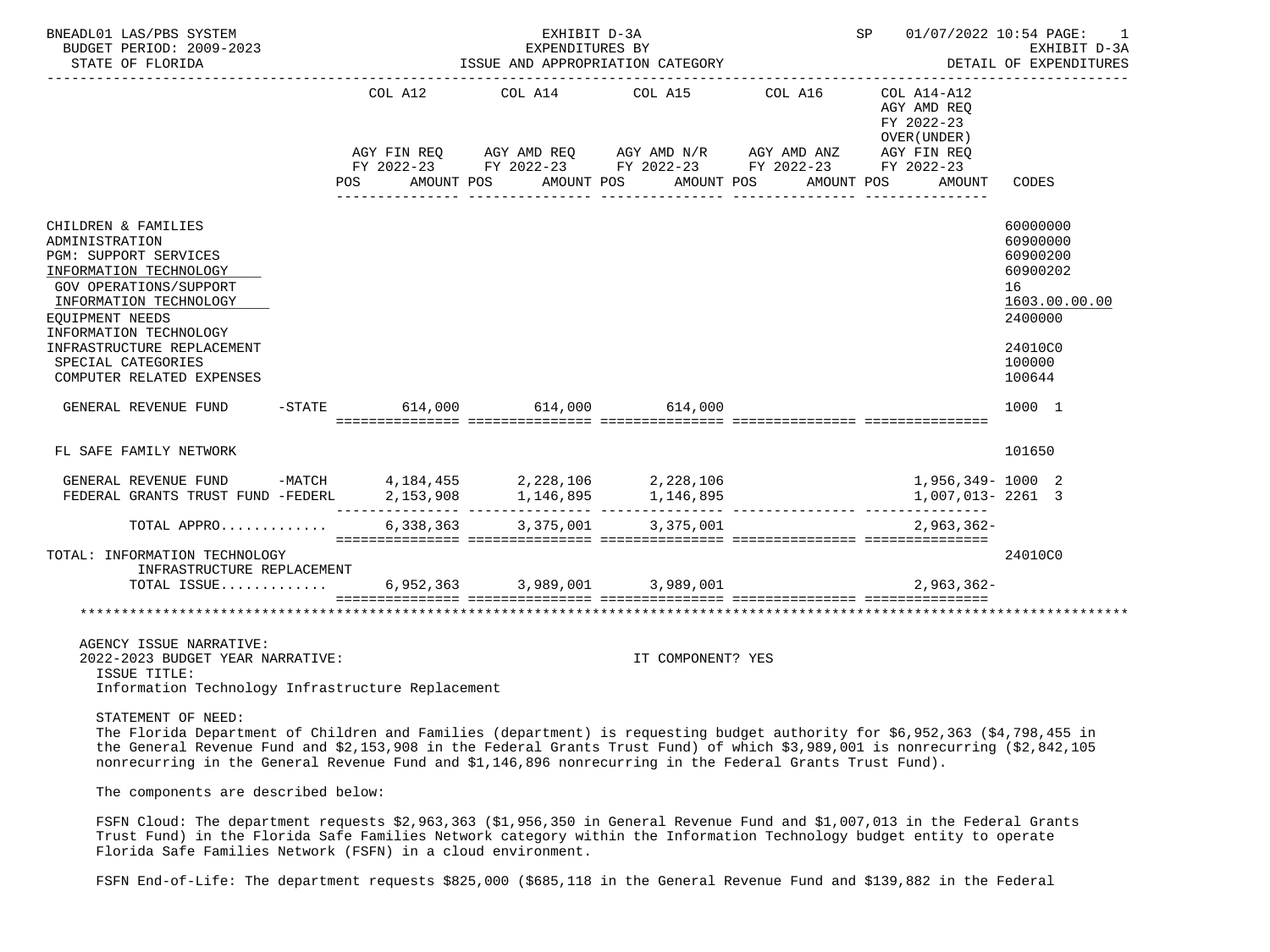| BNEADL01 LAS/PBS SYSTEM<br>BUDGET PERIOD: 2009-2023<br>STATE OF FLORIDA                                                                                                                          | ISSUE AND APPROPRIATION CATEGORY | EXHIBIT D-3A<br>EXPENDITURES BY | SP                                                                                                                                                         | 01/07/2022 10:54 PAGE: 2<br>EXHIBIT D-3A<br>DETAIL OF EXPENDITURES |                                                           |                                                                                |
|--------------------------------------------------------------------------------------------------------------------------------------------------------------------------------------------------|----------------------------------|---------------------------------|------------------------------------------------------------------------------------------------------------------------------------------------------------|--------------------------------------------------------------------|-----------------------------------------------------------|--------------------------------------------------------------------------------|
|                                                                                                                                                                                                  | COL A12                          |                                 | COL A14 COL A15                                                                                                                                            | -------------------------------<br>COL A16                         | COL A14-A12<br>AGY AMD REO<br>FY 2022-23<br>OVER (UNDER ) |                                                                                |
|                                                                                                                                                                                                  | <b>POS</b>                       |                                 | AGY FIN REO AGY AMD REO AGY AMD N/R AGY AMD ANZ<br>FY 2022-23 FY 2022-23 FY 2022-23 FY 2022-23<br>AMOUNT POS      AMOUNT POS     AMOUNT POS     AMOUNT POS |                                                                    | AGY FIN REO<br>FY 2022-23<br>AMOUNT                       | CODES                                                                          |
| CHILDREN & FAMILIES<br>ADMINISTRATION<br><b>PGM: SUPPORT SERVICES</b><br>INFORMATION TECHNOLOGY<br>GOV OPERATIONS/SUPPORT<br>INFORMATION TECHNOLOGY<br>EOUIPMENT NEEDS<br>INFORMATION TECHNOLOGY |                                  |                                 |                                                                                                                                                            |                                                                    |                                                           | 60000000<br>60900000<br>60900200<br>60900202<br>16<br>1603.00.00.00<br>2400000 |
| INFRASTRUCTURE REPLACEMENT                                                                                                                                                                       |                                  |                                 |                                                                                                                                                            |                                                                    |                                                           | 24010C0                                                                        |

Grants Trust Fund) with ongoing costs covered by existing budget for this software.

 Substance Abuse and Mental Health (SAMH) End-of-Life: The department request \$614,000 from the General Revenue Fund for applications programming for TANF and the Department of Corrections (DOC) modules that are aging, provide necessary support to clients and providers, and were not initially included in the Financial and Services Accountability Management System (FASAMS).

 Switches: The department requests \$2,550,000 (\$1,542,987 in the General Revenue Fund and \$1,007,013 in the Federal Grants Trust Fund) with ongoing costs covered by existing budget.

## DESCRIPTION OF BENEFITS:

 This issue requests one common solution for the various components to stabilize them and make them current so services to customers and staff continue and there is a level ground from which to move forward strategically.

 FSFN Cloud: Moving the FSFN System to a cloud service provider has resulted in benefits over the Florida Digital Services (formerly AST/DST)-hosted model. Generally, benefits realized from the cloud-based solution that employs cross-platform hosting of FSFN on middle tier servers include:

 \* Ability to leverage virtual and on-demand services for efficient expansion and contraction of application environments.

- \* Reduced downtime and increased level of root cause validation and resolution.
- \* No billing for unused capacity.

 \* Defined and Enforceable Service Level Agreements (SLAs) for FSFN hosting with monetary penalties to mitigate operational risks.

 \* Significantly enhanced disaster recovery capabilities for the replication of the application and data from the primary site to a recovery site.

 \* Improved hardware, software, and storage scalability for the support of and anticipated capacity requirements based on current growth trends and functionality.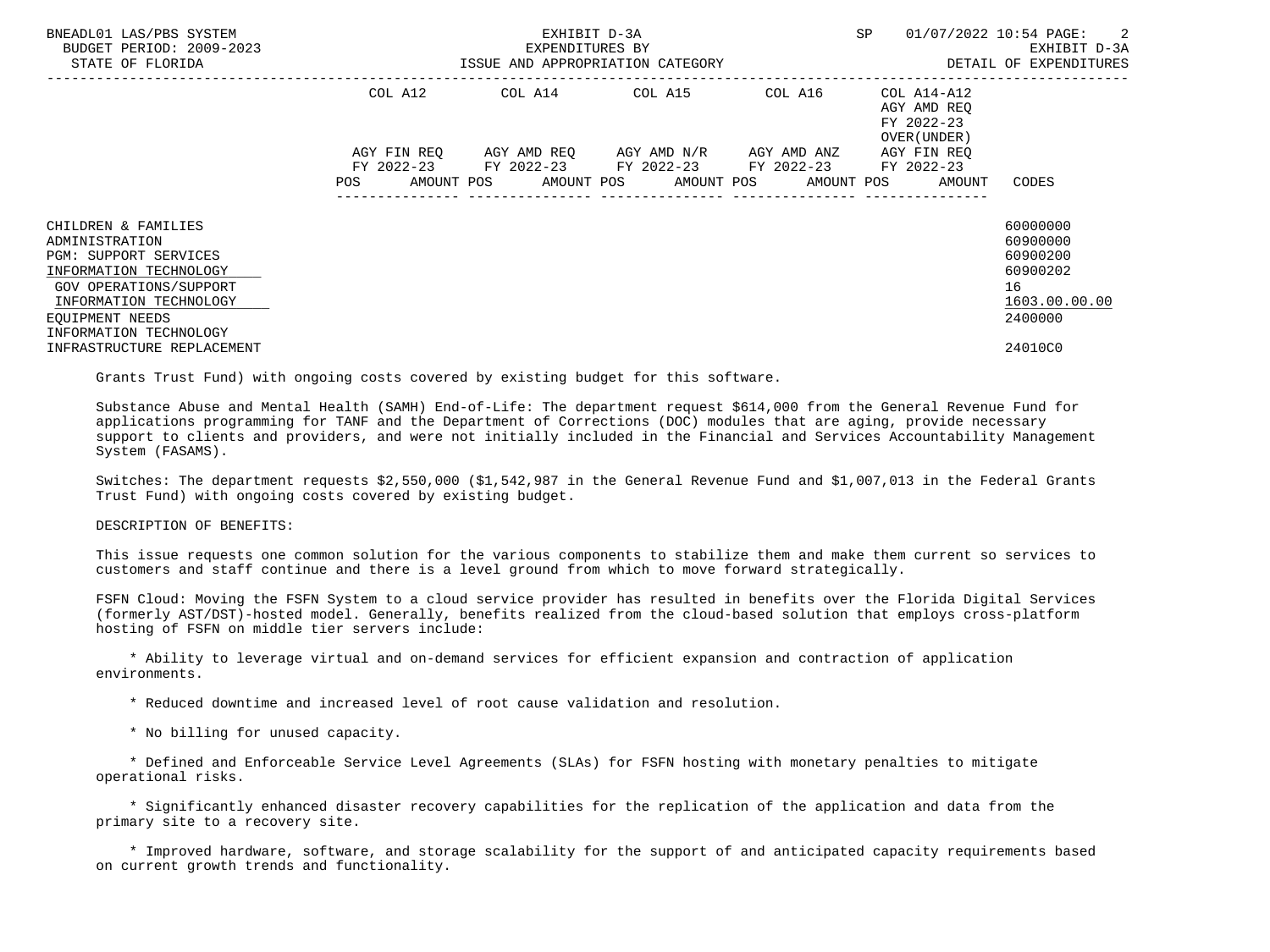| BNEADL01 LAS/PBS SYSTEM<br>BUDGET PERIOD: 2009-2023<br>STATE OF FLORIDA                                                                                                                   | ISSUE AND APPROPRIATION CATEGORY                                                                                              | EXHIBIT D-3A<br>EXPENDITURES BY | SP                                                                                 | 01/07/2022 10:54 PAGE: 3<br>EXHIBIT D-3A<br>DETAIL OF EXPENDITURES |                                                                                 |                                                                                |
|-------------------------------------------------------------------------------------------------------------------------------------------------------------------------------------------|-------------------------------------------------------------------------------------------------------------------------------|---------------------------------|------------------------------------------------------------------------------------|--------------------------------------------------------------------|---------------------------------------------------------------------------------|--------------------------------------------------------------------------------|
|                                                                                                                                                                                           | COL A12                                                                                                                       |                                 | COL A14 COL A15 COL A16                                                            |                                                                    | COL A14-A12<br>AGY AMD REQ<br>FY 2022-23<br>OVER (UNDER)                        |                                                                                |
|                                                                                                                                                                                           | AGY FIN REO<br>POS FOR THE POST OF THE STATE STATE STATE STATE STATE STATE STATE STATE STATE STATE STATE STATE STATE STATE ST |                                 | AGY AMD REQ AGY AMD N/R AGY AMD ANZ<br>FY 2022-23 FY 2022-23 FY 2022-23 FY 2022-23 |                                                                    | AGY FIN REO<br>FY 2022-23<br>AMOUNT POS AMOUNT POS AMOUNT POS AMOUNT POS AMOUNT | CODES                                                                          |
| CHILDREN & FAMILIES<br>ADMINISTRATION<br>PGM: SUPPORT SERVICES<br>INFORMATION TECHNOLOGY<br>GOV OPERATIONS/SUPPORT<br>INFORMATION TECHNOLOGY<br>EOUIPMENT NEEDS<br>INFORMATION TECHNOLOGY |                                                                                                                               |                                 |                                                                                    |                                                                    |                                                                                 | 60000000<br>60900000<br>60900200<br>60900202<br>16<br>1603.00.00.00<br>2400000 |
| INFRASTRUCTURE REPLACEMENT                                                                                                                                                                |                                                                                                                               |                                 |                                                                                    |                                                                    |                                                                                 | 24010C0                                                                        |

 \* Improved system performance from the agility and flexibility of having an external hosting provider who can add capacity and address and resolve performance issues rapidly.

\* Inclusion of hardware upgrades in the hosting costs.

\* Reduction in operations risks related to capacity expansion timeframes, disaster recovery, and application support.

 \* Continually improved maturity of offerings and service capabilities stemming from competitive pressures on a private cloud vendor.

 FSFN End-of-Life: The proposed upgrades mitigate the risk that FSFN may have service or availability issues and means that it will remain up-to-date.

 SAMH End-of-Life: The proposed acquisition mitigates the risk that SAMH systems may have service or availability issues and means that software will remain up to date. This solution was developed over the past fiscal year and is the recommended option to support currently known needs to maintain TANF and DOC functionality, but other options could be considered if requirements or priorities change.

 Switches: The proposed solution is to purchase and install 510 switches to bring the network up to date and maintain its speed and availability to current industry practices.

 SOLUTIONS ALTERNATIVES CONSIDERED: The only alternatives available are to do the work described or not to do it.

 IMPACT IF NOT FUNDED: If this issue is not funded, systems maintenance and operations are at-risk.

 FSFN Cloud: In the current situation, if nonrecurring funding is not appropriated every year, the FSFN application will not be able to continue operating in the cloud and it cannot return easily or cost-neutrally to physical hosting. Recurring funding for a known on-going cost is a logical option to eliminate an unnecessary risk that affects children and their families.

 FSFN End-of-Life: If this issue is not funded, the status quo remains, and it is possible that FSFN may experience avoidable and unnecessary inefficiencies or possible unavailability. The unavailability could result in extended system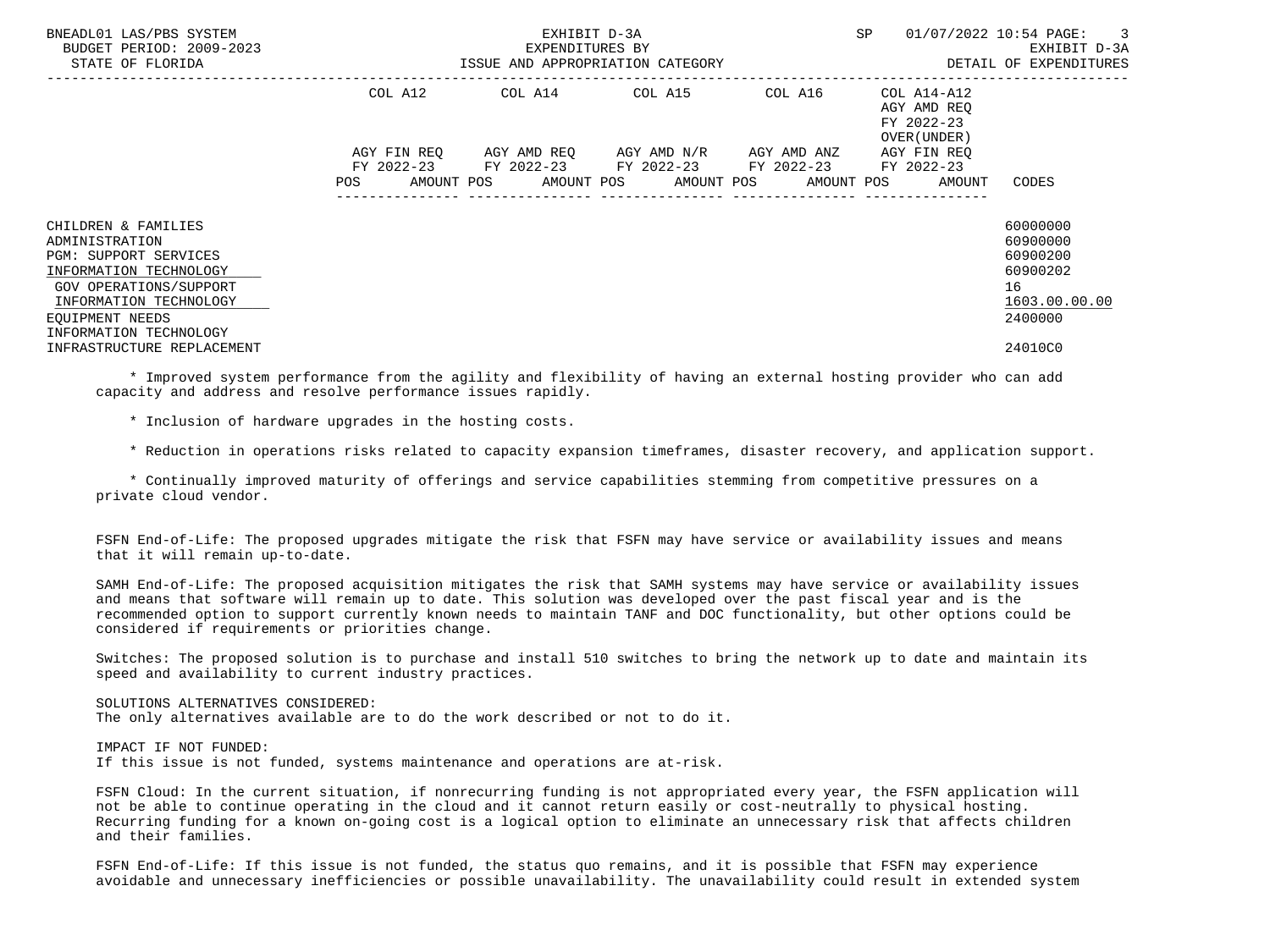| BNEADL01 LAS/PBS SYSTEM<br>BUDGET PERIOD: 2009-2023<br>STATE OF FLORIDA                                                                                                                          | ISSUE AND APPROPRIATION CATEGORY | SP                                                                              | 01/07/2022 10:54 PAGE:<br>$\frac{4}{3}$<br>EXHIBIT D-3A<br>DETAIL OF EXPENDITURES |                                                                         |                                                                                |
|--------------------------------------------------------------------------------------------------------------------------------------------------------------------------------------------------|----------------------------------|---------------------------------------------------------------------------------|-----------------------------------------------------------------------------------|-------------------------------------------------------------------------|--------------------------------------------------------------------------------|
|                                                                                                                                                                                                  | COL A12<br>AGY FIN REO           | COL A14 COL A15 COL A16                                                         | AGY AMD REO AGY AMD N/R AGY AMD ANZ                                               | COL A14-A12<br>AGY AMD REO<br>FY 2022-23<br>OVER (UNDER)<br>AGY FIN REO |                                                                                |
|                                                                                                                                                                                                  | FY 2022-23<br>POS                | FY 2022-23 FY 2022-23 FY 2022-23<br>AMOUNT POS AMOUNT POS AMOUNT POS AMOUNT POS |                                                                                   | FY 2022-23<br>AMOUNT                                                    | CODES                                                                          |
| CHILDREN & FAMILIES<br>ADMINISTRATION<br><b>PGM: SUPPORT SERVICES</b><br>INFORMATION TECHNOLOGY<br>GOV OPERATIONS/SUPPORT<br>INFORMATION TECHNOLOGY<br>EOUIPMENT NEEDS<br>INFORMATION TECHNOLOGY |                                  |                                                                                 |                                                                                   |                                                                         | 60000000<br>60900000<br>60900200<br>60900202<br>16<br>1603.00.00.00<br>2400000 |
| INFRASTRUCTURE REPLACEMENT                                                                                                                                                                       |                                  |                                                                                 |                                                                                   |                                                                         | 24010C0                                                                        |

 outages (possibly weeks or months) if the solution requires the upgrade to occur for resolution. Any outage could result in child safety issues and inability to perform normal operations; by eliminating this risk, the state protects services for children who are at-risk of abuse and neglect.

 SAMH End-of-Life: If this issue is not funded, the status quo remains, and it is possible that SAMH systems may experience avoidable and unnecessary inefficiencies or possible unavailability that affect clients who would benefit from the services available via the TANF and DOC modules. As noted above, the recommended solution was based on requirements developed earlier in the year but can be re-addressed if/as requirements or priorities change.

 Switches: If the network cannot maintain current traffic, either because switches are too slow, are unsupported, or fail due to age, all services to customers are at-risk. SAMH facilities may not be able to keep fire alarm, door, camera, or pharmacy systems available. FSFN or the Hotline may experience outages that mean critical calls involving child safety do not get to CPIs quickly enough. Outages for ACCESS Florida may mean that Floridians cannot access the system to apply for services or receive timely decisions on their eligibility.

#### ASSUMPTIONS AND CONSTRAINTS:

 There are no assumptions or constraints associated with this request, other than failure to fund will mean that the proposed work has to wait for future funding and systems will be at-risk.

 IT SERVICE OR SYSTEM CREATED, REPLACED, ENHANCED, OR ELIMINATED: This issue provides for ongoing maintenance and operations of a key customer system.

#### IMPLEMENTATION APPROACH:

 The items requested are all at-risk, some because funding is nonrecurring and some because the product is at end-of-life or unsupported. These technologies support services to children at risk of abuse or neglect, or in need of permanency, individuals needing substance abuse and mental health services, and families trying to achieve or regain economic self-sufficiency. Without the systems and services that these technologies support, the department cannot serve the most vulnerable Floridians.

 FSFN Cloud: After the department moved FSFN operations to the cloud as directed in December 2017, funding has been requested each year. Since these services are ongoing and necessary for FSFN operations on a daily basis, it is reasonable to request an ongoing appropriation in the base budget as this issue does.

 FSFN End-of-Life: Software Upgrades to FSFN (and associated components) are required to move from unsupported to supported and more secure software releases. This upgrade ensures customers access to the latest features, performance,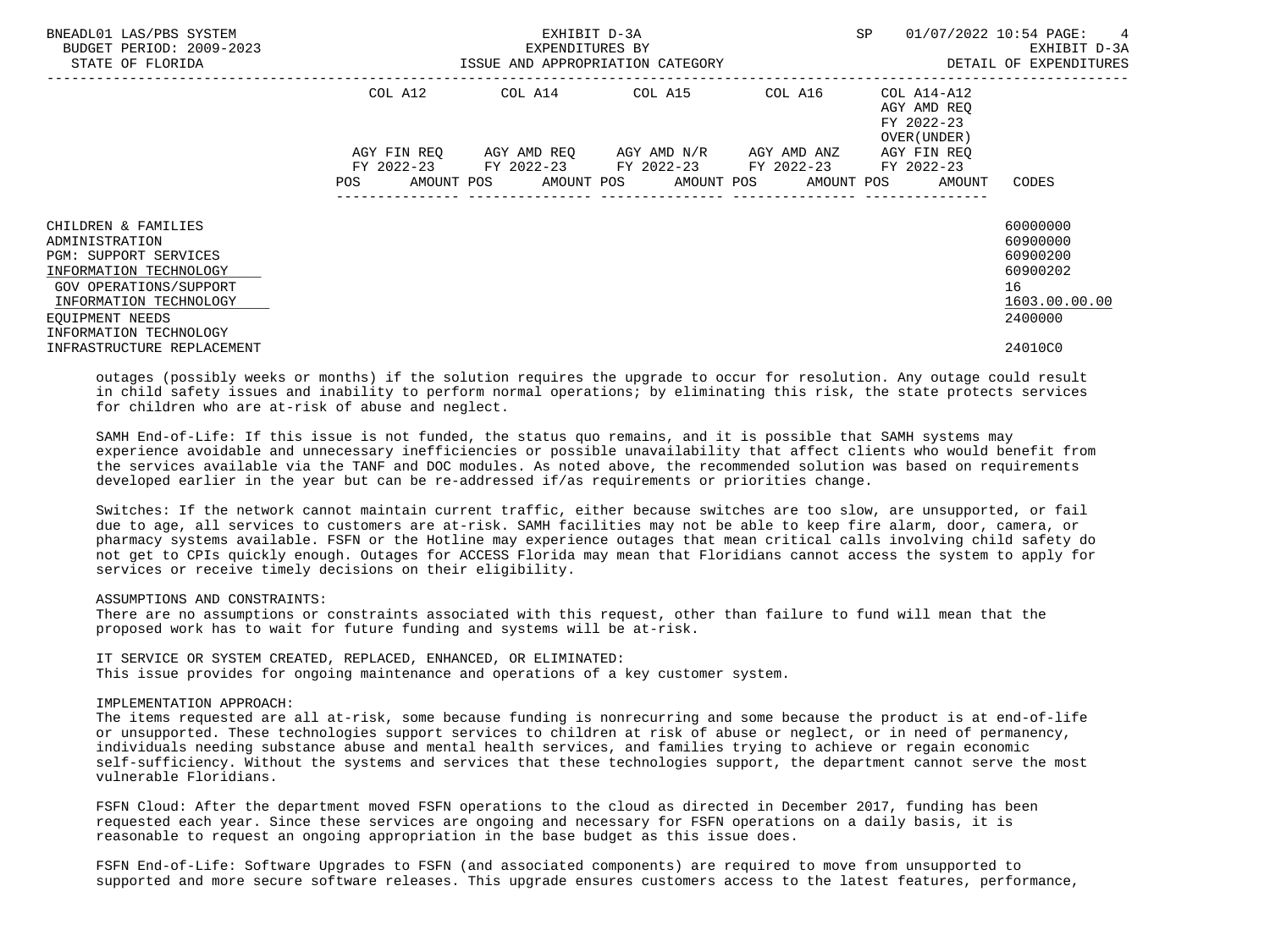| BNEADL01 LAS/PBS SYSTEM<br>BUDGET PERIOD: 2009-2023<br>STATE OF FLORIDA                                                                                                                                                 | ISSUE AND APPROPRIATION CATEGORY | SP                                                                                                              | 01/07/2022 10:54 PAGE: 5<br>EXHIBIT D-3A<br>DETAIL OF EXPENDITURES |                                                                                       |                                                                                                    |
|-------------------------------------------------------------------------------------------------------------------------------------------------------------------------------------------------------------------------|----------------------------------|-----------------------------------------------------------------------------------------------------------------|--------------------------------------------------------------------|---------------------------------------------------------------------------------------|----------------------------------------------------------------------------------------------------|
|                                                                                                                                                                                                                         | COL A12<br>AGY FIN REO           | COL A14 COL A15<br>AGY AMD REQ      AGY AMD N/R      AGY AMD ANZ<br>FY 2022-23 FY 2022-23 FY 2022-23 FY 2022-23 | COL A16                                                            | COL A14-A12<br>AGY AMD REO<br>FY 2022-23<br>OVER (UNDER)<br>AGY FIN REO<br>FY 2022-23 |                                                                                                    |
| CHILDREN & FAMILIES<br>ADMINISTRATION<br>PGM: SUPPORT SERVICES<br>INFORMATION TECHNOLOGY<br>GOV OPERATIONS/SUPPORT<br>INFORMATION TECHNOLOGY<br>EOUIPMENT NEEDS<br>INFORMATION TECHNOLOGY<br>INFRASTRUCTURE REPLACEMENT | POS                              | AMOUNT POS AMOUNT POS AMOUNT POS AMOUNT POS                                                                     |                                                                    | AMOUNT                                                                                | CODES<br>60000000<br>60900000<br>60900200<br>60900202<br>16<br>1603.00.00.00<br>2400000<br>24010C0 |

and security compliance as well as vendor support. The FSFN components that the department will need to upgrade include:

IBM DB2 (the FSFN database platform),

SAP Business Objects (the FSFN reporting platform) to support FSFN,

Microsoft CRM and underlying SQL database (used by the Hotline during FSFN downtime),

CA/Broadcom Workload Automation (scheduling software used by FSFN),

Oracle WebLogic (web application software for FSFN),

Oracle Java (code language upon which FSFN is built),

Spring Boot (application platform upon which FSFN batch jobs are built), and

Apache Struts (web application framework for developing Java used by FSFN).

 This effort is estimated to require 8,250 hours of vendor services time for a cost of \$825,000. The additional capacity required of the internal application and infrastructure teams will be prioritized as part of the upgrade project.

 SAMH End-of-Life: This issue requests funds to upgrade outdated and out of support applications software used to support SAMH services for clients eligible for TANF diversionary services and post-release (from DOC) mental health services. These applications were a part of the old Substance Abuse and Mental Health Information Systems (SAMHIS) but were deemed "out of scope" when Financial and Services Accountability Management System (FASAMS) was created. These applications are running in an obsolete environment that is difficult for our team to support, include security weakness that have been identified in previous audits, and require significant modification to satisfy the program office's current needs.

 Switches: The department has 510 switches that need to be replaced. These switches are all out of support and require replacement. As the table below shows, they are all across the state:

| Region    | Switch Count | Unsupported | Leased | Total Targets | Cost (Total Targets X \$5,000) |
|-----------|--------------|-------------|--------|---------------|--------------------------------|
| Northwest |              |             |        |               | \$280,000                      |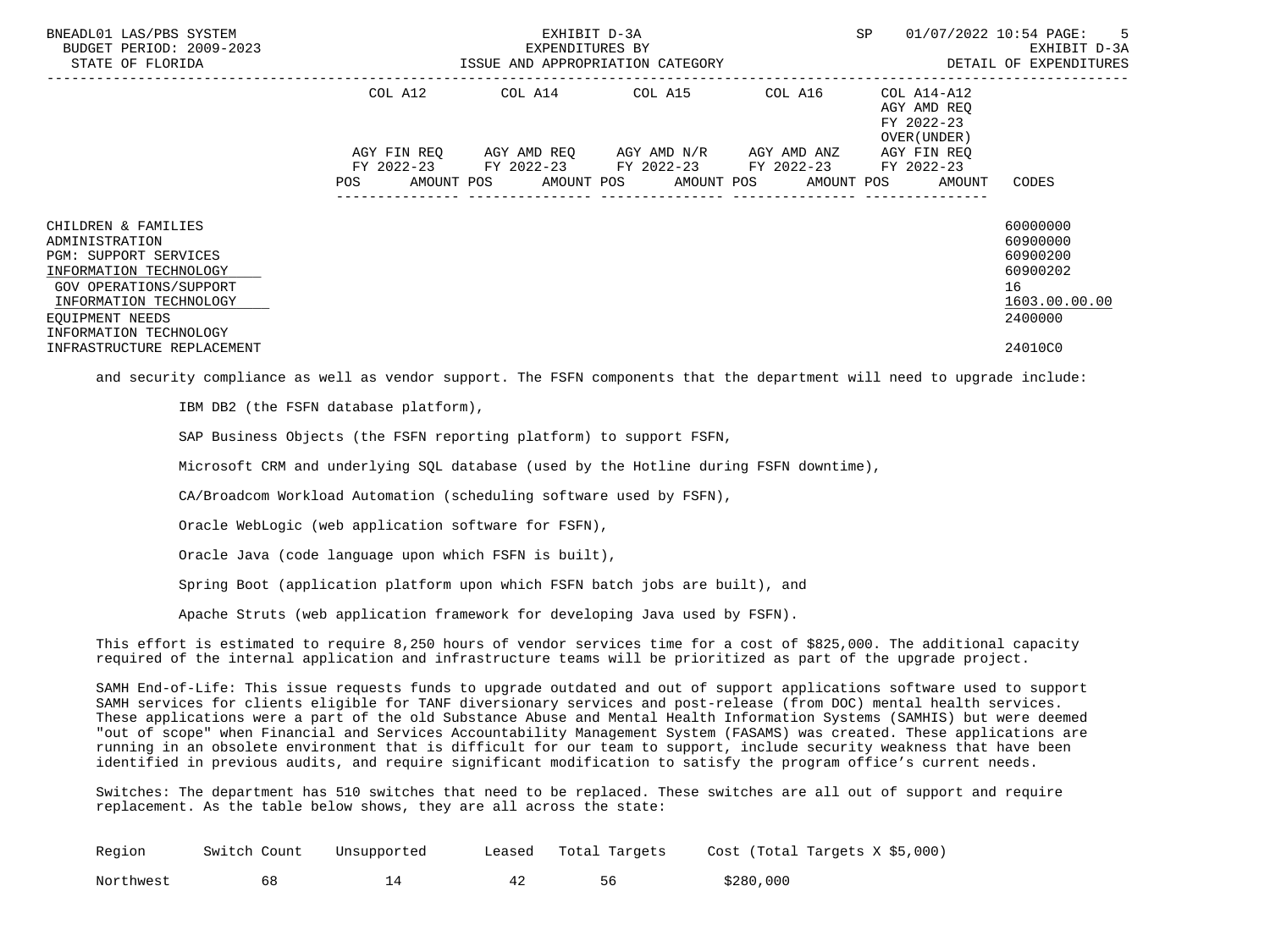| BNEADL01 LAS/PBS SYSTEM<br>BUDGET PERIOD: 2009-2023<br>STATE OF FLORIDA |                                                                                                                                                                                           | EXHIBIT D-3A<br>EXPENDITURES BY<br>ISSUE AND APPROPRIATION CATEGORY |     |          |  |             | SP  |                                                                                                                                                                             | 01/07/2022 10:54 PAGE: 6<br>EXHIBIT D-3A<br>DETAIL OF EXPENDITURES |            |  |                                                                                                 |                                                                                           |
|-------------------------------------------------------------------------|-------------------------------------------------------------------------------------------------------------------------------------------------------------------------------------------|---------------------------------------------------------------------|-----|----------|--|-------------|-----|-----------------------------------------------------------------------------------------------------------------------------------------------------------------------------|--------------------------------------------------------------------|------------|--|-------------------------------------------------------------------------------------------------|-------------------------------------------------------------------------------------------|
|                                                                         |                                                                                                                                                                                           |                                                                     | POS |          |  |             |     | COL A12 COL A14 COL A15 COL A16<br>AGY FIN REQ 6 AGY AMD REQ 6 AGY AMD N/R 6 AGY AMD ANZ<br>FY 2022-23 FY 2022-23 FY 2022-23 FY 2022-23<br>AMOUNT POS AMOUNT POS AMOUNT POS |                                                                    | AMOUNT POS |  | COL A14-A12<br>AGY AMD REO<br>FY 2022-23<br>OVER (UNDER)<br>AGY FIN REQ<br>FY 2022-23<br>AMOUNT | -----------------<br>CODES                                                                |
| ADMINISTRATION<br>EQUIPMENT NEEDS                                       | CHILDREN & FAMILIES<br>PGM: SUPPORT SERVICES<br>INFORMATION TECHNOLOGY<br><b>GOV OPERATIONS/SUPPORT</b><br>INFORMATION TECHNOLOGY<br>INFORMATION TECHNOLOGY<br>INFRASTRUCTURE REPLACEMENT |                                                                     |     |          |  |             |     |                                                                                                                                                                             |                                                                    |            |  |                                                                                                 | 60000000<br>60900000<br>60900200<br>60900202<br>16<br>1603.00.00.00<br>2400000<br>24010C0 |
|                                                                         | Northeast<br>94                                                                                                                                                                           |                                                                     |     | 31       |  | 34 65       |     |                                                                                                                                                                             | \$325,000                                                          |            |  |                                                                                                 |                                                                                           |
|                                                                         | Central                                                                                                                                                                                   | 103                                                                 |     | 9        |  | 94          | 103 |                                                                                                                                                                             | \$515,000                                                          |            |  |                                                                                                 |                                                                                           |
|                                                                         | Suncoast                                                                                                                                                                                  | 104                                                                 |     | 92       |  | $\mathbf 0$ | 92  |                                                                                                                                                                             | \$460,000                                                          |            |  |                                                                                                 |                                                                                           |
|                                                                         | Southeast                                                                                                                                                                                 | 61                                                                  |     | $\Omega$ |  | 60          | 60  |                                                                                                                                                                             | \$300,000                                                          |            |  |                                                                                                 |                                                                                           |
|                                                                         | Southern                                                                                                                                                                                  | 69                                                                  |     | 5        |  | 39          | 44  |                                                                                                                                                                             | \$220,000                                                          |            |  |                                                                                                 |                                                                                           |
|                                                                         | NEFSH                                                                                                                                                                                     | 82                                                                  |     | 9        |  | 65          | 74  |                                                                                                                                                                             | \$370,000                                                          |            |  |                                                                                                 |                                                                                           |
|                                                                         | <b>NFETC</b>                                                                                                                                                                              | 17                                                                  |     | 5        |  | 11          | 16  |                                                                                                                                                                             | \$80,000                                                           |            |  |                                                                                                 |                                                                                           |
|                                                                         | Total                                                                                                                                                                                     | 598                                                                 |     | 165      |  | 345         | 510 |                                                                                                                                                                             | \$2,550,000                                                        |            |  |                                                                                                 |                                                                                           |

#### TIMELINE:

 The items to be purchased will be purchased from state-term contract as soon as funding is available. The purchases are routine systems activities and milestones such as e-quotes completed, purchase requisition created, purchase order approved and issued, receiving report completed, and invoice received and paid.

#### ESTIMATED COSTS:

 This issue requests funding for related technologies that support internal and external services and that are aging, end-of-life, outdated, or necessary but not funded on a recurring basis. All of these technologies make a difference to workers and the Floridians they serve. The requests for FSFN will ensure that the system is up and available to serve vulnerable children and their families, while the request for SAMH will ensure that the system can support clients and providers. Finally, network switches are literally the backbone of the statewide network, as they provide the support for the department systems that serve Floridians. These areas have not had funding or attention; if this request is funded, technology enters a more sustainable environment that can be used to launch strategic initiatives that benefit customers, clients, workers, and other taxpayers.

 FSFN Cloud: In 2015, the Legislature directed the department to submit a proposal outlining the costs and services necessary to support the FSFN development, test, user acceptance, and production environments in a commercial cloud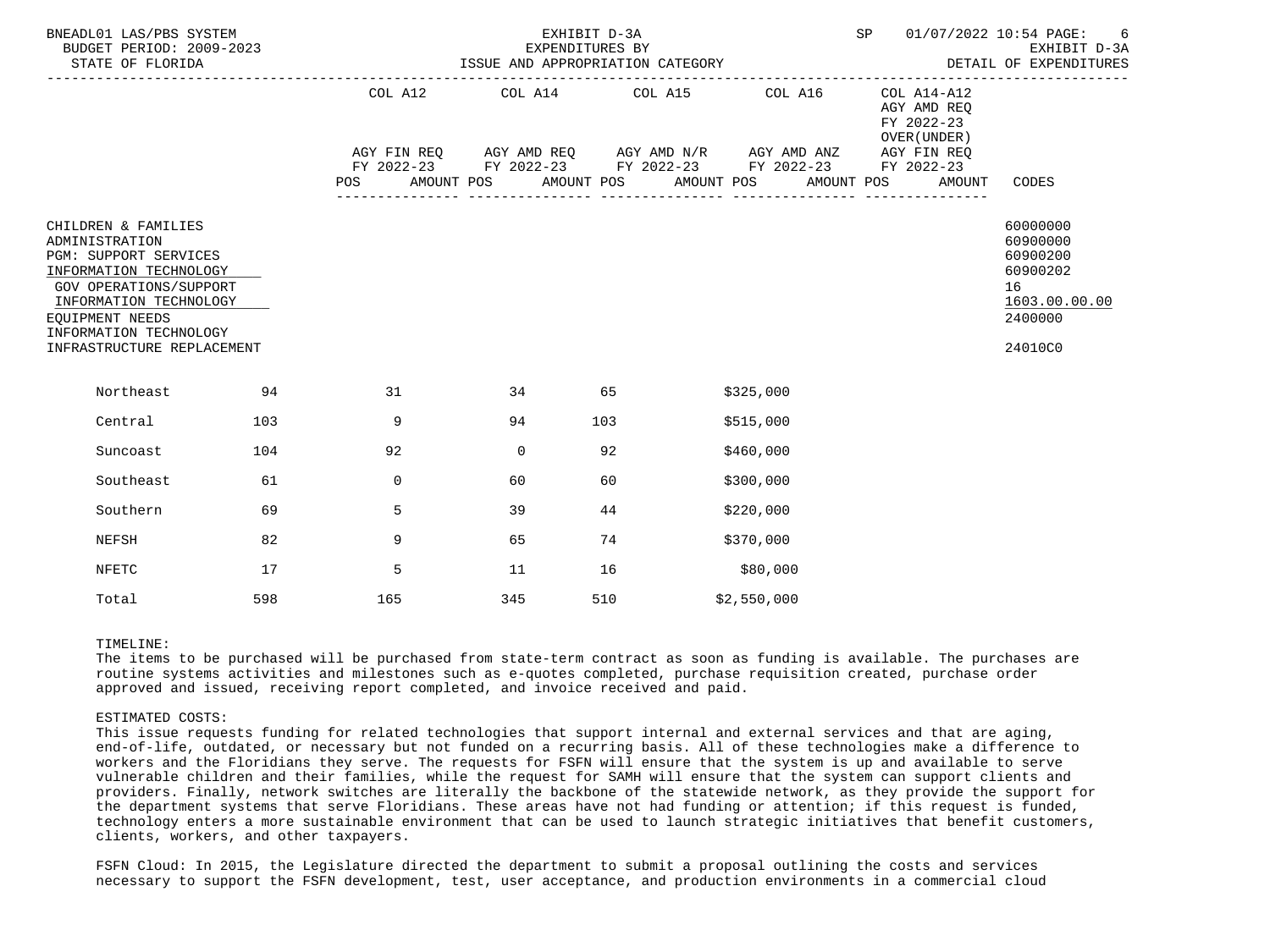| BNEADL01 LAS/PBS SYSTEM<br>BUDGET PERIOD: 2009-2023<br>STATE OF FLORIDA                                                                                                                   | SP<br>EXHIBIT D-3A<br>01/07/2022 10:54 PAGE:<br>EXPENDITURES BY<br>ISSUE AND APPROPRIATION CATEGORY<br>-------------------------------------                                                              | $\overline{7}$<br>EXHIBIT D-3A<br>DETAIL OF EXPENDITURES                       |
|-------------------------------------------------------------------------------------------------------------------------------------------------------------------------------------------|-----------------------------------------------------------------------------------------------------------------------------------------------------------------------------------------------------------|--------------------------------------------------------------------------------|
|                                                                                                                                                                                           | COL A12<br>AGY AMD REO<br>FY 2022-23<br>OVER (UNDER)                                                                                                                                                      |                                                                                |
|                                                                                                                                                                                           | AGY AMD REO      AGY AMD N/R      AGY AMD ANZ<br>AGY FIN REO<br>AGY FIN REO<br>FY 2022-23 FY 2022-23 FY 2022-23 FY 2022-23 FY 2022-23<br>AMOUNT POS AMOUNT POS AMOUNT POS AMOUNT POS AMOUNT<br><b>POS</b> | CODES                                                                          |
| CHILDREN & FAMILIES<br>ADMINISTRATION<br>PGM: SUPPORT SERVICES<br>INFORMATION TECHNOLOGY<br>GOV OPERATIONS/SUPPORT<br>INFORMATION TECHNOLOGY<br>EOUIPMENT NEEDS<br>INFORMATION TECHNOLOGY |                                                                                                                                                                                                           | 60000000<br>60900000<br>60900200<br>60900202<br>16<br>1603.00.00.00<br>2400000 |
| INFRASTRUCTURE REPLACEMENT                                                                                                                                                                |                                                                                                                                                                                                           | 24010C0                                                                        |

 environment. Subsequently, the General Appropriations Act for Fiscal Year 2016-2017 provided funds to migrate the application from the mainframe to mid-tier servers and then transition development and test environments to the cloud. Transition of the FSFN production environment from operations at the Division of State Technology (DST)(now Florida Digital Service) to Amazon Web Services (AWS) was completed in December 2017. Funding for cloud operational expenses will need to be allocated in the Fiscal Year 2022-2023. The requested funding is for the recurring, ongoing costs of maintenance, operations, and management services required to support the FSFN application in the cloud.

 FSFN End-of-Life: This request is to upgrade FSFN software that is end-of-life. The upgrades are for major components that, if unavailable to FSFN, could:

\* make FSFN unavailable to workers,

\* result in critical operational issues for child welfare, and

\* pose potentially severe child safety issues.

 For example, a database issue could mean that workers cannot access the FSFN application; a reporting system issue could keep critical operational reports, such as the child investigation reports, from unavailable. Failure of critical system components could also mean that workers have no access to intake, investigation, case management, or any other data within FSFN.

The necessary upgrades provide support and security for a mission critical system. Specific needs are:

| PRODUCT                                   | FUNCTION                                          | IMPACT OF FAILURE                                                        |
|-------------------------------------------|---------------------------------------------------|--------------------------------------------------------------------------|
| IBM DB2                                   | Database platform                                 | No access to FSFN                                                        |
| SAP Business Objects                      | FSFN Reporting platform                           | No access to FSFN and ad hoc reports                                     |
| Microsoft CRM; underlying<br>SOL database | Keeps Hotline functioning<br>during FSFN downtime | Hotline would need to use manual<br>processes during FSFN downtime       |
| CA/Broadcom Workload<br>Automation        | Scheduling software used by<br>FSFN               | No ability to schedule and run batch<br>jobs to update and maintain FSFN |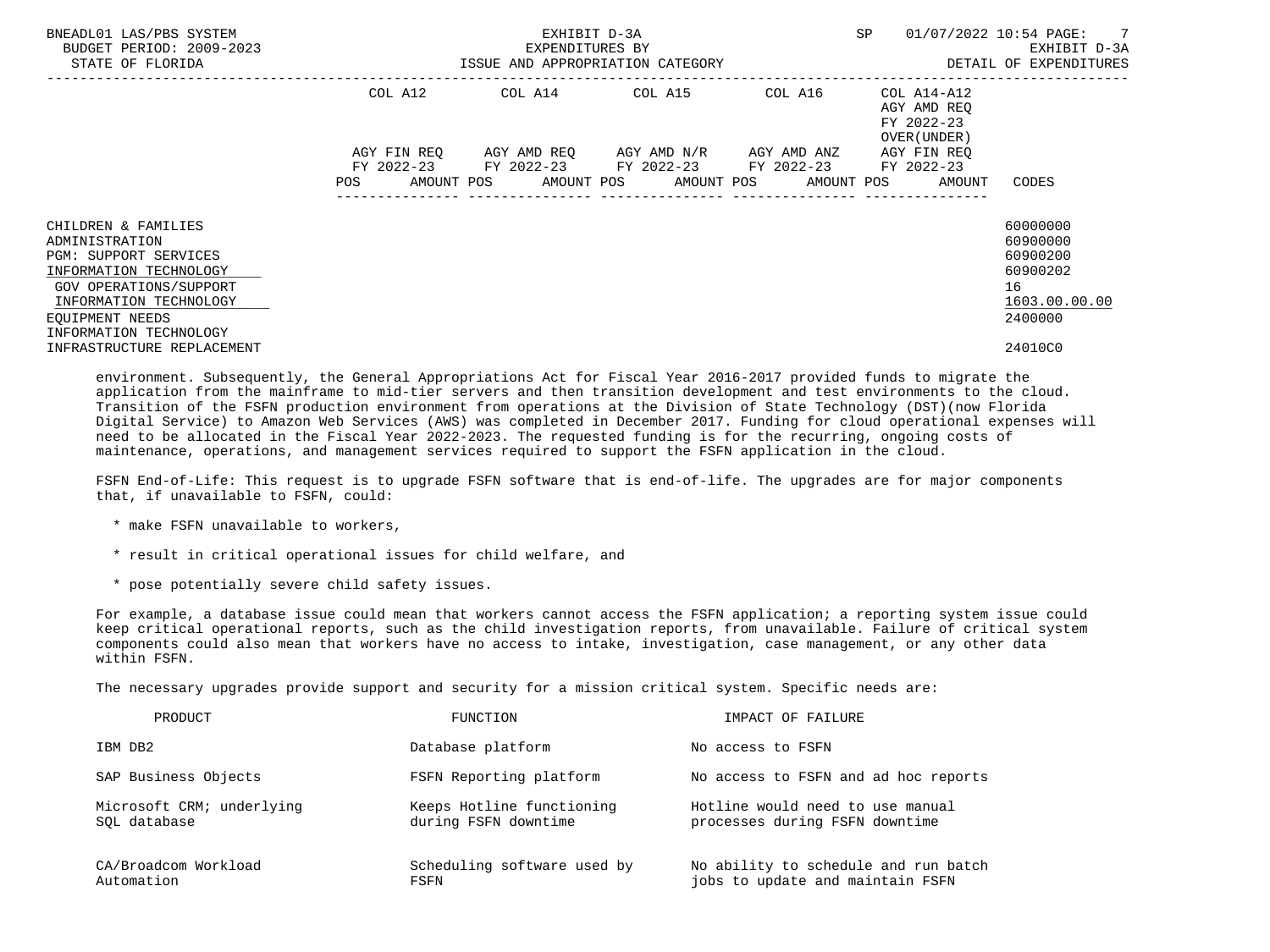| BNEADL01 LAS/PBS SYSTEM<br>BUDGET PERIOD: 2009-2023<br>STATE OF FLORIDA                                                                                                                                                 |      | 01/07/2022 10:54 PAGE: 8<br>EXHIBIT D-3A<br>SP <sub>2</sub><br>EXPENDITURES BY<br>ISSUE AND APPROPRIATION CATEGORY <b>EXPENDITURES</b>                                                                                                                                                                                                                                                                                                                              |  |                                     |                                                                                           |                                                                                           |
|-------------------------------------------------------------------------------------------------------------------------------------------------------------------------------------------------------------------------|------|---------------------------------------------------------------------------------------------------------------------------------------------------------------------------------------------------------------------------------------------------------------------------------------------------------------------------------------------------------------------------------------------------------------------------------------------------------------------|--|-------------------------------------|-------------------------------------------------------------------------------------------|-------------------------------------------------------------------------------------------|
|                                                                                                                                                                                                                         |      | COL A12 COL A14 COL A15 COL A16<br>$\begin{array}{lllllll} \textsc{AGY} & \textsc{FIN} & \textsc{REG} & \textsc{AGY} & \textsc{AND} & \textsc{NN} \textsc{N} / \textsc{R} & \textsc{AGY} & \textsc{AND} & \textsc{ANZ} & \textsc{AGY} & \textsc{FIN} & \textsc{REG} \\ \textsc{FY} & 2022-23 & \textsc{FY} & 2022-23 & \textsc{FY} & 2022-23 & \textsc{FY} & 2022-23 & \textsc{FY} & 2022-23 \end{array}$<br>POS AMOUNT POS AMOUNT POS AMOUNT POS AMOUNT POS AMOUNT |  |                                     | COL A14-A12<br>AGY AMD REQ<br>FY 2022-23<br>OVER (UNDER)                                  | CODES                                                                                     |
| CHILDREN & FAMILIES<br>ADMINISTRATION<br>PGM: SUPPORT SERVICES<br>INFORMATION TECHNOLOGY<br>GOV OPERATIONS/SUPPORT<br>INFORMATION TECHNOLOGY<br>EOUIPMENT NEEDS<br>INFORMATION TECHNOLOGY<br>INFRASTRUCTURE REPLACEMENT |      |                                                                                                                                                                                                                                                                                                                                                                                                                                                                     |  |                                     |                                                                                           | 60000000<br>60900000<br>60900200<br>60900202<br>16<br>1603.00.00.00<br>2400000<br>24010C0 |
| Oracle WebLogic                                                                                                                                                                                                         | FSFN | Web application software for FSFN could become inaccessible as                                                                                                                                                                                                                                                                                                                                                                                                      |  | WebLogic is the web engine software |                                                                                           |                                                                                           |
| Oracle Java                                                                                                                                                                                                             |      | Code on which FSFN is built                                                                                                                                                                                                                                                                                                                                                                                                                                         |  |                                     | No ability to process updates to Java or to<br>keep system in support to deliver services |                                                                                           |
| Spring Boot                                                                                                                                                                                                             |      | Application platform on which<br>FSFN batch jobs are built                                                                                                                                                                                                                                                                                                                                                                                                          |  | No ability to run batch jobs        |                                                                                           |                                                                                           |
| Apache Struts                                                                                                                                                                                                           |      | Web application framework for No ability to develop necessary Java<br>developing Java used by FSFN                                                                                                                                                                                                                                                                                                                                                                  |  | code for system changes or fixes    |                                                                                           |                                                                                           |

 SAMH End-of-Life: This request is for software to replace SAMH applications software for the TANF and DOC applications that are end-of-life. It provides updated support and security for a mission critical department system. It includes replacement of SAMHIS system components not in FASAMS at this time. Congress created the TANF block grant to states to help move recipients into work. The Office Economic Self Sufficiency (ESS) assists families with temporary cash assistance benefits. The Office of Substance Abuse and Mental Health (SAMH) assists families with diversionary services (non-cash assistance) for families at risk of welfare dependency due to a substance abuse or mental health disorder. Non-cash assistance via TANF is intended to provide services and one-time payments to assist families in avoiding welfare dependency and to stabilize families, so that children can be cared for in their own homes or in the homes of relatives and so that families can be self-sufficient. A family must be at or below 200% of the federal poverty level, and must meet one of the following criteria:

a. Already receiving TANF cash assistance benefits,

- b. A parent or relative caretaker with one or more minor children living in the home,
- c. A non-custodial parent with a court order to pay child support,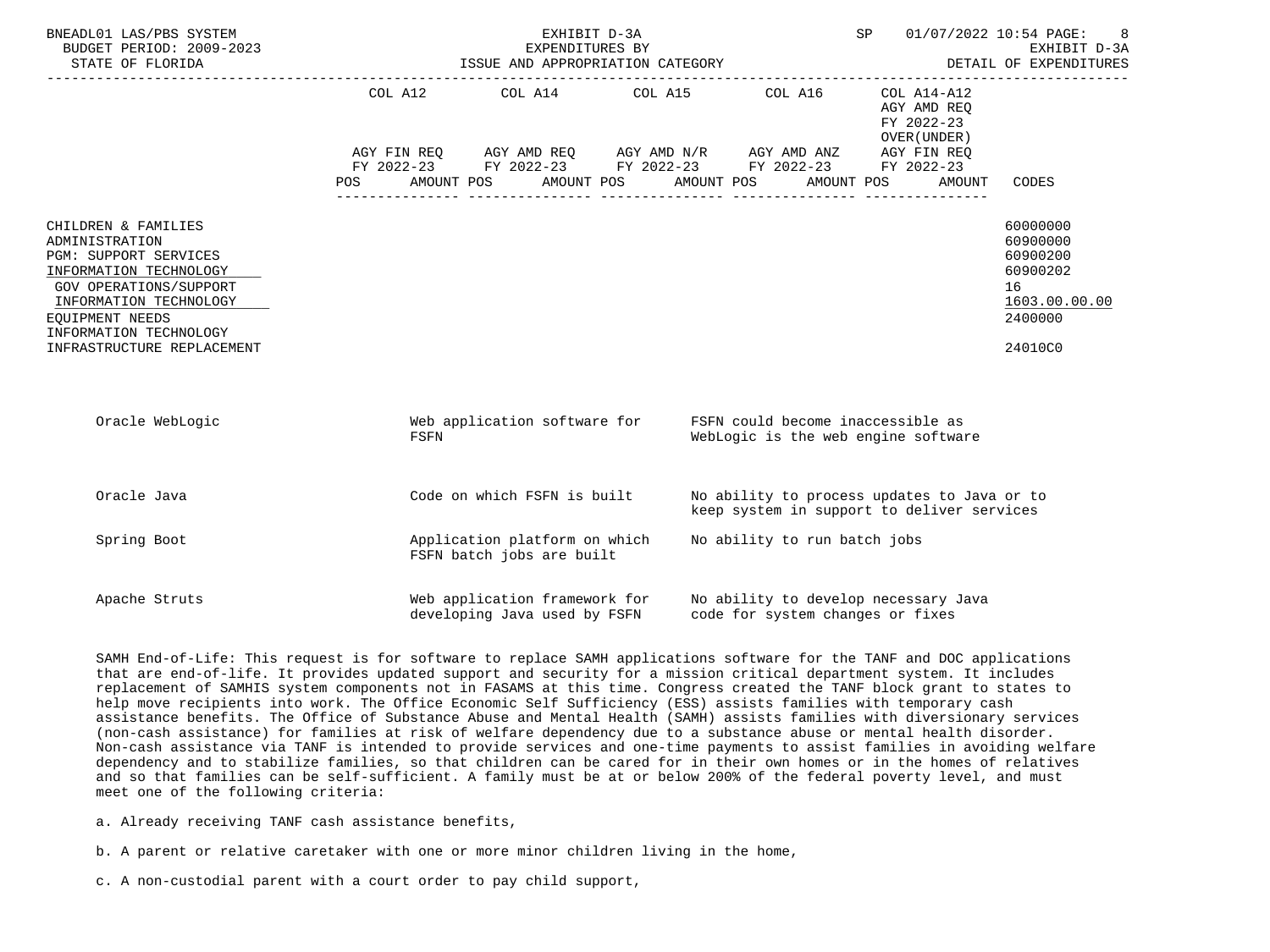| BNEADL01 LAS/PBS SYSTEM<br>BUDGET PERIOD: 2009-2023<br>STATE OF FLORIDA                                                                                                                          |                                         | EXHIBIT D-3A<br>EXPENDITURES BY | ISSUE AND APPROPRIATION CATEGORY                                                                                                   |         | SP                                                        | - 9<br>01/07/2022 10:54 PAGE:<br>EXHIBIT D-3A<br>DETAIL OF EXPENDITURES        |
|--------------------------------------------------------------------------------------------------------------------------------------------------------------------------------------------------|-----------------------------------------|---------------------------------|------------------------------------------------------------------------------------------------------------------------------------|---------|-----------------------------------------------------------|--------------------------------------------------------------------------------|
|                                                                                                                                                                                                  | COL A12                                 |                                 | COL A14 COL A15                                                                                                                    | COL A16 | COL A14-A12<br>AGY AMD REQ<br>FY 2022-23<br>OVER (UNDER ) |                                                                                |
|                                                                                                                                                                                                  | AGY FIN REO<br>FY 2022-23<br><b>POS</b> |                                 | AGY AMD REQ       AGY AMD N/R       AGY AMD ANZ<br>FY 2022-23 FY 2022-23 FY 2022-23<br>AMOUNT POS AMOUNT POS AMOUNT POS AMOUNT POS |         | AGY FIN REO<br>FY 2022-23<br>AMOUNT                       | CODES                                                                          |
| CHILDREN & FAMILIES<br>ADMINISTRATION<br><b>PGM: SUPPORT SERVICES</b><br>INFORMATION TECHNOLOGY<br>GOV OPERATIONS/SUPPORT<br>INFORMATION TECHNOLOGY<br>EOUIPMENT NEEDS<br>INFORMATION TECHNOLOGY |                                         |                                 |                                                                                                                                    |         |                                                           | 60000000<br>60900000<br>60900200<br>60900202<br>16<br>1603.00.00.00<br>2400000 |
| INFRASTRUCTURE REPLACEMENT                                                                                                                                                                       |                                         |                                 |                                                                                                                                    |         |                                                           | 24010C0                                                                        |

d. A pregnant woman,

e. A family whose children have been removed from the home by the Child Welfare Program,

(where the service is included or added to the active family reunification goals in the case plan), or

 f. A Supplemental Security Income (SSI) recipient or a Social Security Disability Insurance (SSDI) Recipient.

 SAMH contracts with Managing Entities (ME) to ensure that all network providers serving clients under TANF block grant funding comply with requirements to determine if clients meet qualifications for TANF diversionary services. All external users (providers and Managing Entity) access the TANF application through the TANF application, which was part of the old SAMHIS system but now operates separately from FASAMS. The TANF application software is aging but the function is still part of the core business process. DOC has internal users (the department) and external users (managers of inmate referral records) users. The department users review and analyze referral data. They can create ad hoc reports to view any data using the Ad-hoc reports option within the DC menu. These users administer the user accounts and role assignments in the system. External users manage the status of referrals, enter any applicable notes pertaining to the referral, and communicate with individuals associated with the referral.

 The department and DOC have a formal interagency agreement to ensure that incarcerated individuals of any FDC institution with serious mental illnesses have access to mental health services upon their release. The DC Referral for Mental Health Aftercare Planning data system is designed to streamline and track the interchange of referral information between FDC, Managing Entities (ME), and community mental health providers. The system identifies the referrals made by FDC, the referrals to appropriate behavioral health provider, the aftercare appointments made by the provider, and referral appointments, both kept and not kept, by individuals released from FDC. Mental health services are only offered to inmates with a mental health grade of S-2 and above. The S-2 grade is defined as, "Needs ongoing services of outpatient psychology (intermittent or continuous)," within the Florida medical grades. Incarcerated individuals determined by DOC to need a post-release evaluation for continuity of necessary mental health care and community adjustment are required to have an appointment scheduled with a community behavioral health provider in their discharge county prior to their end of sentence (EOS) date.

 Switches: As reliance on internet-based services have increased, so have speeds, and that requires replacement of outdated technology designed to operate at slower speeds and since discontinued by the manufacturer. Such technology is used for all services including voice (telephone), video, collaboration, files, and all mission critical applications.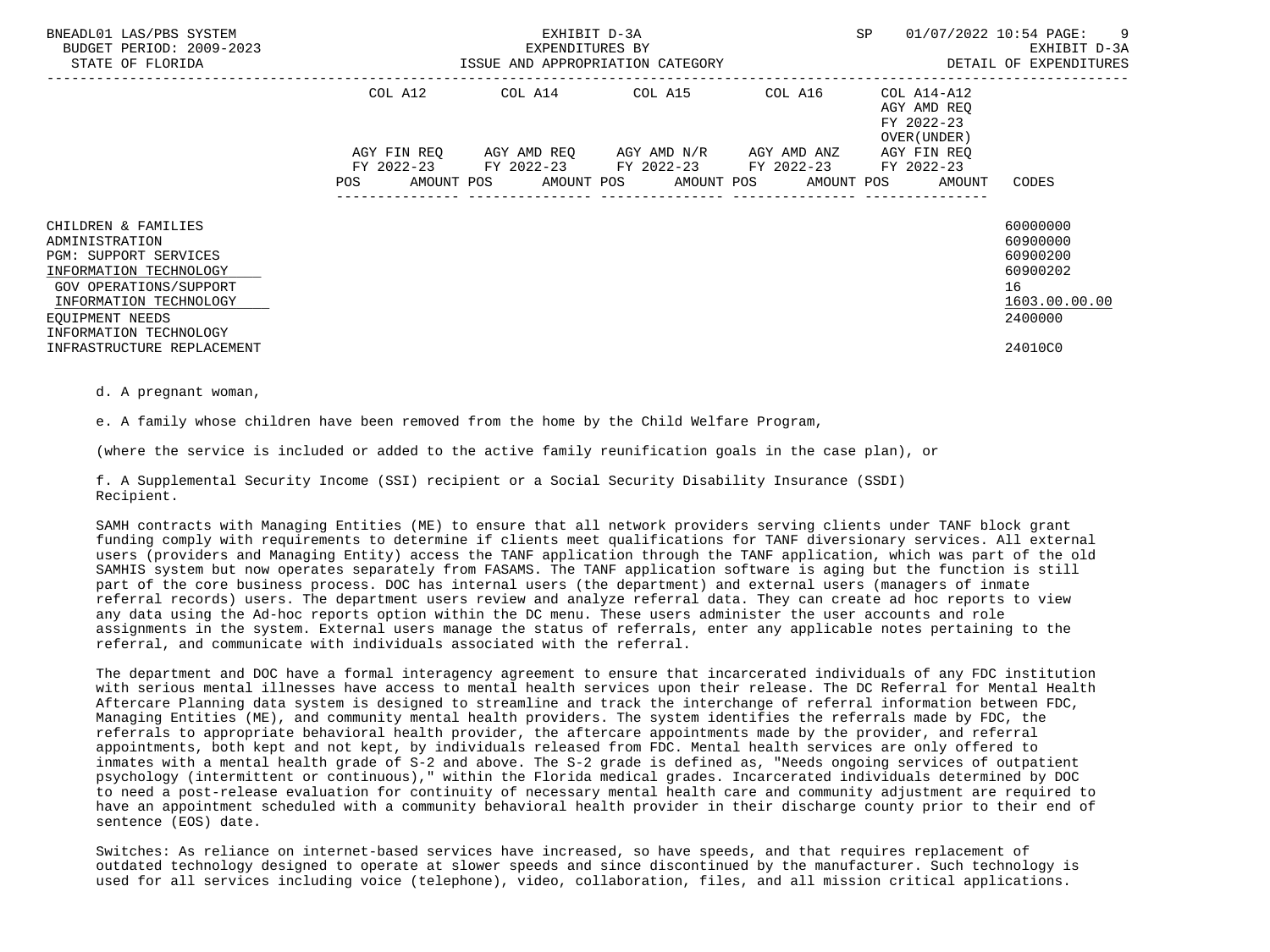| BNEADL01 LAS/PBS SYSTEM<br>BUDGET PERIOD: 2009-2023<br>STATE OF FLORIDA                                                                                                                   | ISSUE AND APPROPRIATION CATEGORY | EXPENDITURES BY | EXHIBIT D-3A                                                                                 | SP                                                                                                   | 01/07/2022 10:54 PAGE: 10<br>EXHIBIT D-3A<br>DETAIL OF EXPENDITURES            |
|-------------------------------------------------------------------------------------------------------------------------------------------------------------------------------------------|----------------------------------|-----------------|----------------------------------------------------------------------------------------------|------------------------------------------------------------------------------------------------------|--------------------------------------------------------------------------------|
|                                                                                                                                                                                           | COL A12                          |                 | COL A14 COL A15 COL A16                                                                      | COL A14-A12<br>AGY AMD REO<br>FY 2022-23<br>OVER (UNDER )                                            |                                                                                |
|                                                                                                                                                                                           | AGY FIN REO<br><b>POS</b>        |                 | AGY AMD REO      AGY AMD N/R      AGY AMD ANZ<br>FY 2022-23 FY 2022-23 FY 2022-23 FY 2022-23 | AGY FIN REO<br>FY 2022-23<br>AMOUNT POS       AMOUNT POS      AMOUNT POS      AMOUNT POS      AMOUNT | CODES                                                                          |
| CHILDREN & FAMILIES<br>ADMINISTRATION<br>PGM: SUPPORT SERVICES<br>INFORMATION TECHNOLOGY<br>GOV OPERATIONS/SUPPORT<br>INFORMATION TECHNOLOGY<br>EOUIPMENT NEEDS<br>INFORMATION TECHNOLOGY |                                  |                 |                                                                                              |                                                                                                      | 60000000<br>60900000<br>60900200<br>60900202<br>16<br>1603.00.00.00<br>2400000 |
| INFRASTRUCTURE REPLACEMENT                                                                                                                                                                |                                  |                 |                                                                                              |                                                                                                      | 24010C0                                                                        |

 When a network switch stops the entire operation for the affected users also stops until the unit is replaced. Aligning technology features, speeds, and functions across the enterprise is critical to our mission and success. The 510 network switches being addressed in this request are all out of support and require replacement. This request brings the network current and ensure that fire alarms, cameras, and other services work at SAMH facilities, that the Hotline can handle call traffic, that FSFN is available to caseworkers assisting families, and that ACCESS Florida is available to process applications for assistance.

 FSFN Cloud: The total estimated costs are \$2,963,362. The following costs are based upon actual costs to operate FSFN in the cloud during Fiscal Year 2018-2019 with some growth and contingency for variable costs such as Amazon Cloud Services and software renewal costs:

| ATT Network Monthly Circuit Costs (2 circuits)                         |  | \$35.640  |  |  |  |  |
|------------------------------------------------------------------------|--|-----------|--|--|--|--|
| Software renewal costs (excludes SAP BOE and Data Services) \$ 793,130 |  |           |  |  |  |  |
| Infrastructure and Support<br>Amazon Web Services                      |  | \$998.592 |  |  |  |  |
| Managed Services (excludes WebLogic Support)                           |  |           |  |  |  |  |

Total \$2,963,362

 FSFN cloud recurring operating costs will be invoiced according to the following general timeline for Fiscal Year 2022-2023:

- \* ATT Network Circuit costs will be incurred monthly throughout each fiscal year,
- \* Software Renewal costs will be incurred in June of each fiscal year,

 \* AWS costs will incur a one-time lump sum payment in July of each year as well as monthly charges throughout each fiscal year, and Managed services costs will be incurred monthly throughout each fiscal year.

FSFN End-of-Life: The amount requested is based on estimated vendor hours at current contract costs.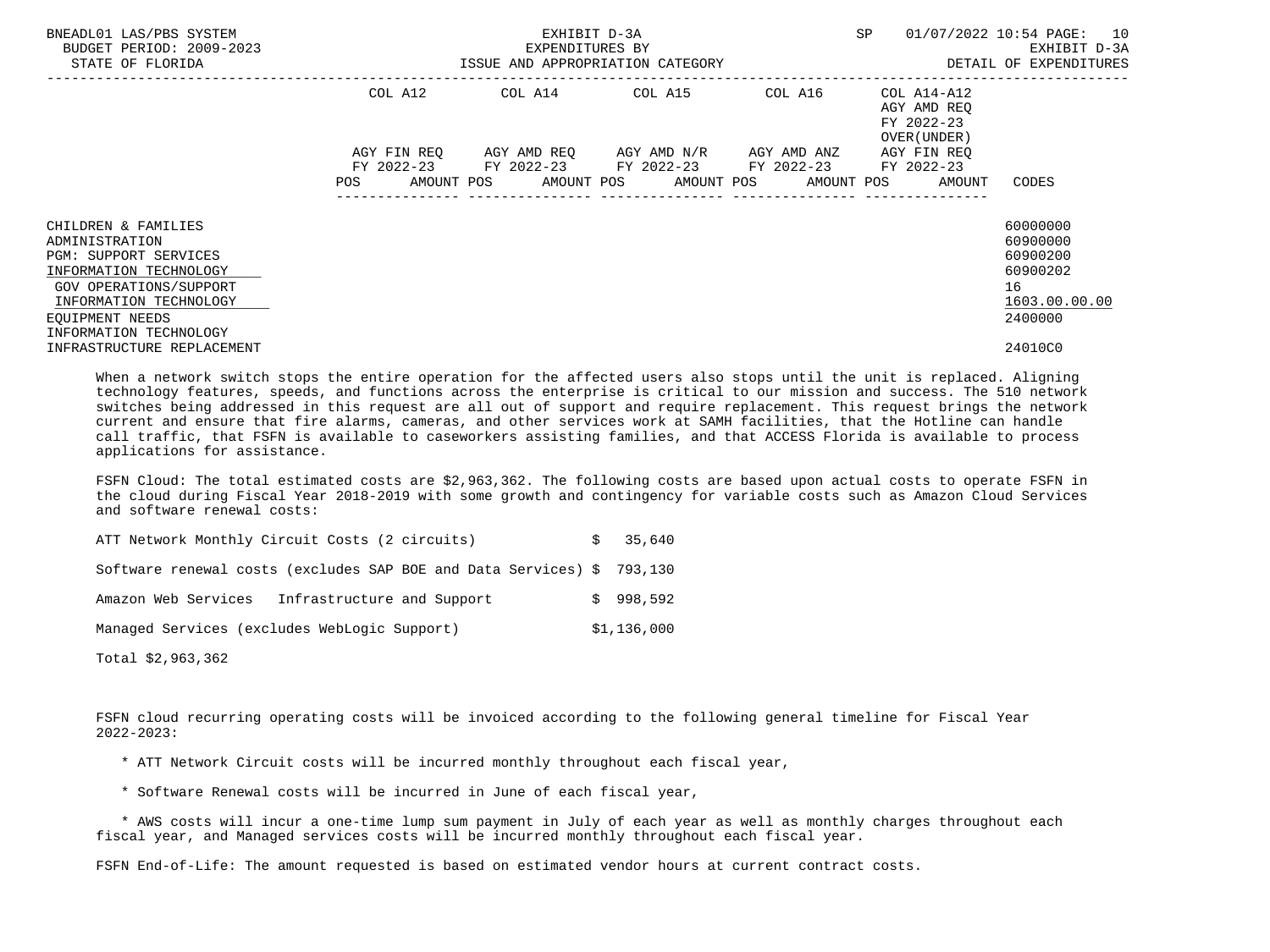| BNEADL01 LAS/PBS SYSTEM<br>BUDGET PERIOD: 2009-2023<br>STATE OF FLORIDA                                                                                                                   |            | EXPENDITURES BY | EXHIBIT D-3A<br>ISSUE AND APPROPRIATION CATEGORY                                                                                                                | SP                                                       | 01/07/2022 10:54 PAGE: 11<br>EXHIBIT D-3A<br>DETAIL OF EXPENDITURES            |
|-------------------------------------------------------------------------------------------------------------------------------------------------------------------------------------------|------------|-----------------|-----------------------------------------------------------------------------------------------------------------------------------------------------------------|----------------------------------------------------------|--------------------------------------------------------------------------------|
|                                                                                                                                                                                           | COL A12    |                 | COL A14 COL A15 COL A16                                                                                                                                         | COL A14-A12<br>AGY AMD REO<br>FY 2022-23<br>OVER (UNDER) |                                                                                |
|                                                                                                                                                                                           | <b>POS</b> |                 | AGY FIN REO AGY AMD REO AGY AMD N/R AGY AMD ANZ<br>FY 2022-23 FY 2022-23 FY 2022-23 FY 2022-23 FY 2022-23<br>AMOUNT POS AMOUNT POS AMOUNT POS AMOUNT POS AMOUNT | AGY FIN REO                                              | CODES                                                                          |
| CHILDREN & FAMILIES<br>ADMINISTRATION<br>PGM: SUPPORT SERVICES<br>INFORMATION TECHNOLOGY<br>GOV OPERATIONS/SUPPORT<br>INFORMATION TECHNOLOGY<br>EOUIPMENT NEEDS<br>INFORMATION TECHNOLOGY |            |                 |                                                                                                                                                                 |                                                          | 60000000<br>60900000<br>60900200<br>60900202<br>16<br>1603.00.00.00<br>2400000 |
| INFRASTRUCTURE REPLACEMENT                                                                                                                                                                |            |                 |                                                                                                                                                                 |                                                          | 24010C0                                                                        |

 SAMH End-of-Life: The amount requested is based on estimated vendor hours at current contract costs. The estimated cost for the TANF application work is \$270,000 and the estimate for the DOC application is \$344,000 for a total of \$614,000.

 Switches: Cost estimates were based on research and vendor quotes. The need is for 510 switches at a cost of \$5,000 (\$4,999.99) each, for a total of \$2,550,000.

 POST-IMPLEMENTATION COSTS: This request will not create additional ongoing costs as routine systems operations costs are separate and already in place.

 LINKAGE TO GOVERNOR'S PRIORITIES: Public Integrity - Promote greater transparency at all levels of government.

 FLORIDA STRATEGIC PLAN FOR ECONOMIC DEVELOPMENT: 4.2 Ensure state, regional, and local agencies provide collaborative and timely customer service to businesses and workers; and 5.2 Improve the efficiency and effectiveness of government agencies at all levels. Amended 2022-23 Narrative after December 15, 2021

ISSUE TITLE: Information Technology Infrastructure Replacement

SUMMARY:

STATEMENT OF NEED:

 The Florida Department of Children and Families (department) is requesting nonrecurring budget authority for \$3,989,001 (\$2,842,106 in the General Revenue Fund and \$1,146,895 in the Federal Grants Trust Fund).

The components are described below:

 FSFN End-of-Life: The department requests \$825,000 (\$685,119 in General Revenue and \$139,881 in the Federal Grants Trust Fund) with ongoing costs covered by existing budget for this software.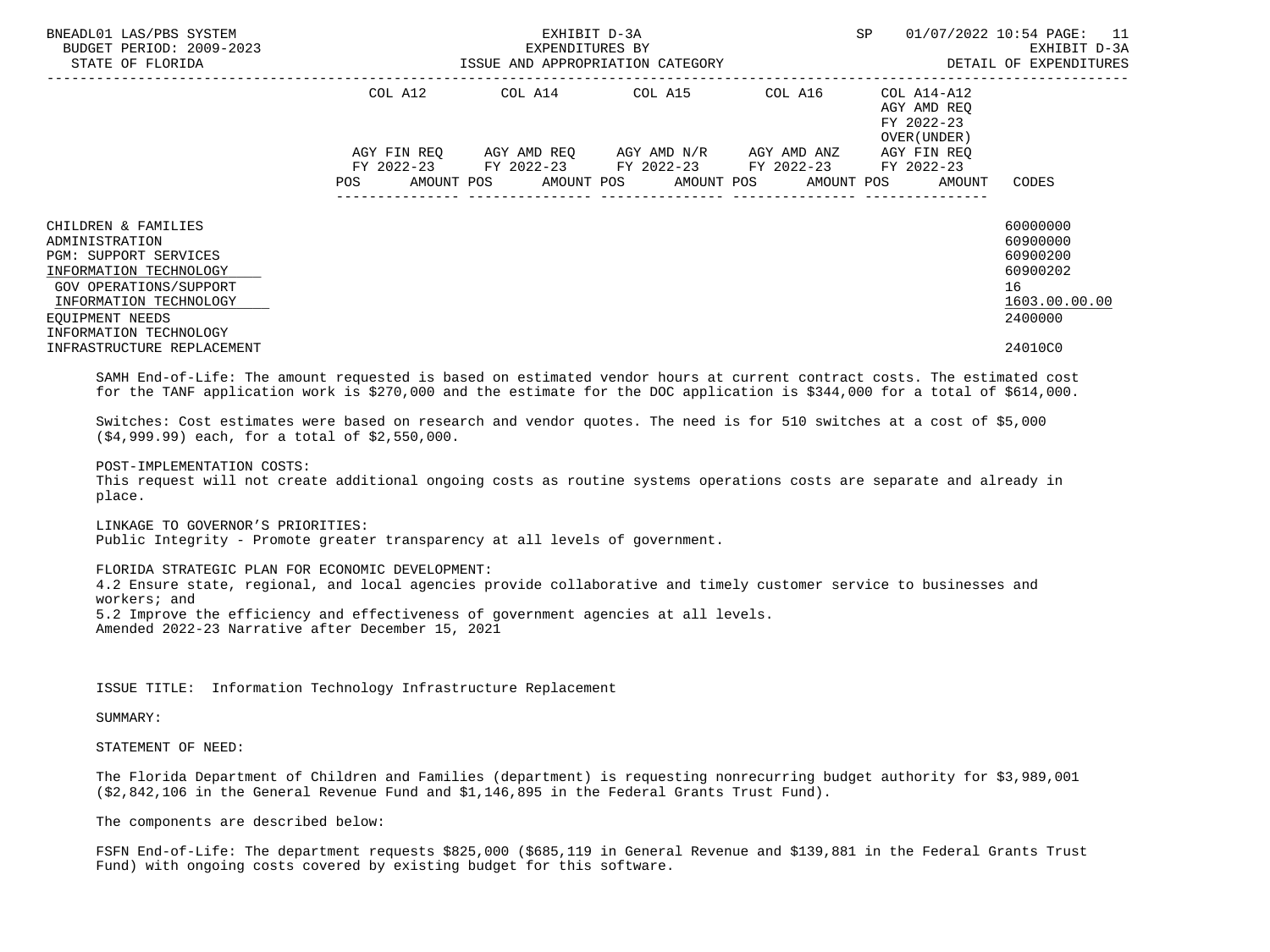| BNEADL01 LAS/PBS SYSTEM<br>BUDGET PERIOD: 2009-2023<br>STATE OF FLORIDA                                                                                                                   | ISSUE AND APPROPRIATION CATEGORY | EXPENDITURES BY | EXHIBIT D-3A                                                                                              | SP                                                                    | 01/07/2022 10:54 PAGE: 12<br>EXHIBIT D-3A<br>DETAIL OF EXPENDITURES            |
|-------------------------------------------------------------------------------------------------------------------------------------------------------------------------------------------|----------------------------------|-----------------|-----------------------------------------------------------------------------------------------------------|-----------------------------------------------------------------------|--------------------------------------------------------------------------------|
|                                                                                                                                                                                           | COL A12                          |                 | COL A14 COL A15 COL A16                                                                                   | COL A14-A12<br>AGY AMD REO<br>FY 2022-23<br>OVER (UNDER )             |                                                                                |
|                                                                                                                                                                                           |                                  |                 | AGY FIN REO AGY AMD REO AGY AMD N/R AGY AMD ANZ<br>FY 2022-23 FY 2022-23 FY 2022-23 FY 2022-23 FY 2022-23 | AGY FIN REQ<br>POS AMOUNT POS AMOUNT POS AMOUNT POS AMOUNT POS AMOUNT | CODES                                                                          |
| CHILDREN & FAMILIES<br>ADMINISTRATION<br>PGM: SUPPORT SERVICES<br>INFORMATION TECHNOLOGY<br>GOV OPERATIONS/SUPPORT<br>INFORMATION TECHNOLOGY<br>EOUIPMENT NEEDS<br>INFORMATION TECHNOLOGY |                                  |                 |                                                                                                           |                                                                       | 60000000<br>60900000<br>60900200<br>60900202<br>16<br>1603.00.00.00<br>2400000 |
| INFRASTRUCTURE REPLACEMENT                                                                                                                                                                |                                  |                 |                                                                                                           |                                                                       | 24010C0                                                                        |

 SAMH End-of-Life: The department request \$614,000 from General Revenue for applications programming for TANF and the Department of Corrections (DOC) modules that are aging, provide necessary support to clients and providers, and were not initially included in the Financial and Services Accountability Management System (FASAMS).

 Switches: The department requests \$2,550,001 (\$1,542,987 in General Revenue and \$1,007,014 in the Federal Grants Trust Fund) with ongoing costs covered by existing budget.

## DESCRIPTION OF BENEFITS:

 This issue requests one common solution for the various components: stabilize them and make them current so services to customers and staff continue and there is a level ground from which to move forward strategically.

 FSFN End-of-Life: The proposed upgrades mitigate the risk that FSFN may have service or availability issues and means that it will remain up to date.

 SAMH End-of-Life: The proposed acquisition mitigates the risk that SAMH systems may have service or availability issues and means that software will remain up to date. This solution was developed over the past fiscal year and is the recommended option to support currently known needs to maintain TANF and DOC functionality, but other options could be considered if requirements or priorities change.

 Switches: The proposed solution is to purchase and install 510 switches to bring the network up to date and maintain its speed and availability to current industry practices.

### SOLUTIONS ALTERNATIVES CONSIDERED:

The only alternatives available are to do the work described or not to do it.

#### IMPACT IF NOT FUNDED:

If this issue is not funded, systems maintenance and operations are at-risk.

 FSFN End-of-Life: If this issue is not funded, the status quo remains, and it is possible that FSFN may experience avoidable and unnecessary inefficiencies or possible unavailability. The unavailability could result in extended system outages (possibly weeks or months) if the solution requires the upgrade to occur for resolution. Any outage could result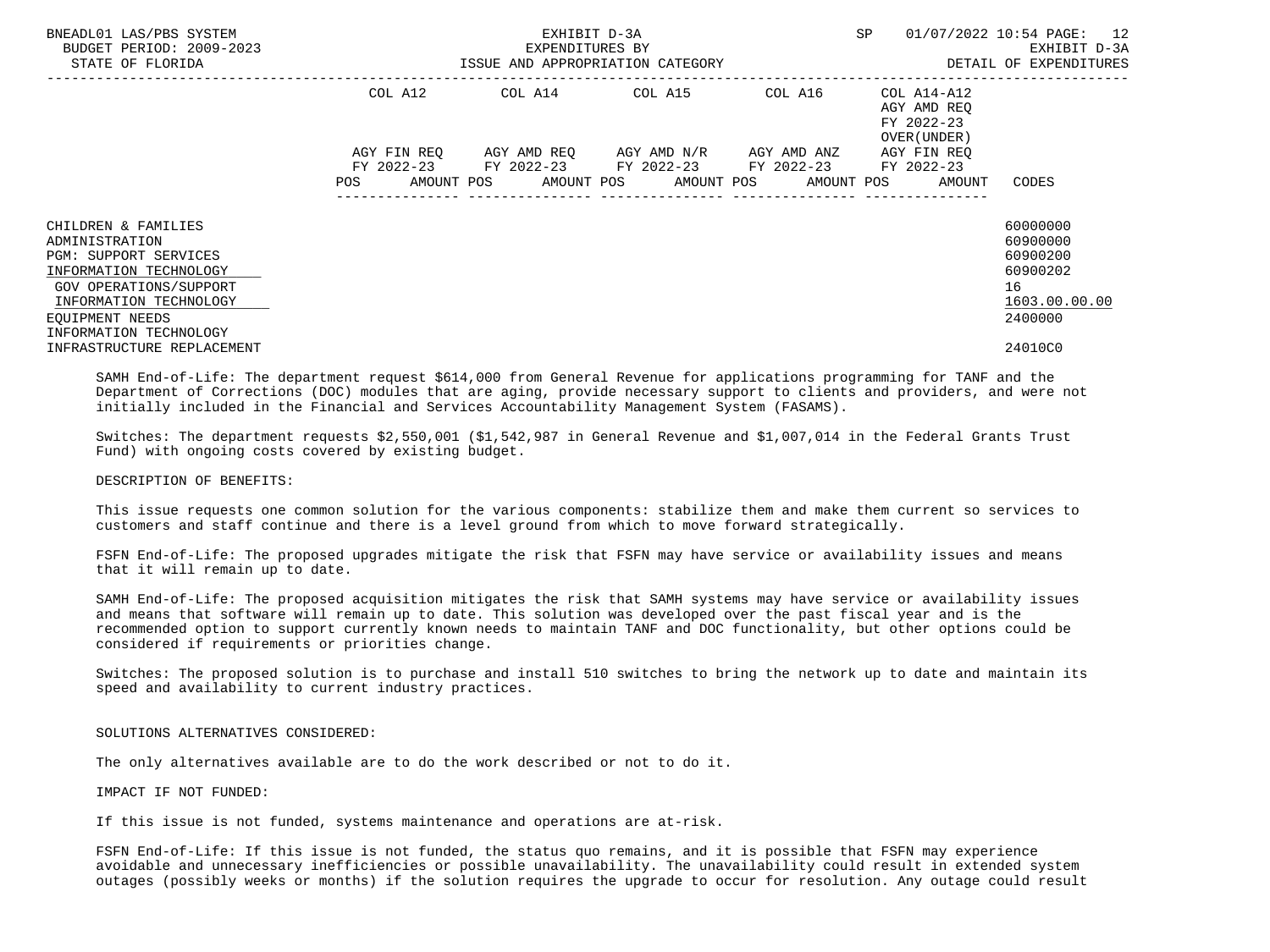| BNEADL01 LAS/PBS SYSTEM<br>BUDGET PERIOD: 2009-2023<br>STATE OF FLORIDA                                                                                                                          | ISSUE AND APPROPRIATION CATEGORY | EXHIBIT D-3A<br>EXPENDITURES BY                                                                                                                                     | SP                                                        | 01/07/2022 10:54 PAGE: 13<br>EXHIBIT D-3A<br>DETAIL OF EXPENDITURES            |
|--------------------------------------------------------------------------------------------------------------------------------------------------------------------------------------------------|----------------------------------|---------------------------------------------------------------------------------------------------------------------------------------------------------------------|-----------------------------------------------------------|--------------------------------------------------------------------------------|
|                                                                                                                                                                                                  | COL A12                          | COL A14 COL A15 COL A16                                                                                                                                             | COL A14-A12<br>AGY AMD REO<br>FY 2022-23<br>OVER (UNDER ) |                                                                                |
|                                                                                                                                                                                                  |                                  | AGY FIN REO AGY AMD REO AGY AMD N/R AGY AMD ANZ<br>FY 2022-23 FY 2022-23 FY 2022-23 FY 2022-23 FY 2022-23<br>POS AMOUNT POS AMOUNT POS AMOUNT POS AMOUNT POS AMOUNT | AGY FIN REO                                               | CODES                                                                          |
| CHILDREN & FAMILIES<br>ADMINISTRATION<br><b>PGM: SUPPORT SERVICES</b><br>INFORMATION TECHNOLOGY<br>GOV OPERATIONS/SUPPORT<br>INFORMATION TECHNOLOGY<br>EOUIPMENT NEEDS<br>INFORMATION TECHNOLOGY |                                  |                                                                                                                                                                     |                                                           | 60000000<br>60900000<br>60900200<br>60900202<br>16<br>1603.00.00.00<br>2400000 |
| INFRASTRUCTURE REPLACEMENT                                                                                                                                                                       |                                  |                                                                                                                                                                     |                                                           | 24010C0                                                                        |

 in child safety issues and inability to perform normal operations; by eliminating this risk, the state protects services for children who are at risk of abuse and neglect.

 SAMH End-of-Life: If this issue is not funded, the status quo remains, and it is possible that SAMH systems may experience avoidable and unnecessary inefficiencies or possible unavailability that affect clients who would benefit from the services available via the TANF and DOC modules. As noted above, the recommended solution was based on requirements developed earlier in the year but can be re-addressed if/as requirements or priorities change.

 Switches: If the network cannot maintain current traffic, either because switches are too slow, are unsupported, or fail due to age, all services to customers are at risk. SAMH facilities may not be able to keep fire alarm, door, camera, or pharmacy systems available. FSFN or the Hotline may experience outages that mean critical calls involving child safety do not get to CPIs quickly enough. Outages for ACCESS Florida may mean that Floridians cannot access the system to apply for services or receive timely decisions on their eligibility.

### ASSUMPTIONS AND CONSTRAINTS:

 There are no assumptions or constraints associated with this request, other than failure to fund will mean that the proposed work has to wait for future funding and systems will be at-risk.

IT SERVICE OR SYSTEM CREATED, REPLACED, ENHANCED, OR ELIMINATED:

This issue provides for ongoing maintenance and operations of a key customer system.

### IMPLEMENTATION APPROACH:

 The items requested are all at-risk, because the product is at end-of-life or unsupported. These technologies support services to children at risk of abuse or neglect, or in need of permanency, individuals needing substance abuse and mental health services, and families trying to achieve or regain economic self-sufficiency. Without the systems and services that these technologies support, the department cannot serve the most vulnerable Floridians.

 FSFN End-of-Life: Software Upgrades to FSFN (and associated components) are required to move from unsupported to supported and more secure software releases. This upgrade ensures customers access to the latest features, performance, and security compliance as well as vendor support. The FSFN components that the Department will need to upgrade include:

IBM DB2 (the FSFN database platform)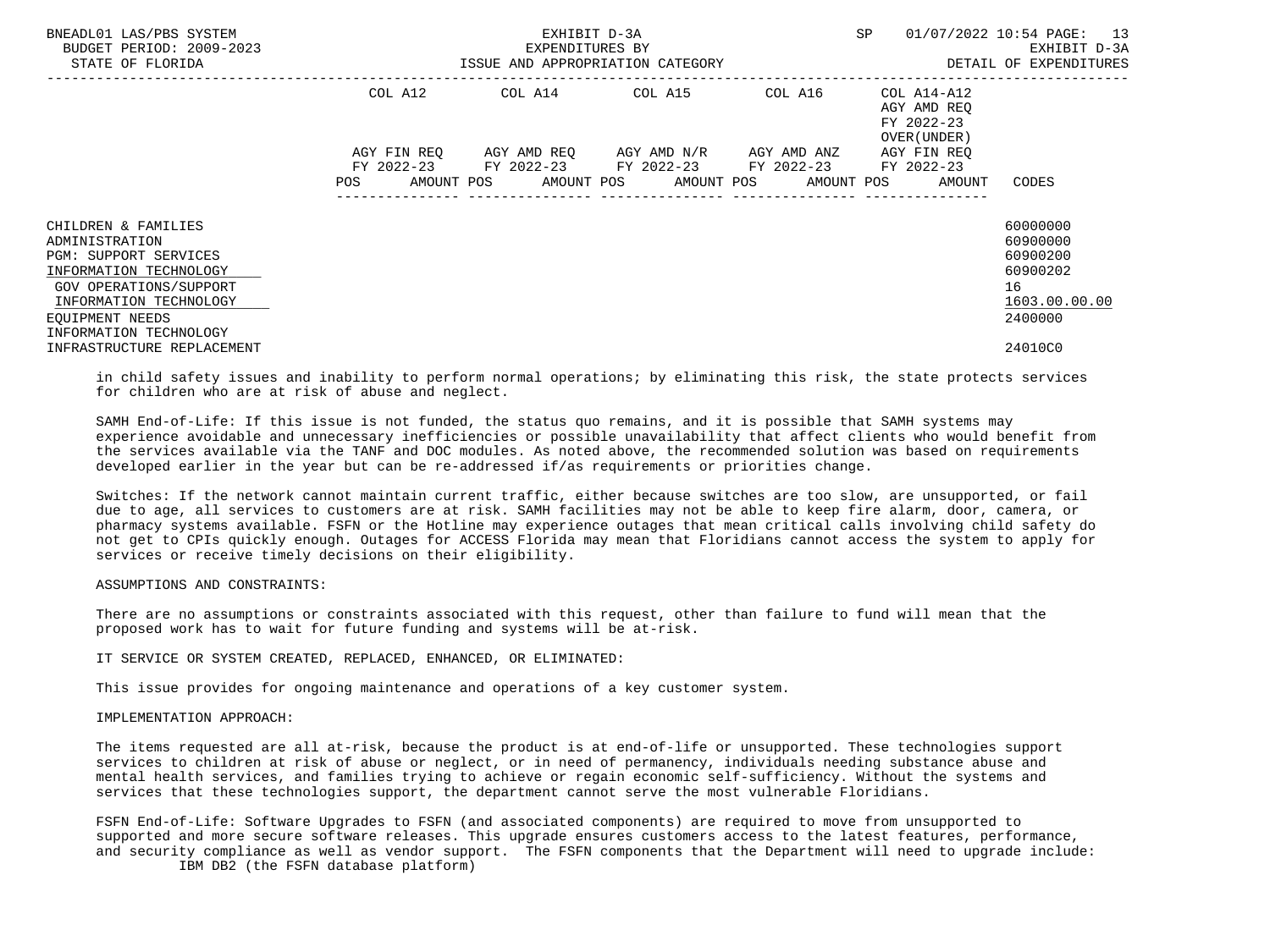| BNEADL01 LAS/PBS SYSTEM<br>BUDGET PERIOD: 2009-2023<br>STATE OF FLORIDA                                                                                                                                 | EXHIBIT D-3A<br>SP<br>01/07/2022 10:54 PAGE: 14<br>EXPENDITURES BY<br>ISSUE AND APPROPRIATION CATEGORY<br>DETAIL OF EXPENDITURES<br>--------------------------------                                                                                                      |                                                                                                                                     |  |                          |                                                          |                                                                                |
|---------------------------------------------------------------------------------------------------------------------------------------------------------------------------------------------------------|---------------------------------------------------------------------------------------------------------------------------------------------------------------------------------------------------------------------------------------------------------------------------|-------------------------------------------------------------------------------------------------------------------------------------|--|--------------------------|----------------------------------------------------------|--------------------------------------------------------------------------------|
|                                                                                                                                                                                                         |                                                                                                                                                                                                                                                                           | COL A12 COL A14 COL A15 COL A16                                                                                                     |  |                          | COL A14-A12<br>AGY AMD REO<br>FY 2022-23<br>OVER (UNDER) |                                                                                |
|                                                                                                                                                                                                         | POS                                                                                                                                                                                                                                                                       | AGY FIN REO AGY AMD REO AGY AMD N/R AGY AMD ANZ AGY FIN REO<br>FY 2022-23 FY 2022-23 FY 2022-23 FY 2022-23<br>AMOUNT POS AMOUNT POS |  | AMOUNT POS<br>AMOUNT POS | FY 2022-23<br>AMOUNT                                     | CODES                                                                          |
| CHILDREN & FAMILIES<br>ADMINISTRATION<br><b>PGM: SUPPORT SERVICES</b><br>INFORMATION TECHNOLOGY<br><b>GOV OPERATIONS/SUPPORT</b><br>INFORMATION TECHNOLOGY<br>EOUIPMENT NEEDS<br>INFORMATION TECHNOLOGY |                                                                                                                                                                                                                                                                           |                                                                                                                                     |  |                          |                                                          | 60000000<br>60900000<br>60900200<br>60900202<br>16<br>1603.00.00.00<br>2400000 |
| INFRASTRUCTURE REPLACEMENT                                                                                                                                                                              | SAP Business Objects (the FSFN reporting platform) to support FSFN                                                                                                                                                                                                        |                                                                                                                                     |  |                          |                                                          | 24010C0                                                                        |
|                                                                                                                                                                                                         | Microsoft CRM and underlying SQL database (used by the Hotline during FSFN downtime)<br>CA/Broadcom Workload Automation (scheduling software used by FSFN)<br>Oracle WebLogic (web application software for FSFN)<br>Oracle Java (code language upon which FSFN is built) |                                                                                                                                     |  |                          |                                                          |                                                                                |

Spring Boot (application platform upon which FSFN batch jobs are built)

Apache Struts (web application framework for developing Java used by FSFN)

 This effort is estimated to require 8,250 hours of vendor services time for a cost of \$825,000. The additional capacity required of the internal application and infrastructure teams will be prioritized as part of the upgrade.

 SAMH End-of-Life: This issue requests funds to upgrade outdated and out of support applications software used to support SAMH services for clients eligible for TANF diversionary services and post-release (from DOC) mental health services. These applications were a part of the old SAMHIS but were deemed "out of scope" when FASAMS was created. These applications are running in an obsolete environment that is difficult for our team to support, include security weakness that have been identified in previous audits, and require significant modification to satisfy the program office's current needs.

 Switches: The department has 510 switches that need to be replaced. These switches are all out of support and require replacement. As the table below shows, they are all over the state:

| Region    | Switch Count | Unsupported | Leased      | Total Targets | Cost (Total Targets X \$5,000) |
|-----------|--------------|-------------|-------------|---------------|--------------------------------|
| Northwest | 68           | 14          | 42          | 56            | \$280,000                      |
| Northeast | 94           | 31          | 34          | 65            | \$325,000                      |
| Central   | 103          | 9           | 94          | 103           | \$515,000                      |
| Suncoast  | 104          | 92          | $\mathbf 0$ | 92            | \$460,000                      |
| Southeast | 61           | $\mathbf 0$ | 60          | 60            | \$300,000                      |
| Southern  | 69           | 5           | 39          | 44            | \$220,000                      |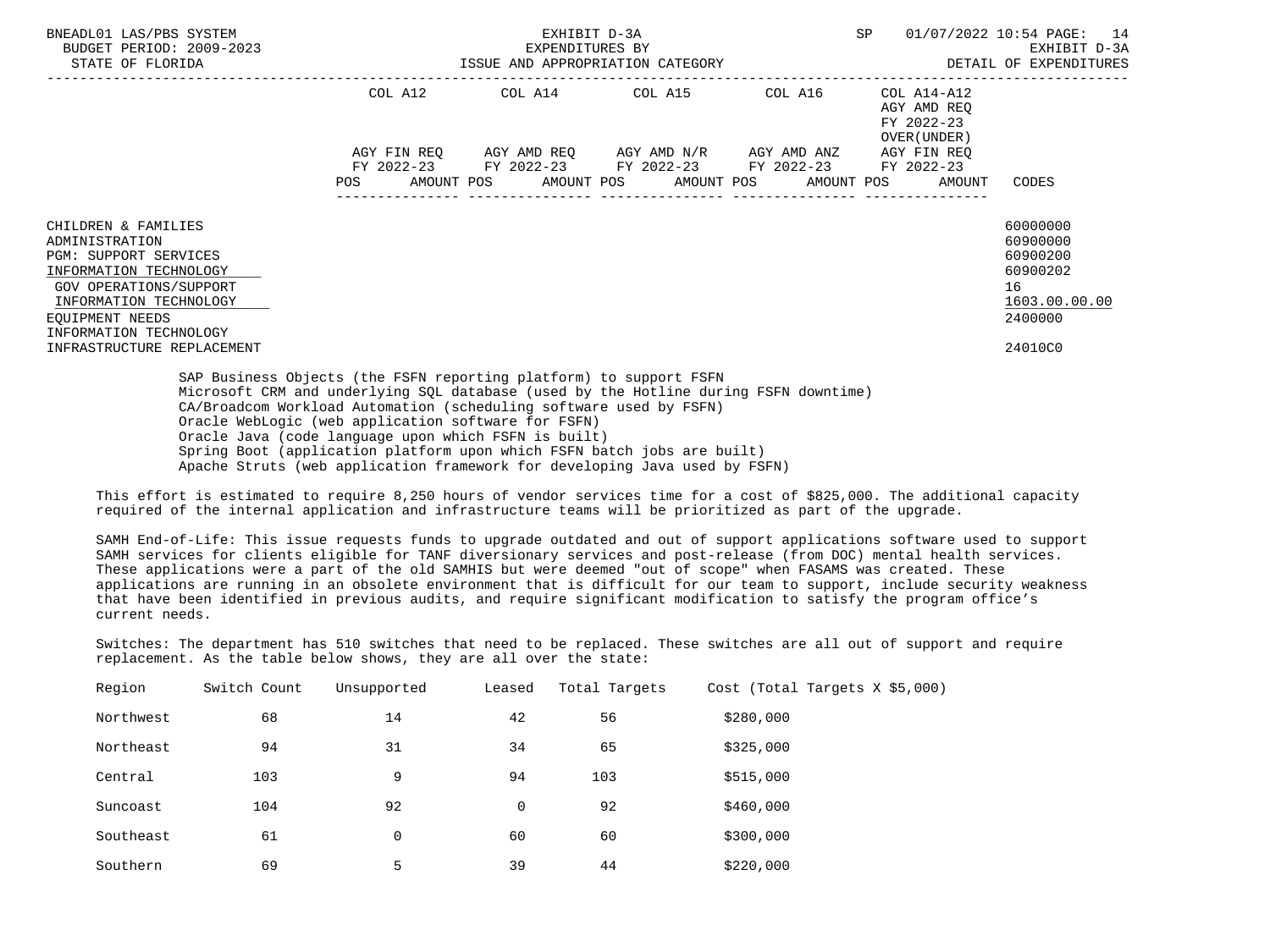| BNEADL01 LAS/PBS SYSTEM<br>BUDGET PERIOD: 2009-2023<br>STATE OF FLORIDA                                                                                                                                                               |     | EXPENDITURES BY<br>ISSUE AND APPROPRIATION CATEGORY | EXHIBIT D-3A                                                                                                                                                                     |     | <b>SP</b>   | 01/07/2022 10:54 PAGE: 15<br>EXHIBIT D-3A<br>DETAIL OF EXPENDITURES                             |                                                                                           |
|---------------------------------------------------------------------------------------------------------------------------------------------------------------------------------------------------------------------------------------|-----|-----------------------------------------------------|----------------------------------------------------------------------------------------------------------------------------------------------------------------------------------|-----|-------------|-------------------------------------------------------------------------------------------------|-------------------------------------------------------------------------------------------|
|                                                                                                                                                                                                                                       |     | <b>POS</b>                                          | COL A12 COL A14 COL A15 COL A16<br>AGY FIN REQ 6GY AMD REQ 6GY AMD N/R 6GY AMD ANZ<br>FY 2022-23 FY 2022-23 FY 2022-23 FY 2022-23<br>AMOUNT POS AMOUNT POS AMOUNT POS AMOUNT POS |     |             | COL A14-A12<br>AGY AMD REO<br>FY 2022-23<br>OVER (UNDER)<br>AGY FIN REO<br>FY 2022-23<br>AMOUNT | CODES                                                                                     |
| CHILDREN & FAMILIES<br>ADMINISTRATION<br><b>PGM: SUPPORT SERVICES</b><br>INFORMATION TECHNOLOGY<br><b>GOV OPERATIONS/SUPPORT</b><br>INFORMATION TECHNOLOGY<br>EOUIPMENT NEEDS<br>INFORMATION TECHNOLOGY<br>INFRASTRUCTURE REPLACEMENT |     |                                                     |                                                                                                                                                                                  |     |             |                                                                                                 | 60000000<br>60900000<br>60900200<br>60900202<br>16<br>1603.00.00.00<br>2400000<br>24010C0 |
| <b>NEFSH</b>                                                                                                                                                                                                                          | 82  | 9                                                   | 65                                                                                                                                                                               | 74  | \$370,000   |                                                                                                 |                                                                                           |
| NFETC                                                                                                                                                                                                                                 | 17  | 5                                                   | 11                                                                                                                                                                               | 16  | \$80,000    |                                                                                                 |                                                                                           |
| Total                                                                                                                                                                                                                                 | 598 | 165                                                 | 345                                                                                                                                                                              | 510 | \$2,550,000 |                                                                                                 |                                                                                           |

#### TIMELINE:

 The items to be purchased will be purchased from state-term contract as soon as funding is available. The purchases are routine systems activities and milestones will be funding available, e-quotes completed, purchase requisition created, purchase order approved and issued, receiving report completed, and invoice received and paid.

### ESTIMATED COSTS:

 This issue requests funding for related technologies that support internal and external services and that are aging, end-of-life, or outdated. All of these technologies make a difference to workers and the Floridians they serve. The request for SAMH will ensure that the system can support clients and providers. Finally, network switches literally support the backbone, the statewide network, of the department systems that serve Floridians. These areas have not had funding or attention; if this request is funding, technology enters a more sustainable environment that can be used to launch strategic initiatives that benefit customers, clients, workers, and other taxpayers.

 FSFN End-of-Life: This request is to upgrade FSFN software that is end-of-life. The upgrades are for major components that, if unavailable to FSFN, could:

 make FSFN unavailable to workers, result in critical operational issues for child welfare, and pose potentially severe child safety issues.

 For example, a database issue could mean that workers cannot access the FSFN application; a reporting system issue could keep critical operational reports, such as the child investigation reports, from unavailable. Failure of critical system components could also mean that workers have no access to intake, investigation, case management, or any other data within FSFN.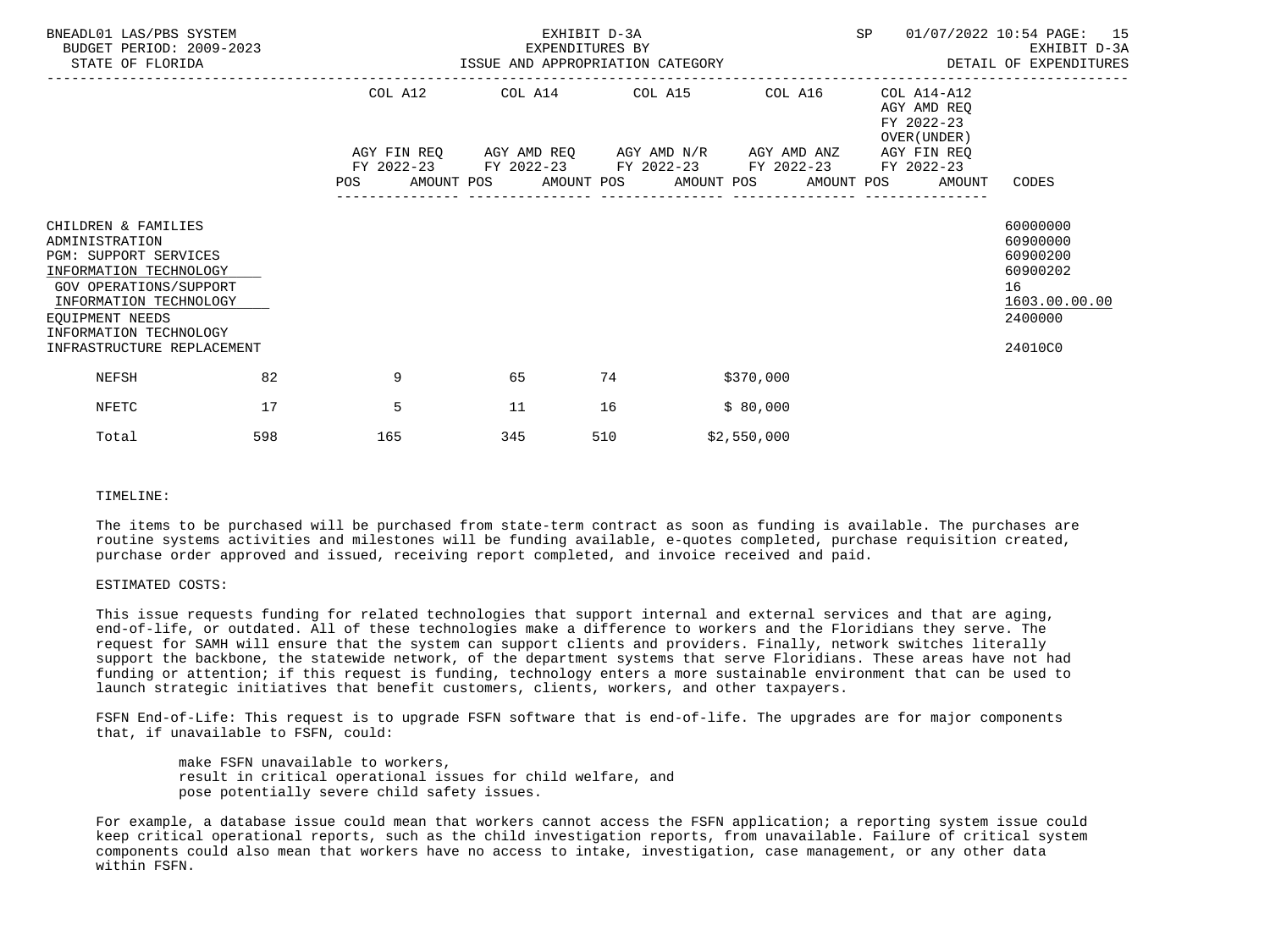| BNEADL01 LAS/PBS SYSTEM<br>BUDGET PERIOD: 2009-2023<br>STATE OF FLORIDA                                                                                                                                                 | EXHIBIT D-3A<br>EXPENDITURES BY<br>ISSUE AND APPROPRIATION CATEGORY |                                                                                                                         |                 |                                      | SP<br>16<br>01/07/2022 10:54 PAGE:<br>EXHIBIT D-3A<br>DETAIL OF EXPENDITURES                    |                                                                                           |
|-------------------------------------------------------------------------------------------------------------------------------------------------------------------------------------------------------------------------|---------------------------------------------------------------------|-------------------------------------------------------------------------------------------------------------------------|-----------------|--------------------------------------|-------------------------------------------------------------------------------------------------|-------------------------------------------------------------------------------------------|
|                                                                                                                                                                                                                         | COL A12<br>POS                                                      | AGY FIN REQ AGY AMD REQ AGY AMD N/R AGY AMD ANZ<br>FY 2022-23 FY 2022-23 FY 2022-23 FY 2022-23<br>AMOUNT POS AMOUNT POS | COL A14 COL A15 | COL A16<br>AMOUNT POS<br>AMOUNT POS  | COL A14-A12<br>AGY AMD REQ<br>FY 2022-23<br>OVER (UNDER)<br>AGY FIN REQ<br>FY 2022-23<br>AMOUNT | CODES                                                                                     |
| CHILDREN & FAMILIES<br>ADMINISTRATION<br>PGM: SUPPORT SERVICES<br>INFORMATION TECHNOLOGY<br>GOV OPERATIONS/SUPPORT<br>INFORMATION TECHNOLOGY<br>EQUIPMENT NEEDS<br>INFORMATION TECHNOLOGY<br>INFRASTRUCTURE REPLACEMENT |                                                                     |                                                                                                                         |                 |                                      |                                                                                                 | 60000000<br>60900000<br>60900200<br>60900202<br>16<br>1603.00.00.00<br>2400000<br>24010C0 |
| The necessary upgrades provide support and security for a mission critical system. Specific needs are:                                                                                                                  |                                                                     |                                                                                                                         |                 |                                      |                                                                                                 |                                                                                           |
| PRODUCT                                                                                                                                                                                                                 | FUNCTION                                                            |                                                                                                                         |                 | IMPACT OF FAILURE                    |                                                                                                 |                                                                                           |
| IBM DB2                                                                                                                                                                                                                 | Database platform Mo access to FSFN                                 |                                                                                                                         |                 |                                      |                                                                                                 |                                                                                           |
| SAP Business Objects                                                                                                                                                                                                    | FSFN Reporting platform Mo access to FSFN and ad hoc reports        |                                                                                                                         |                 |                                      |                                                                                                 |                                                                                           |
| Microsoft CRM; underlying                                                                                                                                                                                               |                                                                     | Keeps Hotline functioning                                                                                               |                 | Hotline would need to use manual     |                                                                                                 |                                                                                           |
| SQL database                                                                                                                                                                                                            |                                                                     | during FSFN downtime                                                                                                    |                 | processes during FSFN downtime       |                                                                                                 |                                                                                           |
| CA/Broadcom Workload                                                                                                                                                                                                    |                                                                     | Scheduling software used by                                                                                             |                 | No ability to schedule and run batch |                                                                                                 |                                                                                           |
| Automation                                                                                                                                                                                                              | FSFN                                                                |                                                                                                                         |                 | jobs to update and maintain FSFN     |                                                                                                 |                                                                                           |
| Oracle WebLogic                                                                                                                                                                                                         |                                                                     | Web application software for                                                                                            |                 | FSFN could become inaccessible as    |                                                                                                 |                                                                                           |
|                                                                                                                                                                                                                         | FSFN                                                                |                                                                                                                         |                 | WebLogic is the web engine software  |                                                                                                 |                                                                                           |
| Oracle Java                                                                                                                                                                                                             |                                                                     |                                                                                                                         |                 |                                      | Code on which FSFN is built Mo ability to process updates to Java or to                         |                                                                                           |
|                                                                                                                                                                                                                         |                                                                     |                                                                                                                         |                 |                                      | keep system in support to deliver services                                                      |                                                                                           |
| Spring Boot                                                                                                                                                                                                             |                                                                     | Application platform on which                                                                                           |                 | No ability to run batch jobs         |                                                                                                 |                                                                                           |
|                                                                                                                                                                                                                         |                                                                     | FSFN batch jobs are built                                                                                               |                 |                                      |                                                                                                 |                                                                                           |
| Apache Struts                                                                                                                                                                                                           |                                                                     | Web application framework for                                                                                           |                 |                                      | No ability to develop necessary Java                                                            |                                                                                           |
|                                                                                                                                                                                                                         |                                                                     | developing Java used by FSFN                                                                                            |                 | code for system changes or fixes     |                                                                                                 |                                                                                           |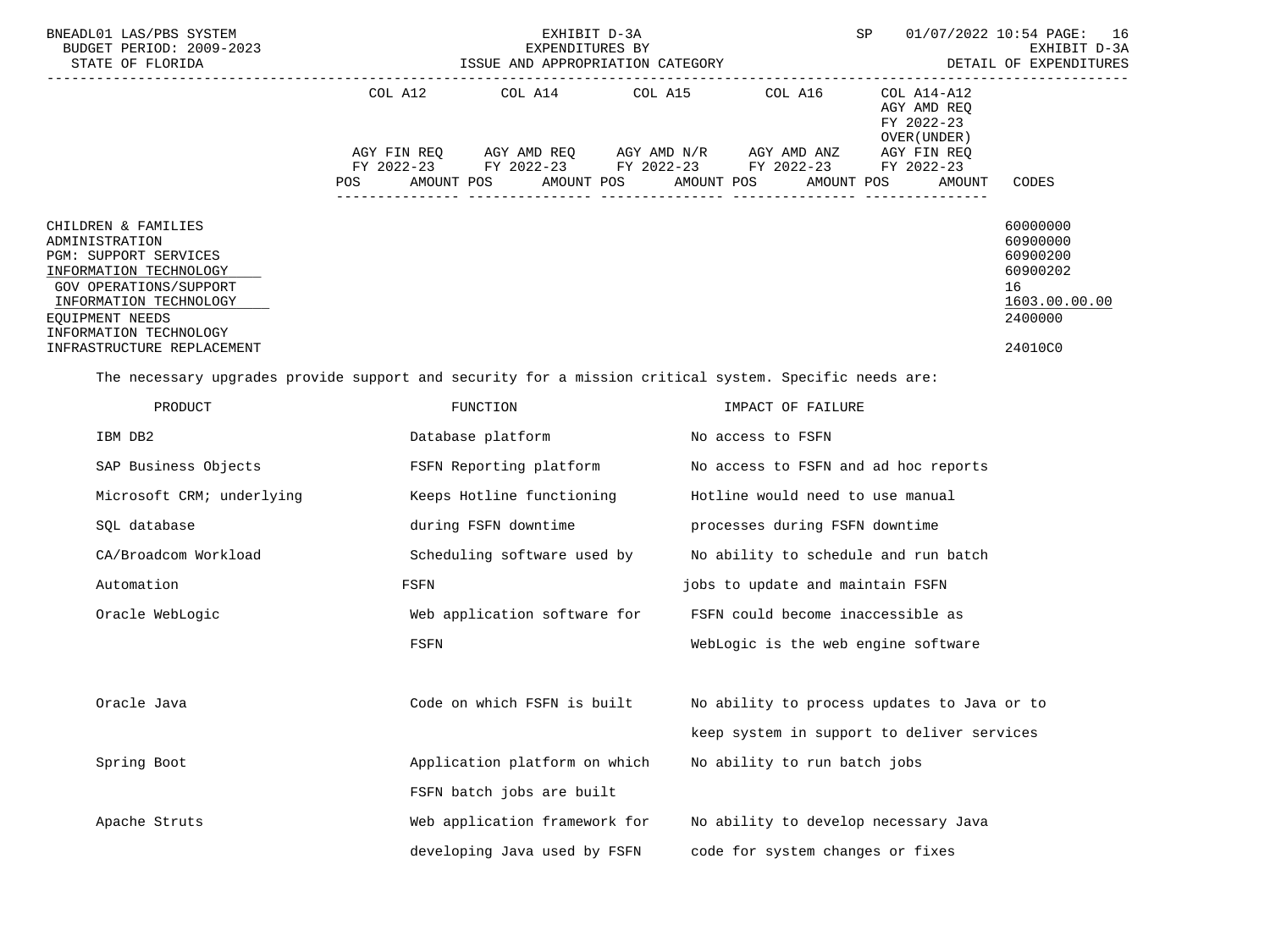| BNEADL01 LAS/PBS SYSTEM<br>BUDGET PERIOD: 2009-2023<br>STATE OF FLORIDA                                                                                                                   | ISSUE AND APPROPRIATION CATEGORY | EXHIBIT D-3A<br>EXPENDITURES BY | <b>SP</b><br>--------------------------------------                               | 01/07/2022 10:54 PAGE: 17<br>EXHIBIT D-3A<br>DETAIL OF EXPENDITURES |                                                                   |                                                                                |
|-------------------------------------------------------------------------------------------------------------------------------------------------------------------------------------------|----------------------------------|---------------------------------|-----------------------------------------------------------------------------------|---------------------------------------------------------------------|-------------------------------------------------------------------|--------------------------------------------------------------------------------|
|                                                                                                                                                                                           |                                  |                                 | COL A12 COL A14 COL A15 COL A16                                                   |                                                                     | COL A14-A12<br>AGY AMD REO<br>FY 2022-23<br>OVER (UNDER )         |                                                                                |
|                                                                                                                                                                                           | AGY FIN REO<br><b>POS</b>        |                                 | AGY AMD REO AGY AMD N/R<br>FY 2022-23 FY 2022-23 FY 2022-23 FY 2022-23 FY 2022-23 | AGY AMD ANZ                                                         | AGY FIN REQ<br>AMOUNT POS AMOUNT POS AMOUNT POS AMOUNT POS AMOUNT | CODES                                                                          |
| CHILDREN & FAMILIES<br>ADMINISTRATION<br>PGM: SUPPORT SERVICES<br>INFORMATION TECHNOLOGY<br>GOV OPERATIONS/SUPPORT<br>INFORMATION TECHNOLOGY<br>EOUIPMENT NEEDS<br>INFORMATION TECHNOLOGY |                                  |                                 |                                                                                   |                                                                     |                                                                   | 60000000<br>60900000<br>60900200<br>60900202<br>16<br>1603.00.00.00<br>2400000 |
| INFRASTRUCTURE REPLACEMENT                                                                                                                                                                |                                  |                                 |                                                                                   |                                                                     |                                                                   | 24010C0                                                                        |

 SAMH End-of-Life: This request is for software to replace SAMH applications software for the TANF and DOC applications that are end-of-life. It provides updated support and security for a mission critical department system. It includes replacement of SAMHIS system components not in FASAMS at this time. Congress created the TANF block grant to states to help move recipients into work. The Office Economic Self Sufficiency (ESS) assists families with temporary cash assistance benefits. The Office of Substance Abuse and Mental Health (SAMH) assists families with diversionary services (non-cash assistance) for families at risk of welfare dependency due to a substance abuse or mental health disorder. Non-cash assistance via TANF is intended to provide services and one-time payments to assist families in avoiding welfare dependency and to stabilize families, so that children can be cared for in their own homes or in the homes of relatives and so that families can be self-sufficient. A family must be at or below 200% of the federal poverty level, and must meet one of the following criteria:

- a. Already receiving TANF cash assistance benefits
- b. A parent or relative caretaker with one or more minor children living in the home,
- c. A non-custodial parent with a court order to pay child support,
- d. A pregnant woman,

 e. A family whose children have been removed from the home by the Child Welfare Program (where the service is included or added to the active family reunification goals in the case plan), or

f. A Supplemental Security Income (SSI) recipient or a Social Security Disability Insurance (SSDI) Recipient.

 SAMH contracts with Managing Entities (ME) to ensure that all network providers serving clients under TANF block grant funding comply with requirements to determine if clients meet qualifications for TANF diversionary services. All external users (providers and Managing Entity) access the TANF application through the TANF application, which was part of the old SAMHIS system but now operates separately from FASAMS. The TANF application software is aging but the function is still part of the core business process. DOC has internal users (the department) and external users (managers of inmate referral records) users. The department users review and analyze referral data. They can create ad hoc reports to view any data using the Ad-hoc reports option within the DC menu. These users administer the user accounts and role assignments in the system. External users manage the status of referrals, enter any applicable notes pertaining to the referral, and communicate with individuals associated with the referral.

 The department and DOC have a formal interagency agreement to ensure that incarcerated individuals of any FDC institution with serious mental illnesses have access to mental health services upon their release. The DC Referral for Mental Health Aftercare Planning data system is designed to streamline and track the interchange of referral information between FDC, ME, and community mental health providers. The system identifies the referrals made by FDC, the referrals to appropriate behavioral health provider, the aftercare appointments made by the provider, and referral appointments, both kept and not kept, by individuals released from FDC. Mental health services are only offered to inmates with a mental health grade of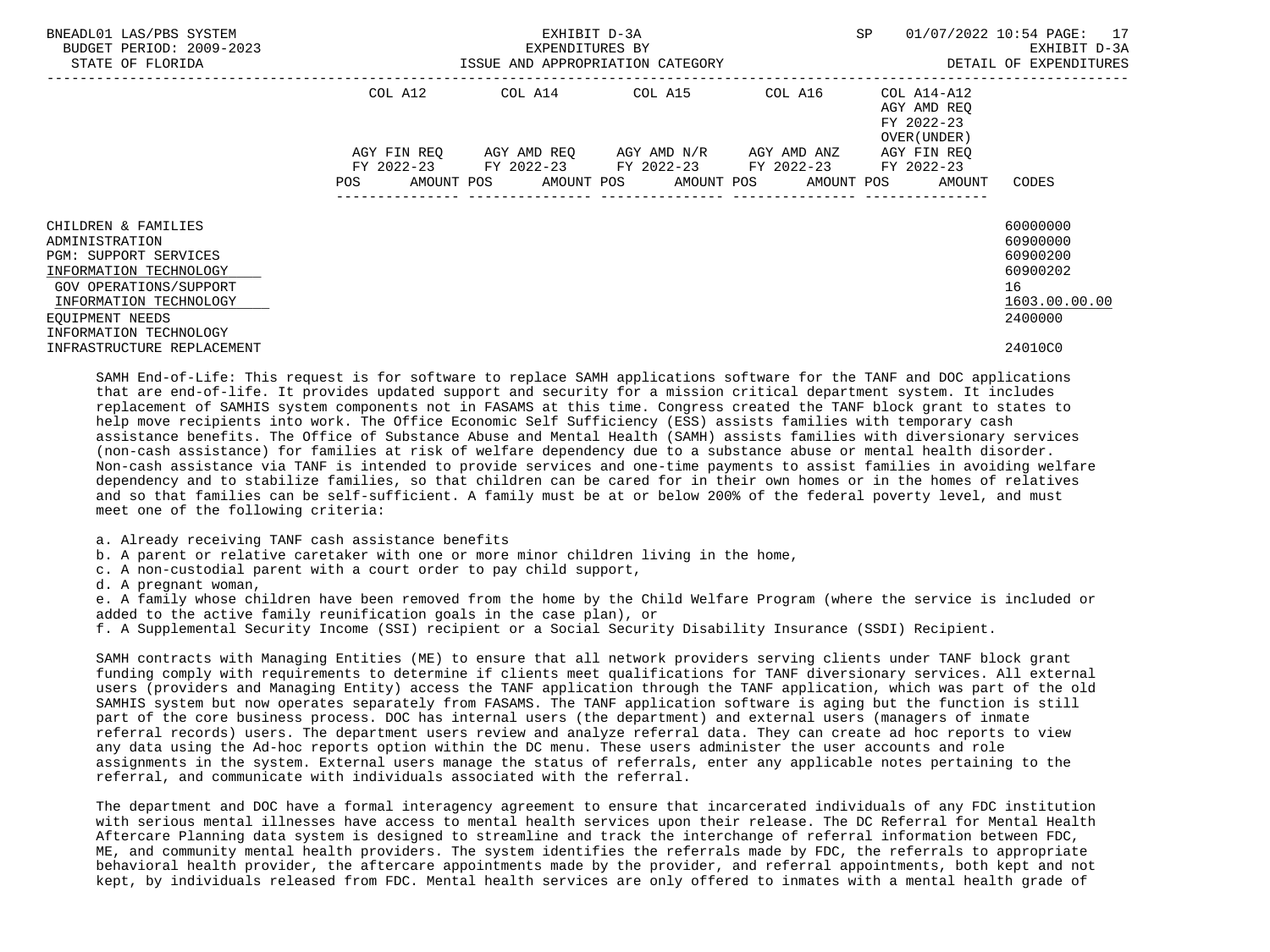| BNEADL01 LAS/PBS SYSTEM<br>BUDGET PERIOD: 2009-2023<br>STATE OF FLORIDA                                                                                                                          | EXHIBIT D-3A<br>EXPENDITURES BY<br>ISSUE AND APPROPRIATION CATEGORY |  |                                                                                                           |  | SP                                                                          | 01/07/2022 10:54 PAGE: 18<br>EXHIBIT D-3A<br>DETAIL OF EXPENDITURES            |
|--------------------------------------------------------------------------------------------------------------------------------------------------------------------------------------------------|---------------------------------------------------------------------|--|-----------------------------------------------------------------------------------------------------------|--|-----------------------------------------------------------------------------|--------------------------------------------------------------------------------|
|                                                                                                                                                                                                  | COL A12                                                             |  |                                                                                                           |  | AGY AMD REO<br>FY 2022-23<br>OVER (UNDER)                                   |                                                                                |
|                                                                                                                                                                                                  | AGY FIN REO                                                         |  | AGY AMD REQ       AGY AMD N/R       AGY AMD ANZ<br>FY 2022-23 FY 2022-23 FY 2022-23 FY 2022-23 FY 2022-23 |  | AGY FIN REO<br>POS AMOUNT POS AMOUNT POS AMOUNT POS AMOUNT POS AMOUNT CODES |                                                                                |
| CHILDREN & FAMILIES<br>ADMINISTRATION<br><b>PGM: SUPPORT SERVICES</b><br>INFORMATION TECHNOLOGY<br>GOV OPERATIONS/SUPPORT<br>INFORMATION TECHNOLOGY<br>EOUIPMENT NEEDS<br>INFORMATION TECHNOLOGY |                                                                     |  |                                                                                                           |  |                                                                             | 60000000<br>60900000<br>60900200<br>60900202<br>16<br>1603.00.00.00<br>2400000 |
| INFRASTRUCTURE REPLACEMENT                                                                                                                                                                       |                                                                     |  |                                                                                                           |  |                                                                             | 24010C0                                                                        |

 S-2 and above. The S-2 grade is defined as, "Needs ongoing services of outpatient psychology (intermittent or continuous)," within the Florida medical grades. Incarcerated individuals determined by DOC to need a post-release evaluation for continuity of necessary mental health care and community adjustment are required to have an appointment scheduled with a community behavioral health provider in their discharge county prior to their end of sentence (EOS) date.

 Switches: As reliance on internet-based services have increased, so have speeds, and that requires replacement of outdated technology designed to operate at slower speeds and since discontinued by the manufacturer. Such technology is used for all services including voice (telephone), video, collaboration, files, and all mission critical applications. When a network switch stops the entire operation for the affected users also stops until the unit is replaced. Aligning technology features, speeds, and functions across the enterprise is critical to our mission and success. The 510 network switches being addressed in this request are all out of support and require replacement. This request brings the network current and ensure that fire alarms, cameras, and other services work at SAMH facilities, that the Hotline can handle call traffic, that FSFN is available to caseworkers assisting families, and that ACCESS Florida is available to process applications for assistance.

FSFN End-of-Life: The amount requested is based on estimated vendor hours at current contract costs.

 SAMH End-of-Life: The amount requested is based on estimated vendor hours at current contract costs. The estimated cost for the TANF application work is \$270,000 and the estimate for the DOC application is \$344,000 for a total of \$614,000.

 Switches: Cost estimates were based on research and vendor quotes. The need is for 510 switches at a cost of \$5,000 (\$4,999.99) each, for a total of \$2,550,000.

POST-IMPLEMENTATION COSTS:

 This request will not create additional ongoing costs as routine systems operations costs are separate and already in place.

LINKAGE TO GOVERNOR'S PRIORITIES:

Public Integrity - Promote greater transparency at all levels of government.

FLORIDA STRATEGIC PLAN FOR ECONOMIC DEVELOPMENT: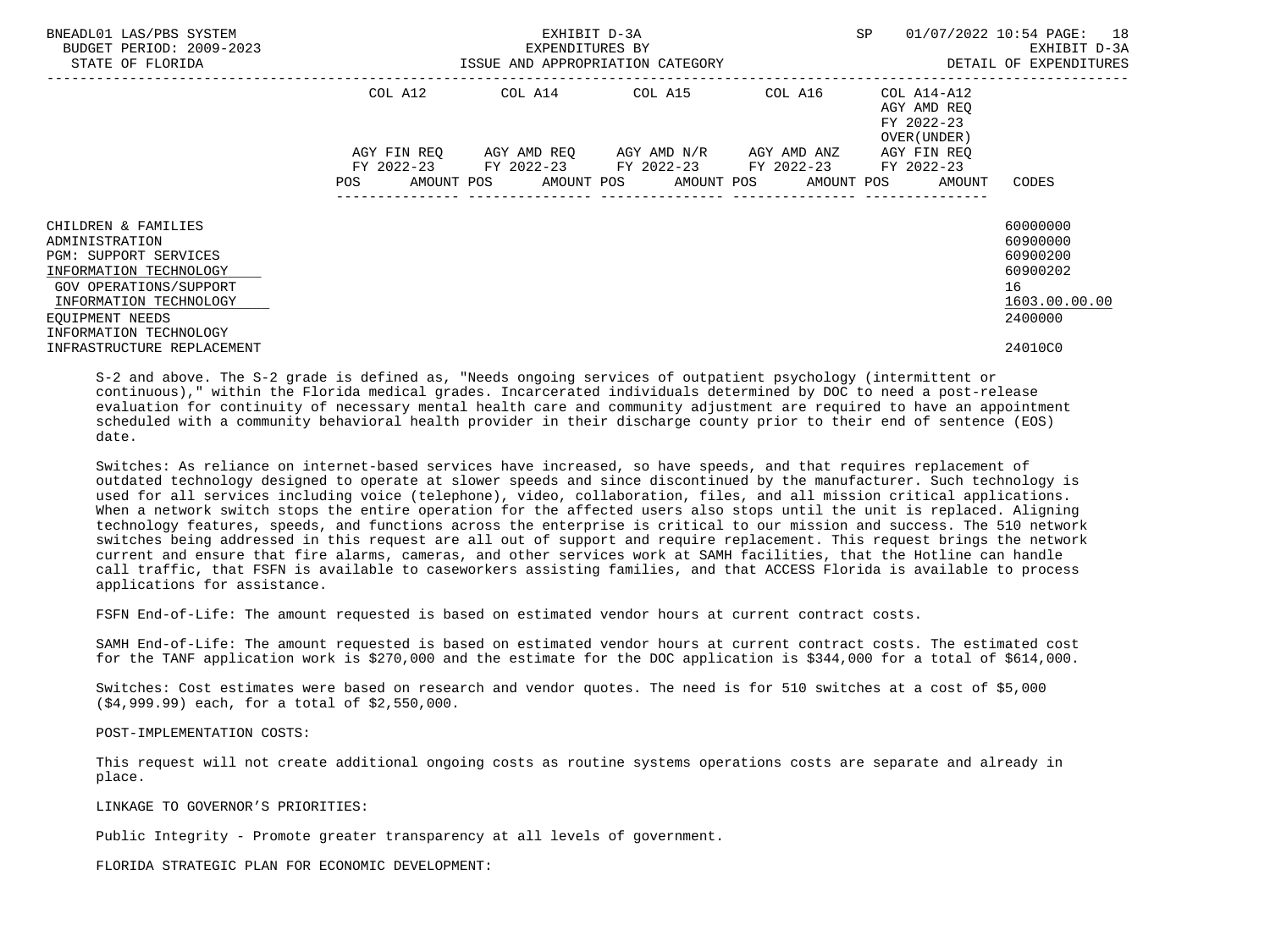|                 |  |                                                                                                                                  | EXHIBIT D-3A                                        |                                                                                                                                                                                                                                                                                                                                                                                                                                                                                                                                                                                                                                                 |
|-----------------|--|----------------------------------------------------------------------------------------------------------------------------------|-----------------------------------------------------|-------------------------------------------------------------------------------------------------------------------------------------------------------------------------------------------------------------------------------------------------------------------------------------------------------------------------------------------------------------------------------------------------------------------------------------------------------------------------------------------------------------------------------------------------------------------------------------------------------------------------------------------------|
|                 |  |                                                                                                                                  | AGY AMD REO<br>FY 2022-23<br>OVER (UNDER)<br>AMOUNT | CODES                                                                                                                                                                                                                                                                                                                                                                                                                                                                                                                                                                                                                                           |
|                 |  |                                                                                                                                  |                                                     | 60000000<br>60900000<br>60900200<br>60900202<br>16<br>1603.00.00.00<br>2400000<br>24010C0                                                                                                                                                                                                                                                                                                                                                                                                                                                                                                                                                       |
|                 |  |                                                                                                                                  |                                                     |                                                                                                                                                                                                                                                                                                                                                                                                                                                                                                                                                                                                                                                 |
|                 |  |                                                                                                                                  |                                                     | 1603.00.00.00                                                                                                                                                                                                                                                                                                                                                                                                                                                                                                                                                                                                                                   |
|                 |  |                                                                                                                                  |                                                     |                                                                                                                                                                                                                                                                                                                                                                                                                                                                                                                                                                                                                                                 |
|                 |  |                                                                                                                                  |                                                     |                                                                                                                                                                                                                                                                                                                                                                                                                                                                                                                                                                                                                                                 |
| TOTAL PROG COMP |  |                                                                                                                                  | $2.963.362 -$                                       |                                                                                                                                                                                                                                                                                                                                                                                                                                                                                                                                                                                                                                                 |
|                 |  | EXHIBIT D-3A<br>EXPENDITURES BY<br>5.2 Improve the efficiency and effectiveness of government agencies at<br>6,952,363 3,989,001 | ISSUE AND APPROPRIATION CATEGORY<br>3,989,001       | SP 01/07/2022 10:54 PAGE: 19<br>DETAIL OF EXPENDITURES<br>--------------------------------<br>$COL A12$ $COL A14$ $COL A15$ $COL A16$ $COL A14-A12$<br>AGY FIN REQ AGY AMD REQ AGY AMD N/R AGY AMD ANZ AGY FIN REQ<br>FY 2022-23 FY 2022-23 FY 2022-23 FY 2022-23 FY 2022-23<br>POS AMOUNT POS AMOUNT POS AMOUNT POS AMOUNT POS<br>4.2 Ensure state, regional, and local agencies provide collaborative and timely customer service to businesses and<br>$4,798,455$ $2,842,106$ $2,842,106$ $1,956,349$ $1000$<br>2, 153, 908 1, 146, 895 1, 146, 895<br>1,007,013- 2000<br>.cooper.cooper.cooper.cooper.cooper.cooper.cooper.cooper.cooper.co |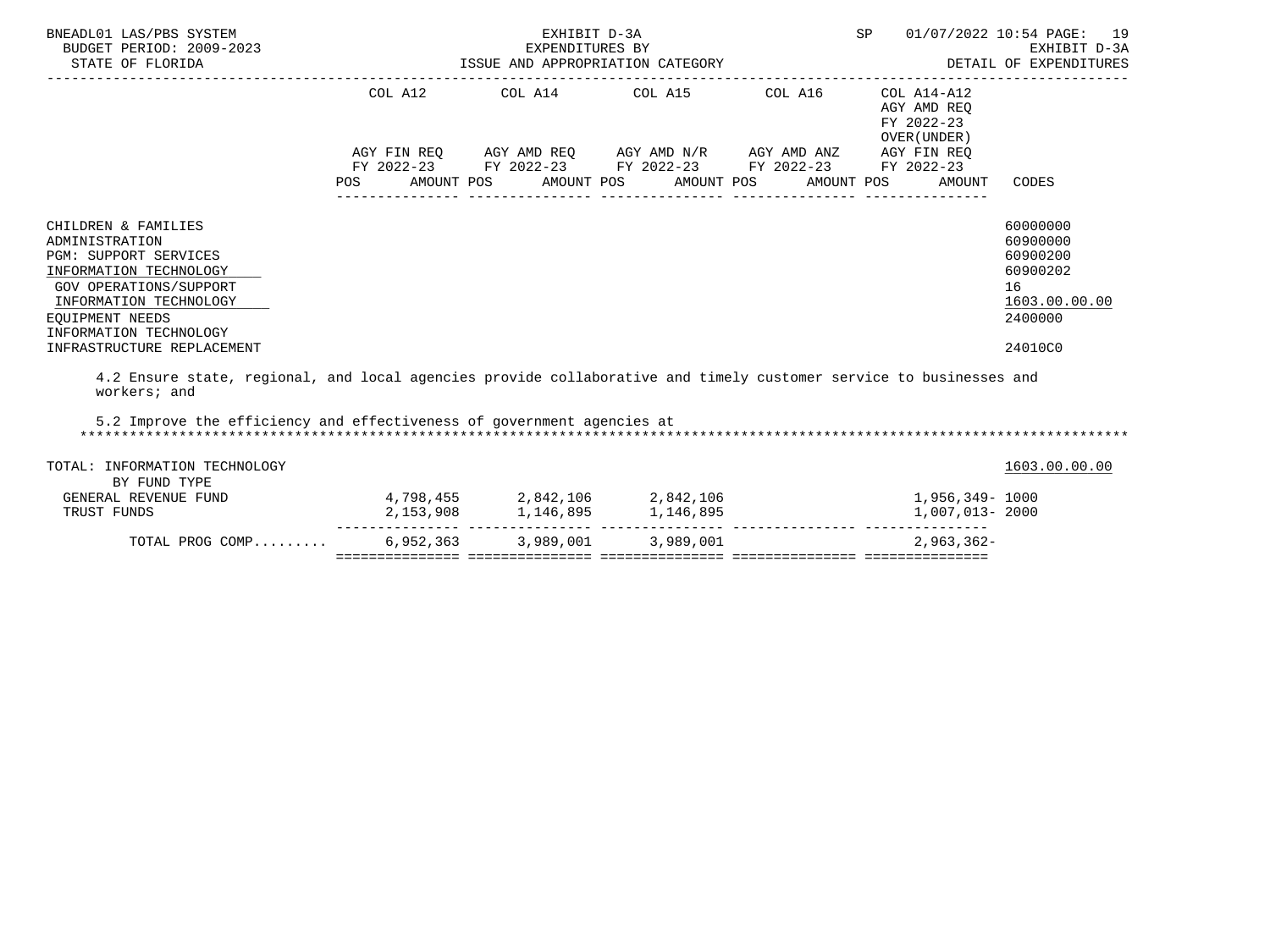| BNEADL01 LAS/PBS SYSTEM<br>BUDGET PERIOD: 2009-2023<br>STATE OF FLORIDA                                                                                                                                                                                                                                                     |         | EXHIBIT D-3A<br>EXPENDITURES BY | ISSUE AND APPROPRIATION CATEGORY                                                               | SP 01/07/2022 11:22 PAGE:                                    | EXHIBIT D-3A<br>DETAIL OF EXPENDITURES                                                                        |
|-----------------------------------------------------------------------------------------------------------------------------------------------------------------------------------------------------------------------------------------------------------------------------------------------------------------------------|---------|---------------------------------|------------------------------------------------------------------------------------------------|--------------------------------------------------------------|---------------------------------------------------------------------------------------------------------------|
|                                                                                                                                                                                                                                                                                                                             | COL A12 |                                 | COL A14 COL A15 COL A16                                                                        | $COL A14 - A12$<br>AGY AMD REQ<br>FY 2022-23<br>OVER (UNDER) |                                                                                                               |
|                                                                                                                                                                                                                                                                                                                             |         |                                 | AGY FIN REQ AGY AMD REQ AGY AMD N/R AGY AMD ANZ AGY FIN REQ                                    |                                                              |                                                                                                               |
|                                                                                                                                                                                                                                                                                                                             |         |                                 | FY 2022-23 FY 2022-23 FY 2022-23 FY 2022-23 FY 2022-23<br>POS AMOUNT POS AMOUNT POS AMOUNT POS | AMOUNT POS<br>AMOUNT                                         | CODES                                                                                                         |
| CHILDREN & FAMILIES<br>ADMINISTRATION<br><b>PGM: SUPPORT SERVICES</b><br>INFORMATION TECHNOLOGY<br>GOV OPERATIONS/SUPPORT<br>INFORMATION TECHNOLOGY<br>STATE ENTERPRISE INFORMATION<br>TECHNOLOGY<br>CHILD WELFARE SOFTWARE AND<br>ENTERPRISE ARCHITECTURE<br>MODERNIZATION<br>SPECIAL CATEGORIES<br>FL SAFE FAMILY NETWORK |         |                                 |                                                                                                |                                                              | 60000000<br>60900000<br>60900200<br>60900202<br>16<br>1603.00.00.00<br>3610000<br>36123C0<br>100000<br>101650 |
| GENERAL REVENUE FUND                                                                                                                                                                                                                                                                                                        |         |                                 | -MATCH 16,504,479 12,734,811 12,734,811                                                        | $3,769,668 - 1000$ 2                                         |                                                                                                               |
| FEDERAL GRANTS TRUST FUND -FEDERL                                                                                                                                                                                                                                                                                           |         |                                 | 8,495,521 12,265,189 12,265,189                                                                | 3,769,668 2261 3                                             |                                                                                                               |
| TOTAL APPRO 25,000,000 25,000,000 25,000,000                                                                                                                                                                                                                                                                                |         |                                 |                                                                                                |                                                              |                                                                                                               |
|                                                                                                                                                                                                                                                                                                                             |         |                                 |                                                                                                |                                                              |                                                                                                               |

AGENCY ISSUE NARRATIVE:

 2022-2023 BUDGET YEAR NARRATIVE: IT COMPONENT? YES ISSUE TITLE: Child Welfare Software and Enterprise Architecture Modernization

STATEMENT OF NEED:

 The Florida Department of Children and Families (department) is requesting nonrecurring funding in the amount of \$25,000,000 (\$16,504,479 from the General Revenue Fund and \$8,495,521 from the Federal Grants Trust Fund) to establish and maintain the necessary components for a modern Comprehensive Child Welfare Information Systems (CCWIS), a compliant child welfare system and the enterprise architecture which supports it.

 Florida Safe Family Network (FSFN) is the primary and critical application that supports the goals and objectives of the department and specifically, the Office of Child Welfare. The original FSFN was acquired from the State of Wisconsin and is over 15 years old. Parts of the original application include obsolete technology which was not specifically architected or designed for the department's Child Welfare practice's unique and dynamic needs. Furthermore, updates and augmentation of FSFN over the past twenty-five years has been approached in a fragmented and disjointed way, without an overarching strategy that anticipated and aligned with future technological advancements and increasing functional needs of the department, its partners, and the clients they serve.

 In addition, on August 11, 2015, the federal Administration for Children and Families (ACF) requires state child welfare agencies to decide whether to transition to Comprehensive Child Welfare Information Systems (CCWIS). In 2018, the department chose the option of transitioning to CCWIS however, to date, the department has yet to secure sufficient funding to realize a CCWIS transition. The federal CCWIS rule stimulates the modernization of child and family services agencies, including required bi-directional data exchanges between FSFN, ancillary systems utilized for case management,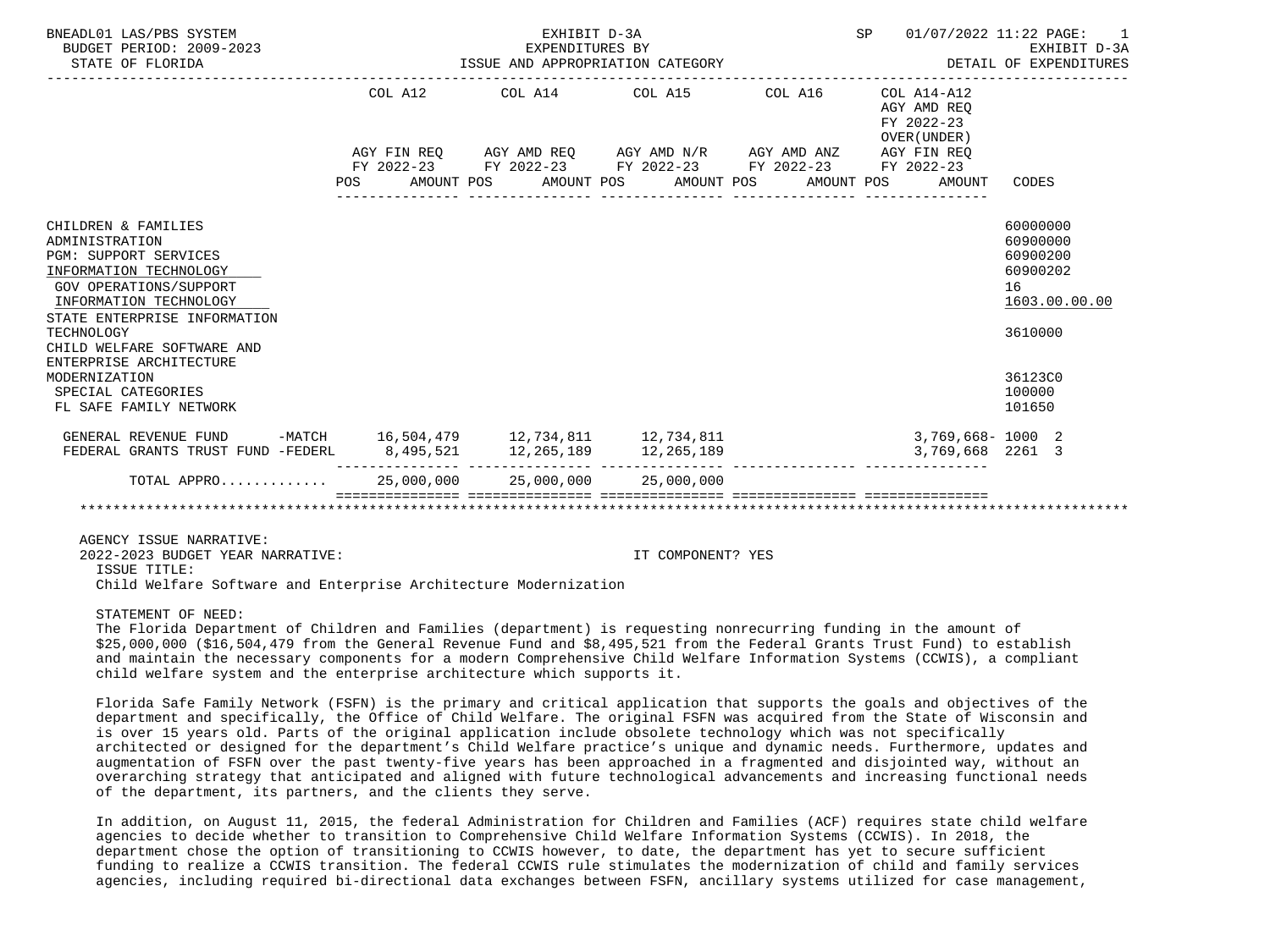| BNEADL01 LAS/PBS SYSTEM<br>BUDGET PERIOD: 2009-2023<br>STATE OF FLORIDA                                                                                                      |            | EXHIBIT D-3A<br>EXPENDITURES BY<br>ISSUE AND APPROPRIATION CATEGORY | SP                                                                                                                                                                    | $01/07/2022$ 11:22 PAGE: 2<br>EXHIBIT D-3A<br>DETAIL OF EXPENDITURES |                                                           |                                                                     |
|------------------------------------------------------------------------------------------------------------------------------------------------------------------------------|------------|---------------------------------------------------------------------|-----------------------------------------------------------------------------------------------------------------------------------------------------------------------|----------------------------------------------------------------------|-----------------------------------------------------------|---------------------------------------------------------------------|
|                                                                                                                                                                              | COL A12    |                                                                     | COL A14 COL A15 COL A16                                                                                                                                               |                                                                      | COL A14-A12<br>AGY AMD REO<br>FY 2022-23<br>OVER (UNDER ) |                                                                     |
|                                                                                                                                                                              | <b>POS</b> |                                                                     | AGY FIN REO AGY AMD REO AGY AMD N/R AGY AMD ANZ<br>FY 2022-23 FY 2022-23 FY 2022-23 FY 2022-23 FY 2022-23<br>AMOUNT POS      AMOUNT POS     AMOUNT POS     AMOUNT POS |                                                                      | AGY FIN REO<br>AMOUNT                                     | CODES                                                               |
| CHILDREN & FAMILIES<br>ADMINISTRATION<br>PGM: SUPPORT SERVICES<br>INFORMATION TECHNOLOGY<br>GOV OPERATIONS/SUPPORT<br>INFORMATION TECHNOLOGY<br>STATE ENTERPRISE INFORMATION |            |                                                                     |                                                                                                                                                                       |                                                                      |                                                           | 60000000<br>60900000<br>60900200<br>60900202<br>16<br>1603.00.00.00 |
| TECHNOLOGY<br>CHILD WELFARE SOFTWARE AND<br>ENTERPRISE ARCHITECTURE<br>MODERNIZATION                                                                                         |            |                                                                     |                                                                                                                                                                       |                                                                      |                                                           | 3610000<br>36123C0                                                  |

the courts, the department of Education, and Medicaid.

 Therefore, this issue requests funding to establish and maintain the necessary components for a modern CCWIS compliant child welfare system and the enterprise architecture which supports it. The total request for Fiscal Year 2022-23 is for \$25,000,000 (\$16,504,479 nonrecurring General Revenue Fund and \$8,495,521 nonrecurring Federal Grants Trust Fund).

#### DESCRIPTION OF BENEFITS:

 Making this investment positions the department for flexible, client-centered service that can be coordinated among programs and other agencies. Having an interoperable enterprise architecture is fundamental to future progress in coordinating care and helping clients achieve better outcomes with permanency, resiliency, and economic self-sufficiency. The department is also in need of fulfilling its election of a CCWIS solution and provides a tremendous opportunity for the department to reassess business processes and functions to maximize worker efficiency.

### SOLUTIONS ALTERNATIVES CONSIDERED:

 The department has considered numerous alternatives to meet the CCWIS requirements over the last four years. However, after a significant amount of analysis and conversations, we are now focused on three distinct alternatives each of which have their own merits and a combination of which may provide for the ultimate solution. These alternatives are as follows:

#### \*State Transfer

 Transfer a fully operational CCWIS system from another state, with minimal customization required to meet Florida's practice model.

## \*Commercial-off-the-Shelf (COTS)

 Purchase commercial off the shelf software (COTS) that can meet the needs of Florida's practice model with minimal customization.

### \*Custom Solution

 Build a system using service-oriented architecture that provides user interface flexibility and maximizes adaptability and extensibility.

#### IMPACT IF NOT FUNDED:

This project will result with the Child Welfare System obtaining the Comprehensive Child Welfare Information System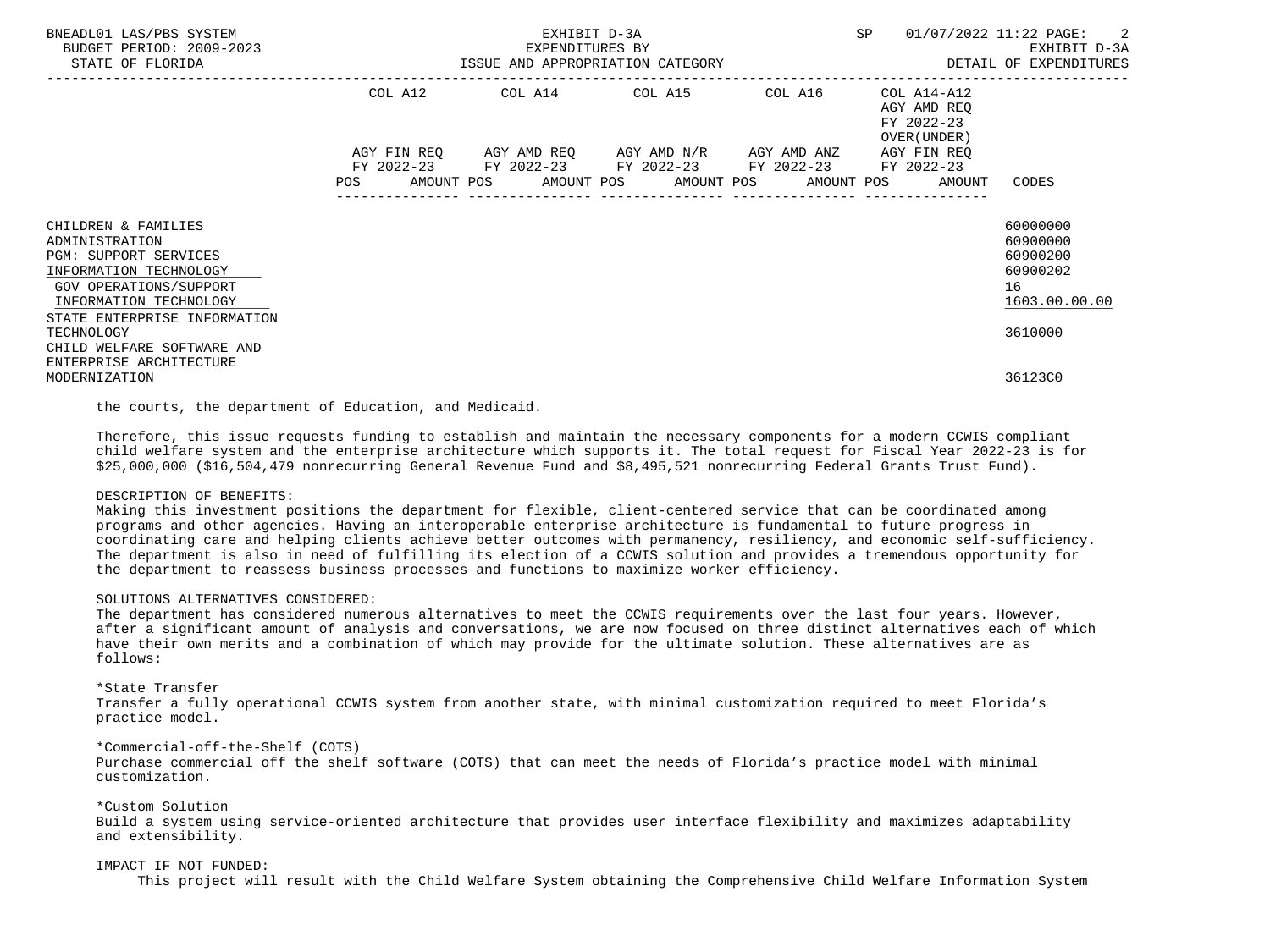| BNEADL01 LAS/PBS SYSTEM<br>BUDGET PERIOD: 2009-2023<br>STATE OF FLORIDA                                                                                                                    | EXHIBIT D-3A<br>EXPENDITURES BY | SP                                                     | 01/07/2022 11:22 PAGE: 3<br>EXHIBIT D-3A |                                                                       |                                                                                |
|--------------------------------------------------------------------------------------------------------------------------------------------------------------------------------------------|---------------------------------|--------------------------------------------------------|------------------------------------------|-----------------------------------------------------------------------|--------------------------------------------------------------------------------|
|                                                                                                                                                                                            |                                 | COL A12 COL A14 COL A15 COL A16                        |                                          | COL A14-A12<br>AGY AMD REO<br>FY 2022-23<br>OVER (UNDER )             |                                                                                |
|                                                                                                                                                                                            |                                 | FY 2022-23 FY 2022-23 FY 2022-23 FY 2022-23 FY 2022-23 |                                          | AGY FIN REO<br>POS AMOUNT POS AMOUNT POS AMOUNT POS AMOUNT POS AMOUNT | CODES                                                                          |
| CHILDREN & FAMILIES<br>ADMINISTRATION<br>PGM: SUPPORT SERVICES<br>INFORMATION TECHNOLOGY<br>GOV OPERATIONS/SUPPORT<br>INFORMATION TECHNOLOGY<br>STATE ENTERPRISE INFORMATION<br>TECHNOLOGY |                                 |                                                        |                                          |                                                                       | 60000000<br>60900000<br>60900200<br>60900202<br>16<br>1603.00.00.00<br>3610000 |
| CHILD WELFARE SOFTWARE AND<br>ENTERPRISE ARCHITECTURE<br>MODERNIZATION                                                                                                                     |                                 |                                                        |                                          |                                                                       | 36123C0                                                                        |

 (CCWIS) program compliance. The lack of CCWIS compliance will have a direct impact on the future of Federal participation funding.

 The department will not be able to implement technology strategies that support interoperability among internal systems such as ACCESS Florida or the SAMH Financial and Services Accountability Management System (FASAMS). Interoperability is critical to success in sharing information among state and federal agencies for better services to children and their families.

 The department will not be able to implement technology strategies that support interoperability among external systems with agencies such as AHCA, DOE, DJJ, etc. Interoperability is critical to success in sharing information among state and federal agencies for better services to children and their families.

 The department will not be able to provide "state of the art" technology to enable a highly mobile workforce to better serve the critical needs of each and every child in the department's care.

#### ASSUMPTIONS AND CONSTRAINTS:

 A. The project is the top technology initiative for the department and has support from the department Executive Project Sponsor, Business Sponsor, and Chief Information Officer.

 B. The AFCARS rule changes are implemented, enabling federal reporting compliance as stated in CCWIS requirements, 45 CFR Part 1355.

 C. The requested funding (state & federal) for the project will be available in line with project expectations. (note: Federal matching funds are only available once approval is provided through ACF.)

 D. The department will employ Organizational Change Management (OCM) activities required to implement a transformational effort required for the Modernizing Florida's Comprehensive Child Welfare Information System initiative.

 E. The project team will be adequately staffed to accomplish the project's deliverables, milestones, and infrastructure, manage user involvement, ensure proper testing, produce necessary project planning documents, project status reporting, and complete other project management tasks as required for successful execution and delivery of the project.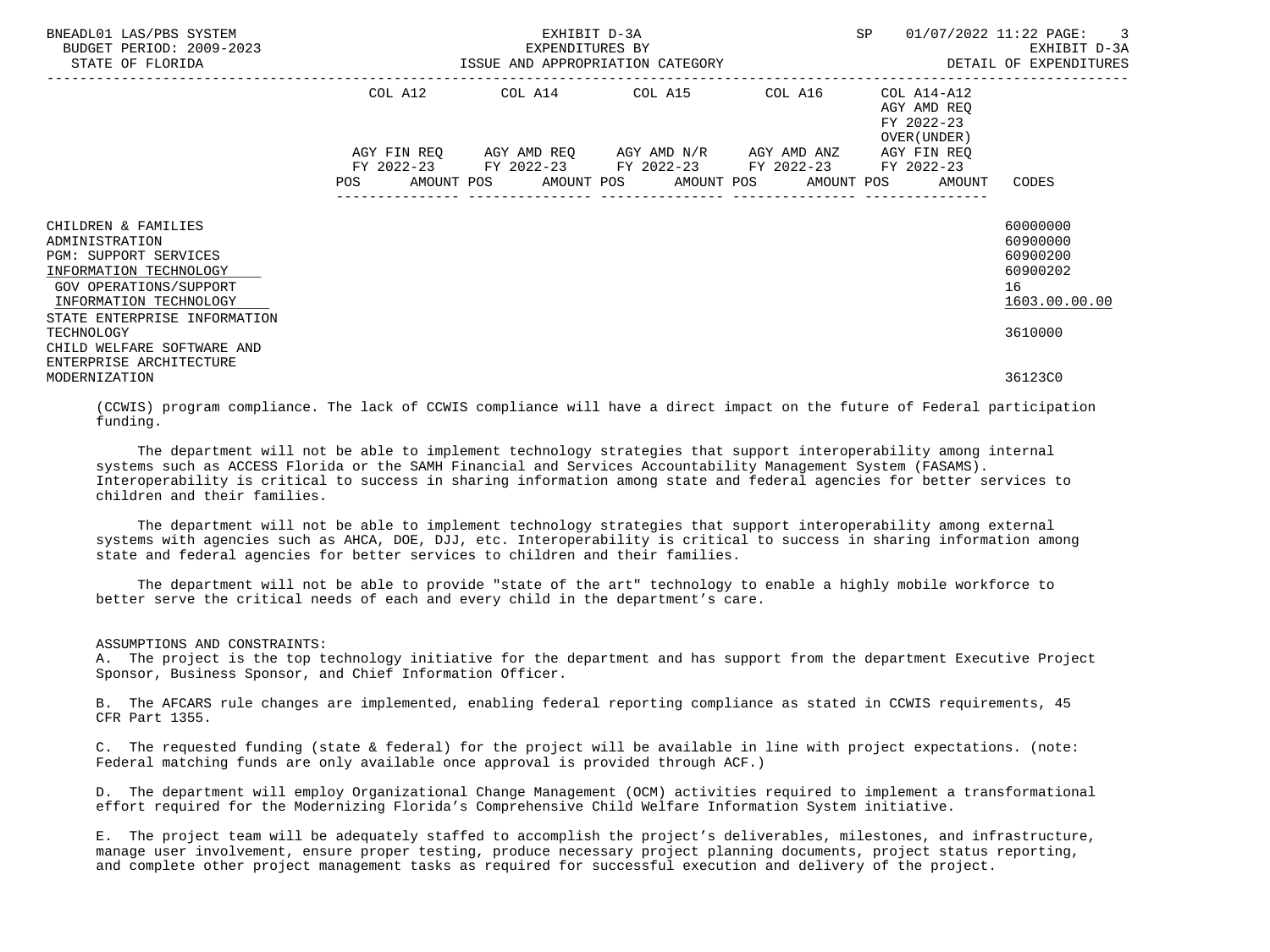| BNEADL01 LAS/PBS SYSTEM<br>BUDGET PERIOD: 2009-2023<br>STATE OF FLORIDA                                                                                                                           |  | EXHIBIT D-3A<br>EXPENDITURES BY                                                                           | SP<br>ISSUE AND APPROPRIATION CATEGORY <b>Example 20 and 20 and 20 and 20 and 20 and 20 and 20 and 20 and 20 and 20 and</b> | 01/07/2022 11:22 PAGE: 4<br>EXHIBIT D-3A                                       |
|---------------------------------------------------------------------------------------------------------------------------------------------------------------------------------------------------|--|-----------------------------------------------------------------------------------------------------------|-----------------------------------------------------------------------------------------------------------------------------|--------------------------------------------------------------------------------|
|                                                                                                                                                                                                   |  | COL A12 COL A14 COL A15 COL A16                                                                           | COL A14-A12<br>AGY AMD REO<br>FY 2022-23<br>OVER (UNDER )                                                                   |                                                                                |
|                                                                                                                                                                                                   |  | AGY FIN REQ AGY AMD REQ AGY AMD N/R AGY AMD ANZ<br>FY 2022-23 FY 2022-23 FY 2022-23 FY 2022-23 FY 2022-23 | AGY FIN REO<br>POS AMOUNT POS AMOUNT POS AMOUNT POS AMOUNT POS AMOUNT                                                       | CODES                                                                          |
| CHILDREN & FAMILIES<br>ADMINISTRATION<br><b>PGM: SUPPORT SERVICES</b><br>INFORMATION TECHNOLOGY<br>GOV OPERATIONS/SUPPORT<br>INFORMATION TECHNOLOGY<br>STATE ENTERPRISE INFORMATION<br>TECHNOLOGY |  |                                                                                                           |                                                                                                                             | 60000000<br>60900000<br>60900200<br>60900202<br>16<br>1603.00.00.00<br>3610000 |
| CHILD WELFARE SOFTWARE AND<br>ENTERPRISE ARCHITECTURE<br>MODERNIZATION                                                                                                                            |  |                                                                                                           |                                                                                                                             | 36123C0                                                                        |

 F. The department and CBC business, functional, and technical subject matter experts will be made available timely for project activities requiring their input.

 G. Interfaces between FSFN and external systems that require changes will be appropriately scheduled and coordinated in-line with project requirements.

 H. Efforts to make future enhancements to FSFN's current technical infrastructure that align with CCWIS Requirements are not risky and are cost-effective or efficient for the goals and objectives of Florida's child welfare community.

 IT SERVICE OR SYSTEM CREATED, REPLACED, ENHANCED, OR ELIMINATED: The Florida Safe Family Network (FSFN)application will be replaced.

## IMPLEMENTATION APPROACH:

Starting in August 2021, and continuing through June 2022:

Create a Core Team made up of members from the program office and Office of Information Technology Services (OITS).

 Create and complete the D-3A and the Schedule IV-B for submission of the Fiscal Year 2022-23 Legislative Budget Request.

Develop the "start-up" plan to ensure that project activities are identified, managed, and accurately reported.

 Develop a communications plan that will be used to report on current status with all team members as well as the Executive Team.

Procure services of a consultant to assist with the integration opportunities for the three options.

Continue to meet with the States who have promising opportunities to reuse their CCWIS application.

 Evaluate the SAAS applications and include setting up a test environment so we can develop and process use cases to evaluate the application functionality.

Start conducting high-level gap analysis to determine opportunities for future development and/or customization.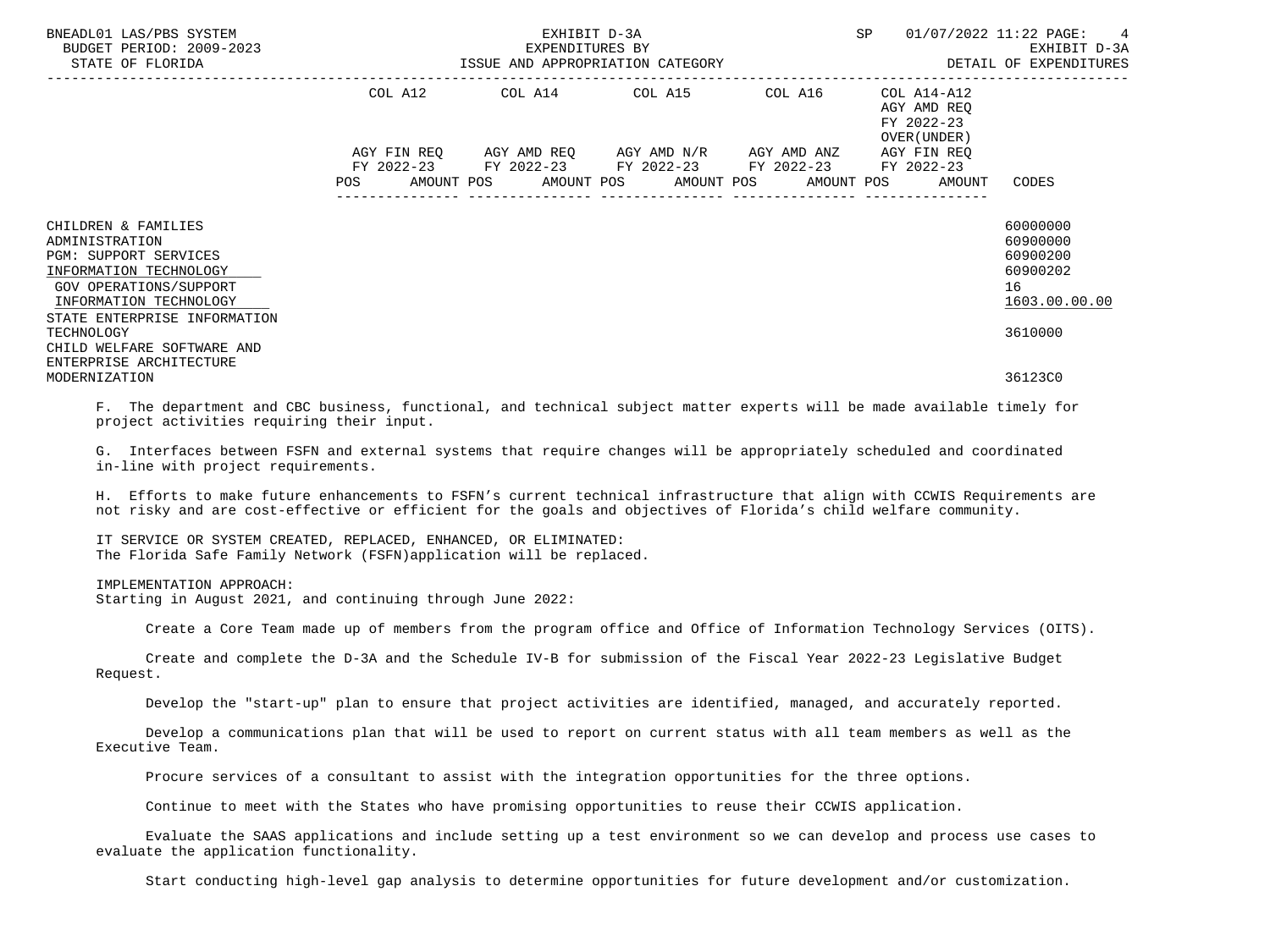| BNEADL01 LAS/PBS SYSTEM<br>BUDGET PERIOD: 2009-2023<br>STATE OF FLORIDA                                                                                                                                                  |                                                           | EXHIBIT D-3A<br>EXPENDITURES BY<br>ISSUE AND APPROPRIATION CATEGORY                                                                                        |            |            | SP<br>----------------------------                                                | 5<br>01/07/2022 11:22 PAGE:<br>EXHIBIT D-3A<br>DETAIL OF EXPENDITURES          |
|--------------------------------------------------------------------------------------------------------------------------------------------------------------------------------------------------------------------------|-----------------------------------------------------------|------------------------------------------------------------------------------------------------------------------------------------------------------------|------------|------------|-----------------------------------------------------------------------------------|--------------------------------------------------------------------------------|
|                                                                                                                                                                                                                          | AMOUNT POS<br>POS                                         | COL A12 COL A14 COL A15 COL A16<br>AGY FIN REQ AGY AMD REQ AGY AMD N/R AGY AMD ANZ<br>FY 2022-23 FY 2022-23 FY 2022-23 FY 2022-23 FY 2022-23<br>AMOUNT POS | AMOUNT POS | AMOUNT POS | COL A14-A12<br>AGY AMD REQ<br>FY 2022-23<br>OVER (UNDER)<br>AGY FIN REQ<br>AMOUNT | CODES                                                                          |
| CHILDREN & FAMILIES<br>ADMINISTRATION<br>PGM: SUPPORT SERVICES<br>INFORMATION TECHNOLOGY<br>GOV OPERATIONS/SUPPORT<br>INFORMATION TECHNOLOGY<br>STATE ENTERPRISE INFORMATION<br>TECHNOLOGY<br>CHILD WELFARE SOFTWARE AND |                                                           |                                                                                                                                                            |            |            |                                                                                   | 60000000<br>60900000<br>60900200<br>60900202<br>16<br>1603.00.00.00<br>3610000 |
| ENTERPRISE ARCHITECTURE<br>MODERNIZATION                                                                                                                                                                                 |                                                           |                                                                                                                                                            |            |            |                                                                                   | 36123C0                                                                        |
| Identify the resources to start the procurement and development activities on July 1, 2022.                                                                                                                              |                                                           |                                                                                                                                                            |            |            |                                                                                   |                                                                                |
| Develop a Milestone Level Plan to be used for further detailed planning.                                                                                                                                                 |                                                           |                                                                                                                                                            |            |            |                                                                                   |                                                                                |
| Starting on July 1, 2022, and based on Approved LBR:                                                                                                                                                                     |                                                           |                                                                                                                                                            |            |            |                                                                                   |                                                                                |
| Execute Procurements                                                                                                                                                                                                     |                                                           |                                                                                                                                                            |            |            |                                                                                   |                                                                                |
| Hire Staff Aug                                                                                                                                                                                                           |                                                           |                                                                                                                                                            |            |            |                                                                                   |                                                                                |
|                                                                                                                                                                                                                          | Hire Project Management/IV&V resources                    |                                                                                                                                                            |            |            |                                                                                   |                                                                                |
| Engage infrastructure team                                                                                                                                                                                               |                                                           |                                                                                                                                                            |            |            |                                                                                   |                                                                                |
|                                                                                                                                                                                                                          | Organize teams around the Detailed Plan (Milestone Level) |                                                                                                                                                            |            |            |                                                                                   |                                                                                |
| $\circ$                                                                                                                                                                                                                  | Assign department Team Members                            |                                                                                                                                                            |            |            |                                                                                   |                                                                                |
| Staff Aug<br>$\circ$                                                                                                                                                                                                     |                                                           |                                                                                                                                                            |            |            |                                                                                   |                                                                                |
| $\circ$                                                                                                                                                                                                                  | Engage with COTS vendor                                   |                                                                                                                                                            |            |            |                                                                                   |                                                                                |
|                                                                                                                                                                                                                          | For each Milestone, identify Phases/Deliverables          |                                                                                                                                                            |            |            |                                                                                   |                                                                                |
| $\circ$                                                                                                                                                                                                                  | Conduct knowledge transfer (deep dive) with COTS product  |                                                                                                                                                            |            |            |                                                                                   |                                                                                |
| $\circ$                                                                                                                                                                                                                  | Hold sessions to understand the requirements              |                                                                                                                                                            |            |            |                                                                                   |                                                                                |
| Develop high designs<br>O                                                                                                                                                                                                |                                                           |                                                                                                                                                            |            |            |                                                                                   |                                                                                |

o Hold Design reviews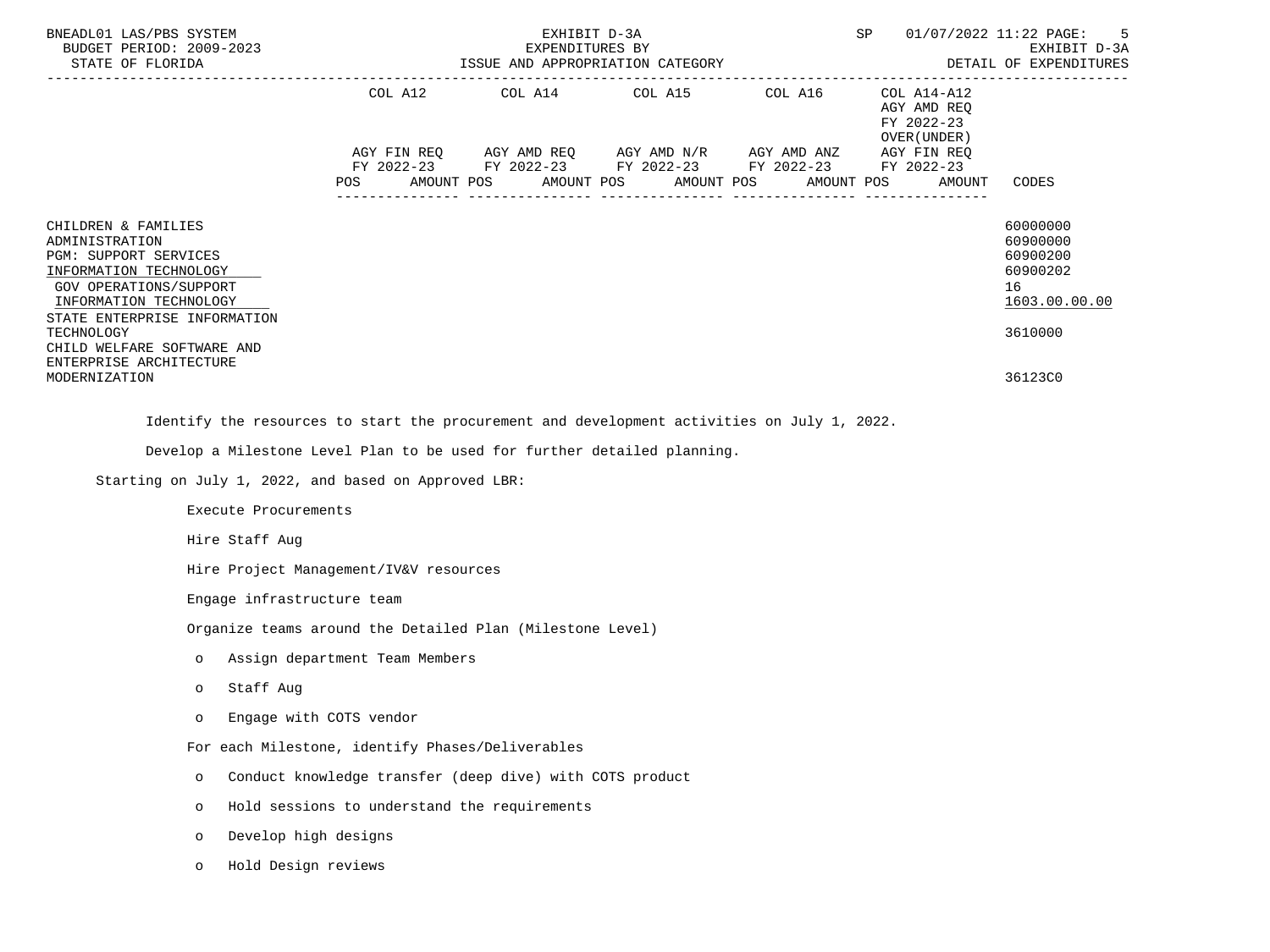| BNEADL01 LAS/PBS SYSTEM<br>BUDGET PERIOD: 2009-2023<br>STATE OF FLORIDA                                                                                                                                                                                              | EXHIBIT D-3A<br>EXPENDITURES BY<br>ISSUE AND APPROPRIATION CATEGORY |            |                                                                                                                                                            |                                                    | SP                                                                                               | 01/07/2022 11:22 PAGE:<br>-6<br>EXHIBIT D-3A<br>DETAIL OF EXPENDITURES                    |  |
|----------------------------------------------------------------------------------------------------------------------------------------------------------------------------------------------------------------------------------------------------------------------|---------------------------------------------------------------------|------------|------------------------------------------------------------------------------------------------------------------------------------------------------------|----------------------------------------------------|--------------------------------------------------------------------------------------------------|-------------------------------------------------------------------------------------------|--|
|                                                                                                                                                                                                                                                                      | POS                                                                 | AMOUNT POS | COL A12 COL A14 COL A15 COL A16<br>AGY FIN REQ AGY AMD REQ AGY AMD N/R AGY AMD ANZ<br>FY 2022-23 FY 2022-23 FY 2022-23 FY 2022-23 FY 2022-23<br>AMOUNT POS | AMOUNT POS                                         | COL A14-A12<br>AGY AMD REQ<br>FY 2022-23<br>OVER (UNDER )<br>AGY FIN REQ<br>AMOUNT POS<br>AMOUNT | CODES                                                                                     |  |
| CHILDREN & FAMILIES<br>ADMINISTRATION<br>PGM: SUPPORT SERVICES<br>INFORMATION TECHNOLOGY<br>GOV OPERATIONS/SUPPORT<br>INFORMATION TECHNOLOGY<br>STATE ENTERPRISE INFORMATION<br>TECHNOLOGY<br>CHILD WELFARE SOFTWARE AND<br>ENTERPRISE ARCHITECTURE<br>MODERNIZATION |                                                                     |            |                                                                                                                                                            |                                                    |                                                                                                  | 60000000<br>60900000<br>60900200<br>60900202<br>16<br>1603.00.00.00<br>3610000<br>36123C0 |  |
| $\circ$                                                                                                                                                                                                                                                              | Develop Work Packages for each Phase                                |            |                                                                                                                                                            |                                                    |                                                                                                  |                                                                                           |  |
| $\circ$                                                                                                                                                                                                                                                              | Identify tasks for Each Work Package                                |            |                                                                                                                                                            |                                                    |                                                                                                  |                                                                                           |  |
| $\circ$                                                                                                                                                                                                                                                              | Define Sprints where feasible                                       |            |                                                                                                                                                            |                                                    |                                                                                                  |                                                                                           |  |
| Begin integration work with COTS application                                                                                                                                                                                                                         |                                                                     |            |                                                                                                                                                            |                                                    |                                                                                                  |                                                                                           |  |
| Begin development work based on requirements/design                                                                                                                                                                                                                  |                                                                     |            |                                                                                                                                                            |                                                    |                                                                                                  |                                                                                           |  |
| TIMELINE:                                                                                                                                                                                                                                                            |                                                                     |            |                                                                                                                                                            |                                                    |                                                                                                  |                                                                                           |  |
|                                                                                                                                                                                                                                                                      | Start                                                               | Finish     | Comments                                                                                                                                                   |                                                    |                                                                                                  |                                                                                           |  |
| Startup Plan Development                                                                                                                                                                                                                                             | 09/06/21                                                            | 09/10/21   |                                                                                                                                                            | Smartsheet w/ separate dashboard                   |                                                                                                  |                                                                                           |  |
| Charter Development                                                                                                                                                                                                                                                  | 09/13/21                                                            | 09/24/21   |                                                                                                                                                            |                                                    |                                                                                                  |                                                                                           |  |
| Identify Core Team Members                                                                                                                                                                                                                                           | 09/27/21                                                            | 10/01/21   | Program Office and OITS                                                                                                                                    |                                                    |                                                                                                  |                                                                                           |  |
| Procure Consulting Services                                                                                                                                                                                                                                          | 07/26/21                                                            | 09/10/21   |                                                                                                                                                            |                                                    |                                                                                                  |                                                                                           |  |
| Meet with COTS Vendor                                                                                                                                                                                                                                                | 08/23/21                                                            | 11/12/21   |                                                                                                                                                            | Depending on availability of DCF and vendor staff  |                                                                                                  |                                                                                           |  |
| Meet with Other States                                                                                                                                                                                                                                               | 08/23/21                                                            | 11/12/21   |                                                                                                                                                            | Depending on availability of DCF and state's staff |                                                                                                  |                                                                                           |  |
| Update Schedule IV-B                                                                                                                                                                                                                                                 | 11/15/21                                                            | 12/03/21   |                                                                                                                                                            | Finalized approach, costs, and dates               |                                                                                                  |                                                                                           |  |
| Develop a Detailed Plan<br>infrastructure, IV&V, and project management services                                                                                                                                                                                     | 01/06/22                                                            | 05/31/22   |                                                                                                                                                            | To include DCF and staff aug resources; SAAS,      |                                                                                                  |                                                                                           |  |
| Execute Procurements/<br>Hire Resources                                                                                                                                                                                                                              | 07/05/22                                                            | 09/02/22   |                                                                                                                                                            |                                                    |                                                                                                  |                                                                                           |  |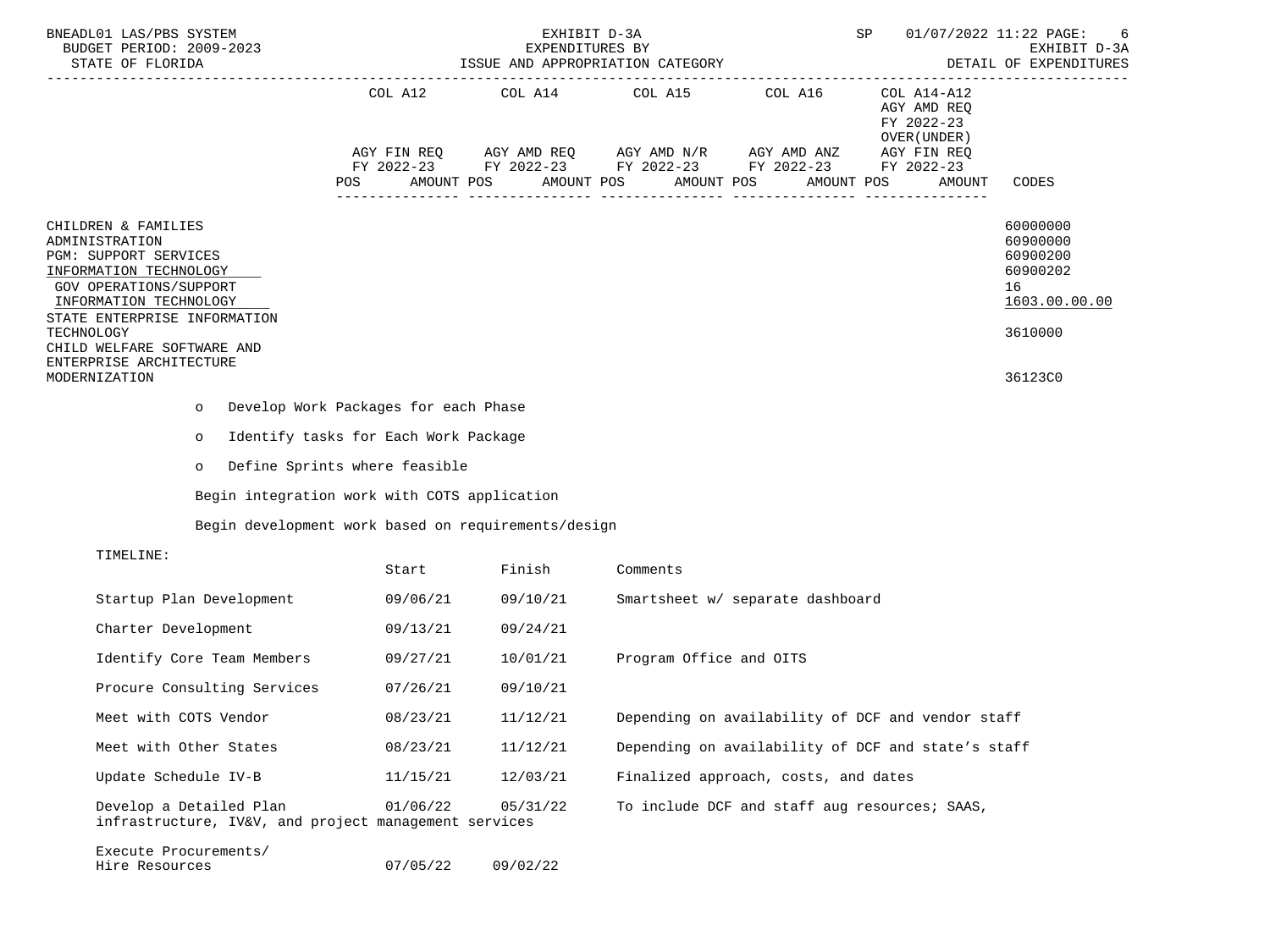| BNEADL01 LAS/PBS SYSTEM<br>BUDGET PERIOD: 2009-2023<br>STATE OF FLORIDA                                                                                                                                                                                              |          | EXHIBIT D-3A<br>EXPENDITURES BY | SP                                                                                                                                                       | 01/07/2022 11:22 PAGE: 7<br>EXHIBIT D-3A<br>EXPENDITORES BI<br>ISSUE AND APPROPRIATION CATEGORY <b>And DETAIL OF EXPENDITURES</b> |                                                                                                                    |                                                                                           |
|----------------------------------------------------------------------------------------------------------------------------------------------------------------------------------------------------------------------------------------------------------------------|----------|---------------------------------|----------------------------------------------------------------------------------------------------------------------------------------------------------|-----------------------------------------------------------------------------------------------------------------------------------|--------------------------------------------------------------------------------------------------------------------|-------------------------------------------------------------------------------------------|
|                                                                                                                                                                                                                                                                      |          |                                 | COL A12 COL A14 COL A15 COL A16<br>AGY FIN REQ AGY AMD REQ AGY AMD N/R AGY AMD ANZ AGY FIN REQ<br>FY 2022-23 FY 2022-23 FY 2022-23 FY 2022-23 FY 2022-23 |                                                                                                                                   | COL A14-A12<br>AGY AMD REO<br>FY 2022-23<br>OVER (UNDER)<br>POS AMOUNT POS AMOUNT POS AMOUNT POS AMOUNT POS AMOUNT | CODES                                                                                     |
| CHILDREN & FAMILIES<br>ADMINISTRATION<br>PGM: SUPPORT SERVICES<br>INFORMATION TECHNOLOGY<br>GOV OPERATIONS/SUPPORT<br>INFORMATION TECHNOLOGY<br>STATE ENTERPRISE INFORMATION<br>TECHNOLOGY<br>CHILD WELFARE SOFTWARE AND<br>ENTERPRISE ARCHITECTURE<br>MODERNIZATION |          |                                 |                                                                                                                                                          |                                                                                                                                   |                                                                                                                    | 60000000<br>60900000<br>60900200<br>60900202<br>16<br>1603.00.00.00<br>3610000<br>36123C0 |
| Project WBS                                                                                                                                                                                                                                                          | 07/05/22 | 09/02/22                        |                                                                                                                                                          |                                                                                                                                   |                                                                                                                    |                                                                                           |
| Conduct COTS Knowledge XFER                                                                                                                                                                                                                                          | 09/06/22 | 12/16/22                        |                                                                                                                                                          |                                                                                                                                   |                                                                                                                    |                                                                                           |
| Hold Design Sessions                                                                                                                                                                                                                                                 | 09/06/22 | 12/16/22                        |                                                                                                                                                          |                                                                                                                                   |                                                                                                                    |                                                                                           |
| Develop Work Packages                                                                                                                                                                                                                                                | 09/19/22 | 01/14/23                        |                                                                                                                                                          |                                                                                                                                   |                                                                                                                    |                                                                                           |
| Integration with COTS                                                                                                                                                                                                                                                | 01/17/23 | 06/30/23                        |                                                                                                                                                          |                                                                                                                                   |                                                                                                                    |                                                                                           |
| Development/Test work                                                                                                                                                                                                                                                | 01/17/23 | 06/30/23                        |                                                                                                                                                          |                                                                                                                                   |                                                                                                                    |                                                                                           |

## ESTIMATED COSTS:

We are estimating that the total cost of the project over a three-year period will be from \$65 million to \$70 million. However, we will have a much-improved cost once we work with our Consulting Firm.

## POST-IMPLEMENTATION COSTS:

 It is our expectation that operations and maintenance costs will not increase a result of the project. Additionally, the funding for this project will not impact the rate structure or cost allocation methodology for agency clients or other agency providers.

## LINKAGE TO GOVERNOR'S PRIORITIES: Public Integrity - Promote greater transparency at all levels of government.

FLORIDA STRATEGIC PLAN FOR ECONOMIC DEVELOPMENT:

 4.2 Ensure state, regional and local agencies provide collaborative and timely customer service to businesses and workers; and 5.2 Improve the efficiency and effectiveness of government agencies at all levels.

Amended 2022-23 Narrative after December 15, 2021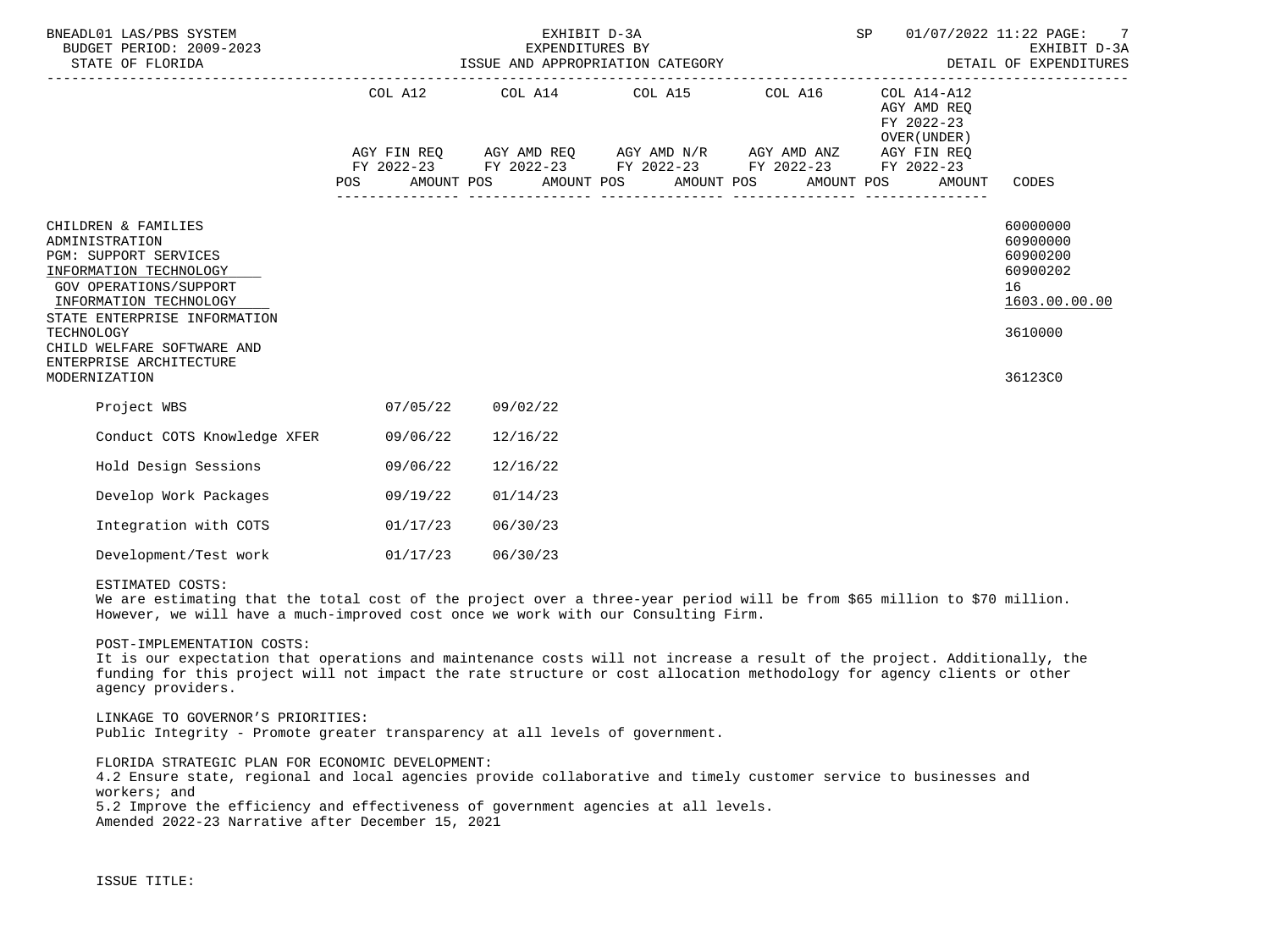| BNEADL01 LAS/PBS SYSTEM<br>BUDGET PERIOD: 2009-2023<br>STATE OF FLORIDA                                                                                                             | SP<br>EXHIBIT D-3A<br>EXPENDITURES BY<br>ISSUE AND APPROPRIATION CATEGORY <b>ALL SEEM</b> DETAIL OF EXPENDITURES                                                                          | 01/07/2022 11:22 PAGE: 8<br>EXHIBIT D-3A                            |
|-------------------------------------------------------------------------------------------------------------------------------------------------------------------------------------|-------------------------------------------------------------------------------------------------------------------------------------------------------------------------------------------|---------------------------------------------------------------------|
|                                                                                                                                                                                     | COL A12<br>COL A14 COL A15 COL A16<br>COL A14-A12<br>AGY AMD REO<br>FY 2022-23<br>OVER (UNDER )                                                                                           |                                                                     |
|                                                                                                                                                                                     | AGY FIN REQ AGY AMD REQ AGY AMD N/R AGY AMD ANZ AGY FIN REQ<br>FY 2022-23 FY 2022-23 FY 2022-23 FY 2022-23 FY 2022-23<br>AMOUNT POS AMOUNT POS AMOUNT POS AMOUNT POS AMOUNT<br><b>POS</b> | CODES                                                               |
| CHILDREN & FAMILIES<br>ADMINISTRATION<br><b>PGM: SUPPORT SERVICES</b><br>INFORMATION TECHNOLOGY<br>GOV OPERATIONS/SUPPORT<br>INFORMATION TECHNOLOGY<br>STATE ENTERPRISE INFORMATION |                                                                                                                                                                                           | 60000000<br>60900000<br>60900200<br>60900202<br>16<br>1603.00.00.00 |
| TECHNOLOGY<br>CHILD WELFARE SOFTWARE AND<br>ENTERPRISE ARCHITECTURE<br>MODERNIZATION                                                                                                |                                                                                                                                                                                           | 3610000<br>36123C0                                                  |

Child Welfare Software and Enterprise Architecture Modernization

**SUMMARY** 

STATEMENT OF NEED:

 The Florida Department of Children and Families (department) is requesting nonrecurring funding in the amount of \$25,000,000 (\$12,734,811 from the General Revenue Fund and \$12,265,189 from the Federal Grants Trust Fund) to establish and maintain the necessary components for a modern Comprehensive Child Welfare Information Systems (CCWIS), a compliant child welfare system and the enterprise architecture which supports it.

 Florida Safe Family Network (FSFN) is the primary and critical application that supports the goals and objectives of the department and specifically, the Office of Child Welfare. The original FSFN was acquired from the State of Wisconsin and is over 15 years old. Parts of the original application include obsolete technology which was not specifically architected or designed for the department's Child Welfare practice's unique and dynamic needs. Furthermore, updates and augmentation of FSFN over the past twenty-five years has been approached in a fragmented and disjointed way, without an overarching strategy that anticipated and aligned with future technological advancements and increasing functional needs of the department, its partners, and the clients they serve.

 In addition, on August 11, 2015, the federal Administration for Children and Families (ACF) requires state child welfare agencies to decide whether to transition to Comprehensive Child Welfare Information Systems (CCWIS). In 2018, the department chose the option of transitioning to CCWIS however, to date, the department has yet to secure sufficient funding to realize a CCWIS transition. The federal CCWIS rule stimulates the modernization of child and family services agencies, including required bi-directional data exchanges between FSFN, ancillary systems utilized for case management, the courts, the department of Education, and Medicaid.

 Therefore, this issue requests funding to establish and maintain the necessary components for a modern CCWIS compliant child welfare system and the enterprise architecture which supports it. The total request for Fiscal Year 2022-23 is for \$25,000,000 (\$12,734,811 nonrecurring General Revenue Fund and \$12,265,189 nonrecurring Federal Grants Trust Fund).

DESCRIPTION OF BENEFITS: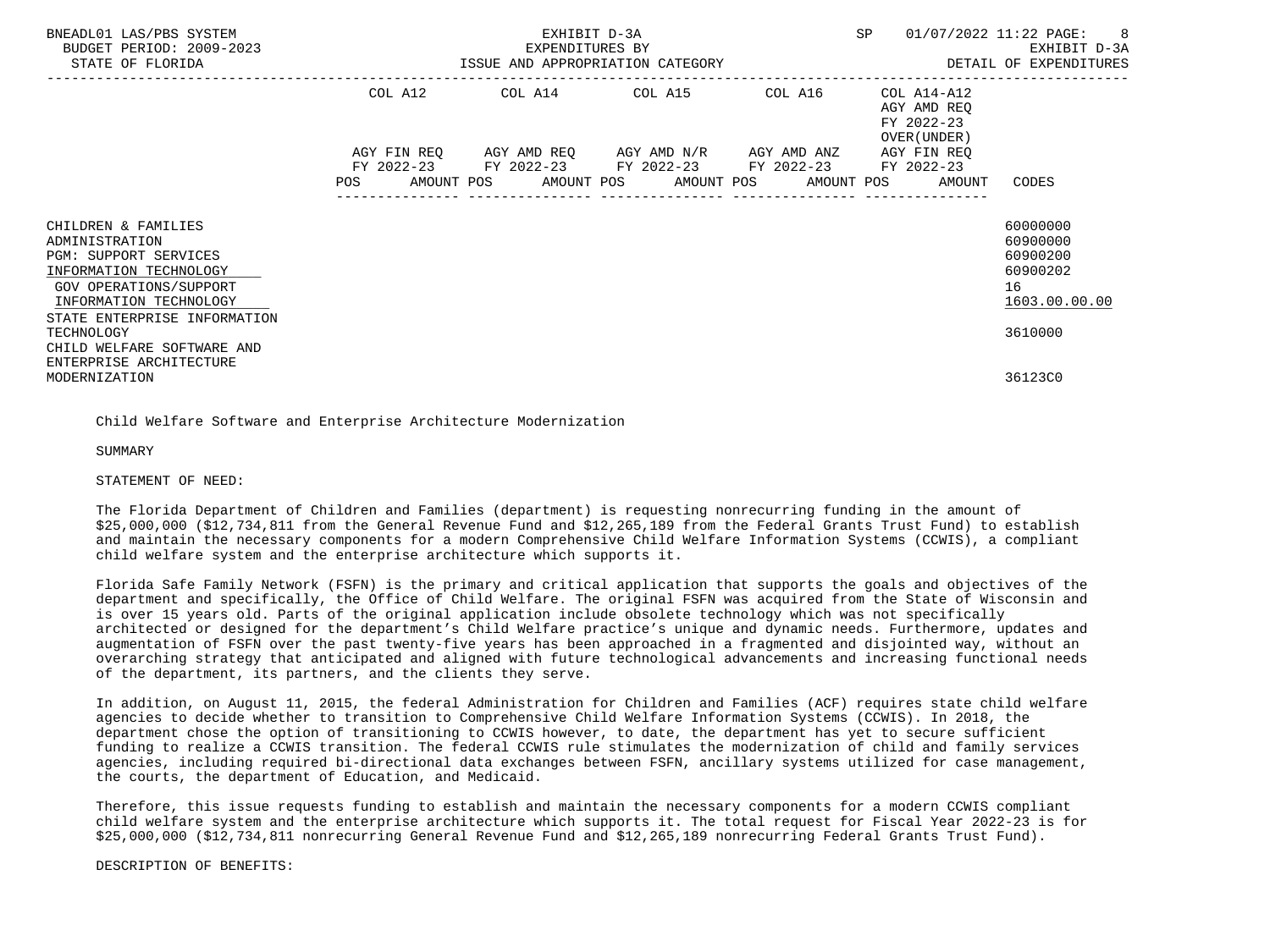| BNEADL01 LAS/PBS SYSTEM<br>BUDGET PERIOD: 2009-2023<br>STATE OF FLORIDA                                                                                                             | EXHIBIT D-3A<br>EXPENDITURES BY<br>ISSUE AND APPROPRIATION CATEGORY |                                                                                                                                                                           |  |         | SP                                                        | 01/07/2022 11:22 PAGE: 9<br>EXHIBIT D-3A<br>DETAIL OF EXPENDITURES  |
|-------------------------------------------------------------------------------------------------------------------------------------------------------------------------------------|---------------------------------------------------------------------|---------------------------------------------------------------------------------------------------------------------------------------------------------------------------|--|---------|-----------------------------------------------------------|---------------------------------------------------------------------|
|                                                                                                                                                                                     |                                                                     | COL A12 COL A14 COL A15                                                                                                                                                   |  | COL A16 | COL A14-A12<br>AGY AMD REO<br>FY 2022-23<br>OVER (UNDER ) |                                                                     |
|                                                                                                                                                                                     |                                                                     | AGY FIN REQ 6GY AMD REQ 6GY AMD N/R 6GY AMD ANZ<br>FY 2022-23 FY 2022-23 FY 2022-23 FY 2022-23 FY 2022-23<br>POS AMOUNT POS AMOUNT POS AMOUNT POS AMOUNT POS AMOUNT CODES |  |         | AGY FIN REO                                               |                                                                     |
| CHILDREN & FAMILIES<br>ADMINISTRATION<br><b>PGM: SUPPORT SERVICES</b><br>INFORMATION TECHNOLOGY<br>GOV OPERATIONS/SUPPORT<br>INFORMATION TECHNOLOGY<br>STATE ENTERPRISE INFORMATION |                                                                     |                                                                                                                                                                           |  |         |                                                           | 60000000<br>60900000<br>60900200<br>60900202<br>16<br>1603.00.00.00 |
| TECHNOLOGY<br>CHILD WELFARE SOFTWARE AND<br>ENTERPRISE ARCHITECTURE                                                                                                                 |                                                                     |                                                                                                                                                                           |  |         |                                                           | 3610000                                                             |
| MODERNIZATION                                                                                                                                                                       |                                                                     |                                                                                                                                                                           |  |         |                                                           | 36123C0                                                             |

 Making this investment positions the department for flexible, client-centered service that can be coordinated among programs and other agencies. Having an interoperable enterprise architecture is fundamental to future progress in coordinating care and helping clients achieve better outcomes with permanency, resiliency, and economic self-sufficiency. The department is also in need of fulfilling its election of a CCWIS solution and provides a tremendous opportunity for the department to reassess business processes and functions to maximize worker efficiency.

#### SOLUTIONS ALTERNATIVES CONSIDERED:

 The department has considered numerous alternatives to meet the CCWIS requirements over the last four years. However, after a significant amount of analysis and conversations, we are now focused on three distinct alternatives each of which have their own merits and a combination of which may provide for the ultimate solution. These alternatives are as follows:

## State Transfer

 Transfer a fully operational CCWIS system from another state, with minimal customization required to meet Florida's practice model.

### Commercial-off-the-Shelf (COTS)

 Purchase commercial off the shelf software (COTS) that can meet the needs of Florida's practice model with minimal customization.

### Custom Solution

 Build a system using service-oriented architecture that provides user interface flexibility and maximizes adaptability and extensibility.

## IMPACT IF NOT FUNDED:

 This project will result with the Child Welfare System obtaining the Comprehensive Child Welfare Information System (CCWIS) program compliance. The lack of CCWIS compliance will have a direct impact on the future of Federal participation funding.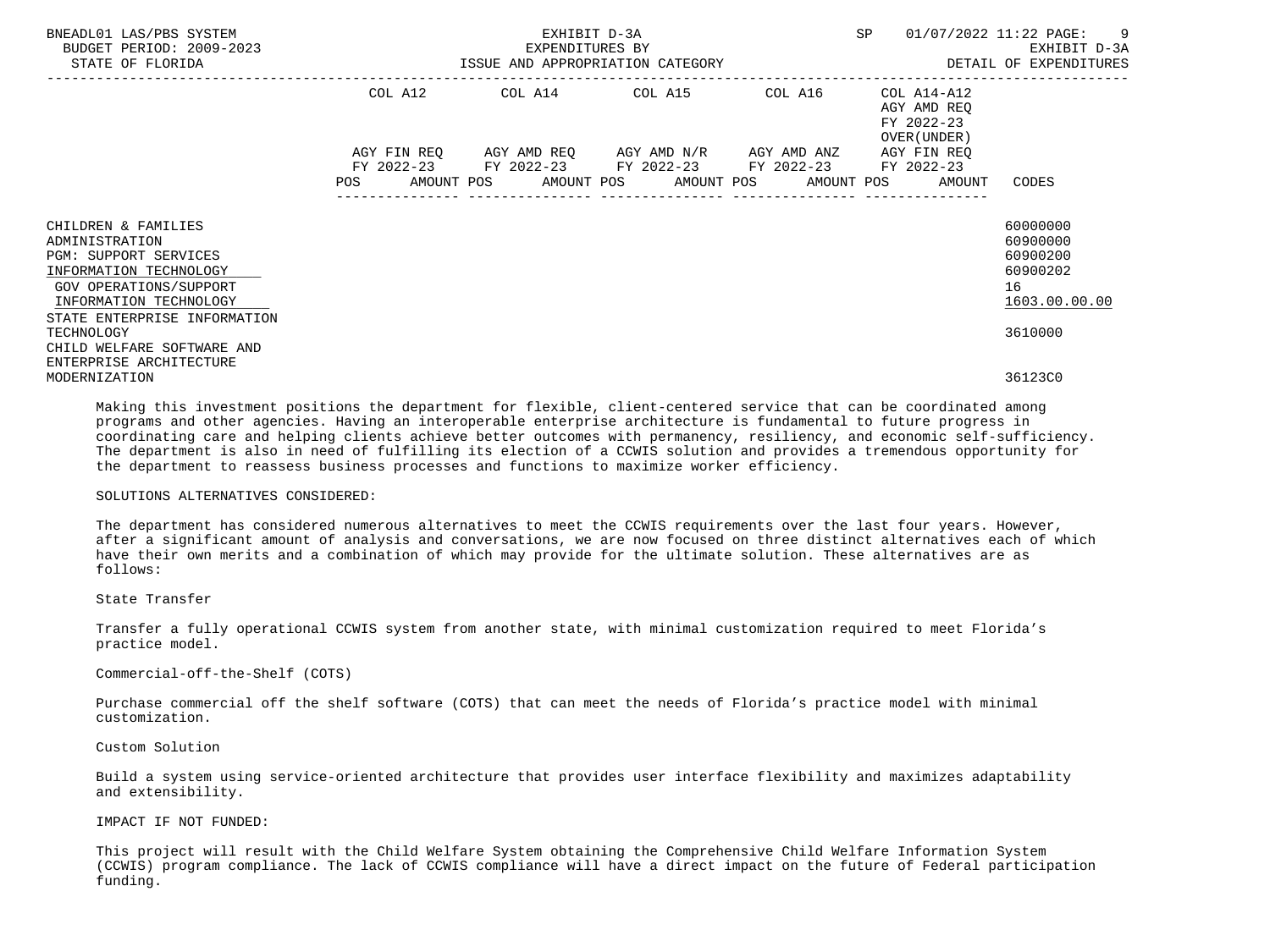| BNEADL01 LAS/PBS SYSTEM<br>BUDGET PERIOD: 2009-2023<br>STATE OF FLORIDA                                                                                                                           | EXHIBIT D-3A<br>EXPENDITURES BY<br>ISSUE AND APPROPRIATION CATEGORY <b>ALL SECONS</b> DETAIL OF EXPENDITURES |  |                                                        |  | SP                                                                    | 01/07/2022 11:22 PAGE: 10<br>EXHIBIT D-3A                                      |
|---------------------------------------------------------------------------------------------------------------------------------------------------------------------------------------------------|--------------------------------------------------------------------------------------------------------------|--|--------------------------------------------------------|--|-----------------------------------------------------------------------|--------------------------------------------------------------------------------|
|                                                                                                                                                                                                   |                                                                                                              |  | COL A12 COL A14 COL A15 COL A16                        |  | COL A14-A12<br>AGY AMD REO<br>FY 2022-23<br>OVER (UNDER )             |                                                                                |
|                                                                                                                                                                                                   |                                                                                                              |  | FY 2022-23 FY 2022-23 FY 2022-23 FY 2022-23 FY 2022-23 |  | AGY FIN REO<br>POS AMOUNT POS AMOUNT POS AMOUNT POS AMOUNT POS AMOUNT | CODES                                                                          |
| CHILDREN & FAMILIES<br>ADMINISTRATION<br><b>PGM: SUPPORT SERVICES</b><br>INFORMATION TECHNOLOGY<br>GOV OPERATIONS/SUPPORT<br>INFORMATION TECHNOLOGY<br>STATE ENTERPRISE INFORMATION<br>TECHNOLOGY |                                                                                                              |  |                                                        |  |                                                                       | 60000000<br>60900000<br>60900200<br>60900202<br>16<br>1603.00.00.00<br>3610000 |
| CHILD WELFARE SOFTWARE AND<br>ENTERPRISE ARCHITECTURE<br>MODERNIZATION                                                                                                                            |                                                                                                              |  |                                                        |  |                                                                       | 36123C0                                                                        |

 The department will not be able to implement technology strategies that support interoperability among internal systems such as ACCESS Florida or the SAMH Financial and Services Accountability Management System (FASAMS). Interoperability is critical to success in sharing information among state and federal agencies for better services to children and their families.

 The department will not be able to agency systems implement technology strategies that support interoperability among external systems with agencies such as AHCA, DOE, DJJ, etc. Interoperability is critical to success in sharing information among state and federal agencies for better services to children and their families.

 The department will not be able to provide "state of the art" technology to enable a highly mobile workforce to better serve the critical needs of each and every child in the department's care.

#### ASSUMPTIONS AND CONSTRAINTS:

 A. The project is the top technology initiative for the department and has support from the department Executive Project Sponsor, Business Sponsor, and Chief Information Officer.

 B. The AFCARS rule changes are implemented, enabling federal reporting compliance as stated in CCWIS requirements, 45 CFR Part 1355.

 C. The requested funding (state & federal) for the project will be available in line with project expectations. (note: Federal matching funds are only available once approval is provided through ACF.)

 D. The department will employ Organizational Change Management (OCM) activities required to implement a transformational effort required for the Modernizing Florida's Comprehensive Child Welfare Information System initiative.

 E. The project team will be adequately staffed to accomplish the project's deliverables, milestones, and infrastructure, manage user involvement, ensure proper testing, produce necessary project planning documents, project status reporting, and complete other project management tasks as required for successful execution and delivery of the project.

 F. The department and CBC business, functional, and technical subject matter experts will be made available timely for project activities requiring their input.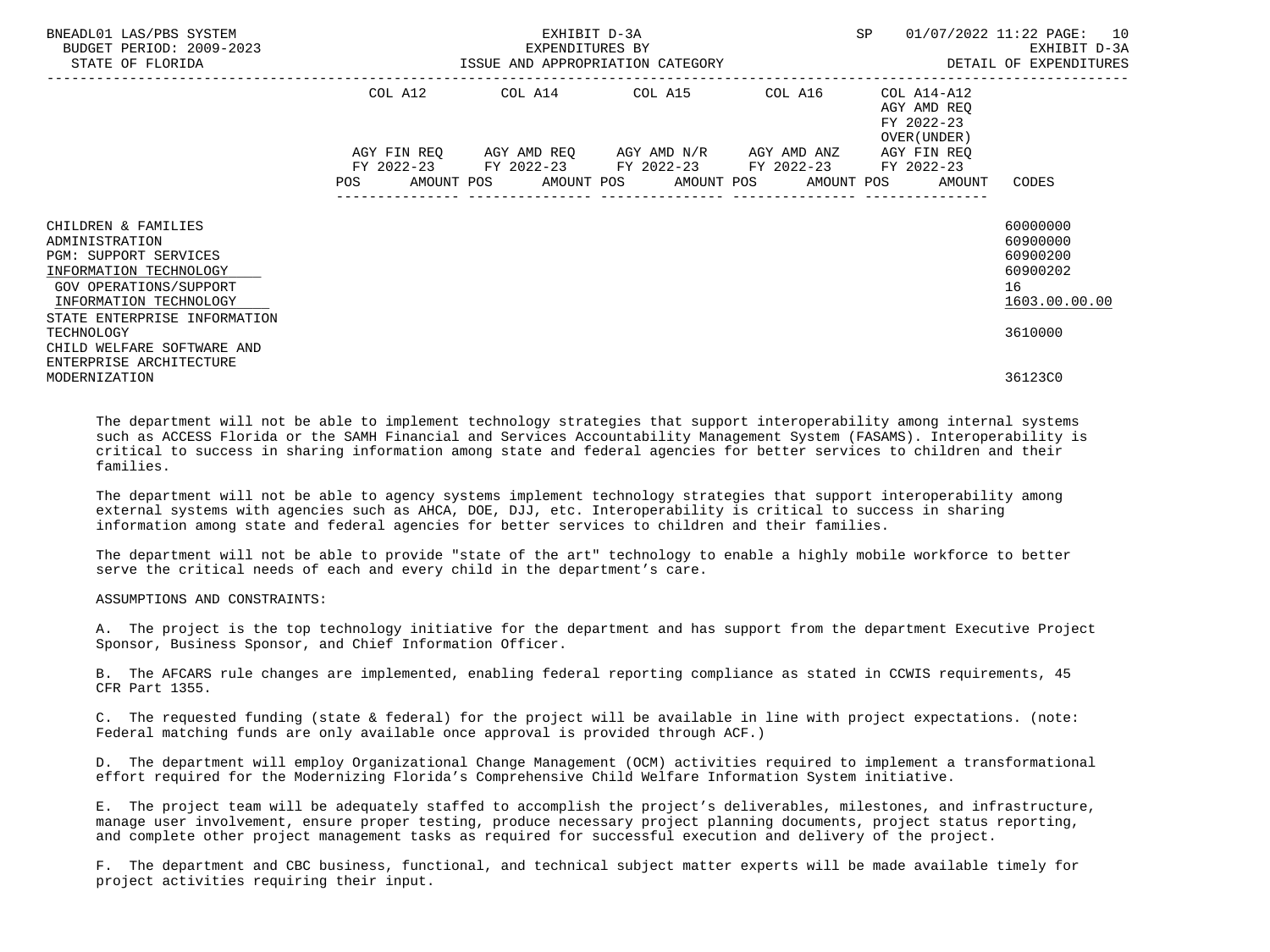| BNEADL01 LAS/PBS SYSTEM<br>BUDGET PERIOD: 2009-2023<br>STATE OF FLORIDA                                                                                                      | EXHIBIT D-3A<br>EXPENDITURES BY<br>EXPENDITURES BY<br>ISSUE AND APPROPRIATION CATEGORY |  |                                                                                                                                                                   |                  | SP                                                       | 01/07/2022 11:22 PAGE: 11<br>EXHIBIT D-3A<br>DETAIL OF EXPENDITURES |
|------------------------------------------------------------------------------------------------------------------------------------------------------------------------------|----------------------------------------------------------------------------------------|--|-------------------------------------------------------------------------------------------------------------------------------------------------------------------|------------------|----------------------------------------------------------|---------------------------------------------------------------------|
|                                                                                                                                                                              | COL A12                                                                                |  | COL A14 COL A15 COL A16                                                                                                                                           |                  | COL A14-A12<br>AGY AMD REO<br>FY 2022-23<br>OVER (UNDER) |                                                                     |
|                                                                                                                                                                              | <b>POS</b>                                                                             |  | AGY FIN REQ AGY AMD REQ AGY AMD N/R AGY AMD ANZ<br>FY 2022-23 FY 2022-23 FY 2022-23 FY 2022-23<br>AMOUNT POS AMOUNT POS AMOUNT POS AMOUNT POS<br>---------------- | ---------------- | AGY FIN REO<br>FY 2022-23<br>AMOUNT                      | CODES                                                               |
| CHILDREN & FAMILIES<br>ADMINISTRATION<br>PGM: SUPPORT SERVICES<br>INFORMATION TECHNOLOGY<br>GOV OPERATIONS/SUPPORT<br>INFORMATION TECHNOLOGY<br>STATE ENTERPRISE INFORMATION |                                                                                        |  |                                                                                                                                                                   |                  |                                                          | 60000000<br>60900000<br>60900200<br>60900202<br>16<br>1603.00.00.00 |
| TECHNOLOGY<br>CHILD WELFARE SOFTWARE AND<br>ENTERPRISE ARCHITECTURE<br>MODERNIZATION                                                                                         |                                                                                        |  |                                                                                                                                                                   |                  |                                                          | 3610000<br>36123C0                                                  |

 G. Interfaces between FSFN and external systems that require changes will be appropriately scheduled and coordinated in-line with project requirements.

 H. Efforts to make future enhancements to FSFN's current technical infrastructure that align with CCWIS Requirements are not risky and are cost-effective or efficient for the goals and objectives of Florida's child welfare community.

IT SERVICE OR SYSTEM CREATED, REPLACED, ENHANCED, OR ELIMINATED:

The Florida Safe Family Network (FSFN)application will be replaced.

# IMPLEMENTATION APPROACH:

Starting in August 2021, and continuing through June 2022:

Create a Core Team made up of members from the program office and OITS.

 Create and complete the D-3A and the Schedule IV-B for submission of the Fiscal Year 2022-23 Legislative Budget Request.

 Develop the "start-up" plan to ensure that project activities are identified, managed, and accurately reported.

 Develop a communications plan that will be used to report on current status with all team members as well as the Executive Team.

Procure services of a consultant to assist with the integration opportunities for the three options.

Continue to meet with the States who have promising opportunities to reuse their CCWIS application.

 Evaluate the SAAS applications and include setting up a test environment so we can develop, and process use cases to evaluate the application functionality.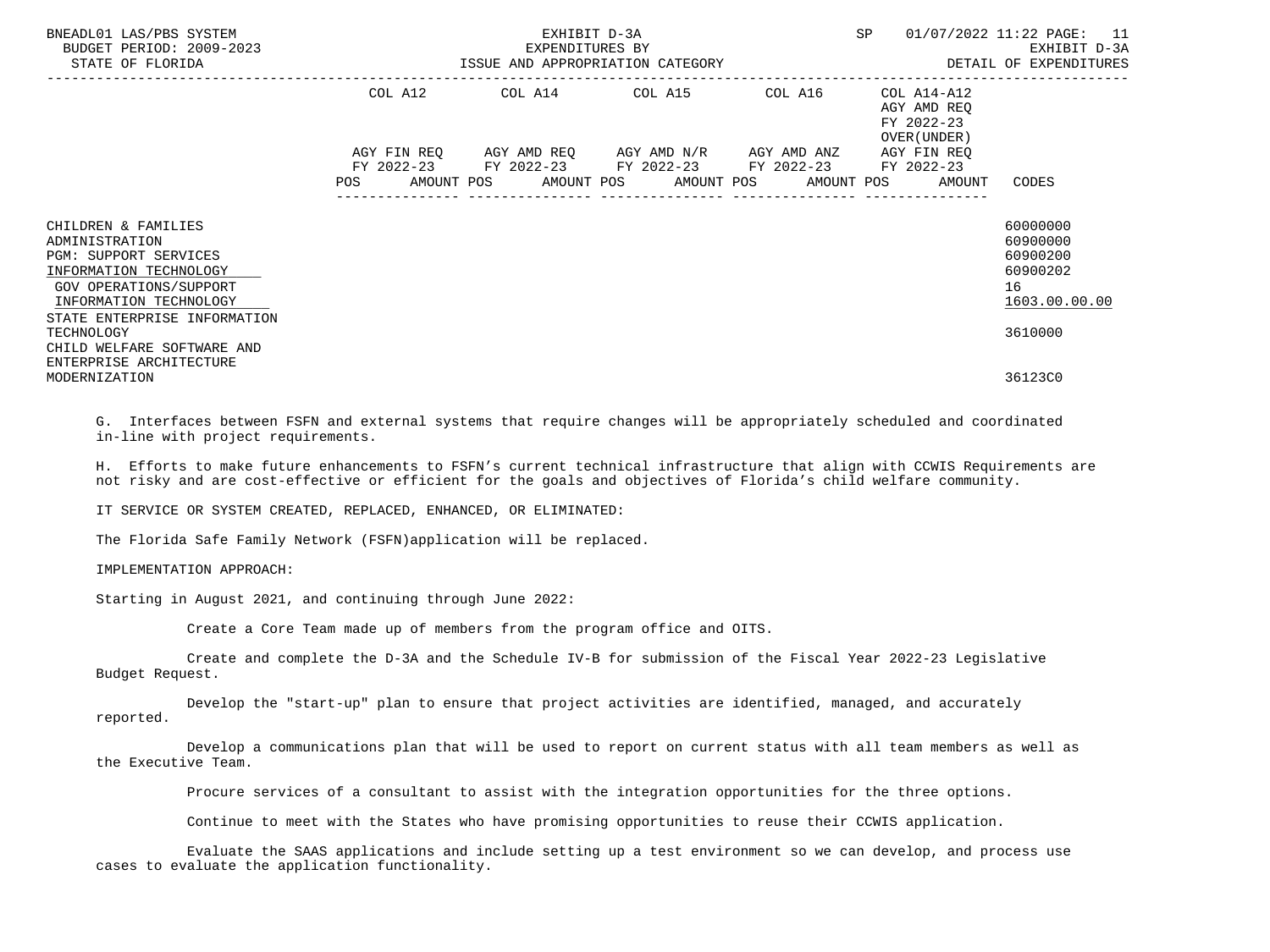| BNEADL01 LAS/PBS SYSTEM<br>BUDGET PERIOD: 2009-2023<br>STATE OF FLORIDA                                                                                                      |            | EXHIBIT D-3A | SP                                                                                                                                                   | 01/07/2022 11:22 PAGE: 12 |                                                           |                                                                     |
|------------------------------------------------------------------------------------------------------------------------------------------------------------------------------|------------|--------------|------------------------------------------------------------------------------------------------------------------------------------------------------|---------------------------|-----------------------------------------------------------|---------------------------------------------------------------------|
|                                                                                                                                                                              |            |              | COL A12 COL A14 COL A15 COL A16                                                                                                                      |                           | COL A14-A12<br>AGY AMD REO<br>FY 2022-23<br>OVER (UNDER ) |                                                                     |
|                                                                                                                                                                              | <b>POS</b> |              | AGY FIN REQ AGY AMD REQ AGY AMD N/R AGY AMD ANZ<br>FY 2022-23 FY 2022-23 FY 2022-23 FY 2022-23<br>AMOUNT POS AMOUNT POS AMOUNT POS AMOUNT POS AMOUNT |                           | AGY FIN REO<br>FY 2022-23                                 | CODES                                                               |
| CHILDREN & FAMILIES<br>ADMINISTRATION<br>PGM: SUPPORT SERVICES<br>INFORMATION TECHNOLOGY<br>GOV OPERATIONS/SUPPORT<br>INFORMATION TECHNOLOGY<br>STATE ENTERPRISE INFORMATION |            |              |                                                                                                                                                      |                           |                                                           | 60000000<br>60900000<br>60900200<br>60900202<br>16<br>1603.00.00.00 |
| TECHNOLOGY<br>CHILD WELFARE SOFTWARE AND<br>ENTERPRISE ARCHITECTURE<br>MODERNIZATION                                                                                         |            |              |                                                                                                                                                      |                           |                                                           | 3610000<br>36123C0                                                  |

 Start conducting high-level gap analysis to determine opportunities for future development and/or customization.

Identify the resources to start the procurement and development activities on July 1, 2022.

Develop a Milestone Level Plan to be used for further detailed planning.

Starting on July 1, 2022, and based on Approved LBR:

 Execute Procurements Hire Staff Aug Hire Project Management/IV&V resources Engage infrastructure team Organize teams around the Detailed Plan (Milestone Level)

 Assign department Team Members Staff Aug Engage with COTS vendor For each Milestone, identify Phases/Deliverables Conduct knowledge transfer (deep dive) with COTS product Hold sessions to understand the requirements Develop high designs Hold Design reviews Develop Work Packages for each Phase Identify tasks for Each Work Package Define Sprints where feasible Begin integration work with COTS application Begin development work based on requirements/design

TIMELINE:

Start Finish Comments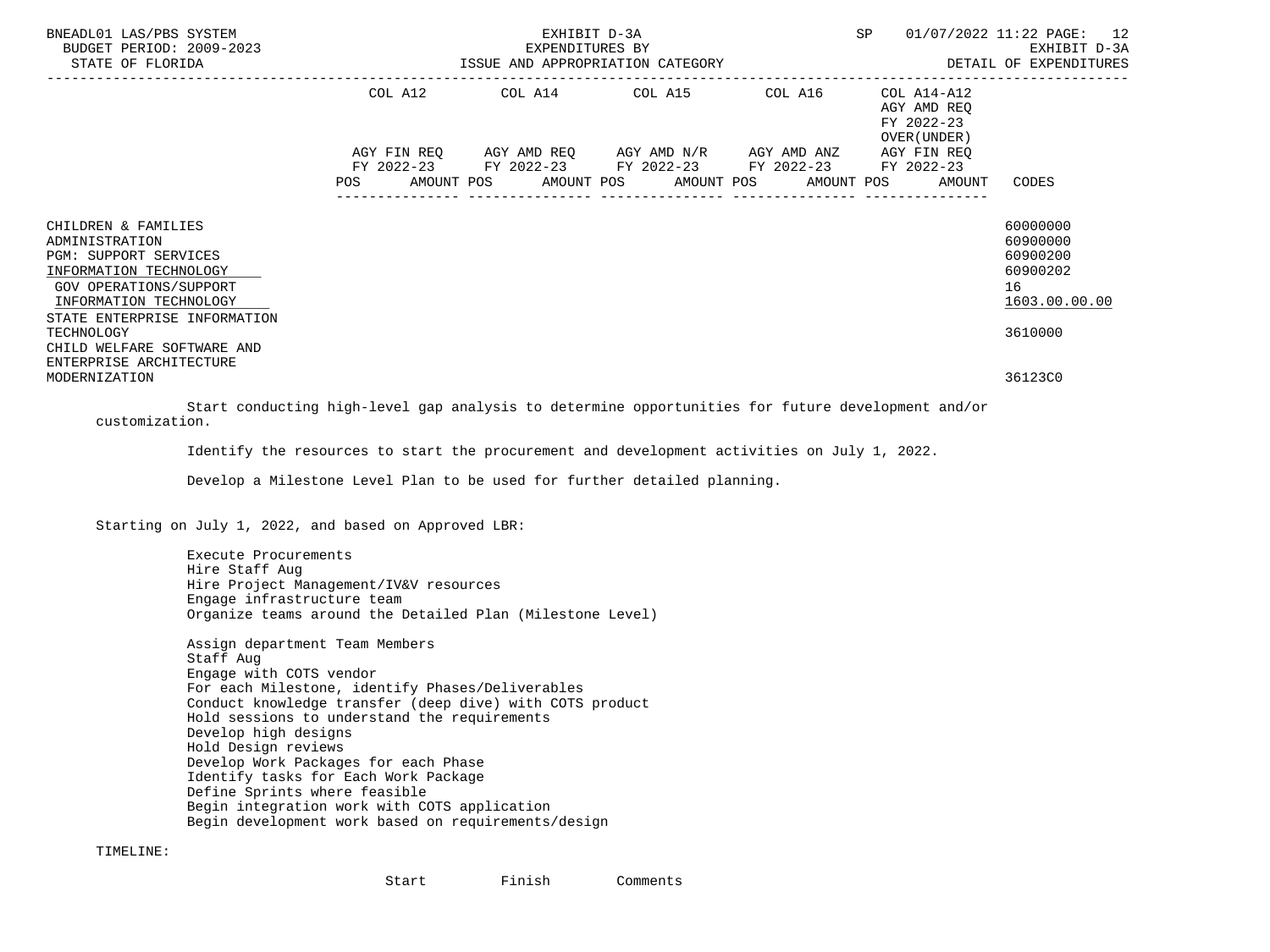| BNEADL01 LAS/PBS SYSTEM<br>BUDGET PERIOD: 2009-2023<br>STATE OF FLORIDA                                                                                                                                                                                                                                                                                         |                      |                      | EXHIBIT D-3A<br>EXPENDITURES BY<br>ISSUE AND APPROPRIATION CATEGORY                                                                                                                                                                                                                                                                                                                                                                                                                                                                                                                                                                                                                                                                                                                                                |                                                                          | SP                                                                                                                                                       | 01/07/2022 11:22 PAGE: 13<br>EXHIBIT D-3A<br>DETAIL OF EXPENDITURES            |
|-----------------------------------------------------------------------------------------------------------------------------------------------------------------------------------------------------------------------------------------------------------------------------------------------------------------------------------------------------------------|----------------------|----------------------|--------------------------------------------------------------------------------------------------------------------------------------------------------------------------------------------------------------------------------------------------------------------------------------------------------------------------------------------------------------------------------------------------------------------------------------------------------------------------------------------------------------------------------------------------------------------------------------------------------------------------------------------------------------------------------------------------------------------------------------------------------------------------------------------------------------------|--------------------------------------------------------------------------|----------------------------------------------------------------------------------------------------------------------------------------------------------|--------------------------------------------------------------------------------|
|                                                                                                                                                                                                                                                                                                                                                                 | POS                  |                      | $\begin{tabular}{lllllllllll} \multicolumn{2}{l}{{\text{COL A14}} } & \multicolumn{2}{c}{{\text{COL A15}} } & \multicolumn{2}{c}{{\text{COL A16}} } & \multicolumn{2}{c}{{\text{COL A14} - A12}} \\ & \multicolumn{2}{c}{{\text{COL A14}} } & \multicolumn{2}{c}{{\text{COL A15}} } & \multicolumn{2}{c}{{\text{COL A16}} } & \multicolumn{2}{c}{{\text{COL A14} - A12}} \\ & \multicolumn{2}{c}{{\text{AGT AMD REQ}}} & \multicolumn{2}{c}{{\text{COL A1$<br>$\begin{array}{lllllll} \text{AGY}\ \text{FIN}\ \text{REQ} & \text{AGY}\ \text{AMD}\ \text{REQ} & \text{AGY}\ \text{AMD}\ \text{N/R} & \text{AGY}\ \text{AMD}\ \text{ANZ} & \text{AGY}\ \text{FIN}\ \text{REQ} \\ \text{FY}\ 2022-23 & \text{FY}\ 2022-23 & \text{FY}\ 2022-23 & \text{FY}\ 2022-23 \end{array}$<br>AMOUNT POS AMOUNT POS AMOUNT POS |                                                                          | FY 2022-23<br>OVER (UNDER )<br>AMOUNT POS<br>AMOUNT                                                                                                      | CODES                                                                          |
| CHILDREN & FAMILIES<br>ADMINISTRATION<br>PGM: SUPPORT SERVICES<br>INFORMATION TECHNOLOGY<br>GOV OPERATIONS/SUPPORT<br>INFORMATION TECHNOLOGY<br>STATE ENTERPRISE INFORMATION<br>TECHNOLOGY<br>CHILD WELFARE SOFTWARE AND                                                                                                                                        |                      |                      |                                                                                                                                                                                                                                                                                                                                                                                                                                                                                                                                                                                                                                                                                                                                                                                                                    |                                                                          |                                                                                                                                                          | 60000000<br>60900000<br>60900200<br>60900202<br>16<br>1603.00.00.00<br>3610000 |
| ENTERPRISE ARCHITECTURE<br>MODERNIZATION                                                                                                                                                                                                                                                                                                                        |                      |                      |                                                                                                                                                                                                                                                                                                                                                                                                                                                                                                                                                                                                                                                                                                                                                                                                                    |                                                                          |                                                                                                                                                          | 36123C0                                                                        |
| Startup Plan Development 09/06/21 09/10/21<br>Charter Development<br>Charter Development<br>Identify Core Team Members<br>$09/13/21$<br>$09/24/21$<br>$10/01/21$<br>Procure Consulting Services<br>$07/26/21$<br>$09/10/21$<br>$09/10/21$<br>Meet with COTS Vendor<br>$08/23/21$<br>$11/12/21$<br>Meet<br>infrastructure, IV&V, and project management services |                      |                      | Program Office and OITS                                                                                                                                                                                                                                                                                                                                                                                                                                                                                                                                                                                                                                                                                                                                                                                            | Smartsheet w/ separate dashboard<br>Finalized approach, costs, and dates | Depending on availability of DCF and vendor staff<br>Depending on availability of DCF and state's staff<br>To include DCF and staff aug resources; SAAS, |                                                                                |
| Execute Procurements/                                                                                                                                                                                                                                                                                                                                           |                      |                      |                                                                                                                                                                                                                                                                                                                                                                                                                                                                                                                                                                                                                                                                                                                                                                                                                    |                                                                          |                                                                                                                                                          |                                                                                |
| Hire Resources                                                                                                                                                                                                                                                                                                                                                  | 07/05/22             | 09/02/22             |                                                                                                                                                                                                                                                                                                                                                                                                                                                                                                                                                                                                                                                                                                                                                                                                                    |                                                                          |                                                                                                                                                          |                                                                                |
| Project WBS                                                                                                                                                                                                                                                                                                                                                     | 07/05/22             | 09/02/22             |                                                                                                                                                                                                                                                                                                                                                                                                                                                                                                                                                                                                                                                                                                                                                                                                                    |                                                                          |                                                                                                                                                          |                                                                                |
| Conduct COTS Knowledge XFER<br>Hold Design Sessions                                                                                                                                                                                                                                                                                                             | 09/06/22<br>09/06/22 | 12/16/22<br>12/16/22 |                                                                                                                                                                                                                                                                                                                                                                                                                                                                                                                                                                                                                                                                                                                                                                                                                    |                                                                          |                                                                                                                                                          |                                                                                |
| Develop Work Packages                                                                                                                                                                                                                                                                                                                                           | 09/19/22             | 01/14/23             |                                                                                                                                                                                                                                                                                                                                                                                                                                                                                                                                                                                                                                                                                                                                                                                                                    |                                                                          |                                                                                                                                                          |                                                                                |
| Integration with COTS                                                                                                                                                                                                                                                                                                                                           | 01/17/23             | 06/30/23             |                                                                                                                                                                                                                                                                                                                                                                                                                                                                                                                                                                                                                                                                                                                                                                                                                    |                                                                          |                                                                                                                                                          |                                                                                |
| Development/Test work                                                                                                                                                                                                                                                                                                                                           | 01/17/23             | 06/30/23             |                                                                                                                                                                                                                                                                                                                                                                                                                                                                                                                                                                                                                                                                                                                                                                                                                    |                                                                          |                                                                                                                                                          |                                                                                |

# ESTIMATED COSTS:

We are estimating that the total cost of the project over a three-year period will be from \$65 million to \$70 million. However, we will have a much-improved cost once we work with our Consulting Firm.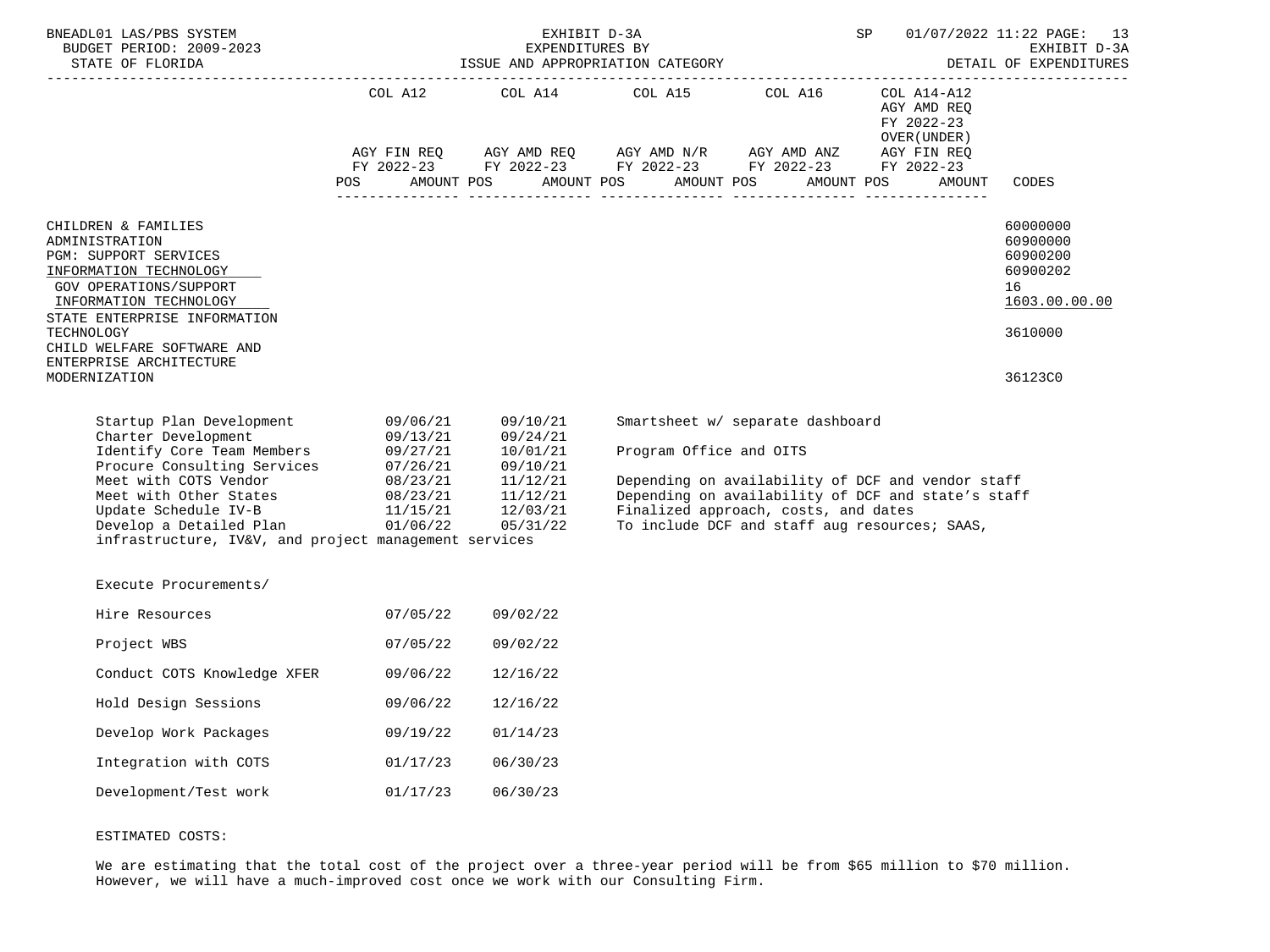| BNEADL01 LAS/PBS SYSTEM<br>BUDGET PERIOD: 2009-2023<br>STATE OF FLORIDA                                                                                                                                                                                                 |        | EXHIBIT D-3A<br>SP<br>EXPENDITURES BY<br>EXPENDITORES BI<br>ISSUE AND APPROPRIATION CATEGORY THE SECTION OF EXPENDITURES                                                                                                   |  |  |  |                                  |  |            |  |                                                                    | 01/07/2022 11:22 PAGE: 14<br>EXHIBIT D-3A                                      |
|-------------------------------------------------------------------------------------------------------------------------------------------------------------------------------------------------------------------------------------------------------------------------|--------|----------------------------------------------------------------------------------------------------------------------------------------------------------------------------------------------------------------------------|--|--|--|----------------------------------|--|------------|--|--------------------------------------------------------------------|--------------------------------------------------------------------------------|
|                                                                                                                                                                                                                                                                         | POS DO | COL A12 COL A14 COL A15 COL A16<br>$AGY \text{ FIN REQ} \qquad \text{AGY AMD REQ} \qquad \text{AGY AMD N/R} \qquad \text{AGY AMD ANZ} \qquad \text{AGY FIN REQ}$<br>FY 2022-23 FY 2022-23 FY 2022-23 FY 2022-23 FY 2022-23 |  |  |  | AMOUNT POS AMOUNT POS AMOUNT POS |  | AMOUNT POS |  | COL A14-A12<br>AGY AMD REO<br>FY 2022-23<br>OVER (UNDER)<br>AMOUNT | CODES                                                                          |
| CHILDREN & FAMILIES<br>ADMINISTRATION<br><b>PGM: SUPPORT SERVICES</b><br>INFORMATION TECHNOLOGY<br>GOV OPERATIONS/SUPPORT<br>INFORMATION TECHNOLOGY<br>STATE ENTERPRISE INFORMATION<br>TECHNOLOGY<br>CHILD WELFARE SOFTWARE AND<br>ENTERPRISE ARCHITECTURE              |        |                                                                                                                                                                                                                            |  |  |  |                                  |  |            |  |                                                                    | 60000000<br>60900000<br>60900200<br>60900202<br>16<br>1603.00.00.00<br>3610000 |
| MODERNIZATION                                                                                                                                                                                                                                                           |        |                                                                                                                                                                                                                            |  |  |  |                                  |  |            |  |                                                                    | 36123C0                                                                        |
| POST-IMPLEMENTATION COSTS:                                                                                                                                                                                                                                              |        |                                                                                                                                                                                                                            |  |  |  |                                  |  |            |  |                                                                    |                                                                                |
| It is our expectation that operations and maintenance costs will not increase a result of the project. Additionally, the<br>funding for this project will not impact the rate structure or cost allocation methodology for agency clients or other<br>agency providers. |        |                                                                                                                                                                                                                            |  |  |  |                                  |  |            |  |                                                                    |                                                                                |
| LINKAGE TO GOVERNOR'S PRIORITIES:                                                                                                                                                                                                                                       |        |                                                                                                                                                                                                                            |  |  |  |                                  |  |            |  |                                                                    |                                                                                |
| Public Integrity - Promote greater transparency at all levels of government.                                                                                                                                                                                            |        |                                                                                                                                                                                                                            |  |  |  |                                  |  |            |  |                                                                    |                                                                                |

FLORIDA STRATEGIC PLAN FOR ECONOMIC DEVELOPMENT:

 4.2 Ensure state, regional and local agencies provide collaborative and timely customer service to businesses and workers; and

 5.2 Improve the efficiency and effectiveness of government agencies at all levels. \*\*\*\*\*\*\*\*\*\*\*\*\*\*\*\*\*\*\*\*\*\*\*\*\*\*\*\*\*\*\*\*\*\*\*\*\*\*\*\*\*\*\*\*\*\*\*\*\*\*\*\*\*\*\*\*\*\*\*\*\*\*\*\*\*\*\*\*\*\*\*\*\*\*\*\*\*\*\*\*\*\*\*\*\*\*\*\*\*\*\*\*\*\*\*\*\*\*\*\*\*\*\*\*\*\*\*\*\*\*\*\*\*\*\*\*\*\*\*\*\*\*\*\*\*\*\*

| TOTAL: INFORMATION TECHNOLOGY<br>BY FUND TYPE |            |            |            | 1603.00.00.00     |
|-----------------------------------------------|------------|------------|------------|-------------------|
| GENERAL REVENUE FUND                          | 16,504,479 | 12,734,811 | 12,734,811 | 3,769,668- 1000   |
| TRUST FUNDS                                   | 8,495,521  | 12,265,189 | 12,265,189 | 2000<br>3,769,668 |
| TOTAL PROG COMP                               | 25,000,000 | 25,000,000 | 25,000,000 |                   |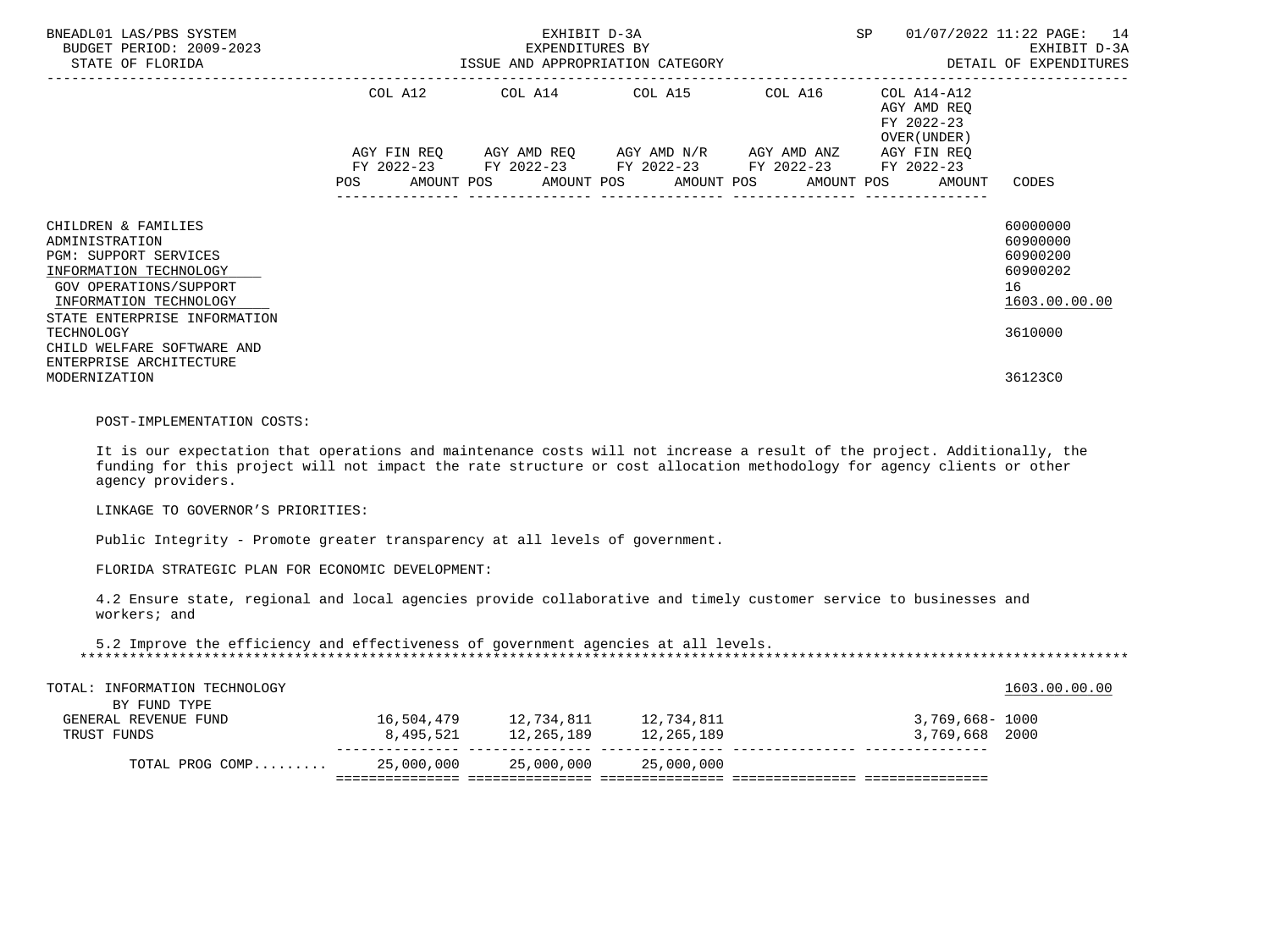| BNEADL01 LAS/PBS SYSTEM<br>BUDGET PERIOD: 2009-2023<br>STATE OF FLORIDA | EXHIBIT D-3A<br>EXPENDITURES BY<br>ISSUE AND APPROPRIATION CATEGORY                                            |                                                             |  |  |  |                                             |  | <b>SP</b><br>01/07/2022 13:05 PAGE:<br>EXHIBIT D-3A<br>DETAIL OF EXPENDITURES |  |                                                          |               |
|-------------------------------------------------------------------------|----------------------------------------------------------------------------------------------------------------|-------------------------------------------------------------|--|--|--|---------------------------------------------|--|-------------------------------------------------------------------------------|--|----------------------------------------------------------|---------------|
|                                                                         |                                                                                                                | COL A12                                                     |  |  |  | COL A14 COL A15 COL A16                     |  |                                                                               |  | COL A14-A12<br>AGY AMD REO<br>FY 2022-23<br>OVER (UNDER) |               |
|                                                                         |                                                                                                                | AGY FIN REQ AGY AMD REQ AGY AMD N/R AGY AMD ANZ AGY FIN REQ |  |  |  |                                             |  |                                                                               |  |                                                          |               |
|                                                                         |                                                                                                                | FY 2022-23 FY 2022-23 FY 2022-23 FY 2022-23 FY 2022-23      |  |  |  |                                             |  |                                                                               |  |                                                          |               |
|                                                                         | POS FOR THE POST OF THE POST OF THE POST OF THE POST OF THE POST OF THE POST OF THE POST OF THE POST OF THE PO |                                                             |  |  |  | AMOUNT POS AMOUNT POS AMOUNT POS AMOUNT POS |  |                                                                               |  | AMOUNT                                                   | CODES         |
|                                                                         |                                                                                                                |                                                             |  |  |  |                                             |  |                                                                               |  |                                                          |               |
| CHILDREN & FAMILIES                                                     |                                                                                                                |                                                             |  |  |  |                                             |  |                                                                               |  |                                                          | 60000000      |
| <b>SERVICES</b>                                                         |                                                                                                                |                                                             |  |  |  |                                             |  |                                                                               |  |                                                          | 60910000      |
| PGM: FAMILY SAFETY PROGRAM                                              |                                                                                                                |                                                             |  |  |  |                                             |  |                                                                               |  |                                                          | 60910300      |
| FAMILY SAFETY/PRESERVATION                                              |                                                                                                                |                                                             |  |  |  |                                             |  |                                                                               |  |                                                          | 60910310      |
| HEALTH AND HUMAN SERVICES                                               |                                                                                                                |                                                             |  |  |  |                                             |  |                                                                               |  |                                                          | 13            |
| ADULT PROTECTION                                                        |                                                                                                                |                                                             |  |  |  |                                             |  |                                                                               |  |                                                          | 1304.06.00.00 |
| PROGRAM OR SERVICE-LEVEL                                                |                                                                                                                |                                                             |  |  |  |                                             |  |                                                                               |  |                                                          |               |
| INFORMATION TECHNOLOGY                                                  |                                                                                                                |                                                             |  |  |  |                                             |  |                                                                               |  |                                                          | 3630000       |
| GRANTS TO ENHANCE ADULT PROTECTIVE                                      |                                                                                                                |                                                             |  |  |  |                                             |  |                                                                               |  |                                                          |               |
| SERVICES INFORMATION TECHNOLOGY                                         |                                                                                                                |                                                             |  |  |  |                                             |  |                                                                               |  |                                                          |               |
| (AMERICAN RESCUE PLAN)                                                  |                                                                                                                |                                                             |  |  |  |                                             |  |                                                                               |  |                                                          | 36301C0       |
| SPECIAL CATEGORIES                                                      |                                                                                                                |                                                             |  |  |  |                                             |  |                                                                               |  |                                                          | 100000        |
| COVID-19 - ST OPS                                                       |                                                                                                                |                                                             |  |  |  |                                             |  |                                                                               |  |                                                          | 105153        |
| FEDERAL GRANTS TRUST FUND -FEDERL 1,500,000                             |                                                                                                                |                                                             |  |  |  |                                             |  |                                                                               |  | 1,500,000-2261 3                                         |               |
|                                                                         |                                                                                                                |                                                             |  |  |  |                                             |  |                                                                               |  |                                                          |               |

2022-2023 BUDGET YEAR NARRATIVE: IT COMPONENT? YES

ISSUE TITLE: Grants to Enhance Adult Protective Services Information Technology (American Rescue Plan)

STATEMENT OF NEED:

 The Florida Department of Children and Families (department) is requesting funding of \$1,500,000 in nonrecurring Federal Grants Trust Fund supported by funding available from the American Recovery Plan Act (there is no state match requirement) for Adult Protective Services (APS) system improvements.

DESCRIPTION OF BENEFITS:

 These funds, if appropriated and released, will be used for system improvements that will support increased APS worker presence in the community and with alleged victims of abuse, neglect, or exploitation. They would be used for:

 -Mobility for Adult Protective Investigators (APIs): Implement a mobile tool for APIs. Use a phased approach beginning with quick win mobile features including commencement of the investigation. Procure a mobile solution that is a Software as a Service (SaaS) model and contains additional functional, or new functionality can be added, to expand the overall modernization of Adult functions (i.e., intake in the future).

 -Services Tracking: Upgrade the ability to track provider services. The Florida Safe Families Network (FSFN) has a services module that is recommended vehicle to accomplish this objective. A contract amendment would be executed with IBM to provide hours to implement services in FSFN for APS.

 -Sunset the Adult Services Information System (ASIS): Currently Adult functions are performed in ASIS and FSFN. The objective is to move all functionality out of ASIS into either FSFN or performed in the new mobile solution.

# SOLUTIONS ALTERNATIVES CONSIDERED:

 A number of alternatives have been considered over the years, and the APS program has used its own ASIS, the FSFN, and the Florida Abuse Hotline. None of these systems offer the mobility desired to provide more rapidly available services to adult victims of abuse, neglect, and exploitation.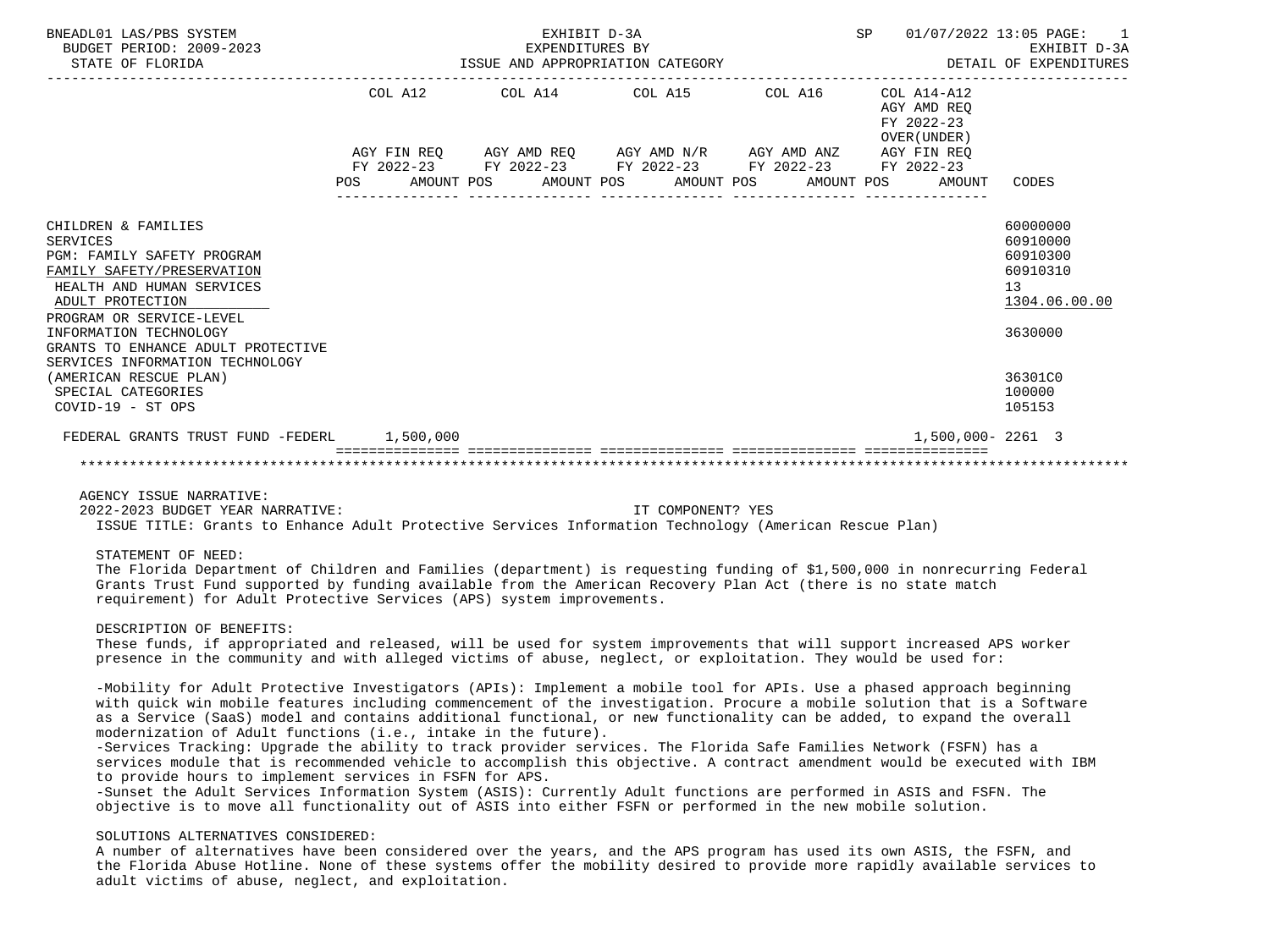|                                                                                                                                                                                                                                                                                                                                                                                                                                                                                                                                                                                                                                                                                                                                                                                                                                                                                                                                                                          |                                                 |                                                                                                                                                                              |                                          | 01/07/2022 13:05 PAGE:<br>2<br>EXHIBIT D-3A<br>DETAIL OF EXPENDITURES                       |
|--------------------------------------------------------------------------------------------------------------------------------------------------------------------------------------------------------------------------------------------------------------------------------------------------------------------------------------------------------------------------------------------------------------------------------------------------------------------------------------------------------------------------------------------------------------------------------------------------------------------------------------------------------------------------------------------------------------------------------------------------------------------------------------------------------------------------------------------------------------------------------------------------------------------------------------------------------------------------|-------------------------------------------------|------------------------------------------------------------------------------------------------------------------------------------------------------------------------------|------------------------------------------|---------------------------------------------------------------------------------------------|
|                                                                                                                                                                                                                                                                                                                                                                                                                                                                                                                                                                                                                                                                                                                                                                                                                                                                                                                                                                          |                                                 | COL A12 $COL$ A14 $COL$ A15 $COL$ A16 $COL$ A14-A12<br>AGY FIN REQ AGY AMD REQ AGY AMD N/R AGY AMD ANZ AGY FIN REQ<br>FY 2022-23 FY 2022-23 FY 2022-23 FY 2022-23 FY 2022-23 | AGY AMD REQ<br>FY 2022-23<br>OVER(UNDER) |                                                                                             |
|                                                                                                                                                                                                                                                                                                                                                                                                                                                                                                                                                                                                                                                                                                                                                                                                                                                                                                                                                                          | POS AMOUNT POS AMOUNT POS AMOUNT POS AMOUNT POS |                                                                                                                                                                              | AMOUNT                                   | CODES                                                                                       |
| CHILDREN & FAMILIES<br><b>SERVICES</b><br>PGM: FAMILY SAFETY PROGRAM<br>FAMILY SAFETY/PRESERVATION<br>HEALTH AND HUMAN SERVICES<br>ADULT PROTECTION<br>PROGRAM OR SERVICE-LEVEL<br>INFORMATION TECHNOLOGY<br>GRANTS TO ENHANCE ADULT PROTECTIVE                                                                                                                                                                                                                                                                                                                                                                                                                                                                                                                                                                                                                                                                                                                          |                                                 |                                                                                                                                                                              |                                          | 60000000<br>60910000<br>60910300<br>60910310<br>13 <sup>°</sup><br>1304.06.00.00<br>3630000 |
| SERVICES INFORMATION TECHNOLOGY<br>(AMERICAN RESCUE PLAN)                                                                                                                                                                                                                                                                                                                                                                                                                                                                                                                                                                                                                                                                                                                                                                                                                                                                                                                |                                                 |                                                                                                                                                                              |                                          | 36301C0                                                                                     |
| IMPACT IF NOT FUNDED:<br>If this request is not funded, then the status quo will continue, and services will be office-centered rather than<br>community-based.<br>ASSUMPTIONS AND CONSTRAINTS:<br>This request assumes that funds will be made available and that the desired functionality can be acquired within the<br>amount available.<br>IT SERVICE OR SYSTEM CREATED, REPLACED, ENHANCED, OR ELIMINATED:<br>This request is for a mobile application for APS.<br>IMPLEMENTATION APPROACH:<br>The details of the implementation approach are to be determined. The implementation strategy focuses on mobility,<br>leveraging FSFN, and streamlining by sunsetting:<br>-mobility for APIs (a mobile tool phased in and using a SaaS model that offers the ability to modify functionality),<br>-an upgrade to services tracking via an existing FSFN module that would allow APS to use the existing FSFN programming<br>contract and shorten time to market, and |                                                 |                                                                                                                                                                              |                                          |                                                                                             |
| -sunsetting of the existing ASIS system so that all work is done via the mobility tool or FSFN.<br>TIMELINE:                                                                                                                                                                                                                                                                                                                                                                                                                                                                                                                                                                                                                                                                                                                                                                                                                                                             |                                                 |                                                                                                                                                                              |                                          |                                                                                             |
| The timeline is to be determined.                                                                                                                                                                                                                                                                                                                                                                                                                                                                                                                                                                                                                                                                                                                                                                                                                                                                                                                                        |                                                 |                                                                                                                                                                              |                                          |                                                                                             |
| ESTIMATED COSTS:<br>Estimated costs are \$1,500,000. Independent Verification and Validation (IV&V) is not required or anticipated to be<br>necessary for a project of limited scope.                                                                                                                                                                                                                                                                                                                                                                                                                                                                                                                                                                                                                                                                                                                                                                                    |                                                 |                                                                                                                                                                              |                                          |                                                                                             |
| POST-IMPLEMENTATION COSTS:<br>Post-implementation costs will be covered by funds currently used for ongoing system operations.                                                                                                                                                                                                                                                                                                                                                                                                                                                                                                                                                                                                                                                                                                                                                                                                                                           |                                                 |                                                                                                                                                                              |                                          |                                                                                             |
| LINKAGE TO GOVERNOR'S PRIORITIES:<br>Public Integrity - Promote greater transparency at all levels of government.                                                                                                                                                                                                                                                                                                                                                                                                                                                                                                                                                                                                                                                                                                                                                                                                                                                        |                                                 |                                                                                                                                                                              |                                          |                                                                                             |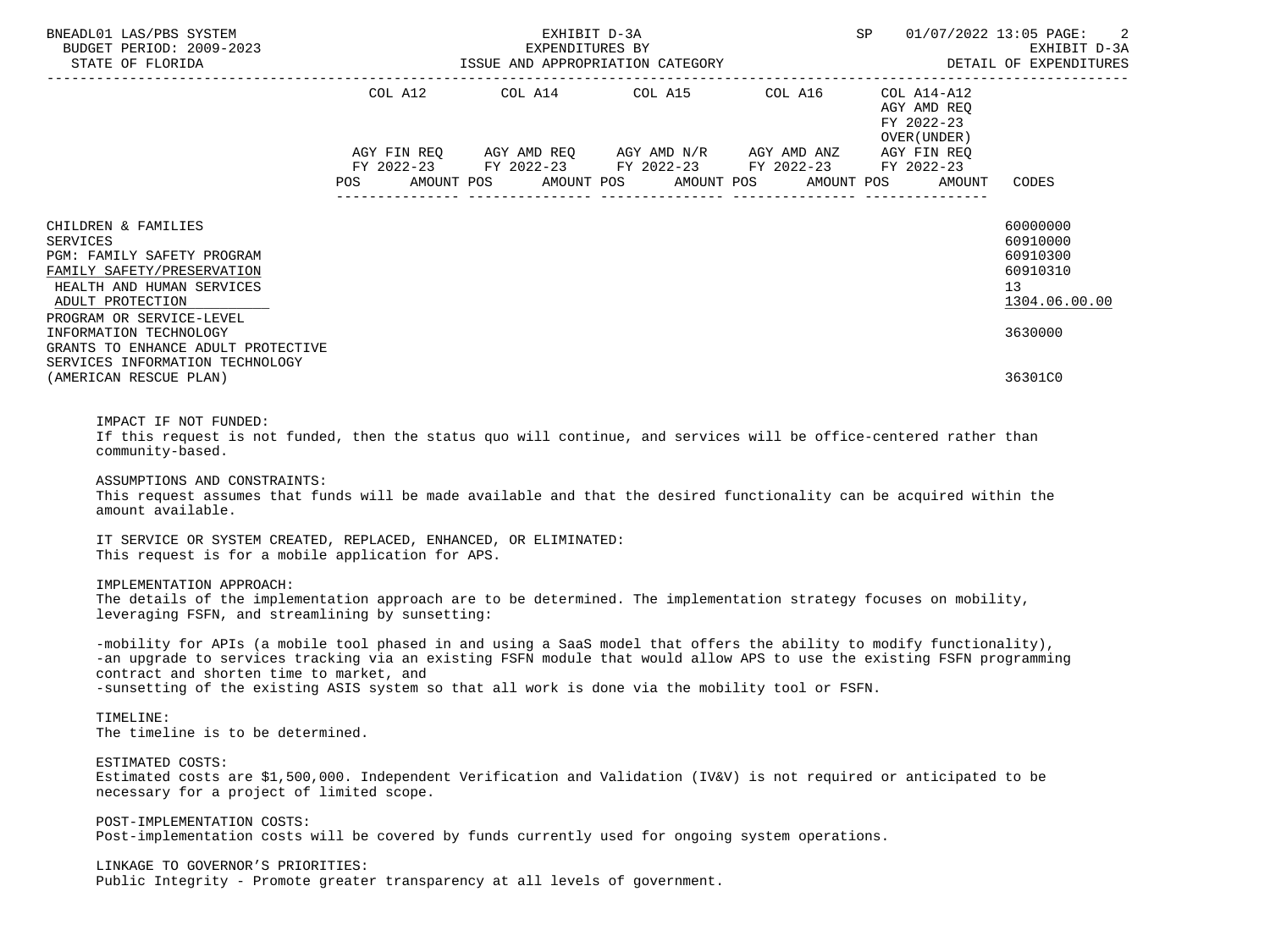| BNEADL01 LAS/PBS SYSTEM<br>BUDGET PERIOD: 2009-2023<br>STATE OF FLORIDA                                                                                                         |         | EXHIBIT D-3A<br>EXPENDITURES BY<br>ISSUE AND APPROPRIATION CATEGORY                                       | SP | $01/07/2022$ 13:05 PAGE: 3<br>EXHIBIT D-3A<br>DETAIL OF EXPENDITURES  |                                                                     |
|---------------------------------------------------------------------------------------------------------------------------------------------------------------------------------|---------|-----------------------------------------------------------------------------------------------------------|----|-----------------------------------------------------------------------|---------------------------------------------------------------------|
|                                                                                                                                                                                 | COL A12 | COL A14 COL A15 COL A16                                                                                   |    | COL A14-A12<br>AGY AMD REO<br>FY 2022-23<br>OVER (UNDER )             |                                                                     |
|                                                                                                                                                                                 |         | AGY FIN REQ AGY AMD REQ AGY AMD N/R AGY AMD ANZ<br>FY 2022-23 FY 2022-23 FY 2022-23 FY 2022-23 FY 2022-23 |    | AGY FIN REO<br>POS AMOUNT POS AMOUNT POS AMOUNT POS AMOUNT POS AMOUNT | CODES                                                               |
| CHILDREN & FAMILIES<br>SERVICES<br><b>PGM: FAMILY SAFETY PROGRAM</b><br>FAMILY SAFETY/PRESERVATION<br>HEALTH AND HUMAN SERVICES<br>ADULT PROTECTION<br>PROGRAM OR SERVICE-LEVEL |         |                                                                                                           |    |                                                                       | 60000000<br>60910000<br>60910300<br>60910310<br>13<br>1304.06.00.00 |
| INFORMATION TECHNOLOGY<br>GRANTS TO ENHANCE ADULT PROTECTIVE<br>SERVICES INFORMATION TECHNOLOGY<br>(AMERICAN RESCUE PLAN)                                                       |         |                                                                                                           |    |                                                                       | 3630000<br>36301C0                                                  |

 FLORIDA STRATEGIC PLAN FOR ECONOMIC DEVELOPMENT: 4.2 Ensure state, regional and local agencies provide collaborative and timely customer service to businesses and workers; and 5.2 Improve the efficiency and effectiveness of government agencies at all levels.

Amended 2022-23 Narrative after December 15, 2021

 This issue was deleted and moved to the Back of the Bill Section 86 in the Governor's Recommended Budget for FY 2022-23. \*\*\*\*\*\*\*\*\*\*\*\*\*\*\*\*\*\*\*\*\*\*\*\*\*\*\*\*\*\*\*\*\*\*\*\*\*\*\*\*\*\*\*\*\*\*\*\*\*\*\*\*\*\*\*\*\*\*\*\*\*\*\*\*\*\*\*\*\*\*\*\*\*\*\*\*\*\*\*\*\*\*\*\*\*\*\*\*\*\*\*\*\*\*\*\*\*\*\*\*\*\*\*\*\*\*\*\*\*\*\*\*\*\*\*\*\*\*\*\*\*\*\*\*\*\*\*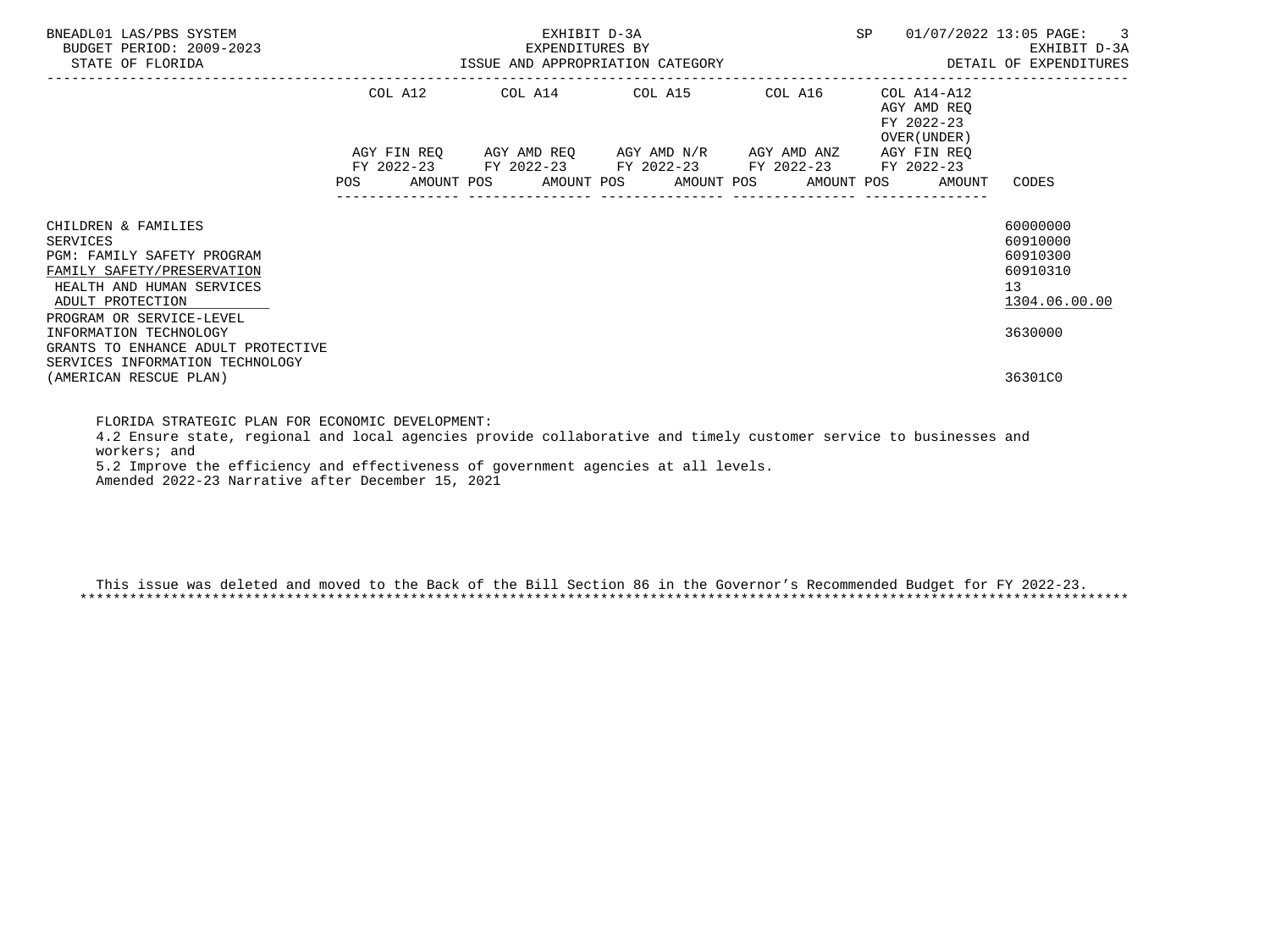| BNEADL01 LAS/PBS SYSTEM<br>BUDGET PERIOD: 2009-2023<br>STATE OF FLORIDA                                                                                                                                                                                                                        |         | EXPENDITURES BY<br>ISSUE AND APPROPRIATION CATEGORY                                                                                                                                                                                                     | EXHIBIT D-3A |                                                     | SP 01/07/2022 13:05 PAGE: 1<br>EXHIBIT D-3A<br>DETAIL OF EXPENDITURES                                         |
|------------------------------------------------------------------------------------------------------------------------------------------------------------------------------------------------------------------------------------------------------------------------------------------------|---------|---------------------------------------------------------------------------------------------------------------------------------------------------------------------------------------------------------------------------------------------------------|--------------|-----------------------------------------------------|---------------------------------------------------------------------------------------------------------------|
|                                                                                                                                                                                                                                                                                                | COL A12 | COL A14 $\phantom{000}$ COL A15 $\phantom{000}$ COL $\phantom{000}$ A14-A12<br>AGY FIN REQ AGY AMD REQ AGY AMD N/R AGY AMD ANZ AGY FIN REQ<br>FY 2022-23 FY 2022-23 FY 2022-23 FY 2022-23 FY 2022-23<br>POS AMOUNT POS AMOUNT POS AMOUNT POS AMOUNT POS |              | AGY AMD REO<br>FY 2022-23<br>OVER (UNDER)<br>AMOUNT | CODES                                                                                                         |
| CHILDREN & FAMILIES<br><b>SERVICES</b><br>PGM: ECON SELF SUFFICIENCY<br>ECONOMIC SELF SUFFICIENCY<br>HEALTH AND HUMAN SERVICES<br>COMPREHENSIVE/ELIGIB/SVCS<br>PROGRAM OR SERVICE-LEVEL<br>INFORMATION TECHNOLOGY<br>FLORIDA SYSTEM MODERNIZATION<br>SPECIAL CATEGORIES<br>$COVID-19 - ST OPS$ |         |                                                                                                                                                                                                                                                         |              |                                                     | 60000000<br>60910000<br>60910700<br>60910708<br>13<br>1304.01.00.00<br>3630000<br>36316C0<br>100000<br>105153 |
| FEDERAL GRANTS TRUST FUND -FEDERL 51,276,762                                                                                                                                                                                                                                                   |         |                                                                                                                                                                                                                                                         |              | 51, 276, 762 - 2261 3                               |                                                                                                               |
|                                                                                                                                                                                                                                                                                                |         |                                                                                                                                                                                                                                                         |              |                                                     |                                                                                                               |

 AGENCY ISSUE NARRATIVE: 2022-2023 BUDGET YEAR NARRATIVE: IT COMPONENT? YES ISSUE TITLE: FLORIDA System Modernization

### STATEMENT OF NEED:

 The Department of Children and Families (department) requests \$51,276,762 of nonrecurring Federal Grants Trust Fund budget authority for Supplemental Nutrition Assistance Program (SNAP) American Rescue Plan Act Administrative Funds. Pursuant to Section 1101 (Pub. L. 117-2), the state of Florida has been granted 100 percent federal administrative funds over a three-year period by the U.S. Department of the Agriculture in order to support the SNAP program. Funds may be used to support administrative costs of implementing the SNAP program. This request is for year three of the award.

 The purpose of this request is to appropriate funds available for SNAP activities and make them available to the department. A portion of these funds will be used to fund the SNAP costs associated with ACCESS Florida system replacement.

## DESCRIPTION OF BENEFITS:

 Intangible benefits include better reporting or increased effectiveness of program objectives. Using these funds, if appropriated, and when a Planning Advance Planning Document(PAPD)and Implementation Advance Planning Document (IAPD)are developed and approved, will allow the department to use 100 percent federal funding for SNAP activities on the replacement system for the period of the American Rescue Plan funds.

# SOLUTIONS ALTERNATIVES CONSIDERED:

 Other uses for the federal funding were considered and other systems completion and replacement approaches have been proposed in the past five years. This approach optimizes available federal funding.

# IMPACT IF NOT FUNDED:

 The department will not be able to utilize the 100 percent federal funding for the SNAP portion of the ACCESS Florida system replacement; SNAP funding for systems is otherwise 50 percent federal and 50 percent state participation.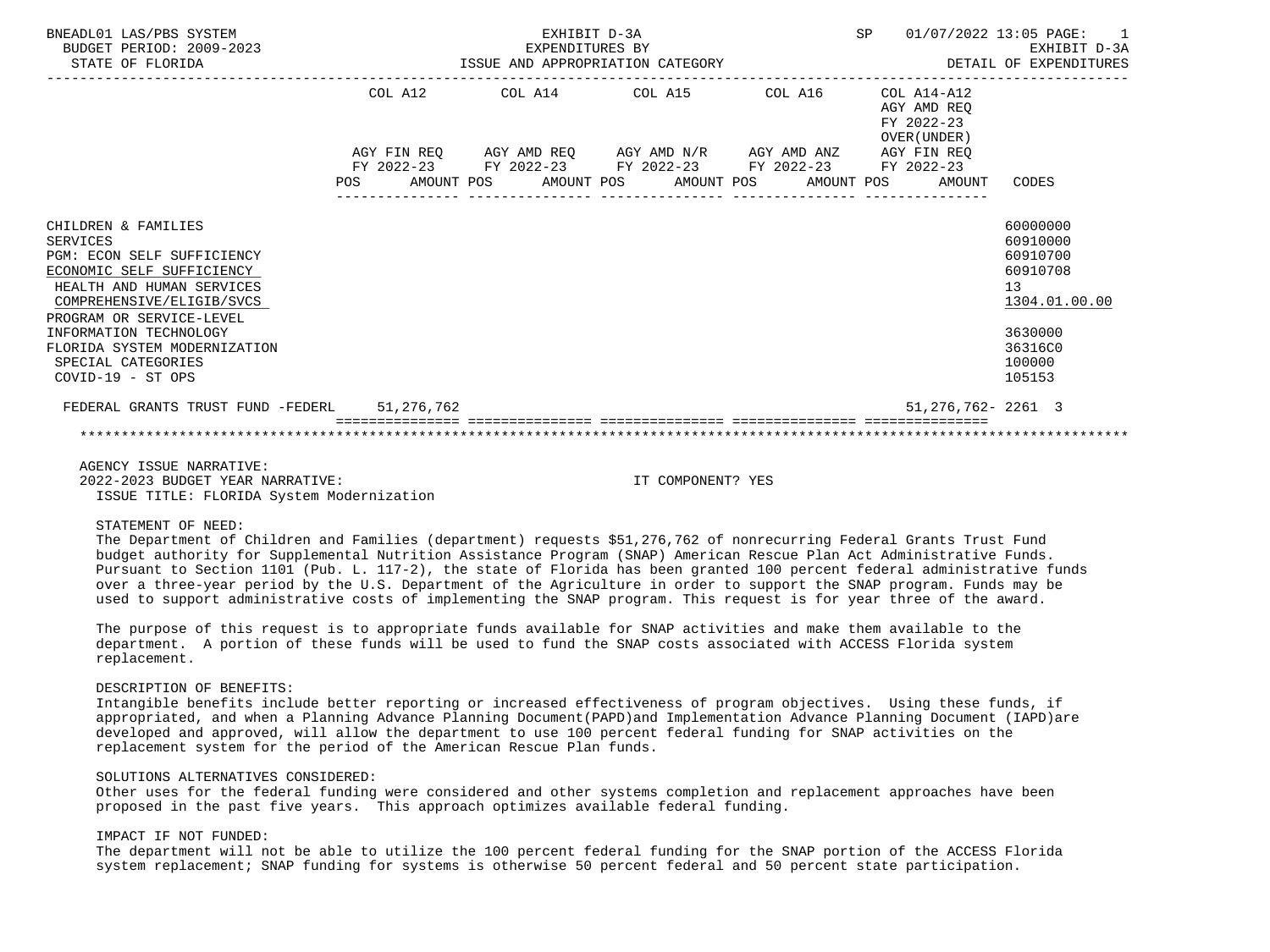| BNEADL01 LAS/PBS SYSTEM<br>BUDGET PERIOD: 2009-2023<br>STATE OF FLORIDA                                                                                                          | ISSUE AND APPROPRIATION CATEGORY | EXHIBIT D-3A<br>EXPENDITURES BY | SP                                                                                                      | 01/07/2022 13:05 PAGE: 2<br>EXHIBIT D-3A<br>DETAIL OF EXPENDITURES |                                                                             |                                                                     |
|----------------------------------------------------------------------------------------------------------------------------------------------------------------------------------|----------------------------------|---------------------------------|---------------------------------------------------------------------------------------------------------|--------------------------------------------------------------------|-----------------------------------------------------------------------------|---------------------------------------------------------------------|
|                                                                                                                                                                                  | COL A12                          |                                 | COL A14 COL A15 COL A16 COL A14-A12                                                                     |                                                                    | AGY AMD REO<br>FY 2022-23<br>OVER (UNDER )                                  |                                                                     |
|                                                                                                                                                                                  | AGY FIN REO                      |                                 | AGY AMD REO      AGY AMD N/R      AGY AMD ANZ<br>FY 2022-23 FY 2022-23 FY 2022-23 FY 2022-23 FY 2022-23 |                                                                    | AGY FIN REO<br>POS AMOUNT POS AMOUNT POS AMOUNT POS AMOUNT POS AMOUNT CODES |                                                                     |
| CHILDREN & FAMILIES<br>SERVICES<br>PGM: ECON SELF SUFFICIENCY<br>ECONOMIC SELF SUFFICIENCY<br>HEALTH AND HUMAN SERVICES<br>COMPREHENSIVE/ELIGIB/SVCS<br>PROGRAM OR SERVICE-LEVEL |                                  |                                 |                                                                                                         |                                                                    |                                                                             | 60000000<br>60910000<br>60910700<br>60910708<br>13<br>1304.01.00.00 |
| INFORMATION TECHNOLOGY<br>FLORIDA SYSTEM MODERNIZATION                                                                                                                           |                                  |                                 |                                                                                                         |                                                                    |                                                                             | 3630000<br>36316C0                                                  |

#### ASSUMPTIONS AND CONSTRAINTS:

 This request assumes that a roadmap and detailed Schedule IV-B will be developed before session begins and it assumes that federal prior approvals of procurement vehicle, proposed award, and proposed contract to replace the existing systems programming contract (ends June 30, 2022) will occur so that the department can procure services to develop a PAPD and IAPD, receive prior federal funding and procurement approvals, and commence a systems replacement initiative that can be completed while 100 percent SNAP funding is available (currently through Federal Fiscal Year 2022-2023). This requests also assumes the department will use Centers for Medicare and Medicaid Services (CMS) development funding available at the 90 percent federal/10 percent state rate for the Medicaid portion of the system.

 Constraints include the timelines, delays in execution if they occur, or failure to achieve prior federal funding and procurement approvals.

#### IT SERVICE OR SYSTEM CREATED, REPLACED, ENHANCED, OR ELIMINATED:

 The funds released would be used to implement a modular replacement of the existing ACCESS Florida system, following a roadmap that will be developed in the 2Nd quarter of Fiscal Year 2021-2022. This system replacement will meet defined business needs and use newer technologies.

## IMPLEMENTATION APPROACH:

 The implementation approach will be defined as part of the roadmap and Schedule IV-B development in the 2nd quarter of Fiscal Year 2021-2022.

### TIMELINE:

 The high-level implementation timeline will be developed when the roadmap is completed. It will include time for definition of business requirements and human-centered design as well as standard design, development, and implementation. Independent verification and validation (IV & V) and costs of testing and parallel operations during testing will be included in the timelines, as well time necessary for federal prior funding and procurement approvals, including PAPD and IAPD.

## ESTIMATED COSTS:

 Final costs are to be determined, but the request is to appropriate \$51,276,762 of American Rescue Plan funds to the department for the modernization and transformation of the ACCESS Florida System.

#### POST-IMPLEMENTATION COSTS:

 Ongoing cost estimates will be developed in the roadmap and in subsequent negotiations with vendors, but one of the key objectives of system replacement is to invest in business processes that will create efficiencies in service delivery.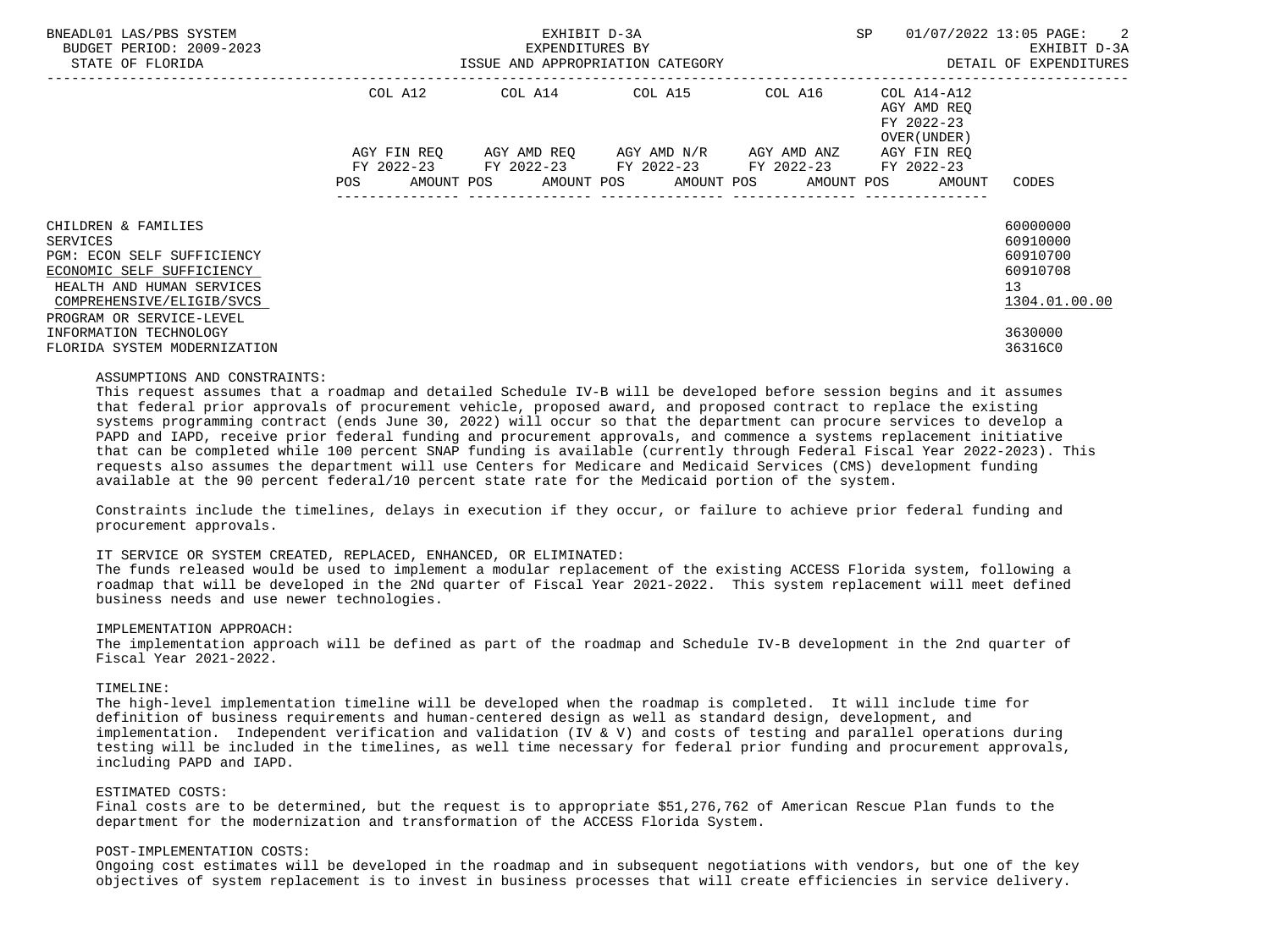| BNEADL01 LAS/PBS SYSTEM<br>BUDGET PERIOD: 2009-2023<br>STATE OF FLORIDA                                                                                                          |         | EXHIBIT D-3A<br>EXPENDITURES BY<br>ISSUE AND APPROPRIATION CATEGORY | SP                                                                                                                                                                  | 01/07/2022 13:05 PAGE: 3<br>EXHIBIT D-3A<br>DETAIL OF EXPENDITURES |                                            |                                                                     |
|----------------------------------------------------------------------------------------------------------------------------------------------------------------------------------|---------|---------------------------------------------------------------------|---------------------------------------------------------------------------------------------------------------------------------------------------------------------|--------------------------------------------------------------------|--------------------------------------------|---------------------------------------------------------------------|
|                                                                                                                                                                                  | COL A12 |                                                                     |                                                                                                                                                                     |                                                                    | AGY AMD REO<br>FY 2022-23<br>OVER (UNDER ) |                                                                     |
|                                                                                                                                                                                  |         |                                                                     | AGY FIN REQ AGY AMD REQ AGY AMD N/R AGY AMD ANZ<br>FY 2022-23 FY 2022-23 FY 2022-23 FY 2022-23 FY 2022-23<br>POS AMOUNT POS AMOUNT POS AMOUNT POS AMOUNT POS AMOUNT |                                                                    | AGY FIN REO                                | CODES                                                               |
| CHILDREN & FAMILIES<br>SERVICES<br>PGM: ECON SELF SUFFICIENCY<br>ECONOMIC SELF SUFFICIENCY<br>HEALTH AND HUMAN SERVICES<br>COMPREHENSIVE/ELIGIB/SVCS<br>PROGRAM OR SERVICE-LEVEL |         |                                                                     |                                                                                                                                                                     |                                                                    |                                            | 60000000<br>60910000<br>60910700<br>60910708<br>13<br>1304.01.00.00 |
| INFORMATION TECHNOLOGY<br>FLORIDA SYSTEM MODERNIZATION                                                                                                                           |         |                                                                     |                                                                                                                                                                     |                                                                    |                                            | 3630000<br>36316C0                                                  |

 Another primary goal is to address the costs of maintaining a legacy system, which increase as the system ages. The expectation is that costs to operate a new system, after the final period of testing when the existing system and new system must run parallel, will not increase and should decrease.

 LINKAGE TO GOVERNOR'S PRIORITIES: Public Integrity - Promote greater transparency at all levels of government.

 FLORIDA STRATEGIC PLAN FOR ECONOMIC DEVELOPMENT: 4.2 Ensure state, regional and local agencies provide collaborative and timely customer service to businesses and workers; and 5.2 Improve the efficiency and effectiveness of government agencies at all levels. Amended 2022-23 Narrative after December 15, 2021

 This issue was deleted and moved to the Back of the Bill Section 85 in the Governor's Recommended Budget for FY 2022-23. \*\*\*\*\*\*\*\*\*\*\*\*\*\*\*\*\*\*\*\*\*\*\*\*\*\*\*\*\*\*\*\*\*\*\*\*\*\*\*\*\*\*\*\*\*\*\*\*\*\*\*\*\*\*\*\*\*\*\*\*\*\*\*\*\*\*\*\*\*\*\*\*\*\*\*\*\*\*\*\*\*\*\*\*\*\*\*\*\*\*\*\*\*\*\*\*\*\*\*\*\*\*\*\*\*\*\*\*\*\*\*\*\*\*\*\*\*\*\*\*\*\*\*\*\*\*\*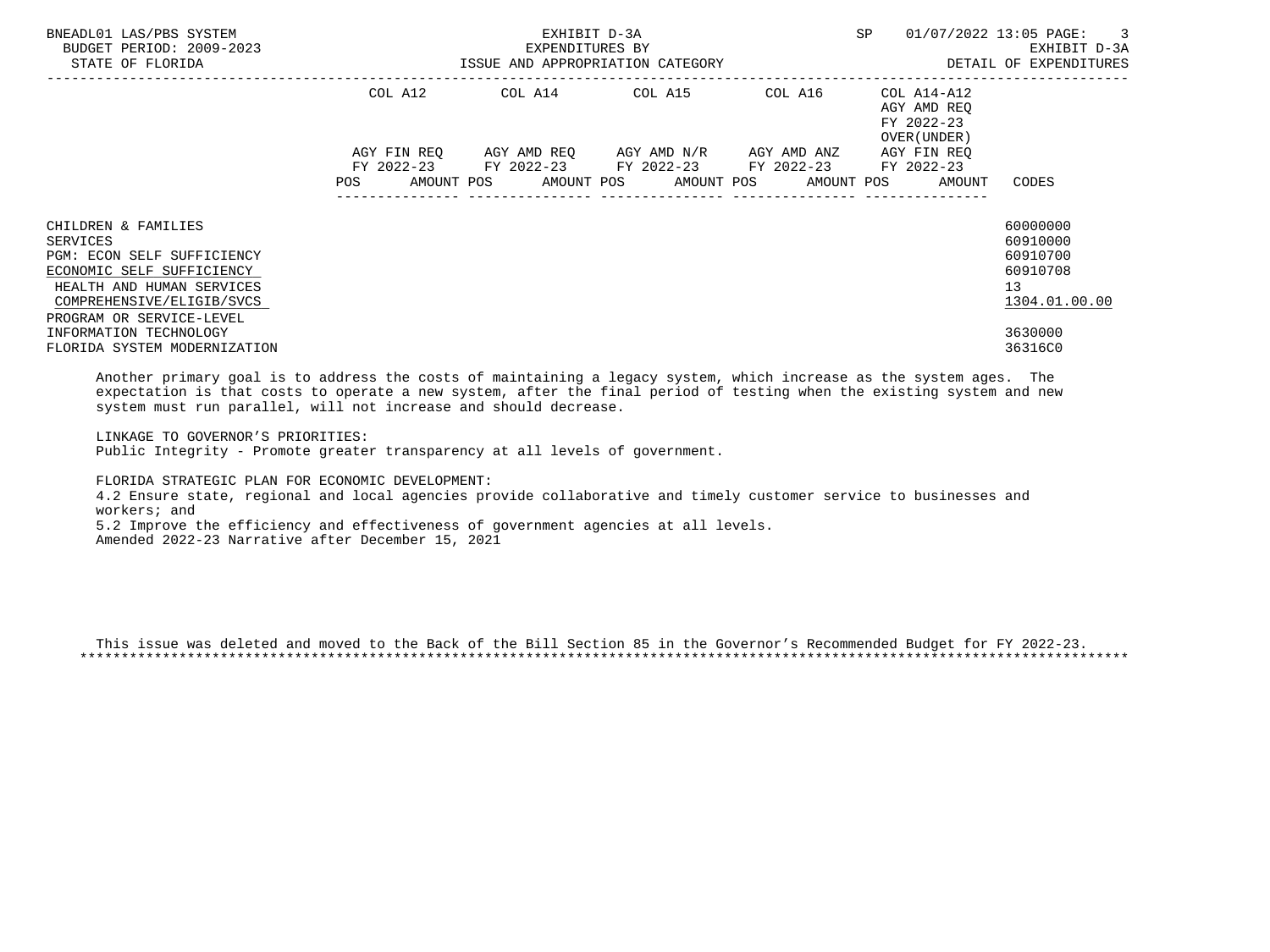| BNEADL01 LAS/PBS SYSTEM<br>BUDGET PERIOD: 2009-2023<br>STATE OF FLORIDA                                                                                                                                                                                                                                                                                   |     | EXPENDITURES BY<br>ISSUE AND APPROPRIATION CATEGORY | SP 01/07/2022 11:05 PAGE: | 1<br>EXHIBIT D-3A<br>DETAIL OF EXPENDITURES |                                                             |                                                             |                                                                                                               |
|-----------------------------------------------------------------------------------------------------------------------------------------------------------------------------------------------------------------------------------------------------------------------------------------------------------------------------------------------------------|-----|-----------------------------------------------------|---------------------------|---------------------------------------------|-------------------------------------------------------------|-------------------------------------------------------------|---------------------------------------------------------------------------------------------------------------|
|                                                                                                                                                                                                                                                                                                                                                           |     |                                                     |                           |                                             | COL A12 COL A14 COL A15 COL A16                             | $COL A14- A12$<br>AGY AMD REQ<br>FY 2022-23<br>OVER (UNDER) |                                                                                                               |
|                                                                                                                                                                                                                                                                                                                                                           |     |                                                     |                           |                                             | AGY FIN REQ AGY AMD REQ AGY AMD N/R AGY AMD ANZ AGY FIN REQ |                                                             |                                                                                                               |
|                                                                                                                                                                                                                                                                                                                                                           | POS |                                                     |                           | AMOUNT POS AMOUNT POS AMOUNT POS            | FY 2022-23 FY 2022-23 FY 2022-23 FY 2022-23 FY 2022-23      | AMOUNT POS<br>AMOUNT                                        | CODES                                                                                                         |
| CHILDREN & FAMILIES<br>ADMINISTRATION<br><b>PGM: SUPPORT SERVICES</b><br>INFORMATION TECHNOLOGY<br><b>GOV OPERATIONS/SUPPORT</b><br>INFORMATION TECHNOLOGY<br>PROGRAM OR SERVICE-LEVEL<br>INFORMATION TECHNOLOGY<br>FLORIDA SAFE FAMILIES NETWORK CLOUD<br>MAINTENANCE AND OPERATIONAL<br><b>EXPENSES</b><br>SPECIAL CATEGORIES<br>FL SAFE FAMILY NETWORK |     |                                                     |                           |                                             |                                                             |                                                             | 60000000<br>60900000<br>60900200<br>60900202<br>16<br>1603.00.00.00<br>3630000<br>36351C0<br>100000<br>101650 |
| GENERAL REVENUE FUND -STATE - 1,956,349<br>FEDERAL GRANTS TRUST FUND -FEDERL                                                                                                                                                                                                                                                                              |     |                                                     | 1,007,013                 |                                             |                                                             | 1,956,349 1000 1<br>1,007,013 2261 3                        |                                                                                                               |
| TOTAL APPRO                                                                                                                                                                                                                                                                                                                                               |     |                                                     | ---------<br>2,963,362    |                                             | ------------ --------------- -----                          | 2,963,362                                                   |                                                                                                               |
|                                                                                                                                                                                                                                                                                                                                                           |     |                                                     |                           |                                             |                                                             |                                                             |                                                                                                               |

 2022-2023 BUDGET YEAR NARRATIVE: IT COMPONENT? YES Amended 2022-23 Narrative after December 15, 2021

ISSUE TITLE: Florida Safe Families Network Cloud Maintenance and Operational Expenses

SUMMARY:

This is a new issue.

STATEMENT OF NEED:

 The Florida Department of Children and Families (department) is requesting budget authority for \$2,963,362 (\$1,956,349 in General Revenue Fund and \$1,007,013 in the Federal Grants Trust Fund) in the Florida Safe Families Network category within the Information Technology budget entity to operate Florida Safe Families Network (FSFN) in a cloud environment.

DESCRIPTION OF BENEFITS:

 Moving the FSFN System to a cloud service provider has resulted in benefits over the Florida Digital Services (formerly AST/DST)-hosted model. Generally, benefits realized from the cloud-based solution that employs cross-platform hosting of FSFN on middle tier servers include: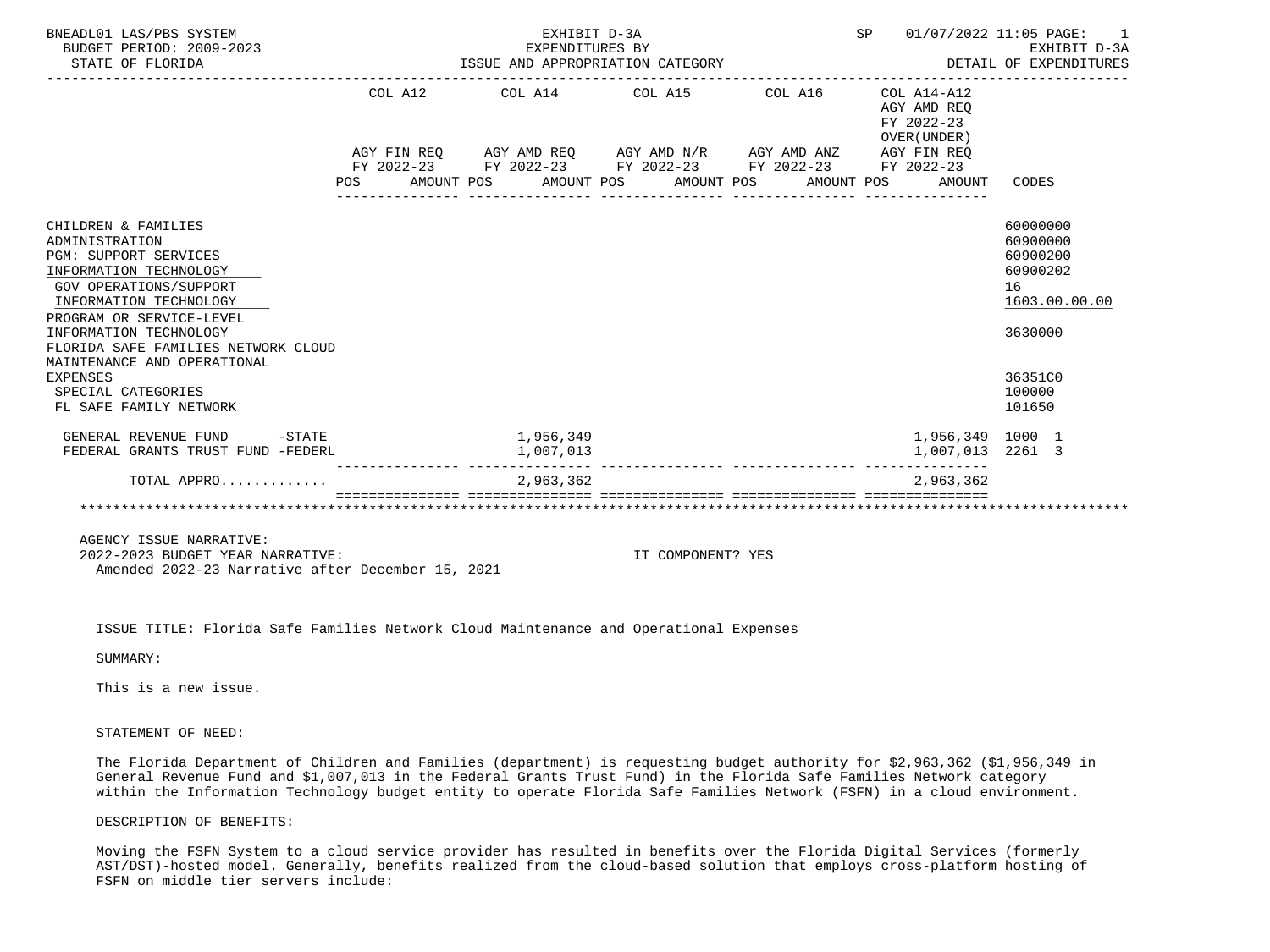| BNEADL01 LAS/PBS SYSTEM<br>BUDGET PERIOD: 2009-2023<br>STATE OF FLORIDA                                                                                                         | EXHIBIT D-3A<br>EXPENDITURES BY<br>ISSUE AND APPROPRIATION CATEGORY | SP                                          | 01/07/2022 11:05 PAGE: 2<br>EXHIBIT D-3A<br>DETAIL OF EXPENDITURES |                                                                                     |                                                                     |
|---------------------------------------------------------------------------------------------------------------------------------------------------------------------------------|---------------------------------------------------------------------|---------------------------------------------|--------------------------------------------------------------------|-------------------------------------------------------------------------------------|---------------------------------------------------------------------|
|                                                                                                                                                                                 |                                                                     | COL A12 COL A14 COL A15                     | COL A16                                                            | COL A14-A12<br>AGY AMD REO<br>FY 2022-23<br>OVER (UNDER)                            |                                                                     |
|                                                                                                                                                                                 |                                                                     | FY 2022-23 FY 2022-23 FY 2022-23 FY 2022-23 |                                                                    | AGY FIN REO<br>FY 2022-23<br>POS AMOUNT POS AMOUNT POS AMOUNT POS AMOUNT POS AMOUNT | CODES                                                               |
| CHILDREN & FAMILIES<br>ADMINISTRATION<br><b>PGM: SUPPORT SERVICES</b><br>INFORMATION TECHNOLOGY<br>GOV OPERATIONS/SUPPORT<br>INFORMATION TECHNOLOGY<br>PROGRAM OR SERVICE-LEVEL |                                                                     |                                             |                                                                    |                                                                                     | 60000000<br>60900000<br>60900200<br>60900202<br>16<br>1603.00.00.00 |
| INFORMATION TECHNOLOGY<br>FLORIDA SAFE FAMILIES NETWORK CLOUD<br>MAINTENANCE AND OPERATIONAL<br><b>EXPENSES</b>                                                                 |                                                                     |                                             |                                                                    |                                                                                     | 3630000<br>36351C0                                                  |

 Ability to leverage virtual and on-demand services for efficient expansion and contraction of application environments.

Reduced downtime and increased level of root cause validation and resolution.

No billing for unused capacity.

 Defined and Enforceable Service Level Agreements (SLAs) for FSFN hosting with monetary penalties to mitigate operational risks.

 Significantly enhanced disaster recovery capabilities for the replication of the application and data from the primary site to a recovery site.

 Improved hardware, software, and storage scalability for the support of and anticipated capacity requirements based on current growth trends and functionality.

 Improved system performance from the agility and flexibility of having an external hosting provider who can add capacity and address and resolve performance issues rapidly.

Inclusion of hardware upgrades in the hosting costs.

 Reduction in operations risks related to capacity expansion timeframes, disaster recovery, and application support.

 Continually improved maturity of offerings and service capabilities stemming from competitive pressures on a private cloud vendor.

## SOLUTIONS ALTERNATIVES CONSIDERED:

The only alternatives available are to do the work described or not to do it.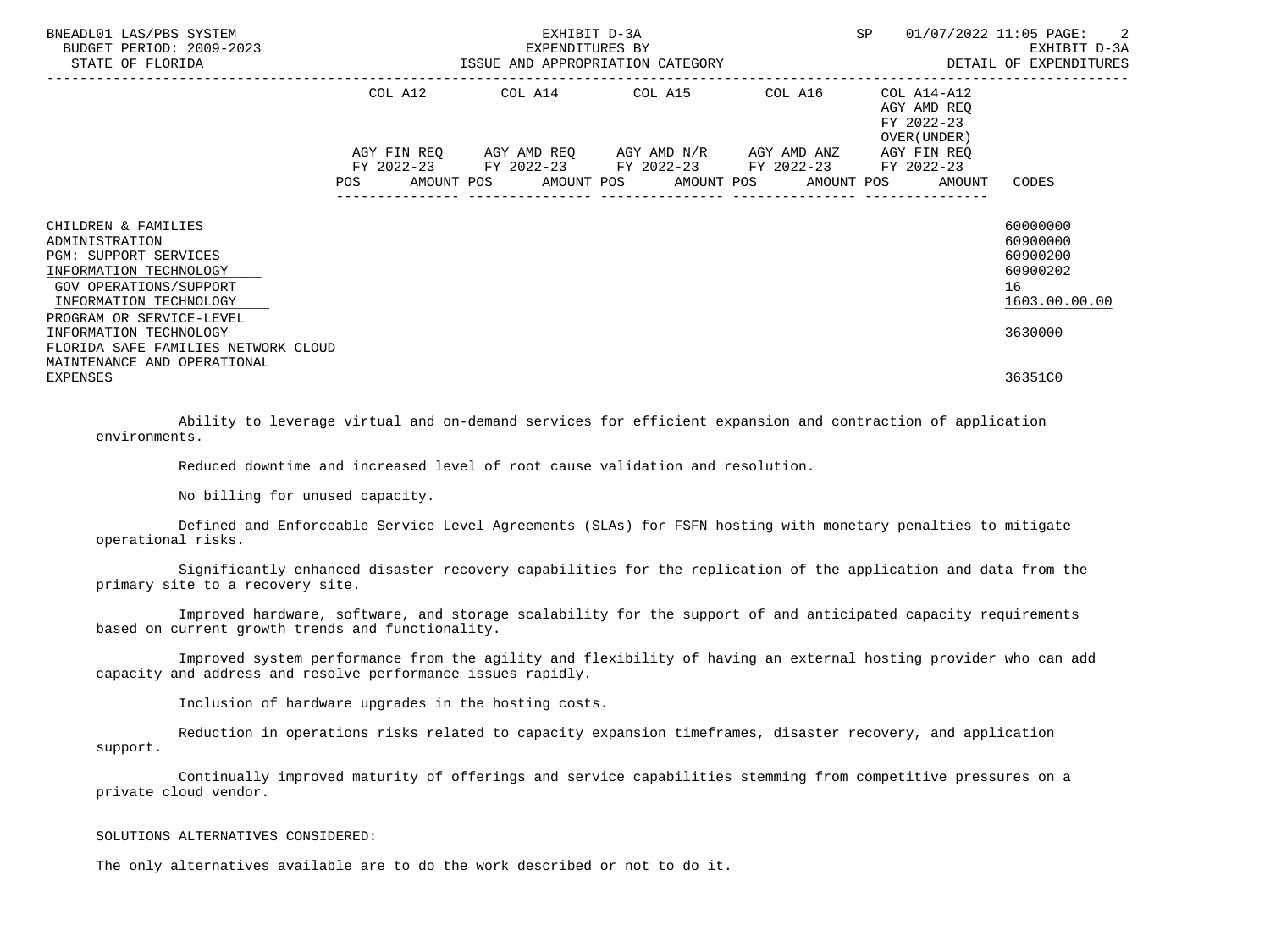| BNEADL01 LAS/PBS SYSTEM<br>BUDGET PERIOD: 2009-2023<br>STATE OF FLORIDA                                                                                                  |            | EXHIBIT D-3A<br>EXPENDITURES BY<br>ISSUE AND APPROPRIATION CATEGORY                                                                                 | SP      | 01/07/2022 11:05 PAGE:<br>$\overline{\phantom{a}}$<br>EXHIBIT D-3A<br>DETAIL OF EXPENDITURES |                                                                     |
|--------------------------------------------------------------------------------------------------------------------------------------------------------------------------|------------|-----------------------------------------------------------------------------------------------------------------------------------------------------|---------|----------------------------------------------------------------------------------------------|---------------------------------------------------------------------|
|                                                                                                                                                                          | COL A12    | COL A14 COL A15                                                                                                                                     | COL A16 | COL A14-A12<br>AGY AMD REO<br>FY 2022-23<br>OVER (UNDER )                                    |                                                                     |
|                                                                                                                                                                          | <b>POS</b> | AGY FIN REQ 6 AGY AMD REQ 6 AGY AMD N/R 6 AGY AMD ANZ<br>FY 2022-23 FY 2022-23 FY 2022-23 FY 2022-23<br>AMOUNT POS AMOUNT POS AMOUNT POS AMOUNT POS |         | AGY FIN REO<br>FY 2022-23<br>AMOUNT                                                          | CODES                                                               |
| CHILDREN & FAMILIES<br>ADMINISTRATION<br>PGM: SUPPORT SERVICES<br>INFORMATION TECHNOLOGY<br>GOV OPERATIONS/SUPPORT<br>INFORMATION TECHNOLOGY<br>PROGRAM OR SERVICE-LEVEL |            |                                                                                                                                                     |         |                                                                                              | 60000000<br>60900000<br>60900200<br>60900202<br>16<br>1603.00.00.00 |
| INFORMATION TECHNOLOGY<br>FLORIDA SAFE FAMILIES NETWORK CLOUD<br>MAINTENANCE AND OPERATIONAL<br><b>EXPENSES</b>                                                          |            |                                                                                                                                                     |         |                                                                                              | 3630000<br>36351C0                                                  |

IMPACT IF NOT FUNDED:

If this issue is not funded, systems maintenance and operations are at-risk.

 In the current situation, if non-recurring funding is not appropriated every year, the FSFN application will not be able to continue operating in the cloud and it cannot return easily or cost-neutrally to physical hosting. Recurring funding for a known on-going cost is a logical option to eliminate an unnecessary risk that affects children and their families.

## ASSUMPTIONS AND CONSTRAINTS:

 There are no assumptions or constraints associated with this request, other than failure to fund will mean that the proposed work has to wait for future funding and systems will be at-risk.

IT SERVICE OR SYSTEM CREATED, REPLACED, ENHANCED, OR ELIMINATED:

This issue provides for ongoing maintenance and operations of a key customer system.

## IMPLEMENTATION APPROACH:

 The item requested is at-risk because funding is nonrecurring. These technologies support services to children at-risk of abuse or neglect or in need of permanency. Without the systems and services that these technologies support, the department cannot serve the most vulnerable Floridians.

 After the department moved FSFN operations to the cloud as directed in December 2017, funding has been requested each year. Since these services are ongoing and necessary for FSFN operations on a daily basis, it is reasonable to request an ongoing appropriation in the base budget as this issue does.

# TIMELINE:

 The items to be purchased will be purchased from state-term contract as soon as funding is available. The purchases are routine systems activities and milestones will be funding available, e-quotes completed, purchase requisition created, purchase order approved and issued, receiving report completed, and invoice received and paid.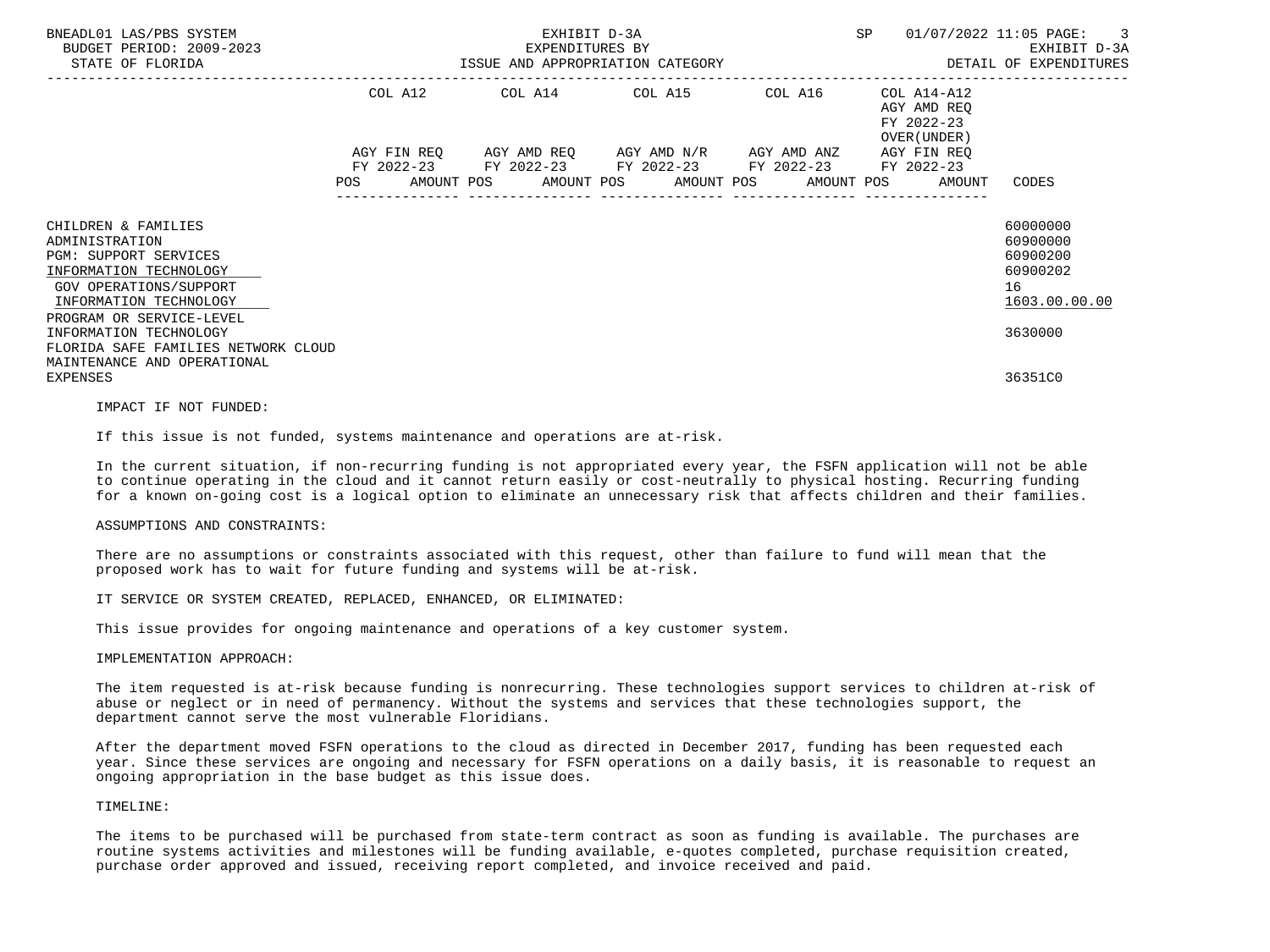| BNEADL01 LAS/PBS SYSTEM<br>BUDGET PERIOD: 2009-2023<br>STATE OF FLORIDA                                                                                                  | EXHIBIT D-3A<br>EXPENDITURES BY<br>EXPENDITURES BY<br>ISSUE AND APPROPRIATION CATEGORY |             |  |  |  |                                                                                                                                   |  |  | <b>SP</b> |                                                          | 01/07/2022 11:05 PAGE:<br>$\overline{4}$<br>EXHIBIT D-3A<br>DETAIL OF EXPENDITURES |
|--------------------------------------------------------------------------------------------------------------------------------------------------------------------------|----------------------------------------------------------------------------------------|-------------|--|--|--|-----------------------------------------------------------------------------------------------------------------------------------|--|--|-----------|----------------------------------------------------------|------------------------------------------------------------------------------------|
|                                                                                                                                                                          | COL A12                                                                                |             |  |  |  | COL A14 COL A15 COL A16                                                                                                           |  |  |           | COL A14-A12<br>AGY AMD REO<br>FY 2022-23<br>OVER (UNDER) |                                                                                    |
|                                                                                                                                                                          | POS                                                                                    | AGY FIN REO |  |  |  | AGY AMD REQ AGY AMD N/R AGY AMD ANZ<br>FY 2022-23 FY 2022-23 FY 2022-23 FY 2022-23<br>AMOUNT POS AMOUNT POS AMOUNT POS AMOUNT POS |  |  |           | AGY FIN REO<br>FY 2022-23<br>AMOUNT                      | CODES                                                                              |
| CHILDREN & FAMILIES<br>ADMINISTRATION<br>PGM: SUPPORT SERVICES<br>INFORMATION TECHNOLOGY<br>GOV OPERATIONS/SUPPORT<br>INFORMATION TECHNOLOGY<br>PROGRAM OR SERVICE-LEVEL |                                                                                        |             |  |  |  |                                                                                                                                   |  |  |           |                                                          | 60000000<br>60900000<br>60900200<br>60900202<br>16<br>1603.00.00.00                |
| INFORMATION TECHNOLOGY<br>FLORIDA SAFE FAMILIES NETWORK CLOUD<br>MAINTENANCE AND OPERATIONAL                                                                             |                                                                                        |             |  |  |  |                                                                                                                                   |  |  |           |                                                          | 3630000                                                                            |
| <b>EXPENSES</b>                                                                                                                                                          |                                                                                        |             |  |  |  |                                                                                                                                   |  |  |           |                                                          | 36351C0                                                                            |

## ESTIMATED COSTS:

 This issue requests funding for technologies that support internal and external services and are necessary but not funded on a recurring basis. This technology makes a difference to workers and the Floridians they serve. The request for FSFN will ensure that the system is up and available to serve vulnerable children and their families.

 In 2015, the Legislature directed the department to submit a proposal outlining the costs and services necessary to support the FSFN development, test, user acceptance, and production environments in a commercial cloud environment. Subsequently, the Appropriations Act for SFY 2016-2017 provided funds to migrate the application from the mainframe to mid-tier servers and then transition development and test environments to the cloud. Transition of the FSFN production environment from operations at the Division of State Technology (DST)(now Florida Digital Service) to Amazon Web Services (AWS) was completed in December 2017. Funding for cloud operational expenses will need to be allocated in the Fiscal Year 2022-2023. The requested funding is for the recurring, ongoing costs of maintenance, operations, and management services required to support the FSFN application in the cloud.

 The total estimated costs are \$2,963,362. The following costs are based upon actual costs to operate FSFN in the cloud during FY 2018-2019 with some growth and contingency for variable costs such as Amazon Cloud Services and software renewal costs:

| ATT Network Monthly Circuit Costs (2 circuits)                         | S | 35,640      |
|------------------------------------------------------------------------|---|-------------|
| Software renewal costs (excludes SAP BOE and Data Services) \$ 793,130 |   |             |
| Amazon Web Services<br>Infrastructure and Support                      |   | \$998.592   |
| Managed Services (excludes WebLogic Support)                           |   | \$1,136,000 |
| Total                                                                  |   | \$2,963,362 |

FSFN cloud recurring operating costs will be invoiced according to the following general timeline for FY 2022-2023:

ATT Network Circuit costs will be incurred monthly throughout each fiscal year,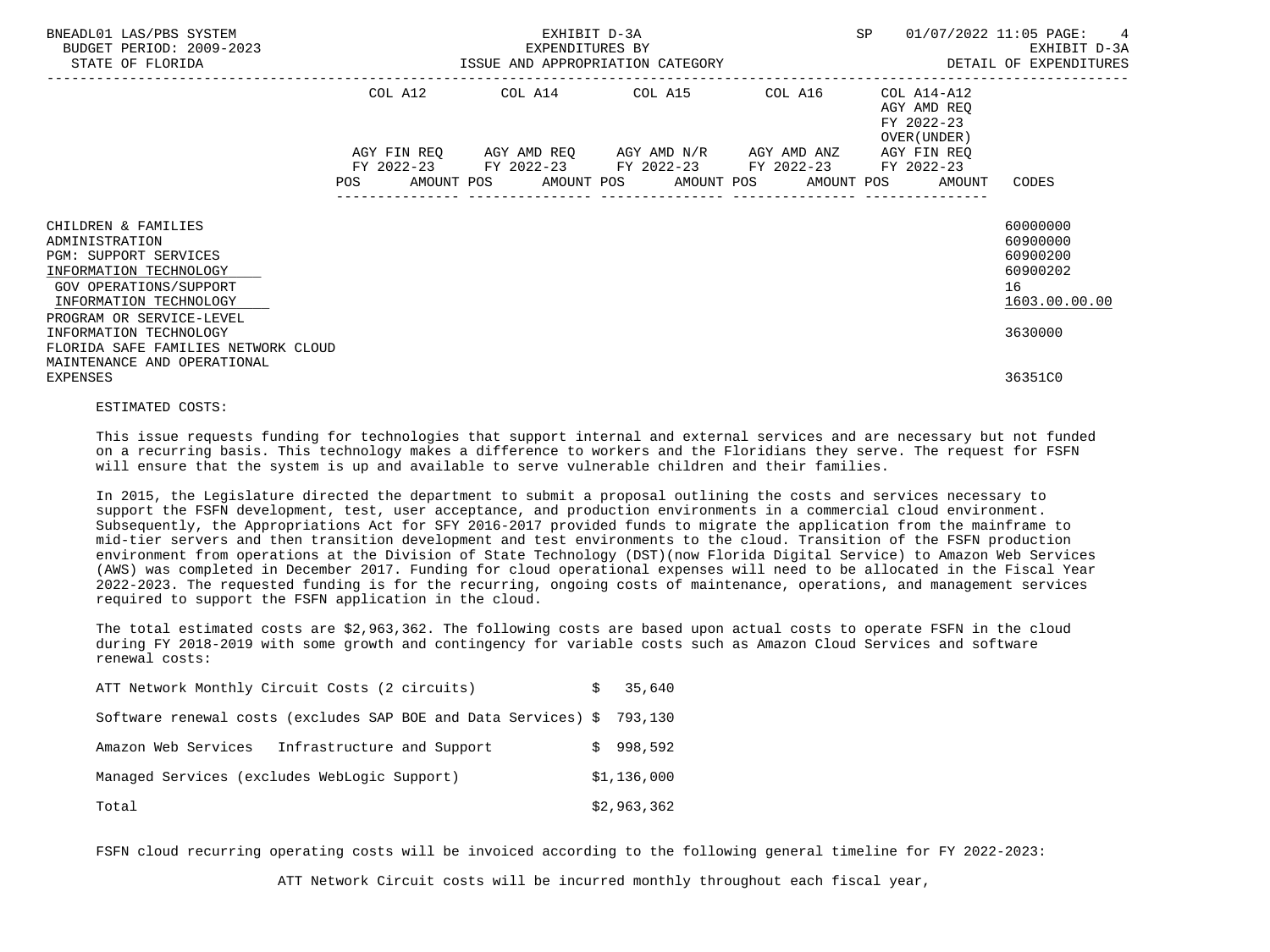| BNEADL01 LAS/PBS SYSTEM<br>BUDGET PERIOD: 2009-2023                                                                                          | SP <sub>3</sub><br>EXHIBIT D-3A<br>EXPENDITURES BY<br>EXPENDITURES BY<br>STATE OF FLORIDA BEXPENDITURES AND APPROPRIATION CATEGORY AND STATE OF FLORIDA BEXPENDITURES |  |  |  |  |                                                        |  |                                                           |  |                                                        | 01/07/2022 11:05 PAGE: 5<br>EXHIBIT D-3A                            |
|----------------------------------------------------------------------------------------------------------------------------------------------|-----------------------------------------------------------------------------------------------------------------------------------------------------------------------|--|--|--|--|--------------------------------------------------------|--|-----------------------------------------------------------|--|--------------------------------------------------------|---------------------------------------------------------------------|
|                                                                                                                                              |                                                                                                                                                                       |  |  |  |  | COL A12 COL A14 COL A15 COL A16                        |  | COL A14-A12<br>AGY AMD REO<br>FY 2022-23<br>OVER (UNDER ) |  |                                                        |                                                                     |
|                                                                                                                                              |                                                                                                                                                                       |  |  |  |  | AGY FIN REQ AGY AMD REQ AGY AMD N/R AGY AMD ANZ        |  |                                                           |  | AGY FIN REO                                            |                                                                     |
|                                                                                                                                              |                                                                                                                                                                       |  |  |  |  | FY 2022-23 FY 2022-23 FY 2022-23 FY 2022-23 FY 2022-23 |  |                                                           |  | POS AMOUNT POS AMOUNT POS AMOUNT POS AMOUNT POS AMOUNT | CODES                                                               |
| CHILDREN & FAMILIES<br>ADMINISTRATION<br>PGM: SUPPORT SERVICES<br>INFORMATION TECHNOLOGY<br>GOV OPERATIONS/SUPPORT<br>INFORMATION TECHNOLOGY |                                                                                                                                                                       |  |  |  |  |                                                        |  |                                                           |  |                                                        | 60000000<br>60900000<br>60900200<br>60900202<br>16<br>1603.00.00.00 |
| PROGRAM OR SERVICE-LEVEL<br>INFORMATION TECHNOLOGY<br>FLORIDA SAFE FAMILIES NETWORK CLOUD                                                    |                                                                                                                                                                       |  |  |  |  |                                                        |  |                                                           |  |                                                        | 3630000                                                             |
| MAINTENANCE AND OPERATIONAL<br>EXPENSES                                                                                                      |                                                                                                                                                                       |  |  |  |  |                                                        |  |                                                           |  |                                                        | 36351C0                                                             |
|                                                                                                                                              |                                                                                                                                                                       |  |  |  |  |                                                        |  |                                                           |  |                                                        |                                                                     |

Software Renewal costs will be incurred in June of each fiscal year,

 AWS costs will incur a one-time lump sum payment in July of each year as well as monthly charges throughout each fiscal year, and Managed services costs will be incurred monthly throughout each fiscal year.

POST-IMPLEMENTATION COSTS:

 This request will not create additional ongoing costs as routine systems operations costs are separate and already in place.

LINKAGE TO GOVERNOR'S PRIORITIES:

Public Integrity - Promote greater transparency at all levels of government.

FLORIDA STRATEGIC PLAN FOR ECONOMIC DEVELOPMENT:

 4.2 Ensure state, regional, and local agencies provide collaborative and timely customer service to businesses and workers; and

 5.2 Improve the efficiency and effectiveness \*\*\*\*\*\*\*\*\*\*\*\*\*\*\*\*\*\*\*\*\*\*\*\*\*\*\*\*\*\*\*\*\*\*\*\*\*\*\*\*\*\*\*\*\*\*\*\*\*\*\*\*\*\*\*\*\*\*\*\*\*\*\*\*\*\*\*\*\*\*\*\*\*\*\*\*\*\*\*\*\*\*\*\*\*\*\*\*\*\*\*\*\*\*\*\*\*\*\*\*\*\*\*\*\*\*\*\*\*\*\*\*\*\*\*\*\*\*\*\*\*\*\*\*\*\*\*

| TOTAL: INFORMATION TECHNOLOGY |           | 1603.00.00.00  |
|-------------------------------|-----------|----------------|
| BY FUND TYPE                  |           |                |
| GENERAL REVENUE FUND          | 1,956,349 | 1,956,349 1000 |
| TRUST FUNDS                   | 1,007,013 | 1,007,013 2000 |
| TOTAL PROG COMP               | 2,963,362 | 2,963,362      |
|                               |           |                |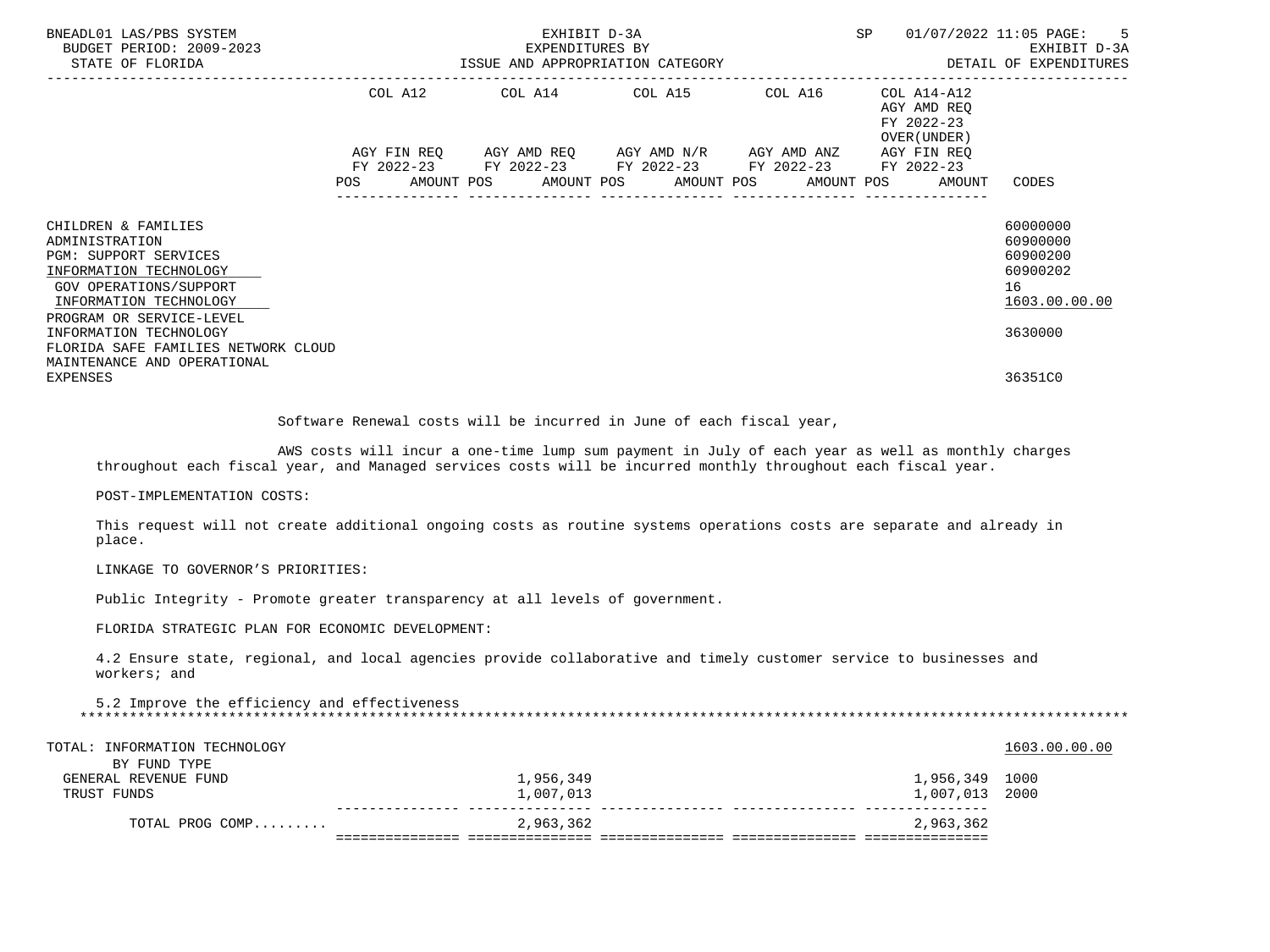| BNEADL01 LAS/PBS SYSTEM<br>BUDGET PERIOD: 2009-2023<br>STATE OF FLORIDA                                                                                                                                                                                                                    |                                                 | EXHIBIT D-3A<br>EXPENDITURES BY<br>-------------------- | EXPENDITURES BY<br>ISSUE AND APPROPRIATION CATEGORY                                                                           | 01/07/2022 13:02 PAGE:<br>SP              | EXHIBIT D-3A<br>DETAIL OF EXPENDITURES                                                              |
|--------------------------------------------------------------------------------------------------------------------------------------------------------------------------------------------------------------------------------------------------------------------------------------------|-------------------------------------------------|---------------------------------------------------------|-------------------------------------------------------------------------------------------------------------------------------|-------------------------------------------|-----------------------------------------------------------------------------------------------------|
|                                                                                                                                                                                                                                                                                            |                                                 |                                                         | COL A12 COL A14 COL A15 COL A16 COL A14-A12                                                                                   | AGY AMD REO<br>FY 2022-23<br>OVER (UNDER) |                                                                                                     |
|                                                                                                                                                                                                                                                                                            |                                                 |                                                         | $AGY \text{ FIN REQ} \qquad \text{AGY AMD REQ} \qquad \text{AGY AMD N/R} \qquad \text{AGY AMD ANZ} \qquad \text{AGY FIN REQ}$ |                                           |                                                                                                     |
|                                                                                                                                                                                                                                                                                            | POS AMOUNT POS AMOUNT POS AMOUNT POS AMOUNT POS |                                                         | FY 2022-23 FY 2022-23 FY 2022-23 FY 2022-23 FY 2022-23                                                                        | AMOUNT                                    | CODES                                                                                               |
| CHILDREN & FAMILIES<br>SERVICES<br>PGM: FAMILY SAFETY PROGRAM<br>FAMILY SAFETY/PRESERVATION<br>PUBLIC PROTECTION<br>CHILD CARE REGULATION<br>ESTIMATED EXPENDITURES REALIGNMENT<br>TRANSITION HILLSBOROUGH COUNTY<br>LOCAL LICENSING CHILD CARE PROGRAM<br>TO DEPARTMENT - ADD<br>EXPENSES |                                                 |                                                         |                                                                                                                               |                                           | 60000000<br>60910000<br>60910300<br>60910310<br>12<br>1204.03.00.00<br>2000000<br>2002280<br>040000 |
| GENERAL REVENUE FUND<br>FEDERAL GRANTS TRUST FUND -FEDERL                                                                                                                                                                                                                                  | $-MATCH$ 64,457<br>233,072                      |                                                         |                                                                                                                               | $233,072 - 2261$ 3                        | 64,457-1000 2                                                                                       |
| SOCIAL SVCS BLK GRT TF -FEDERL                                                                                                                                                                                                                                                             | 46,793                                          |                                                         |                                                                                                                               | 46,793-2639 3                             |                                                                                                     |
| TOTAL APPRO                                                                                                                                                                                                                                                                                | 344,322                                         |                                                         |                                                                                                                               | $344, 322 -$                              |                                                                                                     |
|                                                                                                                                                                                                                                                                                            |                                                 |                                                         |                                                                                                                               |                                           |                                                                                                     |

 2022-2023 BUDGET YEAR NARRATIVE: IT COMPONENT? NO ISSUE TITLE: Hillsborough County Local Licensing Child Care Program Transition to the Department-Add

# SUMMARY:

 The Florida Department of Children and Families (department) is requesting 28.00 FTE positions and funding of \$1,833,205 (\$1,690,769 in recurring General Revenue and \$142,436 in nonrecurring General Revenue) and the transfer of \$344,322 (\$64,457 in recurring General Revenue, \$233,072 in recurring Federal Grants Trust Fund, and \$46,793 in recurring Social Services Block Grant Trust Fund) from the G/A-Child Protection category to the Expenses category to transition childcare licensing from Hillsborough County to the department.

 This request nets to zero when summed with companion issue 2002290-Hillsborough County Local Licensing Child Care Program Transition to the Department-Deduct. This is also a companion issue to 4001690-Transition Hillsborough County Local Licensing Child Care Program to the Department.

# ISSUE NARRATIVE:

The existing licensing activities are managed through the local licensing agency agreement, contract # QC6B1, and includes payment of \$344,322 per Fiscal Year for licensing, inspecting, handling complaints, etc. As of June 2021, the Hillsborough County Commissioners informed the department that they will only renew the contractual obligations of childcare licensing for one year and will return the licensing functions back to the department.

 The department's Office of Child Care Regulation will manage childcare licensing activities for Hillsborough County. Currently, the local licensing agency is seeking to stop providing childcare services in Hillsborough and aims to return these functions to the department. The funding will cover the cost of needed staff, supervisors, and legal counsel to support all licensing and inspection activities for the more than 1,200 childcare programs in the county. These staff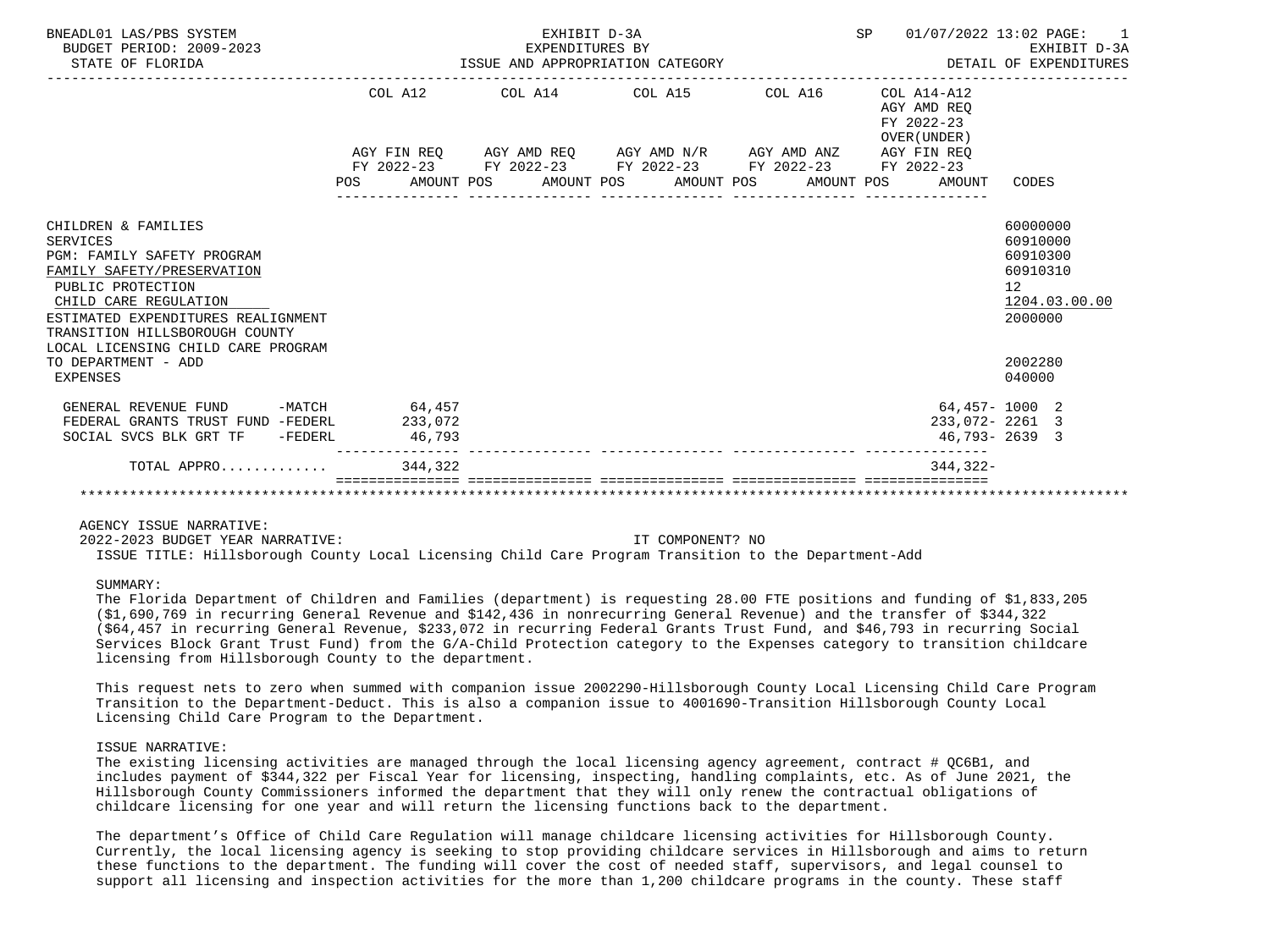| BNEADL01 LAS/PBS SYSTEM<br>BUDGET PERIOD: 2009-2023                                                                                                                                                                                                                                                                          |                                                                                                                          | EXHIBIT D-3A<br>EXPENDITURES BY  |                                                                                                                                                 |                        | SP                                                                                                            | 01/07/2022 13:02 PAGE:<br>2<br>EXHIBIT D-3A                                    |
|------------------------------------------------------------------------------------------------------------------------------------------------------------------------------------------------------------------------------------------------------------------------------------------------------------------------------|--------------------------------------------------------------------------------------------------------------------------|----------------------------------|-------------------------------------------------------------------------------------------------------------------------------------------------|------------------------|---------------------------------------------------------------------------------------------------------------|--------------------------------------------------------------------------------|
| STATE OF FLORIDA                                                                                                                                                                                                                                                                                                             |                                                                                                                          | ISSUE AND APPROPRIATION CATEGORY |                                                                                                                                                 | DETAIL OF EXPENDITURES |                                                                                                               |                                                                                |
|                                                                                                                                                                                                                                                                                                                              | POS<br>AMOUNT POS                                                                                                        |                                  | COL A12 COL A14 COL A15 COL A16<br>AGY FIN REQ AGY AMD REQ AGY AMD N/R AGY AMD ANZ<br>FY 2022-23 FY 2022-23 FY 2022-23 FY 2022-23<br>AMOUNT POS | AMOUNT POS             | COL A14-A12<br>AGY AMD REQ<br>FY 2022-23<br>OVER (UNDER)<br>AGY FIN REQ<br>FY 2022-23<br>AMOUNT POS<br>AMOUNT | <b>CODES</b>                                                                   |
| CHILDREN & FAMILIES<br><b>SERVICES</b><br>PGM: FAMILY SAFETY PROGRAM<br>FAMILY SAFETY/PRESERVATION<br>PUBLIC PROTECTION<br>CHILD CARE REGULATION<br>ESTIMATED EXPENDITURES REALIGNMENT<br>TRANSITION HILLSBOROUGH COUNTY<br>LOCAL LICENSING CHILD CARE PROGRAM                                                               |                                                                                                                          |                                  |                                                                                                                                                 |                        |                                                                                                               | 60000000<br>60910000<br>60910300<br>60910310<br>12<br>1204.03.00.00<br>2000000 |
| TO DEPARTMENT - ADD                                                                                                                                                                                                                                                                                                          |                                                                                                                          |                                  |                                                                                                                                                 |                        |                                                                                                               | 2002280                                                                        |
| Salaries and Benefits<br>23.00 5990-Family Services Counselors<br>Salary Rate = $$31,107.81 \times 23.00$ FTE = $$715,480$ (rounded up)<br>Benefits (FICA, Retirement, Health Insurance, and Life Insurance) = $$20,275.65 \times 23.00$ FTE = $$466,340$ (rounded up)<br>4.00 5992-Family Services Counselor Supervisor-SES |                                                                                                                          |                                  |                                                                                                                                                 |                        |                                                                                                               |                                                                                |
| Salary Rate = $$34,634.18 \times 4.00 = $138,537$ (rounded up)<br>Benefits (FICA, Retirement, Health Insurance, Life Insurance, and Disability) = \$22,091.00 x 4.00 = \$88,364.00<br>1.00 7738-Senior Attorney                                                                                                              |                                                                                                                          |                                  |                                                                                                                                                 |                        |                                                                                                               |                                                                                |
| Salary Rate = $$51,826$<br>Benefits (FICA, Retirement, Health Insurance, and Life Insurance) = \$25,274<br>Salaries and Benefits Total = $$1,485,821$ (rounded up to the whole dollar)                                                                                                                                       |                                                                                                                          |                                  |                                                                                                                                                 |                        |                                                                                                               |                                                                                |
| Expenses                                                                                                                                                                                                                                                                                                                     |                                                                                                                          |                                  |                                                                                                                                                 |                        |                                                                                                               |                                                                                |
| $\qquad \qquad \equiv \equiv \equiv \equiv \equiv \equiv \equiv \equiv$<br>Expense package = $$11,452 \times 28.00$ FTE = $$320,656$ ( $$142,436$ is nonrecurring)<br>Travel = $23.00$ 5990-Family Services Counselors x \$13,802 = \$317,446                                                                                | 4.00 5992-Family Services Counselor Supervisor-SES x \$9,833 = \$39,332<br>1.00 7738-Senior Attorney x \$5,730 = \$5,730 |                                  |                                                                                                                                                 |                        |                                                                                                               |                                                                                |
| Expenses Total = $$683,164$<br>Transfer from $G/A$ -Child Protection = \$344,322                                                                                                                                                                                                                                             |                                                                                                                          |                                  |                                                                                                                                                 |                        |                                                                                                               |                                                                                |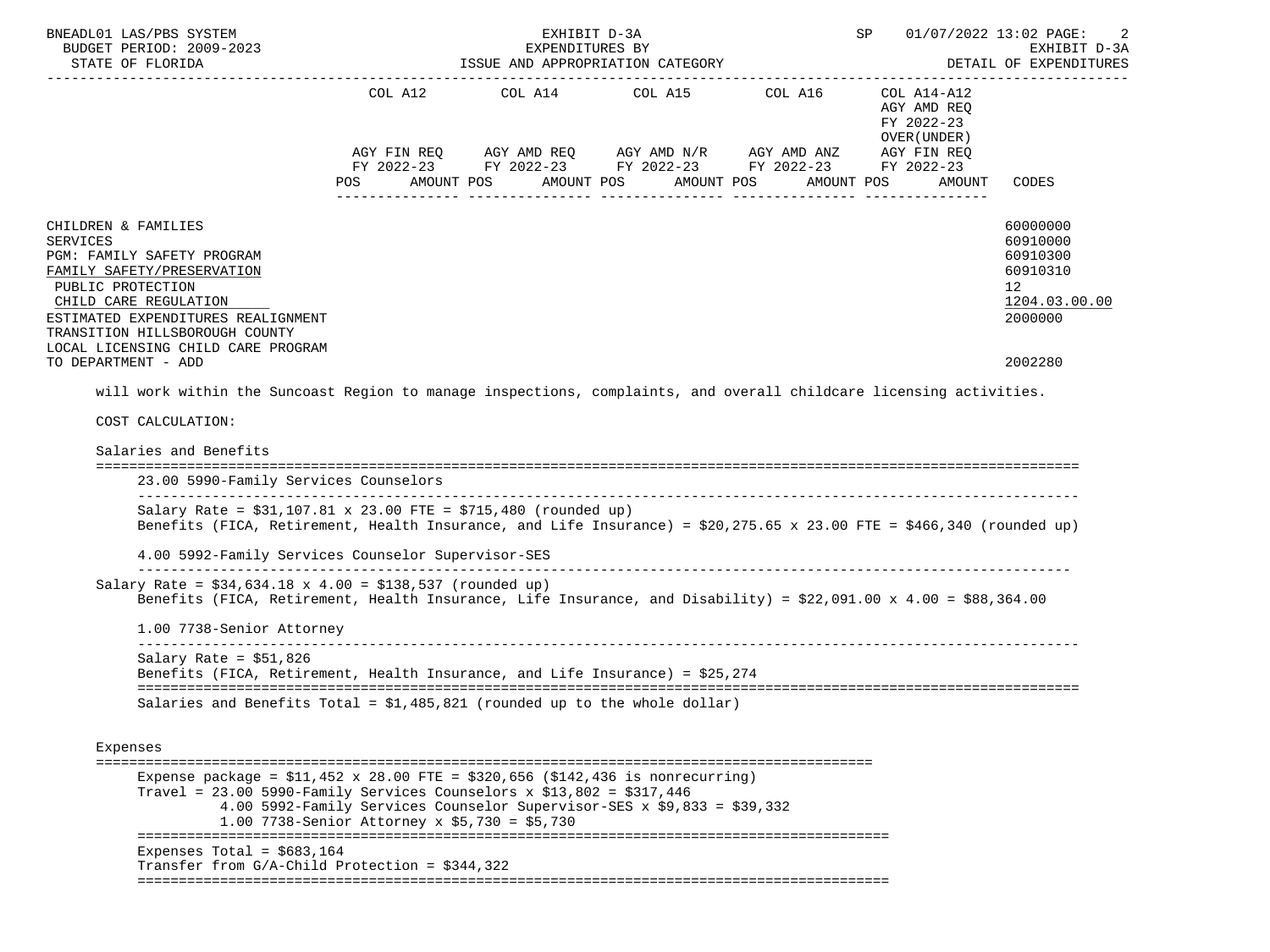| BNEADL01 LAS/PBS SYSTEM<br>BUDGET PERIOD: 2009-2023<br>STATE OF FLORIDA                                                                                                                                                                                                                                                                                                                                                                                                                                                          |                   | EXHIBIT D-3A<br>EXPENDITURES BY<br>ISSUE AND APPROPRIATION CATEGORY |                                                             | 01/07/2022 13:02 PAGE:<br>SP<br>EXHIBIT D-3A<br>DETAIL OF EXPENDITURES<br>------------------                                                                                                          |                                                                    |                                                                                           |  |
|----------------------------------------------------------------------------------------------------------------------------------------------------------------------------------------------------------------------------------------------------------------------------------------------------------------------------------------------------------------------------------------------------------------------------------------------------------------------------------------------------------------------------------|-------------------|---------------------------------------------------------------------|-------------------------------------------------------------|-------------------------------------------------------------------------------------------------------------------------------------------------------------------------------------------------------|--------------------------------------------------------------------|-------------------------------------------------------------------------------------------|--|
|                                                                                                                                                                                                                                                                                                                                                                                                                                                                                                                                  | POS<br>AMOUNT POS |                                                                     | COL A12 COL A14 COL A15 COL A16<br>AMOUNT POS<br>AMOUNT POS | $AGY \text{ FIN REQ} \qquad \text{AGY AMD REQ} \qquad \text{AGY AMD N/R} \qquad \text{AGY AMD ANZ} \qquad \text{AGY FIN REQ}$<br>FY 2022-23 FY 2022-23 FY 2022-23 FY 2022-23 FY 2022-23<br>AMOUNT POS | COL A14-A12<br>AGY AMD REQ<br>FY 2022-23<br>OVER (UNDER)<br>AMOUNT | CODES                                                                                     |  |
| CHILDREN & FAMILIES<br>SERVICES<br>PGM: FAMILY SAFETY PROGRAM<br>FAMILY SAFETY/PRESERVATION<br>PUBLIC PROTECTION<br>CHILD CARE REGULATION<br>ESTIMATED EXPENDITURES REALIGNMENT<br>TRANSITION HILLSBOROUGH COUNTY<br>LOCAL LICENSING CHILD CARE PROGRAM<br>TO DEPARTMENT - ADD                                                                                                                                                                                                                                                   |                   |                                                                     |                                                             |                                                                                                                                                                                                       |                                                                    | 60000000<br>60910000<br>60910300<br>60910310<br>12<br>1204.03.00.00<br>2000000<br>2002280 |  |
| Expenses Request = $$338,842$                                                                                                                                                                                                                                                                                                                                                                                                                                                                                                    |                   |                                                                     |                                                             |                                                                                                                                                                                                       |                                                                    |                                                                                           |  |
| Human Resources = $$305.05 \times 28.00$ FTE = $$8,542$ (rounded up to the whole dollar)<br>Total Request = $$1,833,205$<br>IMPACT OF NOT FUNDING ISSUE:<br>The department's Office of Child Care Regulation is statutorily responsible for these services. The impact of not<br>receiving funding will cause this area to be underserviced.<br>LINKAGE TO GOVERNOR'S PRIORITIES:<br>Not applicable.<br>FLORIDA STRATEGIC PLAN FOR ECONOMIC DEVELOPMENT:<br>Not applicable.<br>Amended 2022-23 Narrative after December 15, 2021 |                   |                                                                     |                                                             |                                                                                                                                                                                                       |                                                                    |                                                                                           |  |
| This issue was withdrawn by the department.                                                                                                                                                                                                                                                                                                                                                                                                                                                                                      |                   |                                                                     |                                                             |                                                                                                                                                                                                       |                                                                    |                                                                                           |  |
| TOTAL: CHILD CARE REGULATION<br>BY FUND TYPE                                                                                                                                                                                                                                                                                                                                                                                                                                                                                     |                   |                                                                     |                                                             |                                                                                                                                                                                                       |                                                                    | 1204.03.00.00                                                                             |  |
| GENERAL REVENUE FUND<br>TRUST FUNDS                                                                                                                                                                                                                                                                                                                                                                                                                                                                                              | 64,457<br>279,865 |                                                                     |                                                             |                                                                                                                                                                                                       | 64,457- 1000<br>279,865-2000                                       |                                                                                           |  |
|                                                                                                                                                                                                                                                                                                                                                                                                                                                                                                                                  | -----------       |                                                                     |                                                             |                                                                                                                                                                                                       |                                                                    |                                                                                           |  |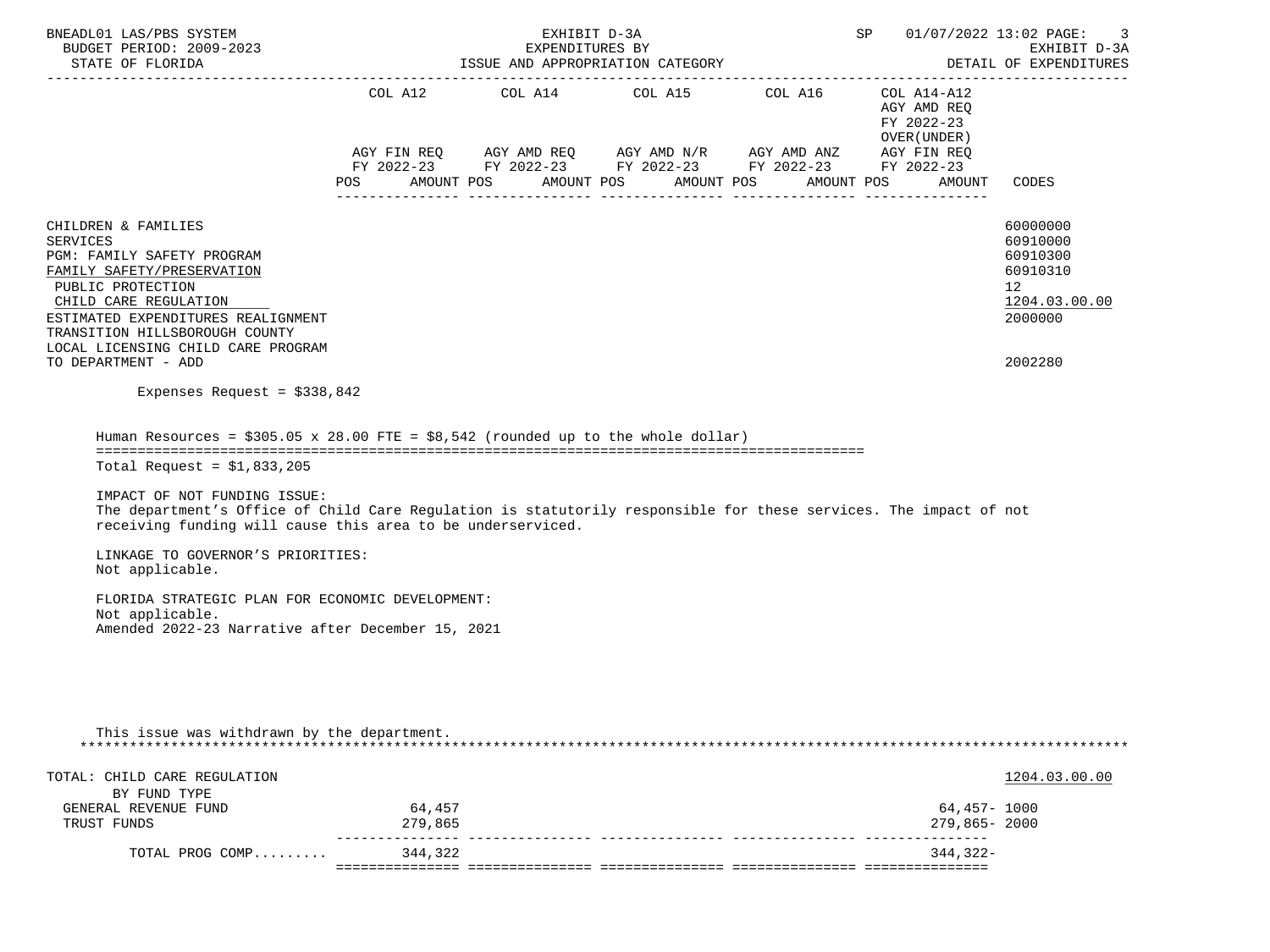| BNEADL01 LAS/PBS SYSTEM<br>BUDGET PERIOD: 2009-2023<br>STATE OF FLORIDA                                                                                                                                                                                                                                                                |            | EXHIBIT D-3A<br>EXPENDITURES BY<br>EXPENDITURES BY<br>ISSUE AND APPROPRIATION CATEGORY | SP 01/07/2022 13:03 PAGE:                                                                                 | $\sim$ 1<br>EXHIBIT D-3A<br>DETAIL OF EXPENDITURES |                                                             |                                                                                                               |
|----------------------------------------------------------------------------------------------------------------------------------------------------------------------------------------------------------------------------------------------------------------------------------------------------------------------------------------|------------|----------------------------------------------------------------------------------------|-----------------------------------------------------------------------------------------------------------|----------------------------------------------------|-------------------------------------------------------------|---------------------------------------------------------------------------------------------------------------|
|                                                                                                                                                                                                                                                                                                                                        |            |                                                                                        | COL A12 COL A14 COL A15 COL A16                                                                           |                                                    | $COL A14- A12$<br>AGY AMD REO<br>FY 2022-23<br>OVER (UNDER) |                                                                                                               |
|                                                                                                                                                                                                                                                                                                                                        |            |                                                                                        | AGY FIN REQ AGY AMD REQ AGY AMD N/R AGY AMD ANZ AGY FIN REQ                                               |                                                    |                                                             |                                                                                                               |
|                                                                                                                                                                                                                                                                                                                                        |            |                                                                                        | FY 2022-23 FY 2022-23 FY 2022-23 FY 2022-23 FY 2022-23<br>POS AMOUNT POS AMOUNT POS AMOUNT POS AMOUNT POS |                                                    | AMOUNT                                                      | CODES                                                                                                         |
|                                                                                                                                                                                                                                                                                                                                        |            |                                                                                        |                                                                                                           |                                                    |                                                             |                                                                                                               |
| CHILDREN & FAMILIES<br><b>SERVICES</b><br>PGM: FAMILY SAFETY PROGRAM<br>FAMILY SAFETY/PRESERVATION<br>PUBLIC PROTECTION<br>CHILD CARE REGULATION<br>ESTIMATED EXPENDITURES REALIGNMENT<br>TRANSITION HILLSBOROUGH COUNTY<br>LOCAL LICENSING CHILD CARE PROGRAM<br>TO DEPARTMENT - DEDUCT<br>SPECIAL CATEGORIES<br>G/A-CHILD PROTECTION |            |                                                                                        |                                                                                                           |                                                    |                                                             | 60000000<br>60910000<br>60910300<br>60910310<br>12<br>1204.03.00.00<br>2000000<br>2002290<br>100000<br>103034 |
| GENERAL REVENUE FUND -MATCH 64,457-                                                                                                                                                                                                                                                                                                    |            |                                                                                        |                                                                                                           |                                                    |                                                             | 64,457 1000 2                                                                                                 |
| FEDERAL GRANTS TRUST FUND -FEDERL                                                                                                                                                                                                                                                                                                      | $233.072-$ |                                                                                        |                                                                                                           |                                                    |                                                             | 233,072 2261 3                                                                                                |
| SOCIAL SVCS BLK GRT TF - FEDERL                                                                                                                                                                                                                                                                                                        | $46,793-$  |                                                                                        |                                                                                                           |                                                    |                                                             | 46,793 2639 3                                                                                                 |
| TOTAL APPRO $\ldots \ldots \ldots$                                                                                                                                                                                                                                                                                                     |            |                                                                                        |                                                                                                           |                                                    | 344.322                                                     |                                                                                                               |
|                                                                                                                                                                                                                                                                                                                                        |            |                                                                                        |                                                                                                           |                                                    |                                                             |                                                                                                               |

2022-2023 BUDGET YEAR NARRATIVE: IT COMPONENT? NO

ISSUE TITLE: Hillsborough County Local Licensing Child Care Program Transition to the Department-Deduct

SUMMARY:

 The Florida Department of Children and Families (department) is requesting 28.00 FTE positions and funding of \$1,833,205 (\$1,690,769 in recurring General Revenue and \$142,436 in nonrecurring General Revenue) and the transfer of \$344,322 (\$64,457 in recurring General Revenue, \$233,072 in recurring Federal Grants Trust Fund, and \$46,793 in recurring Social Services Block Grant Trust Fund) from the G/A-Child Protection category to the Expenses category to transition childcare licensing from Hillsborough County to the department.

 This request nets to zero when summed with companion issue 2002280-Hillsborough County Local Licensing Child Care Program Transition to the Department-Add. This is also a companion issue to 4001690-Transition Hillsborough County Local Licensing Child Care Program to the Department.

## ISSUE NARRATIVE:

The existing licensing activities are managed through the local licensing agency agreement, contract # QC6B1, and includes payment of \$344,322 per Fiscal Year for licensing, inspecting, handling complaints, etc. As of June 2021, the Hillsborough County Commissioners informed the department that they will only renew the contractual obligations of childcare licensing for one year and will return the licensing functions back to the department.

 The department's Office of Child Care Regulation will manage childcare licensing activities for Hillsborough County. Currently, the local licensing agency is seeking to stop providing childcare services in Hillsborough and aims to return these functions to the department. The funding will cover the cost of needed staff, supervisors, and legal counsel to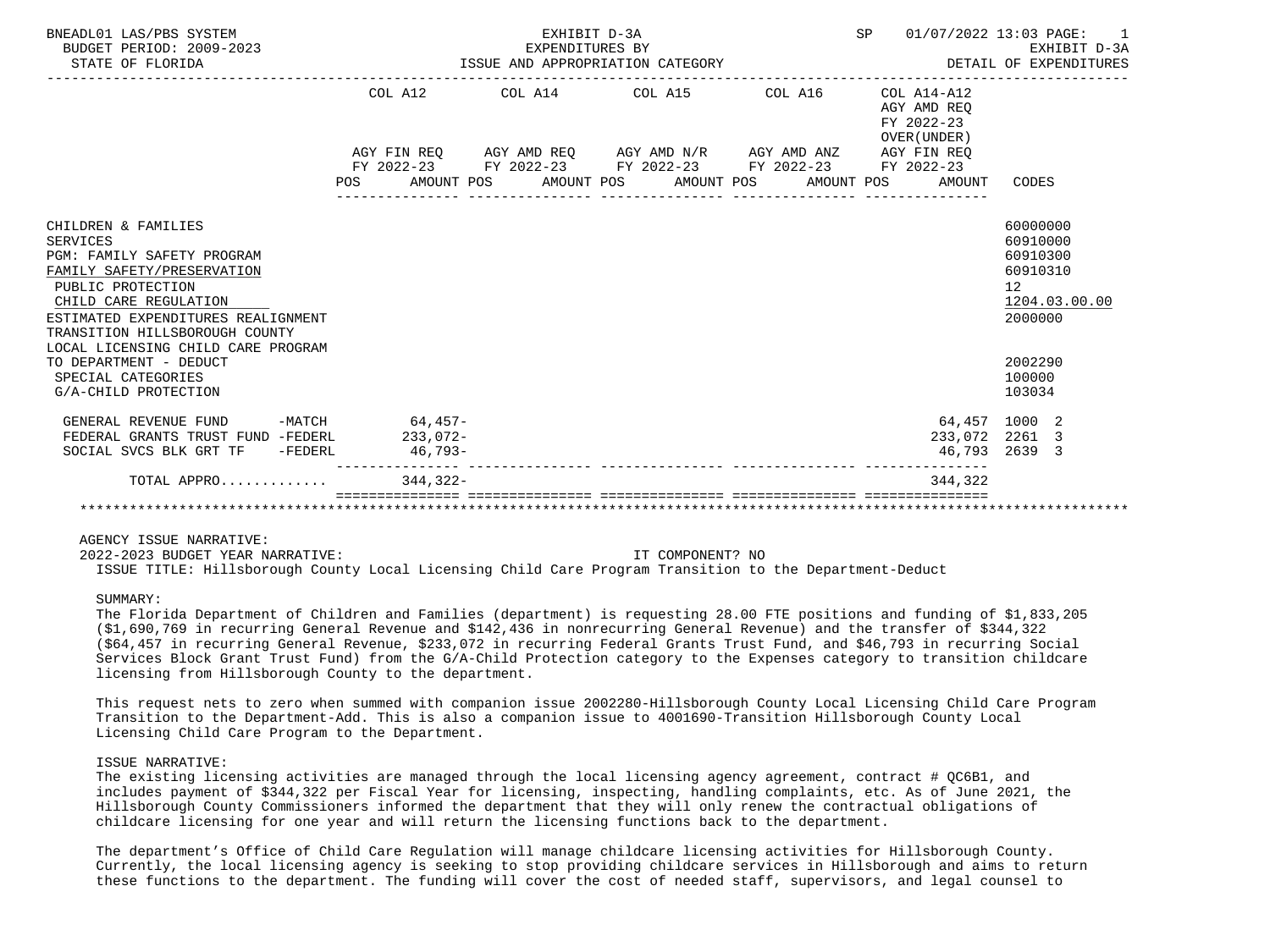| BNEADL01 LAS/PBS SYSTEM<br>BUDGET PERIOD: 2009-2023                                                                                                                                                                                                                                      |                                                                                                                          | EXHIBIT D-3A<br>EXPENDITURES BY                                                                                                                            | SP                    | 01/07/2022 13:03 PAGE:<br>2<br>EXHIBIT D-3A                                                     |                                                                                           |
|------------------------------------------------------------------------------------------------------------------------------------------------------------------------------------------------------------------------------------------------------------------------------------------|--------------------------------------------------------------------------------------------------------------------------|------------------------------------------------------------------------------------------------------------------------------------------------------------|-----------------------|-------------------------------------------------------------------------------------------------|-------------------------------------------------------------------------------------------|
| STATE OF FLORIDA                                                                                                                                                                                                                                                                         |                                                                                                                          | ISSUE AND APPROPRIATION CATEGORY                                                                                                                           |                       |                                                                                                 | DETAIL OF EXPENDITURES                                                                    |
|                                                                                                                                                                                                                                                                                          | <b>POS</b>                                                                                                               | COL A12 COL A14 COL A15 COL A16<br>AGY FIN REQ AGY AMD REQ AGY AMD N/R AGY AMD ANZ<br>FY 2022-23 FY 2022-23 FY 2022-23 FY 2022-23<br>AMOUNT POS AMOUNT POS | AMOUNT POS AMOUNT POS | COL A14-A12<br>AGY AMD REQ<br>FY 2022-23<br>OVER (UNDER)<br>AGY FIN REQ<br>FY 2022-23<br>AMOUNT | CODES                                                                                     |
| CHILDREN & FAMILIES<br><b>SERVICES</b><br>PGM: FAMILY SAFETY PROGRAM<br>FAMILY SAFETY/PRESERVATION<br>PUBLIC PROTECTION<br>CHILD CARE REGULATION<br>ESTIMATED EXPENDITURES REALIGNMENT<br>TRANSITION HILLSBOROUGH COUNTY<br>LOCAL LICENSING CHILD CARE PROGRAM<br>TO DEPARTMENT - DEDUCT |                                                                                                                          |                                                                                                                                                            |                       |                                                                                                 | 60000000<br>60910000<br>60910300<br>60910310<br>12<br>1204.03.00.00<br>2000000<br>2002290 |
| support all licensing and inspection activities for the more than 1,200 childcare programs in the county. These staff                                                                                                                                                                    |                                                                                                                          |                                                                                                                                                            |                       |                                                                                                 |                                                                                           |
| will work within the Suncoast Region to manage inspections, complaints, and overall childcare licensing activities.                                                                                                                                                                      |                                                                                                                          |                                                                                                                                                            |                       |                                                                                                 |                                                                                           |
| COST CALCULATION:                                                                                                                                                                                                                                                                        |                                                                                                                          |                                                                                                                                                            |                       |                                                                                                 |                                                                                           |
| Salaries and Benefits<br>23.00 5990-Family Services Counselors                                                                                                                                                                                                                           |                                                                                                                          |                                                                                                                                                            |                       |                                                                                                 |                                                                                           |
| Salary Rate = $$31,107.81 \times 23.00$ FTE = $$715,480$ (rounded up)<br>Benefits (FICA, Retirement, Health Insurance, and Life Insurance) = $$20,275.65 \times 23.00$ FTE = $$466,340$ (rounded up)                                                                                     |                                                                                                                          |                                                                                                                                                            |                       |                                                                                                 |                                                                                           |
| 4.00 5992-Family Services Counselor Supervisor-SES                                                                                                                                                                                                                                       |                                                                                                                          |                                                                                                                                                            |                       |                                                                                                 |                                                                                           |
| Salary Rate = $$34,634.18 \times 4.00 = $138,537$ (rounded up)<br>Benefits (FICA, Retirement, Health Insurance, Life Insurance, and Disability) = \$22,091.00 x 4.00 = \$88,364.00                                                                                                       |                                                                                                                          |                                                                                                                                                            |                       |                                                                                                 |                                                                                           |
| 1.00 7738-Senior Attorney                                                                                                                                                                                                                                                                |                                                                                                                          |                                                                                                                                                            |                       |                                                                                                 |                                                                                           |
| Salary Rate = $$51,826$<br>Benefits (FICA, Retirement, Health Insurance, and Life Insurance) = \$25,274                                                                                                                                                                                  |                                                                                                                          |                                                                                                                                                            |                       |                                                                                                 |                                                                                           |
| Salaries and Benefits Total = $$1,485,821$ (rounded up to the whole dollar)                                                                                                                                                                                                              |                                                                                                                          |                                                                                                                                                            |                       |                                                                                                 |                                                                                           |
|                                                                                                                                                                                                                                                                                          |                                                                                                                          |                                                                                                                                                            |                       |                                                                                                 |                                                                                           |
| Expenses                                                                                                                                                                                                                                                                                 |                                                                                                                          |                                                                                                                                                            |                       |                                                                                                 |                                                                                           |
| Expense package = $$11,452 \times 28.00$ FTE = $$320,656$ ( $$142,436$ is nonrecurring)<br>Travel = $23.00$ 5990-Family Services Counselors x \$13,802 = \$317,446                                                                                                                       | 4.00 5992-Family Services Counselor Supervisor-SES x \$9,833 = \$39,332<br>1.00 7738-Senior Attorney x \$5,730 = \$5,730 |                                                                                                                                                            |                       |                                                                                                 |                                                                                           |
| Expenses Total = $$683,164$<br>Transfer from G/A-Child Protection = \$344,322                                                                                                                                                                                                            |                                                                                                                          |                                                                                                                                                            |                       |                                                                                                 |                                                                                           |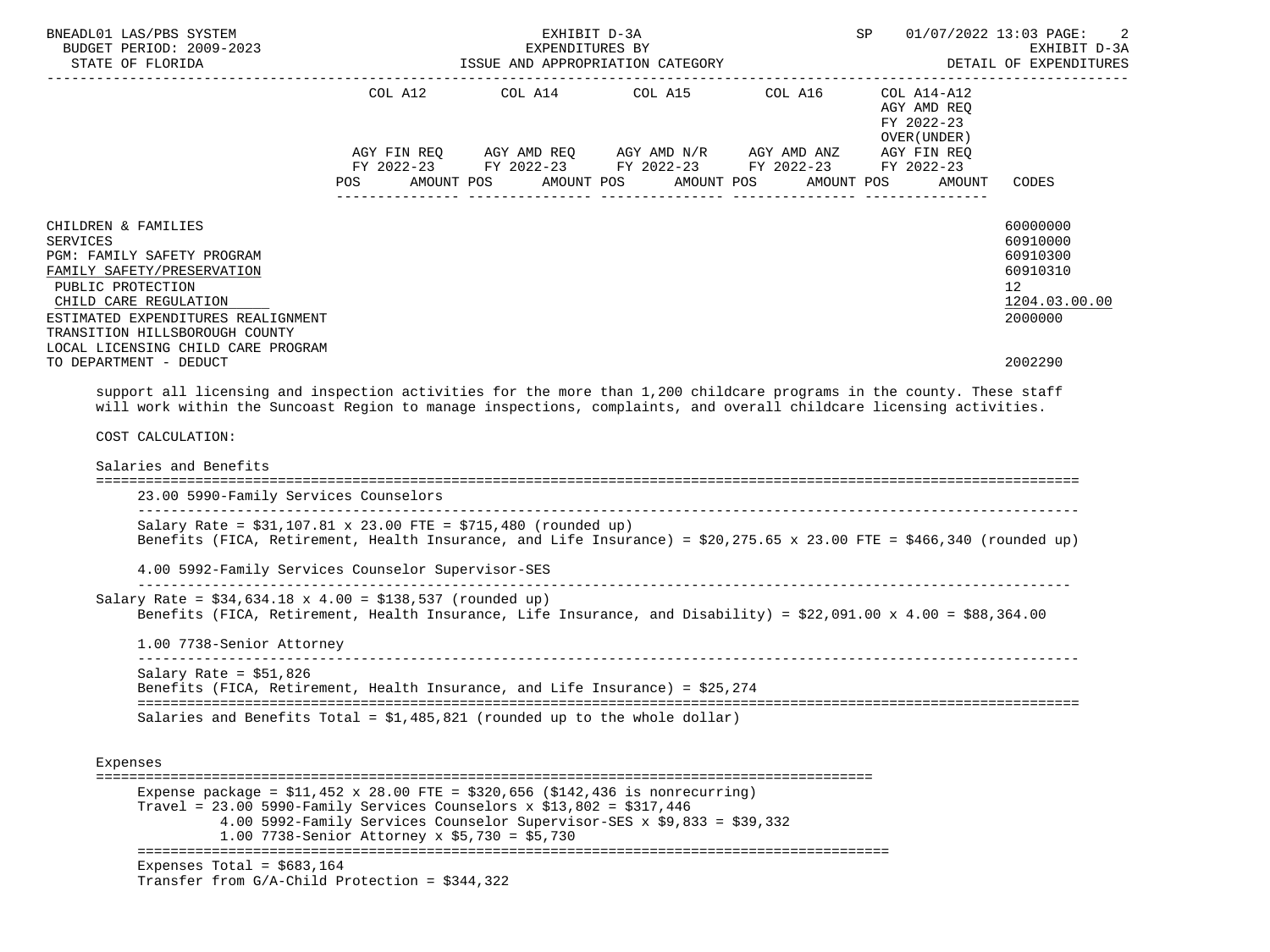| BNEADL01 LAS/PBS SYSTEM<br>BUDGET PERIOD: 2009-2023<br>STATE OF FLORIDA                                                                                                                                                                                                                                                                                                                                                                                                                                                          | EXHIBIT D-3A<br>EXPENDITURES BY<br>ISSUE AND APPROPRIATION CATEGORY |                     |                                                                                                                                                                                                                                                                                                                                                                                                                                                                                                                                                                                                                                                      |  |            |  |            |            |  | SP 01/07/2022 13:03 PAGE:<br>EXHIBIT D-3A<br>DETAIL OF EXPENDITURES |                                                                                           |  |
|----------------------------------------------------------------------------------------------------------------------------------------------------------------------------------------------------------------------------------------------------------------------------------------------------------------------------------------------------------------------------------------------------------------------------------------------------------------------------------------------------------------------------------|---------------------------------------------------------------------|---------------------|------------------------------------------------------------------------------------------------------------------------------------------------------------------------------------------------------------------------------------------------------------------------------------------------------------------------------------------------------------------------------------------------------------------------------------------------------------------------------------------------------------------------------------------------------------------------------------------------------------------------------------------------------|--|------------|--|------------|------------|--|---------------------------------------------------------------------|-------------------------------------------------------------------------------------------|--|
|                                                                                                                                                                                                                                                                                                                                                                                                                                                                                                                                  |                                                                     |                     | $\begin{tabular}{lllllllllll} \multicolumn{2}{l}{{\text{COL}}}\  \  \, & \multicolumn{2}{l}{\text{COL}}\  \  \, & \multicolumn{2}{l}{\text{COL}}\  \  \, & \multicolumn{2}{l}{\text{COL}}\  \  \, & \multicolumn{2}{l}{\text{COL}}\  \  \, & \multicolumn{2}{l}{\text{COL}}\  \  \, & \multicolumn{2}{l}{\text{COL}}\  \  \, & \multicolumn{2}{l}{\text{COL}}\  \  \, & \multicolumn{2}{l}{\text{COL}}\  \  \, & \multicolumn{2}{l}{\text{COL}}\  \$<br>$AGY \text{ FIN REQ} \qquad AGY \text{ AMD REQ} \qquad AGY \text{ AMD } N/R \qquad AGY \text{ AMD ANZ} \qquad AGY \text{ FIN REQ}$<br>FY 2022-23 FY 2022-23 FY 2022-23 FY 2022-23 FY 2022-23 |  |            |  |            |            |  | COL A14-A12<br>AGY AMD REO<br>FY 2022-23<br>OVER (UNDER)            |                                                                                           |  |
|                                                                                                                                                                                                                                                                                                                                                                                                                                                                                                                                  | POS DO                                                              |                     | AMOUNT POS                                                                                                                                                                                                                                                                                                                                                                                                                                                                                                                                                                                                                                           |  | AMOUNT POS |  | AMOUNT POS | AMOUNT POS |  | AMOUNT                                                              | CODES                                                                                     |  |
| CHILDREN & FAMILIES<br><b>SERVICES</b><br>PGM: FAMILY SAFETY PROGRAM<br>FAMILY SAFETY/PRESERVATION<br>PUBLIC PROTECTION<br>CHILD CARE REGULATION<br>ESTIMATED EXPENDITURES REALIGNMENT<br>TRANSITION HILLSBOROUGH COUNTY<br>LOCAL LICENSING CHILD CARE PROGRAM<br>TO DEPARTMENT - DEDUCT                                                                                                                                                                                                                                         |                                                                     |                     |                                                                                                                                                                                                                                                                                                                                                                                                                                                                                                                                                                                                                                                      |  |            |  |            |            |  |                                                                     | 60000000<br>60910000<br>60910300<br>60910310<br>12<br>1204.03.00.00<br>2000000<br>2002290 |  |
| Expenses Request = $$338,842$                                                                                                                                                                                                                                                                                                                                                                                                                                                                                                    |                                                                     |                     |                                                                                                                                                                                                                                                                                                                                                                                                                                                                                                                                                                                                                                                      |  |            |  |            |            |  |                                                                     |                                                                                           |  |
| Human Resources = $$305.05 \times 28.00$ FTE = $$8,542$ (rounded up to the whole dollar)<br>Total Request = $$1,833,205$<br>IMPACT OF NOT FUNDING ISSUE:<br>The department's Office of Child Care Regulation is statutorily responsible for these services. The impact of not<br>receiving funding will cause this area to be underserviced.<br>LINKAGE TO GOVERNOR'S PRIORITIES:<br>Not applicable.<br>FLORIDA STRATEGIC PLAN FOR ECONOMIC DEVELOPMENT:<br>Not applicable.<br>Amended 2022-23 Narrative after December 15, 2021 |                                                                     |                     |                                                                                                                                                                                                                                                                                                                                                                                                                                                                                                                                                                                                                                                      |  |            |  |            |            |  |                                                                     |                                                                                           |  |
| This issue was withdrawn by the department.                                                                                                                                                                                                                                                                                                                                                                                                                                                                                      |                                                                     |                     |                                                                                                                                                                                                                                                                                                                                                                                                                                                                                                                                                                                                                                                      |  |            |  |            |            |  |                                                                     |                                                                                           |  |
| TOTAL: CHILD CARE REGULATION<br>BY FUND TYPE                                                                                                                                                                                                                                                                                                                                                                                                                                                                                     |                                                                     |                     |                                                                                                                                                                                                                                                                                                                                                                                                                                                                                                                                                                                                                                                      |  |            |  |            |            |  |                                                                     | 1204.03.00.00                                                                             |  |
| GENERAL REVENUE FUND<br>TRUST FUNDS                                                                                                                                                                                                                                                                                                                                                                                                                                                                                              |                                                                     | 64,457-<br>279,865- |                                                                                                                                                                                                                                                                                                                                                                                                                                                                                                                                                                                                                                                      |  |            |  |            |            |  | 64,457 1000<br>279,865                                              | 2000                                                                                      |  |
| TOTAL PROG COMP                                                                                                                                                                                                                                                                                                                                                                                                                                                                                                                  |                                                                     | 344,322-            |                                                                                                                                                                                                                                                                                                                                                                                                                                                                                                                                                                                                                                                      |  |            |  |            |            |  | 344,322                                                             |                                                                                           |  |
|                                                                                                                                                                                                                                                                                                                                                                                                                                                                                                                                  |                                                                     |                     |                                                                                                                                                                                                                                                                                                                                                                                                                                                                                                                                                                                                                                                      |  |            |  |            |            |  |                                                                     |                                                                                           |  |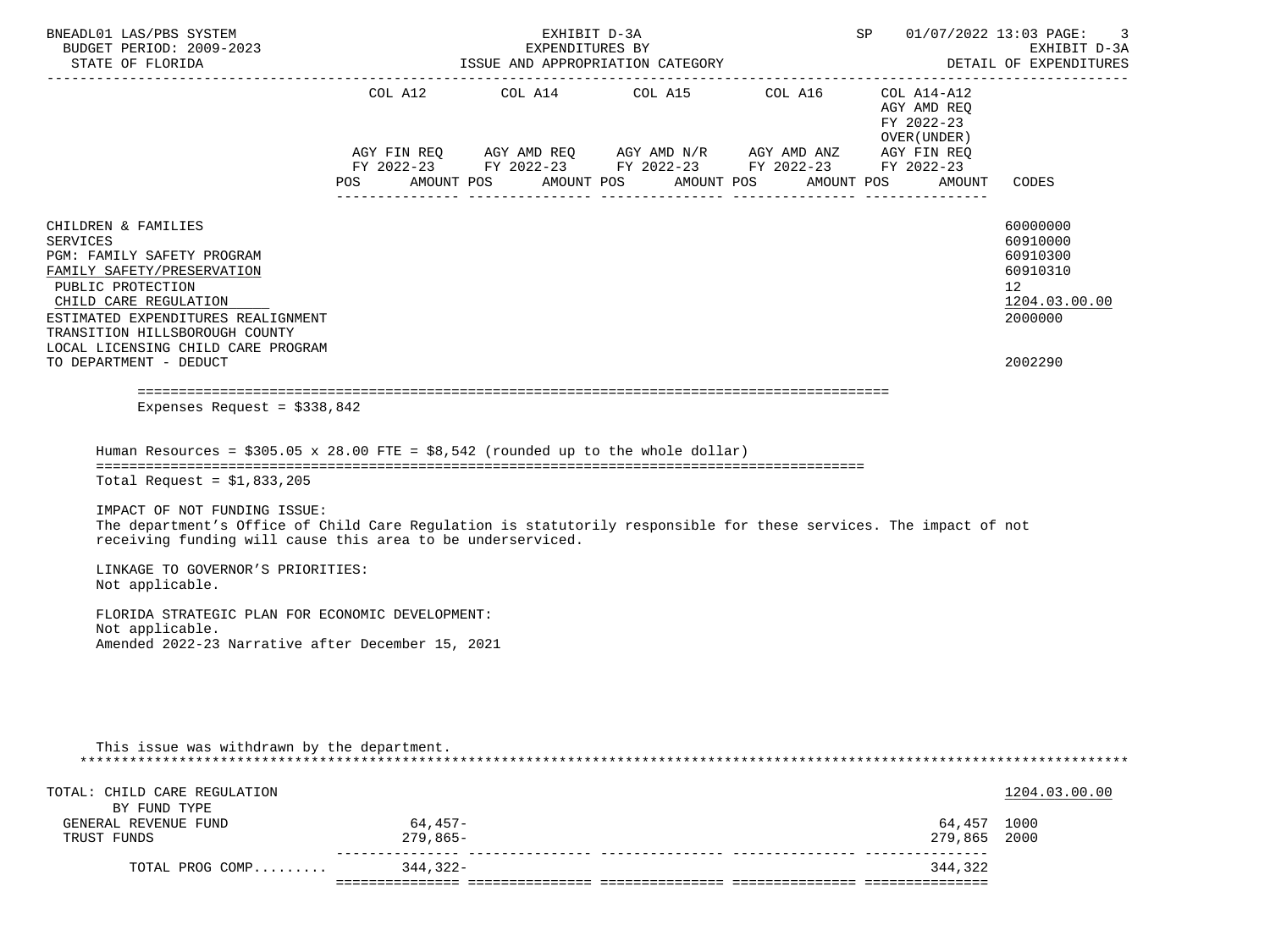| BNEADL01 LAS/PBS SYSTEM<br>BUDGET PERIOD: 2009-2023<br>STATE OF FLORIDA                                                                                                                                                                                                                                    |  |  | EXHIBIT D-3A                                                                                                          |                  |  | SP |                                                        | 01/07/2022 11:22 PAGE:<br>$\overline{1}$<br>EXPENDITURES BY EXHIBIT D-3A<br>ISSUE AND APPROPRIATION CATEGORY THE SERIE OF EXPENDITURES |
|------------------------------------------------------------------------------------------------------------------------------------------------------------------------------------------------------------------------------------------------------------------------------------------------------------|--|--|-----------------------------------------------------------------------------------------------------------------------|------------------|--|----|--------------------------------------------------------|----------------------------------------------------------------------------------------------------------------------------------------|
|                                                                                                                                                                                                                                                                                                            |  |  | COL A12 COL A14 COL A15 COL A16 COL A14-A12                                                                           |                  |  |    | AGY AMD REO<br>FY 2022-23<br>OVER (UNDER)              |                                                                                                                                        |
|                                                                                                                                                                                                                                                                                                            |  |  | AGY FIN REQ AGY AMD REQ AGY AMD N/R AGY AMD ANZ AGY FIN REQ<br>FY 2022-23 FY 2022-23 FY 2022-23 FY 2022-23 FY 2022-23 |                  |  |    | POS AMOUNT POS AMOUNT POS AMOUNT POS AMOUNT POS AMOUNT | CODES                                                                                                                                  |
| CHILDREN & FAMILIES<br>ADMINISTRATION<br><b>PGM: EXECUTIVE LEADERSHIP</b><br>EXECUTIVE DIR/SUPPORT SVCS<br><b>GOV OPERATIONS/SUPPORT</b><br>ASST/SECRETARY/ADMIN<br>ADJUSTMENTS TO COST RECOVERY FUNDS<br>DIRECT BILLING FOR<br>ADMINISTRATIVE HEARINGS<br>SPECIAL CATEGORIES<br>TRANS TO DIV ADM HEARINGS |  |  |                                                                                                                       |                  |  |    |                                                        | 60000000<br>60900000<br>60900100<br>60900101<br>16<br>1602.60.02.00<br>2500000<br>2503080<br>100000<br>100565                          |
| GENERAL REVENUE FUND -STATE                                                                                                                                                                                                                                                                                |  |  | 18,368-                                                                                                               |                  |  |    |                                                        | 18,368-1000 1                                                                                                                          |
|                                                                                                                                                                                                                                                                                                            |  |  |                                                                                                                       |                  |  |    |                                                        |                                                                                                                                        |
| AGENCY ISSUE NARRATIVE:<br>2022-2023 BUDGET YEAR NARRATIVE:<br>Amended 2022-23 Narrative after December 15, 2021                                                                                                                                                                                           |  |  |                                                                                                                       | IT COMPONENT? NO |  |    |                                                        |                                                                                                                                        |

ISSUE TITLE: Direct Billing for Administrative Hearings

SUMMARY:

This is a new issue.

 The Department of Children and Families (department) requests a reduction of \$18,368 in the transfer to Division of Administrative Hearing appropriation category in the General Revenue Fund within the Executive Direction/Support Services budget entity.

ISSUE NARRATIVE:

 This issue adjusts the base budget to provide the agencies' allocated payment to the Division of Administrative Hearings (DOAH). DOAH provides a uniform, impartial, and affordable forum for resolving conflicts between private citizens, organizations, and agencies of the state. The agencies' allocated share is based on the actual number of hearing hours utilized by the agency in Fiscal Year 2020-21. This issue represents any adjustments necessary to reflect that total amount.

# COST CALCULATION:

 The agencies' allocated share is based on the actual number of hearing hours utilized by the agency in Fiscal Year 2020-21.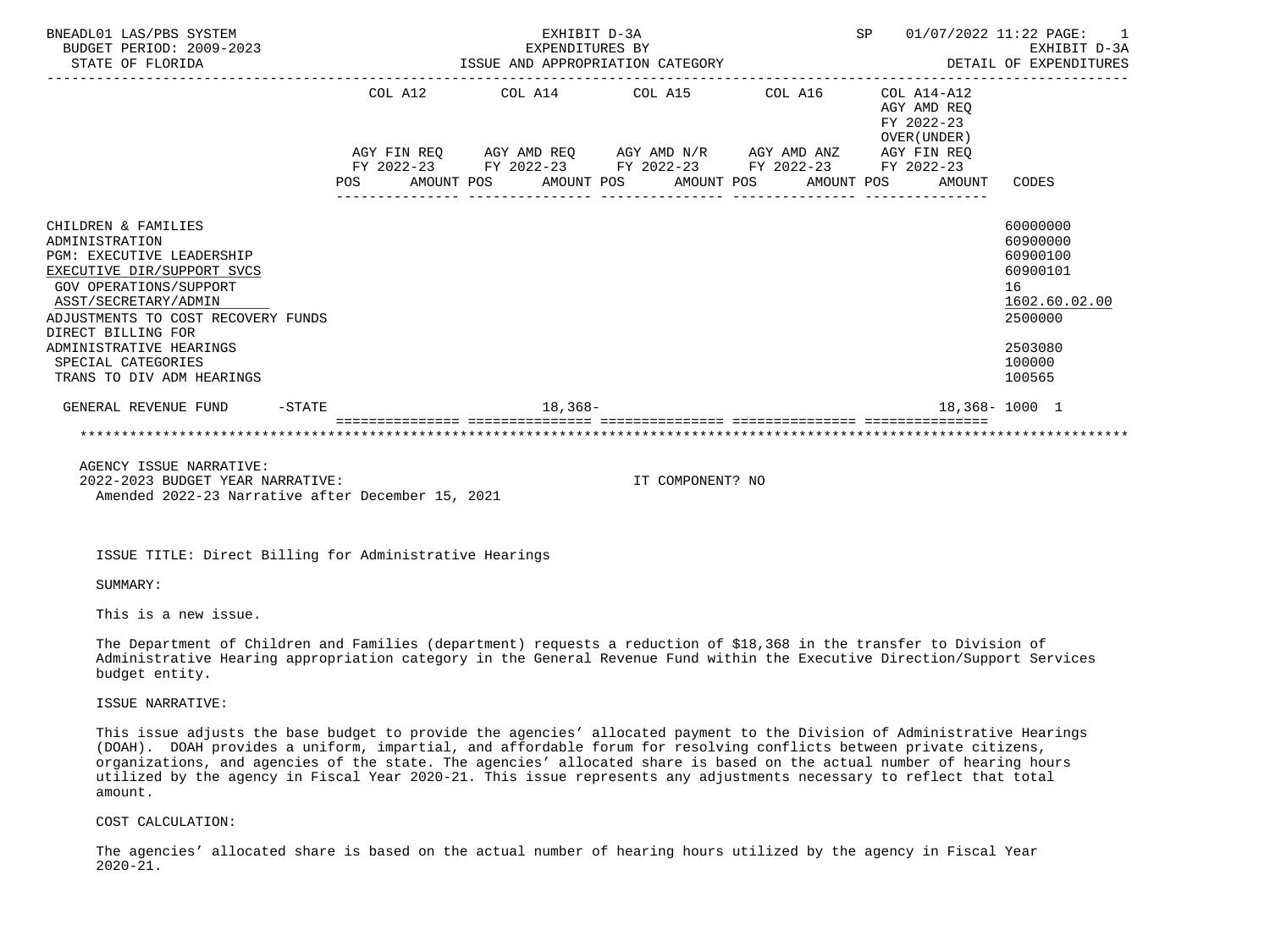| BNEADL01 LAS/PBS SYSTEM<br>BUDGET PERIOD: 2009-2023<br>STATE OF FLORIDA                                                                                                                                                                          |                                                                                                           |  |  | SP 01/07/2022 11:22 PAGE: 2<br>EXHIBIT D-3A<br>EXPENDITURES BY<br>ISSUE AND APPROPRIATION CATEGORY STORE AND APPROPRIATION CATEGORY |  |                                           |                                                                                           |
|--------------------------------------------------------------------------------------------------------------------------------------------------------------------------------------------------------------------------------------------------|-----------------------------------------------------------------------------------------------------------|--|--|-------------------------------------------------------------------------------------------------------------------------------------|--|-------------------------------------------|-------------------------------------------------------------------------------------------|
|                                                                                                                                                                                                                                                  | COL A12 COL A14 COL A15 COL A16 COL A14-A12                                                               |  |  |                                                                                                                                     |  | AGY AMD REO<br>FY 2022-23<br>OVER (UNDER) |                                                                                           |
|                                                                                                                                                                                                                                                  | AGY FIN REQ AGY AMD REQ AGY AMD N/R AGY AMD ANZ AGY FIN REQ                                               |  |  |                                                                                                                                     |  |                                           |                                                                                           |
|                                                                                                                                                                                                                                                  | FY 2022-23 FY 2022-23 FY 2022-23 FY 2022-23 FY 2022-23<br>POS AMOUNT POS AMOUNT POS AMOUNT POS AMOUNT POS |  |  |                                                                                                                                     |  |                                           | AMOUNT CODES                                                                              |
| CHILDREN & FAMILIES<br>ADMINISTRATION<br><b>PGM: EXECUTIVE LEADERSHIP</b><br>EXECUTIVE DIR/SUPPORT SVCS<br>GOV OPERATIONS/SUPPORT<br>ASST/SECRETARY/ADMIN<br>ADJUSTMENTS TO COST RECOVERY FUNDS<br>DIRECT BILLING FOR<br>ADMINISTRATIVE HEARINGS |                                                                                                           |  |  |                                                                                                                                     |  |                                           | 60000000<br>60900000<br>60900100<br>60900101<br>16<br>1602.60.02.00<br>2500000<br>2503080 |
| IMPACT OF NOT FUNDING ISSUE: Not applicable.                                                                                                                                                                                                     |                                                                                                           |  |  |                                                                                                                                     |  |                                           |                                                                                           |
| LINKAGE TO GOVERNOR'S PRIORITIES:                                                                                                                                                                                                                |                                                                                                           |  |  |                                                                                                                                     |  |                                           |                                                                                           |
| Not applicable.                                                                                                                                                                                                                                  |                                                                                                           |  |  |                                                                                                                                     |  |                                           |                                                                                           |
| FLORIDA STRATEGIC PLAN FOR ECONOMIC DEVELOPMENT:                                                                                                                                                                                                 |                                                                                                           |  |  |                                                                                                                                     |  |                                           |                                                                                           |
| Not applicable.                                                                                                                                                                                                                                  |                                                                                                           |  |  |                                                                                                                                     |  |                                           |                                                                                           |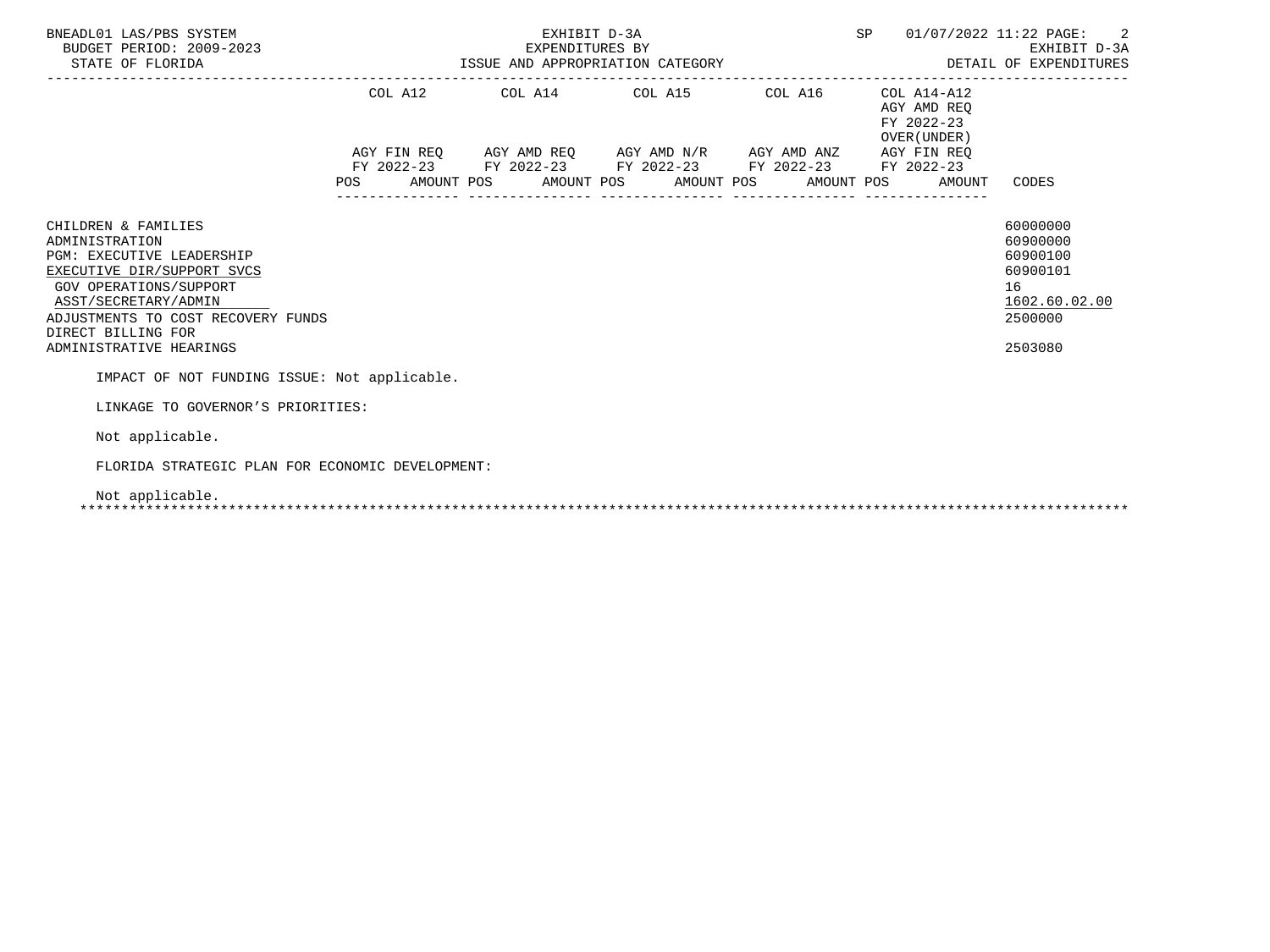| BNEADL01 LAS/PBS SYSTEM<br>BUDGET PERIOD: 2009-2023<br>STATE OF FLORIDA                                                                                                                                                                                             |  |                                                                                                            |                                       |  | EXHIBIT D-3A                                                                                                           |  | SP 01/07/2022 11:13 PAGE: 1<br>DETAIL OF EXPENDITURES |                                                                                                 | EXHIBIT D-3A  |
|---------------------------------------------------------------------------------------------------------------------------------------------------------------------------------------------------------------------------------------------------------------------|--|------------------------------------------------------------------------------------------------------------|---------------------------------------|--|------------------------------------------------------------------------------------------------------------------------|--|-------------------------------------------------------|-------------------------------------------------------------------------------------------------|---------------|
|                                                                                                                                                                                                                                                                     |  | COL A12 COL A14 COL A15 COL A16 COL A14-A12<br>AGY FIN REQ AGY AMD REQ AGY AMD N/R AGY AMD ANZ AGY FIN REQ |                                       |  |                                                                                                                        |  | AGY AMD REO<br>FY 2022-23<br>OVER (UNDER)             |                                                                                                 |               |
|                                                                                                                                                                                                                                                                     |  |                                                                                                            | _____________________________________ |  | FY 2022-23 FY 2022-23 FY 2022-23 FY 2022-23 FY 2022-23<br>POS AMOUNT POS AMOUNT POS AMOUNT POS AMOUNT POS AMOUNT CODES |  |                                                       |                                                                                                 |               |
| CHILDREN & FAMILIES<br><b>SERVICES</b><br>PGM: MENTAL HEALTH PROGRAM<br>MENTAL HEALTH SERVICES<br>HEALTH AND HUMAN SERVICES<br>CIVIL COMMITMENT PROGRAM<br>FUND SHIFT<br>FUND SHIFT FROM ENHANCED FEDERAL<br>FINANCIAL PARTICIPATION - ADD<br>SALARIES AND BENEFITS |  |                                                                                                            |                                       |  |                                                                                                                        |  |                                                       | 60000000<br>60910000<br>60910500<br>60910506<br>13 <sup>7</sup><br>3400000<br>3400280<br>010000 | 1301.02.00.00 |
| GENERAL REVENUE FUND -MATCH                                                                                                                                                                                                                                         |  |                                                                                                            | 128,012                               |  |                                                                                                                        |  | 128,012 1000 2                                        |                                                                                                 |               |
|                                                                                                                                                                                                                                                                     |  |                                                                                                            |                                       |  |                                                                                                                        |  |                                                       |                                                                                                 |               |

 AGENCY ISSUE NARRATIVE: 2022-2023 BUDGET YEAR NARRATIVE: IT COMPONENT? NO Amended 2022-23 Narrative after December 15, 2021

ISSUE TITLE: Fund Shift from Enhanced Federal Financial Participation - Add

SUMMARY:

This is a new issue.

 The Department of Children and Families (department) requests the funding change of \$625,313 in the Salaries and Benefits appropriation category and the Grants and Aids Community FACT Teams Services category, moving funds from the Federal Grants Trust Fund to the General Revenue Fund in the Mental Health Services and Community Health Services budget entities. When summarized with companion issue 3400290 - Fund Shift from Enhanced Federal Financial Participation - Deduct, the issues net to zero.

ISSUE NARRATIVE:

 This request for and adjustment of the Federal Medical Assistance Percentage (FMAP) is based on the Social Services Estimating Conference. The FMAP is the share of Medicaid paid by the federal government.

CURRENT SITUATION/UNMET NEED: Not applicable.

PROPOSED SOLUATION/INITIATIVE/ROI: Not applicable.

# COST CALCULATION:

When summarized with companion issue 3400290 - Fund Shift from Enhanced Federal Financial Participation - Deduct, the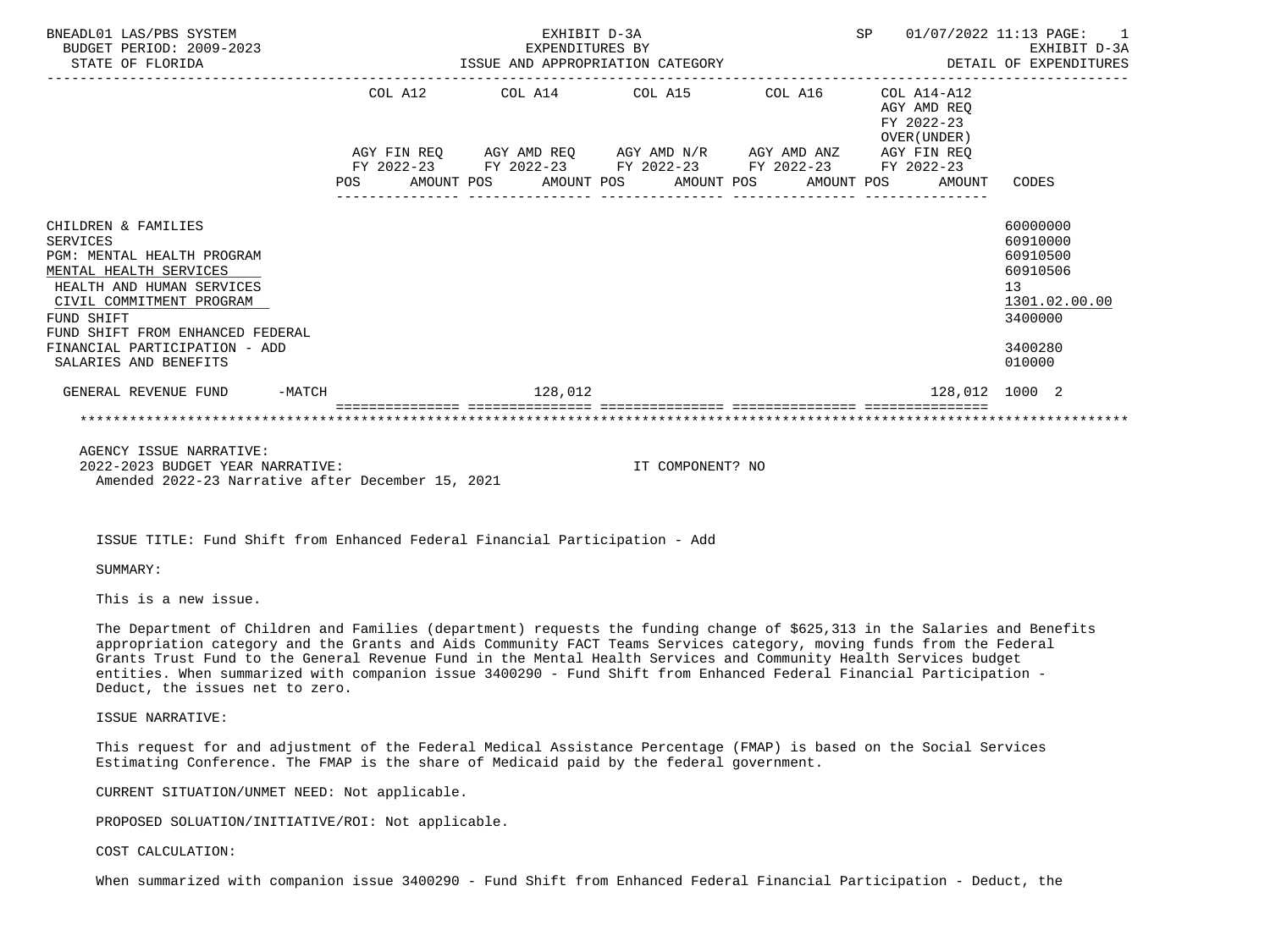| BNEADL01 LAS/PBS SYSTEM<br>BUDGET PERIOD: 2009-2023<br>STATE OF FLORIDA                                                                                                                                   |         | EXHIBIT D-3A<br>EXPENDITURES BY<br>ISSUE AND APPROPRIATION CATEGORY<br>--------------------------------                              | -------------      |         |                                                          | SP 01/07/2022 11:13 PAGE:<br>2<br>EXHIBIT D-3A<br>DETAIL OF EXPENDITURES |                                                                                             |
|-----------------------------------------------------------------------------------------------------------------------------------------------------------------------------------------------------------|---------|--------------------------------------------------------------------------------------------------------------------------------------|--------------------|---------|----------------------------------------------------------|--------------------------------------------------------------------------|---------------------------------------------------------------------------------------------|
|                                                                                                                                                                                                           | COL A12 | COL A14 COL A15                                                                                                                      |                    | COL A16 | COL A14-A12<br>AGY AMD REQ<br>FY 2022-23<br>OVER (UNDER) |                                                                          |                                                                                             |
|                                                                                                                                                                                                           |         | AGY FIN REQ AGY AMD REQ AGY AMD N/R AGY AMD ANZ AGY FIN REQ FY 2022-23 FY 2022-23 FY 2022-23<br>POS AMOUNT POS AMOUNT POS AMOUNT POS |                    |         | AMOUNT POS AMOUNT                                        |                                                                          | CODES                                                                                       |
| CHILDREN & FAMILIES<br><b>SERVICES</b><br>PGM: MENTAL HEALTH PROGRAM<br>MENTAL HEALTH SERVICES<br>HEALTH AND HUMAN SERVICES<br>CIVIL COMMITMENT PROGRAM<br>FUND SHIFT<br>FUND SHIFT FROM ENHANCED FEDERAL |         |                                                                                                                                      |                    |         |                                                          |                                                                          | 60000000<br>60910000<br>60910500<br>60910506<br>13 <sup>7</sup><br>1301.02.00.00<br>3400000 |
| FINANCIAL PARTICIPATION - ADD                                                                                                                                                                             |         |                                                                                                                                      |                    |         |                                                          |                                                                          | 3400280                                                                                     |
| issues net to zero.                                                                                                                                                                                       |         |                                                                                                                                      |                    |         |                                                          |                                                                          |                                                                                             |
| IMPACT OF NOT FUNDING ISSUE: Not applicable.                                                                                                                                                              |         |                                                                                                                                      |                    |         |                                                          |                                                                          |                                                                                             |
| LINKAGE TO GOVERNOR'S PRIORITIES:                                                                                                                                                                         |         |                                                                                                                                      |                    |         |                                                          |                                                                          |                                                                                             |
| Not Applicable.                                                                                                                                                                                           |         |                                                                                                                                      |                    |         |                                                          |                                                                          |                                                                                             |
| FLORIDA STRATEGIC PLAN FOR ECONOMIC DEVELOPMENT:                                                                                                                                                          |         |                                                                                                                                      |                    |         |                                                          |                                                                          |                                                                                             |
| Not Applicable.                                                                                                                                                                                           |         |                                                                                                                                      |                    |         |                                                          |                                                                          |                                                                                             |
| POSITION DETAIL OF SALARIES AND BENEFITS:                                                                                                                                                                 |         |                                                                                                                                      |                    |         |                                                          |                                                                          |                                                                                             |
|                                                                                                                                                                                                           | FTE     | BASE RATE                                                                                                                            | ADDITIVES BENEFITS |         | SUBTOTAL                                                 | $\frac{1}{2}$                                                            | LAPSE LAPSED SALARIES<br>AND BENEFITS                                                       |
| A14 - AGY AMD REO FY 2022-23                                                                                                                                                                              |         |                                                                                                                                      |                    |         |                                                          |                                                                          |                                                                                             |
| CHANGES TO CURRENTLY AUTHORIZED POSITIONS<br>OTHER SALARY AMOUNT                                                                                                                                          |         |                                                                                                                                      |                    |         |                                                          |                                                                          |                                                                                             |
| 1000 GENERAL REVENUE FUND                                                                                                                                                                                 |         |                                                                                                                                      |                    |         |                                                          |                                                                          | 128,012<br>______________                                                                   |
|                                                                                                                                                                                                           |         |                                                                                                                                      |                    |         |                                                          |                                                                          | 128,012<br>==============                                                                   |
|                                                                                                                                                                                                           |         |                                                                                                                                      |                    |         |                                                          |                                                                          |                                                                                             |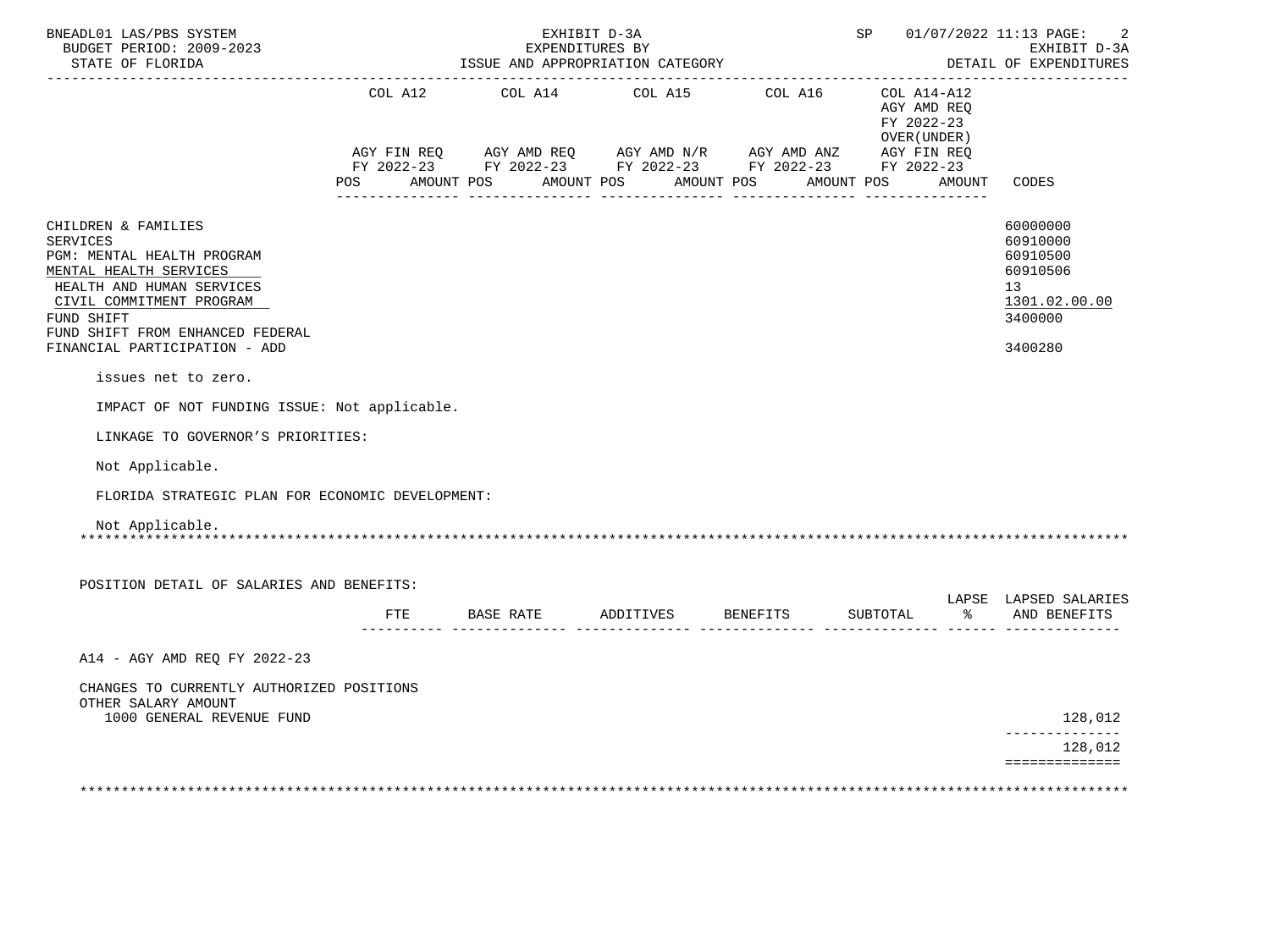| BNEADL01 LAS/PBS SYSTEM<br>BUDGET PERIOD: 2009-2023<br>STATE OF FLORIDA | EXHIBIT D-3A                                                                                              | SP 01/07/2022 11:13 PAGE: | $\overline{\phantom{a}}$ 3<br>EXPENDITURES BY EXHIBIT D-3A<br>ISSUE AND APPROPRIATION CATEGORY DETAIL OF EXPENDITURES |                          |
|-------------------------------------------------------------------------|-----------------------------------------------------------------------------------------------------------|---------------------------|-----------------------------------------------------------------------------------------------------------------------|--------------------------|
|                                                                         | COL A12 COL A14 COL A15 COL A16 COL A14-A12                                                               |                           | AGY AMD REO<br>FY 2022-23<br>OVER (UNDER)                                                                             |                          |
|                                                                         | AGY FIN REQ AGY AMD REQ AGY AMD N/R AGY AMD ANZ AGY FIN REQ                                               |                           |                                                                                                                       |                          |
|                                                                         | FY 2022-23 FY 2022-23 FY 2022-23 FY 2022-23 FY 2022-23<br>POS AMOUNT POS AMOUNT POS AMOUNT POS AMOUNT POS |                           | AMOUNT                                                                                                                | CODES                    |
| CHILDREN & FAMILIES                                                     |                                                                                                           |                           |                                                                                                                       | 60000000                 |
| <b>SERVICES</b><br><b>PGM: COMMUNITY SERVICES</b>                       |                                                                                                           |                           |                                                                                                                       | 60910000<br>60910900     |
| SUBS ABUSE AND MENTAL HLTH                                              |                                                                                                           |                           |                                                                                                                       | 60910950                 |
| HEALTH AND HUMAN SERVICES                                               |                                                                                                           |                           |                                                                                                                       | 13                       |
| COMM MENTAL HLTH SERVICES<br>FUND SHIFT                                 |                                                                                                           |                           |                                                                                                                       | 1301.10.00.00<br>3400000 |
| FUND SHIFT FROM ENHANCED FEDERAL                                        |                                                                                                           |                           |                                                                                                                       |                          |
| FINANCIAL PARTICIPATION - ADD                                           |                                                                                                           |                           |                                                                                                                       | 3400280                  |
| SPECIAL CATEGORIES<br>G/A-COMM FACT TEAM SVCS                           |                                                                                                           |                           |                                                                                                                       | 100000<br>108850         |
| GENERAL REVENUE FUND -MATCH                                             | 497,301                                                                                                   |                           | 497,301 1000 2                                                                                                        |                          |
|                                                                         |                                                                                                           |                           |                                                                                                                       |                          |
| AGENCY ISSUE NARRATIVE:                                                 |                                                                                                           |                           |                                                                                                                       |                          |
|                                                                         |                                                                                                           |                           |                                                                                                                       |                          |

 2022-2023 BUDGET YEAR NARRATIVE: IT COMPONENT? NO Amended 2022-23 Narrative after December 15, 2021

ISSUE TITLE: Fund Shift from Enhanced Federal Financial Participation - Add

SUMMARY:

This is a new issue.

 The Department of Children and Families (department) requests the funding change of \$625,313 in the Salaries and Benefits appropriation category and the Grants and Aids Community FACT Teams Services category, moving funds from the Federal Grants Trust Fund to the General Revenue Fund in the Mental Health Services and Community Health Services budget entities. When summarized with companion issue 3400290 - Fund Shift from Enhanced Federal Financial Participation - Deduct, the issues net to zero.

ISSUE NARRATIVE:

 This request for and adjustment of the Federal Medical Assistance Percentage (FMAP) is based on the Social Services Estimating Conference. The FMAP is the share of Medicaid paid by the federal government.

CURRENT SITUATION/UNMET NEED: Not applicable.

PROPOSED SOLUATION/INITIATIVE/ROI: Not applicable.

COST CALCULATION: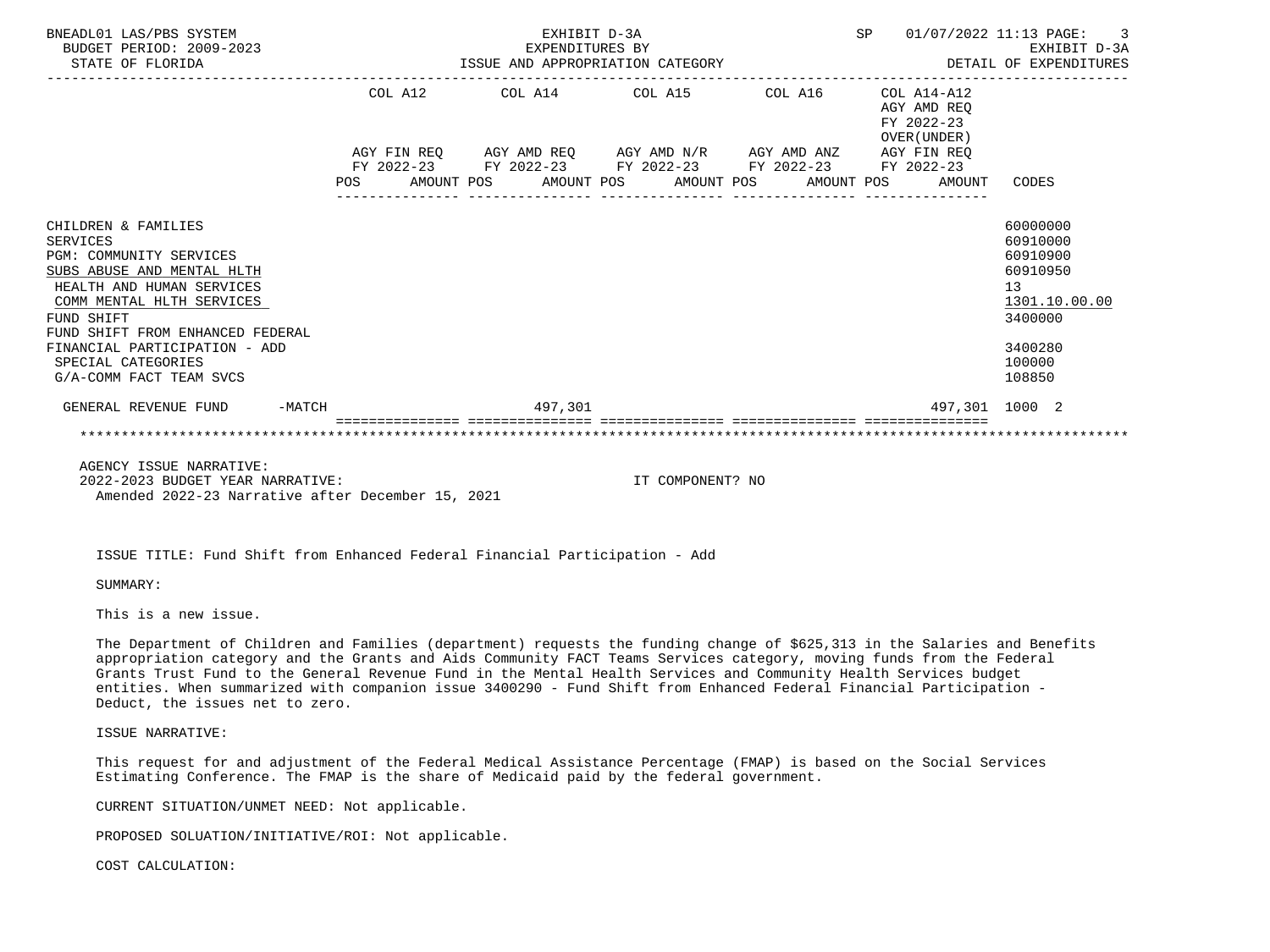| BNEADL01 LAS/PBS SYSTEM<br>BUDGET PERIOD: 2009-2023<br>STATE OF FLORIDA                                                                                                                                                                      | EXHIBIT D-3A<br>EXPENDITURES BY | EXPENDITURES BY<br>ISSUE AND APPROPRIATION CATEGORY                                                                                                                             |                                  | SP |                                                          | 01/07/2022 11:13 PAGE:<br>-4<br>EXHIBIT D-3A<br>DETAIL OF EXPENDITURES                    |
|----------------------------------------------------------------------------------------------------------------------------------------------------------------------------------------------------------------------------------------------|---------------------------------|---------------------------------------------------------------------------------------------------------------------------------------------------------------------------------|----------------------------------|----|----------------------------------------------------------|-------------------------------------------------------------------------------------------|
|                                                                                                                                                                                                                                              |                                 | COL A12 COL A14 COL A15 COL A16                                                                                                                                                 | -------------------------------- |    | COL A14-A12<br>AGY AMD REO<br>FY 2022-23<br>OVER (UNDER) |                                                                                           |
|                                                                                                                                                                                                                                              |                                 | AGY FIN REQ AGY AMD REQ AGY AMD N/R AGY AMD ANZ AGY FIN REQ<br>FY 2022-23 FY 2022-23 FY 2022-23 FY 2022-23 FY 2022-23<br>POS AMOUNT POS AMOUNT POS AMOUNT POS AMOUNT POS AMOUNT |                                  |    |                                                          | CODES                                                                                     |
| CHILDREN & FAMILIES<br><b>SERVICES</b><br>PGM: COMMUNITY SERVICES<br>SUBS ABUSE AND MENTAL HLTH<br>HEALTH AND HUMAN SERVICES<br>COMM MENTAL HLTH SERVICES<br>FUND SHIFT<br>FUND SHIFT FROM ENHANCED FEDERAL<br>FINANCIAL PARTICIPATION - ADD |                                 |                                                                                                                                                                                 |                                  |    |                                                          | 60000000<br>60910000<br>60910900<br>60910950<br>13<br>1301.10.00.00<br>3400000<br>3400280 |
| When summarized with companion issue 3400290 - Fund Shift from Enhanced Federal Financial Participation - Deduct, the<br>issues net to zero.                                                                                                 |                                 |                                                                                                                                                                                 |                                  |    |                                                          |                                                                                           |
| IMPACT OF NOT FUNDING ISSUE: Not applicable.                                                                                                                                                                                                 |                                 |                                                                                                                                                                                 |                                  |    |                                                          |                                                                                           |
| LINKAGE TO GOVERNOR'S PRIORITIES:                                                                                                                                                                                                            |                                 |                                                                                                                                                                                 |                                  |    |                                                          |                                                                                           |
| Not Applicable.                                                                                                                                                                                                                              |                                 |                                                                                                                                                                                 |                                  |    |                                                          |                                                                                           |

FLORIDA STRATEGIC PLAN FOR ECONOMIC DEVELOPMENT:

Not Applicable.

\*\*\*\*\*\*\*\*\*\*\*\*\*\*\*\*\*\*\*\*\*\*\*\*\*\*\*\*\*\*\*\*\*\*\*\*\*\*\*\*\*\*\*\*\*\*\*\*\*\*\*\*\*\*\*\*\*\*\*\*\*\*\*\*\*\*\*\*\*\*\*\*\*\*\*\*\*\*\*\*\*\*\*\*\*\*\*\*\*\*\*\*\*\*\*\*\*\*\*\*\*\*\*\*\*\*\*\*\*\*\*\*\*\*\*\*\*\*\*\*\*\*\*\*\*\*\*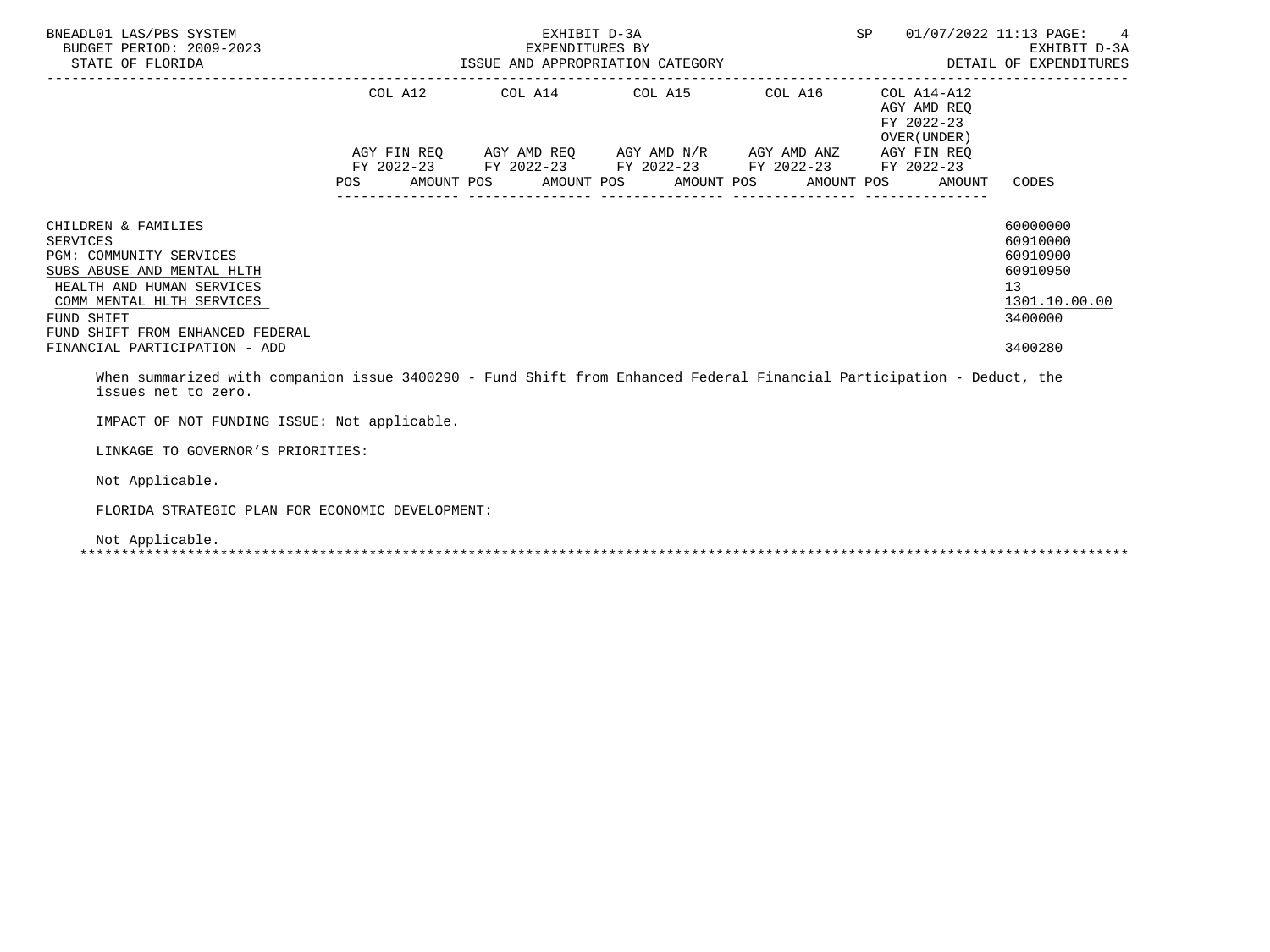| BNEADL01 LAS/PBS SYSTEM<br>BUDGET PERIOD: 2009-2023<br>STATE OF FLORIDA                                                                                                                                                                                                |  | EXPENDITURES BY | EXHIBIT D-3A                                                                                                                                                         |  | SP 01/07/2022 11:19 PAGE: 1                                                                                |                                                                                                 | EXHIBIT D-3A  |
|------------------------------------------------------------------------------------------------------------------------------------------------------------------------------------------------------------------------------------------------------------------------|--|-----------------|----------------------------------------------------------------------------------------------------------------------------------------------------------------------|--|------------------------------------------------------------------------------------------------------------|-------------------------------------------------------------------------------------------------|---------------|
|                                                                                                                                                                                                                                                                        |  |                 | COL A12 COL A14 COL A15 COL A16 COL A14-A12<br>AGY FIN REQ AGY AMD REQ AGY AMD N/R AGY AMD ANZ AGY FIN REQ<br>FY 2022-23 FY 2022-23 FY 2022-23 FY 2022-23 FY 2022-23 |  | AGY AMD REO<br>FY 2022-23<br>OVER (UNDER )<br>POS AMOUNT POS AMOUNT POS AMOUNT POS AMOUNT POS AMOUNT CODES |                                                                                                 |               |
| CHILDREN & FAMILIES<br><b>SERVICES</b><br>PGM: MENTAL HEALTH PROGRAM<br>MENTAL HEALTH SERVICES<br>HEALTH AND HUMAN SERVICES<br>CIVIL COMMITMENT PROGRAM<br>FUND SHIFT<br>FUND SHIFT FROM ENHANCED FEDERAL<br>FINANCIAL PARTICIPATION - DEDUCT<br>SALARIES AND BENEFITS |  |                 |                                                                                                                                                                      |  |                                                                                                            | 60000000<br>60910000<br>60910500<br>60910506<br>13 <sup>7</sup><br>3400000<br>3400290<br>010000 | 1301.02.00.00 |
| FEDERAL GRANTS TRUST FUND -RECPNT FOR THE RESERVE THAT AND THE RESERVE THAT AND THE RESERVE THAT AND THE RESERVE THAT AND THE RESERVE THAT AND THE RESERVE THAT ANY AND THE RESERVE THAT AND THE RESERVE THAT ANY AND THE RESE                                         |  |                 |                                                                                                                                                                      |  | 128,012- 2261 9                                                                                            |                                                                                                 |               |
|                                                                                                                                                                                                                                                                        |  |                 |                                                                                                                                                                      |  |                                                                                                            |                                                                                                 |               |

 AGENCY ISSUE NARRATIVE: 2022-2023 BUDGET YEAR NARRATIVE: IT COMPONENT? NO Amended 2022-23 Narrative after December 15, 2021

ISSUE TITLE: Fund Shift from Enhanced Federal Financial Participation - Deduct

SUMMARY:

This is a new issue.

 The Department of Children and Families (department) requests the funding change of \$625,313 in the Salaries and Benefits appropriation category and the Grants and Aids Community FACT Teams Services category, moving funds from the Federal Grants Trust Fund to the General Revenue Fund in the Mental Health Services and Community Health Services budget entities. When summarized with companion issue 3400280 - Fund Shift from Enhanced Federal Financial Participation - Add, the issues net to zero.

ISSUE NARRATIVE:

 This request for and adjustment of the Federal Medical Assistance Percentage (FMAP) is based on the Social Services Estimating Conference. The FMAP is the share of Medicaid paid by the federal government.

CURRENT SITUATION/UNMET NEED: Not applicable.

PROPOSED SOLUATION/INITIATIVE/ROI: Not applicable.

COST CALCULATION:

 When summarized with companion issue 3400280 - Fund Shift from Enhanced Federal Financial Participation - Add, the issues net to zero.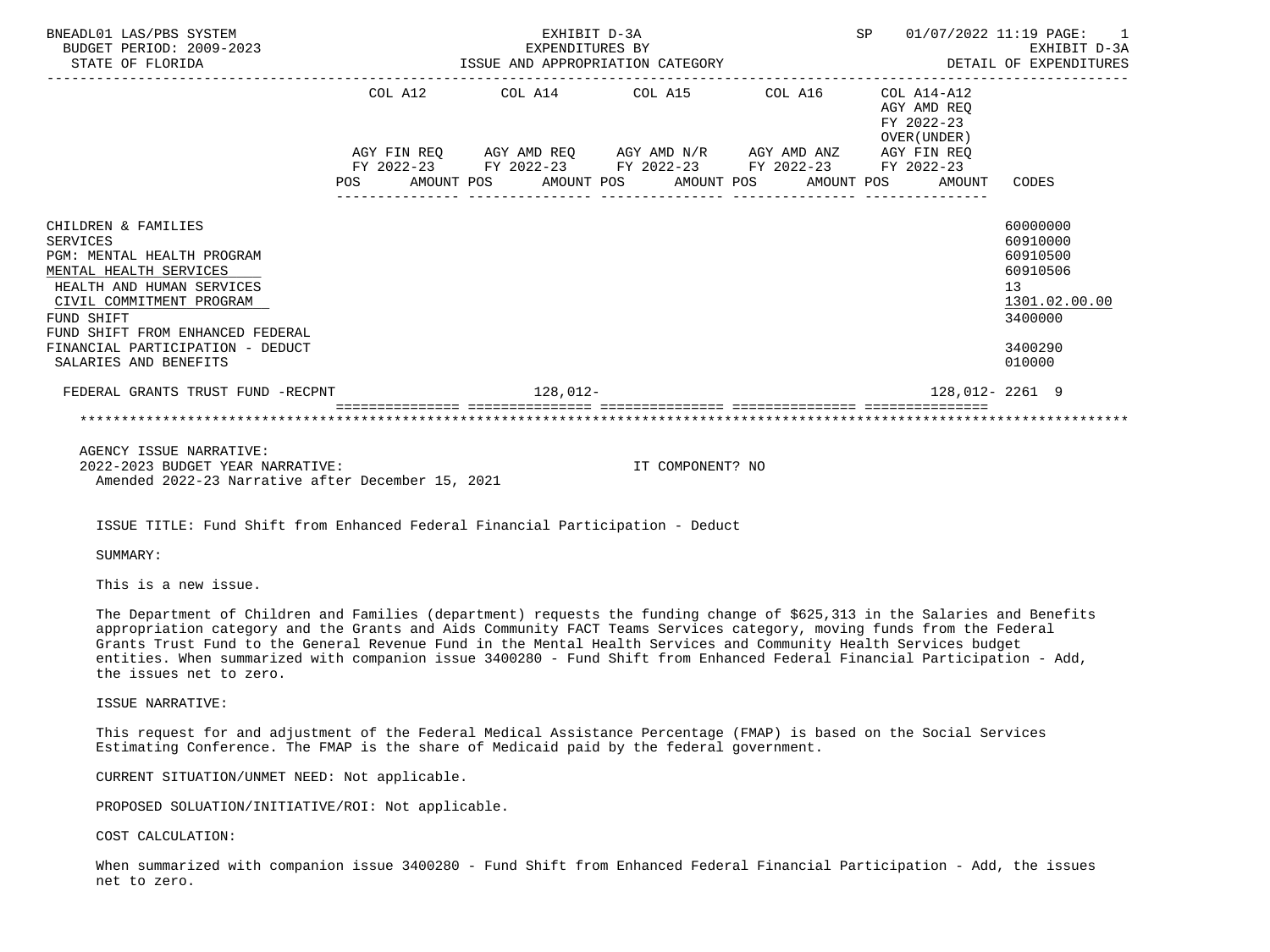| BNEADL01 LAS/PBS SYSTEM<br>BUDGET PERIOD: 2009-2023<br>STATE OF FLORIDA                                                                                                                                                                       |         |                     | EXHIBIT D-3A<br>EXPENDITURES BY<br>ISSUE AND APPROPRIATION CATEGORY                                                                      |                 |                                                             |        | SP 01/07/2022 11:19 PAGE:<br>EXHIBIT D-3A<br>DETAIL OF EXPENDITURES                                    |
|-----------------------------------------------------------------------------------------------------------------------------------------------------------------------------------------------------------------------------------------------|---------|---------------------|------------------------------------------------------------------------------------------------------------------------------------------|-----------------|-------------------------------------------------------------|--------|--------------------------------------------------------------------------------------------------------|
|                                                                                                                                                                                                                                               | COL A12 |                     | COL A14 COL A15<br>AGY FIN REQ AGY AMD REQ AGY AMD N/R AGY AMD ANZ AGY FIN REQ<br>FY 2022-23 FY 2022-23 FY 2022-23 FY 2022-23 FY 2022-23 | COL A16         | $COL A14- A12$<br>AGY AMD REQ<br>FY 2022-23<br>OVER (UNDER) |        |                                                                                                        |
|                                                                                                                                                                                                                                               | POS     | AMOUNT POS          | AMOUNT POS                                                                                                                               | AMOUNT POS      | AMOUNT POS                                                  | AMOUNT | CODES                                                                                                  |
| CHILDREN & FAMILIES<br><b>SERVICES</b><br>PGM: MENTAL HEALTH PROGRAM<br>MENTAL HEALTH SERVICES<br>HEALTH AND HUMAN SERVICES<br>CIVIL COMMITMENT PROGRAM<br>FUND SHIFT<br>FUND SHIFT FROM ENHANCED FEDERAL<br>FINANCIAL PARTICIPATION - DEDUCT |         |                     |                                                                                                                                          |                 |                                                             |        | 60000000<br>60910000<br>60910500<br>60910506<br>13 <sup>7</sup><br>1301.02.00.00<br>3400000<br>3400290 |
|                                                                                                                                                                                                                                               |         |                     |                                                                                                                                          |                 |                                                             |        |                                                                                                        |
| IMPACT OF NOT FUNDING ISSUE: Not applicable.                                                                                                                                                                                                  |         |                     |                                                                                                                                          |                 |                                                             |        |                                                                                                        |
| LINKAGE TO GOVERNOR'S PRIORITIES:                                                                                                                                                                                                             |         |                     |                                                                                                                                          |                 |                                                             |        |                                                                                                        |
| Not Applicable.                                                                                                                                                                                                                               |         |                     |                                                                                                                                          |                 |                                                             |        |                                                                                                        |
| FLORIDA STRATEGIC PLAN FOR ECONOMIC DEVELOPMENT:                                                                                                                                                                                              |         |                     |                                                                                                                                          |                 |                                                             |        |                                                                                                        |
| Not Applicable.                                                                                                                                                                                                                               |         |                     |                                                                                                                                          |                 |                                                             |        |                                                                                                        |
| POSITION DETAIL OF SALARIES AND BENEFITS:                                                                                                                                                                                                     |         |                     |                                                                                                                                          |                 |                                                             |        | LAPSE LAPSED SALARIES                                                                                  |
|                                                                                                                                                                                                                                               | FTE.    | BASE RATE ADDITIVES |                                                                                                                                          | <b>BENEFITS</b> | SUBTOTAL                                                    |        | % AND BENEFITS                                                                                         |
| A14 - AGY AMD REO FY 2022-23                                                                                                                                                                                                                  |         |                     |                                                                                                                                          |                 |                                                             |        |                                                                                                        |
| CHANGES TO CURRENTLY AUTHORIZED POSITIONS<br>OTHER SALARY AMOUNT<br>2261 FEDERAL GRANTS TRUST FUND                                                                                                                                            |         |                     |                                                                                                                                          |                 |                                                             |        | 128,012-                                                                                               |
|                                                                                                                                                                                                                                               |         |                     |                                                                                                                                          |                 |                                                             |        | ______________<br>128,012-                                                                             |
|                                                                                                                                                                                                                                               |         |                     |                                                                                                                                          |                 |                                                             |        | ==============                                                                                         |
|                                                                                                                                                                                                                                               |         |                     |                                                                                                                                          |                 |                                                             |        |                                                                                                        |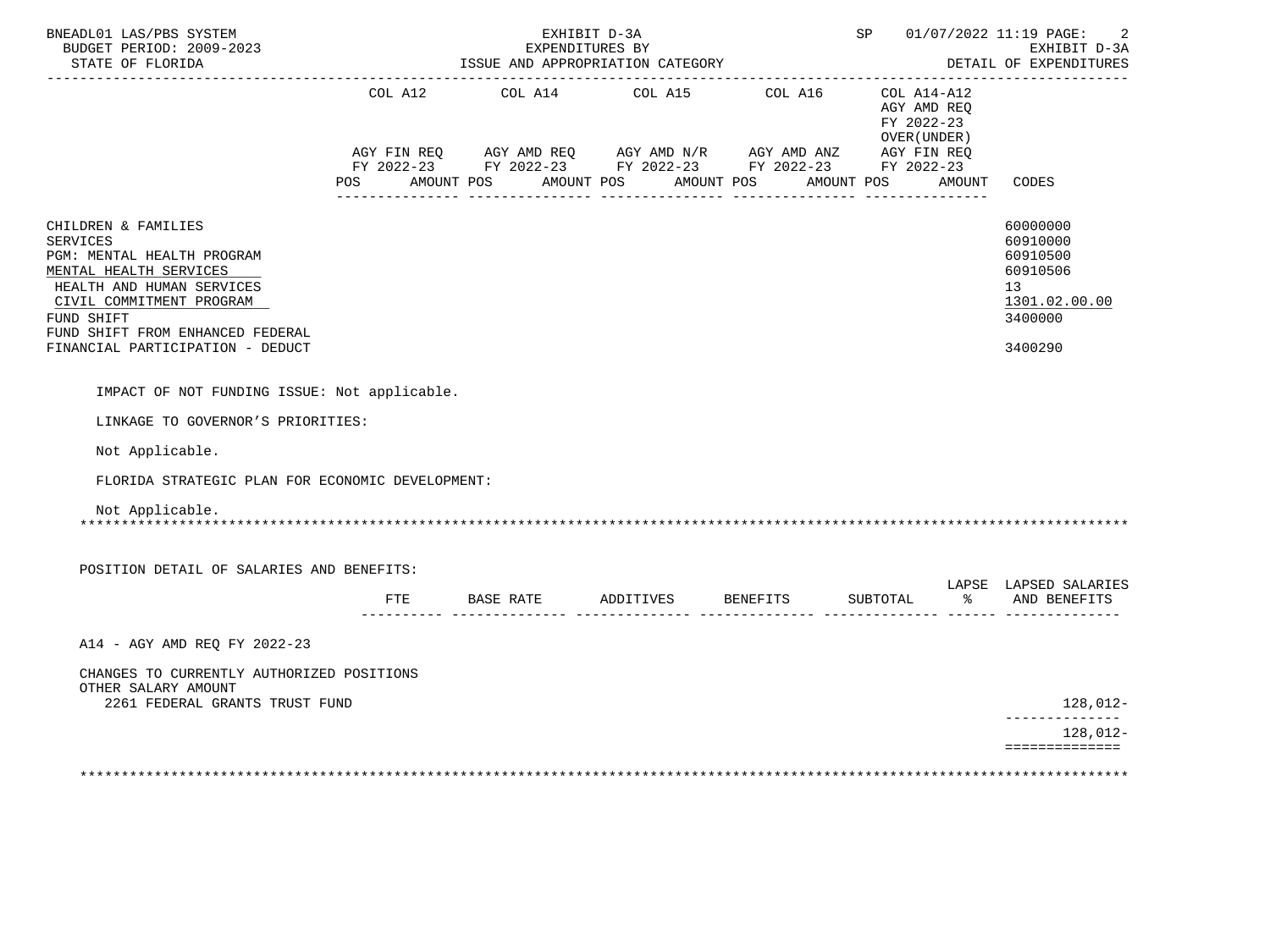| BNEADL01 LAS/PBS SYSTEM<br>BUDGET PERIOD: 2009-2023<br>STATE OF FLORIDA                                                                                                                                                                                                                          | EXHIBIT D-3A<br>EXPENDITURES BY<br>ISSUE AND APPROPRIATION CATEGORY                                                                                                      | SP 01/07/2022 11:19 PAGE: | $\overline{\phantom{a}}$ 3<br>EXHIBIT D-3A<br>DETAIL OF EXPENDITURES |                                            |                                                                                                                            |
|--------------------------------------------------------------------------------------------------------------------------------------------------------------------------------------------------------------------------------------------------------------------------------------------------|--------------------------------------------------------------------------------------------------------------------------------------------------------------------------|---------------------------|----------------------------------------------------------------------|--------------------------------------------|----------------------------------------------------------------------------------------------------------------------------|
|                                                                                                                                                                                                                                                                                                  | COL A12 $\qquad$ COL A14 $\qquad$ COL A15 $\qquad$ COL A16 $\qquad$ COL A14-A12                                                                                          |                           |                                                                      | AGY AMD REO<br>FY 2022-23<br>OVER (UNDER ) |                                                                                                                            |
|                                                                                                                                                                                                                                                                                                  | AGY FIN REQ AGY AMD REQ AGY AMD N/R AGY AMD ANZ AGY FIN REQ<br>FY 2022-23 FY 2022-23 FY 2022-23 FY 2022-23 FY 2022-23<br>POS AMOUNT POS AMOUNT POS AMOUNT POS AMOUNT POS |                           |                                                                      | AMOUNT                                     | CODES                                                                                                                      |
| CHILDREN & FAMILIES<br><b>SERVICES</b><br>PGM: COMMUNITY SERVICES<br>SUBS ABUSE AND MENTAL HLTH<br>HEALTH AND HUMAN SERVICES<br>COMM MENTAL HLTH SERVICES<br>FUND SHIFT<br>FUND SHIFT FROM ENHANCED FEDERAL<br>FINANCIAL PARTICIPATION - DEDUCT<br>SPECIAL CATEGORIES<br>G/A-COMM FACT TEAM SVCS |                                                                                                                                                                          |                           |                                                                      |                                            | 60000000<br>60910000<br>60910900<br>60910950<br>13 <sup>7</sup><br>1301.10.00.00<br>3400000<br>3400290<br>100000<br>108850 |
| FEDERAL GRANTS TRUST FUND -FEDERL                                                                                                                                                                                                                                                                | $497.301 -$                                                                                                                                                              |                           |                                                                      |                                            | 497,301-2261 3                                                                                                             |
|                                                                                                                                                                                                                                                                                                  |                                                                                                                                                                          |                           |                                                                      |                                            |                                                                                                                            |
| AGENCY ISSUE NARRATIVE:<br>2022-2023 BUDGET YEAR NARRATIVE:<br>Amended 2022-23 Narrative after December 15, 2021                                                                                                                                                                                 |                                                                                                                                                                          | IT COMPONENT? NO          |                                                                      |                                            |                                                                                                                            |

ISSUE TITLE: Fund Shift from Enhanced Federal Financial Participation - Deduct

SUMMARY:

This is a new issue.

 The Department of Children and Families (department) requests the funding change of \$625,313 in the Salaries and Benefits appropriation category and the Grants and Aids Community FACT Teams Services category, moving funds from the Federal Grants Trust Fund to the General Revenue Fund in the Mental Health Services and Community Health Services budget entities. When summarized with companion issue 3400280 - Fund Shift from Enhanced Federal Financial Participation - Add, the issues net to zero.

ISSUE NARRATIVE:

 This request for and adjustment of the Federal Medical Assistance Percentage (FMAP) is based on the Social Services Estimating Conference. The FMAP is the share of Medicaid paid by the federal government.

CURRENT SITUATION/UNMET NEED: Not applicable.

PROPOSED SOLUATION/INITIATIVE/ROI: Not applicable.

# COST CALCULATION:

When summarized with companion issue 3400280 - Fund Shift from Enhanced Federal Financial Participation - Add, the issues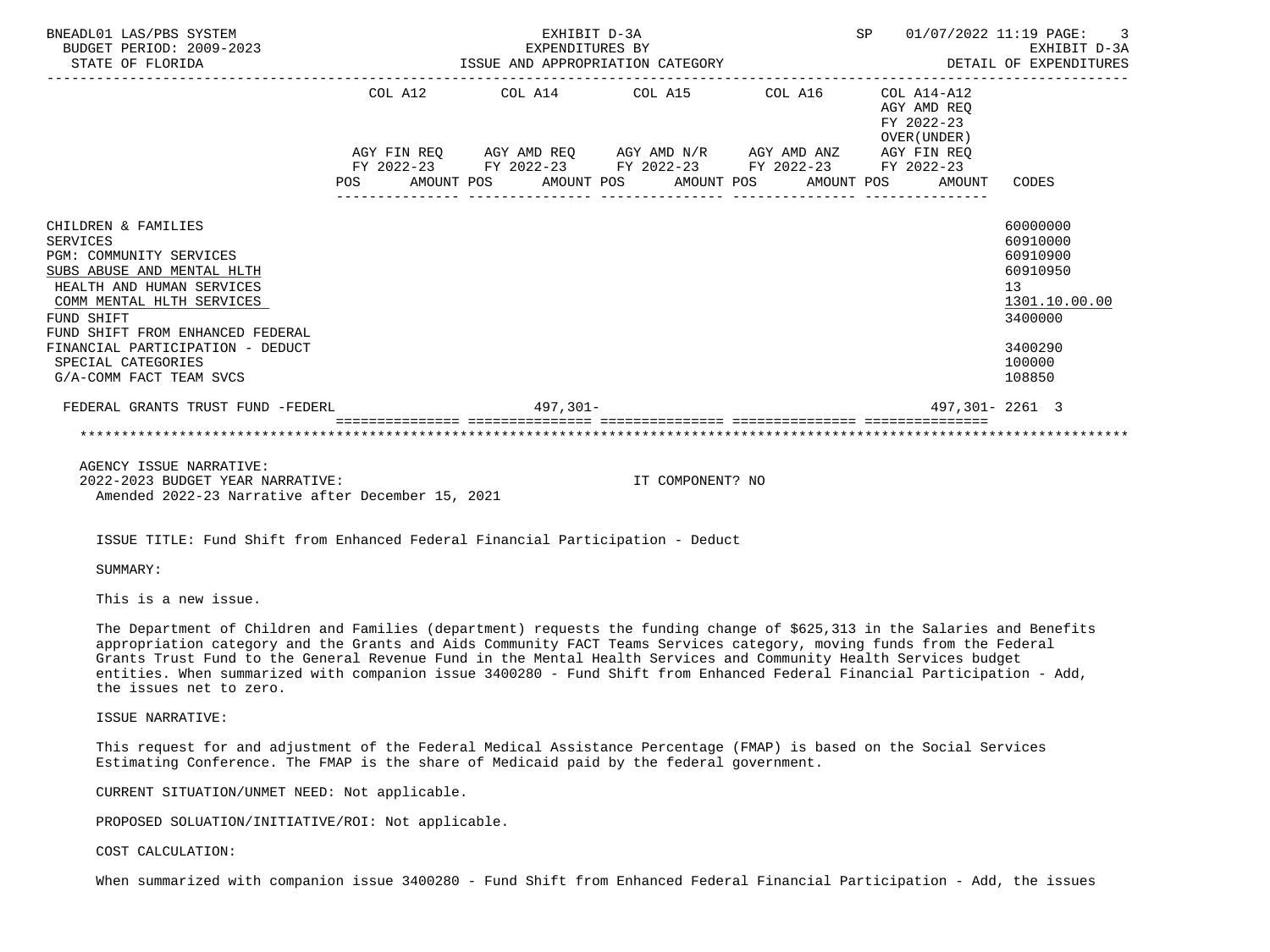| BNEADL01 LAS/PBS SYSTEM<br>BUDGET PERIOD: 2009-2023<br>STATE OF FLORIDA                                                                                                                                                                         |     | ISSUE AND APPROPRIATION CATEGORY |  | SP                                                                                                                                                                                                                                                  |  | 01/07/2022 11:19 PAGE:<br>$4\overline{ }$<br>EXHIBIT D-3A<br>DETAIL OF EXPENDITURES |  |                                                                    |                                                                                           |
|-------------------------------------------------------------------------------------------------------------------------------------------------------------------------------------------------------------------------------------------------|-----|----------------------------------|--|-----------------------------------------------------------------------------------------------------------------------------------------------------------------------------------------------------------------------------------------------------|--|-------------------------------------------------------------------------------------|--|--------------------------------------------------------------------|-------------------------------------------------------------------------------------------|
|                                                                                                                                                                                                                                                 | POS |                                  |  | COL A12 COL A14 COL A15 COL A16<br>$AGY \text{ FIN REQ} \qquad \text{AGY AMD REQ} \qquad \text{AGY AMD N/R} \qquad \text{AGY AMD ANZ} \qquad \text{AGY FIN REQ}$<br>FY 2022-23 FY 2022-23 FY 2022-23 FY 2022-23 FY 2022-23<br>AMOUNT POS AMOUNT POS |  | AMOUNT POS AMOUNT POS                                                               |  | COL A14-A12<br>AGY AMD REO<br>FY 2022-23<br>OVER (UNDER)<br>AMOUNT | CODES                                                                                     |
| CHILDREN & FAMILIES<br>SERVICES<br><b>PGM: COMMUNITY SERVICES</b><br>SUBS ABUSE AND MENTAL HLTH<br>HEALTH AND HUMAN SERVICES<br>COMM MENTAL HLTH SERVICES<br>FUND SHIFT<br>FUND SHIFT FROM ENHANCED FEDERAL<br>FINANCIAL PARTICIPATION - DEDUCT |     |                                  |  |                                                                                                                                                                                                                                                     |  |                                                                                     |  |                                                                    | 60000000<br>60910000<br>60910900<br>60910950<br>13<br>1301.10.00.00<br>3400000<br>3400290 |
| net to zero.<br>IMPACT OF NOT FUNDING ISSUE: Not applicable.                                                                                                                                                                                    |     |                                  |  |                                                                                                                                                                                                                                                     |  |                                                                                     |  |                                                                    |                                                                                           |
| LINKAGE TO GOVERNOR'S PRIORITIES:                                                                                                                                                                                                               |     |                                  |  |                                                                                                                                                                                                                                                     |  |                                                                                     |  |                                                                    |                                                                                           |
| Not Applicable.                                                                                                                                                                                                                                 |     |                                  |  |                                                                                                                                                                                                                                                     |  |                                                                                     |  |                                                                    |                                                                                           |
| FLORIDA STRATEGIC PLAN FOR ECONOMIC DEVELOPMENT:                                                                                                                                                                                                |     |                                  |  |                                                                                                                                                                                                                                                     |  |                                                                                     |  |                                                                    |                                                                                           |
| Not Applicable.                                                                                                                                                                                                                                 |     |                                  |  |                                                                                                                                                                                                                                                     |  |                                                                                     |  |                                                                    |                                                                                           |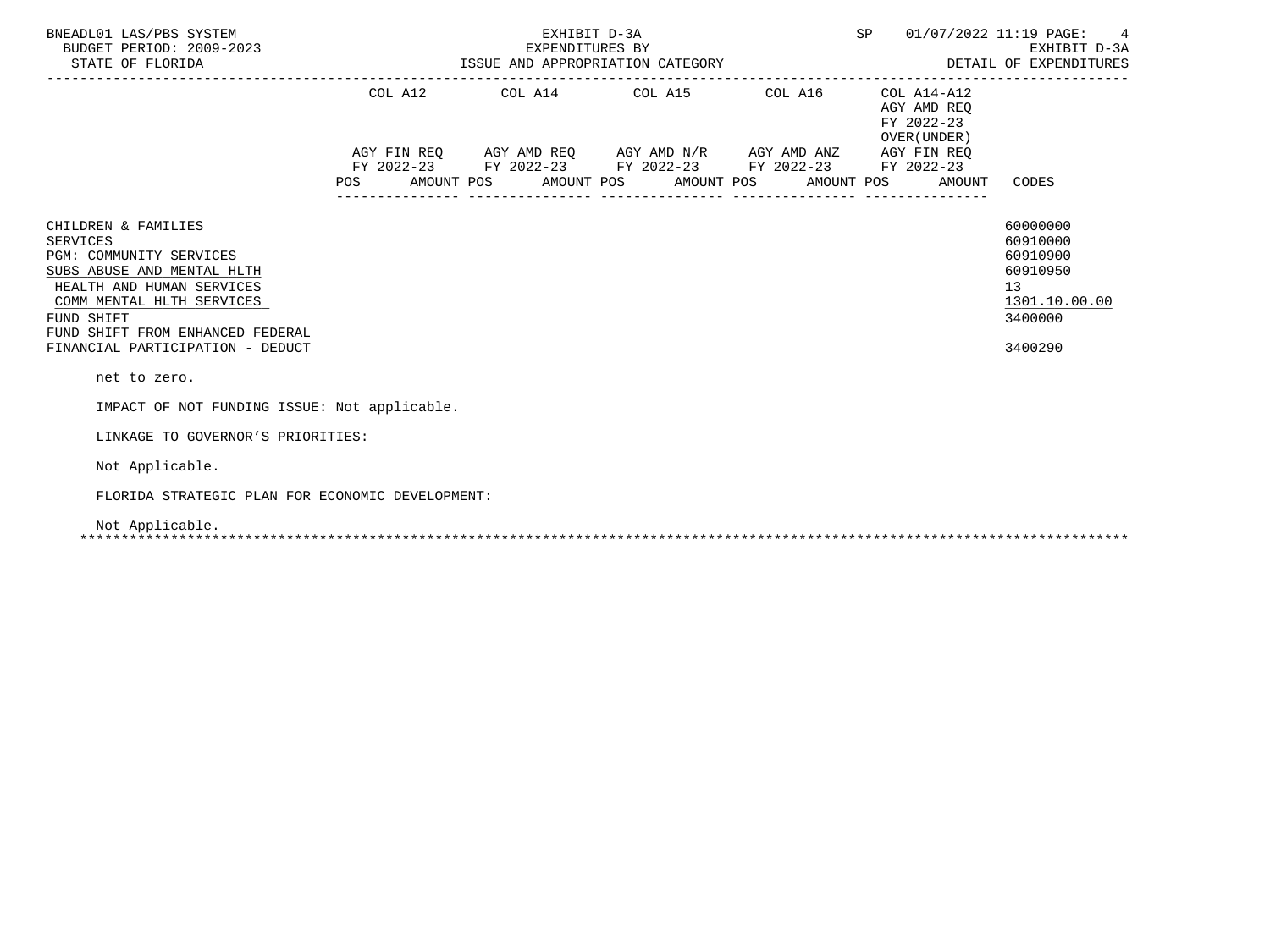| BNEADL01 LAS/PBS SYSTEM<br>BUDGET PERIOD: 2009-2023<br>STATE OF FLORIDA                                                                                                                                             |          | EXHIBIT D-3A<br>EXPENDITURES BY<br>EXPENDITURES BY<br>ISSUE AND APPROPRIATION CATEGORY |                                    |  |         |                                                                                                            |                                             |  |  |  |                                                          |        | 01/07/2022 11:23 PAGE:                                        | $\overline{1}$<br>EXHIBIT D-3A<br>DETAIL OF EXPENDITURES |  |
|---------------------------------------------------------------------------------------------------------------------------------------------------------------------------------------------------------------------|----------|----------------------------------------------------------------------------------------|------------------------------------|--|---------|------------------------------------------------------------------------------------------------------------|---------------------------------------------|--|--|--|----------------------------------------------------------|--------|---------------------------------------------------------------|----------------------------------------------------------|--|
|                                                                                                                                                                                                                     |          |                                                                                        | COL A14 COL A15 COL A16<br>COL A12 |  |         |                                                                                                            |                                             |  |  |  | COL A14-A12<br>AGY AMD REO<br>FY 2022-23<br>OVER (UNDER) |        |                                                               |                                                          |  |
|                                                                                                                                                                                                                     |          |                                                                                        |                                    |  |         | AGY FIN REQ AGY AMD REQ AGY AMD N/R AGY AMD ANZ AGY FIN REQ<br>FY 2022-23 FY 2022-23 FY 2022-23 FY 2022-23 |                                             |  |  |  |                                                          |        |                                                               |                                                          |  |
|                                                                                                                                                                                                                     |          | POS                                                                                    |                                    |  |         |                                                                                                            | AMOUNT POS AMOUNT POS AMOUNT POS AMOUNT POS |  |  |  | FY 2022-23                                               | AMOUNT | CODES                                                         |                                                          |  |
| CHILDREN & FAMILIES<br><b>SERVICES</b><br>PGM: MENTAL HEALTH PROGRAM<br>MENTAL HEALTH SERVICES<br>HEALTH AND HUMAN SERVICES<br>CIVIL COMMITMENT PROGRAM<br>AGENCY STRATEGIC PRIORITIES<br>MEDICAL CARE COSTS IN THE |          |                                                                                        |                                    |  |         |                                                                                                            |                                             |  |  |  |                                                          |        | 60000000<br>60910000<br>60910500<br>60910506<br>13<br>4000000 | 1301.02.00.00                                            |  |
| STATE-OPERATED MENTAL HEALTH<br>TREATMENT FACILITIES<br>SPECIAL CATEGORIES<br>CONTRACTED SERVICES                                                                                                                   |          |                                                                                        |                                    |  |         |                                                                                                            |                                             |  |  |  |                                                          |        | 4000020<br>100000<br>100777                                   |                                                          |  |
| GENERAL REVENUE FUND                                                                                                                                                                                                | $-MATCH$ |                                                                                        |                                    |  | 794,375 |                                                                                                            |                                             |  |  |  |                                                          |        | 794,375 1000 2                                                |                                                          |  |
|                                                                                                                                                                                                                     |          |                                                                                        |                                    |  |         |                                                                                                            |                                             |  |  |  |                                                          |        |                                                               |                                                          |  |

 2022-2023 BUDGET YEAR NARRATIVE: IT COMPONENT? NO Amended 2022-23 Narrative after December 15, 2021

ISSUE TITLE: Medical Care Costs in the State-Operated Mental Health Treatment Facilities

SUMMARY:

This is a new issue

 The Florida Department of Children and Families (department) is requesting funding of \$1,400,000 in recurring General Revenue to ensure access to essential services needed to meet the medical needs for individuals residing at the three publicly operated State Mental Health Treatment Facilities (SMHTF): Florida State Hospital, Northeast Florida State Hospital, and North Florida Evaluation and Treatment Center.

## ISSUE NARRATIVE:

 Each year the SMHTFs face increasing costs for essential medical services such as hospitalizations and off-campus medical appointments at specialty clinics. In Fiscal Year (FY) 2019-20 outside medical costs increased by 44 percent over the previous Fiscal Year. A substantial part of that was inpatient and outpatient treatment received at outside hospitals which increased 153 percent from \$2.35m in FY 2018-19 to \$5.97m in FY 2019-20. The occupancy rate in the SMHTFs averages 95 percent in the last ten years and the SMHTFs are required to meet the medical needs of each resident. The department requests \$1,400,000 to account for these increased costs.

#### COST CALCULATION: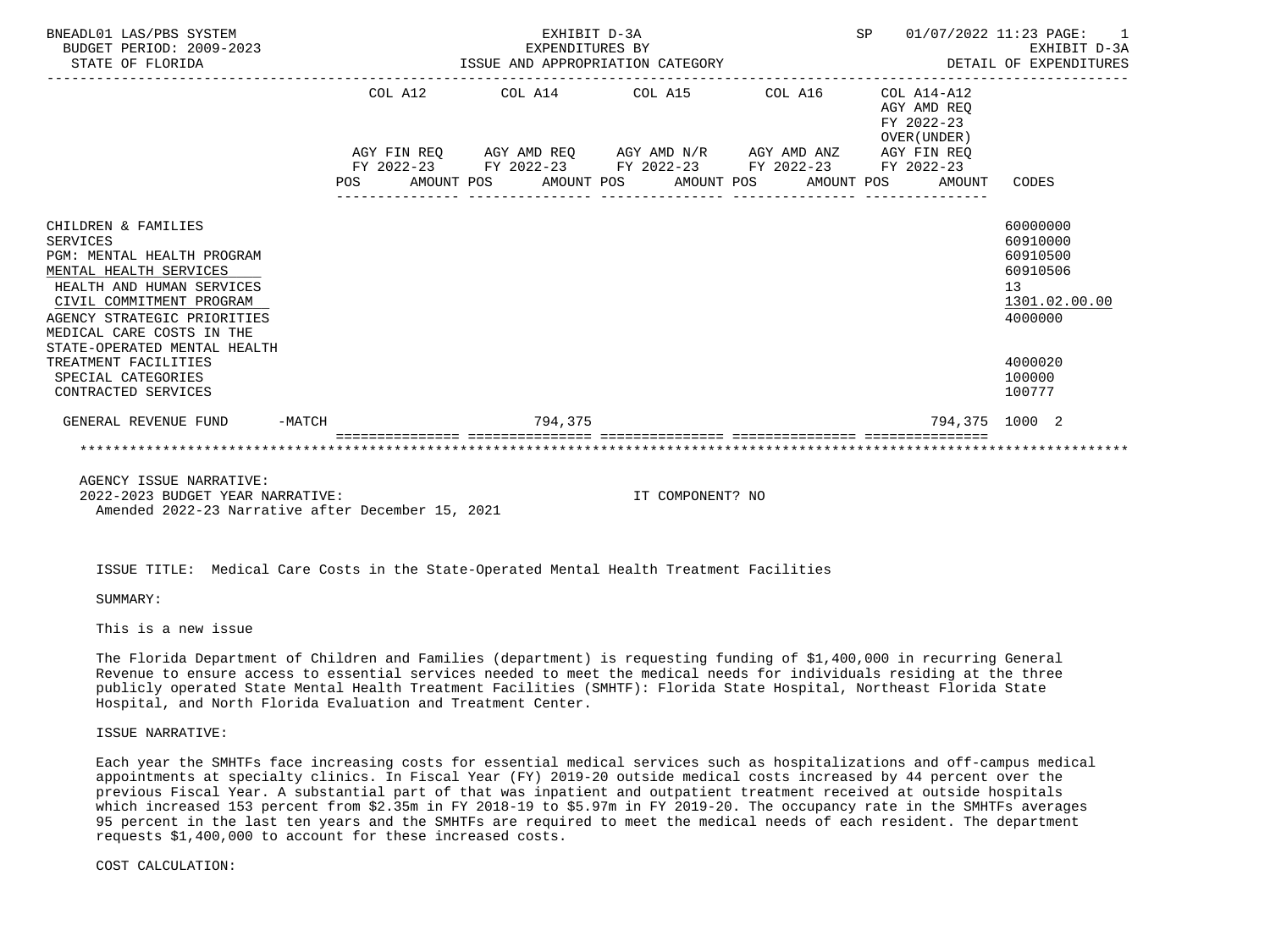| BNEADL01 LAS/PBS SYSTEM<br>BUDGET PERIOD: 2009-2023<br>STATE OF FLORIDA | EXPENDITURES BY<br>ISSUE AND APPROPRIATION CATEGORY |                                                                                                           | EXHIBIT D-3A | SP                                                 | $01/07/2022$ 11:23 PAGE: 2<br>EXHIBIT D-3A<br>DETAIL OF EXPENDITURES |
|-------------------------------------------------------------------------|-----------------------------------------------------|-----------------------------------------------------------------------------------------------------------|--------------|----------------------------------------------------|----------------------------------------------------------------------|
|                                                                         | COL A12                                             |                                                                                                           |              | AGY AMD REO<br>FY 2022-23<br>OVER (UNDER)          |                                                                      |
|                                                                         |                                                     | AGY FIN REQ 6GY AMD REQ 6GY AMD N/R 6GY AMD ANZ<br>FY 2022-23 FY 2022-23 FY 2022-23 FY 2022-23 FY 2022-23 |              | AGY FIN REO                                        |                                                                      |
|                                                                         | <b>POS</b>                                          |                                                                                                           |              | AMOUNT POS AMOUNT POS AMOUNT POS AMOUNT POS AMOUNT | CODES                                                                |
| CHILDREN & FAMILIES                                                     |                                                     |                                                                                                           |              |                                                    | 60000000                                                             |
| SERVICES                                                                |                                                     |                                                                                                           |              |                                                    | 60910000                                                             |
| PGM: MENTAL HEALTH PROGRAM                                              |                                                     |                                                                                                           |              |                                                    | 60910500                                                             |
| MENTAL HEALTH SERVICES                                                  |                                                     |                                                                                                           |              |                                                    | 60910506                                                             |
| HEALTH AND HUMAN SERVICES                                               |                                                     |                                                                                                           |              |                                                    | 13                                                                   |
| CIVIL COMMITMENT PROGRAM                                                |                                                     |                                                                                                           |              |                                                    | 1301.02.00.00                                                        |
| AGENCY STRATEGIC PRIORITIES                                             |                                                     |                                                                                                           |              |                                                    | 4000000                                                              |
| MEDICAL CARE COSTS IN THE                                               |                                                     |                                                                                                           |              |                                                    |                                                                      |
| STATE-OPERATED MENTAL HEALTH                                            |                                                     |                                                                                                           |              |                                                    |                                                                      |
| TREATMENT FACILITIES                                                    |                                                     |                                                                                                           |              |                                                    | 4000020                                                              |

 The SMHTF's FY 2021-22 Approved Operating Budget (AOB) for Contracted Services and Contracted Professional Services was \$22,602,974. The department's request is based on inpatient and outpatient medical care costs exceeding the FY 2021-22 \$22,602,974 AOB by \$1,400,000. For this calculation, the department is using FY 2019-20 as the most recent baseline year for medical care costs. FY 2020-21 occupancy rates were below average due to halting admissions to respond to COVID-19. As of July 13, 2021, the average occupancy rate was at 78 percent. This had a direct impact on the medical care costs causing an anomaly in the data.

# IMPACT OF NOT FUNDING ISSUE:

 Fulfilling this request will ensure compliance with Chapters 394 and 916, F.S., requiring the department to provide the basic needs and medical services for individuals served which are "suited to his or her needs, and which shall be administered skillfully, and safely, and humanely with full respect for the patient's dignity and personal integrity". Caring for an individual's physical needs will impact their overall recovery and enable a quicker return to a less restrictive, more hopeful setting and quality of life.

# LINKAGE TO GOVERNOR'S PRIORITIES:

 Health Care - Focus resources on continuing to combat the opioid crisis and substance abuse in general, and addressing mental health.

#### FLORIDA STRATEGIC PLAN FOR ECONOMIC DEVELOPMENT:

 6.1 Create and sustain vibrant, safe, healthy, and resilient communities that attract workers, residents, businesses and visitors; and

 6.2 Ensure Floridians in all communities and life stages have opportunities to achieve healthier outcomes and societal contributions.

\*\*\*\*\*\*\*\*\*\*\*\*\*\*\*\*\*\*\*\*\*\*\*\*\*\*\*\*\*\*\*\*\*\*\*\*\*\*\*\*\*\*\*\*\*\*\*\*\*\*\*\*\*\*\*\*\*\*\*\*\*\*\*\*\*\*\*\*\*\*\*\*\*\*\*\*\*\*\*\*\*\*\*\*\*\*\*\*\*\*\*\*\*\*\*\*\*\*\*\*\*\*\*\*\*\*\*\*\*\*\*\*\*\*\*\*\*\*\*\*\*\*\*\*\*\*\*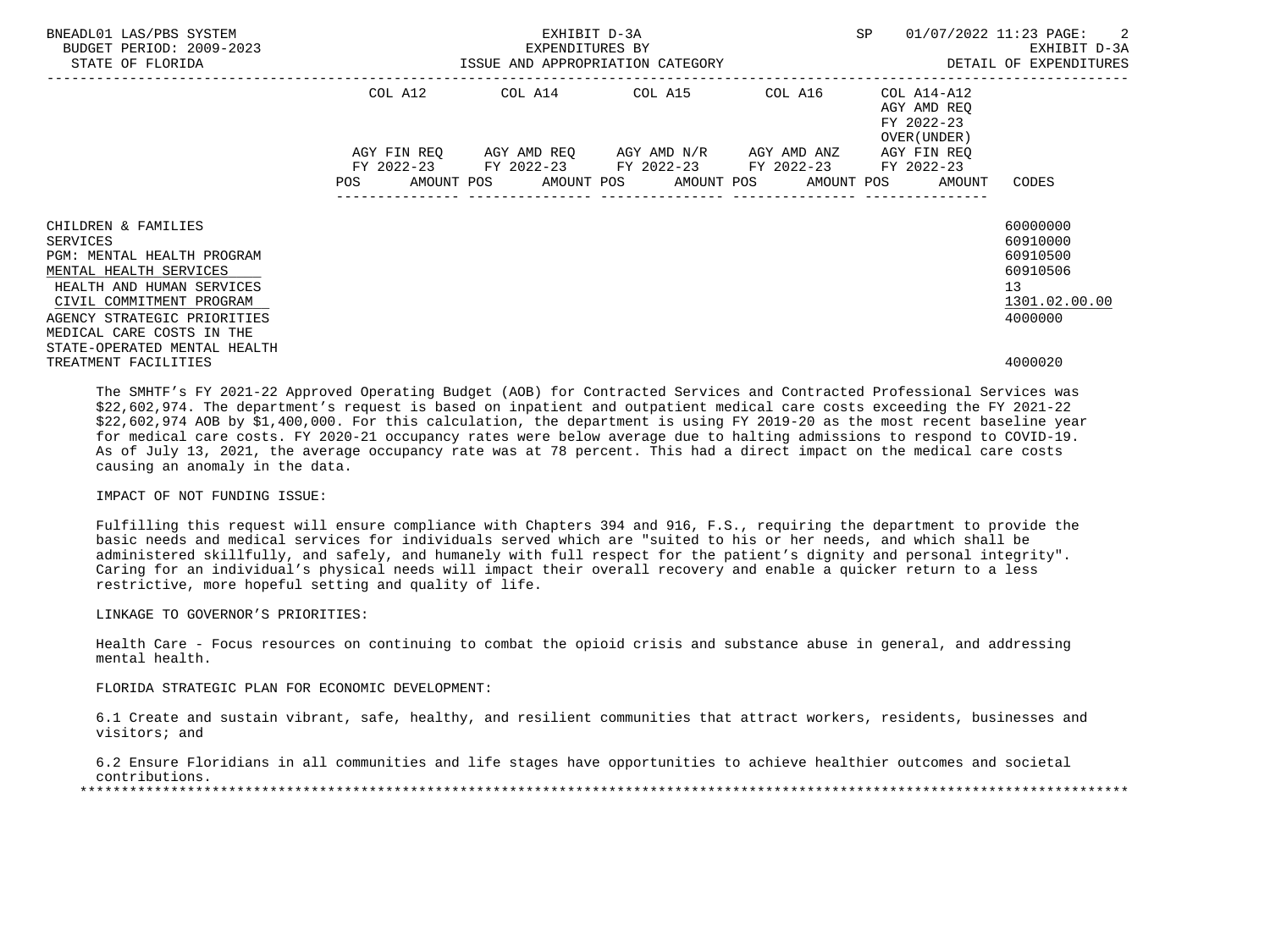| BNEADL01 LAS/PBS SYSTEM<br>BUDGET PERIOD: 2009-2023<br>STATE OF FLORIDA                                                                                                                                                                             | EXHIBIT D-3A<br>EXPENDITURES BY<br>ISSUE AND APPROPRIATION CATEGORY |  |  |                                                                                                                                                                      |  |  |  |  |  |                                                          |        | 01/07/2022 11:23 PAGE:<br>$\overline{\phantom{a}}$<br>EXHIBIT D-3A<br>DETAIL OF EXPENDITURES |
|-----------------------------------------------------------------------------------------------------------------------------------------------------------------------------------------------------------------------------------------------------|---------------------------------------------------------------------|--|--|----------------------------------------------------------------------------------------------------------------------------------------------------------------------|--|--|--|--|--|----------------------------------------------------------|--------|----------------------------------------------------------------------------------------------|
|                                                                                                                                                                                                                                                     | COL A12                                                             |  |  | COL A14 COL A15 COL A16                                                                                                                                              |  |  |  |  |  | COL A14-A12<br>AGY AMD REO<br>FY 2022-23<br>OVER (UNDER) |        |                                                                                              |
|                                                                                                                                                                                                                                                     | POS                                                                 |  |  | AGY FIN REQ AGY AMD REQ AGY AMD N/R AGY AMD ANZ AGY FIN REQ<br>FY 2022-23 FY 2022-23 FY 2022-23 FY 2022-23 FY 2022-23<br>AMOUNT POS AMOUNT POS AMOUNT POS AMOUNT POS |  |  |  |  |  |                                                          | AMOUNT | CODES                                                                                        |
| CHILDREN & FAMILIES<br><b>SERVICES</b><br>PGM: MENTAL HEALTH PROGRAM<br>MENTAL HEALTH SERVICES<br>HEALTH AND HUMAN SERVICES<br>FORENSIC COMMITMENT PROG<br>AGENCY STRATEGIC PRIORITIES<br>MEDICAL CARE COSTS IN THE<br>STATE-OPERATED MENTAL HEALTH |                                                                     |  |  |                                                                                                                                                                      |  |  |  |  |  |                                                          |        | 60000000<br>60910000<br>60910500<br>60910506<br>13<br>1301.03.00.00<br>4000000               |
| TREATMENT FACILITIES<br>SPECIAL CATEGORIES<br>CONTRACTED SERVICES                                                                                                                                                                                   |                                                                     |  |  |                                                                                                                                                                      |  |  |  |  |  |                                                          |        | 4000020<br>100000<br>100777                                                                  |
| GENERAL REVENUE FUND<br>$-$ STATE                                                                                                                                                                                                                   |                                                                     |  |  | 605,625                                                                                                                                                              |  |  |  |  |  |                                                          |        | 605,625 1000 1                                                                               |
|                                                                                                                                                                                                                                                     |                                                                     |  |  |                                                                                                                                                                      |  |  |  |  |  |                                                          |        |                                                                                              |

 2022-2023 BUDGET YEAR NARRATIVE: IT COMPONENT? NO Amended 2022-23 Narrative after December 15, 2021

ISSUE TITLE: Medical Care Costs in the State-Operated Mental Health Treatment Facilities

SUMMARY:

This is a new issue

 The Florida Department of Children and Families (department) is requesting funding of \$1,400,000 in recurring General Revenue to ensure access to essential services needed to meet the medical needs for individuals residing at the three publicly operated State Mental Health Treatment Facilities (SMHTF): Florida State Hospital, Northeast Florida State Hospital, and North Florida Evaluation and Treatment Center.

# ISSUE NARRATIVE:

 Each year the SMHTFs face increasing costs for essential medical services such as hospitalizations and off-campus medical appointments at specialty clinics. In Fiscal Year (FY) 2019-20 outside medical costs increased by 44 percent over the previous Fiscal Year. A substantial part of that was inpatient and outpatient treatment received at outside hospitals which increased 153 percent from \$2.35m in FY 2018-19 to \$5.97m in FY 2019-20. The occupancy rate in the SMHTFs averages 95 percent in the last ten years and the SMHTFs are required to meet the medical needs of each resident. The department requests \$1,400,000 to account for these increased costs.

#### COST CALCULATION: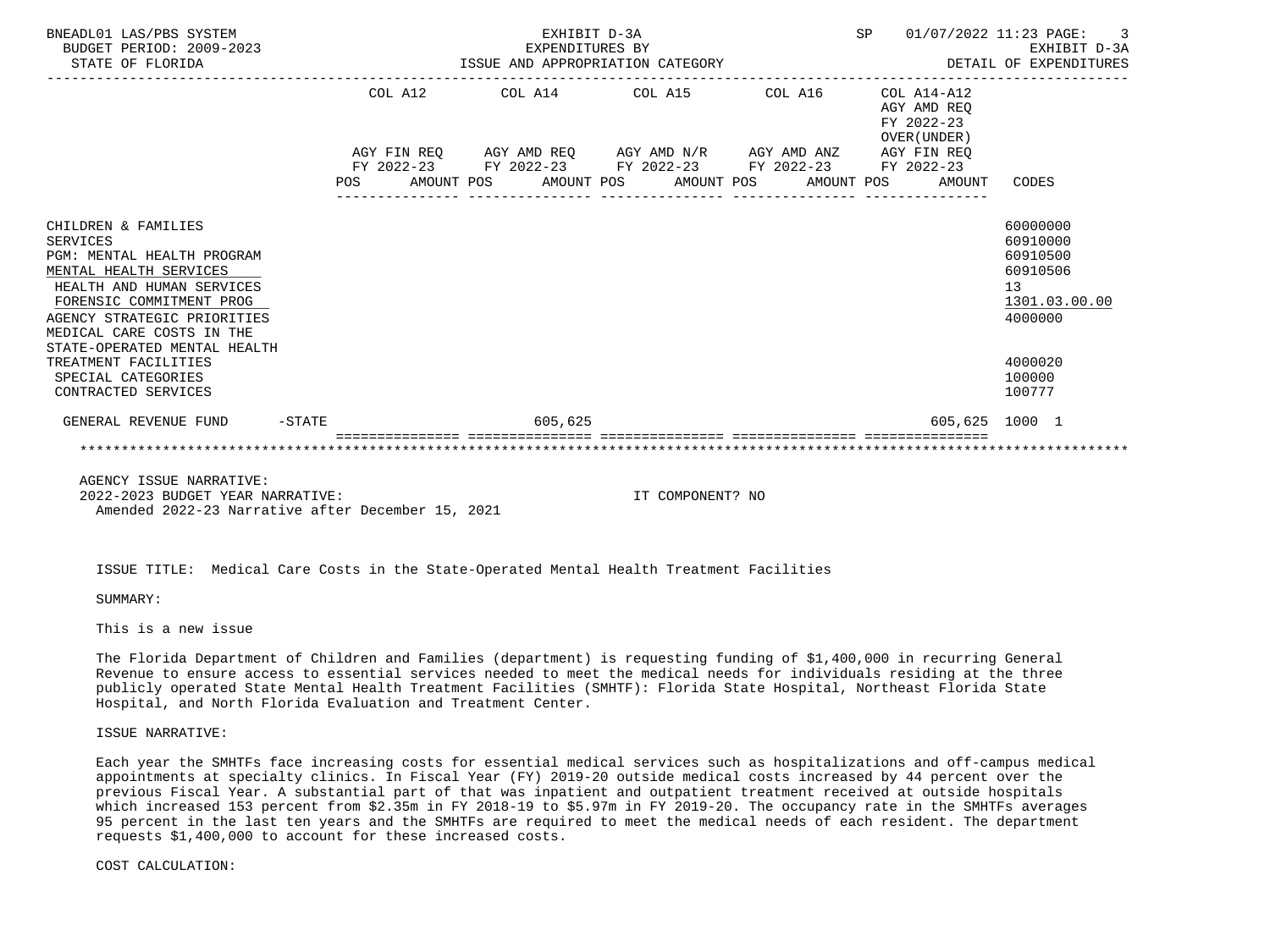| BNEADL01 LAS/PBS SYSTEM<br>BUDGET PERIOD: 2009-2023<br>STATE OF FLORIDA | EXPENDITURES BY<br>ISSUE AND APPROPRIATION CATEGORY | EXHIBIT D-3A<br>EXPENDITURES BY                                                                           | SP | $01/07/2022$ 11:23 PAGE: 4<br>EXHIBIT D-3A<br>DETAIL OF EXPENDITURES |               |  |
|-------------------------------------------------------------------------|-----------------------------------------------------|-----------------------------------------------------------------------------------------------------------|----|----------------------------------------------------------------------|---------------|--|
|                                                                         | COL A12                                             | COL A14 COL A15 COL A16                                                                                   |    | COL A14-A12<br>AGY AMD REO<br>FY 2022-23<br>OVER (UNDER)             |               |  |
|                                                                         |                                                     | AGY FIN REQ AGY AMD REQ AGY AMD N/R AGY AMD ANZ<br>FY 2022-23 FY 2022-23 FY 2022-23 FY 2022-23 FY 2022-23 |    | AGY FIN REO                                                          |               |  |
|                                                                         |                                                     |                                                                                                           |    | POS AMOUNT POS AMOUNT POS AMOUNT POS AMOUNT POS AMOUNT               | CODES         |  |
| CHILDREN & FAMILIES                                                     |                                                     |                                                                                                           |    |                                                                      | 60000000      |  |
| SERVICES                                                                |                                                     |                                                                                                           |    |                                                                      | 60910000      |  |
| PGM: MENTAL HEALTH PROGRAM                                              |                                                     |                                                                                                           |    |                                                                      | 60910500      |  |
| MENTAL HEALTH SERVICES                                                  |                                                     |                                                                                                           |    |                                                                      | 60910506      |  |
| HEALTH AND HUMAN SERVICES                                               |                                                     |                                                                                                           |    |                                                                      | 13            |  |
| FORENSIC COMMITMENT PROG                                                |                                                     |                                                                                                           |    |                                                                      | 1301.03.00.00 |  |
| AGENCY STRATEGIC PRIORITIES                                             |                                                     |                                                                                                           |    |                                                                      | 4000000       |  |
| MEDICAL CARE COSTS IN THE                                               |                                                     |                                                                                                           |    |                                                                      |               |  |
| STATE-OPERATED MENTAL HEALTH                                            |                                                     |                                                                                                           |    |                                                                      |               |  |
| TREATMENT FACILITIES                                                    |                                                     |                                                                                                           |    |                                                                      | 4000020       |  |

 The SMHTF's FY 2021-22 Approved Operating Budget (AOB) for Contracted Services and Contracted Professional Services was \$22,602,974. The department's request is based on inpatient and outpatient medical care costs exceeding the FY 2021-22 \$22,602,974 AOB by \$1,400,000. For this calculation, the department is using FY 2019-20 as the most recent baseline year for medical care costs. FY 2020-21 occupancy rates were below average due to halting admissions to respond to COVID-19. As of July 13, 2021, the average occupancy rate was at 78 percent. This had a direct impact on the medical care costs causing an anomaly in the data.

# IMPACT OF NOT FUNDING ISSUE:

 Fulfilling this request will ensure compliance with Chapters 394 and 916, F.S., requiring the department to provide the basic needs and medical services for individuals served which are "suited to his or her needs, and which shall be administered skillfully, and safely, and humanely with full respect for the patient's dignity and personal integrity". Caring for an individual's physical needs will impact their overall recovery and enable a quicker return to a less restrictive, more hopeful setting and quality of life.

## LINKAGE TO GOVERNOR'S PRIORITIES:

 Health Care - Focus resources on continuing to combat the opioid crisis and substance abuse in general, and addressing mental health.

#### FLORIDA STRATEGIC PLAN FOR ECONOMIC DEVELOPMENT:

 6.1 Create and sustain vibrant, safe, healthy, and resilient communities that attract workers, residents, businesses and visitors; and

 6.2 Ensure Floridians in all communities and life stages have opportunities to achieve healthier outcomes and societal contributions.

\*\*\*\*\*\*\*\*\*\*\*\*\*\*\*\*\*\*\*\*\*\*\*\*\*\*\*\*\*\*\*\*\*\*\*\*\*\*\*\*\*\*\*\*\*\*\*\*\*\*\*\*\*\*\*\*\*\*\*\*\*\*\*\*\*\*\*\*\*\*\*\*\*\*\*\*\*\*\*\*\*\*\*\*\*\*\*\*\*\*\*\*\*\*\*\*\*\*\*\*\*\*\*\*\*\*\*\*\*\*\*\*\*\*\*\*\*\*\*\*\*\*\*\*\*\*\*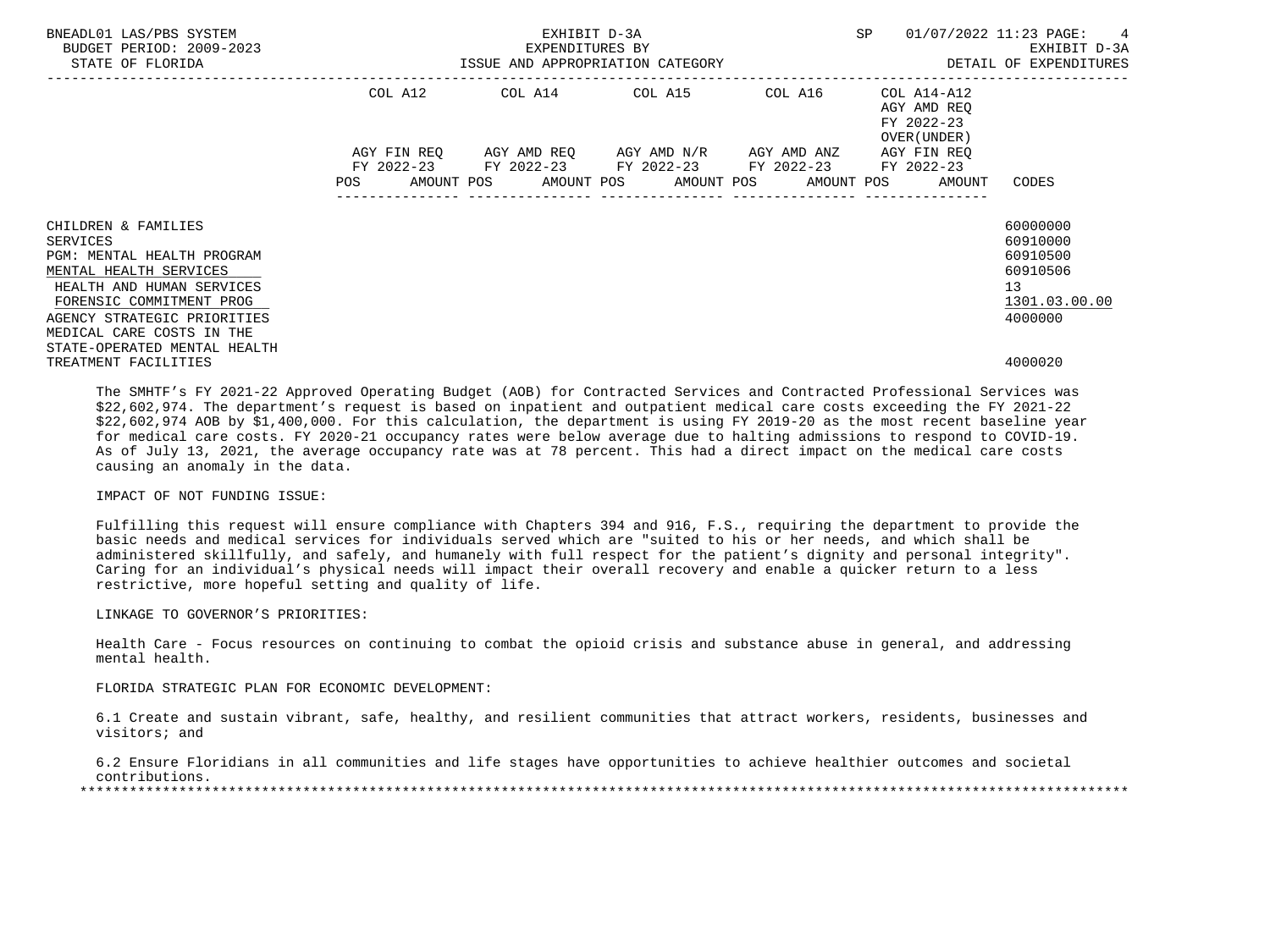| BNEADL01 LAS/PBS SYSTEM<br>BUDGET PERIOD: 2009-2023<br>STATE OF FLORIDA                 | EXHIBIT D-3A                                                                                                                                                                    |  | SP 01/07/2022 11:23 PAGE: 5<br>EXPENDITURES BY THE SERVICE OF SAND RESOUR A SAME AND APPROPRIATION CATEGORY SAND SAND TO SAND TURES SHELL OF SAND TURES |                                              |  |
|-----------------------------------------------------------------------------------------|---------------------------------------------------------------------------------------------------------------------------------------------------------------------------------|--|---------------------------------------------------------------------------------------------------------------------------------------------------------|----------------------------------------------|--|
|                                                                                         | COL A12 COL A14 COL A15 COL A16 COL A14-A12                                                                                                                                     |  | AGY AMD REO<br>FY 2022-23<br>OVER (UNDER )                                                                                                              |                                              |  |
|                                                                                         | AGY FIN REQ AGY AMD REQ AGY AMD N/R AGY AMD ANZ AGY FIN REQ<br>FY 2022-23 FY 2022-23 FY 2022-23 FY 2022-23 FY 2022-23<br>POS AMOUNT POS AMOUNT POS AMOUNT POS AMOUNT POS AMOUNT |  |                                                                                                                                                         | CODES                                        |  |
| CHILDREN & FAMILIES<br>SERVICES<br>PGM: MENTAL HEALTH PROGRAM<br>MENTAL HEALTH SERVICES |                                                                                                                                                                                 |  |                                                                                                                                                         | 60000000<br>60910000<br>60910500<br>60910506 |  |
| TOTAL: MENTAL HEALTH SERVICES<br>BY FUND TYPE                                           |                                                                                                                                                                                 |  | 1,400,000 1000                                                                                                                                          | 60910506                                     |  |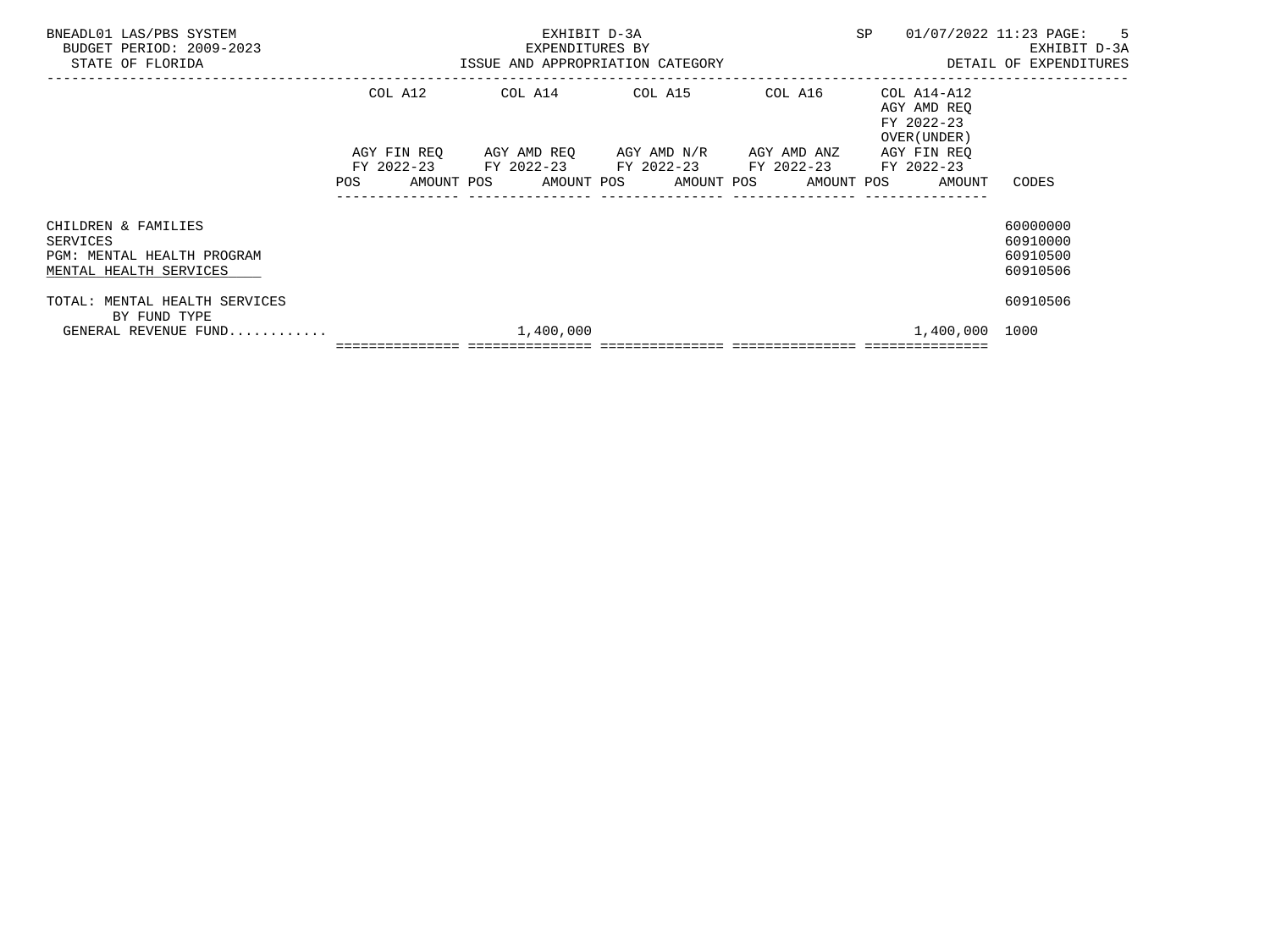| BNEADL01 LAS/PBS SYSTEM<br>BUDGET PERIOD: 2009-2023<br>STATE OF FLORIDA                                                                                                                                                                                                | EXHIBIT D-3A<br>EXPENDITURES BY<br>ISSUE AND APPROPRIATION CATEGORY |  |                                             |         |  |                                                                                                                                                                                       |  |  |                                           | SP 01/07/2022 11:36 PAGE: 1<br>DETAIL OF EXPENDITURES |                                                                                    | EXHIBIT D-3A  |
|------------------------------------------------------------------------------------------------------------------------------------------------------------------------------------------------------------------------------------------------------------------------|---------------------------------------------------------------------|--|---------------------------------------------|---------|--|---------------------------------------------------------------------------------------------------------------------------------------------------------------------------------------|--|--|-------------------------------------------|-------------------------------------------------------|------------------------------------------------------------------------------------|---------------|
|                                                                                                                                                                                                                                                                        |                                                                     |  | COL A12 COL A14 COL A15 COL A16 COL A14-A12 |         |  |                                                                                                                                                                                       |  |  | AGY AMD REO<br>FY 2022-23<br>OVER (UNDER) |                                                       |                                                                                    |               |
|                                                                                                                                                                                                                                                                        |                                                                     |  |                                             |         |  | AGY FIN REQ AGY AMD REQ AGY AMD N/R AGY AMD ANZ AGY FIN REQ<br>FY 2022-23 FY 2022-23 FY 2022-23 FY 2022-23 FY 2022-23<br>POS AMOUNT POS AMOUNT POS AMOUNT POS AMOUNT POS AMOUNT CODES |  |  |                                           |                                                       |                                                                                    |               |
| CHILDREN & FAMILIES<br>SERVICES<br>PGM: MENTAL HEALTH PROGRAM<br>MENTAL HEALTH SERVICES<br>HEALTH AND HUMAN SERVICES<br>CIVIL COMMITMENT PROGRAM<br>AGENCY STRATEGIC PRIORITIES<br>STATE MENTAL HEALTH TREATMENT<br>FACILITIES FOOD PRODUCTS INCREASE<br>FOOD PRODUCTS |                                                                     |  |                                             |         |  |                                                                                                                                                                                       |  |  |                                           |                                                       | 60000000<br>60910000<br>60910500<br>60910506<br>13<br>4000000<br>4000130<br>070000 | 1301.02.00.00 |
| GENERAL REVENUE FUND -MATCH                                                                                                                                                                                                                                            |                                                                     |  |                                             | 100.071 |  |                                                                                                                                                                                       |  |  |                                           | 100.071 1000 2                                        |                                                                                    |               |
|                                                                                                                                                                                                                                                                        |                                                                     |  |                                             |         |  |                                                                                                                                                                                       |  |  |                                           |                                                       |                                                                                    |               |

 AGENCY ISSUE NARRATIVE: 2022-2023 BUDGET YEAR NARRATIVE: IT COMPONENT? NO Amended 2022-23 Narrative after December 15, 2021

ISSUE TITLE: State Mental Health Treatment Facilities Food Products Increase

SUMMARY:

This is a new issue.

 The Florida Department of Children and Families (department) is requesting funding of \$163,260 in recurring General Revenue to ensure access to essential services needed to meet the nutritional needs for individuals residing at the three publicly operated State Mental Health Treatment Facilities (SMHTF): Florida State Hospital, Northeast Florida State Hospital, and North Florida Evaluation and Treatment Center.

ISSUE NARRATIVE:

 It is anticipated that the facilities will need an additional \$163,260 to meet the demand for the population served, especially as admission rates are increasing. Currently, 69 percent of patients are on a modified diet due to medical or physical restrictions. The average 3.6 percent inflation rate in food costs equates to a four percent decrease in buying power along with the need for modified diets and food supplements has surpassed current budget authority.

# COST CALCULATION:

 In 2020 food prices have increased by an average rate of 3.6 percent (source: Consumer Price Index, U.S. Bureau of Labor Statistics). The department's FY 2021-22 Food Products (070000) \$4,535,013 appropriation x (1 + 3.6% average inflation rate) raised to the 12 power (12 months) equals \$4,698,273. The \$4,698,273 equates to a four percent decrease in buying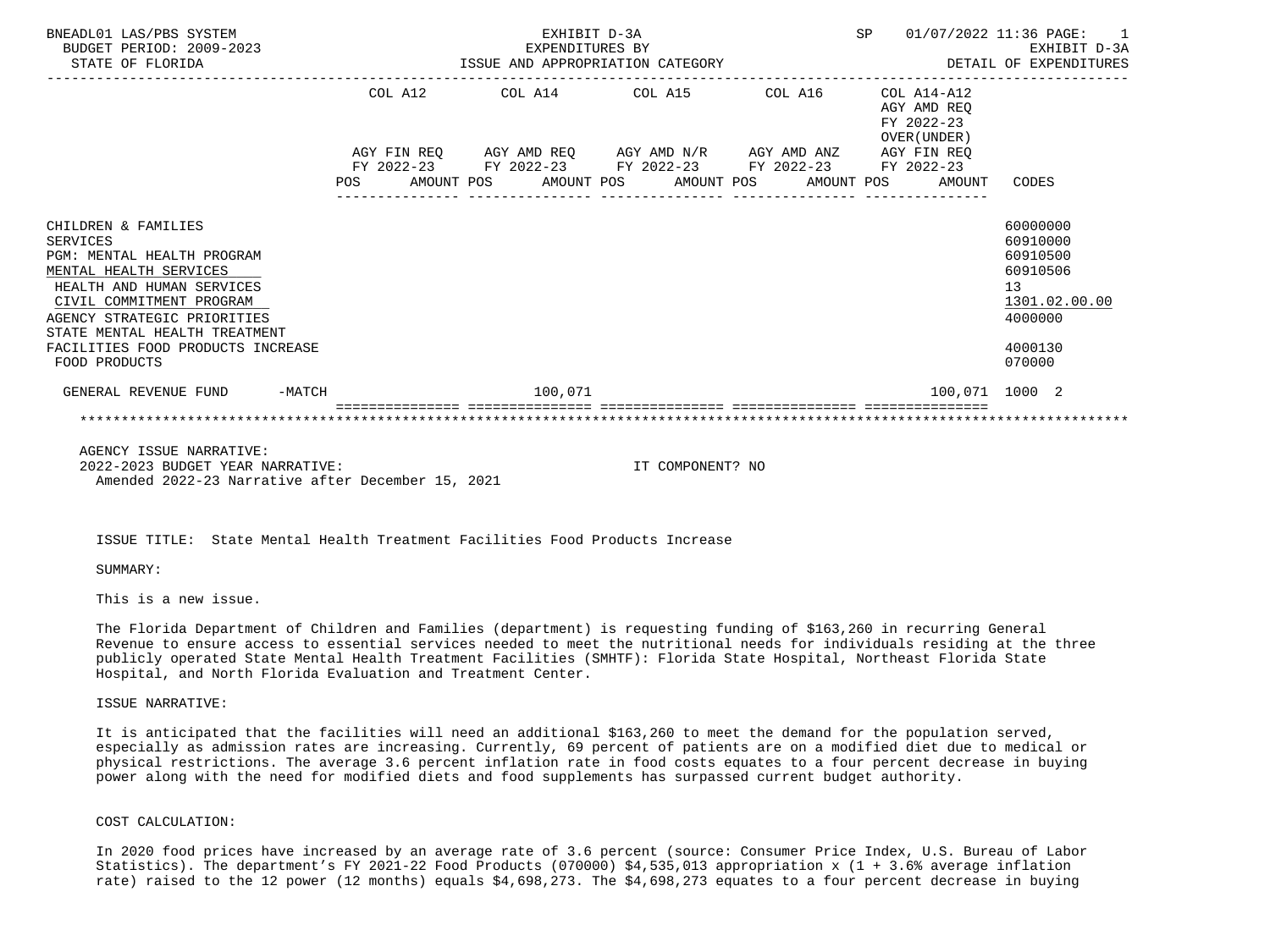| BNEADL01 LAS/PBS SYSTEM<br>BUDGET PERIOD: 2009-2023<br>STATE OF FLORIDA | EXHIBIT D-3A<br>EXPENDITURES BY | SP                                                                                                                                                                               | 01/07/2022 11:36 PAGE: 2<br>EXHIBIT D-3A |                                                          |                     |
|-------------------------------------------------------------------------|---------------------------------|----------------------------------------------------------------------------------------------------------------------------------------------------------------------------------|------------------------------------------|----------------------------------------------------------|---------------------|
|                                                                         |                                 | COL A12 COL A14 COL A15 COL A16                                                                                                                                                  |                                          | COL A14-A12<br>AGY AMD REO<br>FY 2022-23<br>OVER (UNDER) |                     |
|                                                                         |                                 | AGY FIN REQ      AGY AMD REQ     AGY AMD N/R     AGY AMD ANZ<br>FY 2022-23 FY 2022-23 FY 2022-23 FY 2022-23 FY 2022-23<br>POS AMOUNT POS AMOUNT POS AMOUNT POS AMOUNT POS AMOUNT |                                          | AGY FIN REO                                              | CODES               |
| CHILDREN & FAMILIES                                                     |                                 |                                                                                                                                                                                  |                                          |                                                          | 60000000            |
| SERVICES                                                                |                                 |                                                                                                                                                                                  |                                          |                                                          | 60910000            |
| PGM: MENTAL HEALTH PROGRAM                                              |                                 |                                                                                                                                                                                  |                                          |                                                          | 60910500            |
| MENTAL HEALTH SERVICES                                                  |                                 |                                                                                                                                                                                  |                                          |                                                          | 60910506            |
| HEALTH AND HUMAN SERVICES<br>CIVIL COMMITMENT PROGRAM                   |                                 |                                                                                                                                                                                  |                                          |                                                          | 13<br>1301.02.00.00 |
| AGENCY STRATEGIC PRIORITIES<br>STATE MENTAL HEALTH TREATMENT            |                                 |                                                                                                                                                                                  |                                          |                                                          | 4000000             |
| FACILITIES FOOD PRODUCTS INCREASE                                       |                                 |                                                                                                                                                                                  |                                          |                                                          | 4000130             |

 power (4% = [ (\$4,698,273 \$4,535,013) / \$4,698,273] x 100). FY 2022-23 request \$163,260= \$4,698,273 - \$4,535,013 FY 2021-22 budget authority.

IMPACT OF NOT FUNDING ISSUE:

 Fulfilling this request will ensure compliance with Chapters 394 and 916, F.S., requiring the department to provide the basic needs and medical services for individuals served which are "suited to his or her needs, and which shall be administered skillfully, and safely, and humanely with full respect for the patient's dignity and personal integrity". Caring for an individual's physical needs will impact their overall recovery and enable a quicker return to a less restrictive, more hopeful setting and quality of life.

LINKAGE TO GOVERNOR'S PRIORITIES:

 Health Care - Focus resources on continuing to combat the opioid crisis and substance abuse in general, and addressing mental health.

FLORIDA STRATEGIC PLAN FOR ECONOMIC DEVELOPMENT:

 6.1 Create and sustain vibrant, safe, healthy, and resilient communities that attract workers, residents, businesses and visitors; and

 6.2 Ensure Floridians in all communities and life stages have opportunities to achieve healthier outcomes and societal contributions.

\*\*\*\*\*\*\*\*\*\*\*\*\*\*\*\*\*\*\*\*\*\*\*\*\*\*\*\*\*\*\*\*\*\*\*\*\*\*\*\*\*\*\*\*\*\*\*\*\*\*\*\*\*\*\*\*\*\*\*\*\*\*\*\*\*\*\*\*\*\*\*\*\*\*\*\*\*\*\*\*\*\*\*\*\*\*\*\*\*\*\*\*\*\*\*\*\*\*\*\*\*\*\*\*\*\*\*\*\*\*\*\*\*\*\*\*\*\*\*\*\*\*\*\*\*\*\*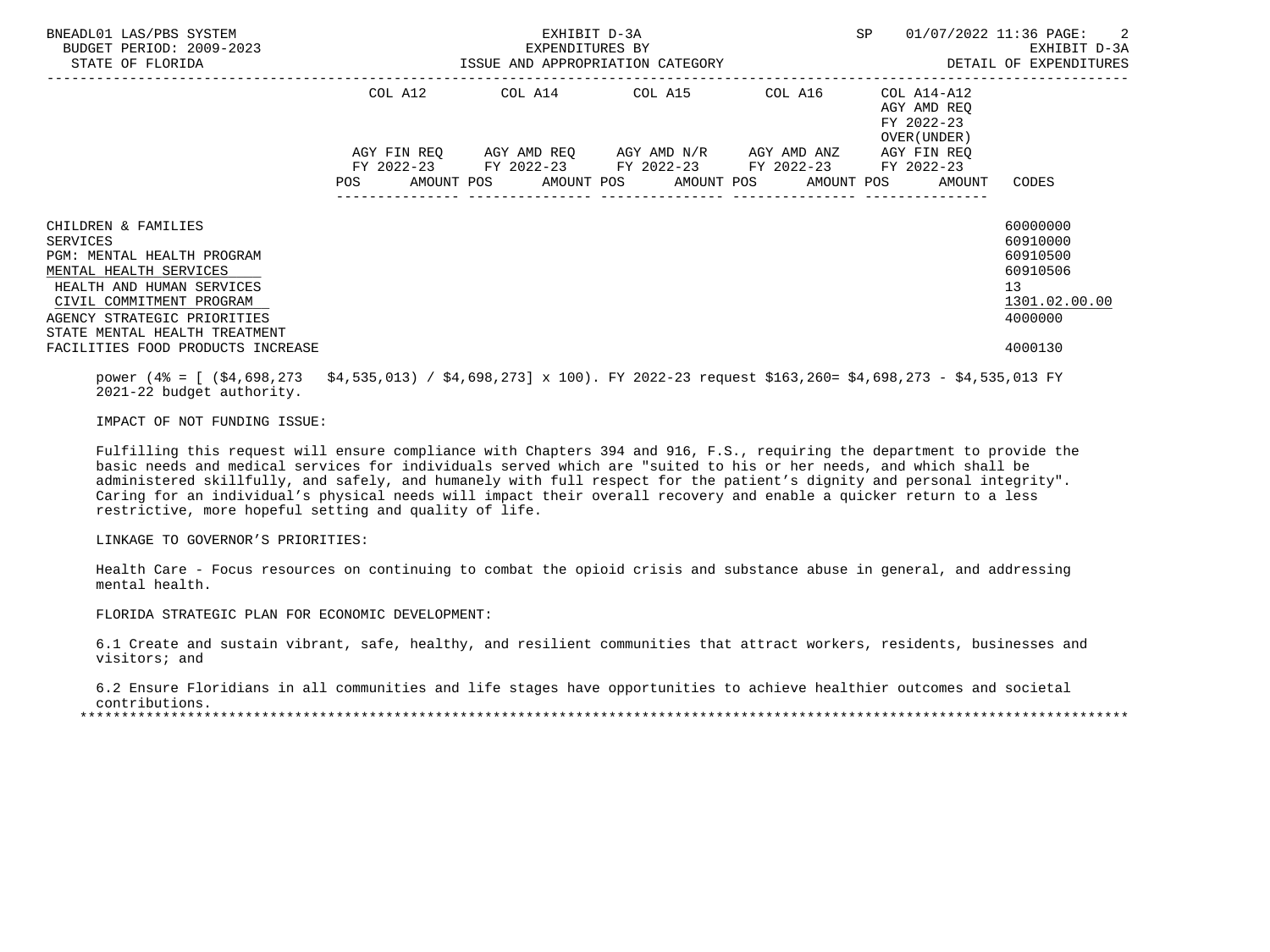| BNEADL01 LAS/PBS SYSTEM<br>BUDGET PERIOD: 2009-2023<br>STATE OF FLORIDA                                                                                                                                                                                                | EXHIBIT D-3A<br>EXPENDITURES BY<br>ISSUE AND APPROPRIATION CATEGORY |  |        |  |                                                                                                                        |  |  |  | SP 01/07/2022 11:36 PAGE: 3<br>DETAIL OF EXPENDITURES |                                                                                    | EXHIBIT D-3A  |
|------------------------------------------------------------------------------------------------------------------------------------------------------------------------------------------------------------------------------------------------------------------------|---------------------------------------------------------------------|--|--------|--|------------------------------------------------------------------------------------------------------------------------|--|--|--|-------------------------------------------------------|------------------------------------------------------------------------------------|---------------|
|                                                                                                                                                                                                                                                                        |                                                                     |  |        |  | COL A12 COL A14 COL A15 COL A16 COL A14-A12<br>AGY FIN REQ AGY AMD REQ AGY AMD N/R AGY AMD ANZ AGY FIN REQ             |  |  |  | AGY AMD REO<br>FY 2022-23<br>OVER (UNDER )            |                                                                                    |               |
|                                                                                                                                                                                                                                                                        |                                                                     |  |        |  | FY 2022-23 FY 2022-23 FY 2022-23 FY 2022-23 FY 2022-23<br>POS AMOUNT POS AMOUNT POS AMOUNT POS AMOUNT POS AMOUNT CODES |  |  |  |                                                       |                                                                                    |               |
| CHILDREN & FAMILIES<br>SERVICES<br>PGM: MENTAL HEALTH PROGRAM<br>MENTAL HEALTH SERVICES<br>HEALTH AND HUMAN SERVICES<br>FORENSIC COMMITMENT PROG<br>AGENCY STRATEGIC PRIORITIES<br>STATE MENTAL HEALTH TREATMENT<br>FACILITIES FOOD PRODUCTS INCREASE<br>FOOD PRODUCTS |                                                                     |  |        |  |                                                                                                                        |  |  |  |                                                       | 60000000<br>60910000<br>60910500<br>60910506<br>13<br>4000000<br>4000130<br>070000 | 1301.03.00.00 |
| GENERAL REVENUE FUND -STATE                                                                                                                                                                                                                                            |                                                                     |  | 63,189 |  |                                                                                                                        |  |  |  |                                                       | 63,189 1000 1                                                                      |               |
|                                                                                                                                                                                                                                                                        |                                                                     |  |        |  |                                                                                                                        |  |  |  |                                                       |                                                                                    |               |

 AGENCY ISSUE NARRATIVE: 2022-2023 BUDGET YEAR NARRATIVE: IT COMPONENT? NO Amended 2022-23 Narrative after December 15, 2021

ISSUE TITLE: State Mental Health Treatment Facilities Food Products Increase

SUMMARY:

This is a new issue.

 The Florida Department of Children and Families (department) is requesting funding of \$163,260 in recurring General Revenue to ensure access to essential services needed to meet the nutritional needs for individuals residing at the three publicly operated State Mental Health Treatment Facilities (SMHTF): Florida State Hospital, Northeast Florida State Hospital, and North Florida Evaluation and Treatment Center.

ISSUE NARRATIVE:

 It is anticipated that the facilities will need an additional \$163,260 to meet the demand for the population served, especially as admission rates are increasing. Currently, 69 percent of patients are on a modified diet due to medical or physical restrictions. The average 3.6 percent inflation rate in food costs equates to a four percent decrease in buying power along with the need for modified diets and food supplements has surpassed current budget authority.

## COST CALCULATION:

 In 2020 food prices have increased by an average rate of 3.6 percent (source: Consumer Price Index, U.S. Bureau of Labor Statistics). The department's FY 2021-22 Food Products (070000) \$4,535,013 appropriation x (1 + 3.6% average inflation rate) raised to the 12 power (12 months) equals \$4,698,273. The \$4,698,273 equates to a four percent decrease in buying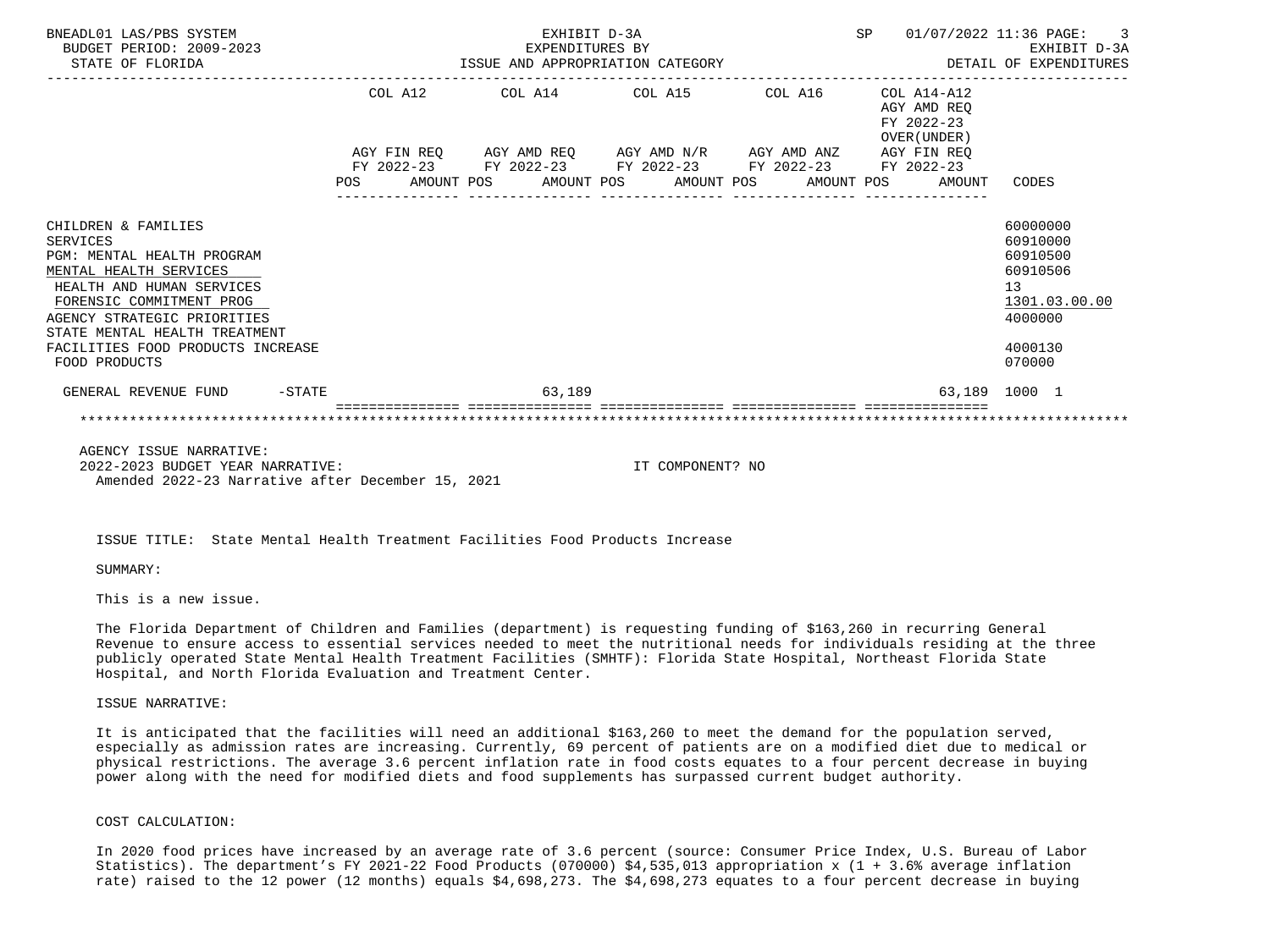| BNEADL01 LAS/PBS SYSTEM<br>BUDGET PERIOD: 2009-2023<br>STATE OF FLORIDA                                                                                                                                          |            | EXHIBIT D-3A | EXPENDITURES BY<br>ISSUE AND APPROPRIATION CATEGORY                                                                                                      |  | 01/07/2022 11:36 PAGE: 4<br>EXHIBIT D-3A<br>DETAIL OF EXPENDITURES |                                                                                             |
|------------------------------------------------------------------------------------------------------------------------------------------------------------------------------------------------------------------|------------|--------------|----------------------------------------------------------------------------------------------------------------------------------------------------------|--|--------------------------------------------------------------------|---------------------------------------------------------------------------------------------|
|                                                                                                                                                                                                                  | COL A12    |              | COL A14 COL A15 COL A16                                                                                                                                  |  | COL A14-A12<br>AGY AMD REO<br>FY 2022-23<br>OVER (UNDER)           |                                                                                             |
|                                                                                                                                                                                                                  | <b>POS</b> |              | AGY FIN REQ AGY AMD REQ AGY AMD N/R AGY AMD ANZ<br>FY 2022-23 FY 2022-23 FY 2022-23 FY 2022-23 FY 2022-23<br>AMOUNT POS AMOUNT POS AMOUNT POS AMOUNT POS |  | AGY FIN REO<br>AMOUNT                                              | CODES                                                                                       |
| CHILDREN & FAMILIES<br>SERVICES<br>PGM: MENTAL HEALTH PROGRAM<br>MENTAL HEALTH SERVICES<br>HEALTH AND HUMAN SERVICES<br>FORENSIC COMMITMENT PROG<br>AGENCY STRATEGIC PRIORITIES<br>STATE MENTAL HEALTH TREATMENT |            |              |                                                                                                                                                          |  |                                                                    | 60000000<br>60910000<br>60910500<br>60910506<br>13 <sup>7</sup><br>1301.03.00.00<br>4000000 |
| FACILITIES FOOD PRODUCTS INCREASE                                                                                                                                                                                |            |              |                                                                                                                                                          |  |                                                                    | 4000130                                                                                     |

 power (4% = [ (\$4,698,273 \$4,535,013) / \$4,698,273] x 100). FY 2022-23 request \$163,260= \$4,698,273 - \$4,535,013 FY 2021-22 budget authority.

IMPACT OF NOT FUNDING ISSUE:

 Fulfilling this request will ensure compliance with Chapters 394 and 916, F.S., requiring the department to provide the basic needs and medical services for individuals served which are "suited to his or her needs, and which shall be administered skillfully, and safely, and humanely with full respect for the patient's dignity and personal integrity". Caring for an individual's physical needs will impact their overall recovery and enable a quicker return to a less restrictive, more hopeful setting and quality of life.

LINKAGE TO GOVERNOR'S PRIORITIES:

 Health Care - Focus resources on continuing to combat the opioid crisis and substance abuse in general, and addressing mental health.

FLORIDA STRATEGIC PLAN FOR ECONOMIC DEVELOPMENT:

 6.1 Create and sustain vibrant, safe, healthy, and resilient communities that attract workers, residents, businesses and visitors; and

 6.2 Ensure Floridians in all communities and life stages have opportunities to achieve healthier outcomes and societal contributions.

\*\*\*\*\*\*\*\*\*\*\*\*\*\*\*\*\*\*\*\*\*\*\*\*\*\*\*\*\*\*\*\*\*\*\*\*\*\*\*\*\*\*\*\*\*\*\*\*\*\*\*\*\*\*\*\*\*\*\*\*\*\*\*\*\*\*\*\*\*\*\*\*\*\*\*\*\*\*\*\*\*\*\*\*\*\*\*\*\*\*\*\*\*\*\*\*\*\*\*\*\*\*\*\*\*\*\*\*\*\*\*\*\*\*\*\*\*\*\*\*\*\*\*\*\*\*\*

| MENTAL HEALTH SERVICES<br>TOTAL: |        | 60910506        |
|----------------------------------|--------|-----------------|
| TYPE<br>FUND                     |        |                 |
| GENERAL REVENUE FUND             | 63.260 | 1000<br>163.260 |

 GENERAL REVENUE FUND............ 163,260 163,260 1000 =============== =============== =============== =============== ===============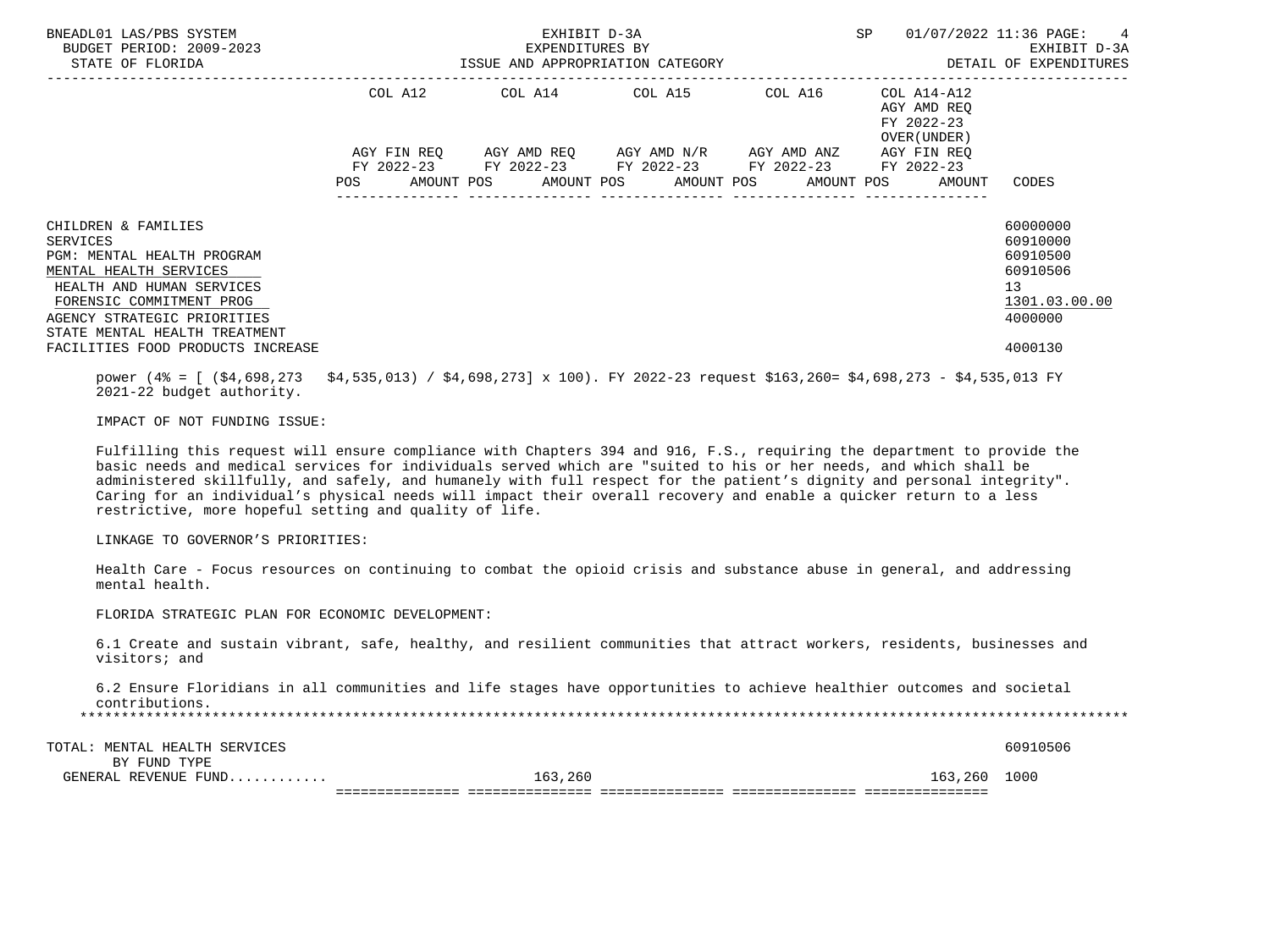| BNEADL01 LAS/PBS SYSTEM<br>BUDGET PERIOD: 2009-2023<br>STATE OF FLORIDA                                                                                                                                                                                                                      |                           |         | ISSUE AND APPROPRIATION CATEGORY                                                                                                         | EXHIBIT D-3A<br>EXPENDITURES BY |         |            | SP 01/07/2022 12:59 PAGE: 1<br>EXHIBIT D-3A<br>DETAIL OF EXPENDITURES |                                                                                           |
|----------------------------------------------------------------------------------------------------------------------------------------------------------------------------------------------------------------------------------------------------------------------------------------------|---------------------------|---------|------------------------------------------------------------------------------------------------------------------------------------------|---------------------------------|---------|------------|-----------------------------------------------------------------------|-------------------------------------------------------------------------------------------|
|                                                                                                                                                                                                                                                                                              | COL A12<br>POS AMOUNT POS |         | COL A14 COL A15<br>AGY FIN REQ AGY AMD REQ AGY AMD N/R AGY AMD ANZ AGY FIN REQ<br>FY 2022-23 FY 2022-23 FY 2022-23 FY 2022-23 FY 2022-23 | AMOUNT POS AMOUNT POS           | COL A16 | AMOUNT POS | COL A14-A12<br>AGY AMD REQ<br>FY 2022-23<br>OVER (UNDER)<br>AMOUNT    | CODES                                                                                     |
| CHILDREN & FAMILIES<br><b>SERVICES</b><br>PGM: MENTAL HEALTH PROGRAM<br>MENTAL HEALTH SERVICES<br>HEALTH AND HUMAN SERVICES<br>CIVIL COMMITMENT PROGRAM<br>AGENCY STRATEGIC PRIORITIES<br>INCREASED COSTS OF MEDICAL AND FOOD<br>SERVICES AT THE STATE MENTAL HEALTH<br>TREATMENT FACILITIES |                           |         |                                                                                                                                          |                                 |         |            |                                                                       | 60000000<br>60910000<br>60910500<br>60910506<br>13<br>1301.02.00.00<br>4000000<br>4000290 |
| FOOD PRODUCTS                                                                                                                                                                                                                                                                                |                           |         |                                                                                                                                          |                                 |         |            |                                                                       | 070000                                                                                    |
| GENERAL REVENUE FUND                                                                                                                                                                                                                                                                         | -MATCH 100,071            |         |                                                                                                                                          |                                 |         |            |                                                                       | $100.071 - 1000$ 2                                                                        |
| SPECIAL CATEGORIES<br>CONTRACTED SERVICES                                                                                                                                                                                                                                                    |                           |         |                                                                                                                                          |                                 |         |            |                                                                       | 100000<br>100777                                                                          |
| GENERAL REVENUE FUND                                                                                                                                                                                                                                                                         | -MATCH 794,375            |         |                                                                                                                                          |                                 |         |            |                                                                       | 794,375-1000 2                                                                            |
| TOTAL: INCREASED COSTS OF MEDICAL AND FOOD<br>SERVICES AT THE STATE MENTAL HEALTH<br>TREATMENT FACILITIES                                                                                                                                                                                    |                           |         |                                                                                                                                          |                                 |         |            |                                                                       | 4000290                                                                                   |
| TOTAL ISSUE                                                                                                                                                                                                                                                                                  |                           | 894,446 |                                                                                                                                          |                                 |         |            | $894.446-$                                                            |                                                                                           |
|                                                                                                                                                                                                                                                                                              |                           |         |                                                                                                                                          |                                 |         |            |                                                                       |                                                                                           |
| AGENCY ISSUE NARRATIVE:                                                                                                                                                                                                                                                                      |                           |         |                                                                                                                                          |                                 |         |            |                                                                       |                                                                                           |

 2022-2023 BUDGET YEAR NARRATIVE: IT COMPONENT? NO ISSUE TITLE: Increased Costs for Medical and Food Services at the State Mental Health Treatment Facilities

SUMMARY:

 The Florida Department of Children and Families (department) is requesting funding of \$1,563,260 in recurring General Revenue to ensure access to essential services needed to meet the medical and nutritional needs for individuals residing at the three publicly operated State Mental Health Treatment Facilities (SMHTF): Florida State Hospital, Northeast Florida State Hospital, and North Florida Evaluation and Treatment Center.

## ISSUE NARRATIVE:

 Each year the SMHTFs face increasing costs for essential medical services such as hospitalizations and off-campus medical appointments at specialty clinics. In Fiscal Year (FY) 2019-20 outside medical costs increased by 44 percent over the previous Fiscal Year. A substantial part of that was inpatient and outpatient treatment received at outside hospitals which increased 153 percent from \$2.35m in FY 2018-19 to \$5.97m in FY 2019-20. The occupancy rate in the SMHTFs averages 95 percent in the last ten years and the SMHTFs are required to meet the medical needs of each resident. The department requests \$1,400,000 to account for these increased costs.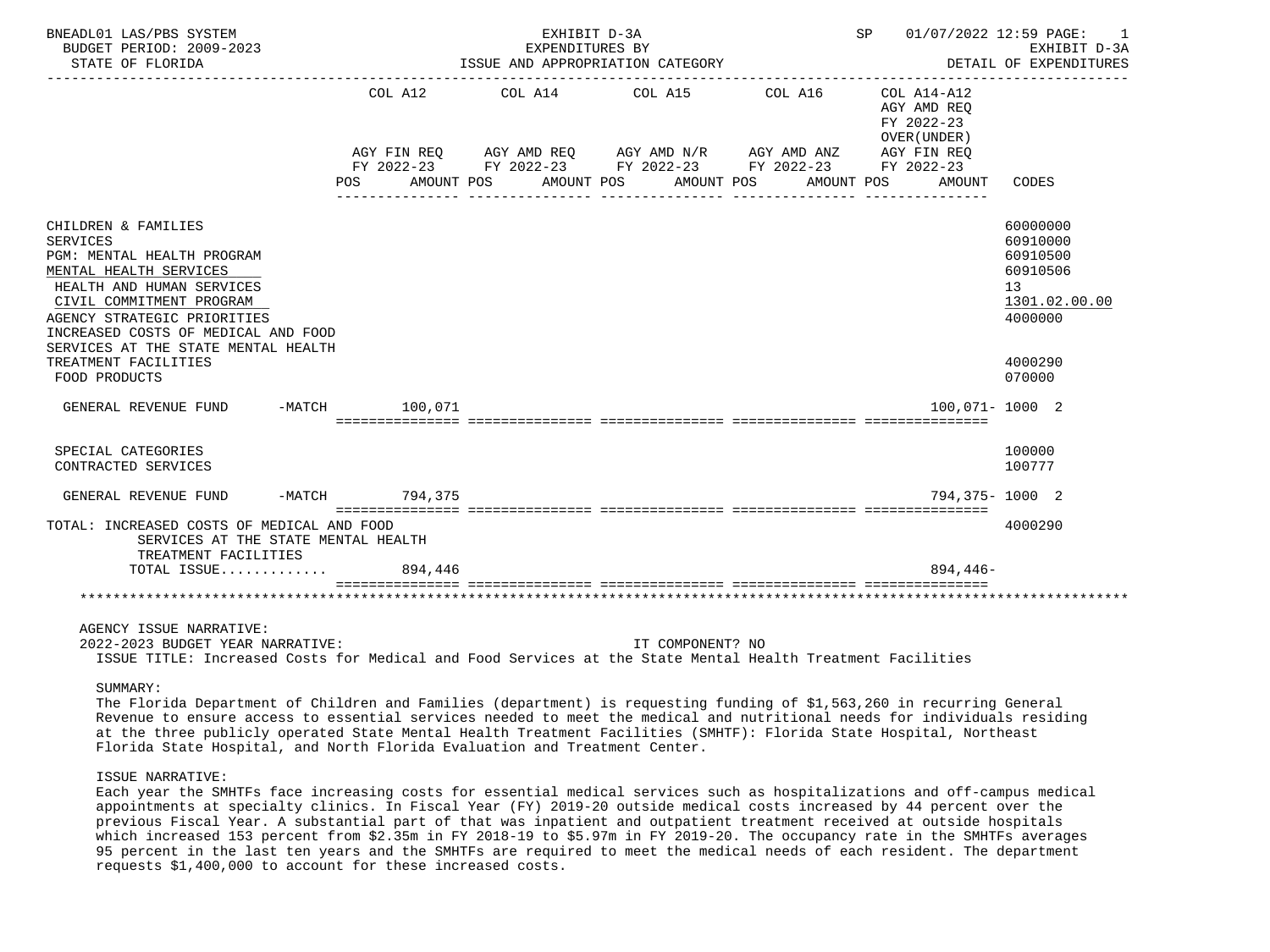| BNEADL01 LAS/PBS SYSTEM<br>BUDGET PERIOD: 2009-2023<br>STATE OF FLORIDA | EXHIBIT D-3A<br>)-2023<br>ISSUE AND APPROPRIATION CATEGORY |  |  |  |  |                                                        |  | SP |  | 01/07/2022 12:59 PAGE: 2<br>EXHIBIT D-3A<br>DETAIL OF EXPENDITURES |               |
|-------------------------------------------------------------------------|------------------------------------------------------------|--|--|--|--|--------------------------------------------------------|--|----|--|--------------------------------------------------------------------|---------------|
|                                                                         |                                                            |  |  |  |  | COL A12 COL A14 COL A15 COL A16 COL A14-A12            |  |    |  | AGY AMD REO<br>FY 2022-23<br>OVER (UNDER)                          |               |
|                                                                         |                                                            |  |  |  |  | AGY FIN REQ 6GY AMD REQ 6GY AMD N/R 6GY AMD ANZ        |  |    |  | AGY FIN REO                                                        |               |
|                                                                         |                                                            |  |  |  |  | FY 2022-23 FY 2022-23 FY 2022-23 FY 2022-23 FY 2022-23 |  |    |  |                                                                    |               |
|                                                                         |                                                            |  |  |  |  |                                                        |  |    |  | POS AMOUNT POS AMOUNT POS AMOUNT POS AMOUNT POS AMOUNT             | CODES         |
| CHILDREN & FAMILIES                                                     |                                                            |  |  |  |  |                                                        |  |    |  |                                                                    | 60000000      |
| <b>SERVICES</b>                                                         |                                                            |  |  |  |  |                                                        |  |    |  |                                                                    | 60910000      |
| PGM: MENTAL HEALTH PROGRAM                                              |                                                            |  |  |  |  |                                                        |  |    |  |                                                                    | 60910500      |
| MENTAL HEALTH SERVICES                                                  |                                                            |  |  |  |  |                                                        |  |    |  |                                                                    | 60910506      |
| HEALTH AND HUMAN SERVICES                                               |                                                            |  |  |  |  |                                                        |  |    |  |                                                                    | 13            |
| CIVIL COMMITMENT PROGRAM                                                |                                                            |  |  |  |  |                                                        |  |    |  |                                                                    | 1301.02.00.00 |
| AGENCY STRATEGIC PRIORITIES                                             |                                                            |  |  |  |  |                                                        |  |    |  |                                                                    | 4000000       |
| INCREASED COSTS OF MEDICAL AND FOOD                                     |                                                            |  |  |  |  |                                                        |  |    |  |                                                                    |               |
| SERVICES AT THE STATE MENTAL HEALTH                                     |                                                            |  |  |  |  |                                                        |  |    |  |                                                                    |               |
| TREATMENT FACILITIES                                                    |                                                            |  |  |  |  |                                                        |  |    |  |                                                                    | 4000290       |

 In addition, food costs have increased. It is anticipated that the facilities will need an additional \$163,260 to meet the demand for the population served, especially as admission rates are increasing. Currently, 69 percent of patients are on a modified diet due to medical or physical restrictions. The average 3.6 percent inflation rate in food costs equates to a four percent decrease in buying power along with the need for modified diets and food supplements has surpassed current budget authority.

### COST CALCULATION:

 The SMHTF's FY 2021-22 Approved Operating Budget (AOB) for Contracted Services and Contracted Professional Services was \$22,602,974. The department's request is based on inpatient and outpatient medical care costs exceeding the FY 2021-22 \$22,602,974 AOB by \$1,400,000. For this calculation, the department is using FY 2019-20 as the most recent baseline year for medical care costs. FY 2020-21 occupancy rates were below average due to halting admissions to respond to COVID-19. As of July 13, 2021, the average occupancy rate was at 78 percent. This had a direct impact on the medical care costs causing an anomaly in the data.

 In 2020 food prices have increased by an average rate of 3.6 percent (source: Consumer Price Index, U.S. Bureau of Labor Statistics). The department's FY 2021-22 Food Products (070000) \$4,535,013 appropriation x (1 + 3.6% average inflation rate) raised to the 12 power (12 months) equals \$4,698,273. The \$4,698,273 equates to a four percent decrease in buying power (4% = [ (\$4,698,273 \$4,535,013) / \$4,698,273] x 100). FY 2022-23 request \$163,260= \$4,698,273 - \$4,535,013 FY 2021-22 budget authority.

Total Request \$1,563,260

## IMPACT OF NOT FUNDING ISSUE:

 Fulfilling this request will ensure compliance with Chapters 394 and 916, F.S., requiring the department to provide the basic needs and medical services for individuals served which are "suited to his or her needs, and which shall be administered skillfully, and safely, and humanely with full respect for the patient's dignity and personal integrity". Caring for an individual's physical needs will impact their overall recovery and enable a quicker return to a less restrictive, more hopeful setting and quality of life.

### LINKAGE TO GOVERNOR'S PRIORITIES:

 Health Care - Focus resources on continuing to combat the opioid crisis and substance abuse in general, and addressing mental health.

FLORIDA STRATEGIC PLAN FOR ECONOMIC DEVELOPMENT: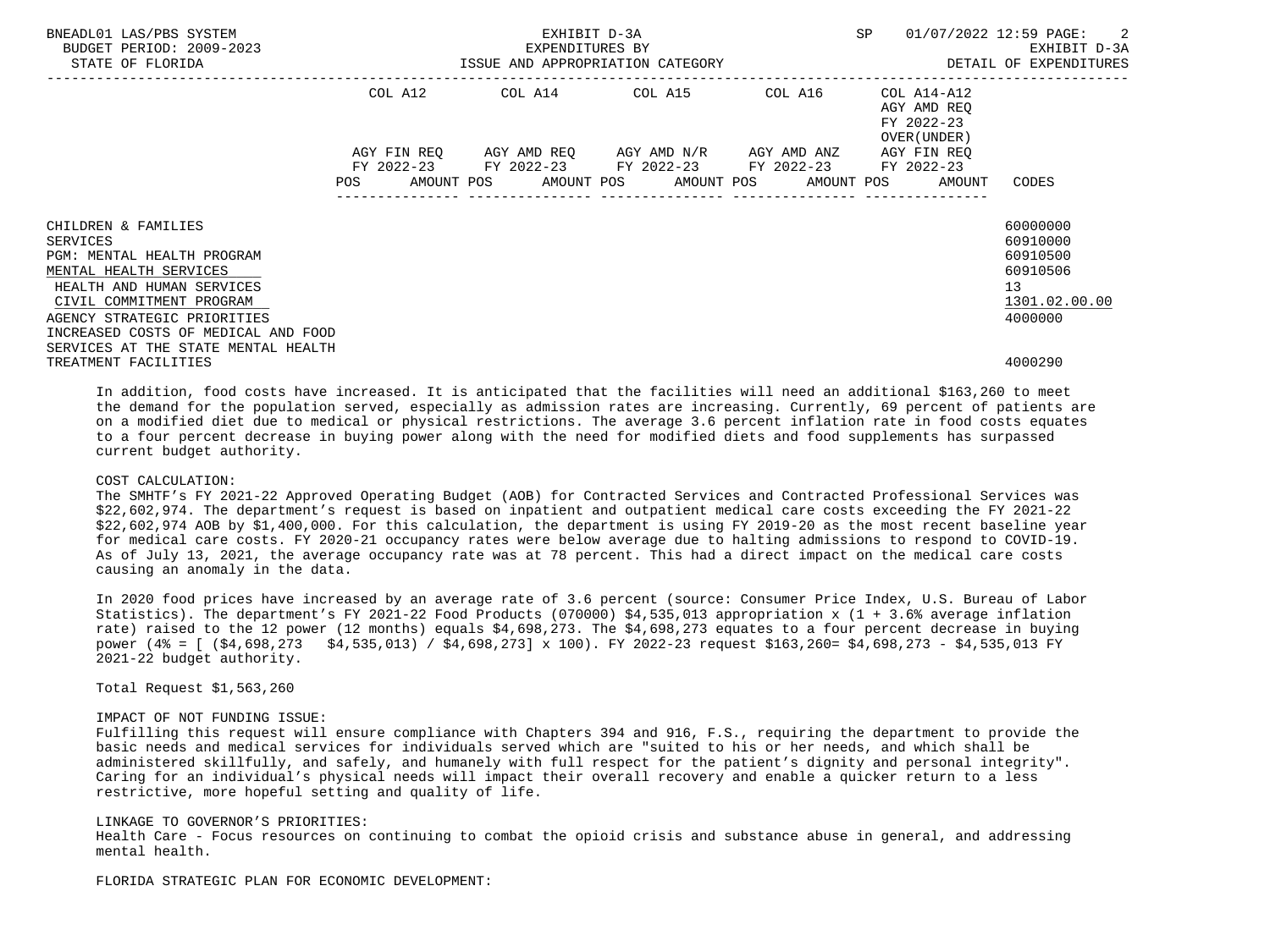| BNEADL01 LAS/PBS SYSTEM<br>BUDGET PERIOD: 2009-2023<br>STATE OF FLORIDA                                                                                                                                                                                                                                                                    |                | EXHIBIT D-3A<br>EXPENDITURES BY | ISSUE AND APPROPRIATION CATEGORY                                                                                                                      |            | <b>SP</b><br>DETAIL OF EXPENDITURES                                                             | -3<br>01/07/2022 12:59 PAGE:<br>EXHIBIT D-3A                                   |
|--------------------------------------------------------------------------------------------------------------------------------------------------------------------------------------------------------------------------------------------------------------------------------------------------------------------------------------------|----------------|---------------------------------|-------------------------------------------------------------------------------------------------------------------------------------------------------|------------|-------------------------------------------------------------------------------------------------|--------------------------------------------------------------------------------|
|                                                                                                                                                                                                                                                                                                                                            | COL A12<br>POS | AMOUNT POS                      | COL A14 COL A15 COL A16<br>AGY FIN REO AGY AMD REO AGY AMD N/R AGY AMD ANZ<br>FY 2022-23 FY 2022-23 FY 2022-23 FY 2022-23<br>AMOUNT POS<br>AMOUNT POS | AMOUNT POS | COL A14-A12<br>AGY AMD REO<br>FY 2022-23<br>OVER (UNDER)<br>AGY FIN REQ<br>FY 2022-23<br>AMOUNT | CODES                                                                          |
| CHILDREN & FAMILIES<br><b>SERVICES</b><br>PGM: MENTAL HEALTH PROGRAM<br>MENTAL HEALTH SERVICES<br>HEALTH AND HUMAN SERVICES<br>CIVIL COMMITMENT PROGRAM<br>AGENCY STRATEGIC PRIORITIES<br>INCREASED COSTS OF MEDICAL AND FOOD<br>SERVICES AT THE STATE MENTAL HEALTH                                                                       |                |                                 |                                                                                                                                                       |            |                                                                                                 | 60000000<br>60910000<br>60910500<br>60910506<br>13<br>1301.02.00.00<br>4000000 |
| TREATMENT FACILITIES                                                                                                                                                                                                                                                                                                                       |                |                                 |                                                                                                                                                       |            |                                                                                                 | 4000290                                                                        |
| 6.1 Create and sustain vibrant, safe, healthy, and resilient communities that attract workers, residents, businesses and<br>visitors; and<br>6.2 Ensure Floridians in all communities and life stages have opportunities to achieve healthier outcomes and societal<br>contributions.<br>Amended 2022-23 Narrative after December 15, 2021 |                |                                 |                                                                                                                                                       |            |                                                                                                 |                                                                                |
| This issue was deleted and was replaced by issues 4000020 and 4000130.                                                                                                                                                                                                                                                                     |                |                                 |                                                                                                                                                       |            |                                                                                                 |                                                                                |
| TOTAL: CIVIL COMMITMENT PROGRAM<br>$\mathbf{r}$                                                                                                                                                                                                                                                                                            |                |                                 |                                                                                                                                                       |            |                                                                                                 | 1301.02.00.00                                                                  |

| RV<br>ּ וזוד<br>້<br><u>.</u> |                        |                           |                                  |                                      |     |
|-------------------------------|------------------------|---------------------------|----------------------------------|--------------------------------------|-----|
| REVENUE<br>RΔ<br>1111         | oΩ<br>44               |                           |                                  | ິ                                    | 000 |
|                               | $-$<br>--------------- | . _ _ _ _ _ _ _ _ _ _ _ _ | -------------------------------- | ________________<br>________________ |     |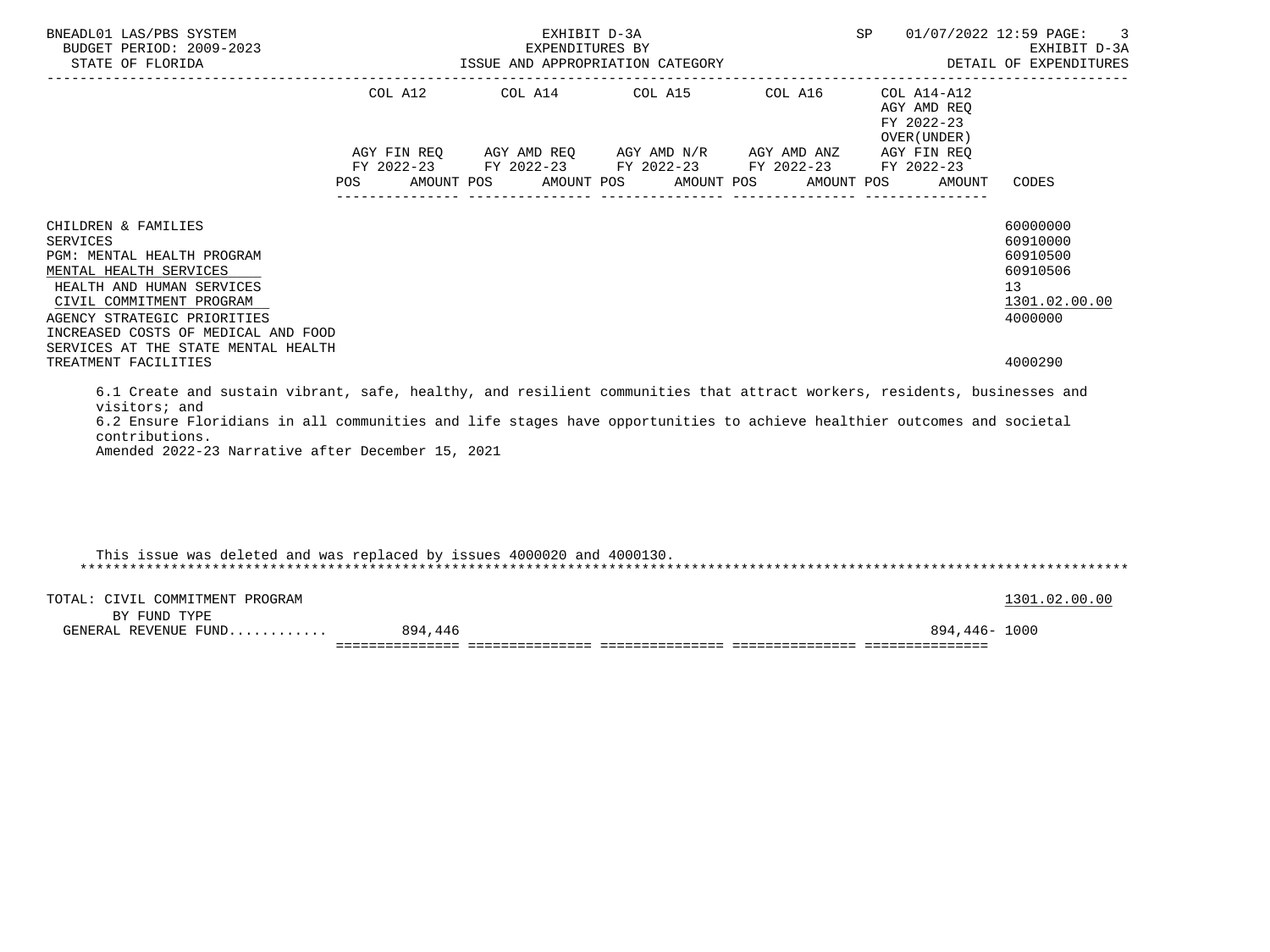| BNEADL01 LAS/PBS SYSTEM<br>BUDGET PERIOD: 2009-2023<br>STATE OF FLORIDA                                                                                                                                                                                              |                  | EXHIBIT D-3A<br>EXPENDITURES BY<br>ISSUE AND APPROPRIATION CATEGORY                                                                      |                       |                     | SP 01/07/2022 12:59 PAGE:                 | $\overline{4}$<br>EXHIBIT D-3A<br>DETAIL OF EXPENDITURES                       |
|----------------------------------------------------------------------------------------------------------------------------------------------------------------------------------------------------------------------------------------------------------------------|------------------|------------------------------------------------------------------------------------------------------------------------------------------|-----------------------|---------------------|-------------------------------------------|--------------------------------------------------------------------------------|
|                                                                                                                                                                                                                                                                      | COL A12          | COL A14 COL A15<br>AGY FIN REQ AGY AMD REQ AGY AMD N/R AGY AMD ANZ AGY FIN REQ<br>FY 2022-23 FY 2022-23 FY 2022-23 FY 2022-23 FY 2022-23 |                       | COL A16 COL A14-A12 | AGY AMD REQ<br>FY 2022-23<br>OVER (UNDER) |                                                                                |
|                                                                                                                                                                                                                                                                      | POS AMOUNT POS   |                                                                                                                                          | AMOUNT POS AMOUNT POS |                     | AMOUNT POS<br>AMOUNT                      | CODES                                                                          |
| CHILDREN & FAMILIES<br><b>SERVICES</b><br>PGM: MENTAL HEALTH PROGRAM<br>MENTAL HEALTH SERVICES<br>HEALTH AND HUMAN SERVICES<br>FORENSIC COMMITMENT PROG<br>AGENCY STRATEGIC PRIORITIES<br>INCREASED COSTS OF MEDICAL AND FOOD<br>SERVICES AT THE STATE MENTAL HEALTH |                  |                                                                                                                                          |                       |                     |                                           | 60000000<br>60910000<br>60910500<br>60910506<br>13<br>1301.03.00.00<br>4000000 |
| TREATMENT FACILITIES<br>FOOD PRODUCTS                                                                                                                                                                                                                                |                  |                                                                                                                                          |                       |                     |                                           | 4000290<br>070000                                                              |
| GENERAL REVENUE FUND                                                                                                                                                                                                                                                 | -STATE 63.189    |                                                                                                                                          |                       |                     |                                           | 63.189-1000 1                                                                  |
| SPECIAL CATEGORIES<br>CONTRACTED SERVICES                                                                                                                                                                                                                            |                  |                                                                                                                                          |                       |                     |                                           | 100000<br>100777                                                               |
| GENERAL REVENUE FUND                                                                                                                                                                                                                                                 | $-STATE$ 605,625 |                                                                                                                                          |                       |                     | $605.625 - 1000$ 1                        |                                                                                |
| TOTAL: INCREASED COSTS OF MEDICAL AND FOOD<br>SERVICES AT THE STATE MENTAL HEALTH<br>TREATMENT FACILITIES                                                                                                                                                            |                  |                                                                                                                                          |                       |                     |                                           | 4000290                                                                        |
| TOTAL ISSUE 668,814                                                                                                                                                                                                                                                  |                  |                                                                                                                                          |                       |                     | 668,814-                                  |                                                                                |
|                                                                                                                                                                                                                                                                      |                  |                                                                                                                                          |                       |                     |                                           |                                                                                |
| AGENCY ISSUE NARRATIVE:                                                                                                                                                                                                                                              |                  |                                                                                                                                          |                       |                     |                                           |                                                                                |

 2022-2023 BUDGET YEAR NARRATIVE: IT COMPONENT? NO ISSUE TITLE: Increased Costs for Medical and Food Services at the State Mental Health Treatment Facilities

SUMMARY:

 The Florida Department of Children and Families (department) is requesting funding of \$1,563,260 in recurring General Revenue to ensure access to essential services needed to meet the medical and nutritional needs for individuals residing at the three publicly operated State Mental Health Treatment Facilities (SMHTF): Florida State Hospital, Northeast Florida State Hospital, and North Florida Evaluation and Treatment Center.

## ISSUE NARRATIVE:

 Each year the SMHTFs face increasing costs for essential medical services such as hospitalizations and off-campus medical appointments at specialty clinics. In Fiscal Year (FY) 2019-20 outside medical costs increased by 44 percent over the previous Fiscal Year. A substantial part of that was inpatient and outpatient treatment received at outside hospitals which increased 153 percent from \$2.35m in FY 2018-19 to \$5.97m in FY 2019-20. The occupancy rate in the SMHTFs averages 95 percent in the last ten years and the SMHTFs are required to meet the medical needs of each resident. The department requests \$1,400,000 to account for these increased costs.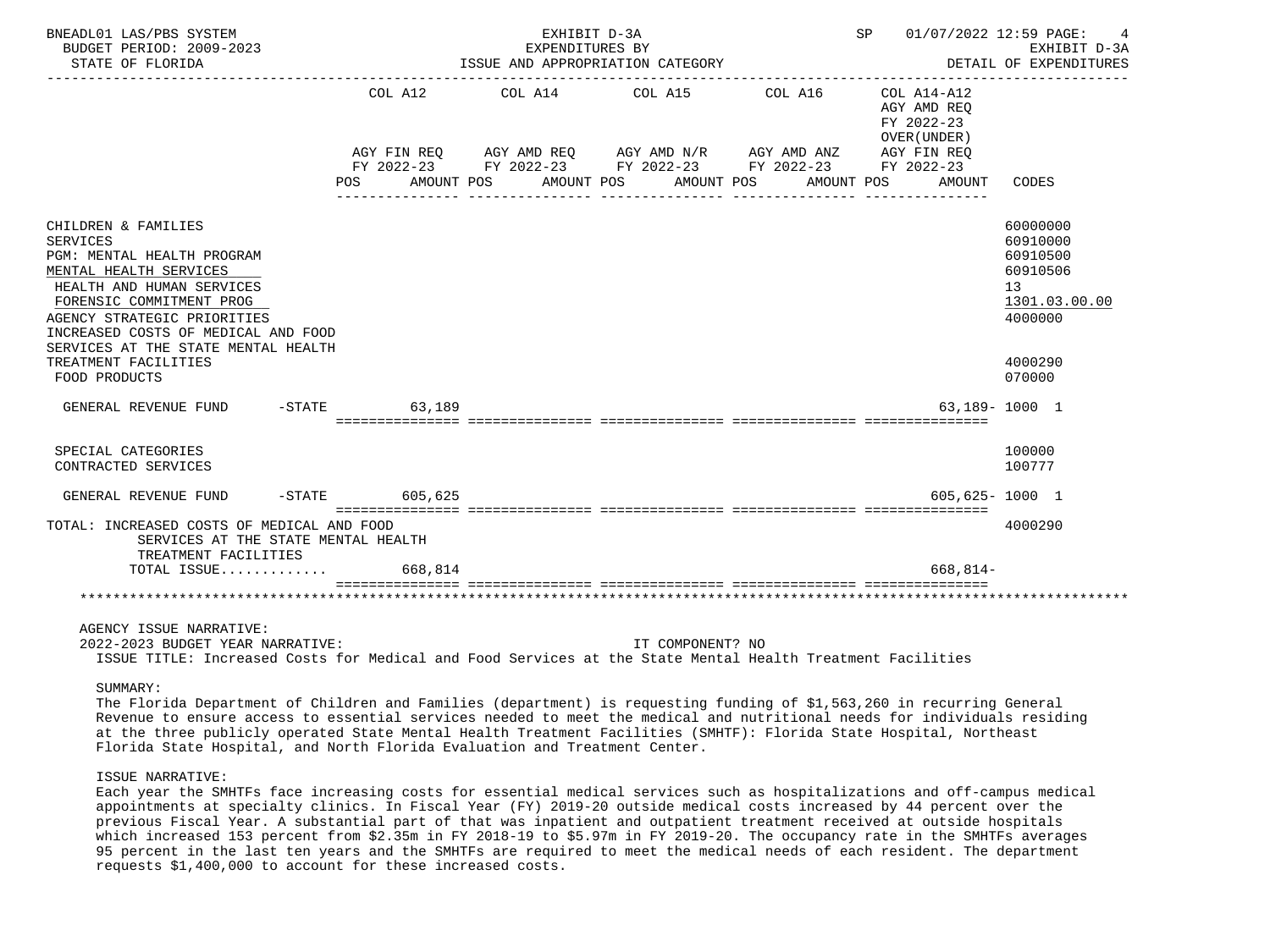| BNEADL01 LAS/PBS SYSTEM<br>BUDGET PERIOD: 2009-2023<br>STATE OF FLORIDA | EXHIBIT D-3A<br>EXPENDITURES BY<br>ISSUE AND APPROPRIATION CATEGORY |         |  |  |  |                                                                                                       |  | SP |  | 01/07/2022 12:59 PAGE:<br>$5^{\circ}$<br>EXHIBIT D-3A<br>DETAIL OF EXPENDITURES |                 |
|-------------------------------------------------------------------------|---------------------------------------------------------------------|---------|--|--|--|-------------------------------------------------------------------------------------------------------|--|----|--|---------------------------------------------------------------------------------|-----------------|
|                                                                         |                                                                     | COL A12 |  |  |  |                                                                                                       |  |    |  | AGY AMD REO<br>FY 2022-23<br>OVER (UNDER)                                       |                 |
|                                                                         |                                                                     |         |  |  |  | AGY FIN REQ 6GY AMD REQ 6GY AMD N/R 6GY AMD ANZ                                                       |  |    |  | AGY FIN REO                                                                     |                 |
|                                                                         | <b>POS</b>                                                          |         |  |  |  | FY 2022-23 FY 2022-23 FY 2022-23 FY 2022-23 FY 2022-23<br>AMOUNT POS AMOUNT POS AMOUNT POS AMOUNT POS |  |    |  | AMOUNT                                                                          | CODES           |
| CHILDREN & FAMILIES                                                     |                                                                     |         |  |  |  |                                                                                                       |  |    |  |                                                                                 | 60000000        |
| SERVICES                                                                |                                                                     |         |  |  |  |                                                                                                       |  |    |  |                                                                                 | 60910000        |
| PGM: MENTAL HEALTH PROGRAM                                              |                                                                     |         |  |  |  |                                                                                                       |  |    |  |                                                                                 | 60910500        |
| MENTAL HEALTH SERVICES                                                  |                                                                     |         |  |  |  |                                                                                                       |  |    |  |                                                                                 | 60910506        |
| HEALTH AND HUMAN SERVICES                                               |                                                                     |         |  |  |  |                                                                                                       |  |    |  |                                                                                 | 13 <sup>°</sup> |
| FORENSIC COMMITMENT PROG                                                |                                                                     |         |  |  |  |                                                                                                       |  |    |  |                                                                                 | 1301.03.00.00   |
| AGENCY STRATEGIC PRIORITIES                                             |                                                                     |         |  |  |  |                                                                                                       |  |    |  |                                                                                 | 4000000         |
| INCREASED COSTS OF MEDICAL AND FOOD                                     |                                                                     |         |  |  |  |                                                                                                       |  |    |  |                                                                                 |                 |
| SERVICES AT THE STATE MENTAL HEALTH                                     |                                                                     |         |  |  |  |                                                                                                       |  |    |  |                                                                                 |                 |
| TREATMENT FACILITIES                                                    |                                                                     |         |  |  |  |                                                                                                       |  |    |  |                                                                                 | 4000290         |

 In addition, food costs have increased. It is anticipated that the facilities will need an additional \$163,260 to meet the demand for the population served, especially as admission rates are increasing. Currently, 69 percent of patients are on a modified diet due to medical or physical restrictions. The average 3.6 percent inflation rate in food costs equates to a four percent decrease in buying power along with the need for modified diets and food supplements has surpassed current budget authority.

### COST CALCULATION:

 The SMHTF's FY 2021-22 Approved Operating Budget (AOB) for Contracted Services and Contracted Professional Services was \$22,602,974. The department's request is based on inpatient and outpatient medical care costs exceeding the FY 2021-22 \$22,602,974 AOB by \$1,400,000. For this calculation, the department is using FY 2019-20 as the most recent baseline year for medical care costs. FY 2020-21 occupancy rates were below average due to halting admissions to respond to COVID-19. As of July 13, 2021, the average occupancy rate was at 78 percent. This had a direct impact on the medical care costs causing an anomaly in the data.

 In 2020 food prices have increased by an average rate of 3.6 percent (source: Consumer Price Index, U.S. Bureau of Labor Statistics). The department's FY 2021-22 Food Products (070000) \$4,535,013 appropriation x (1 + 3.6% average inflation rate) raised to the 12 power (12 months) equals \$4,698,273. The \$4,698,273 equates to a four percent decrease in buying power (4% = [ (\$4,698,273 \$4,535,013) / \$4,698,273] x 100). FY 2022-23 request \$163,260= \$4,698,273 - \$4,535,013 FY 2021-22 budget authority.

Total Request \$1,563,260

## IMPACT OF NOT FUNDING ISSUE:

 Fulfilling this request will ensure compliance with Chapters 394 and 916, F.S., requiring the department to provide the basic needs and medical services for individuals served which are "suited to his or her needs, and which shall be administered skillfully, and safely, and humanely with full respect for the patient's dignity and personal integrity". Caring for an individual's physical needs will impact their overall recovery and enable a quicker return to a less restrictive, more hopeful setting and quality of life.

### LINKAGE TO GOVERNOR'S PRIORITIES:

 Health Care - Focus resources on continuing to combat the opioid crisis and substance abuse in general, and addressing mental health.

FLORIDA STRATEGIC PLAN FOR ECONOMIC DEVELOPMENT: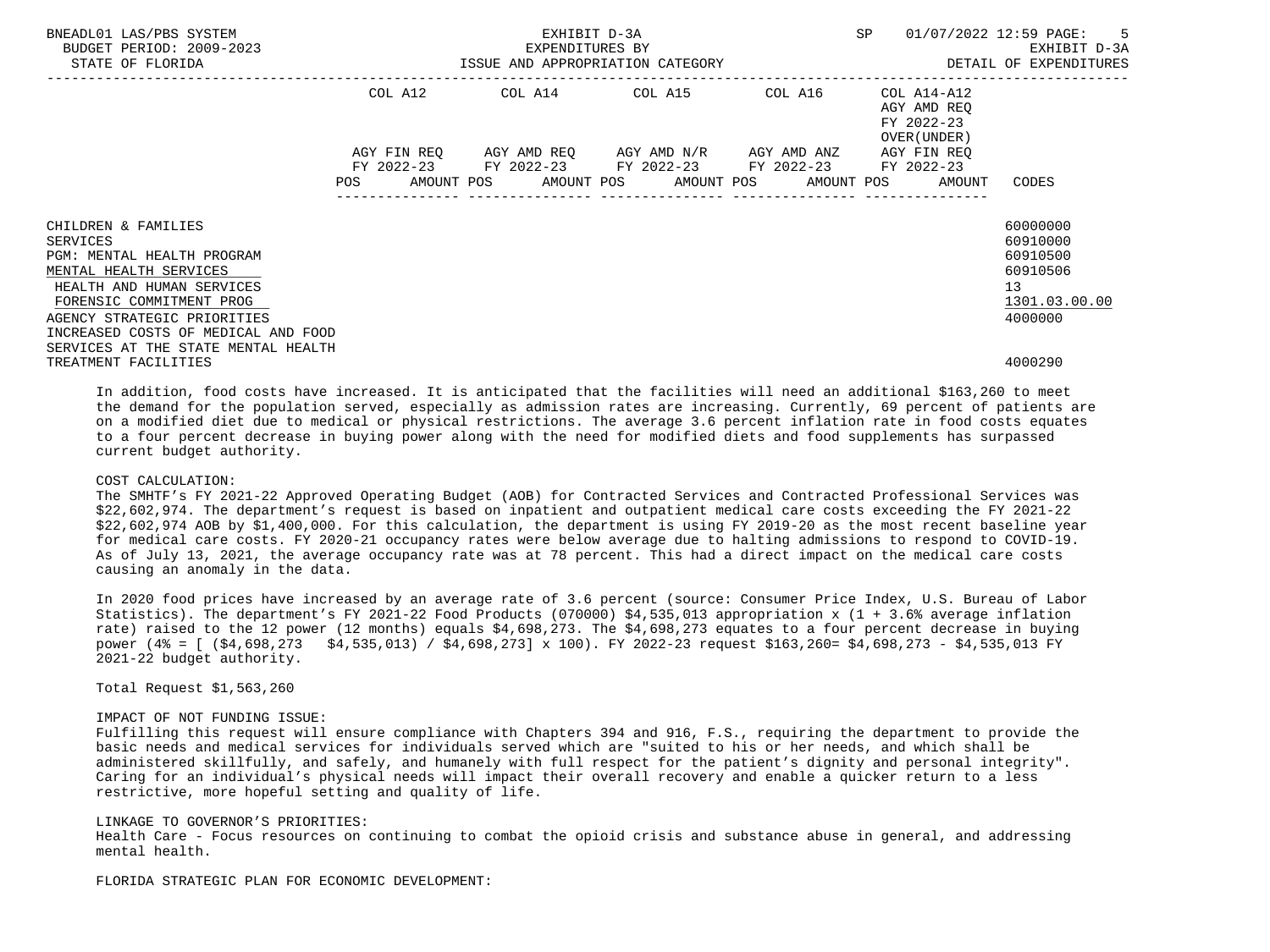| BNEADL01 LAS/PBS SYSTEM<br>BUDGET PERIOD: 2009-2023<br>STATE OF FLORIDA                                                                                                                                                                                                                                                                    |         | EXHIBIT D-3A<br>EXPENDITURES BY<br>ISSUE AND APPROPRIATION CATEGORY | SP 01/07/2022 12:59 PAGE:                                                                                                                                                                                                                                                                                                                                                                                | 6<br>EXHIBIT D-3A<br>DETAIL OF EXPENDITURES |                                                                                  |                                                                                |
|--------------------------------------------------------------------------------------------------------------------------------------------------------------------------------------------------------------------------------------------------------------------------------------------------------------------------------------------|---------|---------------------------------------------------------------------|----------------------------------------------------------------------------------------------------------------------------------------------------------------------------------------------------------------------------------------------------------------------------------------------------------------------------------------------------------------------------------------------------------|---------------------------------------------|----------------------------------------------------------------------------------|--------------------------------------------------------------------------------|
|                                                                                                                                                                                                                                                                                                                                            | POS FOR | COL A12 COL A14 COL A15                                             | $\begin{array}{lllllll} \textsc{AGY} & \textsc{FIN} & \textsc{REG} & \textsc{AGY} & \textsc{AND} & \textsc{NN} \textsc{N} \textsc{N} & \textsc{AGY} & \textsc{AND} & \textsc{ANZ} & \textsc{AGY} & \textsc{FIN} & \textsc{REG} \\ \textsc{FY} & 2022-23 & \textsc{FY} & 2022-23 & \textsc{FY} & 2022-23 & \textsc{FY} & 2022-23 & \textsc{FY} & 2022-23 \end{array}$<br>AMOUNT POS AMOUNT POS AMOUNT POS | COL A16                                     | COL A14-A12<br>AGY AMD REQ<br>FY 2022-23<br>OVER (UNDER)<br>AMOUNT POS<br>AMOUNT | CODES                                                                          |
|                                                                                                                                                                                                                                                                                                                                            |         |                                                                     |                                                                                                                                                                                                                                                                                                                                                                                                          |                                             |                                                                                  |                                                                                |
| CHILDREN & FAMILIES<br>SERVICES<br>PGM: MENTAL HEALTH PROGRAM<br>MENTAL HEALTH SERVICES<br>HEALTH AND HUMAN SERVICES<br>FORENSIC COMMITMENT PROG<br>AGENCY STRATEGIC PRIORITIES<br>INCREASED COSTS OF MEDICAL AND FOOD<br>SERVICES AT THE STATE MENTAL HEALTH                                                                              |         |                                                                     |                                                                                                                                                                                                                                                                                                                                                                                                          |                                             |                                                                                  | 60000000<br>60910000<br>60910500<br>60910506<br>13<br>1301.03.00.00<br>4000000 |
| TREATMENT FACILITIES                                                                                                                                                                                                                                                                                                                       |         |                                                                     |                                                                                                                                                                                                                                                                                                                                                                                                          |                                             |                                                                                  | 4000290                                                                        |
| 6.1 Create and sustain vibrant, safe, healthy, and resilient communities that attract workers, residents, businesses and<br>visitors; and<br>6.2 Ensure Floridians in all communities and life stages have opportunities to achieve healthier outcomes and societal<br>contributions.<br>Amended 2022-23 Narrative after December 15, 2021 |         |                                                                     |                                                                                                                                                                                                                                                                                                                                                                                                          |                                             |                                                                                  |                                                                                |
| This issue was deleted and was replaced by issues 4000020 and 4000130.                                                                                                                                                                                                                                                                     |         |                                                                     |                                                                                                                                                                                                                                                                                                                                                                                                          |                                             |                                                                                  |                                                                                |
| TOTAL: FORENSIC COMMITMENT PROG<br>BY FUND TYPE                                                                                                                                                                                                                                                                                            |         |                                                                     |                                                                                                                                                                                                                                                                                                                                                                                                          |                                             |                                                                                  | 1301.03.00.00                                                                  |
| GENERAL REVENUE FUND 668,814                                                                                                                                                                                                                                                                                                               |         |                                                                     |                                                                                                                                                                                                                                                                                                                                                                                                          |                                             | 668,814- 1000                                                                    |                                                                                |
| TOTAL: MENTAL HEALTH SERVICES<br>BY FUND TYPE                                                                                                                                                                                                                                                                                              |         |                                                                     |                                                                                                                                                                                                                                                                                                                                                                                                          |                                             |                                                                                  | 60910506                                                                       |
| GENERAL REVENUE FUND $1.563.260$                                                                                                                                                                                                                                                                                                           |         |                                                                     |                                                                                                                                                                                                                                                                                                                                                                                                          |                                             | 1,563,260- 1000                                                                  |                                                                                |
|                                                                                                                                                                                                                                                                                                                                            |         |                                                                     |                                                                                                                                                                                                                                                                                                                                                                                                          |                                             |                                                                                  |                                                                                |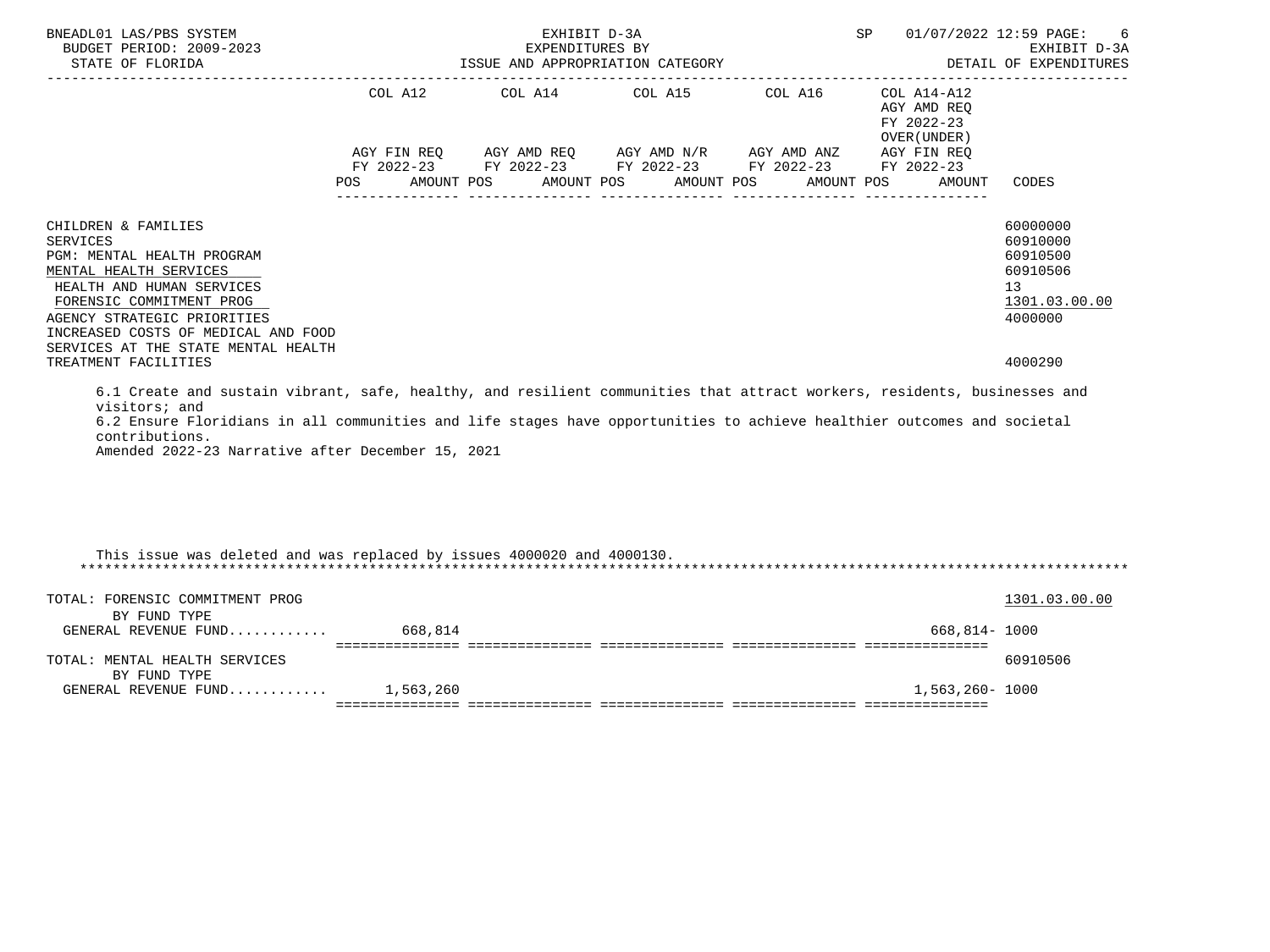| BNEADL01 LAS/PBS SYSTEM<br>BUDGET PERIOD: 2009-2023<br>STATE OF FLORIDA                                                                                                                                                      |     | EXHIBIT D-3A<br><b>SP</b><br>EXPENDITURES BY<br>ISSUE AND APPROPRIATION CATEGORY |  |  |  |                                                             |  |  |  |                                                                           | 01/07/2022 13:02 PAGE: 1<br>EXHIBIT D-3A<br>DETAIL OF EXPENDITURES             |
|------------------------------------------------------------------------------------------------------------------------------------------------------------------------------------------------------------------------------|-----|----------------------------------------------------------------------------------|--|--|--|-------------------------------------------------------------|--|--|--|---------------------------------------------------------------------------|--------------------------------------------------------------------------------|
|                                                                                                                                                                                                                              |     | COL A12                                                                          |  |  |  | COL A14 COL A15 COL A16                                     |  |  |  | COL A14-A12<br>AGY AMD REO<br>FY 2022-23<br>OVER (UNDER)                  |                                                                                |
|                                                                                                                                                                                                                              |     |                                                                                  |  |  |  | AGY FIN REQ AGY AMD REQ AGY AMD N/R AGY AMD ANZ AGY FIN REQ |  |  |  |                                                                           |                                                                                |
|                                                                                                                                                                                                                              | POS |                                                                                  |  |  |  | FY 2022-23 FY 2022-23 FY 2022-23 FY 2022-23 FY 2022-23      |  |  |  | AMOUNT POS       AMOUNT POS       AMOUNT POS       AMOUNT POS      AMOUNT | CODES                                                                          |
| CHILDREN & FAMILIES<br><b>SERVICES</b><br>PGM: MENTAL HEALTH PROGRAM<br>MENTAL HEALTH SERVICES<br>HEALTH AND HUMAN SERVICES<br>CIVIL COMMITMENT PROGRAM<br>AGENCY STRATEGIC PRIORITIES<br>EXPAND BED CAPACITY AT AND COST OF |     |                                                                                  |  |  |  |                                                             |  |  |  |                                                                           | 60000000<br>60910000<br>60910500<br>60910506<br>13<br>1301.02.00.00<br>4000000 |
| LIVING ADJUSTMENT FOR THE MENTAL<br>HEALTH TREATMENT FACILITIES<br>SPECIAL CATEGORIES<br>G/A-CONTRACT PROF SERVICES                                                                                                          |     |                                                                                  |  |  |  |                                                             |  |  |  |                                                                           | 4000310<br>100000<br>100779                                                    |
| -MATCH 1, 246, 823<br>GENERAL REVENUE FUND                                                                                                                                                                                   |     |                                                                                  |  |  |  |                                                             |  |  |  | 1,246,823-1000 2                                                          |                                                                                |
|                                                                                                                                                                                                                              |     |                                                                                  |  |  |  |                                                             |  |  |  |                                                                           |                                                                                |

# AGENCY ISSUE NARRATIVE:

 2022-2023 BUDGET YEAR NARRATIVE: IT COMPONENT? NO ISSUE TITLE: Expand Bed Capacity at and Cost of Living Adjustment for the Mental Health Treatment Facilities

### SUMMARY:

 The Florida Department of Children and Families (department) is requesting funding of \$10,358,176 in recurring General Revenue for the expansion of beds and a cost-of-living adjustment for contracted Mental Health Treatment Facilities (MHTFs). The department Mental Health Treatment Facilities (MHTF), state-operated and contracted, serve thousands of Florida's most vulnerable population annually. To meet their needs, and provide the best care possible, the department is requesting funding to be used to expand forensic bed capacity by 50 beds to accommodate a growing, and already backlogged, forensic wait list to ensure compliance with chapter 916, F.S., and ensure that the treatment needs of individuals are met, a cost-of-living adjustment for contracted MHTFs.

### ISSUE NARRATIVE:

 Since the COVID-19 pandemic, the number of admissions requests for services in MHTFs has drastically increased for persons arrested for crimes but determined incompetent to stand to proceed in the judicial system. Even with courts attempting to resume normal operations, the pace to return individuals who have successfully completed their treatment to the judicial review process is slow. This has resulted in a backlog, because these individuals are occupying a bed beyond their needed length of stay.

 The department has executed contracts with Wellpath Recovery Solutions, LLC to operate South Florida State Hospital (SFSH), South Florida Evaluation and Treatment Center (SFETC), Treasure Coast Forensic Treatment Center (TCFTC), and Florida Civil Commitment Center (FCCC). The contracted facilities have continued to experience wage pressures resulting from both an improving job market, increases in non-labor categories, and capital repairs due to aging facilities.

 Delayed treatment for forensic individuals results in longer periods of time individuals wait in jail, longer lengths of stay, and increased rates of recidivism.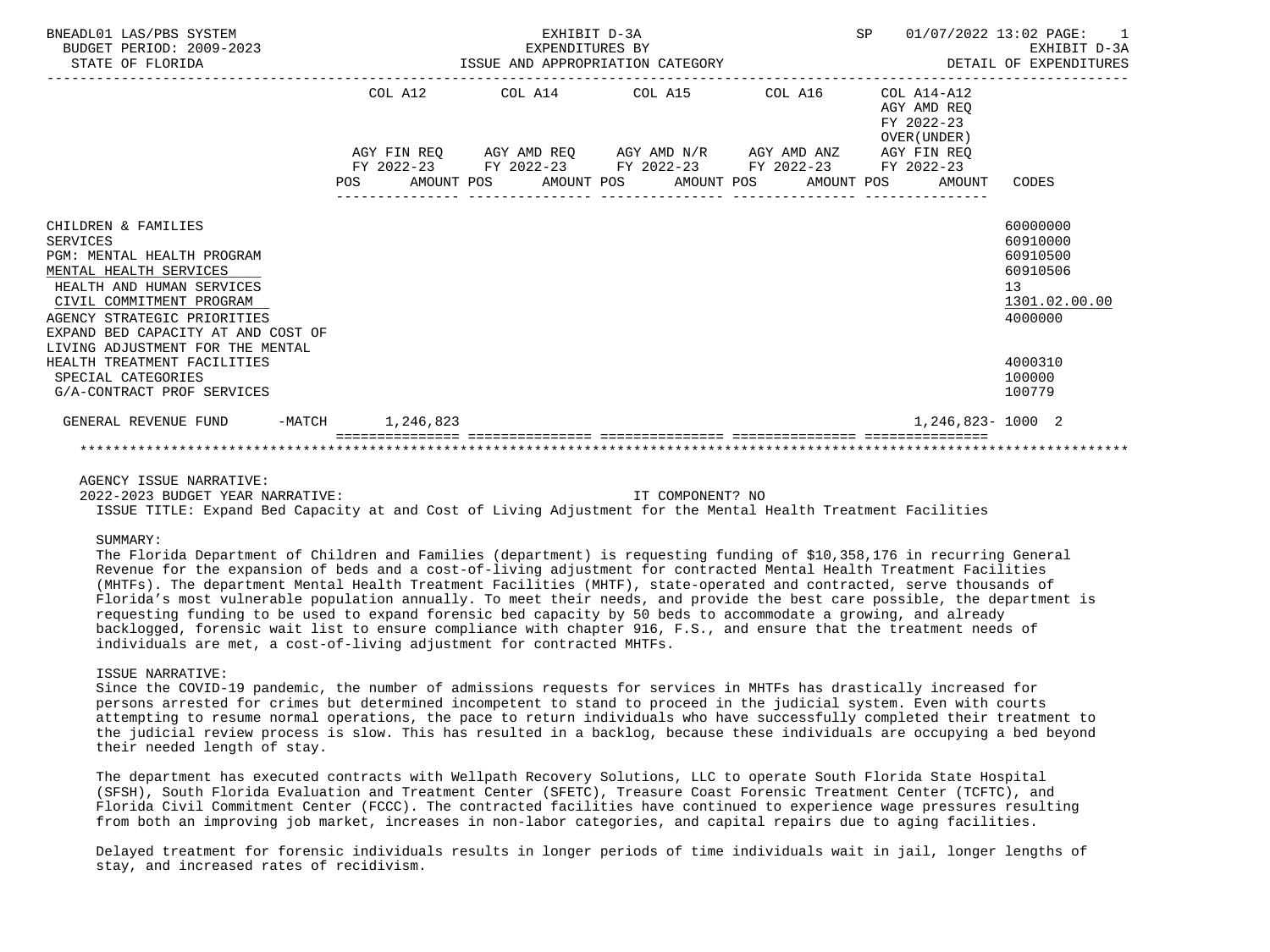| BUDGET PERIOD: 2009-2023                                                                                             |                                                                                                                                   |                                             |                       | EXPENDITURES BY       | EXHIBIT D-3A                                                                                                |                                 |                                                                                                                                                                  | 01/07/2022 13:02 PAGE:<br>EXHIBIT D-3A             |
|----------------------------------------------------------------------------------------------------------------------|-----------------------------------------------------------------------------------------------------------------------------------|---------------------------------------------|-----------------------|-----------------------|-------------------------------------------------------------------------------------------------------------|---------------------------------|------------------------------------------------------------------------------------------------------------------------------------------------------------------|----------------------------------------------------|
| STATE OF FLORIDA                                                                                                     |                                                                                                                                   |                                             |                       |                       | ISSUE AND APPROPRIATION CATEGORY                                                                            |                                 |                                                                                                                                                                  | DETAIL OF EXPENDITURES                             |
|                                                                                                                      |                                                                                                                                   | COL A12<br>AGY FIN REO<br>FY 2022-23<br>POS | AMOUNT POS            | COL A14<br>AMOUNT POS | COL A15<br>AGY AMD REQ AGY AMD N/R AGY AMD ANZ<br>FY 2022-23 FY 2022-23 FY 2022-23 FY 2022-23<br>AMOUNT POS | COL A16                         | COL A14-A12<br>AGY AMD REO<br>FY 2022-23<br>OVER (UNDER)<br>AGY FIN REQ<br>AMOUNT POS<br>AMOUNT                                                                  | CODES                                              |
| CHILDREN & FAMILIES<br>SERVICES<br>PGM: MENTAL HEALTH PROGRAM<br>MENTAL HEALTH SERVICES<br>HEALTH AND HUMAN SERVICES |                                                                                                                                   |                                             |                       |                       |                                                                                                             |                                 |                                                                                                                                                                  | 60000000<br>60910000<br>60910500<br>60910506<br>13 |
| CIVIL COMMITMENT PROGRAM<br>AGENCY STRATEGIC PRIORITIES                                                              | EXPAND BED CAPACITY AT AND COST OF<br>LIVING ADJUSTMENT FOR THE MENTAL                                                            |                                             |                       |                       |                                                                                                             |                                 |                                                                                                                                                                  | 1301.02.00.00<br>4000000                           |
|                                                                                                                      |                                                                                                                                   |                                             |                       |                       |                                                                                                             |                                 |                                                                                                                                                                  | 4000310                                            |
| HEALTH TREATMENT FACILITIES<br>COST CALCULATION:                                                                     | \$6,667,879 for Expanding Forensic Bed Capacity<br>chapter 916, F.S., and ensure that the treatment needs of individuals are met. |                                             |                       |                       |                                                                                                             |                                 | Fund 50 forensic beds to accommodate a growing, and already backlogged, forensic wait list to ensure compliance with                                             |                                                    |
|                                                                                                                      |                                                                                                                                   |                                             |                       |                       |                                                                                                             |                                 |                                                                                                                                                                  |                                                    |
| Facility                                                                                                             |                                                                                                                                   |                                             |                       | Beds                  | Bed Day Rate                                                                                                | Days                            | Total                                                                                                                                                            |                                                    |
|                                                                                                                      | North Florida Evaluation and Treatment Center<br>Treasure Coast Forensic Treatment Center                                         |                                             |                       | 32                    | 18 \$432.00<br>\$327.88                                                                                     | 365                             | 365 \$2,838,240<br>\$3,829,639 (rounded up)                                                                                                                      |                                                    |
| Total                                                                                                                |                                                                                                                                   |                                             |                       |                       |                                                                                                             |                                 | \$6,667,879                                                                                                                                                      |                                                    |
| Facility                                                                                                             | \$3,690,297 for Cost of Living Adjustment for Contracted MHTFs<br>FY 2021-22<br>Bed Day                                           | 3% Rate<br>Increase                         | FY 2022-23<br>Bed Day | Days                  |                                                                                                             | _______________________________ | Beds FY 2022-23 FY 2021-22<br>Contract Recurring                                                                                                                 | Requested<br>Amount                                |
|                                                                                                                      | Rate                                                                                                                              |                                             | Rate                  |                       |                                                                                                             | Amount*                         | Budget                                                                                                                                                           |                                                    |
| SFSH<br>SFETC                                                                                                        | \$325.36<br>\$316.39                                                                                                              | \$9.76<br>\$9.49                            | \$335.12<br>\$325.88  |                       |                                                                                                             |                                 | \$29,617,604 \$28,755,126 \$862,478                                                                                                                              | \$1,246,823                                        |
| TCFTC<br>FCCC                                                                                                        | \$327.88<br>\$118.48                                                                                                              | \$9.84<br>\$3.55                            | \$337.72<br>\$122.03  |                       |                                                                                                             | \$26,724,570                    | 365 350 \$42,811,580 \$41,564,757<br>365 249 \$29,617,604 \$28,755,126<br>365 224 \$27,611,888 \$26,807,480<br>365 600 \$26,724,570 \$25,948,802<br>\$25,948,802 | \$804,508<br>\$776,488                             |

# IMPACT OF NOT FUNDING ISSUE:

 Not funding the proposal will result in continued insufficient funding to support the needs of the forensic system and obtain necessary treatment to return patients to competency to proceed with the judicial process for crimes alleged.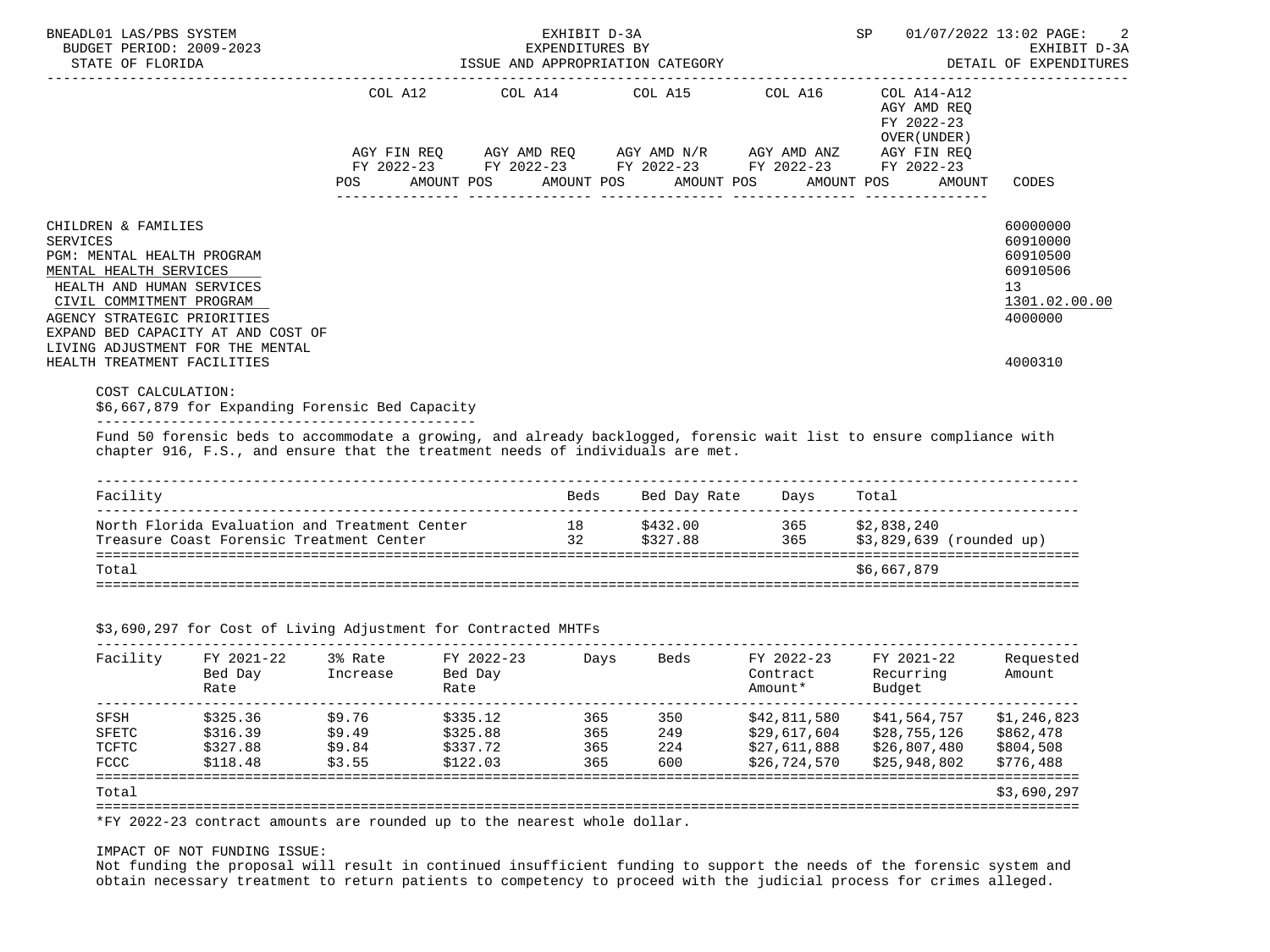| BNEADL01 LAS/PBS SYSTEM<br>BUDGET PERIOD: 2009-2023<br>STATE OF FLORIDA                                                                                                                                                                                   | -2023 EXPENDITURES BY<br>ISSUE AND APPROPRIATION CATEGORY | EXHIBIT D-3A | SP                                                     | 01/07/2022 13:02 PAGE: 3<br>EXHIBIT D-3A<br>DETAIL OF EXPENDITURES |                                                                   |                                                                                |
|-----------------------------------------------------------------------------------------------------------------------------------------------------------------------------------------------------------------------------------------------------------|-----------------------------------------------------------|--------------|--------------------------------------------------------|--------------------------------------------------------------------|-------------------------------------------------------------------|--------------------------------------------------------------------------------|
|                                                                                                                                                                                                                                                           |                                                           |              | COL A12 COL A14 COL A15 COL A16                        |                                                                    | COL A14-A12<br>AGY AMD REO<br>FY 2022-23<br>OVER (UNDER)          |                                                                                |
|                                                                                                                                                                                                                                                           | <b>POS</b>                                                |              | FY 2022-23 FY 2022-23 FY 2022-23 FY 2022-23 FY 2022-23 |                                                                    | AGY FIN REO<br>AMOUNT POS AMOUNT POS AMOUNT POS AMOUNT POS AMOUNT | CODES                                                                          |
| CHILDREN & FAMILIES<br>SERVICES<br>PGM: MENTAL HEALTH PROGRAM<br>MENTAL HEALTH SERVICES<br>HEALTH AND HUMAN SERVICES<br>CIVIL COMMITMENT PROGRAM<br>AGENCY STRATEGIC PRIORITIES<br>EXPAND BED CAPACITY AT AND COST OF<br>LIVING ADJUSTMENT FOR THE MENTAL |                                                           |              |                                                        |                                                                    |                                                                   | 60000000<br>60910000<br>60910500<br>60910506<br>13<br>1301.02.00.00<br>4000000 |
| HEALTH TREATMENT FACILITIES                                                                                                                                                                                                                               |                                                           |              |                                                        |                                                                    |                                                                   | 4000310                                                                        |

LINKAGE TO GOVERNOR'S PRIORITIES:

 Health Care - Focus resources on continuing to combat the opioid crisis and substance abuse in general, and addressing mental health.

FLORIDA STRATEGIC PLAN FOR ECONOMIC DEVELOPMENT:

 6.1 Create and sustain vibrant, safe, healthy, and resilient communities that attract workers, residents, businesses and visitors; and 6.2 Ensure Floridians in all communities and life stages have opportunities to achieve healthier outcomes and societal contributions.

Amended 2022-23 Narrative after December 15, 2021

 This issue was deleted and replaced by issues 4004580 and 4006860. \*\*\*\*\*\*\*\*\*\*\*\*\*\*\*\*\*\*\*\*\*\*\*\*\*\*\*\*\*\*\*\*\*\*\*\*\*\*\*\*\*\*\*\*\*\*\*\*\*\*\*\*\*\*\*\*\*\*\*\*\*\*\*\*\*\*\*\*\*\*\*\*\*\*\*\*\*\*\*\*\*\*\*\*\*\*\*\*\*\*\*\*\*\*\*\*\*\*\*\*\*\*\*\*\*\*\*\*\*\*\*\*\*\*\*\*\*\*\*\*\*\*\*\*\*\*\*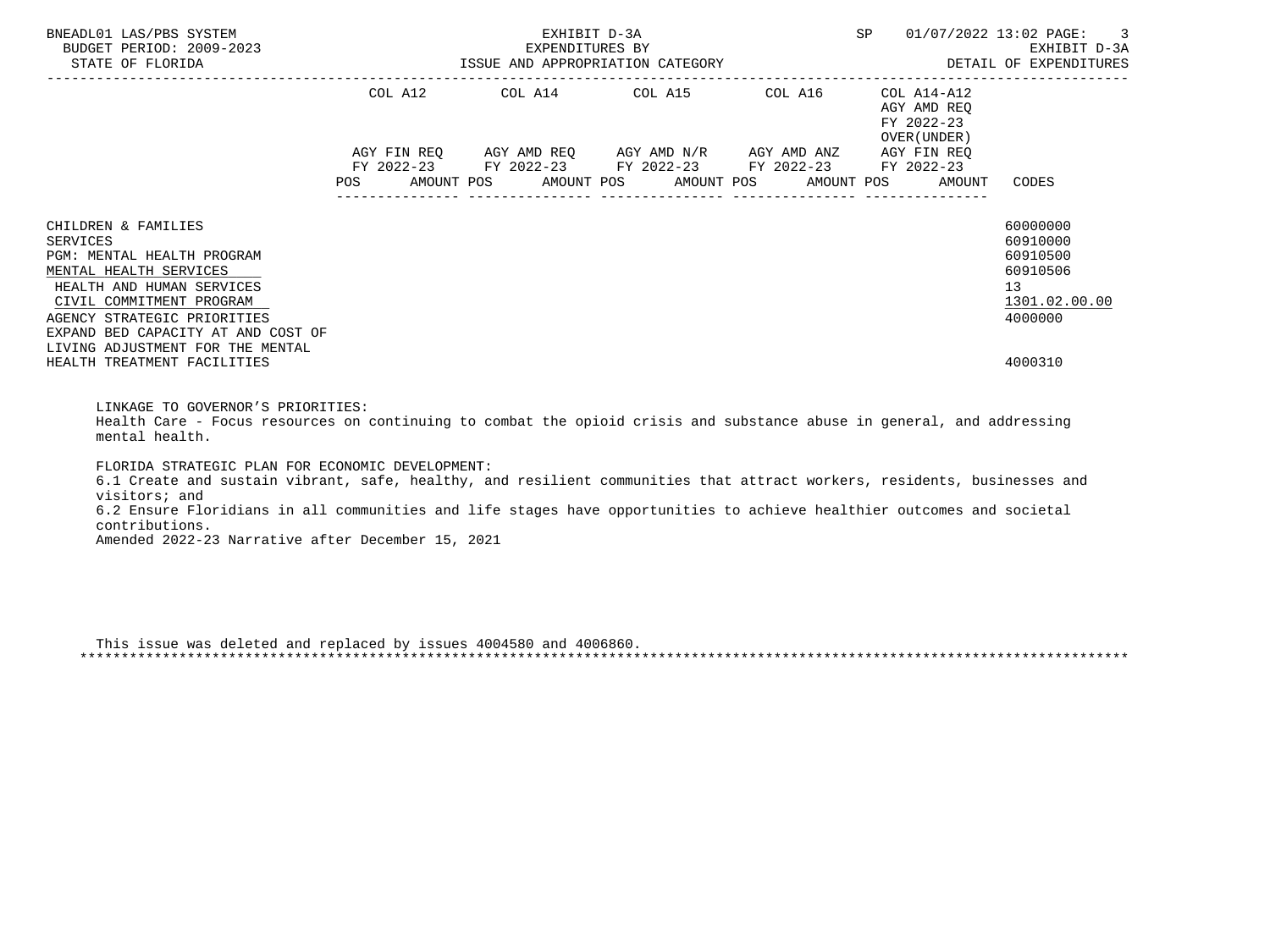| BNEADL01 LAS/PBS SYSTEM<br>BUDGET PERIOD: 2009-2023<br>STATE OF FLORIDA                                                                                                                                                                                                                                                    |           |                     | EXHIBIT D-3A<br>EXPENDITURES BY<br>ISSUE AND APPROPRIATION CATEGORY                                                                                                   |                                                       |              | SP 01/07/2022 13:02 PAGE: 4                                                                          | EXHIBIT D-3A<br>DETAIL OF EXPENDITURES                                                              |
|----------------------------------------------------------------------------------------------------------------------------------------------------------------------------------------------------------------------------------------------------------------------------------------------------------------------------|-----------|---------------------|-----------------------------------------------------------------------------------------------------------------------------------------------------------------------|-------------------------------------------------------|--------------|------------------------------------------------------------------------------------------------------|-----------------------------------------------------------------------------------------------------|
|                                                                                                                                                                                                                                                                                                                            |           | COL A12<br>POS      | AGY FIN REQ AGY AMD REQ AGY AMD N/R AGY AMD ANZ<br>FY 2022-23 FY 2022-23 FY 2022-23 FY 2022-23 FY 2022-23<br>AMOUNT POS      AMOUNT POS     AMOUNT POS     AMOUNT POS | COL A14 COL A15 COL A16<br><u>-- ----------------</u> | ------------ | COL A14-A12<br>AGY AMD REQ<br>FY 2022-23<br>OVER (UNDER)<br>AGY FIN REQ<br>AMOUNT<br>_______________ | CODES                                                                                               |
| CHILDREN & FAMILIES<br><b>SERVICES</b><br>PGM: MENTAL HEALTH PROGRAM<br>MENTAL HEALTH SERVICES<br>HEALTH AND HUMAN SERVICES<br>FORENSIC COMMITMENT PROG<br>AGENCY STRATEGIC PRIORITIES<br>EXPAND BED CAPACITY AT AND COST OF<br>LIVING ADJUSTMENT FOR THE MENTAL<br>HEALTH TREATMENT FACILITIES<br>OTHER PERSONAL SERVICES |           |                     |                                                                                                                                                                       |                                                       |              |                                                                                                      | 60000000<br>60910000<br>60910500<br>60910506<br>13<br>1301.03.00.00<br>4000000<br>4000310<br>030000 |
| GENERAL REVENUE FUND                                                                                                                                                                                                                                                                                                       |           | $-$ STATE<br>38,100 |                                                                                                                                                                       |                                                       |              |                                                                                                      | 38,100-1000 1                                                                                       |
| <b>EXPENSES</b>                                                                                                                                                                                                                                                                                                            |           |                     |                                                                                                                                                                       |                                                       |              |                                                                                                      | 040000                                                                                              |
| GENERAL REVENUE FUND                                                                                                                                                                                                                                                                                                       |           | $-STATE$ 130,868    |                                                                                                                                                                       |                                                       |              | 130,868-1000 1                                                                                       |                                                                                                     |
| OPERATING CAPITAL OUTLAY                                                                                                                                                                                                                                                                                                   |           |                     |                                                                                                                                                                       |                                                       |              |                                                                                                      | 060000                                                                                              |
| GENERAL REVENUE FUND                                                                                                                                                                                                                                                                                                       |           | $-STATE$<br>9,798   |                                                                                                                                                                       |                                                       |              |                                                                                                      | $9.798 - 1000$ 1                                                                                    |
| FOOD PRODUCTS                                                                                                                                                                                                                                                                                                              |           |                     |                                                                                                                                                                       |                                                       |              |                                                                                                      | 070000                                                                                              |
| GENERAL REVENUE FUND                                                                                                                                                                                                                                                                                                       |           | 65,874<br>$-$ STATE |                                                                                                                                                                       |                                                       |              |                                                                                                      | 65,874-1000 1                                                                                       |
| SPECIAL CATEGORIES<br>CONTRACTED SERVICES                                                                                                                                                                                                                                                                                  |           |                     |                                                                                                                                                                       |                                                       |              |                                                                                                      | 100000<br>100777                                                                                    |
| GENERAL REVENUE FUND                                                                                                                                                                                                                                                                                                       | $-STATE$  | 114,249             |                                                                                                                                                                       |                                                       |              | 114,249-1000 1                                                                                       |                                                                                                     |
| G/A-CONTRACT PROF SERVICES                                                                                                                                                                                                                                                                                                 |           |                     |                                                                                                                                                                       |                                                       |              |                                                                                                      | 100779                                                                                              |
| GENERAL REVENUE FUND                                                                                                                                                                                                                                                                                                       | $-$ STATE | 7,857,050           |                                                                                                                                                                       |                                                       |              | 7,857,050-1000 1                                                                                     |                                                                                                     |
| PRESCRIBE MED/DRUG NON-MED                                                                                                                                                                                                                                                                                                 |           |                     |                                                                                                                                                                       |                                                       |              |                                                                                                      | 102682                                                                                              |
| GENERAL REVENUE FUND                                                                                                                                                                                                                                                                                                       | $-$ STATE | 115,368             |                                                                                                                                                                       |                                                       |              | $115,368 - 1000$ 1                                                                                   |                                                                                                     |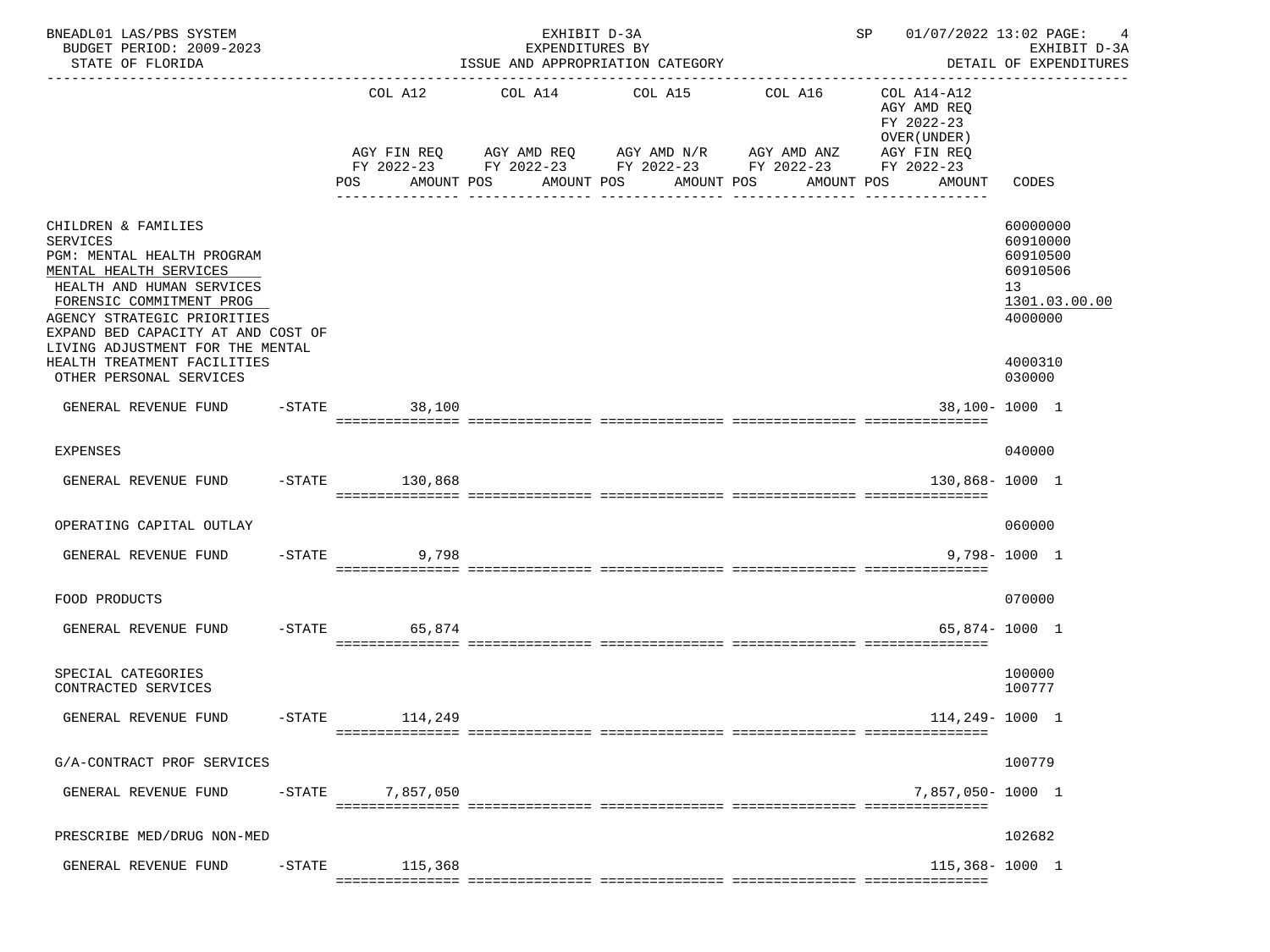| BNEADL01 LAS/PBS SYSTEM<br>BUDGET PERIOD: 2009-2023<br>STATE OF FLORIDA                                                                                                                                                                                                                                                                    |       | SP 01/07/2022 13:02 PAGE:<br>EXHIBIT D-3A<br>EARLBIT D-SA<br>ISSUE AND APPROPRIATION CATEGORY <b>AND ALLE AND APPROPRIATION</b> CATEGORY                                                     |            |                                                                    |                                                                                                               |
|--------------------------------------------------------------------------------------------------------------------------------------------------------------------------------------------------------------------------------------------------------------------------------------------------------------------------------------------|-------|----------------------------------------------------------------------------------------------------------------------------------------------------------------------------------------------|------------|--------------------------------------------------------------------|---------------------------------------------------------------------------------------------------------------|
|                                                                                                                                                                                                                                                                                                                                            | POS   | COL A12 COL A14 COL A15 COL A16<br>AGY FIN REQ AGY AMD REQ AGY AMD N/R AGY AMD ANZ AGY FIN REQ<br>FY 2022-23 FY 2022-23 FY 2022-23 FY 2022-23 FY 2022-23<br>AMOUNT POS AMOUNT POS AMOUNT POS | AMOUNT POS | COL A14-A12<br>AGY AMD REO<br>FY 2022-23<br>OVER (UNDER)<br>AMOUNT | CODES                                                                                                         |
| CHILDREN & FAMILIES<br>SERVICES<br>PGM: MENTAL HEALTH PROGRAM<br>MENTAL HEALTH SERVICES<br>HEALTH AND HUMAN SERVICES<br>FORENSIC COMMITMENT PROG<br>AGENCY STRATEGIC PRIORITIES<br>EXPAND BED CAPACITY AT AND COST OF<br>LIVING ADJUSTMENT FOR THE MENTAL<br>HEALTH TREATMENT FACILITIES<br>SPECIAL CATEGORIES<br>LEASE/PURCHASE/EQUIPMENT |       |                                                                                                                                                                                              |            |                                                                    | 60000000<br>60910000<br>60910500<br>60910506<br>13<br>1301.03.00.00<br>4000000<br>4000310<br>100000<br>105281 |
| GENERAL REVENUE FUND<br>$-STATE$                                                                                                                                                                                                                                                                                                           | 3,558 |                                                                                                                                                                                              |            | tet titettettettettet                                              | $3,558 - 1000$ 1                                                                                              |
| TOTAL: EXPAND BED CAPACITY AT AND COST OF<br>LIVING ADJUSTMENT FOR THE MENTAL<br>HEALTH TREATMENT FACILITIES<br>TOTAL ISSUE 8,334,865                                                                                                                                                                                                      |       |                                                                                                                                                                                              |            | 8,334,865-                                                         | 4000310                                                                                                       |
|                                                                                                                                                                                                                                                                                                                                            |       |                                                                                                                                                                                              |            |                                                                    |                                                                                                               |
| AGENCY ISSUE NARRATIVE:                                                                                                                                                                                                                                                                                                                    |       |                                                                                                                                                                                              |            |                                                                    |                                                                                                               |

 2022-2023 BUDGET YEAR NARRATIVE: IT COMPONENT? NO ISSUE TITLE: Expand Bed Capacity at and Cost of Living Adjustment for the Mental Health Treatment Facilities

### SUMMARY:

 The Florida Department of Children and Families (department) is requesting funding of \$10,358,176 in recurring General Revenue for the expansion of beds and a cost-of-living adjustment for contracted Mental Health Treatment Facilities (MHTFs). The department Mental Health Treatment Facilities (MHTF), state-operated and contracted, serve thousands of Florida's most vulnerable population annually. To meet their needs, and provide the best care possible, the department is requesting funding to be used to expand forensic bed capacity by 50 beds to accommodate a growing, and already backlogged, forensic wait list to ensure compliance with chapter 916, F.S., and ensure that the treatment needs of individuals are met, a cost-of-living adjustment for contracted MHTFs.

## ISSUE NARRATIVE:

 Since the COVID-19 pandemic, the number of admissions requests for services in MHTFs has drastically increased for persons arrested for crimes but determined incompetent to stand to proceed in the judicial system. Even with courts attempting to resume normal operations, the pace to return individuals who have successfully completed their treatment to the judicial review process is slow. This has resulted in a backlog, because these individuals are occupying a bed beyond their needed length of stay.

 The department has executed contracts with Wellpath Recovery Solutions, LLC to operate South Florida State Hospital (SFSH), South Florida Evaluation and Treatment Center (SFETC), Treasure Coast Forensic Treatment Center (TCFTC), and Florida Civil Commitment Center (FCCC). The contracted facilities have continued to experience wage pressures resulting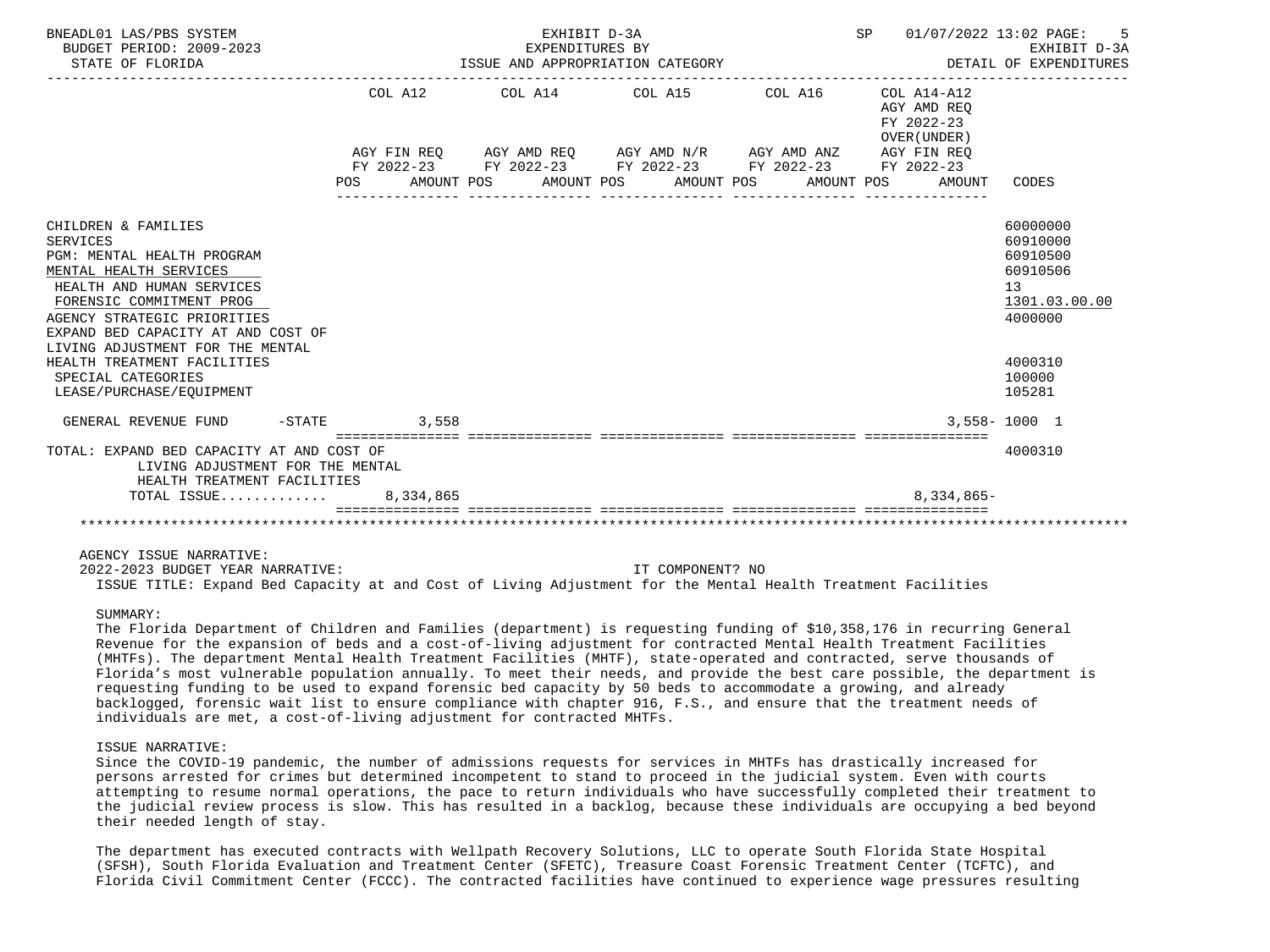| BNEADL01 LAS/PBS SYSTEM<br>BUDGET PERIOD: 2009-2023<br>STATE OF FLORIDA                                                                                                                                                      | ISSUE AND APPROPRIATION CATEGORY | SP                    | 01/07/2022 13:02 PAGE:<br>-6<br>EXHIBIT D-3A<br>DETAIL OF EXPENDITURES                                                                                         |              |                                                                       |                                                                                             |
|------------------------------------------------------------------------------------------------------------------------------------------------------------------------------------------------------------------------------|----------------------------------|-----------------------|----------------------------------------------------------------------------------------------------------------------------------------------------------------|--------------|-----------------------------------------------------------------------|---------------------------------------------------------------------------------------------|
|                                                                                                                                                                                                                              | COL A12<br>POS                   | AMOUNT POS AMOUNT POS | COL A14 COL A15 COL A16<br>AGY FIN REQ AGY AMD REQ AGY AMD N/R AGY AMD ANZ AGY FIN REQ<br>FY 2022-23 FY 2022-23 FY 2022-23 FY 2022-23 FY 2022-23<br>AMOUNT POS | AMOUNT POS   | $COL A14- A12$<br>AGY AMD REQ<br>FY 2022-23<br>OVER (UNDER)<br>AMOUNT | CODES                                                                                       |
| CHILDREN & FAMILIES<br><b>SERVICES</b><br>PGM: MENTAL HEALTH PROGRAM<br>MENTAL HEALTH SERVICES<br>HEALTH AND HUMAN SERVICES<br>FORENSIC COMMITMENT PROG<br>AGENCY STRATEGIC PRIORITIES<br>EXPAND BED CAPACITY AT AND COST OF |                                  |                       |                                                                                                                                                                |              |                                                                       | 60000000<br>60910000<br>60910500<br>60910506<br>13 <sup>°</sup><br>1301.03.00.00<br>4000000 |
| LIVING ADJUSTMENT FOR THE MENTAL<br>HEALTH TREATMENT FACILITIES                                                                                                                                                              |                                  |                       |                                                                                                                                                                |              |                                                                       | 4000310                                                                                     |
| from both an improving job market, increases in non-labor categories, and capital repairs due to aging facilities.                                                                                                           |                                  |                       |                                                                                                                                                                |              |                                                                       |                                                                                             |
| Delayed treatment for forensic individuals results in longer periods of time individuals wait in jail, longer lengths of<br>stay, and increased rates of recidivism.                                                         |                                  |                       |                                                                                                                                                                |              |                                                                       |                                                                                             |
| COST CALCULATION:<br>\$6,667,879 for Expanding Forensic Bed Capacity                                                                                                                                                         |                                  |                       |                                                                                                                                                                |              |                                                                       |                                                                                             |
| Fund 50 forensic beds to accommodate a growing, and already backlogged, forensic wait list to ensure compliance with<br>chapter 916, F.S., and ensure that the treatment needs of individuals are met.                       |                                  |                       |                                                                                                                                                                |              |                                                                       |                                                                                             |
| Facility                                                                                                                                                                                                                     |                                  |                       | Beds Bed Day Rate Days Total                                                                                                                                   |              |                                                                       |                                                                                             |
| North Florida Evaluation and Treatment Center                                                                                                                                                                                |                                  |                       | 18                                                                                                                                                             | \$432.00 365 | \$2,838,240                                                           |                                                                                             |

Treasure Coast Forensic Treatment Center 32 \$327.88 365 \$3,829,639 (rounded up) =======================================================================================================================  $\verb|Total|\ \verb|+567,879$ =======================================================================================================================

| Facility | FY 2021-22     | 3% Rate    | FY 2022-23 | Davs | Beds | FY 2022-23   | FY 2021-22  | Reauested       |
|----------|----------------|------------|------------|------|------|--------------|-------------|-----------------|
|          | ⊸פ<br>$\Gamma$ | $Tmax 0 0$ | Dod Dott   |      |      | $Oon+on +on$ | $D_{OMIVY}$ | $\lambda$ mount |

\$3,690,297 for Cost of Living Adjustment for Contracted MHTFs

| Facility | FY 2021-22<br>Bed Day<br>Rate | 3% Rate<br>Increase | FY 2022-23<br>Bed Day<br>Rate | Days | Beds | FY 2022-23<br>Contract<br>Amount* | FY 2021-22<br>Recurring<br>Budget | Requested<br>Amount |
|----------|-------------------------------|---------------------|-------------------------------|------|------|-----------------------------------|-----------------------------------|---------------------|
| SFSH     | \$325.36                      | \$9.76              | \$335.12                      | 365  | 350  | \$42,811,580                      | \$41,564,757                      | \$1,246,823         |
| SFETC    | \$316.39                      | \$9.49              | \$325.88                      | 365  | 249  | \$29,617,604                      | \$28,755,126                      | \$862,478           |
| TCFTC    | \$327.88                      | \$9.84              | \$337.72                      | 365  | 224  | \$27,611,888                      | \$26,807,480                      | \$804,508           |
| FCCC     | \$118.48                      | \$3.55              | \$122.03                      | 365  | 600  | \$26,724,570                      | \$25,948,802                      | \$776,488           |
| Total    |                               |                     |                               |      |      |                                   |                                   | \$3,690,297         |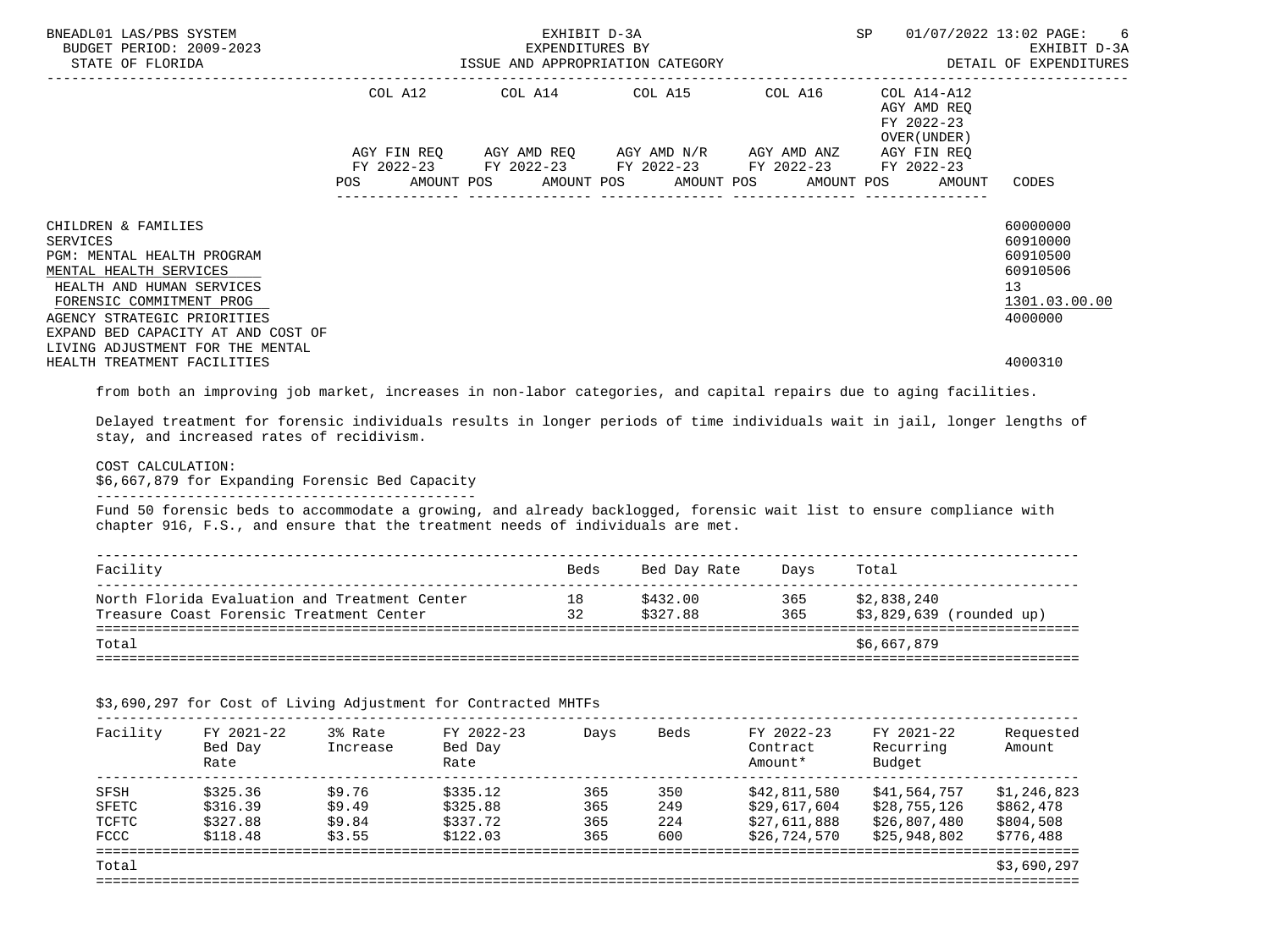| BNEADL01 LAS/PBS SYSTEM<br>BUDGET PERIOD: 2009-2023<br>STATE OF FLORIDA                                                                                                                                                                                                                                                                                    | ISSUE AND APPROPRIATION CATEGORY | EXHIBIT D-3A<br>EXPENDITURES BY |                                                                                                                                                                                                                                                                                                                                                                                                                                                                                                                                                                                                                                                                                                                                                                                                                                   | SP |                                                           | 01/07/2022 13:02 PAGE:<br>7<br>EXHIBIT D-3A<br>DETAIL OF EXPENDITURES          |
|------------------------------------------------------------------------------------------------------------------------------------------------------------------------------------------------------------------------------------------------------------------------------------------------------------------------------------------------------------|----------------------------------|---------------------------------|-----------------------------------------------------------------------------------------------------------------------------------------------------------------------------------------------------------------------------------------------------------------------------------------------------------------------------------------------------------------------------------------------------------------------------------------------------------------------------------------------------------------------------------------------------------------------------------------------------------------------------------------------------------------------------------------------------------------------------------------------------------------------------------------------------------------------------------|----|-----------------------------------------------------------|--------------------------------------------------------------------------------|
|                                                                                                                                                                                                                                                                                                                                                            | AMOUNT POS<br>POS                |                                 | $\begin{tabular}{lllllllllll} \multicolumn{2}{l}{{\text{COL A14}} } & \multicolumn{2}{c}{{\text{COL A15}} } & \multicolumn{2}{c}{{\text{COL A16}} } & \multicolumn{2}{c}{{\text{COL A14} - A12}}\\ \multicolumn{2}{c}{{\text{COL A14}} } & \multicolumn{2}{c}{{\text{COL A15}} } & \multicolumn{2}{c}{{\text{COL A16}} } & \multicolumn{2}{c}{{\text{COL A14} - A12}}\\ \multicolumn{2}{c}{{\text{COL A14}} } & \multicolumn{2}{c}{{\text{COL A14}} }$<br>$AGY \text{ } \text{FIN } \text{REQ} \text{ } \qquad \text{AGY} \text{ } \text{AMD } \text{REQ} \text{ } \qquad \text{AGY} \text{ } \text{AMD } \text{N/R} \text{ } \qquad \text{AGY} \text{ } \text{AMD } \text{ANZ} \text{ } \qquad \text{AGY} \text{ } \text{FIN } \text{REQ}$<br>FY 2022-23 FY 2022-23 FY 2022-23 FY 2022-23 FY 2022-23<br>AMOUNT POS<br>AMOUNT POS |    | AGY AMD REQ<br>FY 2022-23<br>OVER ( UNDER )<br>AMOUNT POS | AMOUNT CODES                                                                   |
|                                                                                                                                                                                                                                                                                                                                                            |                                  |                                 |                                                                                                                                                                                                                                                                                                                                                                                                                                                                                                                                                                                                                                                                                                                                                                                                                                   |    |                                                           |                                                                                |
| CHILDREN & FAMILIES<br><b>SERVICES</b><br>PGM: MENTAL HEALTH PROGRAM<br>MENTAL HEALTH SERVICES<br>HEALTH AND HUMAN SERVICES<br>FORENSIC COMMITMENT PROG<br>AGENCY STRATEGIC PRIORITIES<br>EXPAND BED CAPACITY AT AND COST OF<br>LIVING ADJUSTMENT FOR THE MENTAL                                                                                           |                                  |                                 |                                                                                                                                                                                                                                                                                                                                                                                                                                                                                                                                                                                                                                                                                                                                                                                                                                   |    |                                                           | 60000000<br>60910000<br>60910500<br>60910506<br>13<br>1301.03.00.00<br>4000000 |
| HEALTH TREATMENT FACILITIES                                                                                                                                                                                                                                                                                                                                |                                  |                                 |                                                                                                                                                                                                                                                                                                                                                                                                                                                                                                                                                                                                                                                                                                                                                                                                                                   |    |                                                           | 4000310                                                                        |
| *FY 2022-23 contract amounts are rounded up to the nearest whole dollar.<br>IMPACT OF NOT FUNDING ISSUE:<br>Not funding the proposal will result in continued insufficient funding to support the needs of the forensic system and<br>obtain necessary treatment to return patients to competency to proceed with the judicial process for crimes alleged. |                                  |                                 |                                                                                                                                                                                                                                                                                                                                                                                                                                                                                                                                                                                                                                                                                                                                                                                                                                   |    |                                                           |                                                                                |
| LINKAGE TO GOVERNOR'S PRIORITIES:<br>Health Care - Focus resources on continuing to combat the opioid crisis and substance abuse in general, and addressing<br>mental health.                                                                                                                                                                              |                                  |                                 |                                                                                                                                                                                                                                                                                                                                                                                                                                                                                                                                                                                                                                                                                                                                                                                                                                   |    |                                                           |                                                                                |
| FLORIDA STRATEGIC PLAN FOR ECONOMIC DEVELOPMENT:<br>6.1 Create and sustain vibrant, safe, healthy, and resilient communities that attract workers, residents, businesses and<br>visitors; and<br>6.2 Ensure Floridians in all communities and life stages have opportunities to achieve healthier outcomes and societal                                    |                                  |                                 |                                                                                                                                                                                                                                                                                                                                                                                                                                                                                                                                                                                                                                                                                                                                                                                                                                   |    |                                                           |                                                                                |
| contributions.<br>Amended 2022-23 Narrative after December 15, 2021                                                                                                                                                                                                                                                                                        |                                  |                                 |                                                                                                                                                                                                                                                                                                                                                                                                                                                                                                                                                                                                                                                                                                                                                                                                                                   |    |                                                           |                                                                                |
| This issue was deleted and replaced by issues 4004580 and 4006860.                                                                                                                                                                                                                                                                                         |                                  |                                 |                                                                                                                                                                                                                                                                                                                                                                                                                                                                                                                                                                                                                                                                                                                                                                                                                                   |    |                                                           |                                                                                |
|                                                                                                                                                                                                                                                                                                                                                            |                                  |                                 |                                                                                                                                                                                                                                                                                                                                                                                                                                                                                                                                                                                                                                                                                                                                                                                                                                   |    |                                                           |                                                                                |
| TOTAL: FORENSIC COMMITMENT PROG                                                                                                                                                                                                                                                                                                                            |                                  |                                 |                                                                                                                                                                                                                                                                                                                                                                                                                                                                                                                                                                                                                                                                                                                                                                                                                                   |    |                                                           | 1301.03.00.00                                                                  |
| BY FUND TYPE<br>GENERAL REVENUE FUND 8,334,865                                                                                                                                                                                                                                                                                                             |                                  |                                 |                                                                                                                                                                                                                                                                                                                                                                                                                                                                                                                                                                                                                                                                                                                                                                                                                                   |    | 8,334,865- 1000                                           |                                                                                |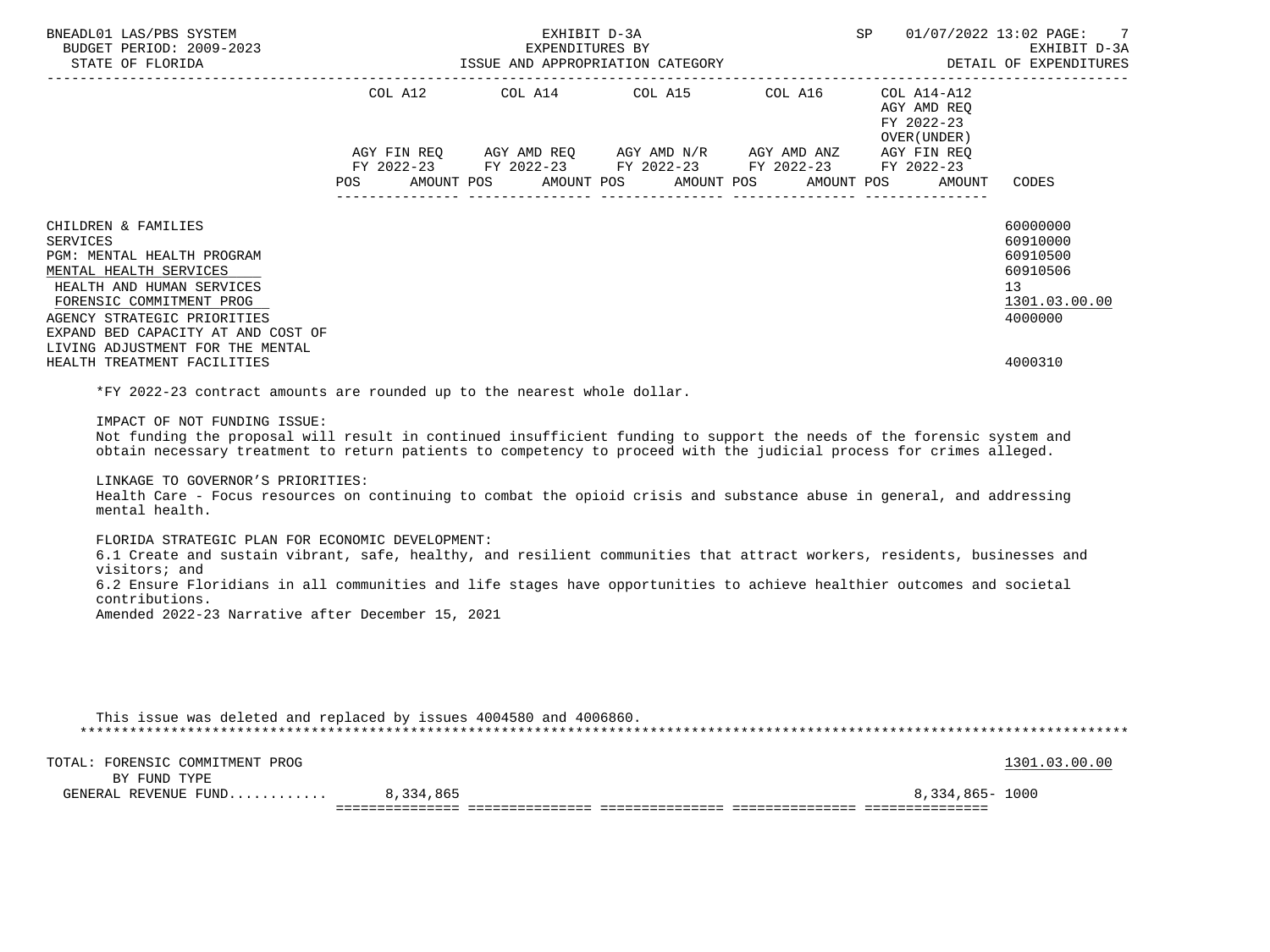| BNEADL01 LAS/PBS SYSTEM<br>BUDGET PERIOD: 2009-2023<br>STATE OF FLORIDA                                                                                                                                                     |                | EXHIBIT D-3A<br>EXPENDITURES BY<br>ISSUE AND APPROPRIATION CATEGORY |  | SP 01/07/2022 13:02 PAGE: 8                                         | EXHIBIT D-3A<br>DETAIL OF EXPENDITURES                                         |
|-----------------------------------------------------------------------------------------------------------------------------------------------------------------------------------------------------------------------------|----------------|---------------------------------------------------------------------|--|---------------------------------------------------------------------|--------------------------------------------------------------------------------|
|                                                                                                                                                                                                                             |                | COL A12 COL A14 COL A15 COL A16                                     |  | COL A14-A12<br>AGY AMD REO<br>FY 2022-23<br>OVER (UNDER)            |                                                                                |
|                                                                                                                                                                                                                             |                | AGY FIN REQ AGY AMD REQ AGY AMD N/R AGY AMD ANZ AGY FIN REQ         |  |                                                                     |                                                                                |
|                                                                                                                                                                                                                             | POS            | FY 2022-23 FY 2022-23 FY 2022-23 FY 2022-23 FY 2022-23              |  | AMOUNT POS      AMOUNT POS     AMOUNT POS     AMOUNT POS     AMOUNT | CODES                                                                          |
| CHILDREN & FAMILIES<br><b>SERVICES</b><br>PGM: MENTAL HEALTH PROGRAM<br>MENTAL HEALTH SERVICES<br>HEALTH AND HUMAN SERVICES<br>SEXUAL PREDATOR PROGRAM<br>AGENCY STRATEGIC PRIORITIES<br>EXPAND BED CAPACITY AT AND COST OF |                |                                                                     |  |                                                                     | 60000000<br>60910000<br>60910500<br>60910506<br>13<br>1301.07.00.00<br>4000000 |
| LIVING ADJUSTMENT FOR THE MENTAL<br>HEALTH TREATMENT FACILITIES<br>SPECIAL CATEGORIES<br>G/A-CONTRACTED SERVICES                                                                                                            |                |                                                                     |  |                                                                     | 4000310<br>100000<br>100778                                                    |
| GENERAL REVENUE FUND                                                                                                                                                                                                        | -STATE 776,488 |                                                                     |  |                                                                     | 776,488-1000 1                                                                 |
|                                                                                                                                                                                                                             |                |                                                                     |  |                                                                     |                                                                                |

# AGENCY ISSUE NARRATIVE:

 2022-2023 BUDGET YEAR NARRATIVE: IT COMPONENT? NO ISSUE TITLE: Expand Bed Capacity at and Cost of Living Adjustment for the Mental Health Treatment Facilities

### SUMMARY:

 The Florida Department of Children and Families (department) is requesting funding of \$10,358,176 in recurring General Revenue for the expansion of beds and a cost-of-living adjustment for contracted Mental Health Treatment Facilities (MHTFs). The department Mental Health Treatment Facilities (MHTF), state-operated and contracted, serve thousands of Florida's most vulnerable population annually. To meet their needs, and provide the best care possible, the department is requesting funding to be used to expand forensic bed capacity by 50 beds to accommodate a growing, and already backlogged, forensic wait list to ensure compliance with chapter 916, F.S., and ensure that the treatment needs of individuals are met, a cost-of-living adjustment for contracted MHTFs.

### ISSUE NARRATIVE:

 Since the COVID-19 pandemic, the number of admissions requests for services in MHTFs has drastically increased for persons arrested for crimes but determined incompetent to stand to proceed in the judicial system. Even with courts attempting to resume normal operations, the pace to return individuals who have successfully completed their treatment to the judicial review process is slow. This has resulted in a backlog, because these individuals are occupying a bed beyond their needed length of stay.

 The department has executed contracts with Wellpath Recovery Solutions, LLC to operate South Florida State Hospital (SFSH), South Florida Evaluation and Treatment Center (SFETC), Treasure Coast Forensic Treatment Center (TCFTC), and Florida Civil Commitment Center (FCCC). The contracted facilities have continued to experience wage pressures resulting from both an improving job market, increases in non-labor categories, and capital repairs due to aging facilities.

 Delayed treatment for forensic individuals results in longer periods of time individuals wait in jail, longer lengths of stay, and increased rates of recidivism.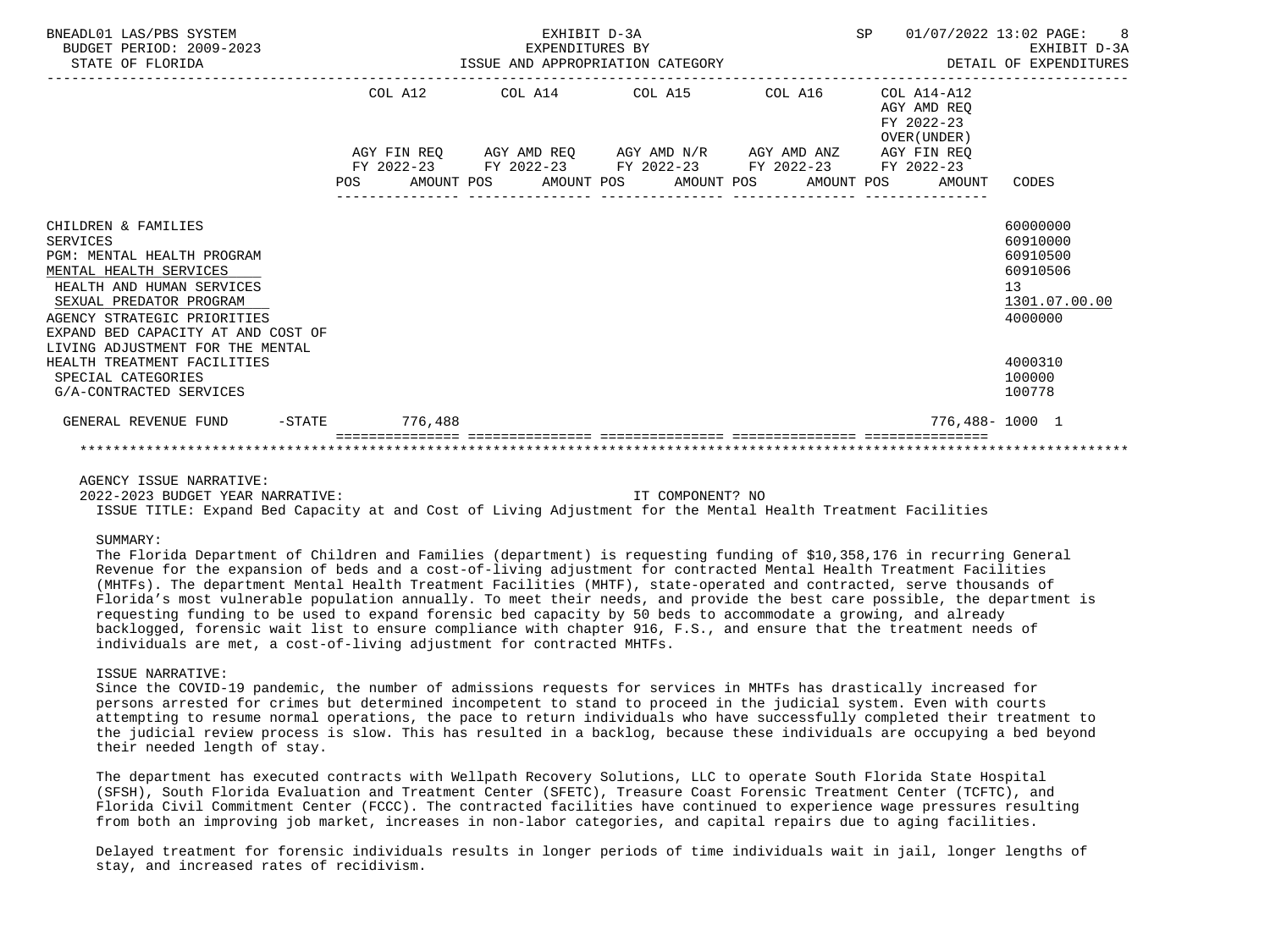|                                                        | BUDGET PERIOD: 2009-2023                                                                                                                                                                                                                                  |                                             |            | EXPENDITURES BY       |                                                                                                                                                  |              |                                 |            |                                                                                   | 01/07/2022 13:02 PAGE:<br>EXHIBIT D-3A |
|--------------------------------------------------------|-----------------------------------------------------------------------------------------------------------------------------------------------------------------------------------------------------------------------------------------------------------|---------------------------------------------|------------|-----------------------|--------------------------------------------------------------------------------------------------------------------------------------------------|--------------|---------------------------------|------------|-----------------------------------------------------------------------------------|----------------------------------------|
| STATE OF FLORIDA                                       |                                                                                                                                                                                                                                                           |                                             |            |                       | ISSUE AND APPROPRIATION CATEGORY                                                                                                                 |              |                                 |            |                                                                                   | DETAIL OF EXPENDITURES                 |
|                                                        |                                                                                                                                                                                                                                                           | COL A12<br>AGY FIN REO<br>FY 2022-23<br>POS | AMOUNT POS | COL A14<br>AMOUNT POS | COL A15<br>AGY AMD REQ AGY AMD N/R AGY AMD ANZ<br>FY 2022-23 FY 2022-23 FY 2022-23 FY 2022-23                                                    | AMOUNT POS   | COL A16                         | AMOUNT POS | COL A14-A12<br>AGY AMD REO<br>FY 2022-23<br>OVER (UNDER)<br>AGY FIN REQ<br>AMOUNT | CODES                                  |
|                                                        |                                                                                                                                                                                                                                                           |                                             |            |                       |                                                                                                                                                  |              |                                 |            |                                                                                   |                                        |
| CHILDREN & FAMILIES                                    |                                                                                                                                                                                                                                                           |                                             |            |                       |                                                                                                                                                  |              |                                 |            |                                                                                   | 60000000                               |
| SERVICES<br>PGM: MENTAL HEALTH PROGRAM                 |                                                                                                                                                                                                                                                           |                                             |            |                       |                                                                                                                                                  |              |                                 |            |                                                                                   | 60910000<br>60910500                   |
| MENTAL HEALTH SERVICES                                 |                                                                                                                                                                                                                                                           |                                             |            |                       |                                                                                                                                                  |              |                                 |            |                                                                                   | 60910506                               |
| HEALTH AND HUMAN SERVICES                              |                                                                                                                                                                                                                                                           |                                             |            |                       |                                                                                                                                                  |              |                                 |            |                                                                                   | 13                                     |
| SEXUAL PREDATOR PROGRAM<br>AGENCY STRATEGIC PRIORITIES |                                                                                                                                                                                                                                                           |                                             |            |                       |                                                                                                                                                  |              |                                 |            |                                                                                   | 1301.07.00.00<br>4000000               |
|                                                        | EXPAND BED CAPACITY AT AND COST OF                                                                                                                                                                                                                        |                                             |            |                       |                                                                                                                                                  |              |                                 |            |                                                                                   |                                        |
|                                                        | LIVING ADJUSTMENT FOR THE MENTAL                                                                                                                                                                                                                          |                                             |            |                       |                                                                                                                                                  |              |                                 |            |                                                                                   |                                        |
| HEALTH TREATMENT FACILITIES                            |                                                                                                                                                                                                                                                           |                                             |            |                       |                                                                                                                                                  |              |                                 |            |                                                                                   | 4000310                                |
| COST CALCULATION:                                      | \$6,667,879 for Expanding Forensic Bed Capacity<br>Fund 50 forensic beds to accommodate a growing, and already backlogged, forensic wait list to ensure compliance with<br>chapter 916, F.S., and ensure that the treatment needs of individuals are met. |                                             |            |                       |                                                                                                                                                  |              |                                 |            |                                                                                   |                                        |
|                                                        |                                                                                                                                                                                                                                                           |                                             |            |                       |                                                                                                                                                  |              |                                 |            |                                                                                   |                                        |
| Facility                                               |                                                                                                                                                                                                                                                           |                                             |            | Beds                  |                                                                                                                                                  | Bed Day Rate | Days                            | Total      |                                                                                   |                                        |
|                                                        | North Florida Evaluation and Treatment Center<br>Treasure Coast Forensic Treatment Center                                                                                                                                                                 |                                             |            | 32                    | 18 \$432.00<br>\$327.88                                                                                                                          |              | 365 \$2,838,240<br>365          |            |                                                                                   | \$3,829,639 (rounded up)               |
| Total                                                  |                                                                                                                                                                                                                                                           |                                             |            |                       |                                                                                                                                                  |              |                                 |            | \$6,667,879                                                                       |                                        |
|                                                        |                                                                                                                                                                                                                                                           |                                             |            |                       |                                                                                                                                                  |              |                                 |            |                                                                                   |                                        |
|                                                        | \$3,690,297 for Cost of Living Adjustment for Contracted MHTFs                                                                                                                                                                                            |                                             |            |                       |                                                                                                                                                  |              | _______________________________ |            |                                                                                   |                                        |
| Facility                                               | FY 2021-22                                                                                                                                                                                                                                                | 3% Rate                                     | FY 2022-23 |                       | Days                                                                                                                                             |              | Beds FY 2022-23 FY 2021-22      |            |                                                                                   | Requested                              |
|                                                        | Bed Day                                                                                                                                                                                                                                                   | Increase                                    | Bed Day    |                       |                                                                                                                                                  |              | Contract Recurring              |            |                                                                                   | Amount                                 |
|                                                        | Rate                                                                                                                                                                                                                                                      |                                             | Rate       |                       |                                                                                                                                                  |              | Amount*                         | Budget     |                                                                                   |                                        |
| SFSH                                                   | \$325.36                                                                                                                                                                                                                                                  | \$9.76                                      | \$335.12   |                       |                                                                                                                                                  |              |                                 |            |                                                                                   | \$1,246,823                            |
| SFETC                                                  | \$316.39                                                                                                                                                                                                                                                  | \$9.49                                      | \$325.88   |                       |                                                                                                                                                  |              |                                 |            |                                                                                   | \$29,617,604 \$28,755,126 \$862,478    |
| TCFTC                                                  | \$327.88                                                                                                                                                                                                                                                  | \$9.84                                      | \$337.72   |                       |                                                                                                                                                  |              |                                 |            |                                                                                   | \$804,508                              |
| FCCC                                                   | \$118.48                                                                                                                                                                                                                                                  | \$3.55                                      | \$122.03   |                       | 365 350 \$42,811,580 \$41,564,757<br>365 249 \$29,617,604 \$28,755,126<br>365 224 \$27,611,888 \$26,807,480<br>365 600 \$26,724,570 \$25,948,802 |              | \$26,724,570                    |            | \$25,948,802                                                                      | \$776,488                              |

# IMPACT OF NOT FUNDING ISSUE:

 Not funding the proposal will result in continued insufficient funding to support the needs of the forensic system and obtain necessary treatment to return patients to competency to proceed with the judicial process for crimes alleged.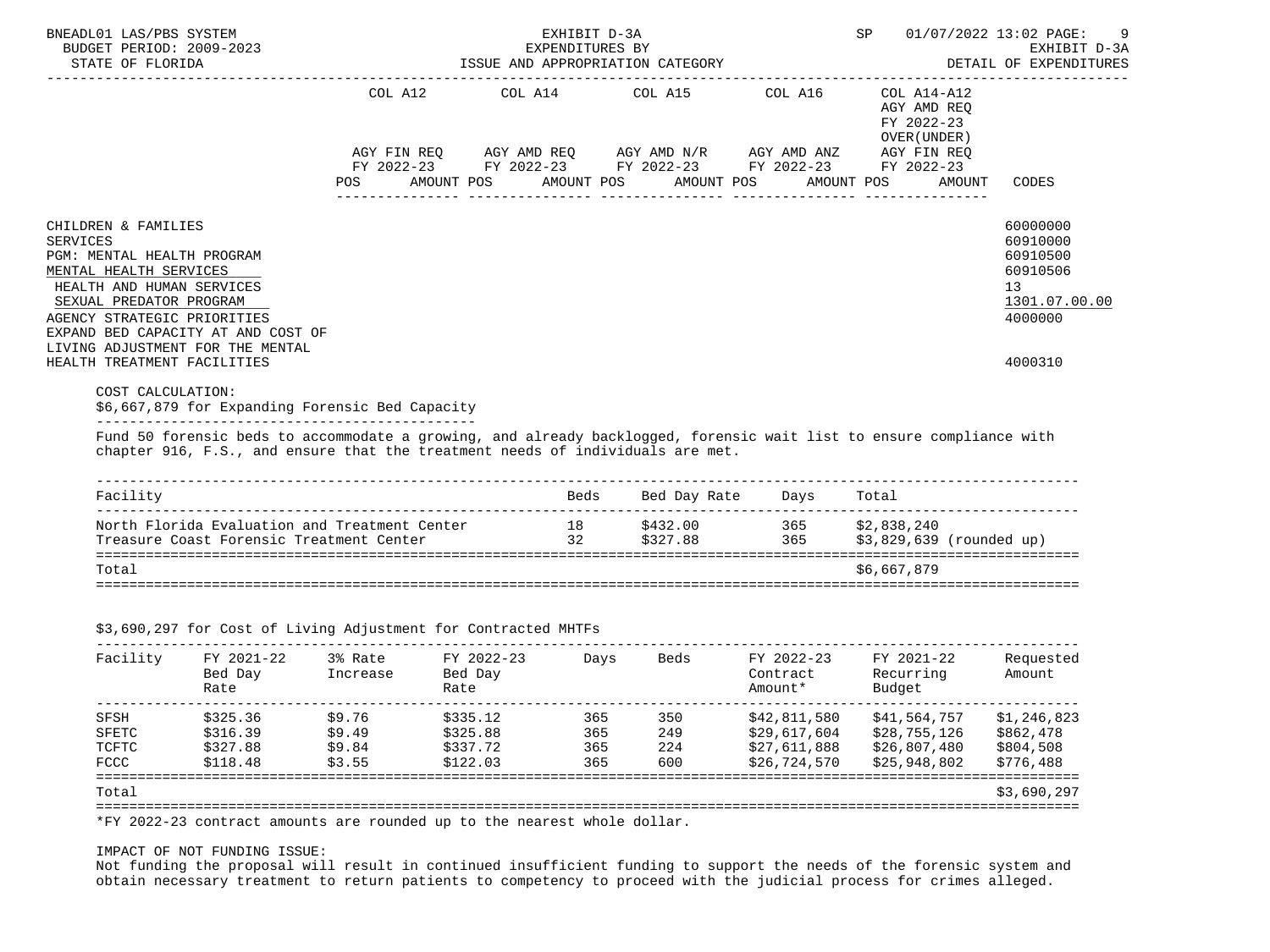| BNEADL01 LAS/PBS SYSTEM<br>BUDGET PERIOD: 2009-2023<br>STATE OF FLORIDA                                                                                                                                                                                  | SP<br>EXHIBIT D-3A<br>EXPENDITURES BY<br>ISSUE AND APPROPRIATION CATEGORY <b>ALL SEE ASSESSED AND APPROPRIATION</b> CATEGORY<br>------------------------------- |  |  |  |  |                                                                                                                       |  | 01/07/2022 13:02 PAGE: 10<br>EXHIBIT D-3A                 |                                                                                             |  |
|----------------------------------------------------------------------------------------------------------------------------------------------------------------------------------------------------------------------------------------------------------|-----------------------------------------------------------------------------------------------------------------------------------------------------------------|--|--|--|--|-----------------------------------------------------------------------------------------------------------------------|--|-----------------------------------------------------------|---------------------------------------------------------------------------------------------|--|
|                                                                                                                                                                                                                                                          |                                                                                                                                                                 |  |  |  |  | COL A12 COL A14 COL A15 COL A16                                                                                       |  | COL A14-A12<br>AGY AMD REO<br>FY 2022-23<br>OVER (UNDER ) |                                                                                             |  |
|                                                                                                                                                                                                                                                          |                                                                                                                                                                 |  |  |  |  | AGY FIN REQ AGY AMD REQ AGY AMD N/R AGY AMD ANZ AGY FIN REQ<br>FY 2022-23 FY 2022-23 FY 2022-23 FY 2022-23 FY 2022-23 |  | POS AMOUNT POS AMOUNT POS AMOUNT POS AMOUNT POS AMOUNT    | CODES                                                                                       |  |
| CHILDREN & FAMILIES<br>SERVICES<br>PGM: MENTAL HEALTH PROGRAM<br>MENTAL HEALTH SERVICES<br>HEALTH AND HUMAN SERVICES<br>SEXUAL PREDATOR PROGRAM<br>AGENCY STRATEGIC PRIORITIES<br>EXPAND BED CAPACITY AT AND COST OF<br>LIVING ADJUSTMENT FOR THE MENTAL |                                                                                                                                                                 |  |  |  |  |                                                                                                                       |  |                                                           | 60000000<br>60910000<br>60910500<br>60910506<br>13 <sup>7</sup><br>1301.07.00.00<br>4000000 |  |
| HEALTH TREATMENT FACILITIES                                                                                                                                                                                                                              |                                                                                                                                                                 |  |  |  |  |                                                                                                                       |  |                                                           | 4000310                                                                                     |  |
| LINKAGE TO GOVERNOR'S PRIORITIES:                                                                                                                                                                                                                        |                                                                                                                                                                 |  |  |  |  |                                                                                                                       |  |                                                           |                                                                                             |  |

 Health Care - Focus resources on continuing to combat the opioid crisis and substance abuse in general, and addressing mental health.

FLORIDA STRATEGIC PLAN FOR ECONOMIC DEVELOPMENT:

 6.1 Create and sustain vibrant, safe, healthy, and resilient communities that attract workers, residents, businesses and visitors; and 6.2 Ensure Floridians in all communities and life stages have opportunities to achieve healthier outcomes and societal contributions. Amended 2022-23 Narrative after December 15, 2021

| This issue was deleted and replaced by issues 4004580 and 4006860. |            |                 |          |
|--------------------------------------------------------------------|------------|-----------------|----------|
| TOTAL: MENTAL HEALTH SERVICES                                      |            |                 | 60910506 |
| BY FUND TYPE<br>GENERAL REVENUE FUND                               | 10,358,176 | 10,358,176-1000 |          |
|                                                                    |            |                 |          |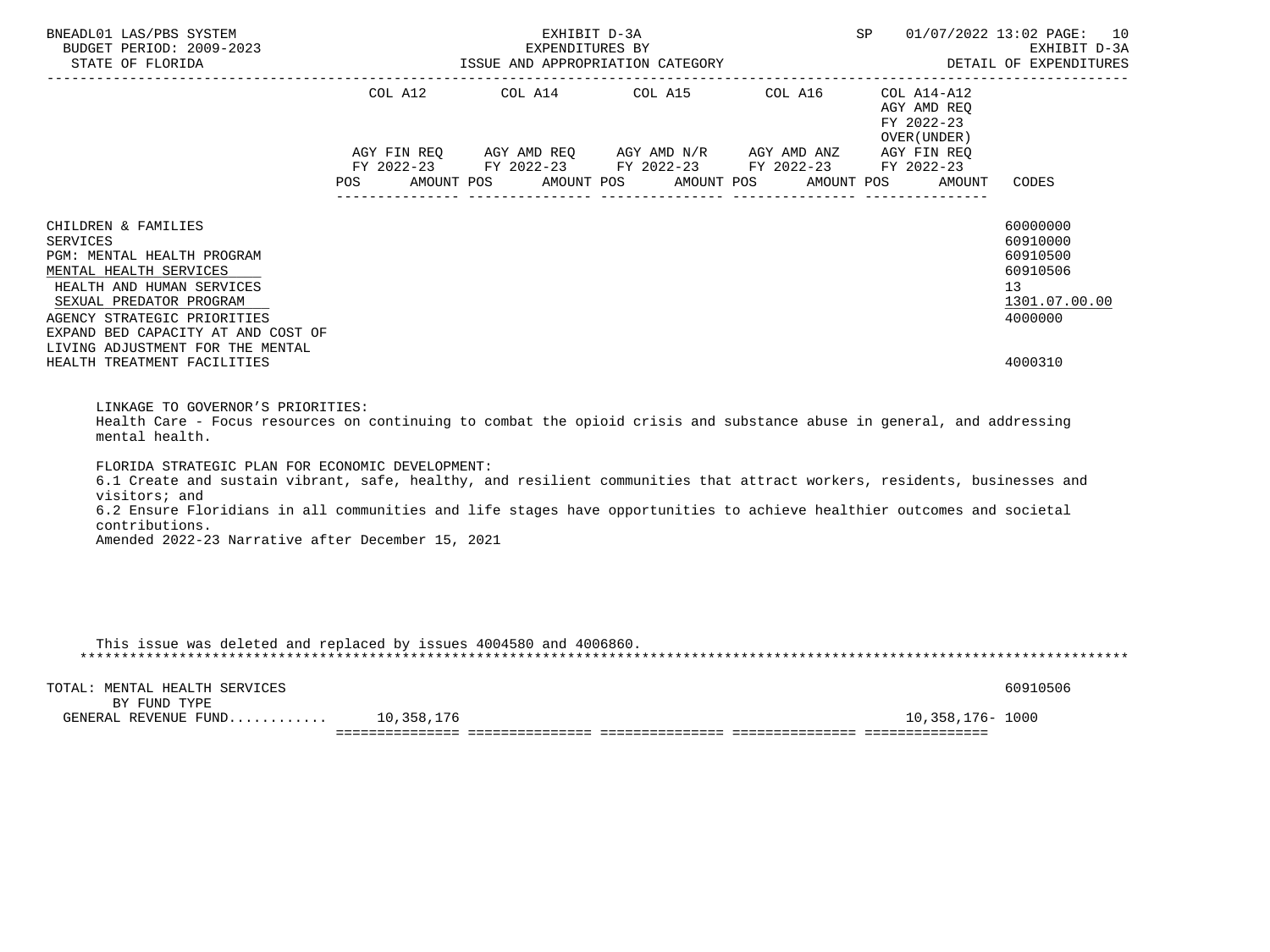| BNEADL01 LAS/PBS SYSTEM<br>BUDGET PERIOD: 2009-2023<br>STATE OF FLORIDA                                                                                                                                                                                                       |         | EXHIBIT D-3A                                                                                                                                                             | SP | 01/07/2022 11:37 PAGE: 1                  |                                                                                                               |
|-------------------------------------------------------------------------------------------------------------------------------------------------------------------------------------------------------------------------------------------------------------------------------|---------|--------------------------------------------------------------------------------------------------------------------------------------------------------------------------|----|-------------------------------------------|---------------------------------------------------------------------------------------------------------------|
|                                                                                                                                                                                                                                                                               | COL A12 | COL A14 $\phantom{00}$ COL A15 $\phantom{000}$ COL A16 $\phantom{000}$ COL A14-A12                                                                                       |    | AGY AMD REO<br>FY 2022-23<br>OVER (UNDER) |                                                                                                               |
|                                                                                                                                                                                                                                                                               |         | AGY FIN REQ AGY AMD REQ AGY AMD N/R AGY AMD ANZ AGY FIN REQ<br>FY 2022-23 FY 2022-23 FY 2022-23 FY 2022-23 FY 2022-23<br>POS AMOUNT POS AMOUNT POS AMOUNT POS AMOUNT POS |    | AMOUNT                                    | CODES                                                                                                         |
| CHILDREN & FAMILIES<br>SERVICES<br>PGM: FAMILY SAFETY PROGRAM<br>FAMILY SAFETY/PRESERVATION<br>HEALTH AND HUMAN SERVICES<br>CHILD PROTECTION<br>AGENCY STRATEGIC PRIORITIES<br>CHILD CARE SUBSIDIES FOR FOSTER<br>PARENTS<br>SPECIAL CATEGORIES<br>G/A - COMMUNITY BASED CARE |         |                                                                                                                                                                          |    |                                           | 60000000<br>60910000<br>60910300<br>60910310<br>13<br>1304.07.00.00<br>4000000<br>4000710<br>100000<br>108304 |
| GENERAL REVENUE FUND -MATCH<br>FEDERAL GRANTS TRUST FUND -FEDERL                                                                                                                                                                                                              |         | 5,592,803<br>3,325,168                                                                                                                                                   |    | 5,592,803 1000 2<br>3, 325, 168 2261 3    |                                                                                                               |
| TOTAL APPRO                                                                                                                                                                                                                                                                   |         | 8,917,971<br>==========================                                                                                                                                  |    | 8.917.971                                 |                                                                                                               |
|                                                                                                                                                                                                                                                                               |         |                                                                                                                                                                          |    |                                           |                                                                                                               |
| AGENCY ISSUE NARRATIVE:                                                                                                                                                                                                                                                       |         |                                                                                                                                                                          |    |                                           |                                                                                                               |

2022-2023 BUDGET YEAR NARRATIVE: IT COMPONENT? NO

Amended 2022-23 Narrative after December 15, 2021

ISSUE TITLE: Child Care Subsidies for Foster Parents

SIIMMARY:

This is a new issue.

 The Florida Department of Children and Families (department) is requesting funding of \$8,917,971 (\$5,592,803 in General Revenue and \$3,325,168 in the Federal Grants Trust Fund) to provide up to a \$300 additional subsidy for child care expenses for certain caregivers who are required to place a child in an early education child care program and who choose a program where the state subsidy is insufficient to pay the full cost of care.

ISSUE NARRATIVE:

 Currently, when a child is placed in a foster home, foster parents can access assistance to pay for child care expenses through the state's school readiness (subsidized) program. This funding support is insufficient to cover the total cost of quality child care services for these children. In addition, foster parents are required to pay a "parent fee" to the child care provider as well other fees for registration, tuition, activities and supplies.

 Section 39.604(3)(a), F.S., requires a child from birth to the age of school entry, who is under court-ordered protective supervision or in out-of-home care and is enrolled in an early education or child care program, to attend the child care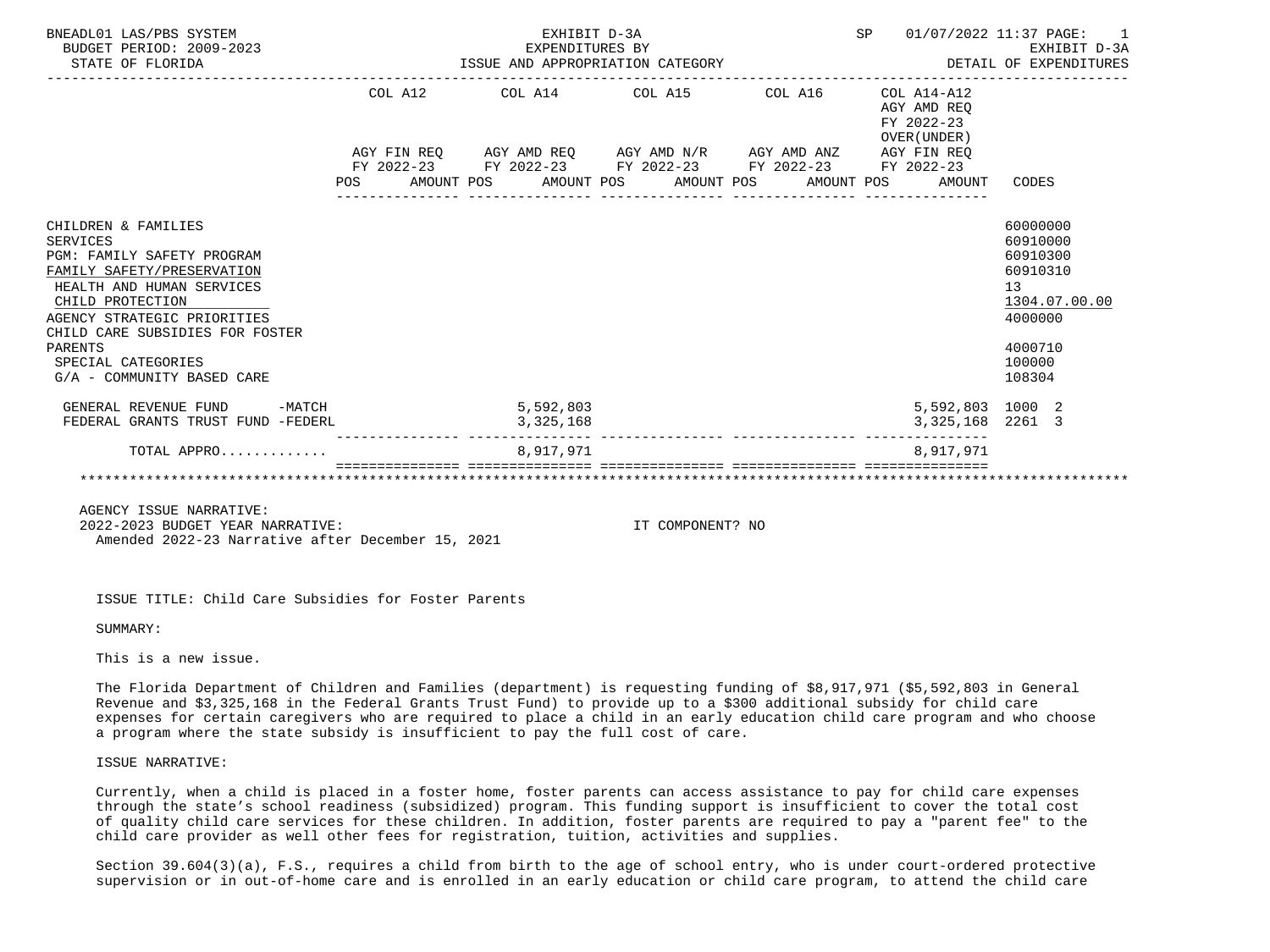| BNEADL01 LAS/PBS SYSTEM<br>BUDGET PERIOD: 2009-2023<br>STATE OF FLORIDA                                                                                                                                        | ISSUE AND APPROPRIATION CATEGORY | EXHIBIT D-3A<br>EXPENDITURES BY | SP                                                                                                        | -2<br>01/07/2022 11:37 PAGE:<br>EXHIBIT D-3A<br>DETAIL OF EXPENDITURES |                                                                       |                                                                                |
|----------------------------------------------------------------------------------------------------------------------------------------------------------------------------------------------------------------|----------------------------------|---------------------------------|-----------------------------------------------------------------------------------------------------------|------------------------------------------------------------------------|-----------------------------------------------------------------------|--------------------------------------------------------------------------------|
|                                                                                                                                                                                                                | COL A12                          |                                 | COL A14 COL A15 COL A16                                                                                   |                                                                        | COL A14-A12<br>AGY AMD REO<br>FY 2022-23<br>OVER (UNDER )             |                                                                                |
|                                                                                                                                                                                                                |                                  |                                 | AGY FIN REO AGY AMD REO AGY AMD N/R AGY AMD ANZ<br>FY 2022-23 FY 2022-23 FY 2022-23 FY 2022-23 FY 2022-23 |                                                                        | AGY FIN REO<br>POS AMOUNT POS AMOUNT POS AMOUNT POS AMOUNT POS AMOUNT | CODES                                                                          |
| CHILDREN & FAMILIES<br>SERVICES<br>PGM: FAMILY SAFETY PROGRAM<br>FAMILY SAFETY/PRESERVATION<br>HEALTH AND HUMAN SERVICES<br>CHILD PROTECTION<br>AGENCY STRATEGIC PRIORITIES<br>CHILD CARE SUBSIDIES FOR FOSTER |                                  |                                 |                                                                                                           |                                                                        |                                                                       | 60000000<br>60910000<br>60910300<br>60910310<br>13<br>1304.07.00.00<br>4000000 |
| PARENTS                                                                                                                                                                                                        |                                  |                                 |                                                                                                           |                                                                        |                                                                       | 4000710                                                                        |

 or early education program five days a week. However, the court may grant an exception if it determines that it is in the child's best interest from birth to age three years to either remain at home with a stay-at-home caregiver or attend an early education or child care program fewer than 5 days a week. There is no requirement for a child who is placed in out-of-home care to attend an early education or child care program if they are not already attending at the time of placement.

 Rule 65C-45.005, F.A.C., requires the cost of child care to be assumed by the licensed out-of-home caregiver to the extent that subsidized child care is unavailable.

 This funding provides an additional subsidy amount for child care expenses to licensed out-of-home caregivers with children placed with them who were in an early education or child care program when they came into care. In addition to the foster care room and board rates, foster parents would receive an amount up to \$300 to assist with child care expenses to bridge any gap between what the state's school readiness (subsidized) program pays for child care and what the caregiver is required to pay as a differential fee and parent fee.

## COST CALCULATION:

 According to the Division of Early Learning's (DEL) 2020 Market Rate Report, the Gold Seal Quality Care Market Rate weekly average per service group is:

| Infants Care:   | \$210.05 |
|-----------------|----------|
| Toddler Care:   | \$184.40 |
| Preschool Care: | \$166.40 |

The average weekly subsidy rate paid by the Early Learning Coalition is:

| Infant Care:    | \$180.00 |
|-----------------|----------|
| Toddler Care:   | \$148.85 |
| Preschool Care: | \$133.20 |

 Comparing the average cost of care and the average subsidy rate paid for a foster child attending a Gold Seal Quality Care child care center, there is a weekly funding gap which must be assumed by the foster parents.

Infant Care: \$30.05 (\$210.05 - \$180.00)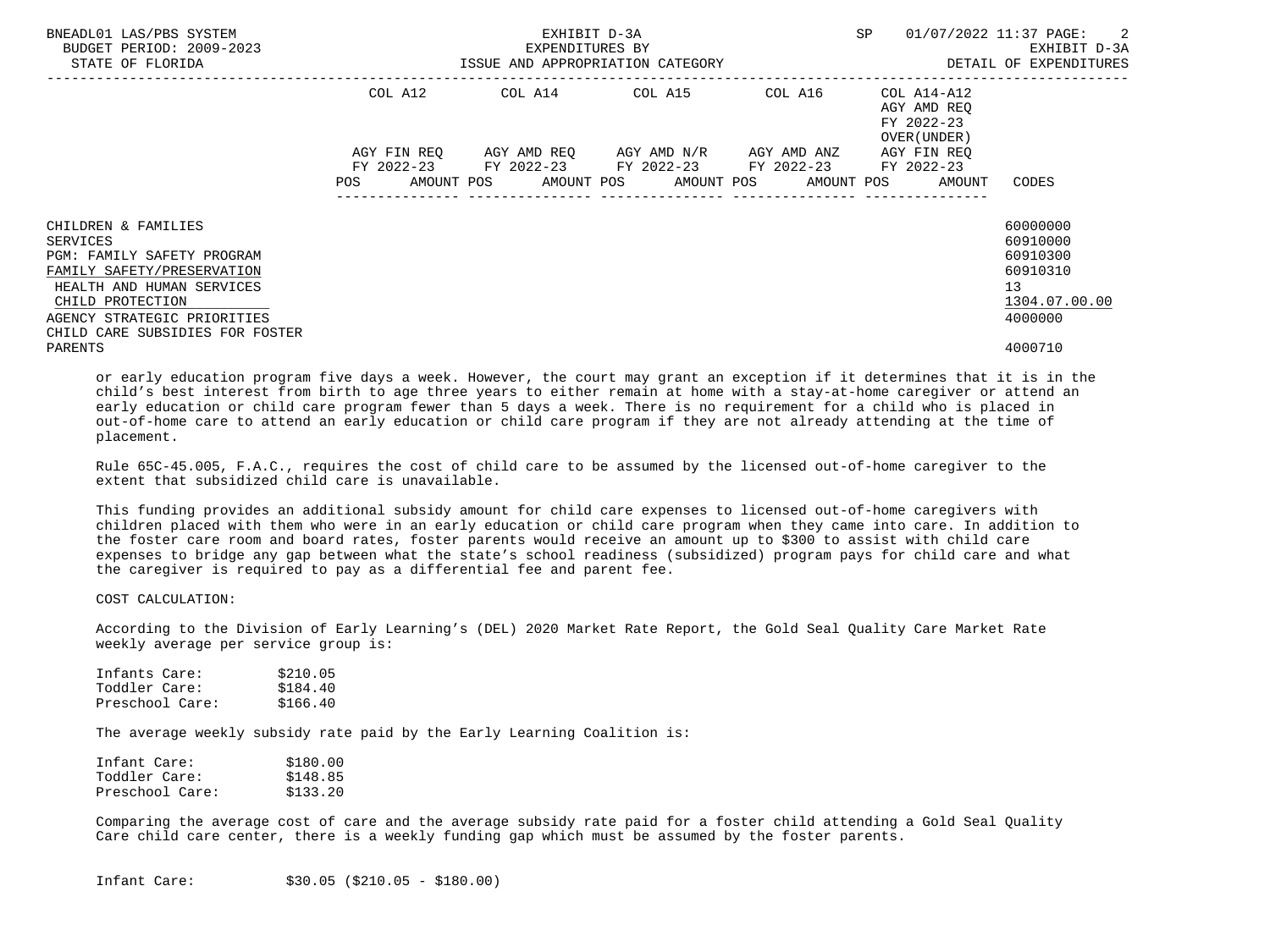| BNEADL01 LAS/PBS SYSTEM<br>BUDGET PERIOD: 2009-2023<br>STATE OF FLORIDA                                                                                                                                                          |                             | EXHIBIT D-3A<br>EXPENDITURES BY | SP<br>ISSUE AND APPROPRIATION CATEGORY <b>Example 20 SETALL OF EXPENDITURES</b>                                                                                                 | 01/07/2022 11:37 PAGE: 3<br>EXHIBIT D-3A |                                                           |                                                                                                        |
|----------------------------------------------------------------------------------------------------------------------------------------------------------------------------------------------------------------------------------|-----------------------------|---------------------------------|---------------------------------------------------------------------------------------------------------------------------------------------------------------------------------|------------------------------------------|-----------------------------------------------------------|--------------------------------------------------------------------------------------------------------|
|                                                                                                                                                                                                                                  |                             |                                 | COL A12 COL A14 COL A15 COL A16                                                                                                                                                 |                                          | COL A14-A12<br>AGY AMD REO<br>FY 2022-23<br>OVER (UNDER ) |                                                                                                        |
|                                                                                                                                                                                                                                  |                             |                                 | AGY FIN REQ AGY AMD REQ AGY AMD N/R AGY AMD ANZ AGY FIN REQ<br>FY 2022-23 FY 2022-23 FY 2022-23 FY 2022-23 FY 2022-23<br>POS AMOUNT POS AMOUNT POS AMOUNT POS AMOUNT POS AMOUNT |                                          |                                                           | CODES                                                                                                  |
| CHILDREN & FAMILIES<br>SERVICES<br><b>PGM: FAMILY SAFETY PROGRAM</b><br>FAMILY SAFETY/PRESERVATION<br>HEALTH AND HUMAN SERVICES<br>CHILD PROTECTION<br>AGENCY STRATEGIC PRIORITIES<br>CHILD CARE SUBSIDIES FOR FOSTER<br>PARENTS |                             |                                 |                                                                                                                                                                                 |                                          |                                                           | 60000000<br>60910000<br>60910300<br>60910310<br>13 <sup>°</sup><br>1304.07.00.00<br>4000000<br>4000710 |
| Toddler Care: \$35.55 (\$184.40 - \$148.85)<br>Preschool Care:                                                                                                                                                                   | \$33.20 (\$166.40-\$133.20) |                                 |                                                                                                                                                                                 |                                          |                                                           |                                                                                                        |

 \$32.93 (Weekly average funding gap of all age groups (ages 0-5) weekly costs based on the OEL's Market Rate Survey) x 52 weeks = \$1,712.36 is the annual funding gap per child.

 The funding gap does not include any additional parent/registration fees that are not waived by a coalition, which may be additional costs incurred by the foster parent. A portion of the funding for this issue will be eligible for Title IV-E reimbursement and the remaining balance will be funded with General Revenue. The following represents the total cost:

 Children in licensed foster placements and in relative/non-relative care receiving subsidized child care between the age of 0 to 5: 5,208.

 $$1,712.36$  (annual funding gap) x 5,208 (100% of population) =  $$8,917,971$  if every child (0 - pre-school) was eligible for a subsidy.

 After contacting the Federal Administration for Children and Families, Children's Bureau, it was indicated that children who are Title IV-E eligible would be eligible for Title IV-E to pick up the difference in the cost of child care that is covered by the Child Care Development Block Grant. By applying the penetration rate of 60.5% (projected percentage of children eligible for Title IV-E), times the FMAP rate of 61.63%, it will be determined the projected amount that Title IV-E will reimburse the department. The following represents the estimated Title IV-E reimbursement:

\$1,712.36 (annual funding gap) x 5,208 (100% of population) = \$8,917,971 x 60.5% x 61.63% = \$3,325,168, if every child (0 - pre-school) was eligible for a subsidy.

 The following represents the estimated funds needed from General Revenue (Total cost - Title IV-E reimbursement = General Revenue):

\$8,917,971 - \$3,325,168 = \$5,592,803 if every child (0 - pre-school) was eligible for a subsidy.

IMPACT OF NOT FUNDING ISSUE:

N/A.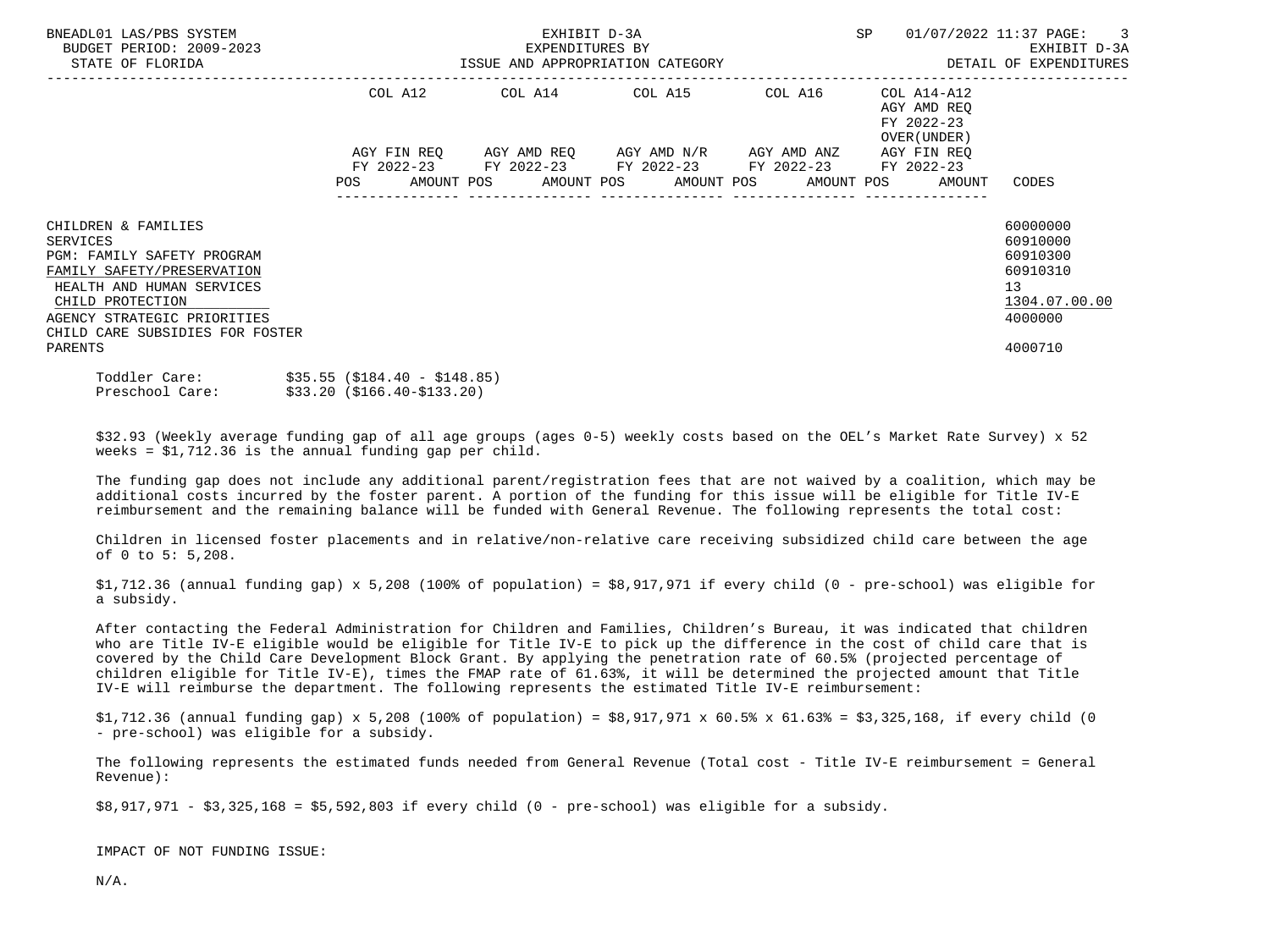|                                                                                                                                                                                                                           |                   |                        | EXPENDITURES BY<br>ISSUE AND APPROPRIATION CATEGORY<br>COL A12 COL A14 COL A15 COL A16                                              |            | $COL A14 - A12$                                     |                                                                                           |
|---------------------------------------------------------------------------------------------------------------------------------------------------------------------------------------------------------------------------|-------------------|------------------------|-------------------------------------------------------------------------------------------------------------------------------------|------------|-----------------------------------------------------|-------------------------------------------------------------------------------------------|
|                                                                                                                                                                                                                           | AMOUNT POS<br>POS | AMOUNT POS             | AGY FIN REQ AGY AMD REQ AGY AMD N/R AGY AMD ANZ AGY FIN REQ<br>FY 2022-23 FY 2022-23 FY 2022-23 FY 2022-23 FY 2022-23<br>AMOUNT POS | AMOUNT POS | AGY AMD REO<br>FY 2022-23<br>OVER (UNDER)<br>AMOUNT | CODES                                                                                     |
| CHILDREN & FAMILIES<br>SERVICES<br>PGM: FAMILY SAFETY PROGRAM<br>FAMILY SAFETY/PRESERVATION<br>HEALTH AND HUMAN SERVICES<br>CHILD PROTECTION<br>AGENCY STRATEGIC PRIORITIES<br>CHILD CARE SUBSIDIES FOR FOSTER<br>PARENTS |                   |                        |                                                                                                                                     |            |                                                     | 60000000<br>60910000<br>60910300<br>60910310<br>13<br>1304.07.00.00<br>4000000<br>4000710 |
| LINKAGE TO GOVERNOR'S PRIORITIES:<br>Health Care - Promote innovation in healthcare that reduces the cost of medical procedures and services and increases<br>access to care for Floridians.                              |                   |                        |                                                                                                                                     |            |                                                     |                                                                                           |
| FLORIDA STRATEGIC PLAN FOR ECONOMIC DEVELOPMENT:                                                                                                                                                                          |                   |                        |                                                                                                                                     |            |                                                     |                                                                                           |
| 4.2 Ensure state, regional and local agencies provide collaborative and timely customer service to businesses and<br>workers;                                                                                             |                   |                        |                                                                                                                                     |            |                                                     |                                                                                           |
| 5.2 Improve the efficiency and effectiveness of government agencies at all levels; and                                                                                                                                    |                   |                        |                                                                                                                                     |            |                                                     |                                                                                           |
| 5.3 Strengthen local, regional and statewide partnerships to accomplish Florida's economic and quality of life and<br>quality places goals.                                                                               |                   |                        |                                                                                                                                     |            |                                                     |                                                                                           |
| TOTAL: CHILD PROTECTION<br>BY FUND TYPE                                                                                                                                                                                   |                   |                        |                                                                                                                                     |            |                                                     | 1304.07.00.00                                                                             |
| GENERAL REVENUE FUND<br>TRUST FUNDS                                                                                                                                                                                       |                   | 5,592,803<br>3,325,168 |                                                                                                                                     |            | 5,592,803 1000<br>3,325,168 2000                    |                                                                                           |
| TOTAL PROG COMP                                                                                                                                                                                                           |                   | 8,917,971              |                                                                                                                                     |            | 8,917,971                                           |                                                                                           |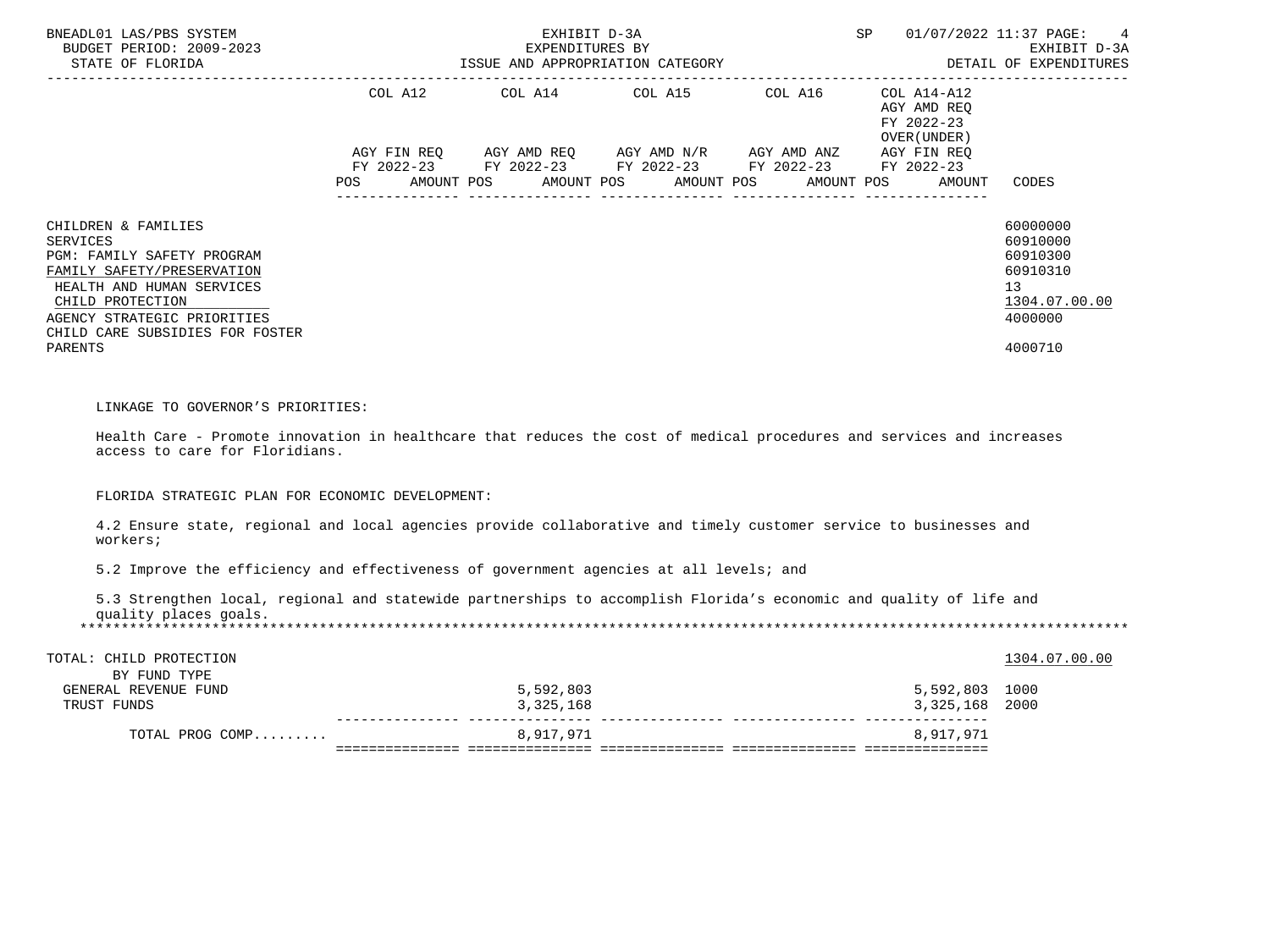| BNEADL01 LAS/PBS SYSTEM<br>BUDGET PERIOD: 2009-2023<br>STATE OF FLORIDA                                                                                                                                                                                 |  | EXHIBIT D-3A |                                                                                                                                                                                 | SP 01/12/2022 10:29 PAGE:<br>$\overline{1}$<br>EXPENDITURES BY EXHIBIT D-3A<br>ISSUE AND APPROPRIATION CATEGORY STARBER AND APPROPRIATION CATEGORY |                                                                                             |
|---------------------------------------------------------------------------------------------------------------------------------------------------------------------------------------------------------------------------------------------------------|--|--------------|---------------------------------------------------------------------------------------------------------------------------------------------------------------------------------|----------------------------------------------------------------------------------------------------------------------------------------------------|---------------------------------------------------------------------------------------------|
|                                                                                                                                                                                                                                                         |  |              | COL A12 COL A14 COL A15 COL A16 COL A14-A12                                                                                                                                     | AGY AMD REO<br>FY 2022-23<br>OVER (UNDER)                                                                                                          |                                                                                             |
|                                                                                                                                                                                                                                                         |  |              | AGY FIN REQ AGY AMD REQ AGY AMD N/R AGY AMD ANZ AGY FIN REQ<br>FY 2022-23 FY 2022-23 FY 2022-23 FY 2022-23 FY 2022-23<br>POS AMOUNT POS AMOUNT POS AMOUNT POS AMOUNT POS AMOUNT |                                                                                                                                                    | CODES                                                                                       |
| CHILDREN & FAMILIES<br><b>SERVICES</b><br>PGM: FAMILY SAFETY PROGRAM<br>FAMILY SAFETY/PRESERVATION<br>HEALTH AND HUMAN SERVICES<br>CHILD PROTECTION<br>AGENCY STRATEGIC PRIORITIES<br>INCREASE TO CORE SERVICE FUNDING<br>FOR COMMUNITY BASED CARE LEAD |  |              |                                                                                                                                                                                 |                                                                                                                                                    | 60000000<br>60910000<br>60910300<br>60910310<br>13 <sup>°</sup><br>1304.07.00.00<br>4000000 |
| <b>AGENCIES</b><br>SPECIAL CATEGORIES<br>G/A - COMMUNITY BASED CARE                                                                                                                                                                                     |  |              |                                                                                                                                                                                 |                                                                                                                                                    | 4001140<br>100000<br>108304                                                                 |
| GENERAL REVENUE FUND -MATCH 20,000,000 35,000,000                                                                                                                                                                                                       |  |              |                                                                                                                                                                                 | 15,000,000 1000 2                                                                                                                                  |                                                                                             |
|                                                                                                                                                                                                                                                         |  |              |                                                                                                                                                                                 |                                                                                                                                                    |                                                                                             |

# AGENCY ISSUE NARRATIVE:

 2022-2023 BUDGET YEAR NARRATIVE: IT COMPONENT? NO ISSUE TITLE: Increase to Core Service Funding for Community Based Care Lead Agencies

## SUMMARY:

 The Florida Department of Children and Families (department) is requesting funding of \$20,000,000 in recurring General Revenue for additional core services funding for the Community-Based Care (CBC) lead agencies.

## ISSUE NARRATIVE:

 The current funding model outlined in s. 409.990, F.S., does not allow reallocation of recurring base funding based upon current workload. CBCs that experience reduced caseload are able to keep the same core funding level. CBCs that experience an increase in caseload that exceeds their recurring core services funding could qualify for risk pool under the statute requirements for risk pool funding in s. 409.990(7) (a)-(d), F.S. If new core services funding is not provided, or is insufficient to cover caseload increases, a CBC would still need risk pool funding.

 The department is seeking to adjust the funding model of CBC's to either a model based on case management ratio of 16:1, or another model based on a new funding review. The desire is to reduce or eliminate the necessity of risk pool funding, and equitably fund CBC's in a way that incentivizes enhanced accountability and performance as to permanency outcomes and services.

## COST CALCULATION:

 The department is requesting \$20,000,000 for core services funding for CBCs. The Fiscal Year (FY) 2020-21 General Appropriations Act (GAA) provided additional funding to CBCs to reduce each agency's average case manager caseload to 1:17. A report was submitted per the proviso language for Specific Appropriation 330 which identified remaining resources needed by each agency to reach a case manager to a caseload of 1:16 by the end of FY 2021-22. The department used the data and time period specified, along with other relevant data from the Florida Funding for Children (FFC) model that was previously identified in the Alternative Funding Methodologies Report to the Legislature and Governor dated October 1, 2019. The model uses the data to calculate optimum funding based upon case management caseload, licensed care, prevention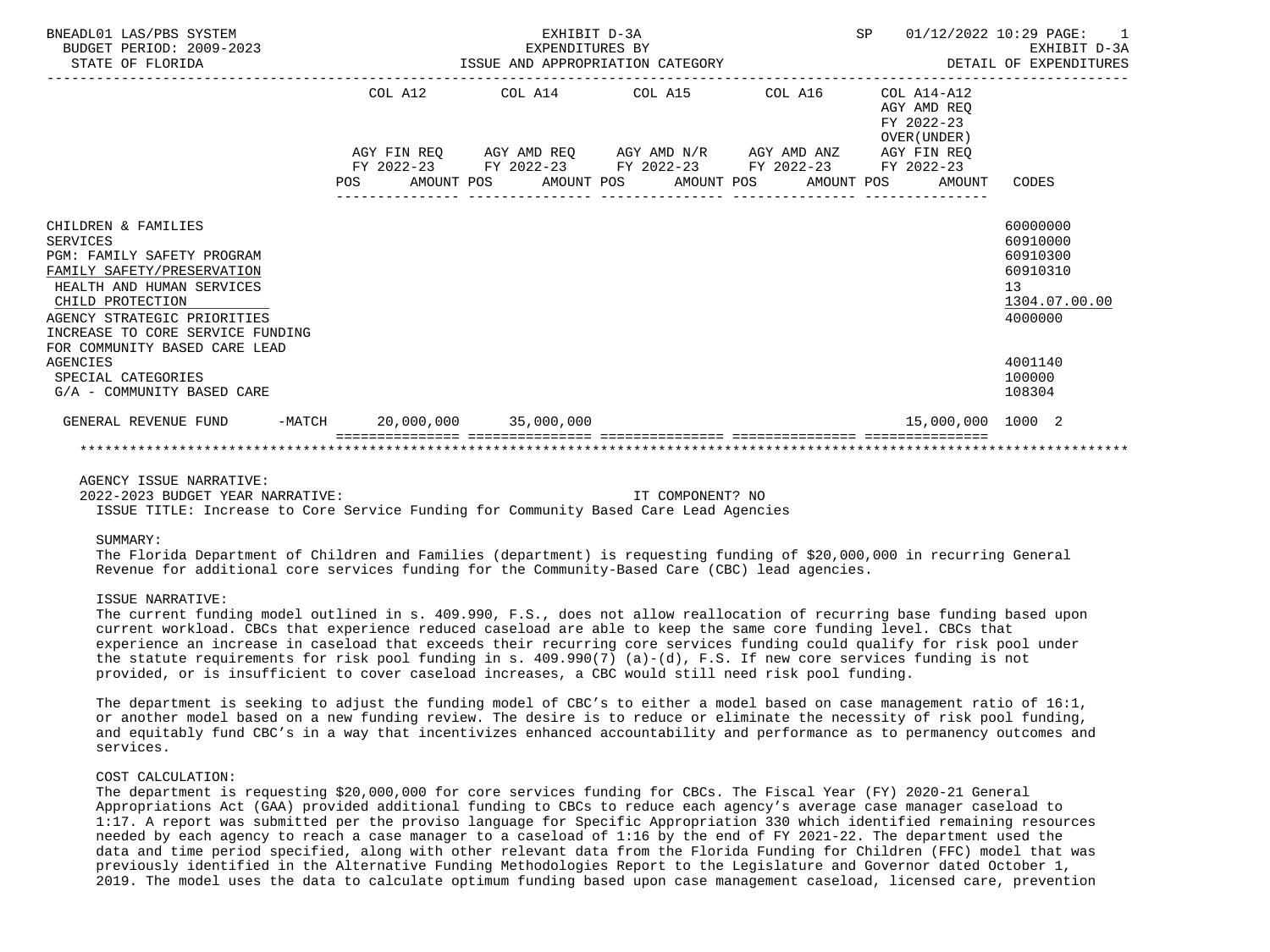| BNEADL01 LAS/PBS SYSTEM<br>BUDGET PERIOD: 2009-2023<br>STATE OF FLORIDA                                                                                                                                                                                 |            |  |                                 | EXHIBIT D-3A<br>EXPENDITURES BY<br>ISSUE AND APPROPRIATION CATEGORY |  | SP                                                                                             |  | $01/12/2022$ $10:29$ PAGE: 2<br>EXHIBIT D-3A<br>DETAIL OF EXPENDITURES |                                                          |                                                                                 |                                                                                             |
|---------------------------------------------------------------------------------------------------------------------------------------------------------------------------------------------------------------------------------------------------------|------------|--|---------------------------------|---------------------------------------------------------------------|--|------------------------------------------------------------------------------------------------|--|------------------------------------------------------------------------|----------------------------------------------------------|---------------------------------------------------------------------------------|---------------------------------------------------------------------------------------------|
|                                                                                                                                                                                                                                                         |            |  | COL A12 COL A14 COL A15 COL A16 |                                                                     |  |                                                                                                |  |                                                                        | COL A14-A12<br>AGY AMD REO<br>FY 2022-23<br>OVER (UNDER) |                                                                                 |                                                                                             |
|                                                                                                                                                                                                                                                         | <b>POS</b> |  |                                 |                                                                     |  | AGY FIN REQ 6GY AMD REQ 6GY AMD N/R 6GY AMD ANZ<br>FY 2022-23 FY 2022-23 FY 2022-23 FY 2022-23 |  |                                                                        |                                                          | AGY FIN REQ<br>FY 2022-23<br>AMOUNT POS AMOUNT POS AMOUNT POS AMOUNT POS AMOUNT | CODES                                                                                       |
| CHILDREN & FAMILIES<br>SERVICES<br><b>PGM: FAMILY SAFETY PROGRAM</b><br>FAMILY SAFETY/PRESERVATION<br>HEALTH AND HUMAN SERVICES<br>CHILD PROTECTION<br>AGENCY STRATEGIC PRIORITIES<br>INCREASE TO CORE SERVICE FUNDING<br>FOR COMMUNITY BASED CARE LEAD |            |  |                                 |                                                                     |  |                                                                                                |  |                                                                        |                                                          |                                                                                 | 60000000<br>60910000<br>60910300<br>60910310<br>13 <sup>°</sup><br>1304.07.00.00<br>4000000 |
| AGENCIES                                                                                                                                                                                                                                                |            |  |                                 |                                                                     |  |                                                                                                |  |                                                                        |                                                          |                                                                                 | 4001140                                                                                     |

 services, and client services, and compares optimum funding to the current level of funding provided statewide and by CBC lead agency contracts. Table 5 in the "Allocation of Funding For 1-to-17 Caseload in Fiscal Year 2020-21 and Resources Needed to Reach 1-to-16 Caseload in Fiscal Year 2021-22" dated November 1, 2020, has a need of \$26,802,151 for additional funding for staffing and client services. This request is 75 percent of the additional funding needed.

### IMPACT OF NOT FUNDING ISSUE:

 Without the ability to fund CBC's equitably, CBCs may fail financially and cease to continue services or may be required to take unacceptable cost-saving measures to avoid failure, either of which would result in services to children being reduced below acceptable performance standards.

 LINKAGE TO GOVERNOR'S PRIORITIES: Health Care - Promote innovation in healthcare that reduces the cost of medical procedures and services and increases access to care for Floridians.

FLORIDA STRATEGIC PLAN FOR ECONOMIC DEVELOPMENT:

 4.2 Ensure state, regional and local agencies provide collaborative and timely customer service to businesses and workers;

5.2 Improve the efficiency and effectiveness of government agencies at all levels; and

 5.3 Strengthen local, regional and statewide partnerships to accomplish Florida's economic and quality of life and quality places goals.

Amended 2022-23 Narrative after December 15, 2021

ISSUE TITLE: Increase to Core Service Funding for Community Based Care Lead Agencies

# SUMMARY:

 The Florida Department of Children and Families (department) is requesting funding of \$35,000,000 in recurring General Revenue for additional core services funding for the Community-Based Care (CBC) lead agencies.

## ISSUE NARRATIVE:

This issue includes \$20,000,000 for additional core services funding to the Community-based Care (CBC) lead agencies for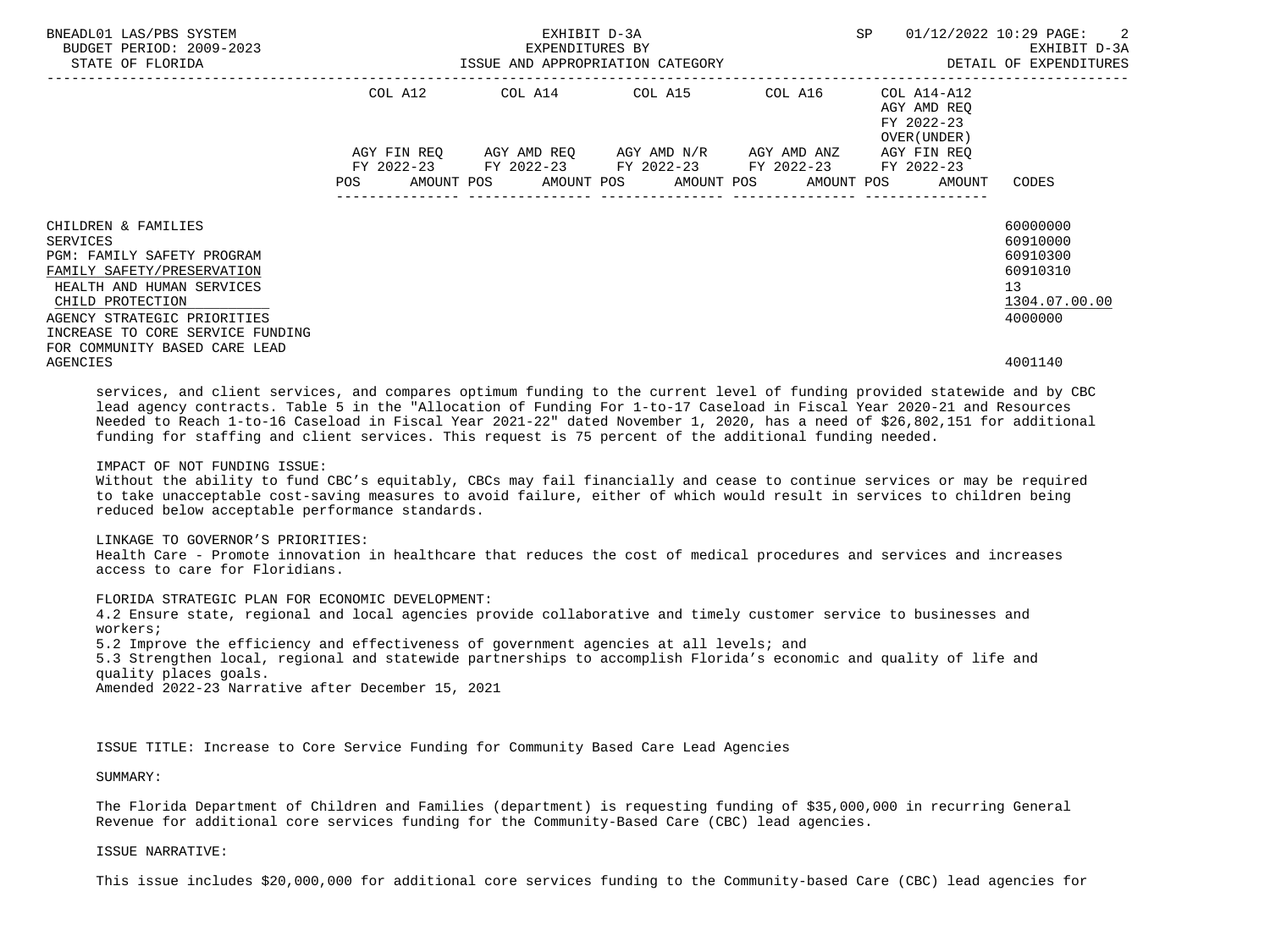| BNEADL01 LAS/PBS SYSTEM<br>BUDGET PERIOD: 2009-2023<br>STATE OF FLORIDA                                                                                                                                                                          | ISSUE AND APPROPRIATION CATEGORY | EXHIBIT D-3A<br>EXPENDITURES BY | SP                                                | 01/12/2022 10:29 PAGE: 3<br>EXHIBIT D-3A<br>DETAIL OF EXPENDITURES |                                                                                     |                                                                                             |
|--------------------------------------------------------------------------------------------------------------------------------------------------------------------------------------------------------------------------------------------------|----------------------------------|---------------------------------|---------------------------------------------------|--------------------------------------------------------------------|-------------------------------------------------------------------------------------|---------------------------------------------------------------------------------------------|
|                                                                                                                                                                                                                                                  |                                  |                                 | --------------<br>COL A12 COL A14 COL A15 COL A16 | -----------------------------------                                | COL A14-A12<br>AGY AMD REO<br>FY 2022-23<br>OVER (UNDER)                            |                                                                                             |
|                                                                                                                                                                                                                                                  |                                  |                                 | FY 2022-23 FY 2022-23 FY 2022-23 FY 2022-23       |                                                                    | AGY FIN REO<br>FY 2022-23<br>POS AMOUNT POS AMOUNT POS AMOUNT POS AMOUNT POS AMOUNT | CODES                                                                                       |
| CHILDREN & FAMILIES<br>SERVICES<br>PGM: FAMILY SAFETY PROGRAM<br>FAMILY SAFETY/PRESERVATION<br>HEALTH AND HUMAN SERVICES<br>CHILD PROTECTION<br>AGENCY STRATEGIC PRIORITIES<br>INCREASE TO CORE SERVICE FUNDING<br>FOR COMMUNITY BASED CARE LEAD |                                  |                                 |                                                   |                                                                    |                                                                                     | 60000000<br>60910000<br>60910300<br>60910310<br>13 <sup>°</sup><br>1304.07.00.00<br>4000000 |
| AGENCIES                                                                                                                                                                                                                                         |                                  |                                 |                                                   |                                                                    |                                                                                     | 4001140                                                                                     |

 case management, out-of-home care, and foster placement. The goal of this issue is to reduce or eliminate the necessity of risk pool funding and equitably fund CBCs to incentivize enhanced accountability and performance as to permanency outcomes and services.

 In addition to the core funding increase (\$20,000,000) this issue requests \$15,000,000 for Circuit Six to improve performance outcomes.

COST CALCULATION:

Allocation break-out:

Increase to core funding model: \$20,000,000.

Increase to Circuit 6 for transitional support to the new provider: \$15,000,000

IMPACT OF NOT FUNDING ISSUE:

 Without the ability to fund CBC's equitably, CBCs may fail financially and cease to continue services or may be required to take unacceptable cost-saving measures to avoid failure, either of which would result in services to children being reduced below acceptable performance standards.

LINKAGE TO GOVERNOR'S PRIORITIES:

 Health Care - Promote innovation in healthcare that reduces the cost of medical procedures and services and increases access to care for Floridians.

## FLORIDA STRATEGIC PLAN FOR ECONOMIC DEVELOPMENT:

 4.2 Ensure state, regional and local agencies provide collaborative and timely customer service to businesses and workers;

5.2 Improve the efficiency and effectiveness of government agencies at all levels; and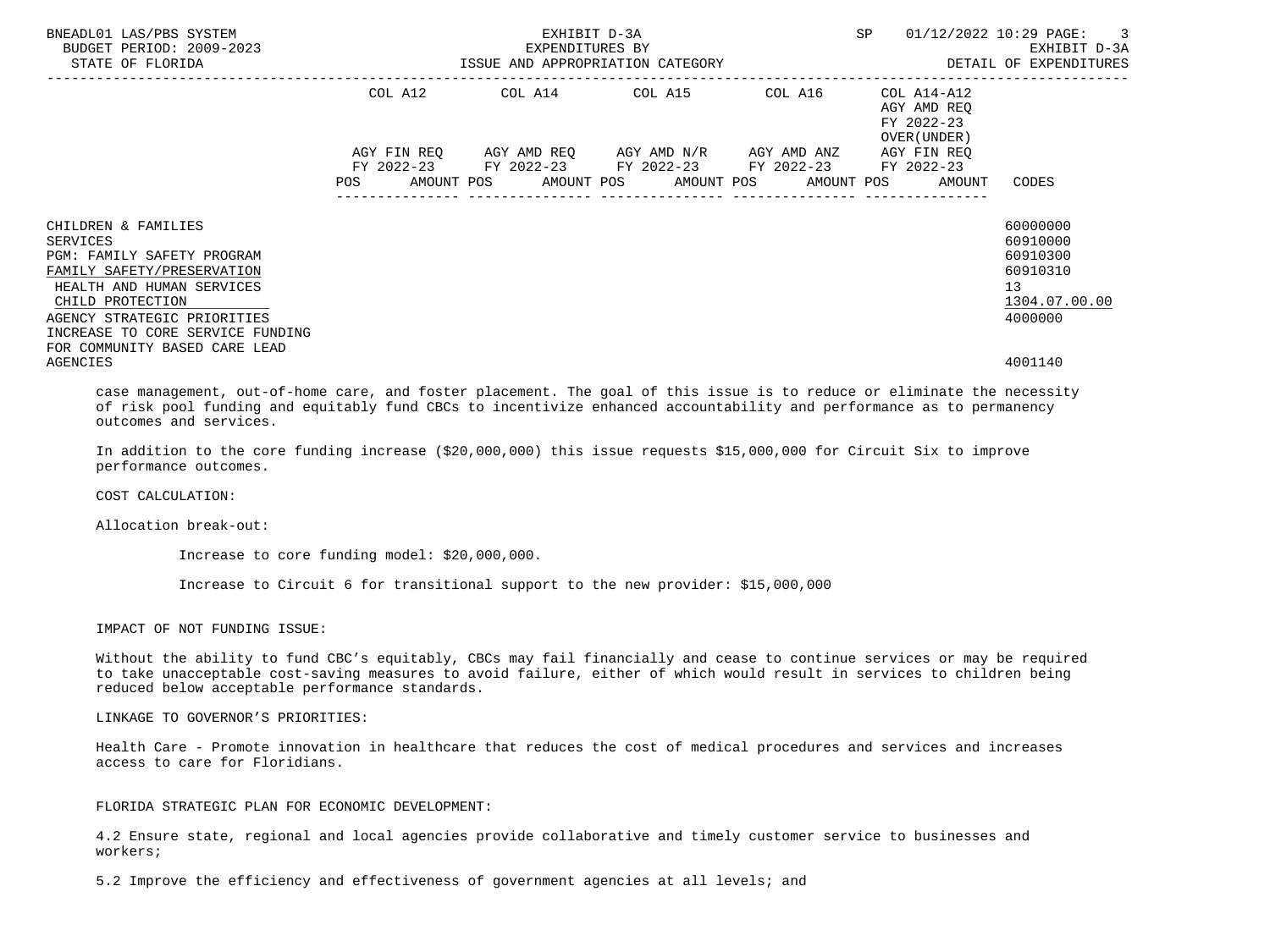| BNEADL01 LAS/PBS SYSTEM<br>BUDGET PERIOD: 2009-2023<br>STATE OF FLORIDA                                                                                                                                                                                      | EXHIBIT D-3A<br>EXPENDITURES BY<br>ISSUE AND APPROPRIATION CATEGORY | SP                                                                                                                    | $01/12/2022$ 10:29 PAGE: 4<br>EXHIBIT D-3A<br>DETAIL OF EXPENDITURES |                                                           |                                                                                           |
|--------------------------------------------------------------------------------------------------------------------------------------------------------------------------------------------------------------------------------------------------------------|---------------------------------------------------------------------|-----------------------------------------------------------------------------------------------------------------------|----------------------------------------------------------------------|-----------------------------------------------------------|-------------------------------------------------------------------------------------------|
|                                                                                                                                                                                                                                                              |                                                                     | COL A12 COL A14 COL A15                                                                                               | COL A16                                                              | COL A14-A12<br>AGY AMD REO<br>FY 2022-23<br>OVER (UNDER ) |                                                                                           |
|                                                                                                                                                                                                                                                              |                                                                     | AGY FIN REQ AGY AMD REQ AGY AMD N/R AGY AMD ANZ AGY FIN REQ<br>FY 2022-23 FY 2022-23 FY 2022-23 FY 2022-23 FY 2022-23 |                                                                      | POS AMOUNT POS AMOUNT POS AMOUNT POS AMOUNT POS AMOUNT    | CODES                                                                                     |
| CHILDREN & FAMILIES<br>SERVICES<br>PGM: FAMILY SAFETY PROGRAM<br>FAMILY SAFETY/PRESERVATION<br>HEALTH AND HUMAN SERVICES<br>CHILD PROTECTION<br>AGENCY STRATEGIC PRIORITIES<br>INCREASE TO CORE SERVICE FUNDING<br>FOR COMMUNITY BASED CARE LEAD<br>AGENCIES |                                                                     |                                                                                                                       |                                                                      |                                                           | 60000000<br>60910000<br>60910300<br>60910310<br>13<br>1304.07.00.00<br>4000000<br>4001140 |

 5.3 Strengthen local, regional and statewide partnerships to accomplish Florida's economic and quality of life and quality places goals. \*\*\*\*\*\*\*\*\*\*\*\*\*\*\*\*\*\*\*\*\*\*\*\*\*\*\*\*\*\*\*\*\*\*\*\*\*\*\*\*\*\*\*\*\*\*\*\*\*\*\*\*\*\*\*\*\*\*\*\*\*\*\*\*\*\*\*\*\*\*\*\*\*\*\*\*\*\*\*\*\*\*\*\*\*\*\*\*\*\*\*\*\*\*\*\*\*\*\*\*\*\*\*\*\*\*\*\*\*\*\*\*\*\*\*\*\*\*\*\*\*\*\*\*\*\*\*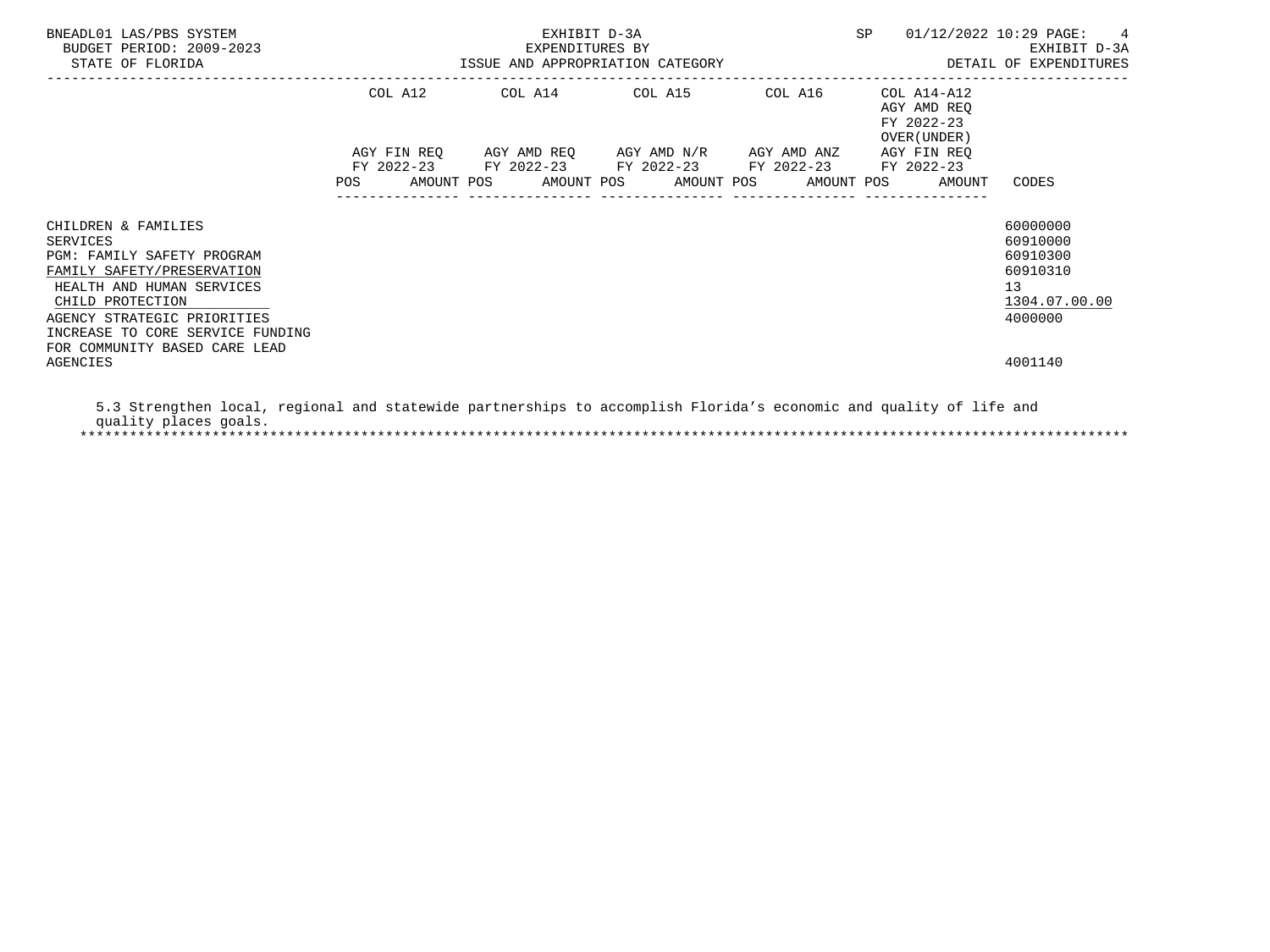| BNEADL01 LAS/PBS SYSTEM<br>BUDGET PERIOD: 2009-2023<br>STATE OF FLORIDA                                                                                                                                                                                                    |         | EXHIBIT D-3A<br>EXPENDITURES BY<br>ISSUE AND APPROPRIATION CATEGORY                                                                  | <b>SP</b> |  | 01/07/2022 13:04 PAGE:<br>$\sim$ 1<br>EXHIBIT D-3A<br>DETAIL OF EXPENDITURES |                                                                         |                                                                                                     |
|----------------------------------------------------------------------------------------------------------------------------------------------------------------------------------------------------------------------------------------------------------------------------|---------|--------------------------------------------------------------------------------------------------------------------------------------|-----------|--|------------------------------------------------------------------------------|-------------------------------------------------------------------------|-----------------------------------------------------------------------------------------------------|
|                                                                                                                                                                                                                                                                            | COL A12 | COL A14 COL A15 COL A16<br>AGY FIN REQ 6GY AMD REQ 6GY AMD N/R 6GY AMD ANZ<br>FY 2022-23 FY 2022-23 FY 2022-23 FY 2022-23 FY 2022-23 |           |  |                                                                              | COL A14-A12<br>AGY AMD REO<br>FY 2022-23<br>OVER (UNDER)<br>AGY FIN REO |                                                                                                     |
|                                                                                                                                                                                                                                                                            |         | POS AMOUNT POS AMOUNT POS AMOUNT POS AMOUNT POS                                                                                      |           |  |                                                                              | AMOUNT                                                                  | CODES                                                                                               |
| CHILDREN & FAMILIES<br>SERVICES<br>PGM: FAMILY SAFETY PROGRAM<br>FAMILY SAFETY/PRESERVATION<br>HEALTH AND HUMAN SERVICES<br>ADULT PROTECTION<br>AGENCY STRATEGIC PRIORITIES<br>GRANTS TO ENHANCE ADULT PROTECTIVE<br>SERVICES (AMERICAN RESCUE PLAN)<br>SPECIAL CATEGORIES |         |                                                                                                                                      |           |  |                                                                              |                                                                         | 60000000<br>60910000<br>60910300<br>60910310<br>13<br>1304.06.00.00<br>4000000<br>4001160<br>100000 |
| $COVID-19 - ST OPS$<br>FEDERAL GRANTS TRUST FUND -FEDERL 4.821.959                                                                                                                                                                                                         |         |                                                                                                                                      |           |  |                                                                              | 4,821,959-2261 3                                                        | 105153                                                                                              |
|                                                                                                                                                                                                                                                                            |         |                                                                                                                                      |           |  |                                                                              |                                                                         |                                                                                                     |

 AGENCY ISSUE NARRATIVE: 2022-2023 BUDGET YEAR NARRATIVE: IT COMPONENT? NO

ISSUE TITLE: Grants to Enhance Adult Protective Services (American Rescue Plan)

# SUMMARY:

 The Florida Department of Children and Families (department) is requesting funding of \$4,821,959 in nonrecurring Federal Grants Trust Fund to expand Adult Protective Services (APS) through funding available from the American Recovery Plan Act (there is no state match requirement) to expand client services statewide, enhance technologies used to protect and serve vulnerable adults, and strengthen agency prevention efforts towards abuse, neglect, and exploitation.

## ISSUE NARRATIVE:

 Adult Protective Services provides case management and investigations of abuse, neglect, and exploitation of vulnerable adults age 18+. These funds would allow the department to significantly increase the focus and impact of APS on vulnerable Floridians.

The department plans to allocate the funds as follows:

 -\$1,400,000 to fulfill all region technology needs, including equipment upgrades related to the mobility project. -\$200,000 across six regions to facilitate staff training (in-service for investigative staff).

 -\$200,000 for public outreach at the regional level, and Headquarters, towards abuse reporting and awareness. -\$500,000 towards emergency shelter needs and transitional housing for individuals returning to the community from the state mental health treatment facilities or needing temporary housing after hospital discharge, prior to Medicaid being reinstated or established.

 -\$500,000 for ten OPS positions at \$50,000 each to augment staffing and mitigate impact of Adult Protective Investigator turnover.

 -\$300,000 towards process streamlining efforts, including but not limited to, forms automation, electronic signature collection, and stakeholder needs assessment.

-\$150,000 to support APS integration in department-wide care coordination deployment.

 -\$250,000 towards department prototype initiatives (prevention pilots, integration efforts across agencies and with local entities).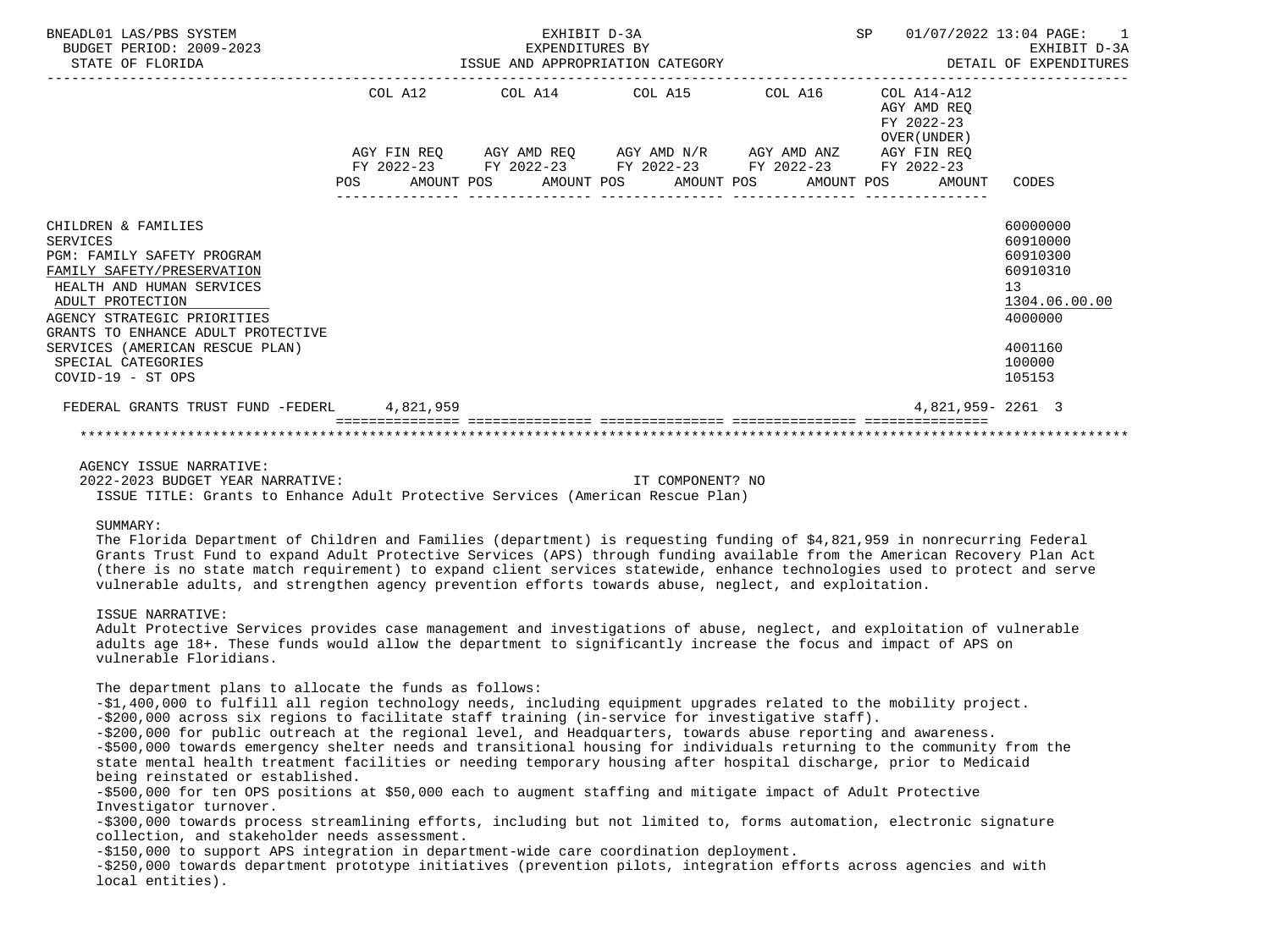| BNEADL01 LAS/PBS SYSTEM<br>BUDGET PERIOD: 2009-2023<br>STATE OF FLORIDA                                            |  |         |  | EXHIBIT D-3A<br>EXPENDITURES BY<br>ISSUE AND APPROPRIATION CATEGORY |                                                                                                           | SP                      | 01/07/2022 13:04 PAGE: 2 |  | EXHIBIT D-3A<br>DETAIL OF EXPENDITURES |                                                           |    |                                              |  |
|--------------------------------------------------------------------------------------------------------------------|--|---------|--|---------------------------------------------------------------------|-----------------------------------------------------------------------------------------------------------|-------------------------|--------------------------|--|----------------------------------------|-----------------------------------------------------------|----|----------------------------------------------|--|
|                                                                                                                    |  | COL A12 |  |                                                                     |                                                                                                           | COL A14 COL A15 COL A16 |                          |  |                                        | COL A14-A12<br>AGY AMD REO<br>FY 2022-23<br>OVER (UNDER ) |    |                                              |  |
|                                                                                                                    |  |         |  |                                                                     | AGY FIN REO AGY AMD REO AGY AMD N/R AGY AMD ANZ<br>FY 2022-23 FY 2022-23 FY 2022-23 FY 2022-23 FY 2022-23 |                         |                          |  |                                        | AGY FIN REO                                               |    |                                              |  |
|                                                                                                                    |  |         |  |                                                                     |                                                                                                           |                         |                          |  |                                        | AMOUNT POS AMOUNT POS AMOUNT POS AMOUNT POS AMOUNT        |    | CODES                                        |  |
| CHILDREN & FAMILIES<br>SERVICES<br>PGM: FAMILY SAFETY PROGRAM<br>FAMILY SAFETY/PRESERVATION                        |  |         |  |                                                                     |                                                                                                           |                         |                          |  |                                        |                                                           |    | 60000000<br>60910000<br>60910300<br>60910310 |  |
| HEALTH AND HUMAN SERVICES<br>ADULT PROTECTION<br>AGENCY STRATEGIC PRIORITIES<br>GRANTS TO ENHANCE ADULT PROTECTIVE |  |         |  |                                                                     |                                                                                                           |                         |                          |  |                                        |                                                           | 13 | 1304.06.00.00<br>4000000                     |  |
| SERVICES (AMERICAN RESCUE PLAN)                                                                                    |  |         |  |                                                                     |                                                                                                           |                         |                          |  |                                        |                                                           |    | 4001160                                      |  |

-\$1,321,959 to purchase client services and goods needed to maintain clients in community placements.

COST CALCULATION:

 The \$4,821,959 is part of a formula grant from the Administration for Community Living. This is a pro rata allocation based on each state and territory's percent of residents aged 60+.

IMPACT OF NOT FUNDING ISSUE:

 The state will be unable to provide the additional services to clients in need and would be required to request approval of General Revenue to support the system enhancements. The inability to implement mobile-enabled systems eliminates the opportunity to work more efficiency and reduce administrative burden to spend more time on client services. Additionally, the department will lose the benefit of \$4,821,959 in federal funding requiring no state match.

LINKAGE TO GOVERNOR'S PRIORITIES:

Public Integrity - Promote greater transparency at all levels of government.

 FLORIDA STRATEGIC PLAN FOR ECONOMIC DEVELOPMENT: 4.2 Ensure state, regional and local agencies provide collaborative and timely customer service to businesses and workers; and

5.2 Improve the efficiency and effectiveness of government agencies at all levels.

Amended 2022-23 Narrative after December 15, 2021

 This issue was deleted and moved to the Back of the Bill Section 87 in the Governor's Recommended Budget for FY 2022-23. \*\*\*\*\*\*\*\*\*\*\*\*\*\*\*\*\*\*\*\*\*\*\*\*\*\*\*\*\*\*\*\*\*\*\*\*\*\*\*\*\*\*\*\*\*\*\*\*\*\*\*\*\*\*\*\*\*\*\*\*\*\*\*\*\*\*\*\*\*\*\*\*\*\*\*\*\*\*\*\*\*\*\*\*\*\*\*\*\*\*\*\*\*\*\*\*\*\*\*\*\*\*\*\*\*\*\*\*\*\*\*\*\*\*\*\*\*\*\*\*\*\*\*\*\*\*\*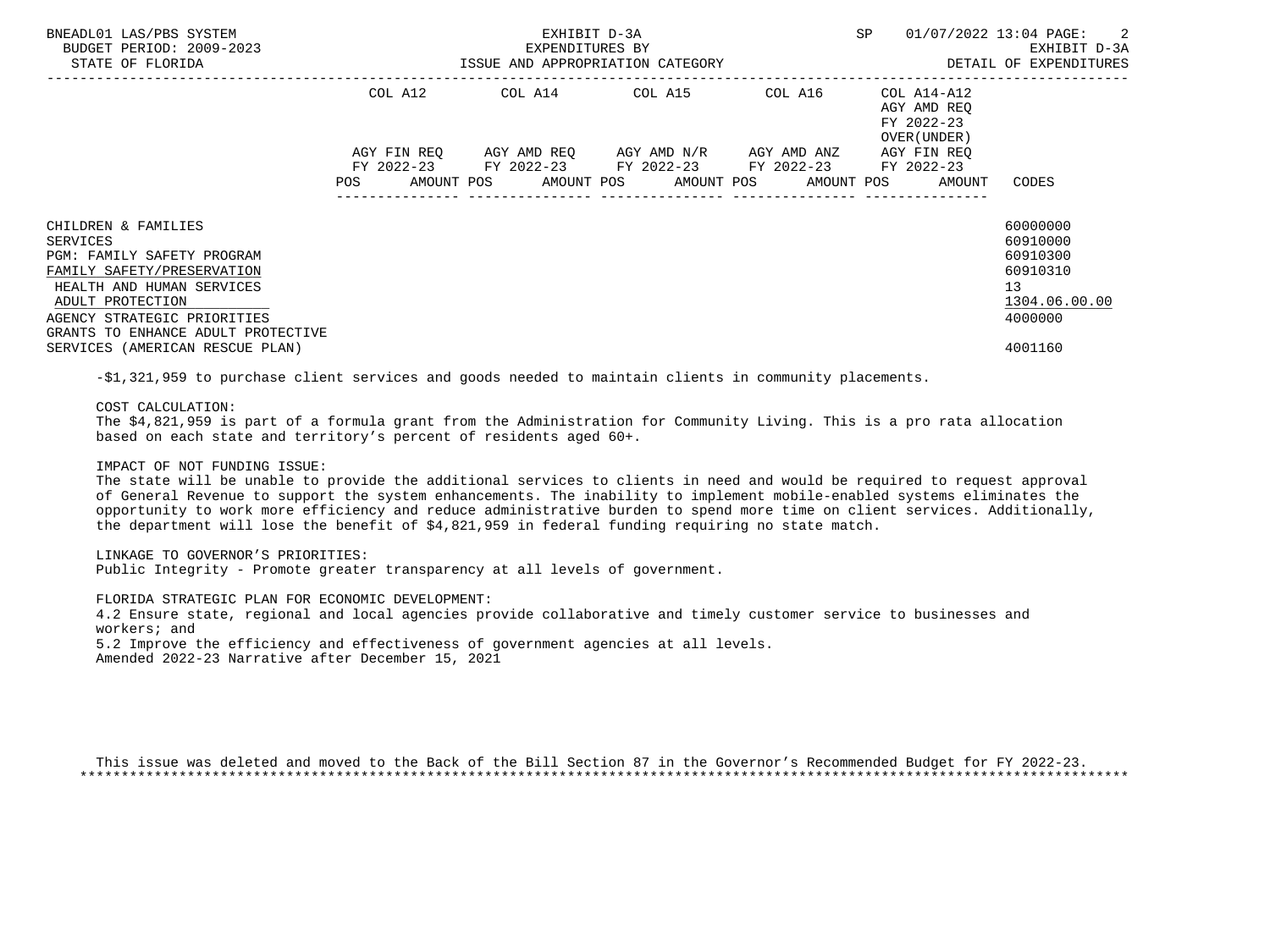| BNEADL01 LAS/PBS SYSTEM<br>BUDGET PERIOD: 2009-2023<br>STATE OF FLORIDA                                                                                                                                                                         |                              | EXHIBIT D-3A<br>EXPENDITURES BY<br>ISSUE AND APPROPRIATION CATEGORY                                                                                                                                                                                                                                       |                                                          |                         | SP 01/07/2022 11:45 PAGE:                                                                            | 1<br>EXHIBIT D-3A<br>DETAIL OF EXPENDITURES                                                         |
|-------------------------------------------------------------------------------------------------------------------------------------------------------------------------------------------------------------------------------------------------|------------------------------|-----------------------------------------------------------------------------------------------------------------------------------------------------------------------------------------------------------------------------------------------------------------------------------------------------------|----------------------------------------------------------|-------------------------|------------------------------------------------------------------------------------------------------|-----------------------------------------------------------------------------------------------------|
|                                                                                                                                                                                                                                                 | COL A12<br>POS<br>AMOUNT POS | $AGY \text{ } FIN \text{ } REQ \text{ } \hspace{5mm} AGY \text{ } AND \text{ } REQ \text{ } \hspace{5mm} AGY \text{ } AMD \text{ } N/R \text{ } \hspace{5mm} AGY \text{ } AND \text{ } ANZ \text{ } \hspace{5mm} AGY \text{ } FIN \text{ } REQ$<br>FY 2022-23 FY 2022-23 FY 2022-23 FY 2022-23 FY 2022-23 | COL A14 COL A15<br>AMOUNT POS AMOUNT POS<br>------------ | COL A16<br>------------ | COL A14-A12<br>AGY AMD REQ<br>FY 2022-23<br>OVER (UNDER)<br>AMOUNT POS AMOUNT<br>-- ---------------- | CODES                                                                                               |
| CHILDREN & FAMILIES<br>ADMINISTRATION<br>PGM: EXECUTIVE LEADERSHIP<br>EXECUTIVE DIR/SUPPORT SVCS<br><b>GOV OPERATIONS/SUPPORT</b><br>ASST/SECRETARY/ADMIN<br>AGENCY STRATEGIC PRIORITIES<br>EARLY CHILDHOOD COURT<br>SALARY RATE<br>SALARY RATE |                              | 95,522                                                                                                                                                                                                                                                                                                    |                                                          |                         | 95,522                                                                                               | 60000000<br>60900000<br>60900100<br>60900101<br>16<br>1602.60.02.00<br>4000000<br>4001330<br>000000 |
| SALARIES AND BENEFITS<br>$-$ STATE<br>GENERAL REVENUE FUND                                                                                                                                                                                      |                              | 1.00<br>127,694                                                                                                                                                                                                                                                                                           |                                                          |                         | 1.00<br>127,694 1000 1                                                                               | 010000                                                                                              |
| SPECIAL CATEGORIES<br>TR/DMS/HR SVCS/STW CONTRCT                                                                                                                                                                                                |                              |                                                                                                                                                                                                                                                                                                           |                                                          |                         |                                                                                                      | 100000<br>107040                                                                                    |
| GENERAL REVENUE FUND<br>$-$ STATE                                                                                                                                                                                                               |                              | 306                                                                                                                                                                                                                                                                                                       |                                                          |                         |                                                                                                      | 306 1000 1                                                                                          |
| TOTAL: EARLY CHILDHOOD COURT<br>TOTAL POSITIONS<br>TOTAL ISSUE<br>TOTAL SALARY RATE                                                                                                                                                             |                              | 1.00<br>128,000<br>95,522                                                                                                                                                                                                                                                                                 |                                                          |                         | 1.00<br>128,000<br>95,522                                                                            | 4001330                                                                                             |
|                                                                                                                                                                                                                                                 |                              |                                                                                                                                                                                                                                                                                                           |                                                          |                         |                                                                                                      |                                                                                                     |
| AGENCY ISSUE NARRATIVE:<br>2022-2023 BUDGET YEAR NARRATIVE:<br>Amended 2022-23 Narrative after December 15, 2021                                                                                                                                |                              |                                                                                                                                                                                                                                                                                                           | IT COMPONENT? NO                                         |                         |                                                                                                      |                                                                                                     |
| ISSUE TITLE: Early Childhood Court                                                                                                                                                                                                              |                              |                                                                                                                                                                                                                                                                                                           |                                                          |                         |                                                                                                      |                                                                                                     |
| SUMMARY:                                                                                                                                                                                                                                        |                              |                                                                                                                                                                                                                                                                                                           |                                                          |                         |                                                                                                      |                                                                                                     |
| This is a new issue.                                                                                                                                                                                                                            |                              |                                                                                                                                                                                                                                                                                                           |                                                          |                         |                                                                                                      |                                                                                                     |

The Florida Department of Children and Families (department) is requesting funding of \$128,000 in recurring

 General Revenue for one Early Childhood Court (ECC) Coordinator position that will improve coordination and accountability between the courts, families, and community and state partners.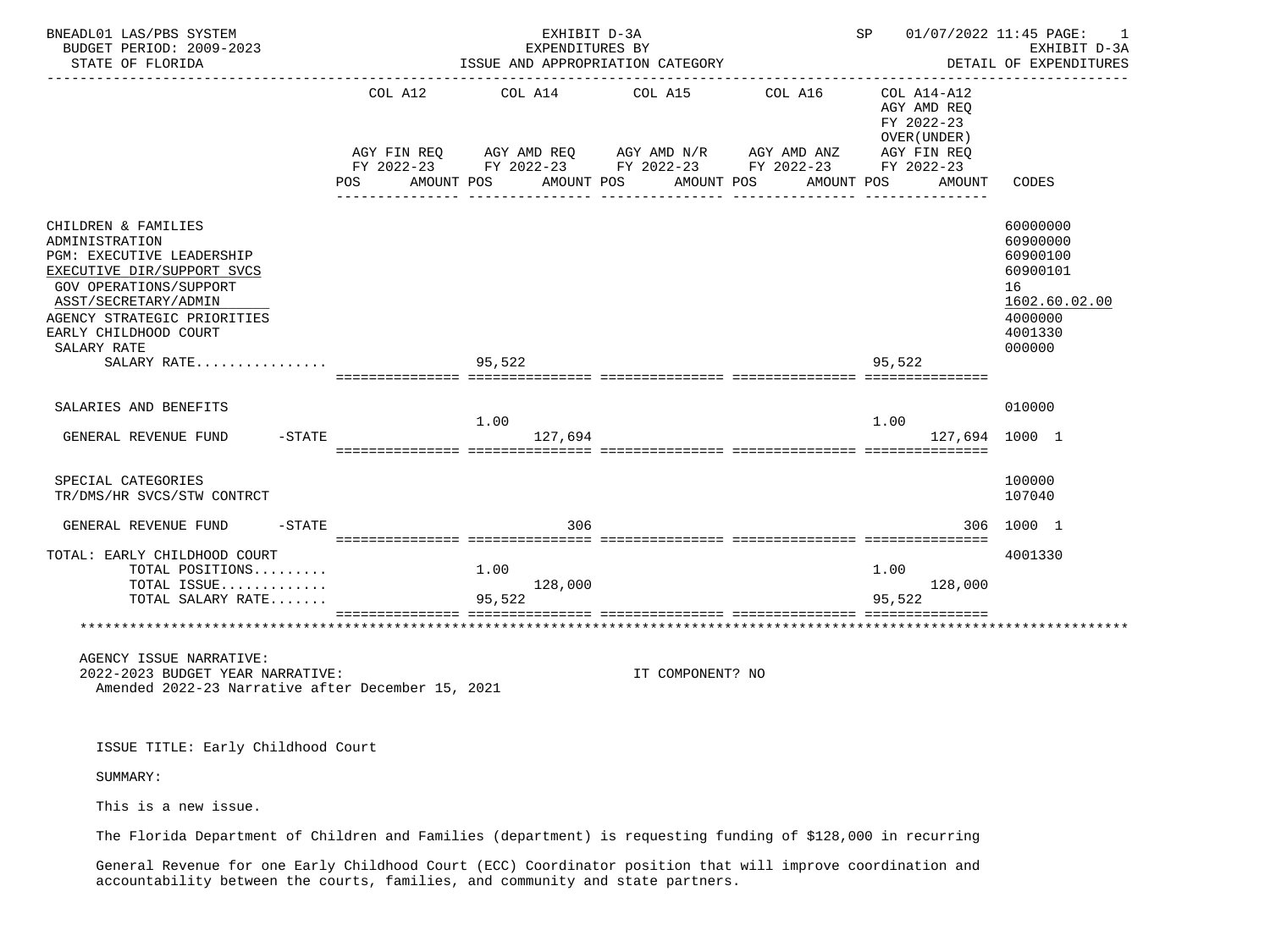| BNEADL01 LAS/PBS SYSTEM<br>BUDGET PERIOD: 2009-2023<br>STATE OF FLORIDA                                                                                                                                           | <b>SP</b><br>EXHIBIT D-3A<br>01/07/2022 11:45 PAGE:<br>EXPENDITURES BY<br>ISSUE AND APPROPRIATION CATEGORY                                                                                     | $\overline{\phantom{a}}^2$<br>EXHIBIT D-3A<br>DETAIL OF EXPENDITURES                      |
|-------------------------------------------------------------------------------------------------------------------------------------------------------------------------------------------------------------------|------------------------------------------------------------------------------------------------------------------------------------------------------------------------------------------------|-------------------------------------------------------------------------------------------|
|                                                                                                                                                                                                                   | COL A14 COL A15<br>COL A12<br>COL A16<br>COL A14-A12<br>AGY AMD REO<br>FY 2022-23<br>OVER (UNDER)                                                                                              |                                                                                           |
|                                                                                                                                                                                                                   | AGY AMD REO AGY AMD N/R AGY AMD ANZ<br>AGY FIN REO<br>AGY FIN REO<br>FY 2022-23 FY 2022-23 FY 2022-23 FY 2022-23<br>FY 2022-23<br>AMOUNT POS AMOUNT POS AMOUNT POS AMOUNT POS<br>AMOUNT<br>POS | CODES                                                                                     |
| CHILDREN & FAMILIES<br>ADMINISTRATION<br><b>PGM: EXECUTIVE LEADERSHIP</b><br>EXECUTIVE DIR/SUPPORT SVCS<br>GOV OPERATIONS/SUPPORT<br>ASST/SECRETARY/ADMIN<br>AGENCY STRATEGIC PRIORITIES<br>EARLY CHILDHOOD COURT |                                                                                                                                                                                                | 60000000<br>60900000<br>60900100<br>60900101<br>16<br>1602.60.02.00<br>4000000<br>4001330 |

#### ISSUE NARRATIVE:

COCT CALCULATION:

 Healthy attachment and early brain development, from birth to age three, is crucial to a child's future social-emotional health, school-readiness, and life-long well-being. Infants and toddlers in the child welfare system are at extraordinarily high risk for developmental delays, non-optimal attachment relationships, trauma, and toxic stress that can affect their adjustment and well-being for years to come often, tragically, for a lifetime.

 Early Childhood Court allows courts to take what is currently known about the appropriate services and practices for early brain development and make them available to the most vulnerable children.

 In the seven years since their inception, Florida's Early Childhood Courts have grown from two sites in 2013 to 27 fully operational locations by 2020. Currently, 13 of 20 circuits in Florida operate an ECC. Five of the seven remaining circuits have indicated a desire to implement an ECC upon allocation of the recent community coordinators provided by the Legislature in 2020.

 Since Florida is the only state in the nation with this program, it is important that the standardization of the program will help ensure the quality and accountability of the program with a focus on achieving permanency for children.

This position does not currently exist at the Department of Children and Families.

| COOT CARCOPATION.    |    |           |
|----------------------|----|-----------|
| GOC III FTE salary - |    | \$95,522  |
| Benefits -           |    | \$32,172  |
| HR assessments -     | S. | 306       |
| Total –              |    | \$128,000 |

IMPACT OF NOT FUNDING ISSUE:

 Early Childhood Courts have proven effective in achieving timely permanency for children zero to pre-schooled age and reducing the recurrence of abuse and neglect for children and families in Florida's Child Welfare System. A 2019 analysis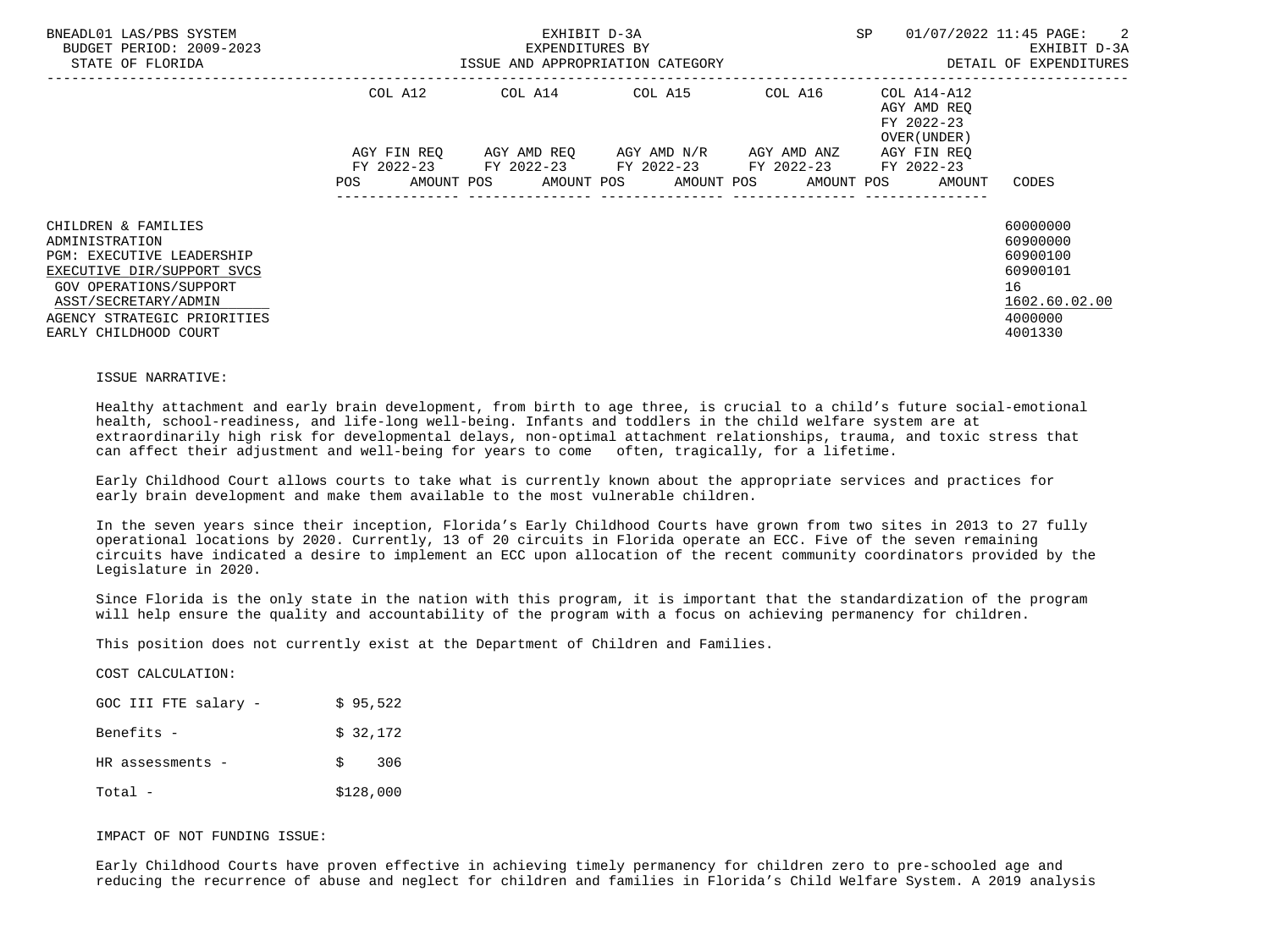| BNEADL01 LAS/PBS SYSTEM<br>BUDGET PERIOD: 2009-2023<br>STATE OF FLORIDA                                                                                                                                                                                                                                |                               | EXPENDITURES BY<br>ISSUE AND APPROPRIATION CATEGORY<br>--------------------------------                     | EXHIBIT D-3A                        |                 | SP                                                                                                  |            | 01/07/2022 11:45 PAGE:<br>EXHIBIT D-3A<br>DETAIL OF EXPENDITURES                          |
|--------------------------------------------------------------------------------------------------------------------------------------------------------------------------------------------------------------------------------------------------------------------------------------------------------|-------------------------------|-------------------------------------------------------------------------------------------------------------|-------------------------------------|-----------------|-----------------------------------------------------------------------------------------------------|------------|-------------------------------------------------------------------------------------------|
|                                                                                                                                                                                                                                                                                                        | COL A12<br>AGY FIN REQ<br>POS | COL A14<br>AGY AMD REQ AGY AMD N/R AGY AMD ANZ<br>FY 2022-23 FY 2022-23 FY 2022-23 FY 2022-23<br>AMOUNT POS | COL A15<br>AMOUNT POS<br>AMOUNT POS | COL A16         | COL A14-A12<br>AGY AMD REQ<br>FY 2022-23<br>OVER (UNDER)<br>AGY FIN REQ<br>FY 2022-23<br>AMOUNT POS | AMOUNT     | CODES                                                                                     |
| CHILDREN & FAMILIES<br>ADMINISTRATION<br>PGM: EXECUTIVE LEADERSHIP<br>EXECUTIVE DIR/SUPPORT SVCS<br><b>GOV OPERATIONS/SUPPORT</b><br>ASST/SECRETARY/ADMIN<br>AGENCY STRATEGIC PRIORITIES<br>EARLY CHILDHOOD COURT                                                                                      |                               |                                                                                                             |                                     |                 |                                                                                                     |            | 60000000<br>60900000<br>60900100<br>60900101<br>16<br>1602.60.02.00<br>4000000<br>4001330 |
| concluded that analysis, ECC children attain permanency through reunification approximately 8.5 months quicker than<br>non-ECC children.<br>LINKAGE TO GOVERNOR'S PRIORITIES:<br>Health Care - Promote innovation in healthcare that reduces the cost of medical procedures and services and increases |                               |                                                                                                             |                                     |                 |                                                                                                     |            |                                                                                           |
| access to care for Floridians.<br>FLORIDA STRATEGIC PLAN FOR ECONOMIC DEVELOPMENT:                                                                                                                                                                                                                     |                               |                                                                                                             |                                     |                 |                                                                                                     |            |                                                                                           |
| 4.2 Ensure state, regional and local agencies provide collaborative and timely customer service to businesses and<br>workers;                                                                                                                                                                          |                               |                                                                                                             |                                     |                 |                                                                                                     |            |                                                                                           |
| 5.2 Improve the efficiency and effectiveness of government agencies at all levels; and                                                                                                                                                                                                                 |                               |                                                                                                             |                                     |                 |                                                                                                     |            |                                                                                           |
| 5.3 Strengthen local, regional and statewide partnerships to accomplish Florida's economic and quality of life and<br>quality places goals.                                                                                                                                                            |                               |                                                                                                             |                                     |                 |                                                                                                     |            |                                                                                           |
| POSITION DETAIL OF SALARIES AND BENEFITS:                                                                                                                                                                                                                                                              |                               |                                                                                                             |                                     |                 |                                                                                                     |            |                                                                                           |
|                                                                                                                                                                                                                                                                                                        | FTE                           | <b>BASE RATE</b>                                                                                            | ADDITIVES                           | <b>BENEFITS</b> | SUBTOTAL                                                                                            | LAPSE<br>ႜ | LAPSED SALARIES<br>AND BENEFITS                                                           |
| A14 - AGY AMD REQ FY 2022-23                                                                                                                                                                                                                                                                           |                               |                                                                                                             |                                     |                 |                                                                                                     |            |                                                                                           |
| NEW POSITIONS<br>2238 GOVERNMENT OPERATIONS CONSULTANT III<br>N0001 001                                                                                                                                                                                                                                | 1.00                          | 95,522                                                                                                      |                                     |                 | 32,172 127,694 0.00                                                                                 |            | 127,694                                                                                   |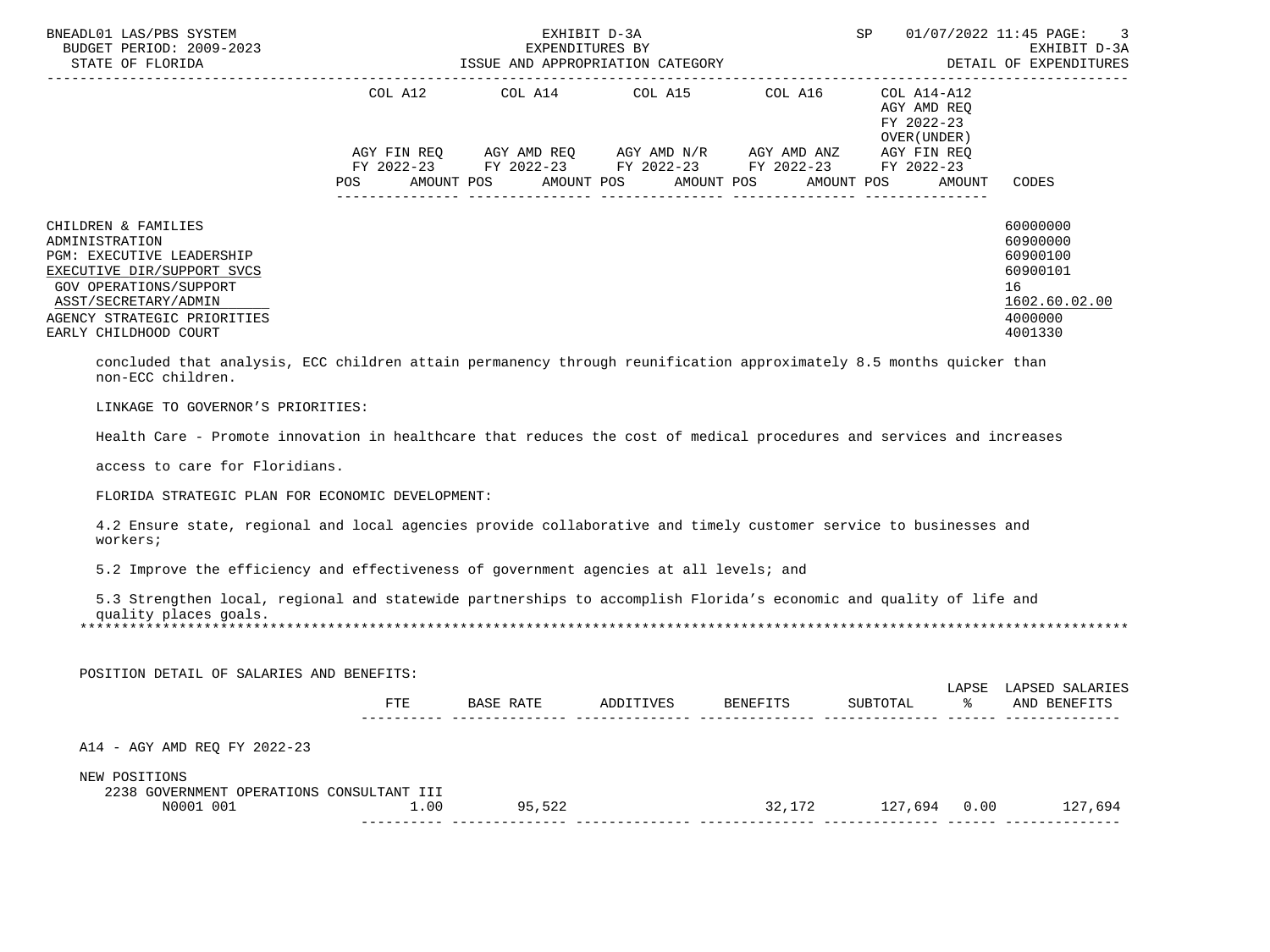| BNEADL01 LAS/PBS SYSTEM<br>BUDGET PERIOD: 2009-2023<br>STATE OF FLORIDA                                                                                                                                           |                                          | EXPENDITURES BY<br>ISSUE AND APPROPRIATION CATEGORY                                                                          | EXHIBIT D-3A |                       |                                                                        |              | SP 01/07/2022 11:45 PAGE:<br>4<br>EXHIBIT D-3A<br>DETAIL OF EXPENDITURES                  |
|-------------------------------------------------------------------------------------------------------------------------------------------------------------------------------------------------------------------|------------------------------------------|------------------------------------------------------------------------------------------------------------------------------|--------------|-----------------------|------------------------------------------------------------------------|--------------|-------------------------------------------------------------------------------------------|
|                                                                                                                                                                                                                   | COL A12<br>AGY FIN REO<br>POS AMOUNT POS | COL A14 COL A15<br>AGY AMD REQ AGY AMD N/R AGY AMD ANZ AGY FIN REQ<br>FY 2022-23 FY 2022-23 FY 2022-23 FY 2022-23 FY 2022-23 | AMOUNT POS   | COL A16<br>AMOUNT POS | COL A14-A12<br>AGY AMD REO<br>FY 2022-23<br>OVER (UNDER)<br>AMOUNT POS | AMOUNT       | CODES                                                                                     |
| CHILDREN & FAMILIES<br>ADMINISTRATION<br><b>PGM: EXECUTIVE LEADERSHIP</b><br>EXECUTIVE DIR/SUPPORT SVCS<br>GOV OPERATIONS/SUPPORT<br>ASST/SECRETARY/ADMIN<br>AGENCY STRATEGIC PRIORITIES<br>EARLY CHILDHOOD COURT |                                          |                                                                                                                              |              |                       |                                                                        |              | 60000000<br>60900000<br>60900100<br>60900101<br>16<br>1602.60.02.00<br>4000000<br>4001330 |
| POSITION DETAIL OF SALARIES AND BENEFITS:                                                                                                                                                                         | FTE                                      | BASE RATE                                                                                                                    | ADDITIVES    | <b>BENEFITS</b>       | SUBTOTAL                                                               | ႜ            | LAPSE LAPSED SALARIES<br>AND BENEFITS                                                     |
| A14 - AGY AMD REO FY 2022-23                                                                                                                                                                                      |                                          |                                                                                                                              |              |                       |                                                                        |              |                                                                                           |
| NEW POSITIONS                                                                                                                                                                                                     |                                          |                                                                                                                              |              |                       |                                                                        |              |                                                                                           |
| TOTALS FOR ISSUE BY FUND<br>1000 GENERAL REVENUE FUND                                                                                                                                                             |                                          |                                                                                                                              |              |                       |                                                                        |              | 127,694                                                                                   |
|                                                                                                                                                                                                                   | 1.00                                     | 95,522                                                                                                                       |              | 32,172                | 127,694                                                                |              | 127,694<br>==============                                                                 |
| TOTAL: ASST/SECRETARY/ADMIN<br>BY FUND TYPE                                                                                                                                                                       |                                          | 1.00                                                                                                                         |              |                       | 1.00                                                                   |              | 1602.60.02.00                                                                             |
| GENERAL REVENUE FUND<br>SALARY RATE                                                                                                                                                                               |                                          | 128,000<br>95,522                                                                                                            |              |                       | 95,522                                                                 | 128,000 1000 |                                                                                           |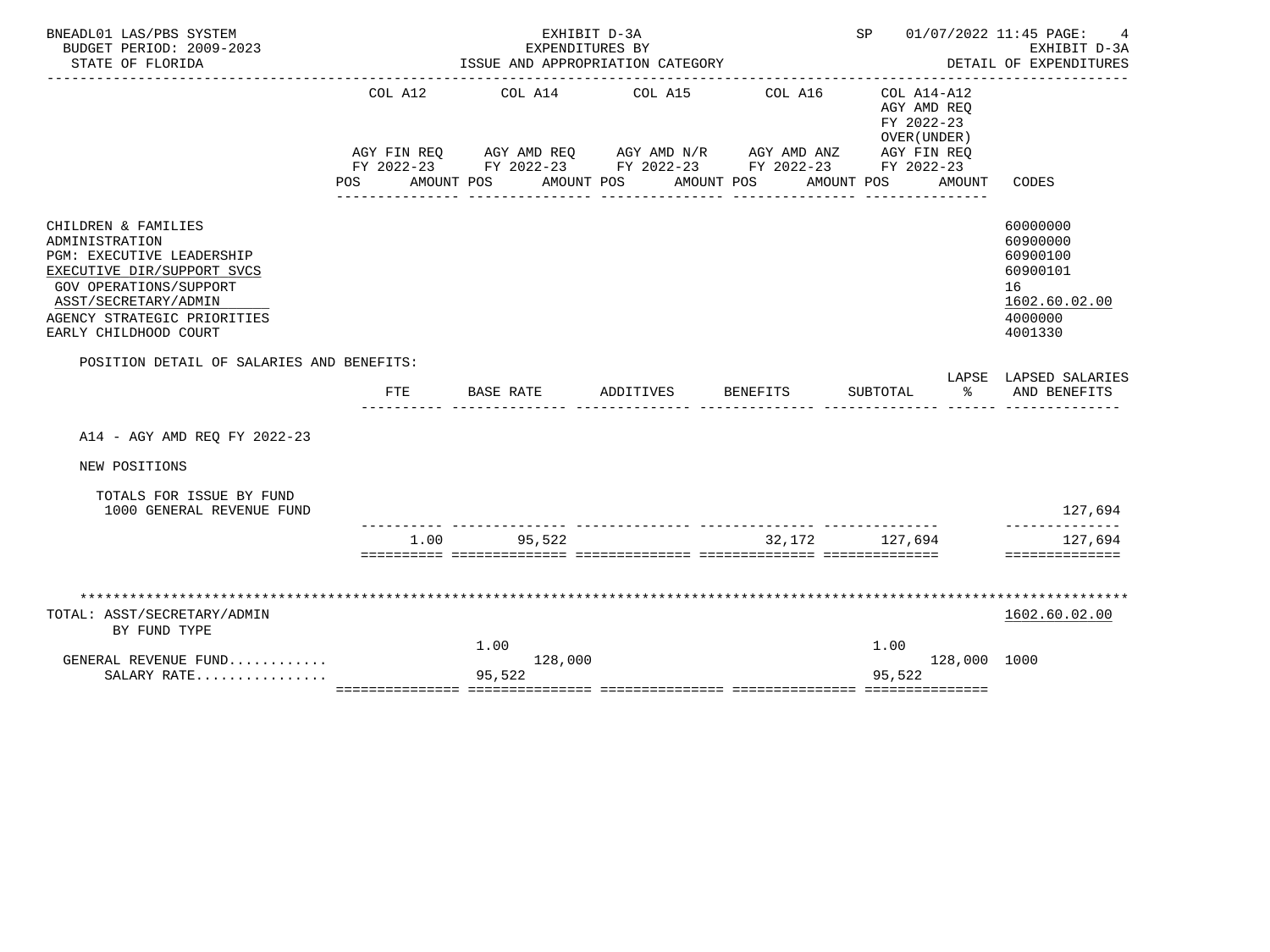| BNEADL01 LAS/PBS SYSTEM<br>BUDGET PERIOD: 2009-2023<br>STATE OF FLORIDA                                                                                                                                                    |     |       | EXHIBIT D-3A<br>EXPENDITURES BY<br>ISSUE AND APPROPRIATION CATEGORY |  |  | SP |                                                                           | 01/07/2022 13:03 PAGE:<br>$\sim$ 1<br>EXHIBIT D-3A<br>DETAIL OF EXPENDITURES   |
|----------------------------------------------------------------------------------------------------------------------------------------------------------------------------------------------------------------------------|-----|-------|---------------------------------------------------------------------|--|--|----|---------------------------------------------------------------------------|--------------------------------------------------------------------------------|
|                                                                                                                                                                                                                            |     |       | COL A12 COL A14 COL A15 COL A16                                     |  |  |    | COL A14-A12<br>AGY AMD REO<br>FY 2022-23<br>OVER (UNDER)                  |                                                                                |
|                                                                                                                                                                                                                            |     |       | AGY FIN REQ AGY AMD REQ AGY AMD N/R AGY AMD ANZ AGY FIN REQ         |  |  |    |                                                                           |                                                                                |
|                                                                                                                                                                                                                            | POS |       | FY 2022-23 FY 2022-23 FY 2022-23 FY 2022-23 FY 2022-23              |  |  |    | AMOUNT POS      AMOUNT POS     AMOUNT POS     AMOUNT POS     AMOUNT CODES |                                                                                |
| CHILDREN & FAMILIES<br>ADMINISTRATION<br><b>PGM: EXECUTIVE LEADERSHIP</b><br>EXECUTIVE DIR/SUPPORT SVCS<br>GOV OPERATIONS/SUPPORT<br>ASST/SECRETARY/ADMIN<br>AGENCY STRATEGIC PRIORITIES<br>TRANSITION HILLSBOROUGH COUNTY |     |       |                                                                     |  |  |    |                                                                           | 60000000<br>60900000<br>60900100<br>60900101<br>16<br>1602.60.02.00<br>4000000 |
| LOCAL LICENSING CHILD CARE PROGRAM<br>TO DEPARTMENT<br>SPECIAL CATEGORIES<br>TR/DMS/HR SVCS/STW CONTRCT                                                                                                                    |     |       |                                                                     |  |  |    |                                                                           | 4001690<br>100000<br>107040                                                    |
| $-$ STATE<br>GENERAL REVENUE FUND                                                                                                                                                                                          |     | 8,542 |                                                                     |  |  |    |                                                                           | $8.542 - 1000$ 1                                                               |
|                                                                                                                                                                                                                            |     |       |                                                                     |  |  |    |                                                                           |                                                                                |

AGENCY ISSUE NARRATIVE:

 2022-2023 BUDGET YEAR NARRATIVE: IT COMPONENT? NO ISSUE TITLE: Hillsborough County Local Licensing Child Care Program Transition to the Department

## SUMMARY:

 The Florida Department of Children and Families (department) is requesting 28.00 FTE positions and funding of \$1,833,205 (\$1,690,769 in recurring General Revenue and \$142,436 in nonrecurring General Revenue) and the transfer of \$344,322 (\$64,457 in recurring General Revenue, \$233,072 in recurring Federal Grants Trust Fund, and \$46,793 in recurring Social Services Block Grant Trust Fund) from the G/A-Child Protection category to the Expenses category to transition childcare licensing from Hillsborough County to the department.

 This request is a companion issue to 2002280-Hillsborough County Local Licensing Child Care Program Transition to the Department-Add and 2002290-Hillsborough County Local Licensing Child Care Program Transition to the Department-Deduct. When summed issues 2002280-Hillsborough County Local Licensing Child Care Program Transition to the Department-Add and 2002290-Hillsborough County Local Licensing Child Care Program Transition to the Department-Deduct net to zero.

## ISSUE NARRATIVE:

 The existing licensing activities are managed through the local licensing agency agreement, contract # QC6B1, and includes payment of \$344,322 per Fiscal Year for licensing, inspecting, handling complaints, etc. As of June 2021, the Hillsborough County Commissioners informed the department that they will only renew the contractual obligations of childcare licensing for one year and will return the licensing functions back to the department.

 The department's Office of Child Care Regulation will manage childcare licensing activities for Hillsborough County. Currently, the local licensing agency is seeking to stop providing childcare services in Hillsborough and aims to return these functions to the department. The funding will cover the cost of needed staff, supervisors, and legal counsel to support all licensing and inspection activities for the more than 1,200 childcare programs in the county. These staff will work within the Suncoast Region to manage inspections, complaints, and overall childcare licensing activities.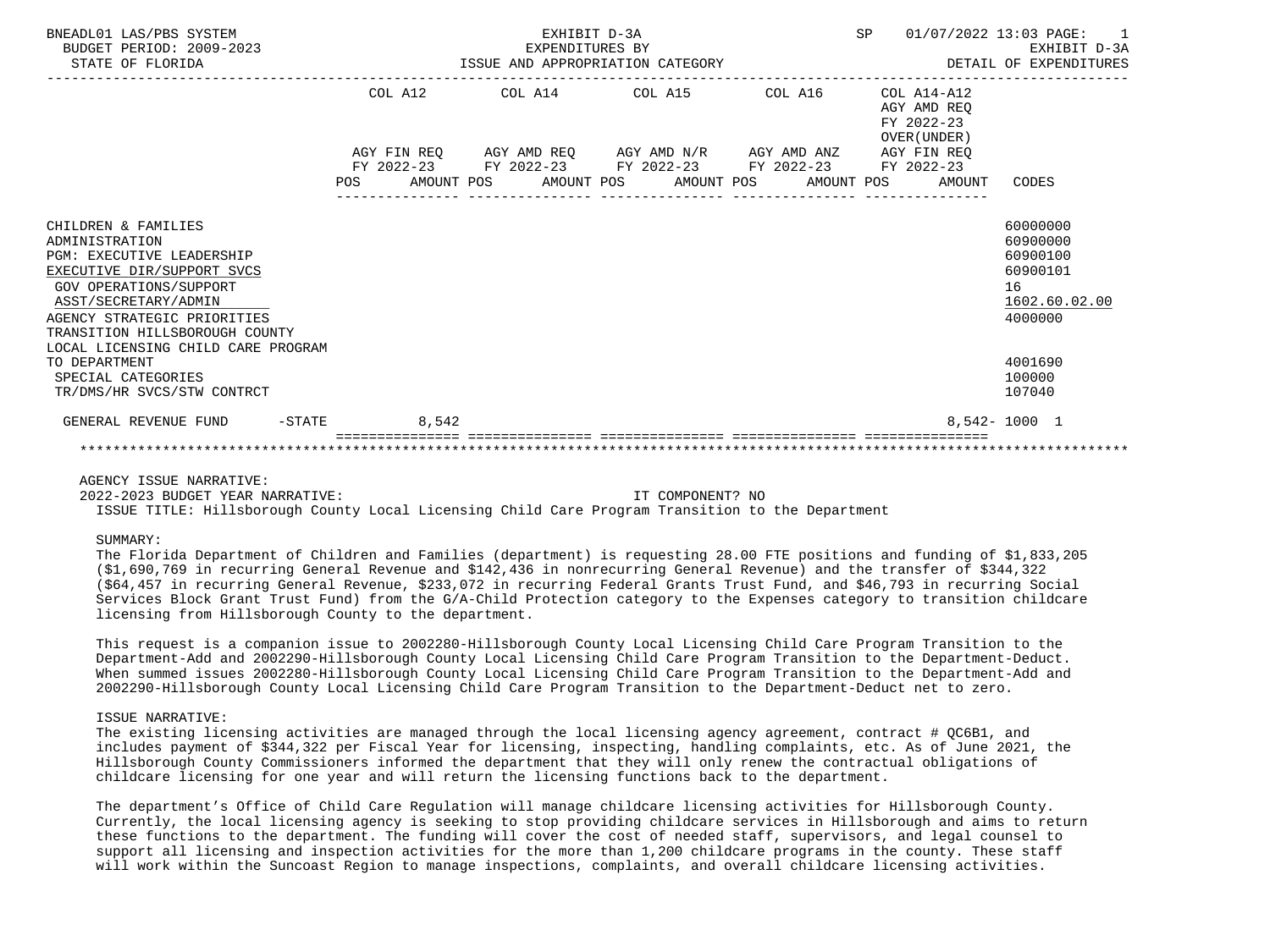| BNEADL01 LAS/PBS SYSTEM<br>BUDGET PERIOD: 2009-2023                                                                                                                                                                                                                        |                                                                                                                          | EXHIBIT D-3A<br>EXPENDITURES BY |                                                                                                                                                                                      | SP 01/07/2022 13:03 PAGE:                                                        | 2<br>EXHIBIT D-3A                                                                         |
|----------------------------------------------------------------------------------------------------------------------------------------------------------------------------------------------------------------------------------------------------------------------------|--------------------------------------------------------------------------------------------------------------------------|---------------------------------|--------------------------------------------------------------------------------------------------------------------------------------------------------------------------------------|----------------------------------------------------------------------------------|-------------------------------------------------------------------------------------------|
| STATE OF FLORIDA                                                                                                                                                                                                                                                           |                                                                                                                          |                                 | ISSUE AND APPROPRIATION CATEGORY                                                                                                                                                     |                                                                                  | DETAIL OF EXPENDITURES                                                                    |
|                                                                                                                                                                                                                                                                            | POS<br>AMOUNT POS                                                                                                        |                                 | COL A12 COL A14 COL A15 COL A16<br>AGY FIN REQ AGY AMD REQ AGY AMD N/R AGY AMD ANZ AGY FIN REQ<br>FY 2022-23 FY 2022-23 FY 2022-23 FY 2022-23 FY 2022-23<br>AMOUNT POS<br>AMOUNT POS | COL A14-A12<br>AGY AMD REQ<br>FY 2022-23<br>OVER (UNDER)<br>AMOUNT POS<br>AMOUNT | CODES                                                                                     |
| CHILDREN & FAMILIES<br>ADMINISTRATION<br>PGM: EXECUTIVE LEADERSHIP<br>EXECUTIVE DIR/SUPPORT SVCS<br>GOV OPERATIONS/SUPPORT<br>ASST/SECRETARY/ADMIN<br>AGENCY STRATEGIC PRIORITIES<br>TRANSITION HILLSBOROUGH COUNTY<br>LOCAL LICENSING CHILD CARE PROGRAM<br>TO DEPARTMENT |                                                                                                                          |                                 |                                                                                                                                                                                      |                                                                                  | 60000000<br>60900000<br>60900100<br>60900101<br>16<br>1602.60.02.00<br>4000000<br>4001690 |
| COST CALCULATION:                                                                                                                                                                                                                                                          |                                                                                                                          |                                 |                                                                                                                                                                                      |                                                                                  |                                                                                           |
| Salaries and Benefits<br>23.00 5990-Family Services Counselors                                                                                                                                                                                                             |                                                                                                                          |                                 |                                                                                                                                                                                      |                                                                                  |                                                                                           |
| Salary Rate = $$31,107.81 \times 23.00$ FTE = $$715,480$ (rounded up)<br>Benefits (FICA, Retirement, Health Insurance, and Life Insurance) = $$20,275.65 \times 23.00$ FTE = $$466,340$ (rounded up)                                                                       |                                                                                                                          |                                 |                                                                                                                                                                                      |                                                                                  |                                                                                           |
| 4.00 5992-Family Services Counselor Supervisor-SES                                                                                                                                                                                                                         |                                                                                                                          |                                 |                                                                                                                                                                                      |                                                                                  |                                                                                           |
| Salary Rate = $$34,634.18 \times 4.00 = $138,537$ (rounded up)<br>Benefits (FICA, Retirement, Health Insurance, Life Insurance, and Disability) = \$22,091.00 x 4.00 = \$88,364.00                                                                                         |                                                                                                                          |                                 |                                                                                                                                                                                      |                                                                                  |                                                                                           |
| 1.00 7738-Senior Attorney                                                                                                                                                                                                                                                  |                                                                                                                          |                                 |                                                                                                                                                                                      |                                                                                  |                                                                                           |
| Salary Rate = $$51,826$<br>Benefits (FICA, Retirement, Health Insurance, and Life Insurance) = \$25,274<br>Salaries and Benefits Total = $$1,485,821$ (rounded up to the whole dollar)                                                                                     |                                                                                                                          |                                 |                                                                                                                                                                                      |                                                                                  |                                                                                           |
| Expenses                                                                                                                                                                                                                                                                   |                                                                                                                          |                                 |                                                                                                                                                                                      |                                                                                  |                                                                                           |
| Expense package = $$11,452 \times 28.00$ FTE = $$320,656$ ( $$142,436$ is nonrecurring)<br>Travel = $23.00$ 5990-Family Services Counselors x \$13,802 = \$317,446                                                                                                         | 4.00 5992-Family Services Counselor Supervisor-SES x \$9,833 = \$39,332<br>1.00 7738-Senior Attorney x \$5,730 = \$5,730 |                                 |                                                                                                                                                                                      |                                                                                  |                                                                                           |
| Expenses Total = $$683.164$<br>Transfer from $G/A$ -Child Protection = \$344,322                                                                                                                                                                                           |                                                                                                                          |                                 |                                                                                                                                                                                      |                                                                                  |                                                                                           |
| Expenses Request = $$338,842$                                                                                                                                                                                                                                              |                                                                                                                          |                                 |                                                                                                                                                                                      |                                                                                  |                                                                                           |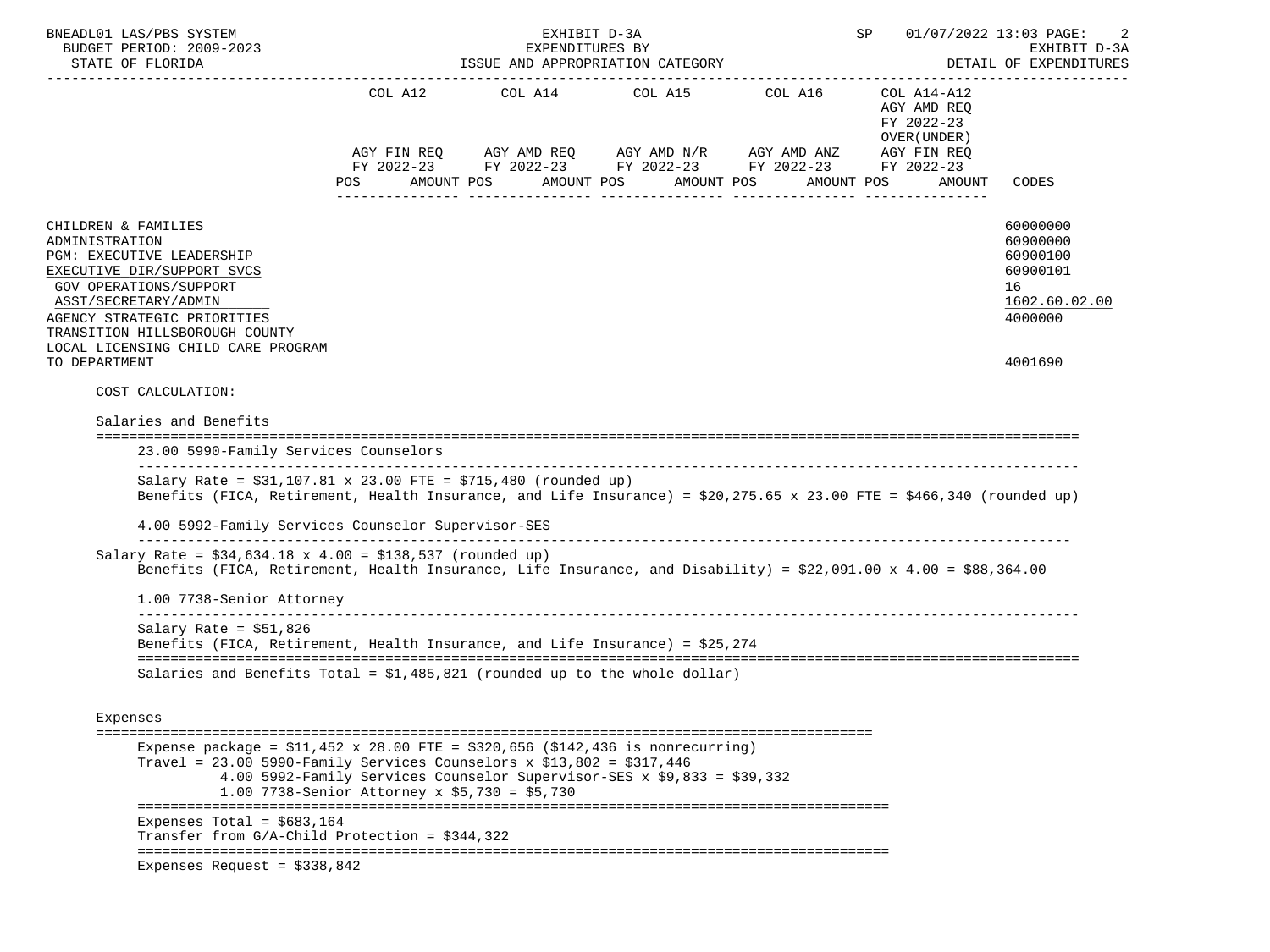| BNEADL01 LAS/PBS SYSTEM<br>BUDGET PERIOD: 2009-2023<br>STATE OF FLORIDA                                                                                                                                                                                                                                                                                                                                                                                                                                                                                                                                                                                                                                                                                                                                                                                                                                                                                                                                                         |                              | EXHIBIT D-3A<br>EXPENDITURES BY | ISSUE AND APPROPRIATION CATEGORY |                                                                                                                                                                                                                                  | SP                                                                     | 01/07/2022 13:03 PAGE:<br>3<br>EXHIBIT D-3A<br>DETAIL OF EXPENDITURES                     |
|---------------------------------------------------------------------------------------------------------------------------------------------------------------------------------------------------------------------------------------------------------------------------------------------------------------------------------------------------------------------------------------------------------------------------------------------------------------------------------------------------------------------------------------------------------------------------------------------------------------------------------------------------------------------------------------------------------------------------------------------------------------------------------------------------------------------------------------------------------------------------------------------------------------------------------------------------------------------------------------------------------------------------------|------------------------------|---------------------------------|----------------------------------|----------------------------------------------------------------------------------------------------------------------------------------------------------------------------------------------------------------------------------|------------------------------------------------------------------------|-------------------------------------------------------------------------------------------|
|                                                                                                                                                                                                                                                                                                                                                                                                                                                                                                                                                                                                                                                                                                                                                                                                                                                                                                                                                                                                                                 | COL A12<br>POS<br>AMOUNT POS |                                 | AMOUNT POS                       | COL A14 COL A15 COL A16<br>$AGY \text{ FIN REQ} \qquad \text{AGY AMD REQ} \qquad \text{AGY AMD N/R} \qquad \text{AGY AMD ANZ} \qquad \text{AGY FIN REQ}$<br>FY 2022-23 FY 2022-23 FY 2022-23 FY 2022-23 FY 2022-23<br>AMOUNT POS | COL A14-A12<br>AGY AMD REO<br>FY 2022-23<br>OVER (UNDER)<br>AMOUNT POS | AMOUNT CODES                                                                              |
| CHILDREN & FAMILIES<br>ADMINISTRATION<br><b>PGM: EXECUTIVE LEADERSHIP</b><br>EXECUTIVE DIR/SUPPORT SVCS<br>GOV OPERATIONS/SUPPORT<br>ASST/SECRETARY/ADMIN<br>AGENCY STRATEGIC PRIORITIES<br>TRANSITION HILLSBOROUGH COUNTY<br>LOCAL LICENSING CHILD CARE PROGRAM<br>TO DEPARTMENT                                                                                                                                                                                                                                                                                                                                                                                                                                                                                                                                                                                                                                                                                                                                               |                              |                                 |                                  |                                                                                                                                                                                                                                  |                                                                        | 60000000<br>60900000<br>60900100<br>60900101<br>16<br>1602.60.02.00<br>4000000<br>4001690 |
| Human Resources = $$305.05 \times 28.00$ FTE = $$8.542$ (rounded up to the whole dollar)<br>Total Request = $$1,833,205$<br>IMPACT OF NOT FUNDING ISSUE:<br>The department's Office of Child Care Regulation is statutorily responsible for these services. The impact of not<br>receiving funding will cause this area to be underserviced.<br>LINKAGE TO GOVERNOR'S PRIORITIES:<br>Health Care - Promote innovation in healthcare that reduces the cost of medical procedures and services and increases<br>access to care for Floridians.<br>FLORIDA STRATEGIC PLAN FOR ECONOMIC DEVELOPMENT:<br>4.2 Ensure state, regional and local agencies provide collaborative and timely customer service to businesses and<br>workers;<br>5.2 Improve the efficiency and effectiveness of government agencies at all levels; and<br>5.3 Strengthen local, regional and statewide partnerships to accomplish Florida's economic and quality of life and<br>quality places goals.<br>Amended 2022-23 Narrative after December 15, 2021 |                              |                                 |                                  |                                                                                                                                                                                                                                  |                                                                        |                                                                                           |

 This issue was withdrawn by the department. \*\*\*\*\*\*\*\*\*\*\*\*\*\*\*\*\*\*\*\*\*\*\*\*\*\*\*\*\*\*\*\*\*\*\*\*\*\*\*\*\*\*\*\*\*\*\*\*\*\*\*\*\*\*\*\*\*\*\*\*\*\*\*\*\*\*\*\*\*\*\*\*\*\*\*\*\*\*\*\*\*\*\*\*\*\*\*\*\*\*\*\*\*\*\*\*\*\*\*\*\*\*\*\*\*\*\*\*\*\*\*\*\*\*\*\*\*\*\*\*\*\*\*\*\*\*\*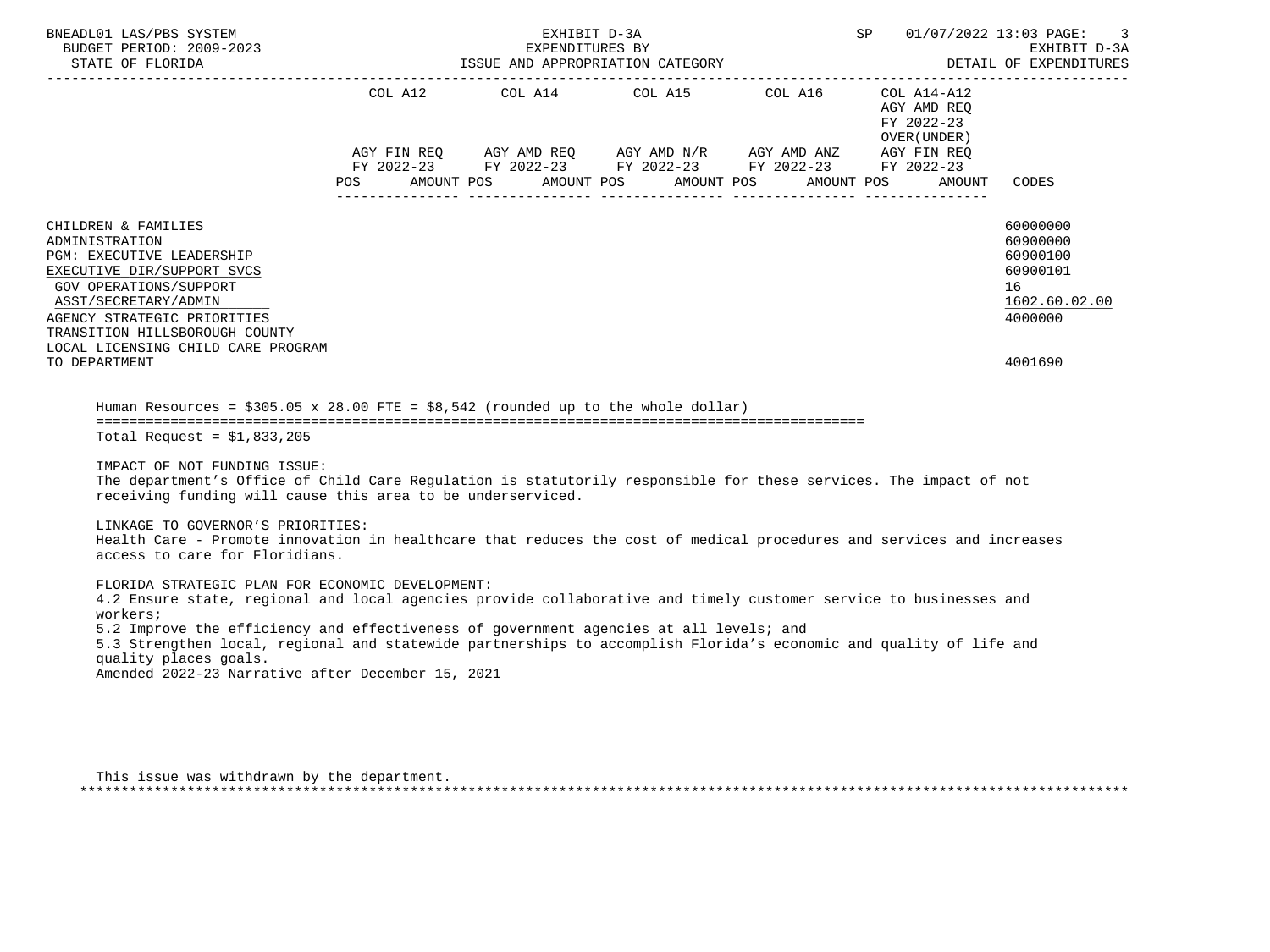| BNEADL01 LAS/PBS SYSTEM<br>BUDGET PERIOD: 2009-2023<br>STATE OF FLORIDA                                                                                                                                                                                 |                    | EXHIBIT D-3A<br>EXPENDITURES BY<br>ISSUE AND APPROPRIATION CATEGORY                                                                      |                  |         | SP 01/07/2022 13:03 PAGE:                                | EXHIBIT D-3A<br>DETAIL OF EXPENDITURES                                         |  |  |
|---------------------------------------------------------------------------------------------------------------------------------------------------------------------------------------------------------------------------------------------------------|--------------------|------------------------------------------------------------------------------------------------------------------------------------------|------------------|---------|----------------------------------------------------------|--------------------------------------------------------------------------------|--|--|
|                                                                                                                                                                                                                                                         | COL A12            | COL A14 COL A15<br>AGY FIN REQ AGY AMD REQ AGY AMD N/R AGY AMD ANZ AGY FIN REQ<br>FY 2022-23 FY 2022-23 FY 2022-23 FY 2022-23 FY 2022-23 |                  | COL A16 | COL A14-A12<br>AGY AMD REQ<br>FY 2022-23<br>OVER (UNDER) |                                                                                |  |  |
|                                                                                                                                                                                                                                                         | POS FOR            | AMOUNT POS<br>AMOUNT POS                                                                                                                 | AMOUNT POS       |         | AMOUNT POS<br>AMOUNT                                     | CODES                                                                          |  |  |
| CHILDREN & FAMILIES<br><b>SERVICES</b><br>PGM: FAMILY SAFETY PROGRAM<br>FAMILY SAFETY/PRESERVATION<br>PUBLIC PROTECTION<br>CHILD CARE REGULATION<br>AGENCY STRATEGIC PRIORITIES<br>TRANSITION HILLSBOROUGH COUNTY<br>LOCAL LICENSING CHILD CARE PROGRAM |                    |                                                                                                                                          |                  |         |                                                          | 60000000<br>60910000<br>60910300<br>60910310<br>12<br>1204.03.00.00<br>4000000 |  |  |
| TO DEPARTMENT<br>SALARY RATE<br>SALARY RATE 905,843                                                                                                                                                                                                     |                    |                                                                                                                                          |                  |         | $905,843-$                                               | 4001690<br>000000                                                              |  |  |
| SALARIES AND BENEFITS                                                                                                                                                                                                                                   |                    |                                                                                                                                          |                  |         |                                                          | 010000                                                                         |  |  |
| $-MATCH$<br>GENERAL REVENUE FUND                                                                                                                                                                                                                        | 28.00<br>1,485,821 |                                                                                                                                          |                  |         | $28.00 -$<br>1,485,821-1000 2                            |                                                                                |  |  |
| EXPENSES                                                                                                                                                                                                                                                |                    |                                                                                                                                          |                  |         |                                                          | 040000                                                                         |  |  |
| GENERAL REVENUE FUND                                                                                                                                                                                                                                    | -MATCH 338,842     |                                                                                                                                          |                  |         | 338,842-1000 2                                           |                                                                                |  |  |
| TOTAL: TRANSITION HILLSBOROUGH COUNTY<br>LOCAL LICENSING CHILD CARE PROGRAM<br>TO DEPARTMENT                                                                                                                                                            |                    |                                                                                                                                          |                  |         |                                                          | 4001690                                                                        |  |  |
| TOTAL POSITIONS 28.00<br>TOTAL ISSUE $1,824,663$<br>TOTAL SALARY RATE 905,843                                                                                                                                                                           |                    |                                                                                                                                          |                  |         | $28.00 -$<br>1,824,663-<br>$905.843 -$                   |                                                                                |  |  |
|                                                                                                                                                                                                                                                         |                    |                                                                                                                                          |                  |         |                                                          |                                                                                |  |  |
| AGENCY ISSUE NARRATIVE:<br>2022-2023 BUDGET YEAR NARRATIVE:<br>ISSUE TITLE: Hillsborough County Local Licensing Child Care Program Transition to the Department                                                                                         |                    |                                                                                                                                          | IT COMPONENT? NO |         |                                                          |                                                                                |  |  |
| SUMMARY:<br>The Flexida Department of Children and Familias (department) is requesting 29 00 FTF pesitions and funding of \$1,922,205                                                                                                                   |                    |                                                                                                                                          |                  |         |                                                          |                                                                                |  |  |

 The Florida Department of Children and Families (department) is requesting 28.00 FTE positions and funding of \$1,833,205 (\$1,690,769 in recurring General Revenue and \$142,436 in nonrecurring General Revenue) and the transfer of \$344,322 (\$64,457 in recurring General Revenue, \$233,072 in recurring Federal Grants Trust Fund, and \$46,793 in recurring Social Services Block Grant Trust Fund) from the G/A-Child Protection category to the Expenses category to transition childcare licensing from Hillsborough County to the department.

 This request is a companion issue to 2002280-Hillsborough County Local Licensing Child Care Program Transition to the Department-Add and 2002290-Hillsborough County Local Licensing Child Care Program Transition to the Department-Deduct.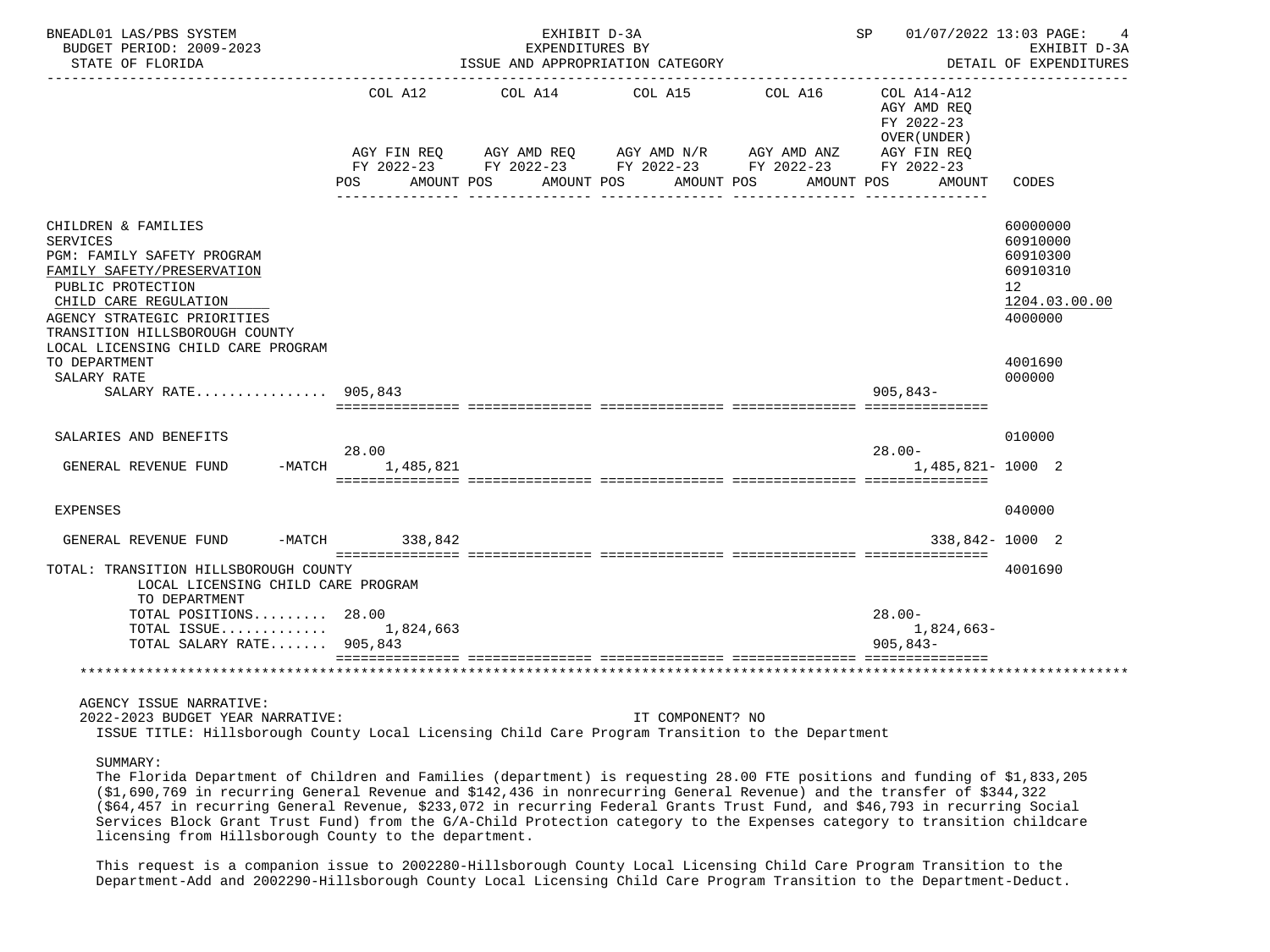| BNEADL01 LAS/PBS SYSTEM<br>BUDGET PERIOD: 2009-2023<br>STATE OF FLORIDA | SP<br>EXHIBIT D-3A<br>EXPENDITURES BY<br>ISSUE AND APPROPRIATION CATEGORY |  |  |  |  |                                                                                                                                                          |  |  |  | 01/07/2022 13:03 PAGE:                    | DETAIL OF EXPENDITURES | $-5$<br>EXHIBIT D-3A |
|-------------------------------------------------------------------------|---------------------------------------------------------------------------|--|--|--|--|----------------------------------------------------------------------------------------------------------------------------------------------------------|--|--|--|-------------------------------------------|------------------------|----------------------|
|                                                                         | COL A12                                                                   |  |  |  |  |                                                                                                                                                          |  |  |  | AGY AMD REO<br>FY 2022-23<br>OVER (UNDER) |                        |                      |
|                                                                         | <b>POS</b>                                                                |  |  |  |  | AGY FIN REQ 6GY AMD REQ 6GY AMD N/R 6GY AMD ANZ<br>FY 2022-23 FY 2022-23 FY 2022-23 FY 2022-23 FY 2022-23<br>AMOUNT POS AMOUNT POS AMOUNT POS AMOUNT POS |  |  |  | AGY FIN REO<br>AMOUNT                     | CODES                  |                      |
| CHILDREN & FAMILIES                                                     |                                                                           |  |  |  |  |                                                                                                                                                          |  |  |  |                                           | 60000000               |                      |
| SERVICES<br>PGM: FAMILY SAFETY PROGRAM                                  |                                                                           |  |  |  |  |                                                                                                                                                          |  |  |  |                                           | 60910000<br>60910300   |                      |
| FAMILY SAFETY/PRESERVATION                                              |                                                                           |  |  |  |  |                                                                                                                                                          |  |  |  |                                           | 60910310               |                      |
| PUBLIC PROTECTION                                                       |                                                                           |  |  |  |  |                                                                                                                                                          |  |  |  |                                           | 12 <sup>°</sup>        |                      |
| CHILD CARE REGULATION                                                   |                                                                           |  |  |  |  |                                                                                                                                                          |  |  |  |                                           | 1204.03.00.00          |                      |
| AGENCY STRATEGIC PRIORITIES                                             |                                                                           |  |  |  |  |                                                                                                                                                          |  |  |  |                                           | 4000000                |                      |
| TRANSITION HILLSBOROUGH COUNTY                                          |                                                                           |  |  |  |  |                                                                                                                                                          |  |  |  |                                           |                        |                      |
| LOCAL LICENSING CHILD CARE PROGRAM                                      |                                                                           |  |  |  |  |                                                                                                                                                          |  |  |  |                                           |                        |                      |
| TO DEPARTMENT                                                           |                                                                           |  |  |  |  |                                                                                                                                                          |  |  |  |                                           | 4001690                |                      |

 When summed issues 2002280-Hillsborough County Local Licensing Child Care Program Transition to the Department-Add and 2002290-Hillsborough County Local Licensing Child Care Program Transition to the Department-Deduct net to zero.

### ISSUE NARRATIVE:

The existing licensing activities are managed through the local licensing agency agreement, contract # QC6B1, and includes payment of \$344,322 per Fiscal Year for licensing, inspecting, handling complaints, etc. As of June 2021, the Hillsborough County Commissioners informed the department that they will only renew the contractual obligations of childcare licensing for one year and will return the licensing functions back to the department.

 The department's Office of Child Care Regulation will manage childcare licensing activities for Hillsborough County. Currently, the local licensing agency is seeking to stop providing childcare services in Hillsborough and aims to return these functions to the department. The funding will cover the cost of needed staff, supervisors, and legal counsel to support all licensing and inspection activities for the more than 1,200 childcare programs in the county. These staff will work within the Suncoast Region to manage inspections, complaints, and overall childcare licensing activities.

COST CALCULATION:

| 23.00 5990-Family Services Counselors                                                                                                                                                         |
|-----------------------------------------------------------------------------------------------------------------------------------------------------------------------------------------------|
| Salary Rate = $$31,107.81 \times 23.00$ FTE = $$715,480$ (rounded up)<br>Benefits (FICA, Retirement, Health Insurance, and Life Insurance) = \$20,275.65 x 23.00 FTE = \$466,340 (rounded up) |
| 4.00 5992-Family Services Counselor Supervisor-SES                                                                                                                                            |
| Salary Rate = $$34,634.18 \times 4.00 = $138,537$ (rounded up)<br>Benefits (FICA, Retirement, Health Insurance, Life Insurance, and Disability) = \$22,091.00 x 4.00 = \$88,364.00            |
| 1.00 7738-Senior Attorney                                                                                                                                                                     |
| Salary Rate = $$51,826$                                                                                                                                                                       |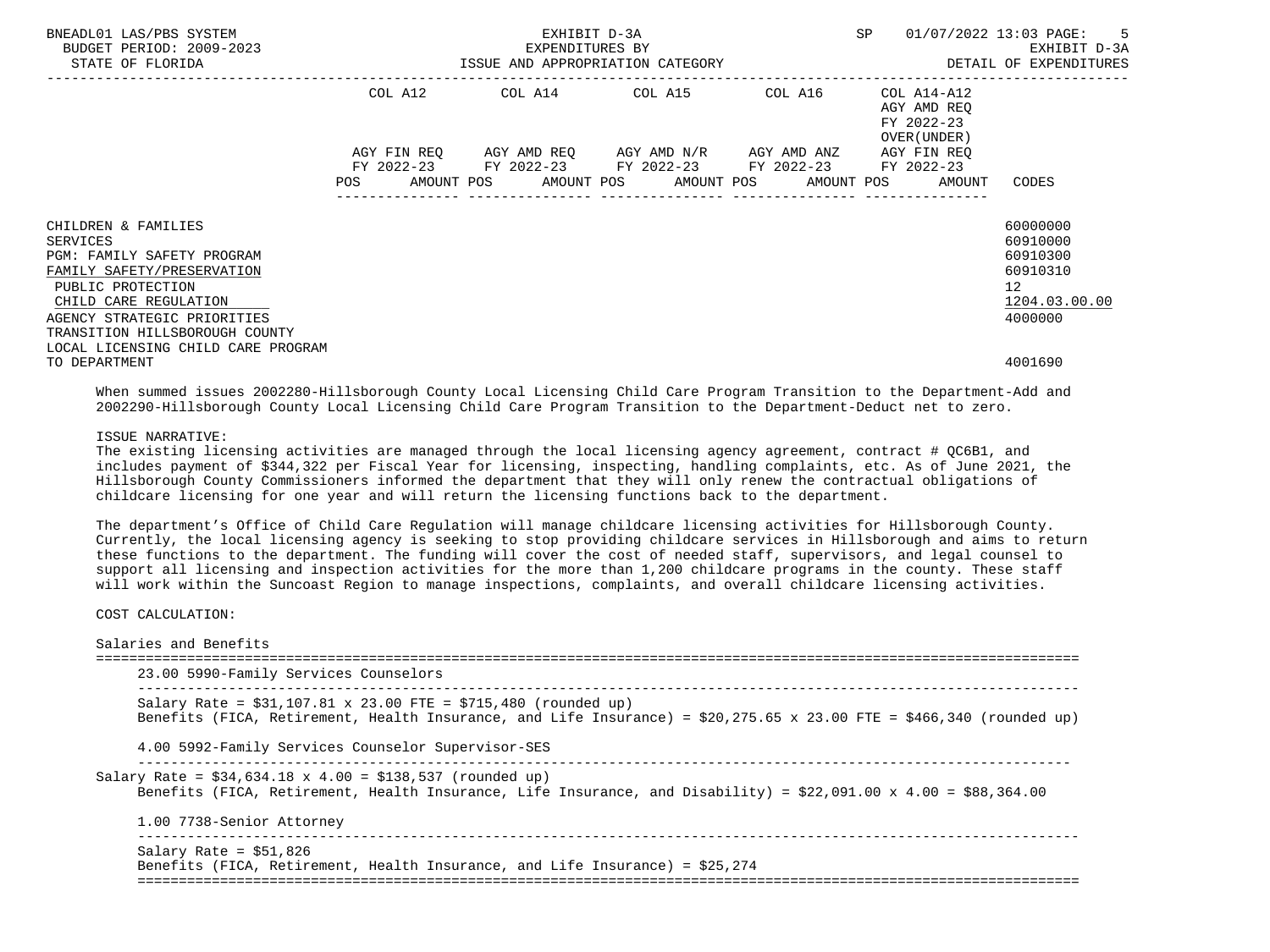| BNEADL01 LAS/PBS SYSTEM<br>BUDGET PERIOD: 2009-2023<br>STATE OF FLORIDA                                                                                                                                                                                                                                                                                                                                                    |                                                                                                                          | EXHIBIT D-3A | EXPENDITURES BY<br>ISSUE AND APPROPRIATION CATEGORY |                                                                                                                                                                                                                                                                                                                                                                                                                                                                                                                                                                          | SP 01/07/2022 13:03 PAGE:<br>DETAIL OF EXPENDITURES | EXHIBIT D-3A                                                                              |
|----------------------------------------------------------------------------------------------------------------------------------------------------------------------------------------------------------------------------------------------------------------------------------------------------------------------------------------------------------------------------------------------------------------------------|--------------------------------------------------------------------------------------------------------------------------|--------------|-----------------------------------------------------|--------------------------------------------------------------------------------------------------------------------------------------------------------------------------------------------------------------------------------------------------------------------------------------------------------------------------------------------------------------------------------------------------------------------------------------------------------------------------------------------------------------------------------------------------------------------------|-----------------------------------------------------|-------------------------------------------------------------------------------------------|
|                                                                                                                                                                                                                                                                                                                                                                                                                            | POS AMOUNT POS AMOUNT POS AMOUNT POS AMOUNT POS                                                                          |              |                                                     | $\begin{tabular}{lllllllll} \multicolumn{2}{l}{{\text{COL A14}} } & \multicolumn{2}{c}{{\text{COL A15}} } & \multicolumn{2}{c}{{\text{COL A16}} } & \multicolumn{2}{c}{{\text{COL A14} - A12}}\\ \multicolumn{2}{c}{{\text{COL A14}} } & \multicolumn{2}{c}{{\text{COL A14} - A12}} & \multicolumn{2}{c}{{\text{COL A14} - A12}} & \multicolumn{2}{c}{{\text{COL A14} - A12}} & \multicolumn{2}{c}{{\text{COL A14} - A12}} & \multicolumn{2}{c$<br>AGY FIN REQ AGY AMD REQ AGY AMD N/R AGY AMD ANZ AGY FIN REQ<br>FY 2022-23 FY 2022-23 FY 2022-23 FY 2022-23 FY 2022-23 | AGY AMD REO<br>FY 2022-23<br>OVER (UNDER)<br>AMOUNT | CODES                                                                                     |
| CHILDREN & FAMILIES<br>SERVICES<br>PGM: FAMILY SAFETY PROGRAM<br>FAMILY SAFETY/PRESERVATION<br>PUBLIC PROTECTION<br>CHILD CARE REGULATION<br>AGENCY STRATEGIC PRIORITIES<br>TRANSITION HILLSBOROUGH COUNTY<br>LOCAL LICENSING CHILD CARE PROGRAM<br>TO DEPARTMENT                                                                                                                                                          |                                                                                                                          |              |                                                     |                                                                                                                                                                                                                                                                                                                                                                                                                                                                                                                                                                          |                                                     | 60000000<br>60910000<br>60910300<br>60910310<br>12<br>1204.03.00.00<br>4000000<br>4001690 |
| Salaries and Benefits Total = $$1,485,821$ (rounded up to the whole dollar)<br>Expenses<br>Expense package = $$11,452 \times 28.00$ FTE = $$320,656$ ( $$142,436$ is nonrecurring)<br>Travel = $23.00$ 5990-Family Services Counselors x \$13,802 = \$317,446                                                                                                                                                              | 4.00 5992-Family Services Counselor Supervisor-SES x \$9,833 = \$39,332<br>1.00 7738-Senior Attorney x $$5,730 = $5,730$ |              |                                                     |                                                                                                                                                                                                                                                                                                                                                                                                                                                                                                                                                                          |                                                     |                                                                                           |
| Expenses Total = $$683,164$<br>Transfer from $G/A$ -Child Protection = \$344,322                                                                                                                                                                                                                                                                                                                                           |                                                                                                                          |              |                                                     |                                                                                                                                                                                                                                                                                                                                                                                                                                                                                                                                                                          |                                                     |                                                                                           |
| Expenses Request = $$338,842$                                                                                                                                                                                                                                                                                                                                                                                              |                                                                                                                          |              |                                                     |                                                                                                                                                                                                                                                                                                                                                                                                                                                                                                                                                                          |                                                     |                                                                                           |
| Human Resources = $$305.05 \times 28.00$ FTE = $$8,542$ (rounded up to the whole dollar)<br>Total Request = $$1,833,205$                                                                                                                                                                                                                                                                                                   |                                                                                                                          |              |                                                     |                                                                                                                                                                                                                                                                                                                                                                                                                                                                                                                                                                          |                                                     |                                                                                           |
| IMPACT OF NOT FUNDING ISSUE:<br>The department's Office of Child Care Regulation is statutorily responsible for these services. The impact of not<br>receiving funding will cause this area to be underserviced.                                                                                                                                                                                                           |                                                                                                                          |              |                                                     |                                                                                                                                                                                                                                                                                                                                                                                                                                                                                                                                                                          |                                                     |                                                                                           |
| LINKAGE TO GOVERNOR'S PRIORITIES:<br>Health Care - Promote innovation in healthcare that reduces the cost of medical procedures and services and increases<br>access to care for Floridians.                                                                                                                                                                                                                               |                                                                                                                          |              |                                                     |                                                                                                                                                                                                                                                                                                                                                                                                                                                                                                                                                                          |                                                     |                                                                                           |
| FLORIDA STRATEGIC PLAN FOR ECONOMIC DEVELOPMENT:<br>4.2 Ensure state, regional and local agencies provide collaborative and timely customer service to businesses and<br>workers;<br>5.2 Improve the efficiency and effectiveness of government agencies at all levels; and<br>5.3 Strengthen local, regional and statewide partnerships to accomplish Florida's economic and quality of life and<br>quality places goals. |                                                                                                                          |              |                                                     |                                                                                                                                                                                                                                                                                                                                                                                                                                                                                                                                                                          |                                                     |                                                                                           |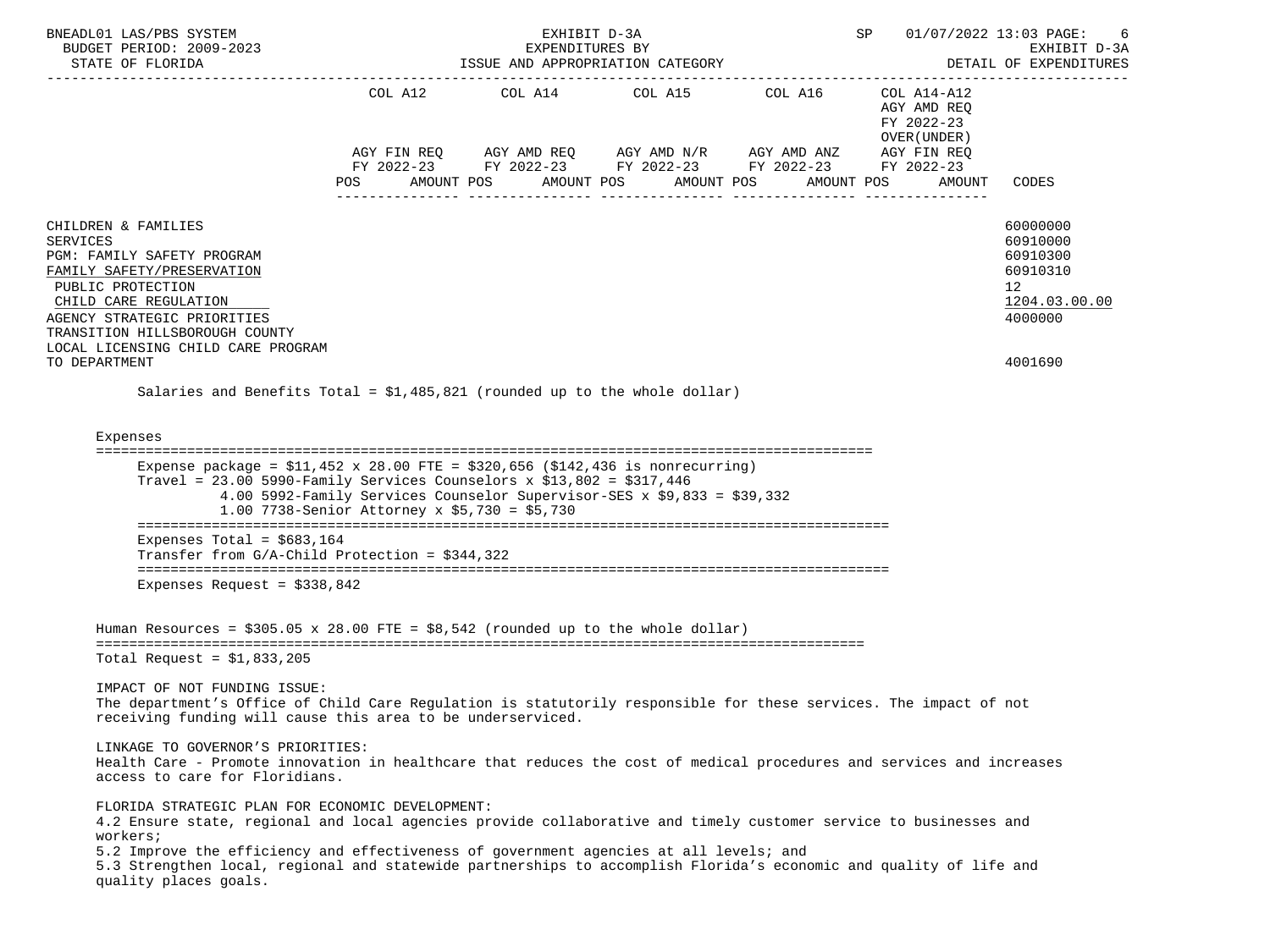| BNEADL01 LAS/PBS SYSTEM<br>BUDGET PERIOD: 2009-2023<br>STATE OF FLORIDA                                                                                                                                                                          | EXHIBIT D-3A<br>EXPENDITURES BY<br>ISSUE AND APPROPRIATION CATEGORY<br>---------------------------- |                                                        |  |  |  |                  |  |                  | SP |                                                              | 01/07/2022 13:03 PAGE: 7<br>EXHIBIT D-3A<br>DETAIL OF EXPENDITURES                          |
|--------------------------------------------------------------------------------------------------------------------------------------------------------------------------------------------------------------------------------------------------|-----------------------------------------------------------------------------------------------------|--------------------------------------------------------|--|--|--|------------------|--|------------------|----|--------------------------------------------------------------|---------------------------------------------------------------------------------------------|
|                                                                                                                                                                                                                                                  |                                                                                                     | COL A12 COL A14 COL A15 COL A16 COL A14-A12            |  |  |  |                  |  |                  |    | AGY AMD REO<br>FY 2022-23<br>OVER (UNDER)                    |                                                                                             |
|                                                                                                                                                                                                                                                  |                                                                                                     | AGY FIN REQ AGY AMD REQ AGY AMD N/R AGY AMD ANZ        |  |  |  |                  |  |                  |    | AGY FIN REO                                                  |                                                                                             |
|                                                                                                                                                                                                                                                  |                                                                                                     | FY 2022-23 FY 2022-23 FY 2022-23 FY 2022-23 FY 2022-23 |  |  |  | ---------------- |  | ---------------- |    | POS AMOUNT POS AMOUNT POS AMOUNT POS AMOUNT POS AMOUNT CODES |                                                                                             |
| CHILDREN & FAMILIES<br>SERVICES<br>PGM: FAMILY SAFETY PROGRAM<br>FAMILY SAFETY/PRESERVATION<br>PUBLIC PROTECTION<br>CHILD CARE REGULATION<br>AGENCY STRATEGIC PRIORITIES<br>TRANSITION HILLSBOROUGH COUNTY<br>LOCAL LICENSING CHILD CARE PROGRAM |                                                                                                     |                                                        |  |  |  |                  |  |                  |    |                                                              | 60000000<br>60910000<br>60910300<br>60910310<br>12 <sup>°</sup><br>1204.03.00.00<br>4000000 |
| TO DEPARTMENT                                                                                                                                                                                                                                    |                                                                                                     |                                                        |  |  |  |                  |  |                  |    |                                                              | 4001690                                                                                     |
| Amended 2022-23 Narrative after December 15, 2021                                                                                                                                                                                                |                                                                                                     |                                                        |  |  |  |                  |  |                  |    |                                                              |                                                                                             |

| This issue was withdrawn by the department.  |           |                 |               |
|----------------------------------------------|-----------|-----------------|---------------|
| TOTAL: CHILD CARE REGULATION<br>BY FUND TYPE |           |                 | 1204.03.00.00 |
|                                              | 28.00     | $28.00 -$       |               |
| GENERAL REVENUE FUND                         | 1,824,663 | 1,824,663- 1000 |               |
| SALARY RATE 905,843                          |           | $905.843 -$     |               |
|                                              |           |                 |               |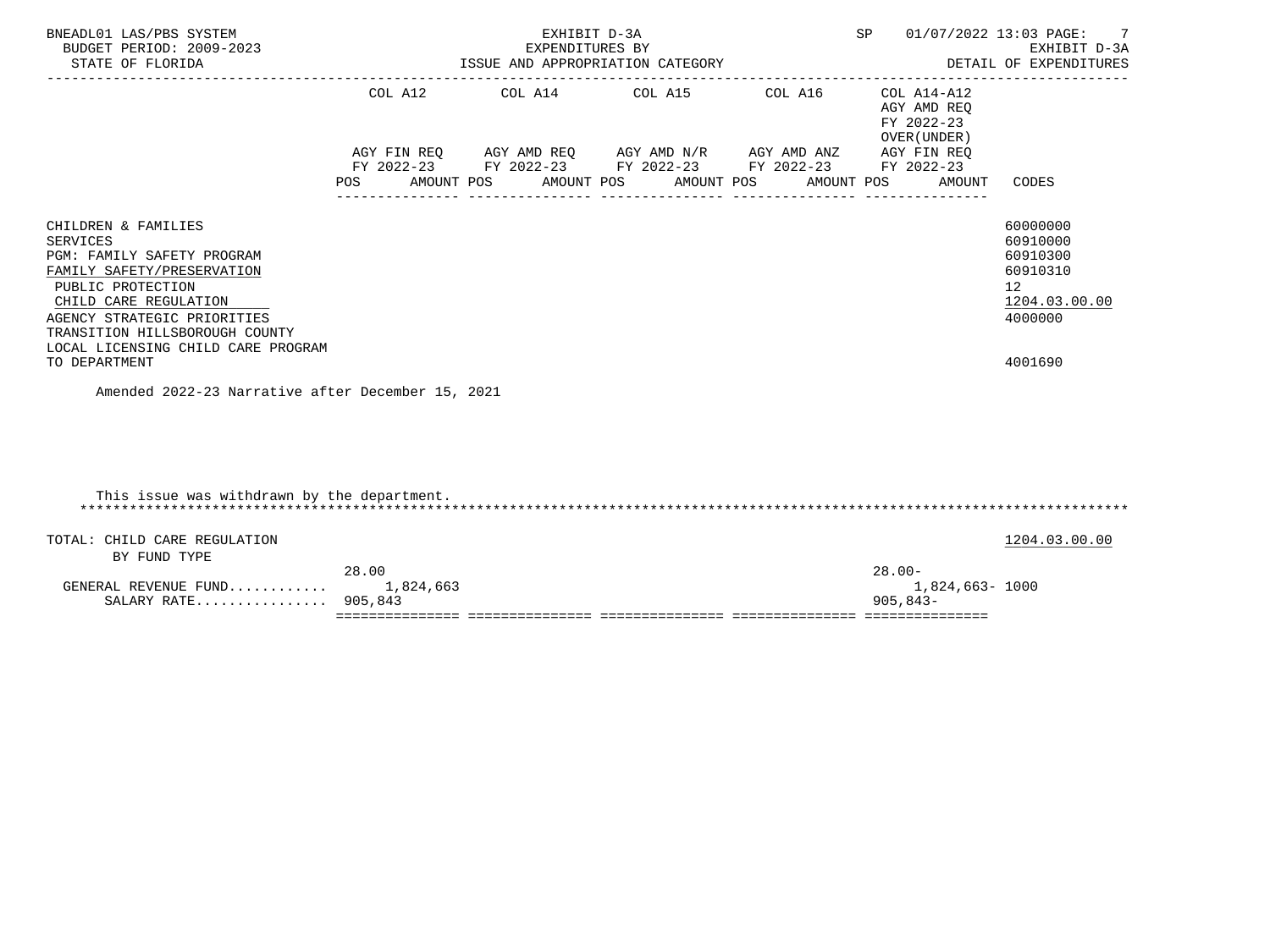| BNEADL01 LAS/PBS SYSTEM<br>BUDGET PERIOD: 2009-2023<br>STATE OF FLORIDA                                                                                                                |          | SP<br>EXHIBIT D-3A<br>01/07/2022 11:45 PAGE:<br>EXPENDITURES BY<br>ISSUE AND APPROPRIATION CATEGORY |  |  |           |  |                                                                                                       |  |  |  |                                                          | $\overline{1}$<br>EXHIBIT D-3A<br>DETAIL OF EXPENDITURES                       |
|----------------------------------------------------------------------------------------------------------------------------------------------------------------------------------------|----------|-----------------------------------------------------------------------------------------------------|--|--|-----------|--|-------------------------------------------------------------------------------------------------------|--|--|--|----------------------------------------------------------|--------------------------------------------------------------------------------|
|                                                                                                                                                                                        |          |                                                                                                     |  |  |           |  | COL A12 COL A14 COL A15 COL A16                                                                       |  |  |  | COL A14-A12<br>AGY AMD REO<br>FY 2022-23<br>OVER (UNDER) |                                                                                |
|                                                                                                                                                                                        |          |                                                                                                     |  |  |           |  | AGY FIN REQ AGY AMD REQ AGY AMD N/R AGY AMD ANZ AGY FIN REQ                                           |  |  |  |                                                          |                                                                                |
|                                                                                                                                                                                        |          | POS                                                                                                 |  |  |           |  | FY 2022-23 FY 2022-23 FY 2022-23 FY 2022-23 FY 2022-23<br>AMOUNT POS AMOUNT POS AMOUNT POS AMOUNT POS |  |  |  | AMOUNT                                                   | CODES                                                                          |
| CHILDREN & FAMILIES<br><b>SERVICES</b><br>PGM: MENTAL HEALTH PROGRAM<br>MENTAL HEALTH SERVICES<br>HEALTH AND HUMAN SERVICES<br>CIVIL COMMITMENT PROGRAM<br>AGENCY STRATEGIC PRIORITIES |          |                                                                                                     |  |  |           |  |                                                                                                       |  |  |  |                                                          | 60000000<br>60910000<br>60910500<br>60910506<br>13<br>1301.02.00.00<br>4000000 |
| COST OF LIVING ADJUSTMENT - MENTAL<br>HEALTH CONTRACTED AGENCIES<br>SPECIAL CATEGORIES<br>G/A-CONTRACT PROF SERVICES                                                                   |          |                                                                                                     |  |  |           |  |                                                                                                       |  |  |  |                                                          | 4004580<br>100000<br>100779                                                    |
| GENERAL REVENUE FUND                                                                                                                                                                   | $-MATCH$ |                                                                                                     |  |  | 1,246,823 |  |                                                                                                       |  |  |  | 1,246,823 1000 2                                         |                                                                                |
|                                                                                                                                                                                        |          |                                                                                                     |  |  |           |  |                                                                                                       |  |  |  |                                                          |                                                                                |
| AGENCY ISSUE NARRATIVE:<br>$-0.0000$ $-0.0000$ $-0.0000$                                                                                                                               |          |                                                                                                     |  |  |           |  |                                                                                                       |  |  |  |                                                          |                                                                                |

 2022-2023 BUDGET YEAR NARRATIVE: IT COMPONENT? NO Amended 2022-23 Narrative after December 15, 2021

ISSUE TITLE: Cost of Living Adjustment - Mental Health Contracted Agencies

SUMMARY:

This is a new issue.

 The Florida Department of Children and Families (department) is requesting funding of \$3,690,297 in recurring General Revenue for a cost-of-living adjustment for contracted Mental Health Treatment Facilities (MHTFs). The department Mental Health Treatment Facilities (MHTF), state-operated and contracted, serve thousands of Florida's most vulnerable population annually. To meet their needs, and provide the best care possible, the department is requesting a cost-of-living adjustment for contracted MHTFs.

ISSUE NARRATIVE:

 The department has executed contracts with Wellpath Recovery Solutions, LLC to operate South Florida State Hospital (SFSH), South Florida Evaluation and Treatment Center (SFETC), Treasure Coast Forensic Treatment Center (TCFTC), and Florida Civil Commitment Center (FCCC). The contracted facilities have continued to experience wage pressures resulting from both an improving job market, increases in non-labor categories, and capital repairs due to aging facilities.

COST CALCULATION:

-------------------------------------------------------------------------------------------------------------------------

------------------------------------------------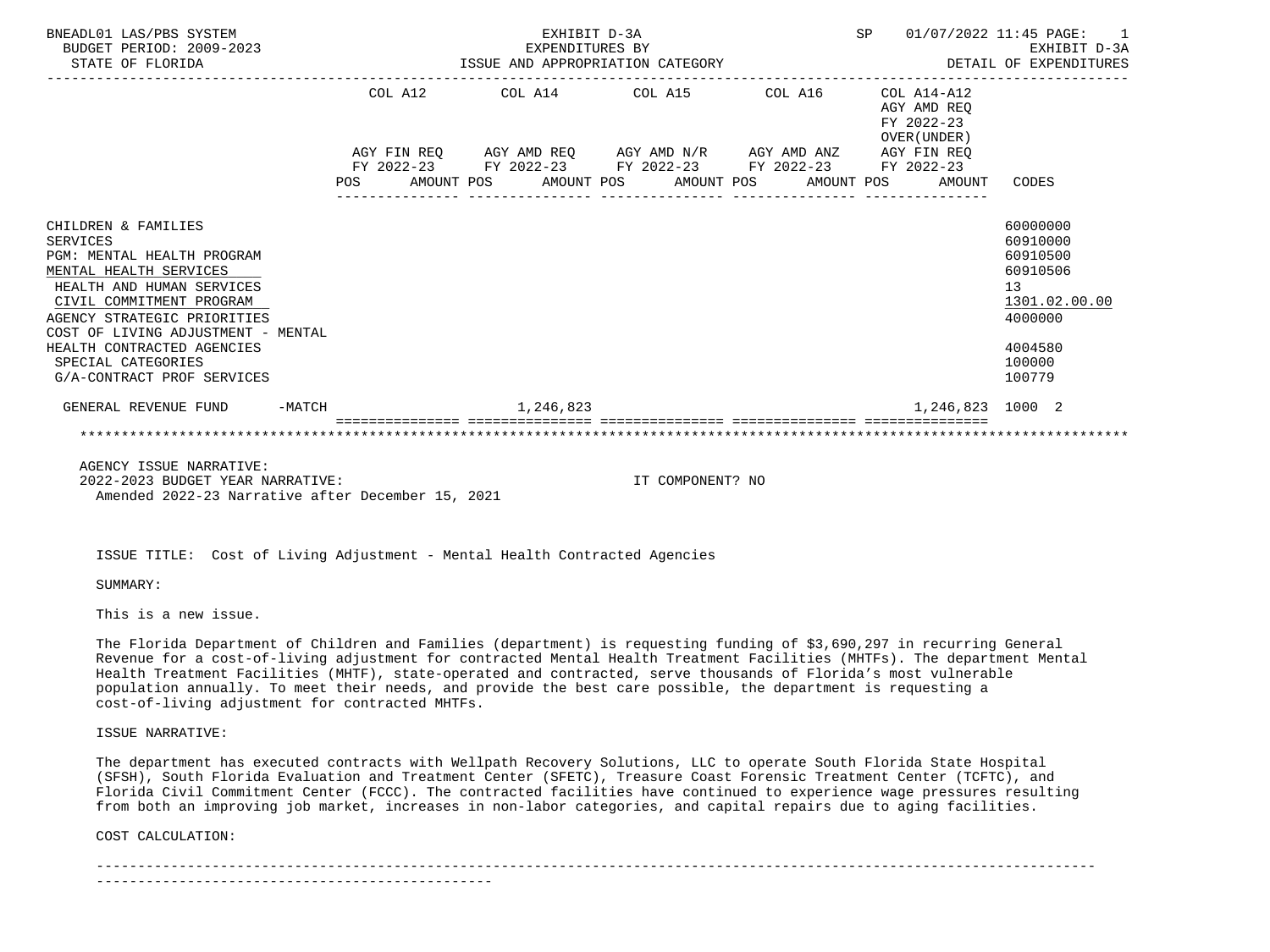| BNEADL01 LAS/PBS SYSTEM<br>BUDGET PERIOD: 2009-2023<br>STATE OF FLORIDA                                                                                                                                       |                                                                        |                          | ISSUE AND APPROPRIATION CATEGORY | EXHIBIT D-3A<br>EXPENDITURES BY |            |                                                                                                                                                                                                    | SP 01/07/2022 11:45 PAGE: 2                                 | EXHIBIT D-3A<br>DETAIL OF EXPENDITURES<br>------------------                                           |  |
|---------------------------------------------------------------------------------------------------------------------------------------------------------------------------------------------------------------|------------------------------------------------------------------------|--------------------------|----------------------------------|---------------------------------|------------|----------------------------------------------------------------------------------------------------------------------------------------------------------------------------------------------------|-------------------------------------------------------------|--------------------------------------------------------------------------------------------------------|--|
|                                                                                                                                                                                                               |                                                                        | COL A12<br>POS           | AMOUNT POS                       | COL A14 COL A15<br>AMOUNT POS   | AMOUNT POS | COL A16<br>AGY FIN REQ       AGY AMD REQ       AGY AMD N/R       AGY AMD ANZ       AGY FIN REQ<br>FY 2022-23        FY 2022-23        FY 2022-23        FY 2022-23        FY 2022-23<br>AMOUNT POS | $COL A14- A12$<br>AGY AMD REQ<br>FY 2022-23<br>OVER (UNDER) | AMOUNT CODES                                                                                           |  |
| CHILDREN & FAMILIES<br>SERVICES<br>PGM: MENTAL HEALTH PROGRAM<br>MENTAL HEALTH SERVICES<br>HEALTH AND HUMAN SERVICES<br>CIVIL COMMITMENT PROGRAM<br>AGENCY STRATEGIC PRIORITIES<br>HEALTH CONTRACTED AGENCIES | COST OF LIVING ADJUSTMENT - MENTAL                                     |                          |                                  |                                 |            |                                                                                                                                                                                                    |                                                             | 60000000<br>60910000<br>60910500<br>60910506<br>13 <sup>7</sup><br>1301.02.00.00<br>4000000<br>4004580 |  |
|                                                                                                                                                                                                               | Facility FY 2021-22 3% Rate FY 2022-23 Days Beds FY 2022-23 FY 2021-22 |                          |                                  |                                 |            |                                                                                                                                                                                                    |                                                             | Requested                                                                                              |  |
|                                                                                                                                                                                                               |                                                                        | Bed Day Increase Bed Day |                                  |                                 |            |                                                                                                                                                                                                    | Contract Recurring Amount                                   |                                                                                                        |  |
|                                                                                                                                                                                                               | Rate                                                                   |                          | Rate                             |                                 |            | Amount* Budget                                                                                                                                                                                     |                                                             |                                                                                                        |  |
|                                                                                                                                                                                                               | SFSH \$325.36 \$9.76                                                   |                          |                                  |                                 |            |                                                                                                                                                                                                    |                                                             |                                                                                                        |  |
| SFETC                                                                                                                                                                                                         | \$316.39                                                               |                          | $$9.49$ $$325.88$                |                                 | 365 30     |                                                                                                                                                                                                    | 249 \$29,617,604 \$28,755,126 \$862,478                     |                                                                                                        |  |
| TCFTC                                                                                                                                                                                                         | \$327.88                                                               |                          | $$9.84$ $$337.72$                |                                 | 365 7      | 224 \$27,611,888                                                                                                                                                                                   | \$26,807,480 \$804,508                                      |                                                                                                        |  |
| <b>FCCC</b>                                                                                                                                                                                                   | \$118.48                                                               | \$3.55                   | \$122.03                         | 365 30                          |            |                                                                                                                                                                                                    | 600 \$26,724,570 \$25,948,802 \$776,488                     |                                                                                                        |  |
| Total                                                                                                                                                                                                         |                                                                        |                          |                                  |                                 |            |                                                                                                                                                                                                    |                                                             |                                                                                                        |  |

IMPACT OF NOT FUNDING ISSUE:

 Not funding the proposal will result in continued insufficient funding to support the needs of the forensic system and obtain necessary treatment to return patients to competency to proceed with the judicial process for crimes alleged.

LINKAGE TO GOVERNOR'S PRIORITIES: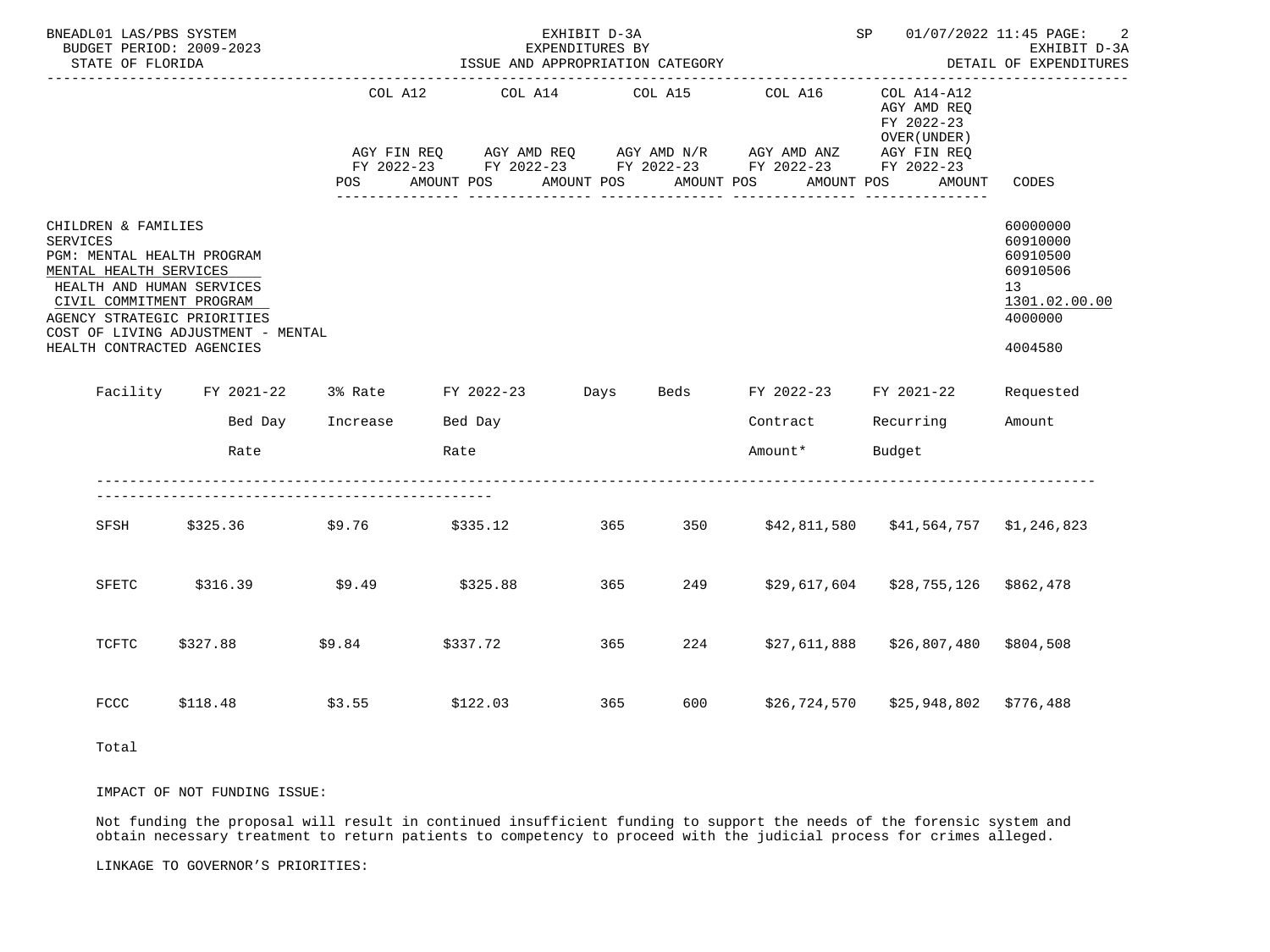| BNEADL01 LAS/PBS SYSTEM<br>BUDGET PERIOD: 2009-2023<br>STATE OF FLORIDA                                                                                                                                               | ISSUE AND APPROPRIATION CATEGORY                                                                                              | EXHIBIT D-3A<br>EXPENDITURES BY | SP                                                                                            | 01/07/2022 11:45 PAGE: 3<br>EXHIBIT D-3A<br>DETAIL OF EXPENDITURES |                                                                   |                                                                                |
|-----------------------------------------------------------------------------------------------------------------------------------------------------------------------------------------------------------------------|-------------------------------------------------------------------------------------------------------------------------------|---------------------------------|-----------------------------------------------------------------------------------------------|--------------------------------------------------------------------|-------------------------------------------------------------------|--------------------------------------------------------------------------------|
|                                                                                                                                                                                                                       | COL A12                                                                                                                       |                                 | COL A14 COL A15 COL A16                                                                       |                                                                    | COL A14-A12<br>AGY AMD REO<br>FY 2022-23<br>OVER (UNDER)          |                                                                                |
|                                                                                                                                                                                                                       | AGY FIN REO<br>POS FOR THE POST OF THE STATE STATE STATE STATE STATE STATE STATE STATE STATE STATE STATE STATE STATE STATE ST |                                 | AGY AMD REQ AGY AMD N/R AGY AMD ANZ<br>FY 2022-23 FY 2022-23 FY 2022-23 FY 2022-23 FY 2022-23 |                                                                    | AGY FIN REO<br>AMOUNT POS AMOUNT POS AMOUNT POS AMOUNT POS AMOUNT | CODES                                                                          |
| CHILDREN & FAMILIES<br>SERVICES<br>PGM: MENTAL HEALTH PROGRAM<br>MENTAL HEALTH SERVICES<br>HEALTH AND HUMAN SERVICES<br>CIVIL COMMITMENT PROGRAM<br>AGENCY STRATEGIC PRIORITIES<br>COST OF LIVING ADJUSTMENT - MENTAL |                                                                                                                               |                                 |                                                                                               |                                                                    |                                                                   | 60000000<br>60910000<br>60910500<br>60910506<br>13<br>1301.02.00.00<br>4000000 |
| HEALTH CONTRACTED AGENCIES                                                                                                                                                                                            |                                                                                                                               |                                 |                                                                                               |                                                                    |                                                                   | 4004580                                                                        |

 Health Care - Focus resources on continuing to combat the opioid crisis and substance abuse in general, and addressing mental health.

FLORIDA STRATEGIC PLAN FOR ECONOMIC DEVELOPMENT:

 6.1 Create and sustain vibrant, safe, healthy, and resilient communities that attract workers, residents, businesses and visitors; and

 6.2 Ensure Floridians in all communities and life stages have opportunities to achieve healthier outcomes and societal contributions.<br>\*\*\*\*\*\*\*\*\*\*\*\*\*\*\*\*\*\*\* \*\*\*\*\*\*\*\*\*\*\*\*\*\*\*\*\*\*\*\*\*\*\*\*\*\*\*\*\*\*\*\*\*\*\*\*\*\*\*\*\*\*\*\*\*\*\*\*\*\*\*\*\*\*\*\*\*\*\*\*\*\*\*\*\*\*\*\*\*\*\*\*\*\*\*\*\*\*\*\*\*\*\*\*\*\*\*\*\*\*\*\*\*\*\*\*\*\*\*\*\*\*\*\*\*\*\*\*\*\*\*\*\*\*\*\*\*\*\*\*\*\*\*\*\*\*\*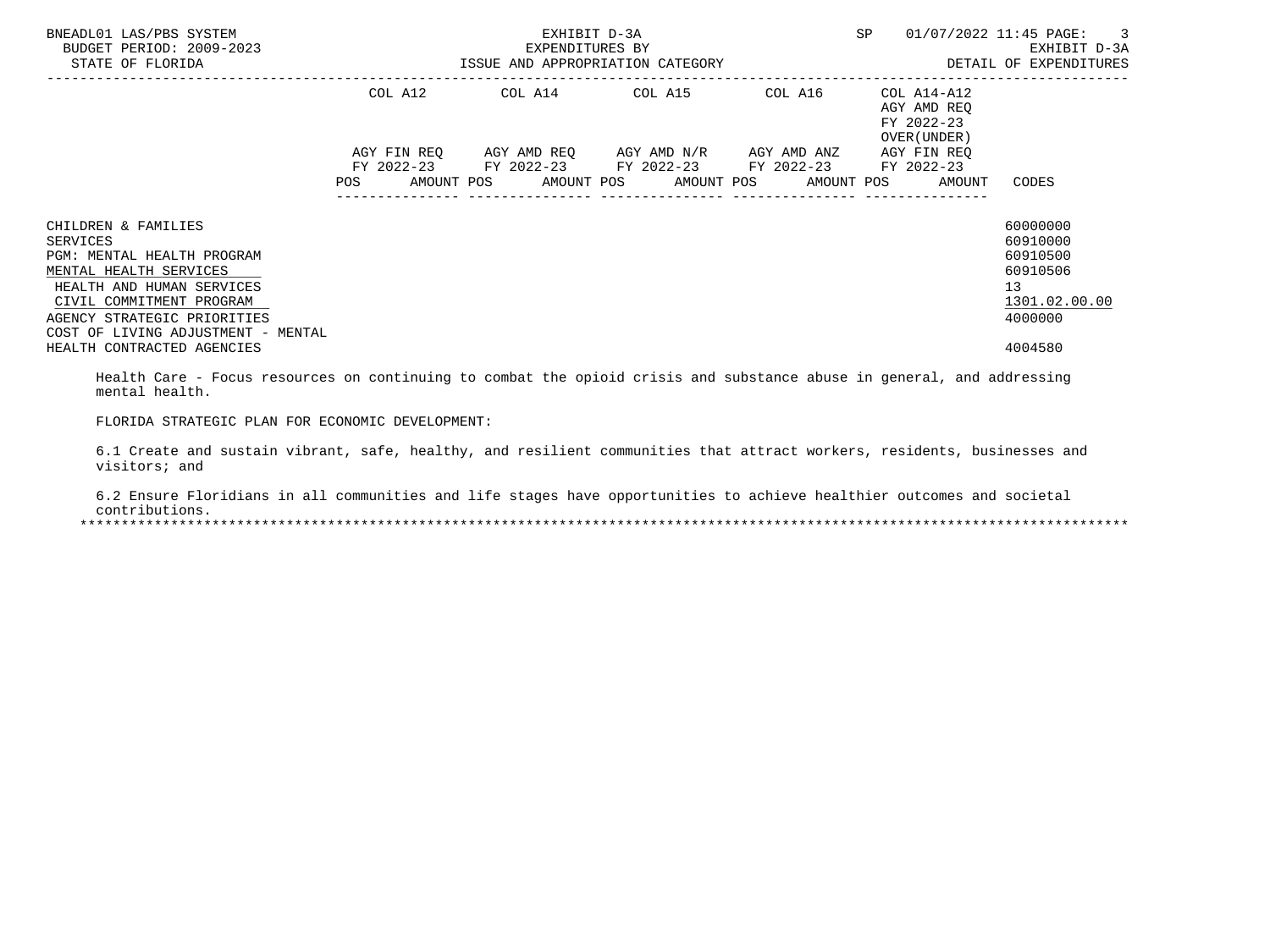| BNEADL01 LAS/PBS SYSTEM<br>BUDGET PERIOD: 2009-2023<br>STATE OF FLORIDA                                                                                                                                                                                                                                        | SP 01/07/2022 11:45 PAGE: 4<br>EXHIBIT D-3A<br>EXPENDITURES BY EXHIBIT D-3A<br>ISSUE AND APPROPRIATION CATEGORY STARBED TO BETAIL OF EXPENDITURES |  |  |           |  |                                                                                                           |  |  |  |                                           |                                                                                                               |
|----------------------------------------------------------------------------------------------------------------------------------------------------------------------------------------------------------------------------------------------------------------------------------------------------------------|---------------------------------------------------------------------------------------------------------------------------------------------------|--|--|-----------|--|-----------------------------------------------------------------------------------------------------------|--|--|--|-------------------------------------------|---------------------------------------------------------------------------------------------------------------|
|                                                                                                                                                                                                                                                                                                                |                                                                                                                                                   |  |  |           |  | COL A12 COL A14 COL A15 COL A16 COL A14-A12                                                               |  |  |  | AGY AMD REO<br>FY 2022-23<br>OVER (UNDER) |                                                                                                               |
|                                                                                                                                                                                                                                                                                                                |                                                                                                                                                   |  |  |           |  | AGY FIN REQ AGY AMD REQ AGY AMD N/R AGY AMD ANZ AGY FIN REQ                                               |  |  |  |                                           |                                                                                                               |
|                                                                                                                                                                                                                                                                                                                |                                                                                                                                                   |  |  |           |  | FY 2022-23 FY 2022-23 FY 2022-23 FY 2022-23 FY 2022-23<br>POS AMOUNT POS AMOUNT POS AMOUNT POS AMOUNT POS |  |  |  | AMOUNT                                    | CODES                                                                                                         |
| CHILDREN & FAMILIES<br><b>SERVICES</b><br>PGM: MENTAL HEALTH PROGRAM<br>MENTAL HEALTH SERVICES<br>HEALTH AND HUMAN SERVICES<br>FORENSIC COMMITMENT PROG<br>AGENCY STRATEGIC PRIORITIES<br>COST OF LIVING ADJUSTMENT - MENTAL<br>HEALTH CONTRACTED AGENCIES<br>SPECIAL CATEGORIES<br>G/A-CONTRACT PROF SERVICES |                                                                                                                                                   |  |  |           |  |                                                                                                           |  |  |  |                                           | 60000000<br>60910000<br>60910500<br>60910506<br>13<br>1301.03.00.00<br>4000000<br>4004580<br>100000<br>100779 |
| GENERAL REVENUE FUND -STATE                                                                                                                                                                                                                                                                                    |                                                                                                                                                   |  |  | 1,666,986 |  |                                                                                                           |  |  |  | 1,666,986 1000 1                          |                                                                                                               |
|                                                                                                                                                                                                                                                                                                                |                                                                                                                                                   |  |  |           |  |                                                                                                           |  |  |  |                                           |                                                                                                               |
| AGENCY ISSUE NARRATIVE:<br>$0.000$ $0.000$ pupang unap wappagtup.                                                                                                                                                                                                                                              |                                                                                                                                                   |  |  |           |  | TH COMPONIUMO MO                                                                                          |  |  |  |                                           |                                                                                                               |

 2022-2023 BUDGET YEAR NARRATIVE: IT COMPONENT? NO Amended 2022-23 Narrative after December 15, 2021

ISSUE TITLE: Cost of Living Adjustment - Mental Health Contracted Agencies

SUMMARY:

This is a new issue.

 The Florida Department of Children and Families (department) is requesting funding of \$3,690,297 in recurring General Revenue for a cost-of-living adjustment for contracted Mental Health Treatment Facilities (MHTFs). The department Mental Health Treatment Facilities (MHTF), state-operated and contracted, serve thousands of Florida's most vulnerable population annually. To meet their needs, and provide the best care possible, the department is requesting a cost-of-living adjustment for contracted MHTFs.

ISSUE NARRATIVE:

 The department has executed contracts with Wellpath Recovery Solutions, LLC to operate South Florida State Hospital (SFSH), South Florida Evaluation and Treatment Center (SFETC), Treasure Coast Forensic Treatment Center (TCFTC), and Florida Civil Commitment Center (FCCC). The contracted facilities have continued to experience wage pressures resulting from both an improving job market, increases in non-labor categories, and capital repairs due to aging facilities.

COST CALCULATION:

-------------------------------------------------------------------------------------------------------------------------

------------------------------------------------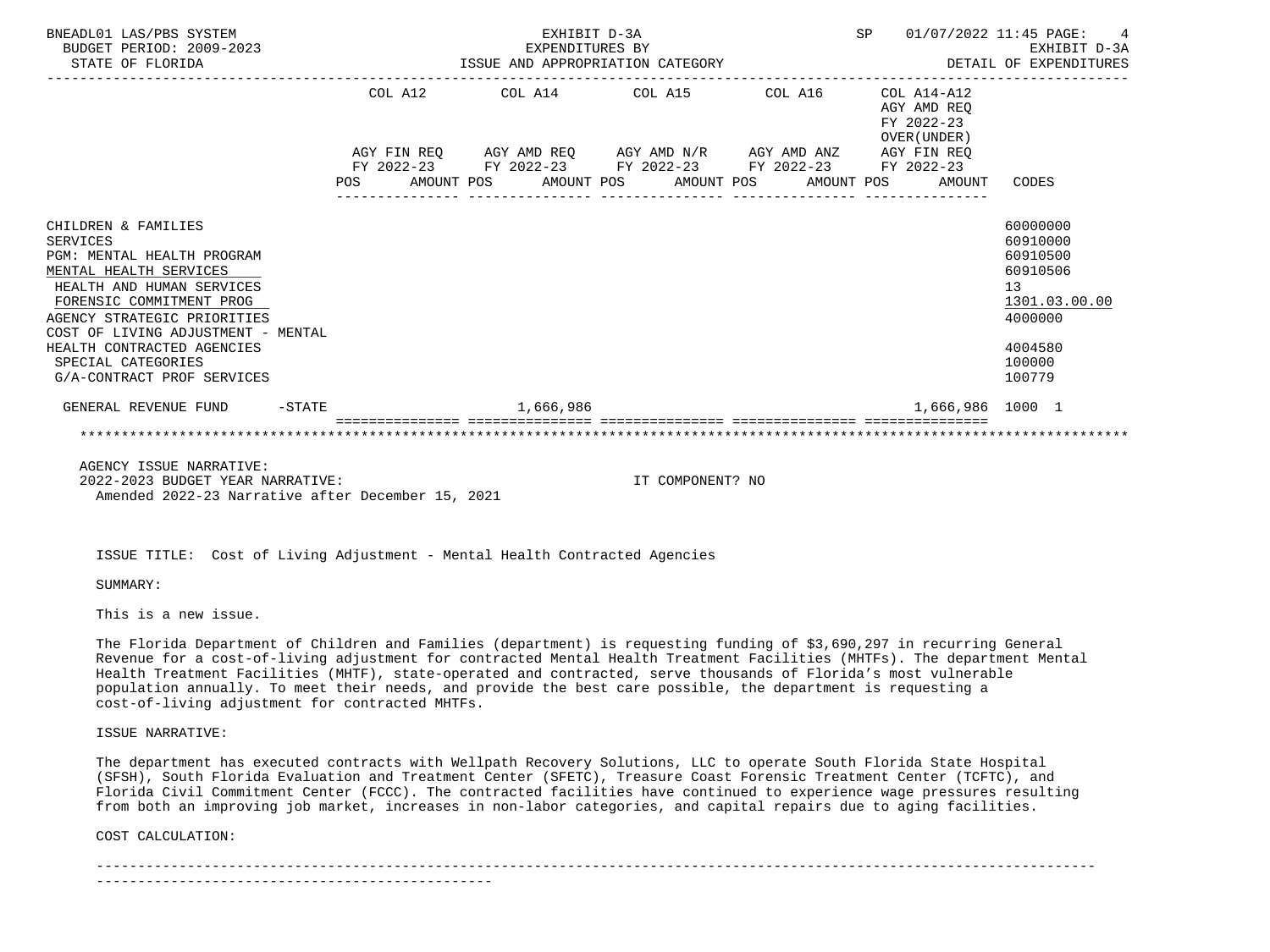| BNEADL01 LAS/PBS SYSTEM<br>BUDGET PERIOD: 2009-2023<br>STATE OF FLORIDA                                                                                                                                       |                                                                        |                          | EXHIBIT D-3A<br>SP 01/07/2022 11:45 PAGE: 5<br>EXPENDITURES BY<br>ISSUE AND APPROPRIATION CATEGORY<br>DETAIL OF EXPENDITURES |                               |        |            |                                                                                                                                                                                                    |                                                             |                                                                                                        |
|---------------------------------------------------------------------------------------------------------------------------------------------------------------------------------------------------------------|------------------------------------------------------------------------|--------------------------|------------------------------------------------------------------------------------------------------------------------------|-------------------------------|--------|------------|----------------------------------------------------------------------------------------------------------------------------------------------------------------------------------------------------|-------------------------------------------------------------|--------------------------------------------------------------------------------------------------------|
|                                                                                                                                                                                                               |                                                                        | COL A12<br>POS           | AMOUNT POS                                                                                                                   | COL A14 COL A15<br>AMOUNT POS |        | AMOUNT POS | COL A16<br>AGY FIN REQ       AGY AMD REQ       AGY AMD N/R       AGY AMD ANZ       AGY FIN REQ<br>FY 2022-23        FY 2022-23        FY 2022-23        FY 2022-23        FY 2022-23<br>AMOUNT POS | $COL A14- A12$<br>AGY AMD REQ<br>FY 2022-23<br>OVER (UNDER) | ------------------<br>AMOUNT CODES                                                                     |
| CHILDREN & FAMILIES<br>SERVICES<br>PGM: MENTAL HEALTH PROGRAM<br>MENTAL HEALTH SERVICES<br>HEALTH AND HUMAN SERVICES<br>FORENSIC COMMITMENT PROG<br>AGENCY STRATEGIC PRIORITIES<br>HEALTH CONTRACTED AGENCIES | COST OF LIVING ADJUSTMENT - MENTAL                                     |                          |                                                                                                                              |                               |        |            |                                                                                                                                                                                                    |                                                             | 60000000<br>60910000<br>60910500<br>60910506<br>13 <sup>7</sup><br>1301.03.00.00<br>4000000<br>4004580 |
|                                                                                                                                                                                                               | Facility FY 2021-22 3% Rate FY 2022-23 Days Beds FY 2022-23 FY 2021-22 |                          |                                                                                                                              |                               |        |            |                                                                                                                                                                                                    |                                                             | Requested                                                                                              |
|                                                                                                                                                                                                               |                                                                        | Bed Day Increase Bed Day |                                                                                                                              |                               |        |            |                                                                                                                                                                                                    | Contract Recurring Amount                                   |                                                                                                        |
|                                                                                                                                                                                                               | Rate                                                                   |                          | Rate                                                                                                                         |                               |        |            | Amount* Budget                                                                                                                                                                                     |                                                             |                                                                                                        |
|                                                                                                                                                                                                               | SFSH \$325.36 \$9.76                                                   |                          |                                                                                                                              |                               |        |            |                                                                                                                                                                                                    |                                                             |                                                                                                        |
| SFETC                                                                                                                                                                                                         | \$316.39                                                               |                          | $$9.49$ $$325.88$                                                                                                            |                               | 365 30 |            |                                                                                                                                                                                                    | 249 \$29,617,604 \$28,755,126 \$862,478                     |                                                                                                        |
| TCFTC                                                                                                                                                                                                         | \$327.88                                                               |                          | $$9.84$ $$337.72$                                                                                                            |                               | 365 7  |            | 224 \$27,611,888                                                                                                                                                                                   | \$26,807,480 \$804,508                                      |                                                                                                        |
| <b>FCCC</b>                                                                                                                                                                                                   | \$118.48                                                               | \$3.55                   | \$122.03                                                                                                                     |                               | 365    |            |                                                                                                                                                                                                    | 600 \$26,724,570 \$25,948,802 \$776,488                     |                                                                                                        |
| Total                                                                                                                                                                                                         |                                                                        |                          |                                                                                                                              |                               |        |            |                                                                                                                                                                                                    |                                                             |                                                                                                        |

IMPACT OF NOT FUNDING ISSUE:

 Not funding the proposal will result in continued insufficient funding to support the needs of the forensic system and obtain necessary treatment to return patients to competency to proceed with the judicial process for crimes alleged.

LINKAGE TO GOVERNOR'S PRIORITIES: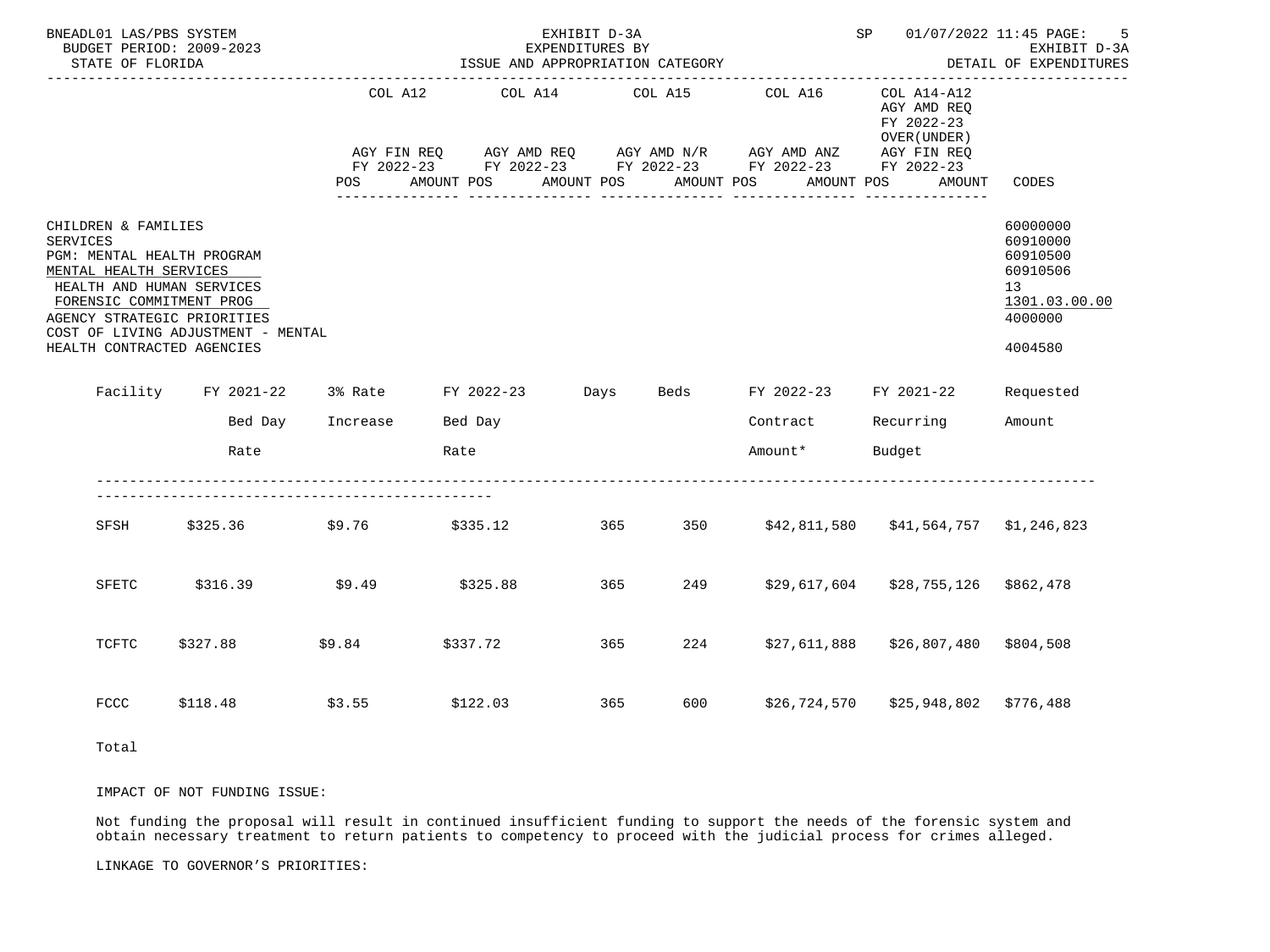| BNEADL01 LAS/PBS SYSTEM<br>BUDGET PERIOD: 2009-2023<br>STATE OF FLORIDA                                                                                                                                               | ISSUE AND APPROPRIATION CATEGORY | EXHIBIT D-3A<br>EXPENDITURES BY | SP                                                                                 | 01/07/2022 11:45 PAGE: 6<br>EXHIBIT D-3A<br>DETAIL OF EXPENDITURES |                                                                                 |                                                                                |
|-----------------------------------------------------------------------------------------------------------------------------------------------------------------------------------------------------------------------|----------------------------------|---------------------------------|------------------------------------------------------------------------------------|--------------------------------------------------------------------|---------------------------------------------------------------------------------|--------------------------------------------------------------------------------|
|                                                                                                                                                                                                                       | COL A12                          |                                 | COL A14 COL A15 COL A16                                                            |                                                                    | COL A14-A12<br>AGY AMD REO<br>FY 2022-23<br>OVER (UNDER)                        |                                                                                |
|                                                                                                                                                                                                                       | AGY FIN REO<br>POS               |                                 | AGY AMD REQ AGY AMD N/R AGY AMD ANZ<br>FY 2022-23 FY 2022-23 FY 2022-23 FY 2022-23 |                                                                    | AGY FIN REO<br>FY 2022-23<br>AMOUNT POS AMOUNT POS AMOUNT POS AMOUNT POS AMOUNT | CODES                                                                          |
| CHILDREN & FAMILIES<br>SERVICES<br>PGM: MENTAL HEALTH PROGRAM<br>MENTAL HEALTH SERVICES<br>HEALTH AND HUMAN SERVICES<br>FORENSIC COMMITMENT PROG<br>AGENCY STRATEGIC PRIORITIES<br>COST OF LIVING ADJUSTMENT - MENTAL |                                  |                                 |                                                                                    |                                                                    |                                                                                 | 60000000<br>60910000<br>60910500<br>60910506<br>13<br>1301.03.00.00<br>4000000 |
| HEALTH CONTRACTED AGENCIES                                                                                                                                                                                            |                                  |                                 |                                                                                    |                                                                    |                                                                                 | 4004580                                                                        |

 Health Care - Focus resources on continuing to combat the opioid crisis and substance abuse in general, and addressing mental health.

FLORIDA STRATEGIC PLAN FOR ECONOMIC DEVELOPMENT:

 6.1 Create and sustain vibrant, safe, healthy, and resilient communities that attract workers, residents, businesses and visitors; and

 6.2 Ensure Floridians in all communities and life stages have opportunities to achieve healthier outcomes and societal contributions.<br>\*\*\*\*\*\*\*\*\*\*\*\*\*\*\*\*\*\*\* \*\*\*\*\*\*\*\*\*\*\*\*\*\*\*\*\*\*\*\*\*\*\*\*\*\*\*\*\*\*\*\*\*\*\*\*\*\*\*\*\*\*\*\*\*\*\*\*\*\*\*\*\*\*\*\*\*\*\*\*\*\*\*\*\*\*\*\*\*\*\*\*\*\*\*\*\*\*\*\*\*\*\*\*\*\*\*\*\*\*\*\*\*\*\*\*\*\*\*\*\*\*\*\*\*\*\*\*\*\*\*\*\*\*\*\*\*\*\*\*\*\*\*\*\*\*\*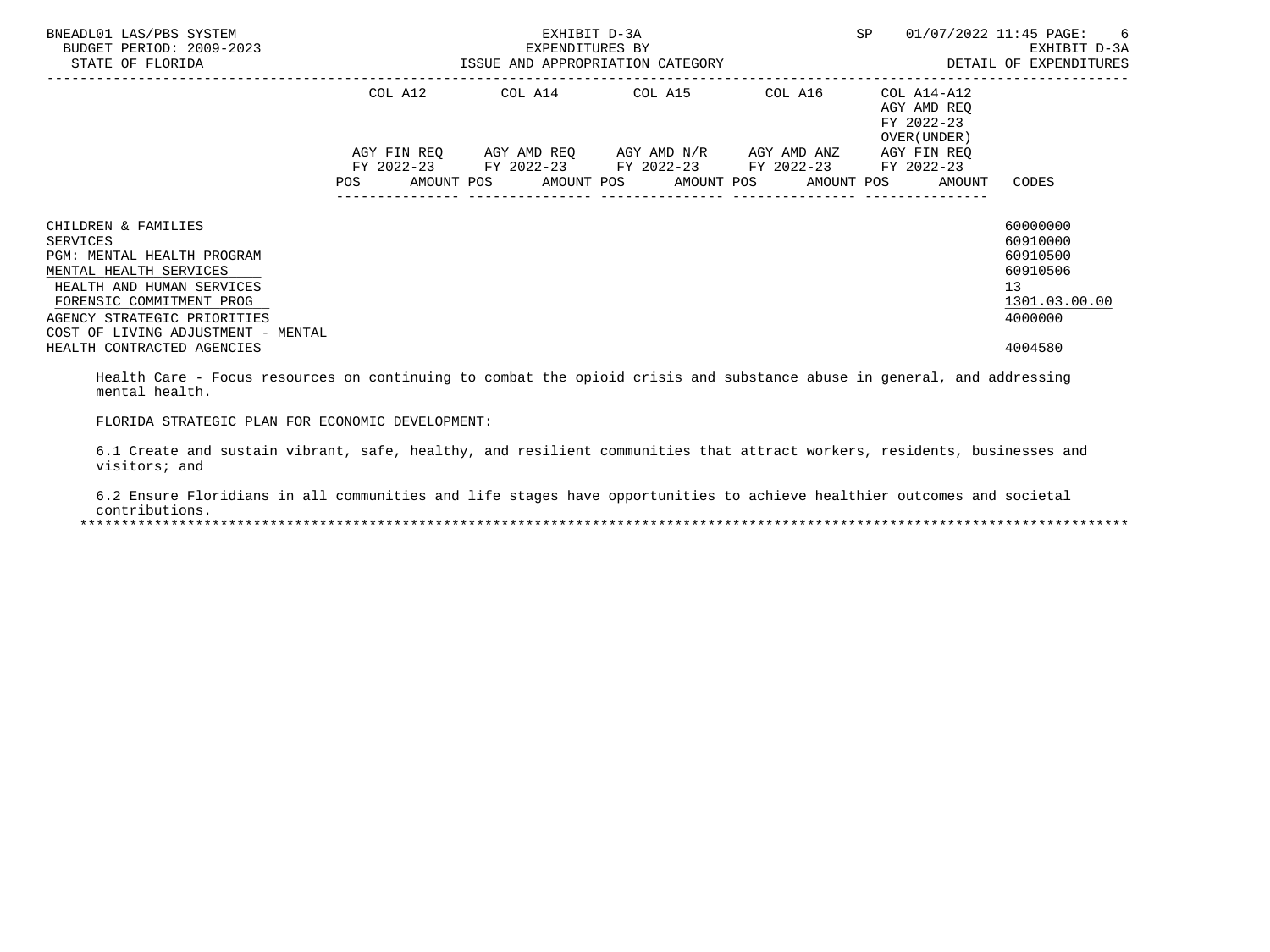| BNEADL01 LAS/PBS SYSTEM<br>BUDGET PERIOD: 2009-2023<br>STATE OF FLORIDA                                                                                                                                                                                                                                    |  |  | EXHIBIT D-3A |                                                                                                                       |  |                                                                              | SP 01/07/2022 11:45 PAGE: 7<br>EXPENDITURES BY EXHIBIT D-3A<br>ISSUE AND APPROPRIATION CATEGORY STALL OF EXPENDITURES |
|------------------------------------------------------------------------------------------------------------------------------------------------------------------------------------------------------------------------------------------------------------------------------------------------------------|--|--|--------------|-----------------------------------------------------------------------------------------------------------------------|--|------------------------------------------------------------------------------|-----------------------------------------------------------------------------------------------------------------------|
|                                                                                                                                                                                                                                                                                                            |  |  |              | $COL A12$ $COL A14$ $COL A15$ $COL A16$ $COL A14-A12$                                                                 |  | AGY AMD REQ<br>FY 2022-23                                                    |                                                                                                                       |
|                                                                                                                                                                                                                                                                                                            |  |  |              | AGY FIN REQ AGY AMD REQ AGY AMD N/R AGY AMD ANZ AGY FIN REQ<br>FY 2022-23 FY 2022-23 FY 2022-23 FY 2022-23 FY 2022-23 |  | OVER (UNDER)<br>POS AMOUNT POS AMOUNT POS AMOUNT POS AMOUNT POS AMOUNT CODES |                                                                                                                       |
| CHILDREN & FAMILIES<br><b>SERVICES</b><br>PGM: MENTAL HEALTH PROGRAM<br>MENTAL HEALTH SERVICES<br>HEALTH AND HUMAN SERVICES<br>SEXUAL PREDATOR PROGRAM<br>AGENCY STRATEGIC PRIORITIES<br>COST OF LIVING ADJUSTMENT - MENTAL<br>HEALTH CONTRACTED AGENCIES<br>SPECIAL CATEGORIES<br>G/A-CONTRACTED SERVICES |  |  |              |                                                                                                                       |  |                                                                              | 60000000<br>60910000<br>60910500<br>60910506<br>13<br>1301.07.00.00<br>4000000<br>4004580<br>100000<br>100778         |
| GENERAL REVENUE FUND -STATE                                                                                                                                                                                                                                                                                |  |  | 776,488      |                                                                                                                       |  |                                                                              | 776,488 1000 1                                                                                                        |
|                                                                                                                                                                                                                                                                                                            |  |  |              |                                                                                                                       |  |                                                                              |                                                                                                                       |
| AGENCY ISSUE NARRATIVE:<br>$0.000$ $0.000$ puparm unip windimity.                                                                                                                                                                                                                                          |  |  |              | THE COMPONIBUTE NO                                                                                                    |  |                                                                              |                                                                                                                       |

 2022-2023 BUDGET YEAR NARRATIVE: IT COMPONENT? NO Amended 2022-23 Narrative after December 15, 2021

ISSUE TITLE: Cost of Living Adjustment - Mental Health Contracted Agencies

SUMMARY:

This is a new issue.

 The Florida Department of Children and Families (department) is requesting funding of \$3,690,297 in recurring General Revenue for a cost-of-living adjustment for contracted Mental Health Treatment Facilities (MHTFs). The department Mental Health Treatment Facilities (MHTF), state-operated and contracted, serve thousands of Florida's most vulnerable population annually. To meet their needs, and provide the best care possible, the department is requesting a cost-of-living adjustment for contracted MHTFs.

#### ISSUE NARRATIVE:

 The department has executed contracts with Wellpath Recovery Solutions, LLC to operate South Florida State Hospital (SFSH), South Florida Evaluation and Treatment Center (SFETC), Treasure Coast Forensic Treatment Center (TCFTC), and Florida Civil Commitment Center (FCCC). The contracted facilities have continued to experience wage pressures resulting from both an improving job market, increases in non-labor categories, and capital repairs due to aging facilities.

COST CALCULATION:

-------------------------------------------------------------------------------------------------------------------------

------------------------------------------------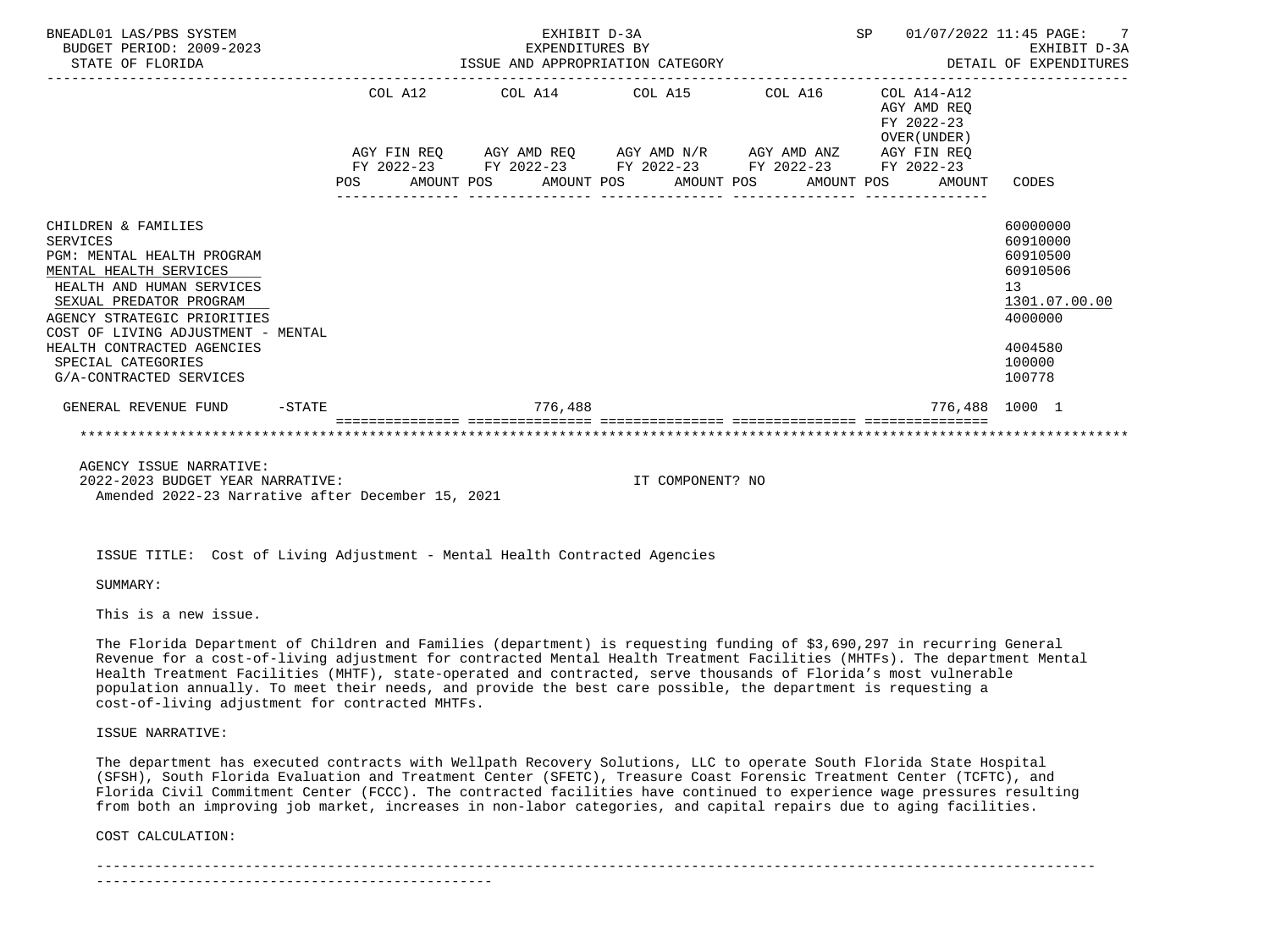| BNEADL01 LAS/PBS SYSTEM<br>BUDGET PERIOD: 2009-2023<br>STATE OF FLORIDA                                                                                                                                      |                                                                        |                          | ISSUE AND APPROPRIATION CATEGORY | EXHIBIT D-3A<br>EXPENDITURES BY |        |            |                                                                                                                                                                                                    |                                                             | SP 01/07/2022 11:45 PAGE: 8<br>EXHIBIT D-3A<br>DETAIL OF EXPENDITURES<br>------------------            |
|--------------------------------------------------------------------------------------------------------------------------------------------------------------------------------------------------------------|------------------------------------------------------------------------|--------------------------|----------------------------------|---------------------------------|--------|------------|----------------------------------------------------------------------------------------------------------------------------------------------------------------------------------------------------|-------------------------------------------------------------|--------------------------------------------------------------------------------------------------------|
|                                                                                                                                                                                                              |                                                                        | COL A12<br>POS           | AMOUNT POS                       | COL A14 COL A15<br>AMOUNT POS   |        | AMOUNT POS | COL A16<br>AGY FIN REQ       AGY AMD REQ       AGY AMD N/R       AGY AMD ANZ       AGY FIN REQ<br>FY 2022-23        FY 2022-23        FY 2022-23        FY 2022-23        FY 2022-23<br>AMOUNT POS | $COL A14- A12$<br>AGY AMD REQ<br>FY 2022-23<br>OVER (UNDER) | AMOUNT CODES                                                                                           |
| CHILDREN & FAMILIES<br>SERVICES<br>PGM: MENTAL HEALTH PROGRAM<br>MENTAL HEALTH SERVICES<br>HEALTH AND HUMAN SERVICES<br>SEXUAL PREDATOR PROGRAM<br>AGENCY STRATEGIC PRIORITIES<br>HEALTH CONTRACTED AGENCIES | COST OF LIVING ADJUSTMENT - MENTAL                                     |                          |                                  |                                 |        |            |                                                                                                                                                                                                    |                                                             | 60000000<br>60910000<br>60910500<br>60910506<br>13 <sup>7</sup><br>1301.07.00.00<br>4000000<br>4004580 |
|                                                                                                                                                                                                              | Facility FY 2021-22 3% Rate FY 2022-23 Days Beds FY 2022-23 FY 2021-22 |                          |                                  |                                 |        |            |                                                                                                                                                                                                    |                                                             | Requested                                                                                              |
|                                                                                                                                                                                                              |                                                                        | Bed Day Increase Bed Day |                                  |                                 |        |            | Contract Recurring Amount                                                                                                                                                                          |                                                             |                                                                                                        |
|                                                                                                                                                                                                              | Rate                                                                   |                          | Rate                             |                                 |        |            | Amount* Budget                                                                                                                                                                                     |                                                             |                                                                                                        |
|                                                                                                                                                                                                              | SFSH \$325.36 \$9.76                                                   |                          |                                  |                                 |        |            |                                                                                                                                                                                                    |                                                             |                                                                                                        |
| SFETC                                                                                                                                                                                                        | \$316.39                                                               |                          | $$9.49$ $$325.88$                |                                 | 365 30 |            | 249 \$29,617,604 \$28,755,126 \$862,478                                                                                                                                                            |                                                             |                                                                                                        |
| TCFTC                                                                                                                                                                                                        | \$327.88                                                               |                          | $$9.84$ $$337.72$                |                                 | 365 7  |            | 224 \$27,611,888                                                                                                                                                                                   |                                                             | \$26,807,480 \$804,508                                                                                 |
| <b>FCCC</b>                                                                                                                                                                                                  | \$118.48                                                               | \$3.55                   | \$122.03                         |                                 | 365 30 |            | 600 \$26,724,570 \$25,948,802 \$776,488                                                                                                                                                            |                                                             |                                                                                                        |
| Total                                                                                                                                                                                                        |                                                                        |                          |                                  |                                 |        |            |                                                                                                                                                                                                    |                                                             |                                                                                                        |

IMPACT OF NOT FUNDING ISSUE:

 Not funding the proposal will result in continued insufficient funding to support the needs of the forensic system and obtain necessary treatment to return patients to competency to proceed with the judicial process for crimes alleged.

LINKAGE TO GOVERNOR'S PRIORITIES: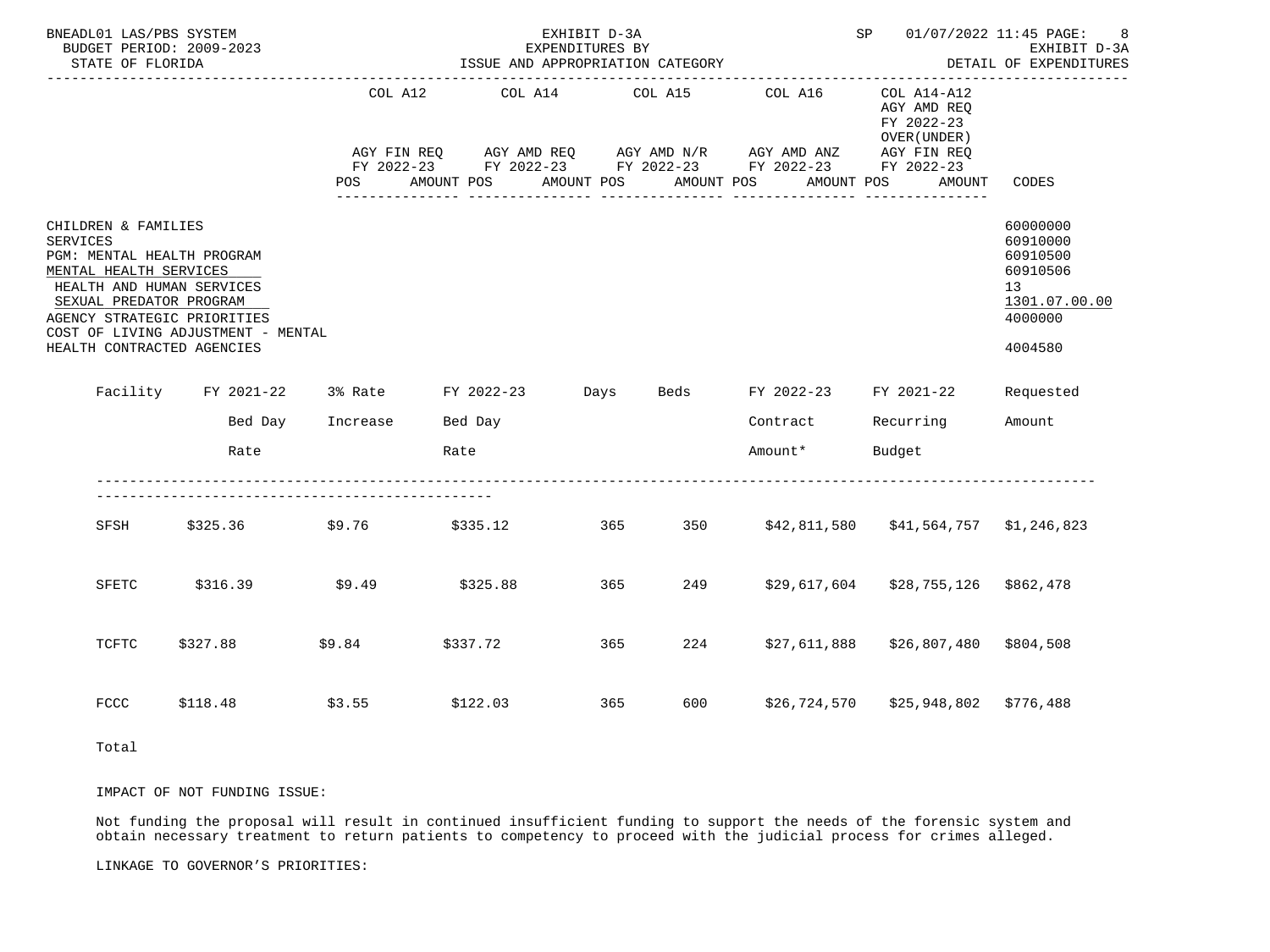| BNEADL01 LAS/PBS SYSTEM<br>BUDGET PERIOD: 2009-2023<br>STATE OF FLORIDA                                                                                                                                                                                                                                                                                                             |            | EXHIBIT D-3A                                                                                          |  | SP |                                                          | 01/07/2022 11:45 PAGE:<br>-9                                                                           |
|-------------------------------------------------------------------------------------------------------------------------------------------------------------------------------------------------------------------------------------------------------------------------------------------------------------------------------------------------------------------------------------|------------|-------------------------------------------------------------------------------------------------------|--|----|----------------------------------------------------------|--------------------------------------------------------------------------------------------------------|
|                                                                                                                                                                                                                                                                                                                                                                                     |            | COL A12 COL A14 COL A15 COL A16<br>AGY FIN REQ AGY AMD REQ AGY AMD N/R AGY AMD ANZ AGY FIN REQ        |  |    | COL A14-A12<br>AGY AMD REO<br>FY 2022-23<br>OVER (UNDER) | ------------                                                                                           |
|                                                                                                                                                                                                                                                                                                                                                                                     | <b>POS</b> | FY 2022-23 FY 2022-23 FY 2022-23 FY 2022-23 FY 2022-23<br>AMOUNT POS AMOUNT POS AMOUNT POS AMOUNT POS |  |    | AMOUNT                                                   | CODES                                                                                                  |
| CHILDREN & FAMILIES<br><b>SERVICES</b><br>PGM: MENTAL HEALTH PROGRAM<br>MENTAL HEALTH SERVICES<br>HEALTH AND HUMAN SERVICES<br>SEXUAL PREDATOR PROGRAM<br>AGENCY STRATEGIC PRIORITIES<br>COST OF LIVING ADJUSTMENT - MENTAL<br>HEALTH CONTRACTED AGENCIES<br>Health Care - Focus resources on continuing to combat the opioid crisis and substance abuse in general, and addressing |            |                                                                                                       |  |    |                                                          | 60000000<br>60910000<br>60910500<br>60910506<br>13 <sup>°</sup><br>1301.07.00.00<br>4000000<br>4004580 |
| mental health.<br>FLORIDA STRATEGIC PLAN FOR ECONOMIC DEVELOPMENT:                                                                                                                                                                                                                                                                                                                  |            |                                                                                                       |  |    |                                                          |                                                                                                        |
| 6.1 Create and sustain vibrant, safe, healthy, and resilient communities that attract workers, residents, businesses and<br>visitors; and                                                                                                                                                                                                                                           |            |                                                                                                       |  |    |                                                          |                                                                                                        |
| 6.2 Ensure Floridians in all communities and life stages have opportunities to achieve healthier outcomes and societal<br>contributions.                                                                                                                                                                                                                                            |            |                                                                                                       |  |    |                                                          |                                                                                                        |
| TOTAL: MENTAL HEALTH SERVICES<br>BY FUND TYPE                                                                                                                                                                                                                                                                                                                                       |            |                                                                                                       |  |    |                                                          | 60910506                                                                                               |

 GENERAL REVENUE FUND............ 3,690,297 3,690,297 1000 =============== =============== =============== =============== ===============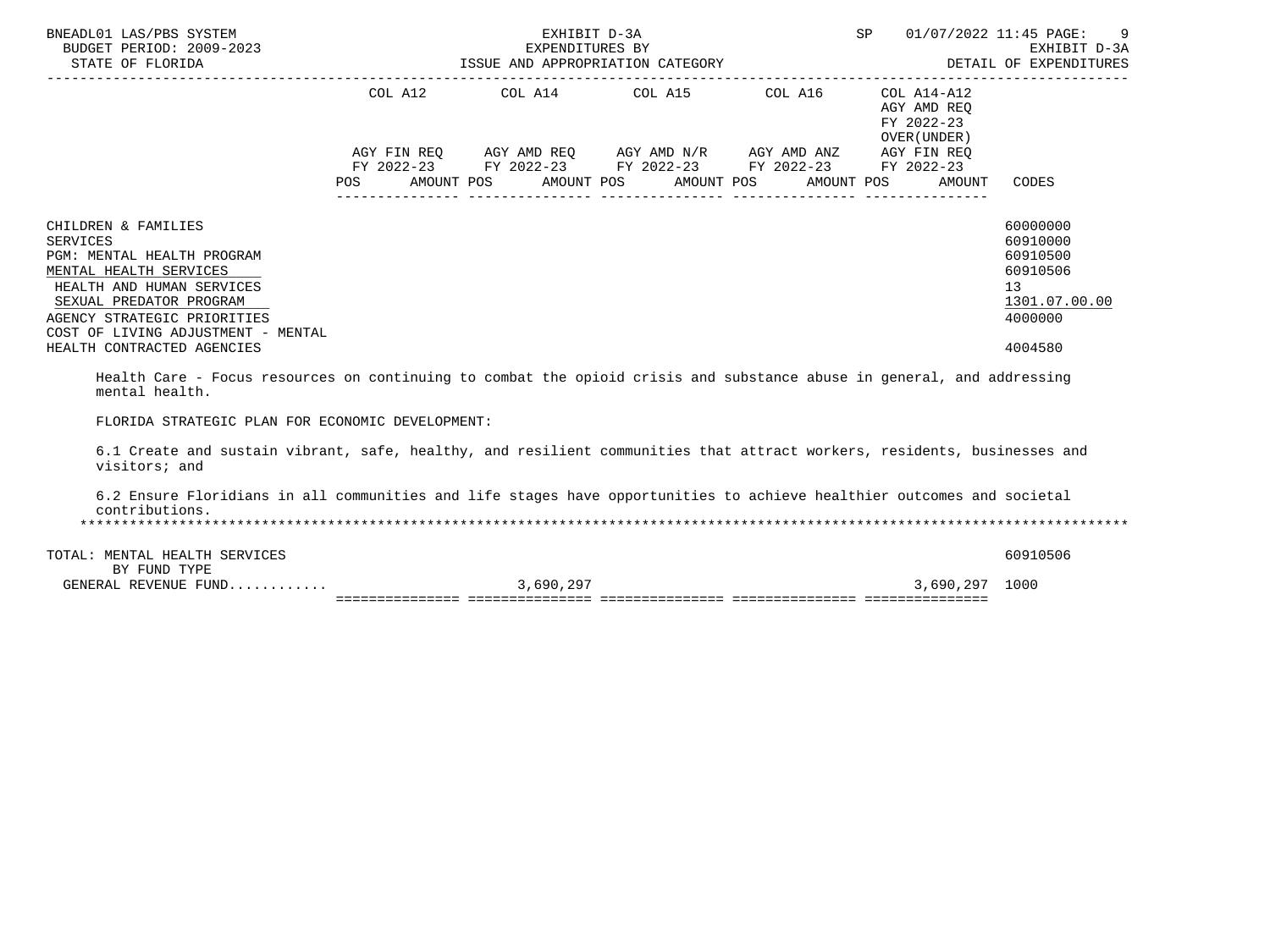| BNEADL01 LAS/PBS SYSTEM<br>BUDGET PERIOD: 2009-2023<br>STATE OF FLORIDA                                                                                                                                                                                                   |           |  | EXHIBIT D-3A<br>EXPENDITURES BY<br>EXPENDITURES BY<br>ISSUE AND APPROPRIATION CATEGORY                                                                               |  |  |                                            | SP 01/07/2022 11:57 PAGE: 1<br>EXHIBIT D-3A<br>DETAIL OF EXPENDITURES                                                      |
|---------------------------------------------------------------------------------------------------------------------------------------------------------------------------------------------------------------------------------------------------------------------------|-----------|--|----------------------------------------------------------------------------------------------------------------------------------------------------------------------|--|--|--------------------------------------------|----------------------------------------------------------------------------------------------------------------------------|
|                                                                                                                                                                                                                                                                           |           |  | COL A12 COL A14 COL A15 COL A16 COL A14-A12<br>AGY FIN REQ AGY AMD REQ AGY AMD N/R AGY AMD ANZ AGY FIN REQ<br>FY 2022-23 FY 2022-23 FY 2022-23 FY 2022-23 FY 2022-23 |  |  | AGY AMD REO<br>FY 2022-23<br>OVER (UNDER ) |                                                                                                                            |
|                                                                                                                                                                                                                                                                           |           |  | POS AMOUNT POS AMOUNT POS AMOUNT POS AMOUNT POS                                                                                                                      |  |  | AMOUNT                                     | CODES                                                                                                                      |
| CHILDREN & FAMILIES<br><b>SERVICES</b><br>PGM: MENTAL HEALTH PROGRAM<br>MENTAL HEALTH SERVICES<br>HEALTH AND HUMAN SERVICES<br>FORENSIC COMMITMENT PROG<br>AGENCY STRATEGIC PRIORITIES<br>MENTAL HEALTH FORENSIC BEDS<br>SPECIAL CATEGORIES<br>G/A-CONTRACT PROF SERVICES |           |  |                                                                                                                                                                      |  |  |                                            | 60000000<br>60910000<br>60910500<br>60910506<br>13 <sup>°</sup><br>1301.03.00.00<br>4000000<br>4006860<br>100000<br>100779 |
| GENERAL REVENUE FUND                                                                                                                                                                                                                                                      | $-$ STATE |  | 5,026,401                                                                                                                                                            |  |  | 5,026,401 1000 1                           |                                                                                                                            |
|                                                                                                                                                                                                                                                                           |           |  |                                                                                                                                                                      |  |  |                                            |                                                                                                                            |
|                                                                                                                                                                                                                                                                           |           |  |                                                                                                                                                                      |  |  |                                            |                                                                                                                            |

 AGENCY ISSUE NARRATIVE: 2022-2023 BUDGET YEAR NARRATIVE: IT COMPONENT? NO Amended 2022-23 Narrative after December 15, 2021

ISSUE TITLE: Mental Health Forensic Beds

SUMMARY:

This is a new issue.

 The Florida Department of Children and Families (department) is requesting funding of \$5,026,401 recurring General Revenue for the expansion of beds for contracted Mental Health Treatment Facilities (MHTFs). The department Mental Health Treatment Facilities (MHTF), state-operated and contracted, serve thousands of Florida's most vulnerable population annually. To meet their needs, and provide the best care possible, the department is requesting funding to be used to expand forensic bed capacity by 42 beds to accommodate a growing, and already backlogged, forensic wait list to ensure compliance with chapter 916, F.S., and ensure that the treatment needs of individuals are met.

ISSUE NARRATIVE:

 Since the COVID-19 pandemic, the number of admissions requests for services in MHTFs has drastically increased for persons arrested for crimes but determined incompetent to stand to proceed in the judicial system. Even with courts attempting to resume normal operations, the pace to return individuals who have successfully completed their treatment to the judicial review process is slow. This has resulted in a backlog, because these individuals are occupying a bed beyond their needed length of stay.

 Delayed treatment for forensic individuals results in longer periods of time individuals wait in jail, longer lengths of stay, and increased rates of recidivism.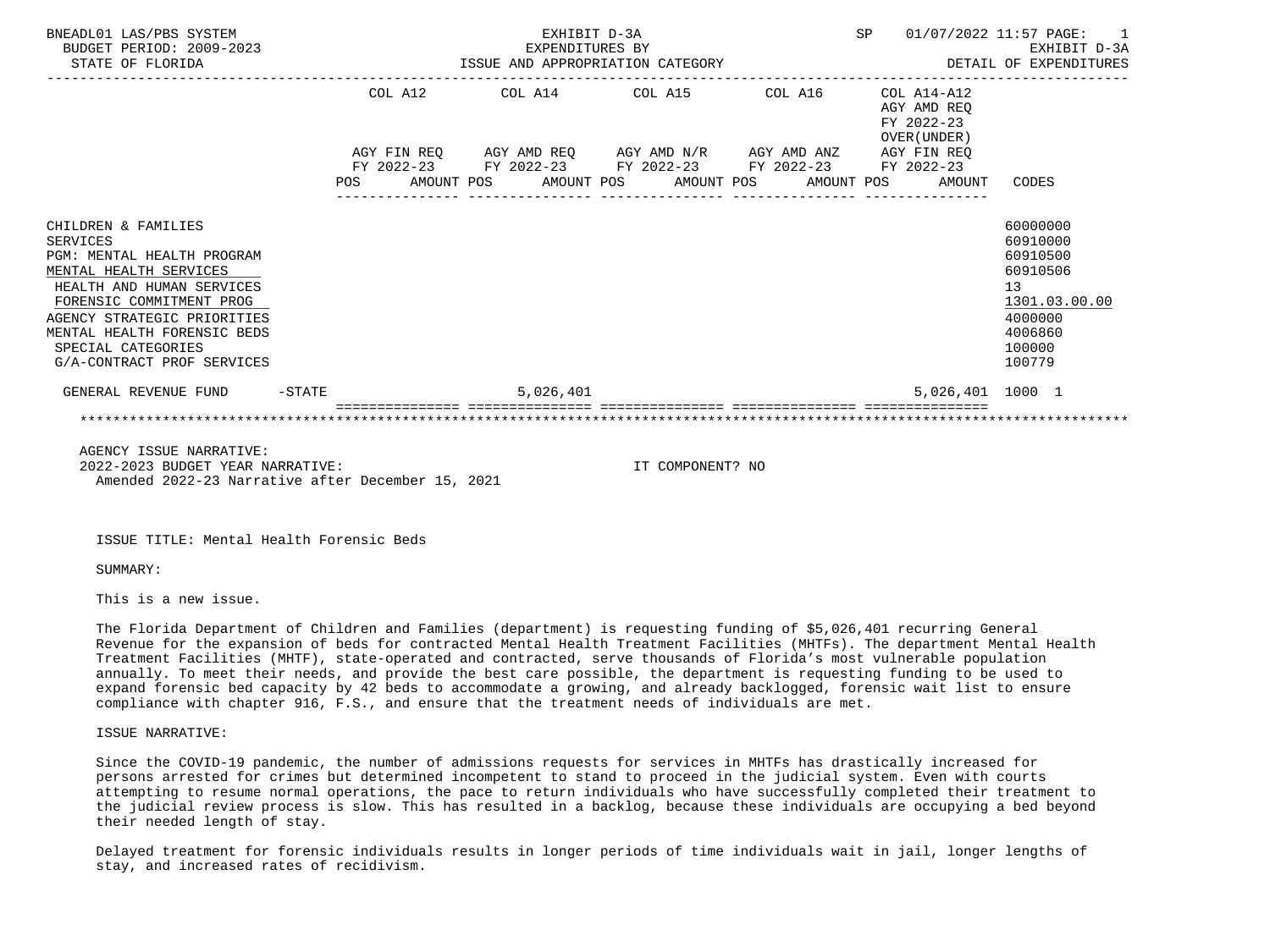| BNEADL01 LAS/PBS SYSTEM<br>BUDGET PERIOD: 2009-2023<br>STATE OF FLORIDA                                                                                                                                        |                           | EXPENDITURES BY | EXHIBIT D-3A<br>ISSUE AND APPROPRIATION CATEGORY                                                                                                      | SP                                                       | 01/07/2022 11:57 PAGE: 2<br>EXHIBIT D-3A<br>DETAIL OF EXPENDITURES                                     |
|----------------------------------------------------------------------------------------------------------------------------------------------------------------------------------------------------------------|---------------------------|-----------------|-------------------------------------------------------------------------------------------------------------------------------------------------------|----------------------------------------------------------|--------------------------------------------------------------------------------------------------------|
|                                                                                                                                                                                                                | COL A12                   |                 | COL A14 COL A15 COL A16                                                                                                                               | COL A14-A12<br>AGY AMD REO<br>FY 2022-23<br>OVER (UNDER) |                                                                                                        |
|                                                                                                                                                                                                                | AGY FIN REO<br><b>POS</b> |                 | AGY AMD REQ      AGY AMD N/R     AGY AMD ANZ<br>FY 2022-23 FY 2022-23 FY 2022-23 FY 2022-23 FY 2022-23<br>AMOUNT POS AMOUNT POS AMOUNT POS AMOUNT POS | AGY FIN REQ<br>AMOUNT                                    | CODES                                                                                                  |
| CHILDREN & FAMILIES<br>SERVICES<br>PGM: MENTAL HEALTH PROGRAM<br>MENTAL HEALTH SERVICES<br>HEALTH AND HUMAN SERVICES<br>FORENSIC COMMITMENT PROG<br>AGENCY STRATEGIC PRIORITIES<br>MENTAL HEALTH FORENSIC BEDS |                           |                 |                                                                                                                                                       |                                                          | 60000000<br>60910000<br>60910500<br>60910506<br>13 <sup>°</sup><br>1301.03.00.00<br>4000000<br>4006860 |
| COST CALCULATION:                                                                                                                                                                                              |                           |                 |                                                                                                                                                       |                                                          |                                                                                                        |

 Fund 42 forensic beds to accommodate a growing, and already backlogged, forensic wait list to ensure compliance with chapter 916, F.S., and ensure that the treatment needs of individuals are met.

| Facility                                 | Beds | Bed Day Rate | Days | Total                     |
|------------------------------------------|------|--------------|------|---------------------------|
| Treasure Coast Forensic Treatment Center | 42   | \$327.88     | 365  | $$5,026,401$ (rounded up) |

=========================================

IMPACT OF NOT FUNDING ISSUE:

 Not funding the proposal will result in continued insufficient funding to support the needs of the forensic system and obtain necessary treatment to return patients to competency to proceed with the judicial process for crimes alleged.

LINKAGE TO GOVERNOR'S PRIORITIES:

 Health Care - Focus resources on continuing to combat the opioid crisis and substance abuse in general and addressing mental health.

FLORIDA STRATEGIC PLAN FOR ECONOMIC DEVELOPMENT:

 6.1 Create and sustain vibrant, safe, healthy, and resilient communities that attract workers, residents, businesses and visitors; and

 6.2 Ensure Floridians in all communities and life stages have opportunities to achieve healthier outcomes and societal contributions.<br>\*\*\*\*\*\*\*\*\*\*\*\*\*\*\*\*\*\*\*\* \*\*\*\*\*\*\*\*\*\*\*\*\*\*\*\*\*\*\*\*\*\*\*\*\*\*\*\*\*\*\*\*\*\*\*\*\*\*\*\*\*\*\*\*\*\*\*\*\*\*\*\*\*\*\*\*\*\*\*\*\*\*\*\*\*\*\*\*\*\*\*\*\*\*\*\*\*\*\*\*\*\*\*\*\*\*\*\*\*\*\*\*\*\*\*\*\*\*\*\*\*\*\*\*\*\*\*\*\*\*\*\*\*\*\*\*\*\*\*\*\*\*\*\*\*\*\*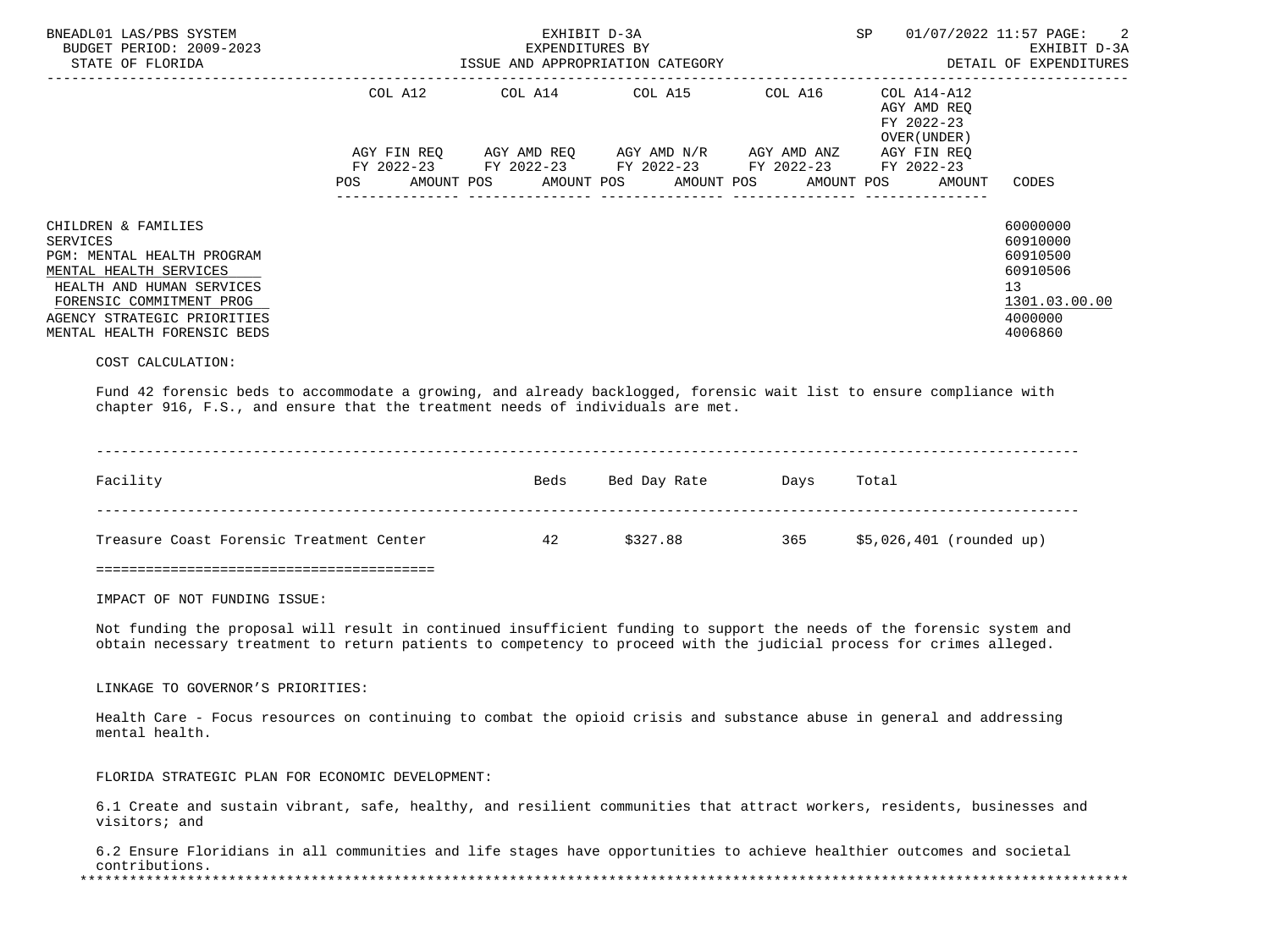| BNEADL01 LAS/PBS SYSTEM<br>BUDGET PERIOD: 2009-2023<br>STATE OF FLORIDA                                                                                                                                                                                    |         | EXHIBIT D-3A<br>EXPENDITURES BY<br>ISSUE AND APPROPRIATION CATEGORY |  |                                                                                                                       | DETAIL OF EXPENDITURES                                   | SP 01/07/2022 13:04 PAGE: 1<br>EXHIBIT D-3A                                    |
|------------------------------------------------------------------------------------------------------------------------------------------------------------------------------------------------------------------------------------------------------------|---------|---------------------------------------------------------------------|--|-----------------------------------------------------------------------------------------------------------------------|----------------------------------------------------------|--------------------------------------------------------------------------------|
|                                                                                                                                                                                                                                                            | COL A12 |                                                                     |  | COL A14 COL A15 COL A16                                                                                               | COL A14-A12<br>AGY AMD REO<br>FY 2022-23<br>OVER (UNDER) |                                                                                |
|                                                                                                                                                                                                                                                            |         |                                                                     |  | AGY FIN REQ AGY AMD REQ AGY AMD N/R AGY AMD ANZ AGY FIN REQ<br>FY 2022-23 FY 2022-23 FY 2022-23 FY 2022-23 FY 2022-23 | POS AMOUNT POS AMOUNT POS AMOUNT POS AMOUNT POS AMOUNT   | CODES                                                                          |
| CHILDREN & FAMILIES<br><b>SERVICES</b><br>PGM: FAMILY SAFETY PROGRAM<br>FAMILY SAFETY/PRESERVATION<br>HEALTH AND HUMAN SERVICES<br>CHILD PROTECTION<br>AGENCY STRATEGIC PRIORITIES<br>SERVICES, TRAINING, OFFICERS, AND<br>PROSECUTION (STOP) GRANT BUDGET |         |                                                                     |  |                                                                                                                       |                                                          | 60000000<br>60910000<br>60910300<br>60910310<br>13<br>1304.07.00.00<br>4000000 |
| AUTHORITY<br>SPECIAL CATEGORIES<br>G/A-DOMESTIC VIOLENCE PRG                                                                                                                                                                                               |         |                                                                     |  |                                                                                                                       |                                                          | 4008170<br>100000<br>100995                                                    |
| FEDERAL GRANTS TRUST FUND -FEDERL 1,883,272                                                                                                                                                                                                                |         |                                                                     |  |                                                                                                                       | 1,883,272- 2261 3                                        |                                                                                |
|                                                                                                                                                                                                                                                            |         |                                                                     |  |                                                                                                                       |                                                          |                                                                                |

# AGENCY ISSUE NARRATIVE:

 2022-2023 BUDGET YEAR NARRATIVE: IT COMPONENT? NO ISSUE TITLE: Services, Training, Officers, and Prosecution (STOP) Grant Budget Authority

### SUMMARY:

 The Florida Department of Children and Families (department) is requesting funding \$1,883,272 in nonrecurring Federal Grants Trust Fund to expend the full balance of the Services, Training, Officers and Prosecution (STOP) grant. This will support projects in all STOP grant areas but most significantly in Officers (law enforcement) and Services (victim services).

#### ISSUE NARRATIVE:

 The STOP grant funds have been received by the State of Florida since 1995 through the Department of Justice, Office of Violence Against Women (VAWA). The current annual award is \$8,315,108 and is for the period beginning July 1, 2021, ending June 30, 2023. While the STOP grant is an annual award, states are given an additional 12 months to spend STOP grant funds.

 STOP grant contracts have historically involved cost-reimbursement, so even if the award is fully obligated, there is naturally some reversion at the end of each fiscal year. This reversion can typically be managed by funding one-time increases to contracts and/or special projects within the department's existing budget authority.

 As of June 30, 2021, the total prior year unspent grant award is estimated at \$3,501,678 but that will increase once all final invoices for June are processed (i.e., not all obligated funding will be spent). Some portion of these funds may be obligated using existing Federal Grants Trust Fund budget authority but an additional \$1,883,272 is needed in order to expend the full balance.

 The Domestic Violence Program documents unmet need annually and these funds can be used to offset some of these unmet needs during Fiscal Year 2022-23.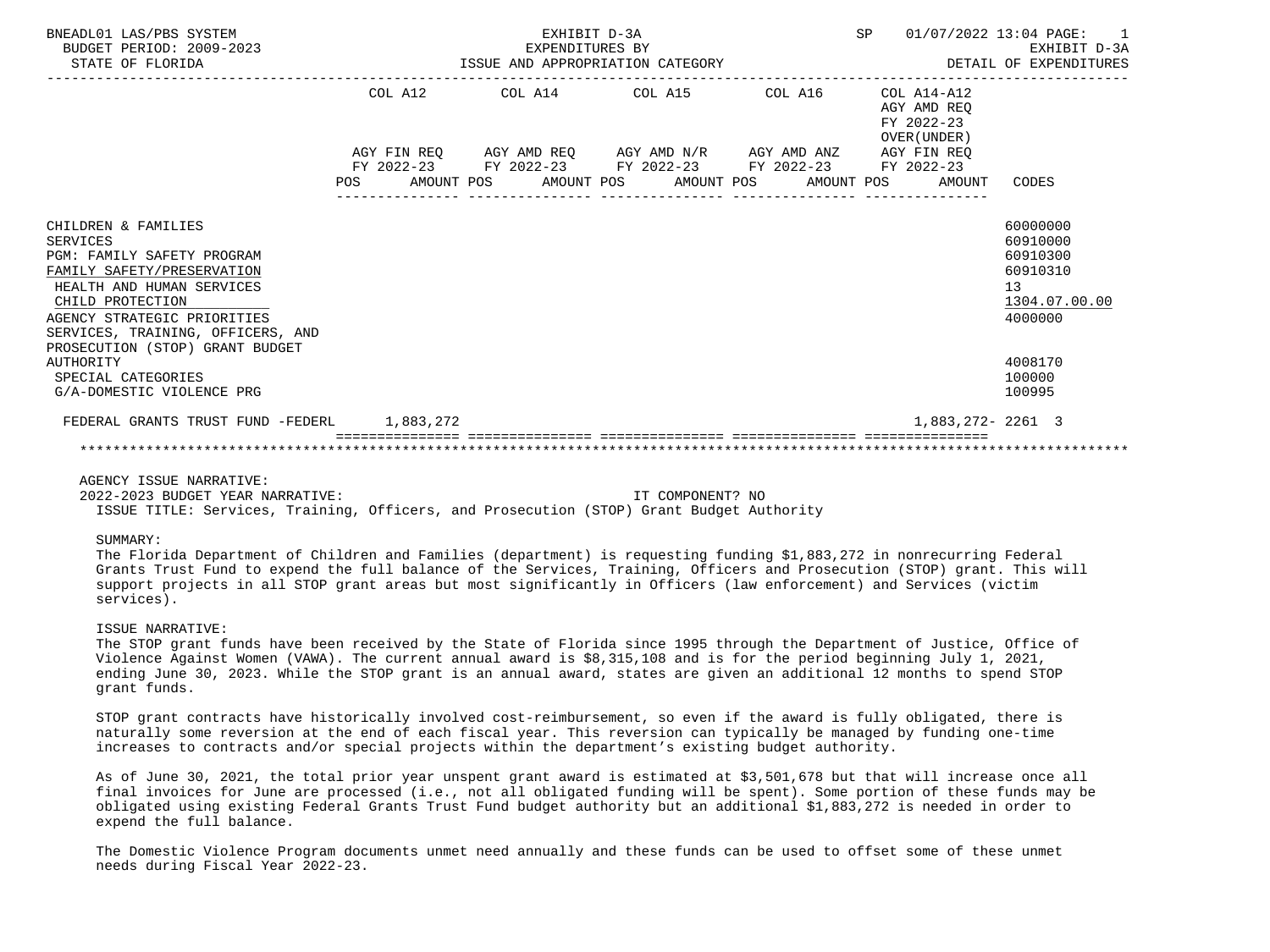| BNEADL01 LAS/PBS SYSTEM<br>AEADLOI LAS/PBS SYSTEM<br>BUDGET PERIOD: 2009–2023<br>STATE OF FLORIDA STATE OF FLORIDA                                                                                                                                                                                                                                                                                            |         | EXHIBIT D-3A |                                                                                                                                                                                                                                                                                                                                                                                         | SP 01/07/2022 13:04 PAGE:                                           | -2<br>EXHIBIT D-3A<br>DETAIL OF EXPENDITURES                                   |
|---------------------------------------------------------------------------------------------------------------------------------------------------------------------------------------------------------------------------------------------------------------------------------------------------------------------------------------------------------------------------------------------------------------|---------|--------------|-----------------------------------------------------------------------------------------------------------------------------------------------------------------------------------------------------------------------------------------------------------------------------------------------------------------------------------------------------------------------------------------|---------------------------------------------------------------------|--------------------------------------------------------------------------------|
| ---------------------                                                                                                                                                                                                                                                                                                                                                                                         | POS FOR | AMOUNT POS   | COL A12 COL A14 COL A15 COL A16<br>$\begin{array}{lllllll} \text{AGY}\ \text{FIN}\ \text{REG} & \text{AGY}\ \text{AMD}\ \text{REG} & \text{AGY}\ \text{AMD}\ \text{N/R} & \text{AGY}\ \text{AMD}\ \text{ANZ} & \text{AGY}\ \text{FIN}\ \text{REG} \\ \text{FY}\ 2022-23 & \text{FY}\ 2022-23 & \text{FY}\ 2022-23 & \text{FY}\ 2022-23 \end{array}$<br>AMOUNT POS AMOUNT POS AMOUNT POS | COL A14-A12<br>AGY AMD REO<br>FY 2022-23<br>OVER (UNDER )<br>AMOUNT | CODES                                                                          |
| CHILDREN & FAMILIES<br><b>SERVICES</b><br>PGM: FAMILY SAFETY PROGRAM<br>FAMILY SAFETY/PRESERVATION<br>HEALTH AND HUMAN SERVICES<br>CHILD PROTECTION<br>AGENCY STRATEGIC PRIORITIES<br>SERVICES, TRAINING, OFFICERS, AND<br>PROSECUTION (STOP) GRANT BUDGET                                                                                                                                                    |         |              |                                                                                                                                                                                                                                                                                                                                                                                         |                                                                     | 60000000<br>60910000<br>60910300<br>60910310<br>13<br>1304.07.00.00<br>4000000 |
| <b>AUTHORITY</b><br>COST CALCULATION:<br>The department is requesting funding \$1,883,272 in nonrecurring Federal Grants Trust Fund to expend the full balance of<br>the STOP grant.                                                                                                                                                                                                                          |         |              |                                                                                                                                                                                                                                                                                                                                                                                         |                                                                     | 4008170                                                                        |
| As of June 30, 2021, the total prior year unspent grant award is estimated at \$3,501,678 but that will increase once all<br>final invoices for June are processed (i.e., not all obligated funding will be spent). Some portion of these funds may be<br>obligated using existing Federal Grants Trust Fund budget authority but an additional \$1,883,272 is needed in order to<br>expend the full balance. |         |              |                                                                                                                                                                                                                                                                                                                                                                                         |                                                                     |                                                                                |
| IMPACT OF NOT FUNDING ISSUE:<br>Federal funds will revert while needed services will go unfunded.                                                                                                                                                                                                                                                                                                             |         |              |                                                                                                                                                                                                                                                                                                                                                                                         |                                                                     |                                                                                |
| LINKAGE TO GOVERNOR'S PRIORITIES:<br>Health Care - Promote innovation in healthcare that reduces the cost of medical procedures and services and increases<br>access to care for Floridians.                                                                                                                                                                                                                  |         |              |                                                                                                                                                                                                                                                                                                                                                                                         |                                                                     |                                                                                |
| FLORIDA STRATEGIC PLAN FOR ECONOMIC DEVELOPMENT:<br>1.0 Deputes at the contract car lead that according and the contraction and timely and contract as the building and                                                                                                                                                                                                                                       |         |              |                                                                                                                                                                                                                                                                                                                                                                                         |                                                                     |                                                                                |

 4.2 Ensure state, regional and local agencies provide collaborative and timely customer service to businesses and workers; 5.2 Improve the efficiency and effectiveness of government agencies at all levels; and 5.3 Strengthen local, regional and statewide partnerships to accomplish Florida's economic and quality of life and

 quality places goals. Amended 2022-23 Narrative after December 15, 2021

| This issue was withdrawn by the department. |  |
|---------------------------------------------|--|
|                                             |  |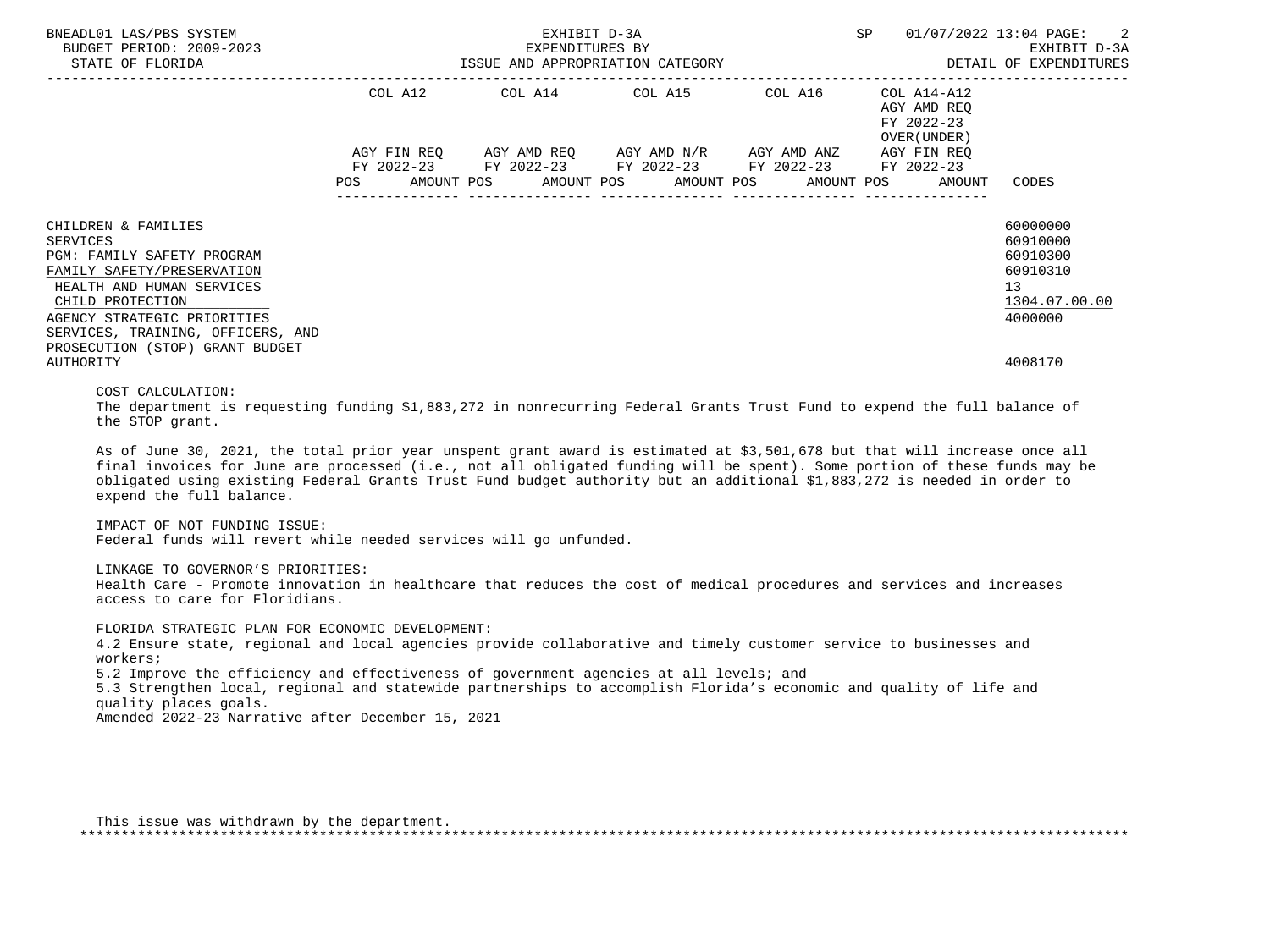| BNEADL01 LAS/PBS SYSTEM<br>BUDGET PERIOD: 2009-2023<br>STATE OF FLORIDA                                                                                                                                                       |  | EXHIBIT D-3A | EXPENDITURES BY<br>ISSUE AND APPROPRIATION CATEGORY         |  |                                                          | SP 01/07/2022 11:56 PAGE: 1<br>EXHIBIT D-3A<br>DETAIL OF EXPENDITURES          |
|-------------------------------------------------------------------------------------------------------------------------------------------------------------------------------------------------------------------------------|--|--------------|-------------------------------------------------------------|--|----------------------------------------------------------|--------------------------------------------------------------------------------|
|                                                                                                                                                                                                                               |  |              | COL A12 COL A14 COL A15 COL A16                             |  | COL A14-A12<br>AGY AMD REO<br>FY 2022-23<br>OVER (UNDER) |                                                                                |
|                                                                                                                                                                                                                               |  |              | AGY FIN REQ AGY AMD REQ AGY AMD N/R AGY AMD ANZ AGY FIN REQ |  |                                                          |                                                                                |
|                                                                                                                                                                                                                               |  |              | FY 2022-23 FY 2022-23 FY 2022-23 FY 2022-23 FY 2022-23      |  | POS AMOUNT POS AMOUNT POS AMOUNT POS AMOUNT POS AMOUNT   | CODES                                                                          |
| CHILDREN & FAMILIES<br>ADMINISTRATION<br><b>PGM: EXECUTIVE LEADERSHIP</b><br>EXECUTIVE DIR/SUPPORT SVCS<br><b>GOV OPERATIONS/SUPPORT</b><br>ASST/SECRETARY/ADMIN<br>AGENCY STRATEGIC PRIORITIES<br>CHILD ABUSE PREVENTION AND |  |              |                                                             |  |                                                          | 60000000<br>60900000<br>60900100<br>60900101<br>16<br>1602.60.02.00<br>4000000 |
| TREATMENT ACT (CAPTA) (AMERICAN<br>RESCUE PLAN)<br>SPECIAL CATEGORIES<br>TR/DMS/HR SVCS/STW CONTRCT                                                                                                                           |  |              |                                                             |  |                                                          | 4008310<br>100000<br>107040                                                    |
| FEDERAL GRANTS TRUST FUND -FEDERL 1,728 1,344 1,344                                                                                                                                                                           |  |              |                                                             |  |                                                          | $384 - 2261$ 3                                                                 |
|                                                                                                                                                                                                                               |  |              |                                                             |  |                                                          |                                                                                |

# AGENCY ISSUE NARRATIVE:

 2022-2023 BUDGET YEAR NARRATIVE: IT COMPONENT? NO ISSUE TITLE: Child Abuse Prevention and Treatment Act (CAPTA) (American Rescue Plan)

### SUMMARY:

 The Florida Department of Children and Families (department) is requesting funding of \$1,585,687 in nonrecurring Federal Grants Trust Fund, supported by the Child Abuse Prevention and Treatment Act (CAPTA) American Rescue Plan (ARP) Act of 2021, to establish 18 Other Personal Services (OPS) positions to connect families to resources through care coordination services.

### ISSUE NARRATIVE:

 The department is currently undergoing a change in culture and a focus on integration of services to maximize customer support. This integration involves care coordination, a way to provide coordinated services across departments and disciplines to customers in need.

 These funds will be used to establish 18 OPS Multidisciplinary Team (MDT) positions supporting a trauma-informed system of collaborators with a shared goal of holistic family well-being. The holistic family well-being speaks to stabilization and services that drive stabilization, access to parent networks and social connections, peers and parent partners who have lived dependency experience, and social determinants of health factors. These teams integrate the department and community partner programs to improve access to community-based behavioral health services.

 The intent of this teaming model works to mitigate families from escalating further into the child welfare system. Our federal partners support using CAPTA ARP dollars to fund this model.

### COST CALCULATION:

 The department requests budget authority of \$1,585,687 in nonrecurring Federal Grants Trust Fund funded by the Child Abuse Prevention and Treatment Act (CAPTA) ARP Grant to establish 18 OPS Multidisciplinary Team (MDT) positions supporting a trauma-informed system of collaborators. Each region will receive three OPS MDT positions.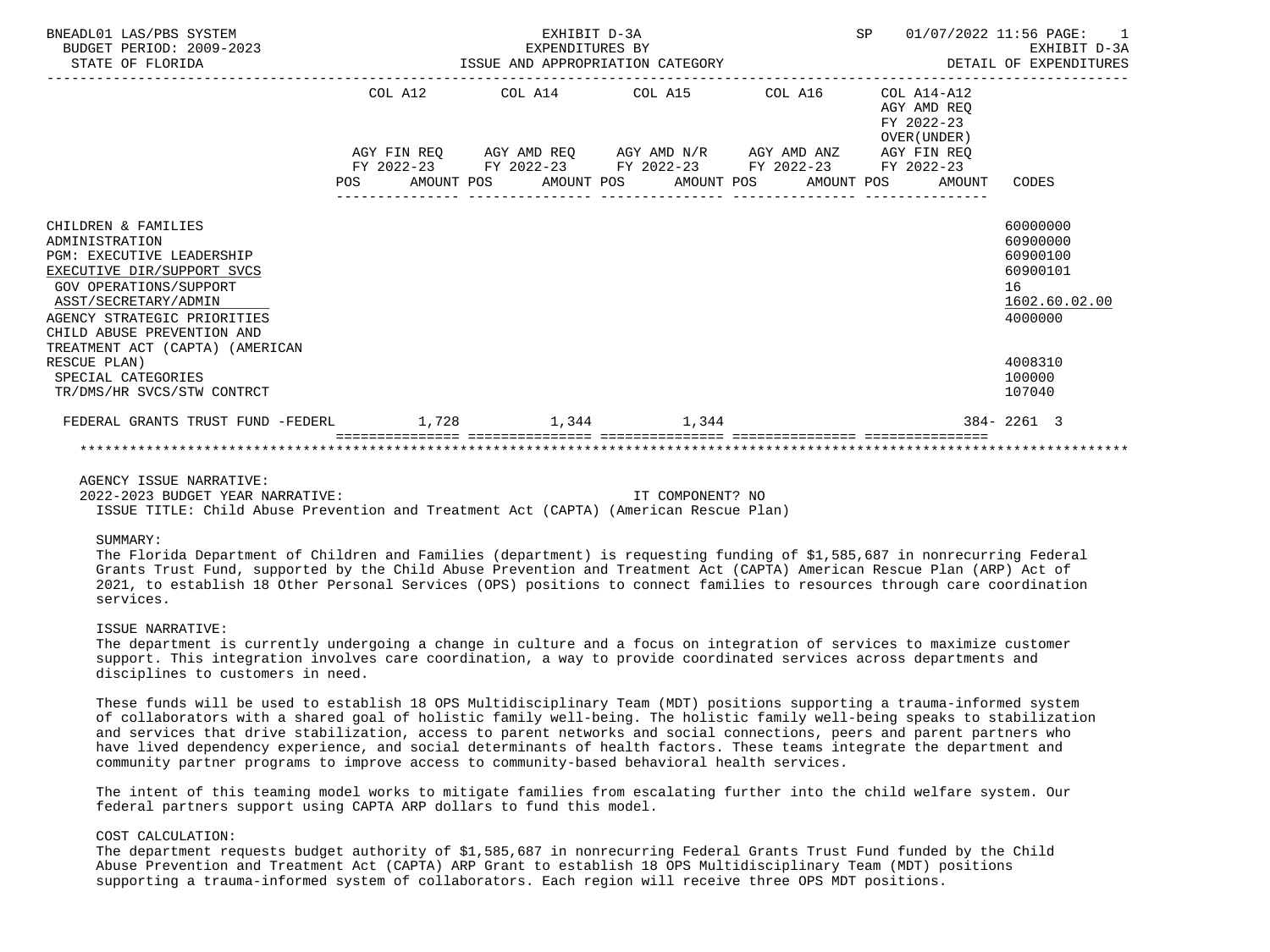| BNEADL01 LAS/PBS SYSTEM<br>BUDGET PERIOD: 2009-2023<br>STATE OF FLORIDA                                                                                                                                                                                   |         | EXPENDITURES BY | EXHIBIT D-3A<br>ISSUE AND APPROPRIATION CATEGORY                                                                                              |                            | SP                                                       | 01/07/2022 11:56 PAGE: 2<br>EXHIBIT D-3A<br>DETAIL OF EXPENDITURES             |
|-----------------------------------------------------------------------------------------------------------------------------------------------------------------------------------------------------------------------------------------------------------|---------|-----------------|-----------------------------------------------------------------------------------------------------------------------------------------------|----------------------------|----------------------------------------------------------|--------------------------------------------------------------------------------|
|                                                                                                                                                                                                                                                           | COL A12 |                 | COL A14 COL A15 COL A16                                                                                                                       | -------------------------- | COL A14-A12<br>AGY AMD REO<br>FY 2022-23<br>OVER (UNDER) |                                                                                |
|                                                                                                                                                                                                                                                           | POS     |                 | AGY FIN REO AGY AMD REO AGY AMD N/R AGY AMD ANZ<br>FY 2022-23 FY 2022-23 FY 2022-23 FY 2022-23<br>AMOUNT POS AMOUNT POS AMOUNT POS AMOUNT POS |                            | AGY FIN REO<br>FY 2022-23<br>AMOUNT                      | CODES                                                                          |
| CHILDREN & FAMILIES<br>ADMINISTRATION<br><b>PGM: EXECUTIVE LEADERSHIP</b><br>EXECUTIVE DIR/SUPPORT SVCS<br>GOV OPERATIONS/SUPPORT<br>ASST/SECRETARY/ADMIN<br>AGENCY STRATEGIC PRIORITIES<br>CHILD ABUSE PREVENTION AND<br>TREATMENT ACT (CAPTA) (AMERICAN |         |                 |                                                                                                                                               |                            |                                                          | 60000000<br>60900000<br>60900100<br>60900101<br>16<br>1602.60.02.00<br>4000000 |
| RESCUE PLAN)                                                                                                                                                                                                                                              |         |                 |                                                                                                                                               |                            |                                                          | 4008310                                                                        |

 The department calculated the total funding request by considering the position cost, travel and training and expense package required to implement the positions. Projected costs include:

| Item               | Amount      | OPS Positions | Total Amount |
|--------------------|-------------|---------------|--------------|
| OPS MDT            | \$70,815.69 | 18            | \$1,274,683  |
| Expense Package    | \$11,452.00 | 18            | \$206,136    |
| HR Assessment      | 95.96       | 18            | 1,728        |
| Travel Package     | \$5,730.00  | 18            | 103,140      |
| Total Project Cost |             |               | \$1,585,687  |

IMPACT OF NOT FUNDING ISSUE:

 If this issue were not funded, the department would lose the opportunity to create a team of multidisciplinary professionals to provide appropriate services for children and families in crisis. This will prevent removing children from their home.

 LINKAGE TO GOVERNOR'S PRIORITIES: Health Care - Promote innovation in healthcare that reduces the cost of medical procedures and services and increases access to care for Floridians.

FLORIDA STRATEGIC PLAN FOR ECONOMIC DEVELOPMENT:

 4.2 Ensure state, regional and local agencies provide collaborative and timely customer service to businesses and workers;

5.2 Improve the efficiency and effectiveness of government agencies at all levels; and

 5.3 Strengthen local, regional and statewide partnerships to accomplish Florida's economic and quality of life and quality places goals.

Amended 2022-23 Narrative after December 15, 2021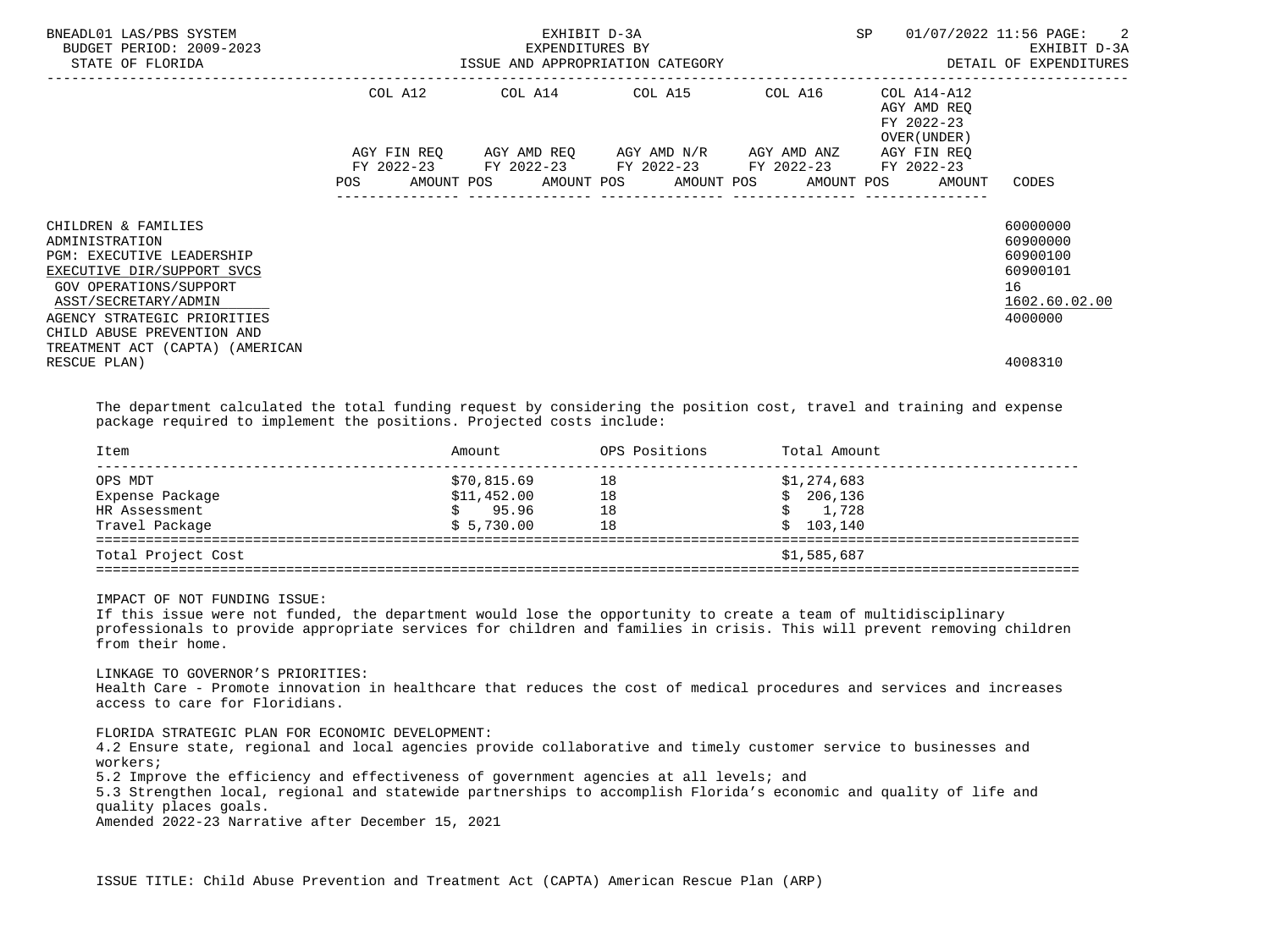| BNEADL01 LAS/PBS SYSTEM<br>BUDGET PERIOD: 2009-2023<br>STATE OF FLORIDA                                                                                                                                                |            | EXHIBIT D-3A<br>EXPENDITURES BY | ISSUE AND APPROPRIATION CATEGORY                                                                                                              |         | SP                                                       | 01/07/2022 11:56 PAGE:<br>$\overline{\phantom{a}}$<br>EXHIBIT D-3A<br>DETAIL OF EXPENDITURES |
|------------------------------------------------------------------------------------------------------------------------------------------------------------------------------------------------------------------------|------------|---------------------------------|-----------------------------------------------------------------------------------------------------------------------------------------------|---------|----------------------------------------------------------|----------------------------------------------------------------------------------------------|
|                                                                                                                                                                                                                        | COL A12    |                                 | COL A14 COL A15                                                                                                                               | COL A16 | COL A14-A12<br>AGY AMD REO<br>FY 2022-23<br>OVER (UNDER) |                                                                                              |
|                                                                                                                                                                                                                        | <b>POS</b> |                                 | AGY FIN REO AGY AMD REO AGY AMD N/R AGY AMD ANZ<br>FY 2022-23 FY 2022-23 FY 2022-23 FY 2022-23<br>AMOUNT POS AMOUNT POS AMOUNT POS AMOUNT POS |         | AGY FIN REO<br>FY 2022-23<br>AMOUNT                      | CODES                                                                                        |
| CHILDREN & FAMILIES<br>ADMINISTRATION<br><b>PGM: EXECUTIVE LEADERSHIP</b><br>EXECUTIVE DIR/SUPPORT SVCS<br>GOV OPERATIONS/SUPPORT<br>ASST/SECRETARY/ADMIN<br>AGENCY STRATEGIC PRIORITIES<br>CHILD ABUSE PREVENTION AND |            |                                 |                                                                                                                                               |         |                                                          | 60000000<br>60900000<br>60900100<br>60900101<br>16<br>1602.60.02.00<br>4000000               |
| TREATMENT ACT (CAPTA) (AMERICAN<br>RESCUE PLAN)                                                                                                                                                                        |            |                                 |                                                                                                                                               |         |                                                          | 4008310                                                                                      |

#### SUMMARY:

 The Florida Department of Children and Families (Department) is requesting funding of \$1,612,940 in nonrecurring Federal Grants Trust Fund, supported by the Child Abuse Prevention and Treatment Act (CAPTA) American Rescue Plan (ARP) Act of 2021, to establish 14 Other Personal Services (OPS) positions to support Behavioral Health Consultants throughout the state to connect families to trauma-responsive resources and services.

#### ISSUE NARRATIVE:

The Department is focused on the integration of services to support investigations and improve outcomes for families.

 These funds will be used to support Behavioral Health Consultants, who will support CPI investigations and ensure that families gain access to all necessary supports to strengthen the family unit, improve outcomes, and mitigate further escalation into the child welfare system. The Behavioral Health Consultants will also offer a crucial clinical perspective to investigations.

#### COST CALCULATION:

 The department requests budget authority of \$1,612,940 in nonrecurring Federal Grants Trust Fund funded by the Child Abuse Prevention and Treatment Act (CAPTA) ARP Grant to establish 14.00 OPS Behavioral Health Consultant (BHC) positions supporting a trauma-informed system of collaborators.

 The Department calculated the total funding request by considering the position cost, travel, training, and expense package required to implement the positions. Projected costs include:

| Item            | Amount OPS | Positions | Total Amount |  |
|-----------------|------------|-----------|--------------|--|
| OPS BHC         | \$97,932   | 14        | \$1,371,048  |  |
| Expense Package | \$11,452   | 14        | \$160,328    |  |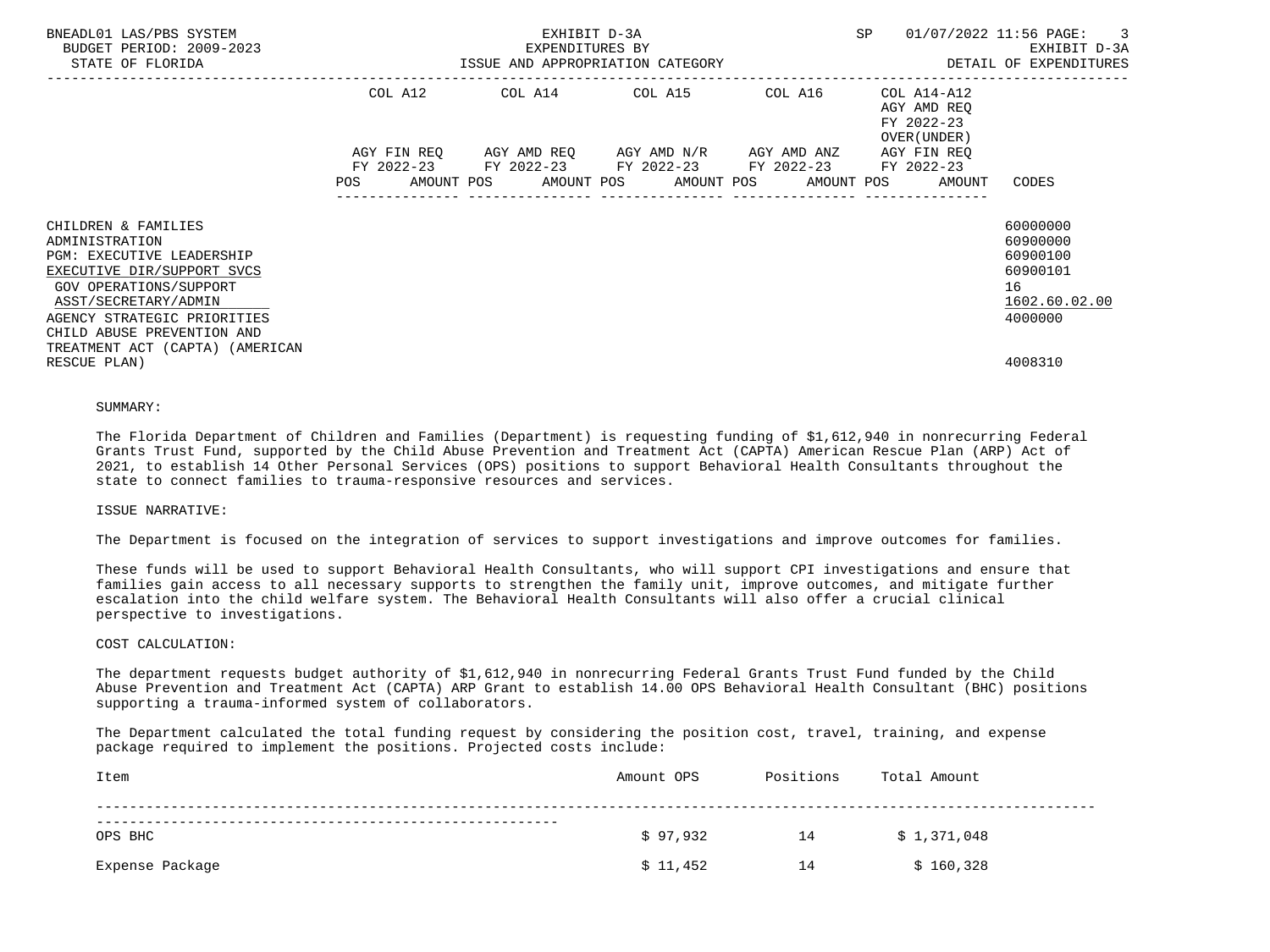| BNEADL01 LAS/PBS SYSTEM<br>BUDGET PERIOD: 2009-2023<br>STATE OF FLORIDA                                                                                                                                                                            |  | EXHIBIT D-3A<br>EXPENDITURES BY |   |                                                                                                                                               |                                   | <b>SP</b> |                                                                        | 01/07/2022 11:56 PAGE: 4<br>EXHIBIT D-3A<br>EXHIBIT D-3A EXPENDITURES BY THE RESOLUTION OF EXPENDITURES AND APPROPRIATION CATEGORY THE SUM SETAIL OF EXPENDITURES |
|----------------------------------------------------------------------------------------------------------------------------------------------------------------------------------------------------------------------------------------------------|--|---------------------------------|---|-----------------------------------------------------------------------------------------------------------------------------------------------|-----------------------------------|-----------|------------------------------------------------------------------------|-------------------------------------------------------------------------------------------------------------------------------------------------------------------|
|                                                                                                                                                                                                                                                    |  |                                 |   | COL A12 COL A14 COL A15 COL A16<br>AGY FIN REQ AGY AMD REQ AGY AMD N/R AGY AMD ANZ AGY FIN REQ<br>FY 2022-23 FY 2022-23 FY 2022-23 FY 2022-23 | --------------------------------- |           | COL A14-A12<br>AGY AMD REO<br>FY 2022-23<br>OVER (UNDER)<br>FY 2022-23 |                                                                                                                                                                   |
|                                                                                                                                                                                                                                                    |  |                                 |   | POS AMOUNT POS AMOUNT POS AMOUNT POS AMOUNT POS                                                                                               |                                   |           | AMOUNT                                                                 | CODES                                                                                                                                                             |
| CHILDREN & FAMILIES<br>ADMINISTRATION<br>PGM: EXECUTIVE LEADERSHIP<br>EXECUTIVE DIR/SUPPORT SVCS<br>GOV OPERATIONS/SUPPORT<br>ASST/SECRETARY/ADMIN<br>AGENCY STRATEGIC PRIORITIES<br>CHILD ABUSE PREVENTION AND<br>TREATMENT ACT (CAPTA) (AMERICAN |  |                                 |   |                                                                                                                                               |                                   |           |                                                                        | 60000000<br>60900000<br>60900100<br>60900101<br>16<br>1602.60.02.00<br>4000000                                                                                    |
| RESCUE PLAN)<br>HR Assessment                                                                                                                                                                                                                      |  |                                 |   | \$96                                                                                                                                          | 14                                |           | \$1,344                                                                | 4008310                                                                                                                                                           |
| Travel Package                                                                                                                                                                                                                                     |  |                                 | Ŝ | 5,730                                                                                                                                         | 14                                |           | \$80,220                                                               |                                                                                                                                                                   |

===========================================================================================

Total Project Cost

IMPACT OF NOT FUNDING ISSUE:

 If this issue were not funded, the Department would lose the opportunity to leverage subject matter professionals to provide appropriate services for children and families in crisis. These professionals work to prevent the unnecessary removal of children from their home.

LINKAGE TO GOVERNOR'S PRIORITIES:

 Health Care - Promote innovation in healthcare that reduces the cost of medical procedures and services and increases access to care for Floridians.

FLORIDA STRATEGIC PLAN FOR ECONOMIC DEVELOPMENT:

 4.2 Ensure state, regional and local agencies provide collaborative and timely customer service to businesses and workers;

5.2 Improve the efficiency and effectiveness of government agencies at all levels; and

 5.3 Strengthen local, regional and statewide partnerships to accomplish Florida's economic and quality of life and quality places goals. \*\*\*\*\*\*\*\*\*\*\*\*\*\*\*\*\*\*\*\*\*\*\*\*\*\*\*\*\*\*\*\*\*\*\*\*\*\*\*\*\*\*\*\*\*\*\*\*\*\*\*\*\*\*\*\*\*\*\*\*\*\*\*\*\*\*\*\*\*\*\*\*\*\*\*\*\*\*\*\*\*\*\*\*\*\*\*\*\*\*\*\*\*\*\*\*\*\*\*\*\*\*\*\*\*\*\*\*\*\*\*\*\*\*\*\*\*\*\*\*\*\*\*\*\*\*\*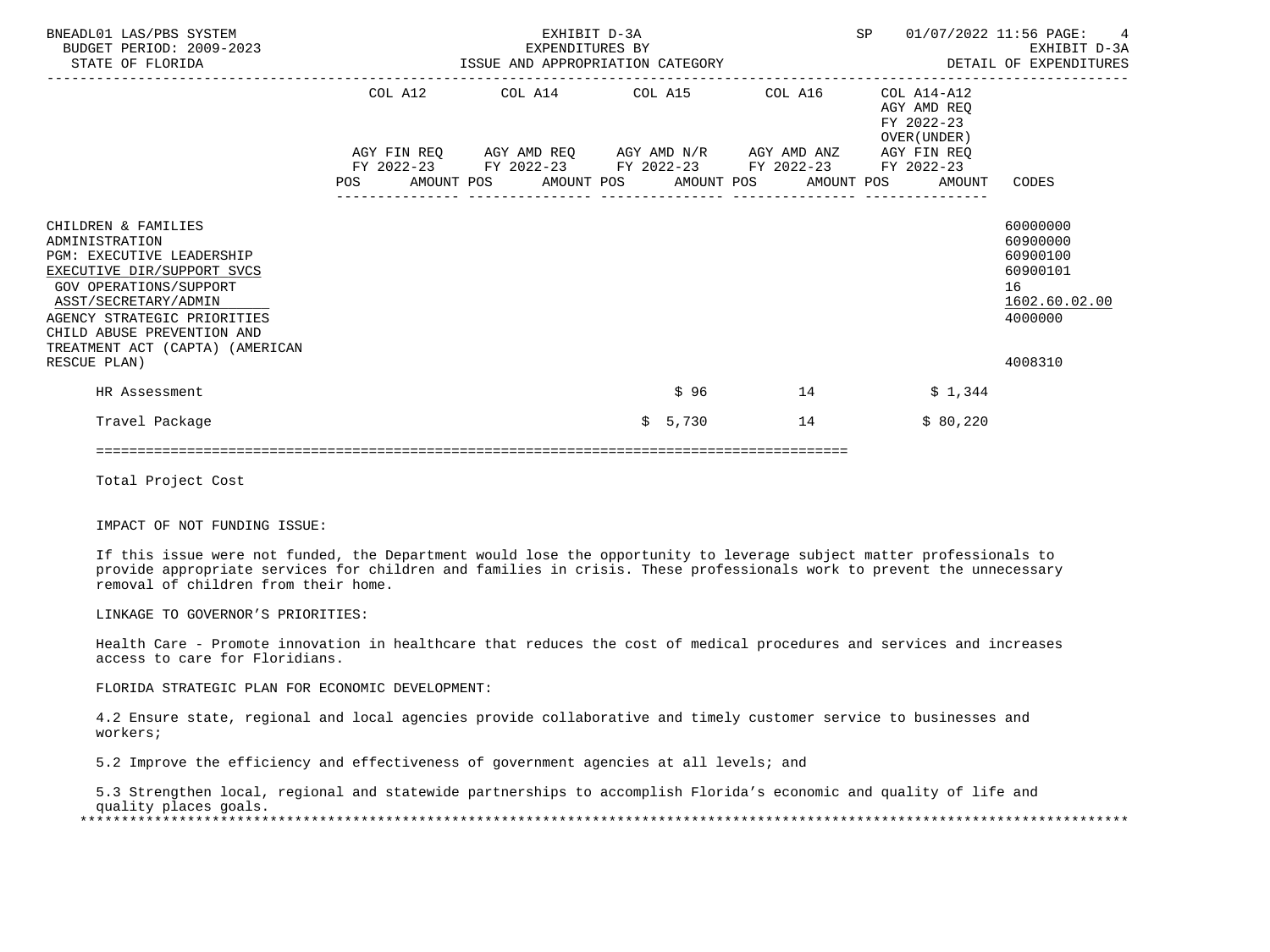| BNEADL01 LAS/PBS SYSTEM<br>BUDGET PERIOD: 2009-2023<br>STATE OF FLORIDA                                                                                                                                                                                             |         | EXHIBIT D-3A<br>EXPENDITURES BY<br>ISSUE AND APPROPRIATION CATEGORY                                                                                                              |                  |         | SP 01/07/2022 11:56 PAGE:                                                     | 5<br>EXHIBIT D-3A<br>DETAIL OF EXPENDITURES                                               |
|---------------------------------------------------------------------------------------------------------------------------------------------------------------------------------------------------------------------------------------------------------------------|---------|----------------------------------------------------------------------------------------------------------------------------------------------------------------------------------|------------------|---------|-------------------------------------------------------------------------------|-------------------------------------------------------------------------------------------|
|                                                                                                                                                                                                                                                                     | COL A12 | COL A14 COL A15<br>AGY FIN REQ AGY AMD REQ AGY AMD N/R AGY AMD ANZ AGY FIN REQ<br>FY 2022-23 FY 2022-23 FY 2022-23 FY 2022-23 FY 2022-23<br>POS AMOUNT POS AMOUNT POS AMOUNT POS |                  | COL A16 | COL A14-A12<br>AGY AMD REQ<br>FY 2022-23<br>OVER (UNDER)<br>AMOUNT POS AMOUNT | CODES                                                                                     |
| CHILDREN & FAMILIES<br><b>SERVICES</b><br>PGM: FAMILY SAFETY PROGRAM<br>FAMILY SAFETY/PRESERVATION<br>HEALTH AND HUMAN SERVICES<br>CHILD PROTECTION<br>AGENCY STRATEGIC PRIORITIES<br>CHILD ABUSE PREVENTION AND<br>TREATMENT ACT (CAPTA) (AMERICAN<br>RESCUE PLAN) |         |                                                                                                                                                                                  |                  |         |                                                                               | 60000000<br>60910000<br>60910300<br>60910310<br>13<br>1304.07.00.00<br>4000000<br>4008310 |
| OTHER PERSONAL SERVICES<br>FEDERAL GRANTS TRUST FUND -FEDERL 1, 274, 683 1, 371, 048 1, 371, 048                                                                                                                                                                    |         |                                                                                                                                                                                  |                  |         |                                                                               | 030000<br>96,365 2261 3                                                                   |
|                                                                                                                                                                                                                                                                     |         |                                                                                                                                                                                  |                  |         |                                                                               |                                                                                           |
| EXPENSES                                                                                                                                                                                                                                                            |         |                                                                                                                                                                                  |                  |         |                                                                               | 040000                                                                                    |
| FEDERAL GRANTS TRUST FUND -FEDERL 309,276 240,548 240,548                                                                                                                                                                                                           |         |                                                                                                                                                                                  |                  |         |                                                                               | 68,728-2261 3                                                                             |
| TOTAL: CHILD ABUSE PREVENTION AND<br>TREATMENT ACT (CAPTA) (AMERICAN<br>RESCUE PLAN)                                                                                                                                                                                |         |                                                                                                                                                                                  |                  |         |                                                                               | 4008310                                                                                   |
| TOTAL ISSUE 1,583,959 1,611,596 1,611,596                                                                                                                                                                                                                           |         |                                                                                                                                                                                  |                  |         | 27,637                                                                        |                                                                                           |
|                                                                                                                                                                                                                                                                     |         |                                                                                                                                                                                  |                  |         |                                                                               |                                                                                           |
| AGENCY ISSUE NARRATIVE:<br>2022-2023 BUDGET YEAR NARRATIVE:<br>ISSUE TITLE: Child Abuse Prevention and Treatment Act (CAPTA) (American Rescue Plan)                                                                                                                 |         |                                                                                                                                                                                  | IT COMPONENT? NO |         |                                                                               |                                                                                           |
| SUMMARY:                                                                                                                                                                                                                                                            |         |                                                                                                                                                                                  |                  |         |                                                                               |                                                                                           |

 The Florida Department of Children and Families (department) is requesting funding of \$1,585,687 in nonrecurring Federal Grants Trust Fund, supported by the Child Abuse Prevention and Treatment Act (CAPTA) American Rescue Plan (ARP) Act of 2021, to establish 18 Other Personal Services (OPS) positions to connect families to resources through care coordination services.

#### ISSUE NARRATIVE:

 The department is currently undergoing a change in culture and a focus on integration of services to maximize customer support. This integration involves care coordination, a way to provide coordinated services across departments and disciplines to customers in need.

 These funds will be used to establish 18 OPS Multidisciplinary Team (MDT) positions supporting a trauma-informed system of collaborators with a shared goal of holistic family well-being. The holistic family well-being speaks to stabilization and services that drive stabilization, access to parent networks and social connections, peers and parent partners who have lived dependency experience, and social determinants of health factors. These teams integrate the department and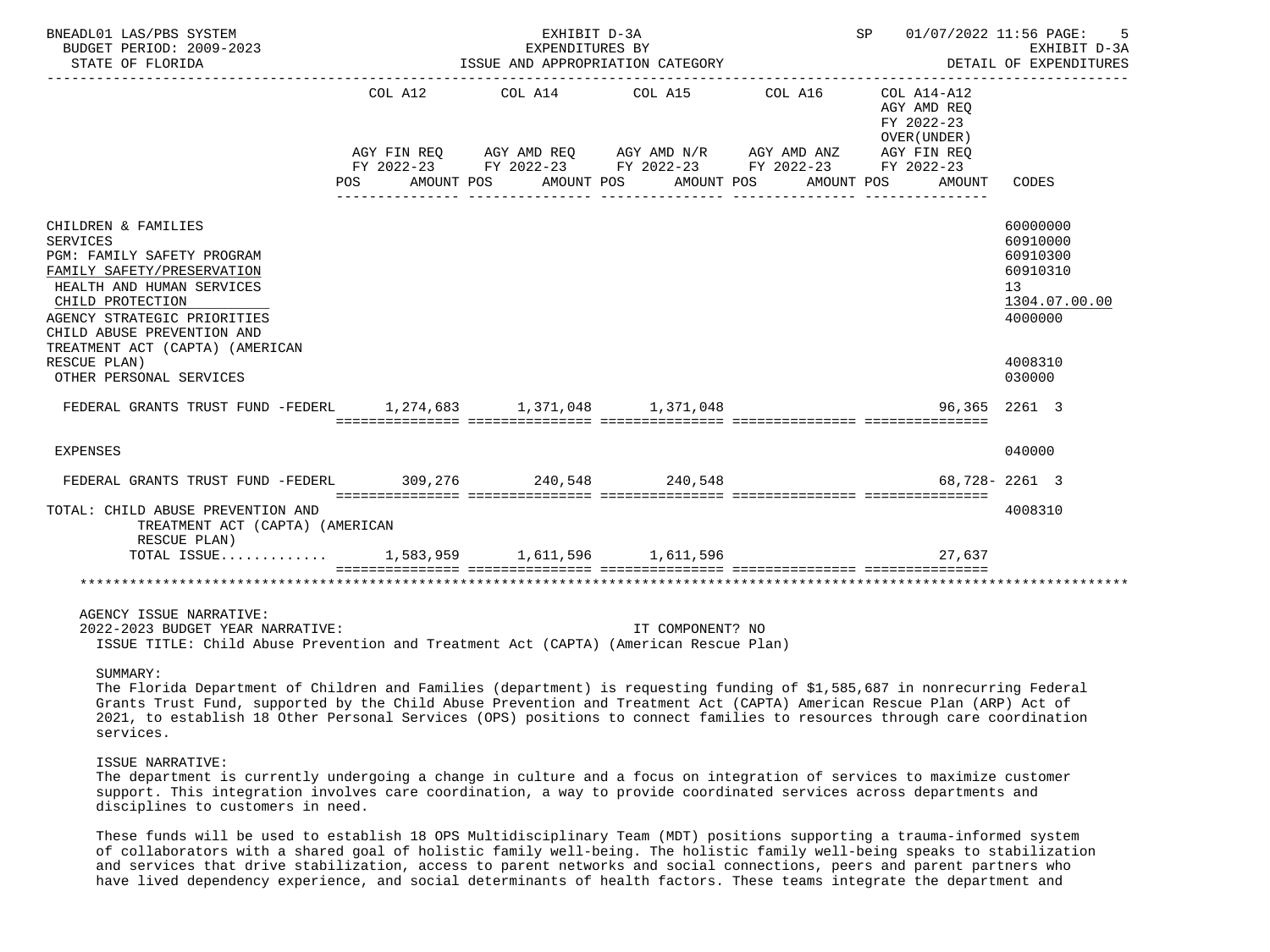| BNEADL01 LAS/PBS SYSTEM<br>BUDGET PERIOD: 2009-2023<br>STATE OF FLORIDA                                                                                                                                                                             |            | EXPENDITURES BY | EXHIBIT D-3A<br>ISSUE AND APPROPRIATION CATEGORY                                               |         | SP                                                                              | 01/07/2022 11:56 PAGE: 6<br>EXHIBIT D-3A<br>DETAIL OF EXPENDITURES             |
|-----------------------------------------------------------------------------------------------------------------------------------------------------------------------------------------------------------------------------------------------------|------------|-----------------|------------------------------------------------------------------------------------------------|---------|---------------------------------------------------------------------------------|--------------------------------------------------------------------------------|
|                                                                                                                                                                                                                                                     | COL A12    |                 | --------------<br>COL A14 COL A15                                                              | COL A16 | COL A14-A12<br>AGY AMD REO<br>FY 2022-23<br>OVER (UNDER)                        |                                                                                |
|                                                                                                                                                                                                                                                     | <b>POS</b> |                 | AGY FIN REQ AGY AMD REQ AGY AMD N/R AGY AMD ANZ<br>FY 2022-23 FY 2022-23 FY 2022-23 FY 2022-23 |         | AGY FIN REO<br>FY 2022-23<br>AMOUNT POS AMOUNT POS AMOUNT POS AMOUNT POS AMOUNT | CODES                                                                          |
| CHILDREN & FAMILIES<br>SERVICES<br><b>PGM: FAMILY SAFETY PROGRAM</b><br>FAMILY SAFETY/PRESERVATION<br>HEALTH AND HUMAN SERVICES<br>CHILD PROTECTION<br>AGENCY STRATEGIC PRIORITIES<br>CHILD ABUSE PREVENTION AND<br>TREATMENT ACT (CAPTA) (AMERICAN |            |                 |                                                                                                |         |                                                                                 | 60000000<br>60910000<br>60910300<br>60910310<br>13<br>1304.07.00.00<br>4000000 |
| RESCUE PLAN)                                                                                                                                                                                                                                        |            |                 |                                                                                                |         |                                                                                 | 4008310                                                                        |

community partner programs to improve access to community-based behavioral health services.

 The intent of this teaming model works to mitigate families from escalating further into the child welfare system. Our federal partners support using CAPTA ARP dollars to fund this model.

COST CALCULATION:

 The department requests budget authority of \$1,585,687 in nonrecurring Federal Grants Trust Fund funded by the Child Abuse Prevention and Treatment Act (CAPTA) ARP Grant to establish 18 OPS Multidisciplinary Team (MDT) positions supporting a trauma-informed system of collaborators. Each region will receive three OPS MDT positions.

 The department calculated the total funding request by considering the position cost, travel and training and expense package required to implement the positions. Projected costs include:

| Item               | Amount      | OPS Positions | Total Amount |
|--------------------|-------------|---------------|--------------|
| OPS MDT            | \$70,815.69 | 18            | \$1,274,683  |
| Expense Package    | \$11,452.00 | 18            | \$206,136    |
| HR Assessment      | 95.96       | 18            | 1,728        |
| Travel Package     | \$5,730.00  | 18            | \$103,140    |
| Total Project Cost |             |               | \$1,585,687  |

IMPACT OF NOT FUNDING ISSUE:

 If this issue were not funded, the department would lose the opportunity to create a team of multidisciplinary professionals to provide appropriate services for children and families in crisis. This will prevent removing children from their home.

## LINKAGE TO GOVERNOR'S PRIORITIES:

 Health Care - Promote innovation in healthcare that reduces the cost of medical procedures and services and increases access to care for Floridians.

### FLORIDA STRATEGIC PLAN FOR ECONOMIC DEVELOPMENT:

4.2 Ensure state, regional and local agencies provide collaborative and timely customer service to businesses and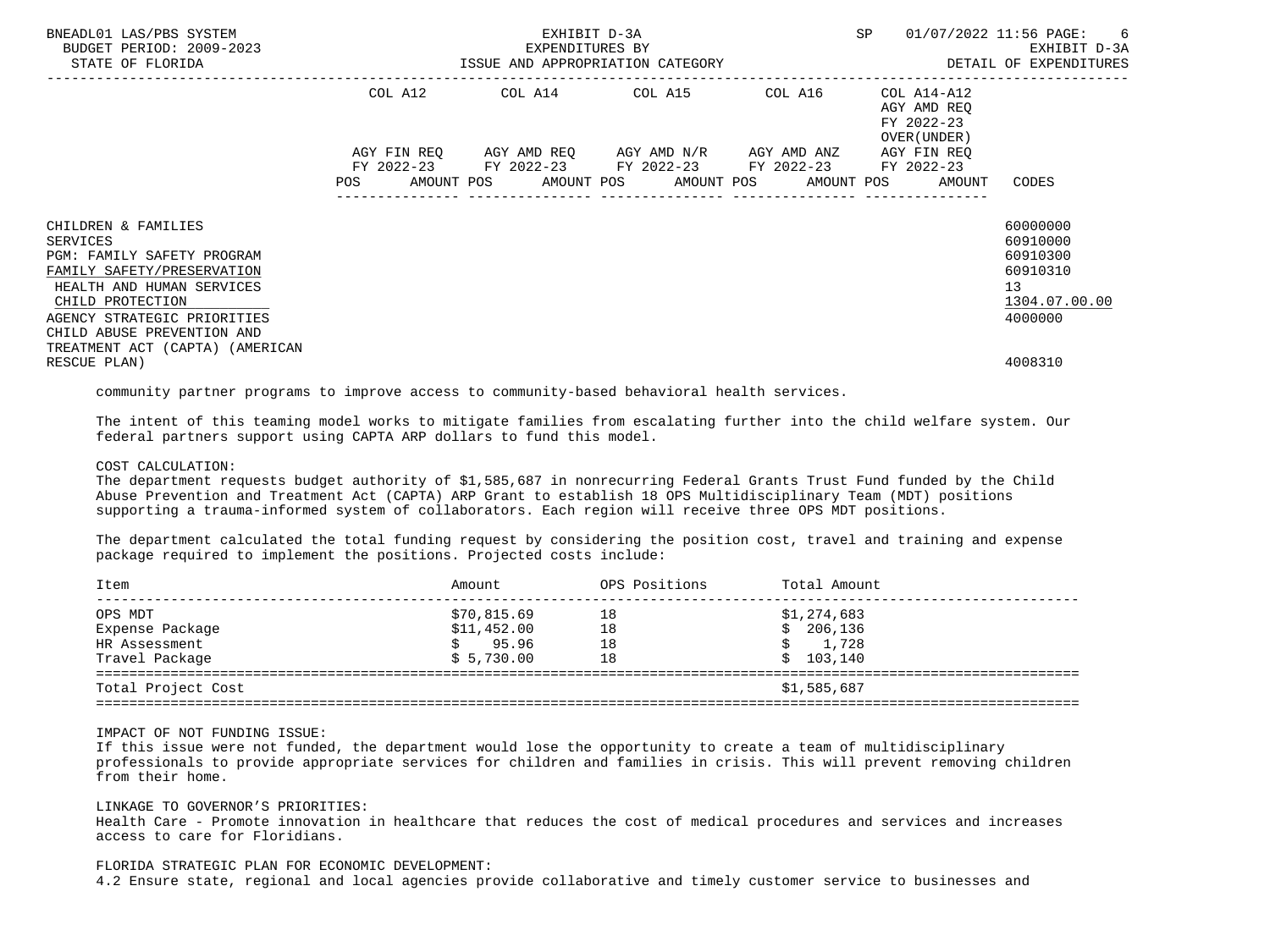| BNEADL01 LAS/PBS SYSTEM<br>BUDGET PERIOD: 2009-2023<br>STATE OF FLORIDA                                                                                                                                                                                      |  | EXHIBIT D-3A |                                                                                                                                                              |  | SP |                                                          | 01/07/2022 11:56 PAGE: 7                                                                  |
|--------------------------------------------------------------------------------------------------------------------------------------------------------------------------------------------------------------------------------------------------------------|--|--------------|--------------------------------------------------------------------------------------------------------------------------------------------------------------|--|----|----------------------------------------------------------|-------------------------------------------------------------------------------------------|
|                                                                                                                                                                                                                                                              |  |              | COL A12 COL A14 COL A15 COL A16                                                                                                                              |  |    | COL A14-A12<br>AGY AMD REO<br>FY 2022-23<br>OVER (UNDER) |                                                                                           |
|                                                                                                                                                                                                                                                              |  |              | AGY FIN REQ AGY AMD REQ AGY AMD N/R AGY AMD ANZ<br>FY 2022-23 FY 2022-23 FY 2022-23 FY 2022-23 FY 2022-23<br>POS AMOUNT POS AMOUNT POS AMOUNT POS AMOUNT POS |  |    | AGY FIN REO<br>AMOUNT                                    | CODES                                                                                     |
| CHILDREN & FAMILIES<br>SERVICES<br>PGM: FAMILY SAFETY PROGRAM<br>FAMILY SAFETY/PRESERVATION<br>HEALTH AND HUMAN SERVICES<br>CHILD PROTECTION<br>AGENCY STRATEGIC PRIORITIES<br>CHILD ABUSE PREVENTION AND<br>TREATMENT ACT (CAPTA) (AMERICAN<br>RESCUE PLAN) |  |              |                                                                                                                                                              |  |    |                                                          | 60000000<br>60910000<br>60910300<br>60910310<br>13<br>1304.07.00.00<br>4000000<br>4008310 |
| workers:                                                                                                                                                                                                                                                     |  |              |                                                                                                                                                              |  |    |                                                          |                                                                                           |

 5.2 Improve the efficiency and effectiveness of government agencies at all levels; and 5.3 Strengthen local, regional and statewide partnerships to accomplish Florida's economic and quality of life and quality places goals. Amended 2022-23 Narrative after December 15, 2021

# ISSUE TITLE: Child Abuse Prevention and Treatment Act (CAPTA) American Rescue Plan (ARP)

# SUMMARY:

 The Florida Department of Children and Families (Department) is requesting funding of \$1,612,940 in nonrecurring Federal Grants Trust Fund, supported by the Child Abuse Prevention and Treatment Act (CAPTA) American Rescue Plan (ARP) Act of 2021, to establish 14 Other Personal Services (OPS) positions to support Behavioral Health Consultants throughout the state to connect families to trauma-responsive resources and services.

#### ISSUE NARRATIVE:

The Department is focused on the integration of services to support investigations and improve outcomes for families.

 These funds will be used to support Behavioral Health Consultants, who will support CPI investigations and ensure that families gain access to all necessary supports to strengthen the family unit, improve outcomes, and mitigate further escalation into the child welfare system. The Behavioral Health Consultants will also offer a crucial clinical perspective to investigations.

### COST CALCULATION:

 The department requests budget authority of \$1,612,940 in nonrecurring Federal Grants Trust Fund funded by the Child Abuse Prevention and Treatment Act (CAPTA) ARP Grant to establish 14.00 OPS Behavioral Health Consultant (BHC) positions supporting a trauma-informed system of collaborators.

 The Department calculated the total funding request by considering the position cost, travel, training, and expense package required to implement the positions. Projected costs include: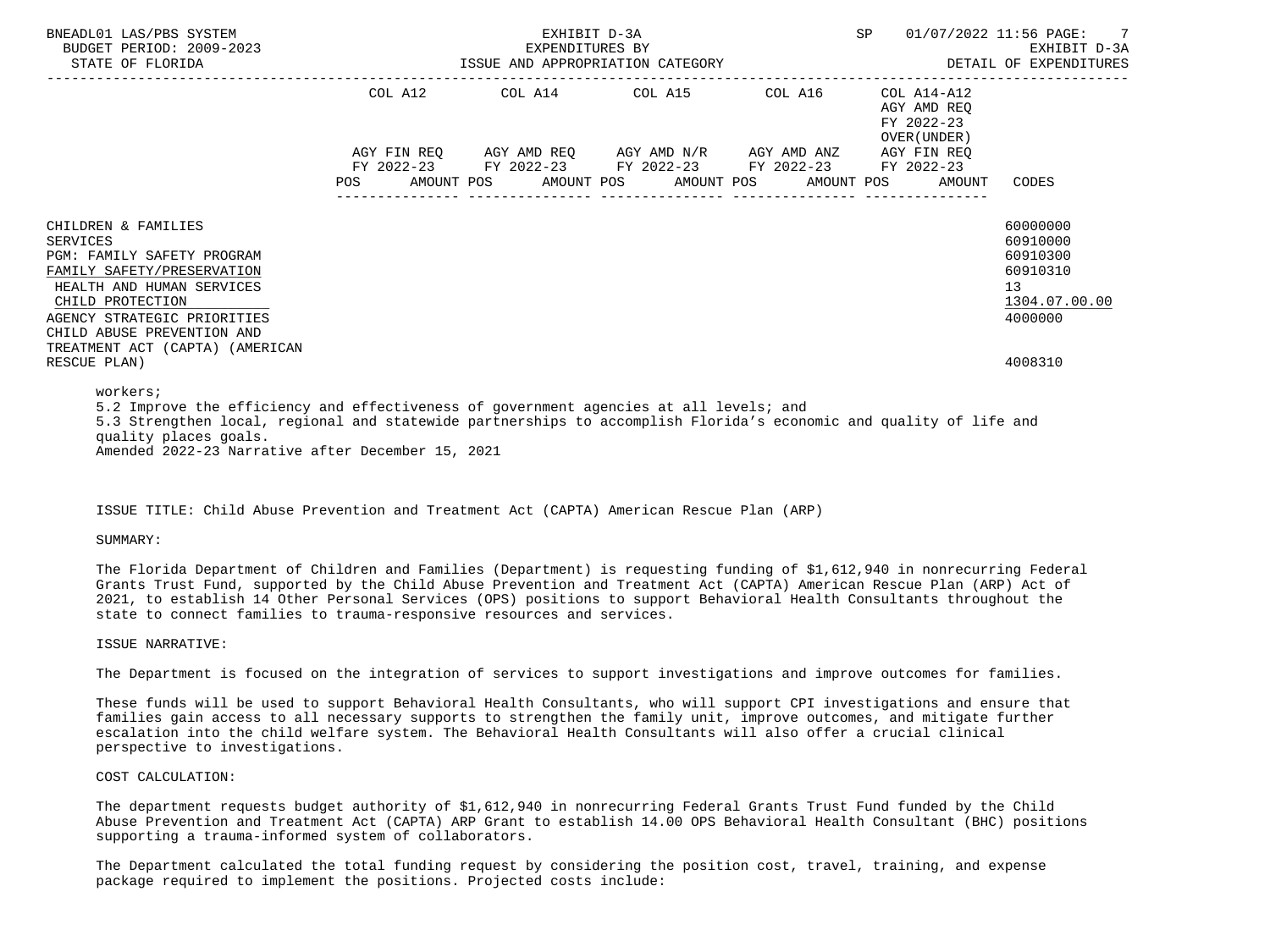| BNEADL01 LAS/PBS SYSTEM<br>BUDGET PERIOD: 2009-2023<br>STATE OF FLORIDA                                                                                                                                                                                      |            |                                                                                                                                                                                                                     | EXHIBIT D-3A<br>EXPENDITURES BY | ISSUE AND APPROPRIATION CATEGORY            |    | SP |                                                                    | 01/07/2022 11:56 PAGE: 8<br>EXHIBIT D-3A<br>DETAIL OF EXPENDITURES                                     |
|--------------------------------------------------------------------------------------------------------------------------------------------------------------------------------------------------------------------------------------------------------------|------------|---------------------------------------------------------------------------------------------------------------------------------------------------------------------------------------------------------------------|---------------------------------|---------------------------------------------|----|----|--------------------------------------------------------------------|--------------------------------------------------------------------------------------------------------|
| -----------------                                                                                                                                                                                                                                            | <b>POS</b> | COL A12 COL A14 COL A15 COL A16<br>AGY FIN REQ       AGY AMD REQ        AGY AMD N/R        AGY AMD ANZ         AGY FIN REQ<br>FY 2022-23         FY 2022-23         FY 2022-23         FY 2022-23        FY 2022-23 |                                 | AMOUNT POS AMOUNT POS AMOUNT POS AMOUNT POS |    |    | COL A14-A12<br>AGY AMD REO<br>FY 2022-23<br>OVER (UNDER)<br>AMOUNT | CODES                                                                                                  |
| CHILDREN & FAMILIES<br>SERVICES<br>PGM: FAMILY SAFETY PROGRAM<br>FAMILY SAFETY/PRESERVATION<br>HEALTH AND HUMAN SERVICES<br>CHILD PROTECTION<br>AGENCY STRATEGIC PRIORITIES<br>CHILD ABUSE PREVENTION AND<br>TREATMENT ACT (CAPTA) (AMERICAN<br>RESCUE PLAN) |            |                                                                                                                                                                                                                     |                                 |                                             |    |    |                                                                    | 60000000<br>60910000<br>60910300<br>60910310<br>13 <sup>7</sup><br>1304.07.00.00<br>4000000<br>4008310 |
| Item                                                                                                                                                                                                                                                         |            |                                                                                                                                                                                                                     |                                 |                                             |    |    | Amount OPS Positions Total Amount                                  |                                                                                                        |
| OPS BHC                                                                                                                                                                                                                                                      |            |                                                                                                                                                                                                                     |                                 | $$97,932$ 14                                |    |    | \$1,371,048                                                        |                                                                                                        |
| Expense Package                                                                                                                                                                                                                                              |            |                                                                                                                                                                                                                     |                                 | \$11,452                                    | 14 |    | \$160,328                                                          |                                                                                                        |
| HR Assessment                                                                                                                                                                                                                                                |            |                                                                                                                                                                                                                     |                                 | \$96                                        | 14 |    | \$1,344                                                            |                                                                                                        |
| Travel Package                                                                                                                                                                                                                                               |            |                                                                                                                                                                                                                     |                                 | \$5,730                                     | 14 |    | \$80,220                                                           |                                                                                                        |
|                                                                                                                                                                                                                                                              |            |                                                                                                                                                                                                                     |                                 |                                             |    |    |                                                                    |                                                                                                        |

Total Project Cost

IMPACT OF NOT FUNDING ISSUE:

 If this issue were not funded, the Department would lose the opportunity to leverage subject matter professionals to provide appropriate services for children and families in crisis. These professionals work to prevent the unnecessary removal of children from their home.

LINKAGE TO GOVERNOR'S PRIORITIES:

 Health Care - Promote innovation in healthcare that reduces the cost of medical procedures and services and increases access to care for Floridians.

FLORIDA STRATEGIC PLAN FOR ECONOMIC DEVELOPMENT:

 4.2 Ensure state, regional and local agencies provide collaborative and timely customer service to businesses and workers;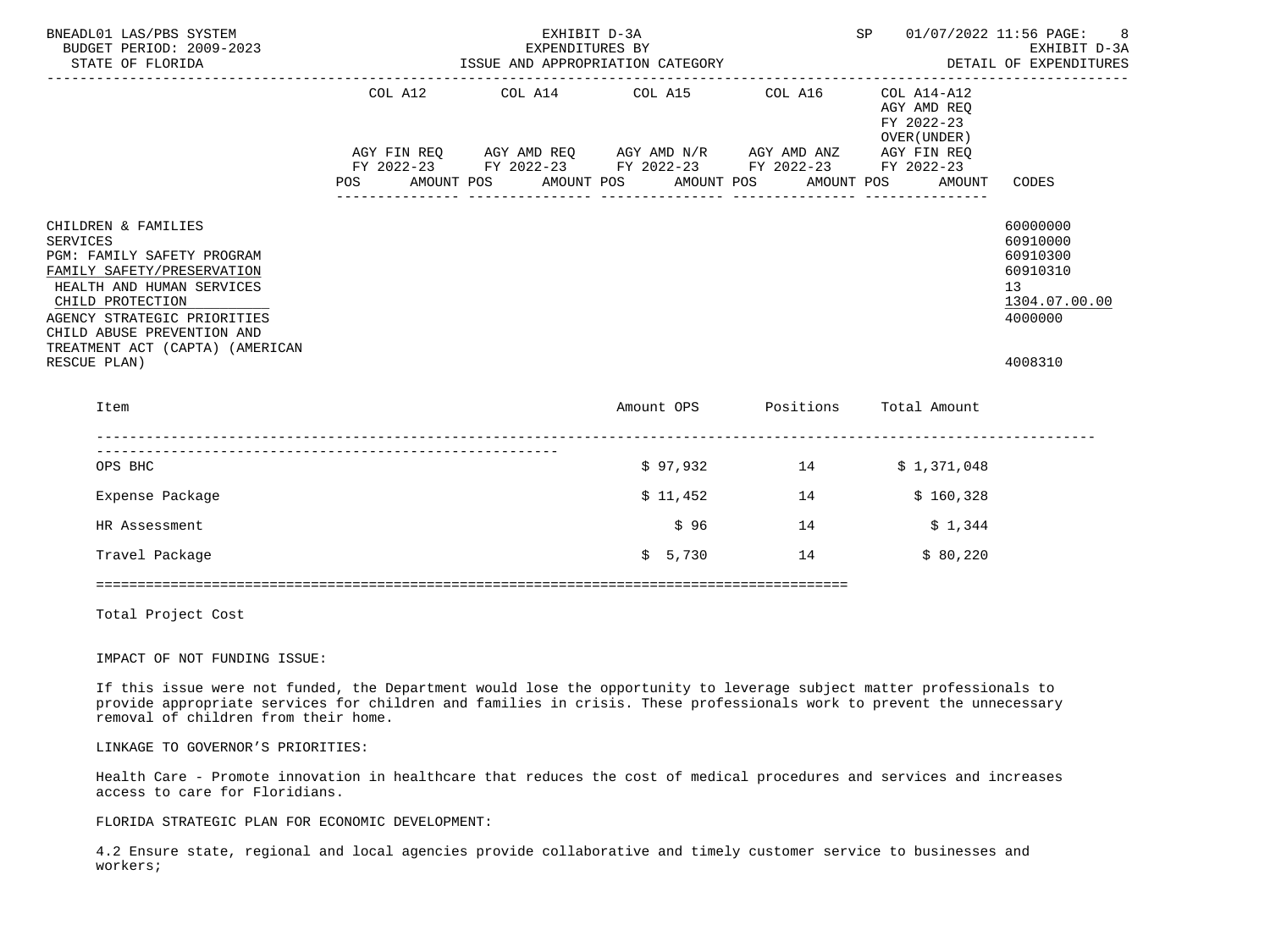| BNEADL01 LAS/PBS SYSTEM<br>BUDGET PERIOD: 2009-2023<br>STATE OF FLORIDA                                                                                                                                                                             |     | EXHIBIT D-3A<br>EXPENDITURES BY<br>EXPENDITORES BI<br>ISSUE AND APPROPRIATION CATEGORY                                                                    |  | SP                                        | $\overline{9}$<br>01/07/2022 11:56 PAGE:<br>EXHIBIT D-3A<br>DETAIL OF EXPENDITURES |
|-----------------------------------------------------------------------------------------------------------------------------------------------------------------------------------------------------------------------------------------------------|-----|-----------------------------------------------------------------------------------------------------------------------------------------------------------|--|-------------------------------------------|------------------------------------------------------------------------------------|
|                                                                                                                                                                                                                                                     |     | COL A12 COL A14 COL A15 COL A16 COL A14-A12                                                                                                               |  | AGY AMD REO<br>FY 2022-23<br>OVER (UNDER) |                                                                                    |
|                                                                                                                                                                                                                                                     | POS | AGY FIN REQ AGY AMD REQ AGY AMD N/R AGY AMD ANZ AGY FIN REQ<br>FY 2022-23 FY 2022-23 FY 2022-23 FY 2022-23 FY 2022-23<br>AMOUNT POS AMOUNT POS AMOUNT POS |  | AMOUNT POS<br>AMOUNT                      | CODES                                                                              |
| CHILDREN & FAMILIES<br><b>SERVICES</b><br>PGM: FAMILY SAFETY PROGRAM<br>FAMILY SAFETY/PRESERVATION<br>HEALTH AND HUMAN SERVICES<br>CHILD PROTECTION<br>AGENCY STRATEGIC PRIORITIES<br>CHILD ABUSE PREVENTION AND<br>TREATMENT ACT (CAPTA) (AMERICAN |     |                                                                                                                                                           |  |                                           | 60000000<br>60910000<br>60910300<br>60910310<br>13<br>1304.07.00.00<br>4000000     |
| RESCUE PLAN)                                                                                                                                                                                                                                        |     |                                                                                                                                                           |  |                                           | 4008310                                                                            |
| 5.2 Improve the efficiency and effectiveness of government agencies at all levels; and<br>5.3 Strengthen local, regional and statewide partnerships to accomplish Florida's economic and quality of life and<br>quality places goals.               |     |                                                                                                                                                           |  |                                           |                                                                                    |
| TOTAL: CHILD PROTECTION<br>BY FUND TYPE                                                                                                                                                                                                             |     |                                                                                                                                                           |  |                                           | 1304.07.00.00                                                                      |
|                                                                                                                                                                                                                                                     |     |                                                                                                                                                           |  | 27,637 2000                               |                                                                                    |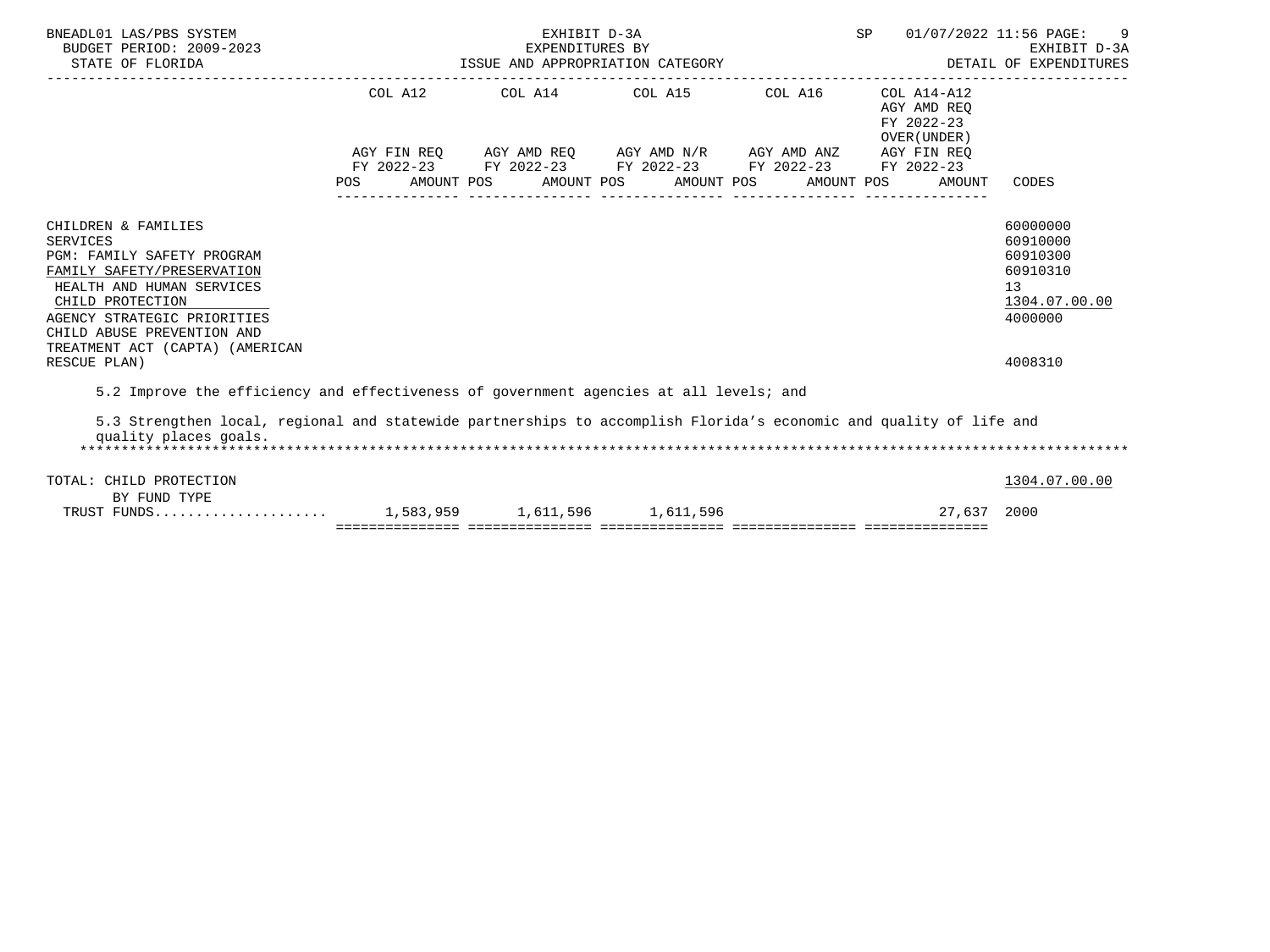| BNEADL01 LAS/PBS SYSTEM<br>BUDGET PERIOD: 2009-2023<br>STATE OF FLORIDA                                                                                                                                                                          |  |         | EXHIBIT D-3A<br>EXPENDITURES BY<br>EXPENDITURES BY<br>ISSUE AND APPROPRIATION CATEGORY                                                                                   |  |         | SP | 01/07/2022 12:33 PAGE:                                       | EXHIBIT D-3A<br>DETAIL OF EXPENDITURES                                         |
|--------------------------------------------------------------------------------------------------------------------------------------------------------------------------------------------------------------------------------------------------|--|---------|--------------------------------------------------------------------------------------------------------------------------------------------------------------------------|--|---------|----|--------------------------------------------------------------|--------------------------------------------------------------------------------|
|                                                                                                                                                                                                                                                  |  | COL A12 | -------------------<br>COL A14 COL A15                                                                                                                                   |  | COL A16 |    | $COL A14 - A12$<br>AGY AMD REO<br>FY 2022-23<br>OVER (UNDER) |                                                                                |
|                                                                                                                                                                                                                                                  |  |         | AGY FIN REQ AGY AMD REQ AGY AMD N/R AGY AMD ANZ AGY FIN REQ<br>FY 2022-23 FY 2022-23 FY 2022-23 FY 2022-23 FY 2022-23<br>POS AMOUNT POS AMOUNT POS AMOUNT POS AMOUNT POS |  |         |    | AMOUNT                                                       | CODES                                                                          |
| CHILDREN & FAMILIES<br><b>SERVICES</b><br>PGM: FAMILY SAFETY PROGRAM<br>FAMILY SAFETY/PRESERVATION<br>HEALTH AND HUMAN SERVICES<br>CHILD PROTECTION<br>AGENCY STRATEGIC PRIORITIES<br>NON-RECURRING FUNDS FOR THE<br>COMMUNITY-BASED CHILD ABUSE |  |         |                                                                                                                                                                          |  |         |    |                                                              | 60000000<br>60910000<br>60910300<br>60910310<br>13<br>1304.07.00.00<br>4000000 |
| PREVENTION GRANT AWARD<br>SPECIAL CATEGORIES<br>G/A-CHILD PROTECTION                                                                                                                                                                             |  |         |                                                                                                                                                                          |  |         |    |                                                              | 4009970<br>100000<br>103034                                                    |
| GENERAL REVENUE FUND -MATCH 135,987 135,987 135,987<br>FEDERAL GRANTS TRUST FUND -FEDERL                                                                                                                                                         |  | 543,949 | 543,949 543,949                                                                                                                                                          |  |         |    |                                                              | 1000 2<br>2261 3                                                               |
| TOTAL APPRO                                                                                                                                                                                                                                      |  |         | 679.936 679.936 679.936                                                                                                                                                  |  |         |    |                                                              |                                                                                |
|                                                                                                                                                                                                                                                  |  |         |                                                                                                                                                                          |  |         |    |                                                              |                                                                                |

AGENCY ISSUE NARRATIVE:

2022-2023 BUDGET YEAR NARRATIVE: IT COMPONENT? NO

ISSUE TITLE: Non-Recurring Funds for the Community-Based Child Abuse Prevention Grant Award

## SUMMARY:

 The Florida Department of Children and Families (department) is requesting funding of \$679,936 (\$135,987 in nonrecurring General Revenue and \$543,949 in nonrecurring Federal Grants Trust Fund), supported by the Community-Based Child Abuse Prevention (CBCAP) grant, to fund 16 contracted Resource Facilitator positions to help facilitate enterprise-wide care coordination. These positions will function as the front-line staff to assist with identification and triage of needs and connection to department and community services.

#### ISSUE NARRATIVE:

 The department is currently undergoing a change in culture and focus toward integration of services to maximize support for customers. This integration will be brought to fruition through care coordination, which will provide coordinated services across departments and disciplines to customers in need.

 These Resource Facilitators are in-line with the department's vision of prevention and integration. These staff would increase the department's capacity to further prevention efforts by triaging needs and provide warm hand offs to additional services. This coordination will lead to better outcomes for those who participate and result in stronger and more stable families.

 The plan to use CBCAP dollars to fund prevention staff has already been communicated to our federal partners who are supportive.

### COST CALCULATION: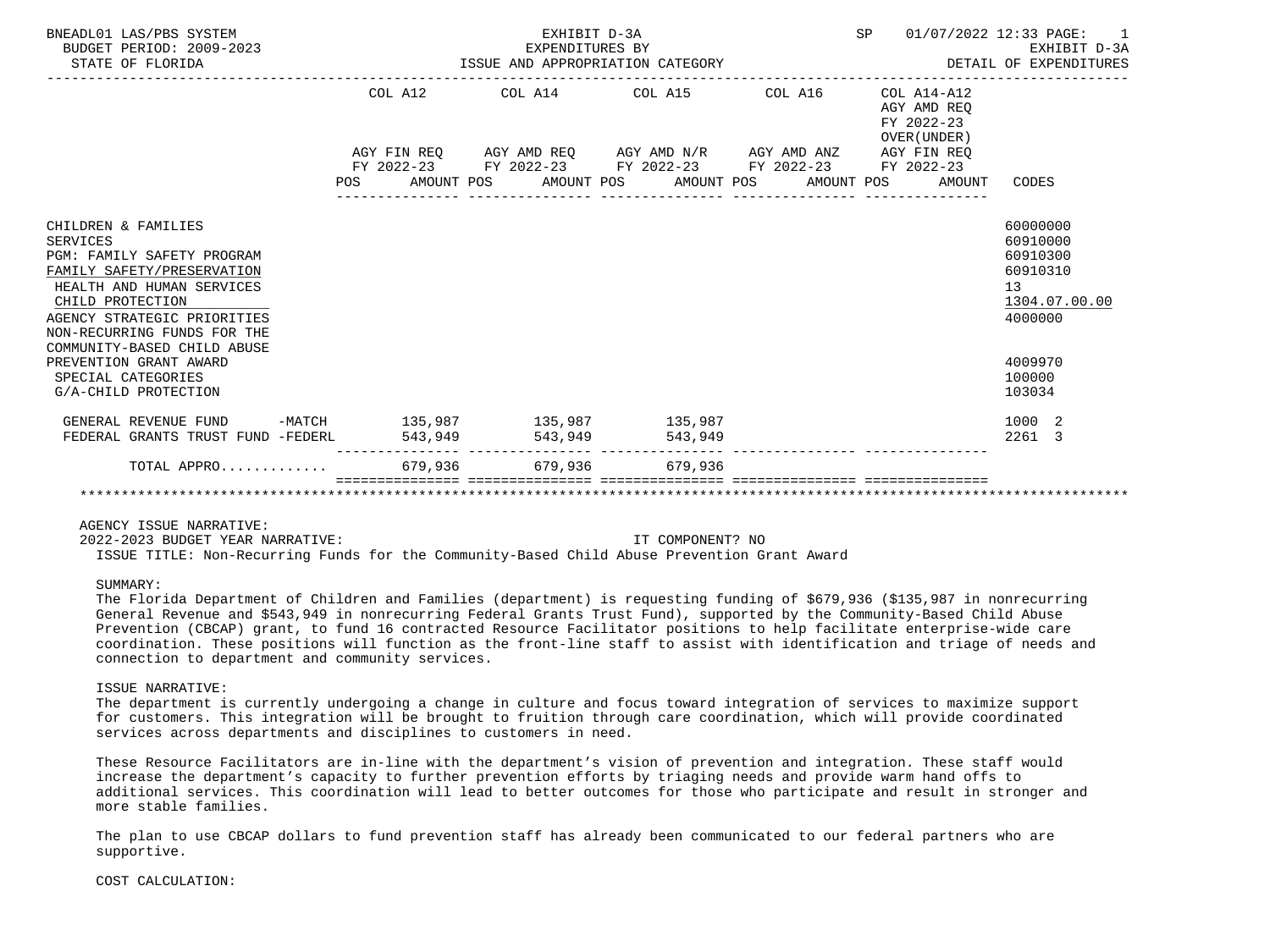| BNEADL01 LAS/PBS SYSTEM<br>BUDGET PERIOD: 2009-2023<br>STATE OF FLORIDA                                                                                                                                                                   |            | EXPENDITURES BY<br>ISSUE AND APPROPRIATION CATEGORY                                                                                                  | EXHIBIT D-3A | SP                                                       | 01/07/2022 12:33 PAGE: 2<br>EXHIBIT D-3A<br>DETAIL OF EXPENDITURES                          |
|-------------------------------------------------------------------------------------------------------------------------------------------------------------------------------------------------------------------------------------------|------------|------------------------------------------------------------------------------------------------------------------------------------------------------|--------------|----------------------------------------------------------|---------------------------------------------------------------------------------------------|
|                                                                                                                                                                                                                                           |            | COL A12 COL A14 COL A15 COL A16                                                                                                                      |              | COL A14-A12<br>AGY AMD REO<br>FY 2022-23<br>OVER (UNDER) |                                                                                             |
|                                                                                                                                                                                                                                           | <b>POS</b> | AGY FIN REO AGY AMD REO AGY AMD N/R AGY AMD ANZ<br>FY 2022-23 FY 2022-23 FY 2022-23 FY 2022-23<br>AMOUNT POS AMOUNT POS AMOUNT POS AMOUNT POS AMOUNT |              | AGY FIN REO<br>FY 2022-23                                | CODES                                                                                       |
| CHILDREN & FAMILIES<br>SERVICES<br>PGM: FAMILY SAFETY PROGRAM<br>FAMILY SAFETY/PRESERVATION<br>HEALTH AND HUMAN SERVICES<br>CHILD PROTECTION<br>AGENCY STRATEGIC PRIORITIES<br>NON-RECURRING FUNDS FOR THE<br>COMMUNITY-BASED CHILD ABUSE |            |                                                                                                                                                      |              |                                                          | 60000000<br>60910000<br>60910300<br>60910310<br>13 <sup>°</sup><br>1304.07.00.00<br>4000000 |
| PREVENTION GRANT AWARD                                                                                                                                                                                                                    |            |                                                                                                                                                      |              |                                                          | 4009970                                                                                     |

 The Resource Facilitators would be full-time contracted employees hired in at an equivalent of a Senior Program Analyst level. The department is requesting funding for 16 Resource Facilitators statewide.

| Item                                                                                 | Amount                                                          | Total Cost            |
|--------------------------------------------------------------------------------------|-----------------------------------------------------------------|-----------------------|
| Resource Facilitator Salary<br>Monthly Overhead/Position (equipment, supplies, etc.) | $$40,000 \times 16$ positions<br>208 x 16 positions x 12 months | \$640,000<br>\$39,936 |
| Total Request                                                                        |                                                                 | \$679,936             |

IMPACT OF NOT FUNDING ISSUE:

 The inability to expand the care coordination model will continue gaps in access to services for individuals and families who interact with the department. The inability to easily connect a parent who comes to the department through child welfare to needed substance use or mental health services impairs their ability to overcome hurdles and avoid decline and deeper-end services and engagement with the department. The care coordination facilitators will be a strategic part of shifting focus from safety and potential child removals to family and child well-being.

LINKAGE TO GOVERNOR'S PRIORITIES:

 Health Care - Promote innovation in healthcare that reduces the cost of medical procedures and services and increases access to care for Floridians.

FLORIDA STRATEGIC PLAN FOR ECONOMIC DEVELOPMENT:

 4.2 Ensure state, regional and local agencies provide collaborative and timely customer service to businesses and workers;

5.2 Improve the efficiency and effectiveness of government agencies at all levels; and

 5.3 Strengthen local, regional and statewide partnerships to accomplish Florida's economic and quality of life and quality places goals.

Amended 2022-23 Narrative after December 15, 2021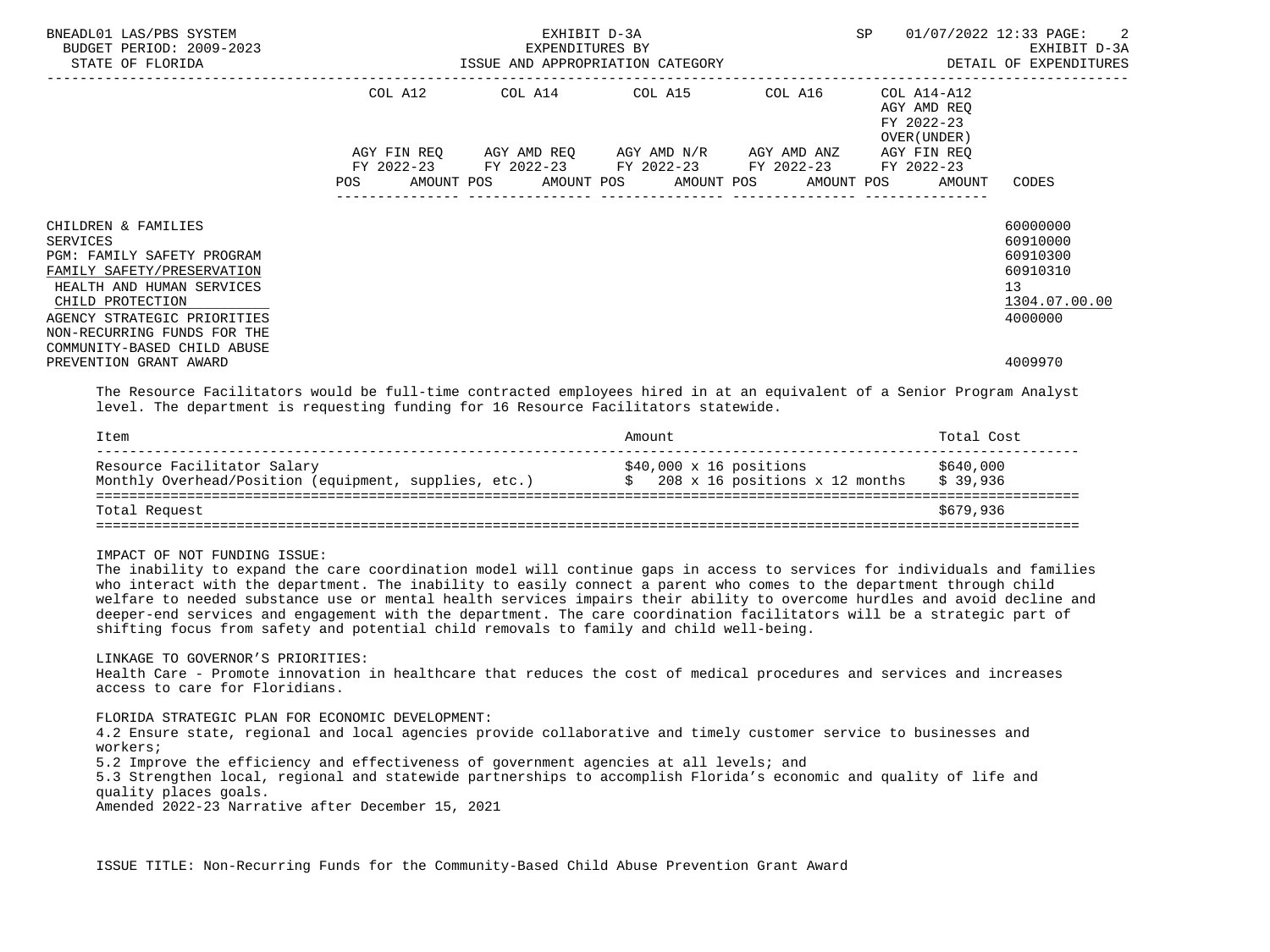| BNEADL01 LAS/PBS SYSTEM<br>BUDGET PERIOD: 2009-2023<br>STATE OF FLORIDA |                        | EXHIBIT D-3A<br>EXPENDITURES BY<br>ISSUE AND APPROPRIATION CATEGORY | SP                                                                                                    | 01/07/2022 12:33 PAGE:<br>$\overline{\phantom{a}}$ 3<br>EXHIBIT D-3A<br>DETAIL OF EXPENDITURES |                      |
|-------------------------------------------------------------------------|------------------------|---------------------------------------------------------------------|-------------------------------------------------------------------------------------------------------|------------------------------------------------------------------------------------------------|----------------------|
|                                                                         | COL A12<br>AGY FIN REO |                                                                     | AGY AMD REQ AGY AMD N/R AGY AMD ANZ                                                                   | AGY AMD REO<br>FY 2022-23<br>OVER (UNDER)<br>AGY FIN REO                                       |                      |
|                                                                         | POS                    |                                                                     | FY 2022-23 FY 2022-23 FY 2022-23 FY 2022-23 FY 2022-23<br>AMOUNT POS AMOUNT POS AMOUNT POS AMOUNT POS | AMOUNT                                                                                         | CODES                |
| CHILDREN & FAMILIES<br>SERVICES                                         |                        |                                                                     |                                                                                                       |                                                                                                | 60000000<br>60910000 |
| <b>PGM: FAMILY SAFETY PROGRAM</b>                                       |                        |                                                                     |                                                                                                       |                                                                                                | 60910300             |
| FAMILY SAFETY/PRESERVATION                                              |                        |                                                                     |                                                                                                       |                                                                                                | 60910310             |
| HEALTH AND HUMAN SERVICES                                               |                        |                                                                     |                                                                                                       |                                                                                                | 13                   |
| CHILD PROTECTION                                                        |                        |                                                                     |                                                                                                       |                                                                                                | 1304.07.00.00        |
| AGENCY STRATEGIC PRIORITIES                                             |                        |                                                                     |                                                                                                       |                                                                                                | 4000000              |
| NON-RECURRING FUNDS FOR THE                                             |                        |                                                                     |                                                                                                       |                                                                                                |                      |
| COMMUNITY-BASED CHILD ABUSE<br>PREVENTION GRANT AWARD                   |                        |                                                                     |                                                                                                       |                                                                                                | 4009970              |
|                                                                         |                        |                                                                     |                                                                                                       |                                                                                                |                      |

#### SUMMARY:

 The Florida Department of Children and Families (Department) is requesting funding of \$679,936 (\$135,987 in nonrecurring General Revenue and \$543,949 in nonrecurring Federal Grants Trust Fund), supported by the Community-Based Child Abuse Prevention (CBCAP) grant, to fund outreach and awareness around prevention initiatives offered by the Department and educational opportunities for families.

### ISSUE NARRATIVE:

 The Department is currently undergoing a change in culture and focus toward prevention and integration of services to maximize support for families.

 These funds will be used to purchase outreach materials, support digital awareness campaigns, and other materials to increase public awareness and understanding of preventative opportunities available to the public. This will ensure that providers, stakeholders, and families are fully aware of the resources and supports in existence as a means to move further upstream in our efforts to strengthen and support families before they are in crisis.

 The plan to use CBCAP dollars to fund prevention-based efforts has already been communicated to our federal partners who are supportive.

#### COST CALCULATION:

 The Department is requesting funding to support outreach and awareness around prevention initiatives offered by the Department and educational opportunities for families and an Operations Review Specialist OPS position who will be responsible for statewide awareness.

| Item                                    | Amount      | Total Cost |  |
|-----------------------------------------|-------------|------------|--|
| Operations Review Specialist OPS Salary | 83,444<br>s | \$83,444   |  |
| Travel Package                          | 13,802<br>S | \$13,802   |  |
| HR Assessment                           | 96          | 96         |  |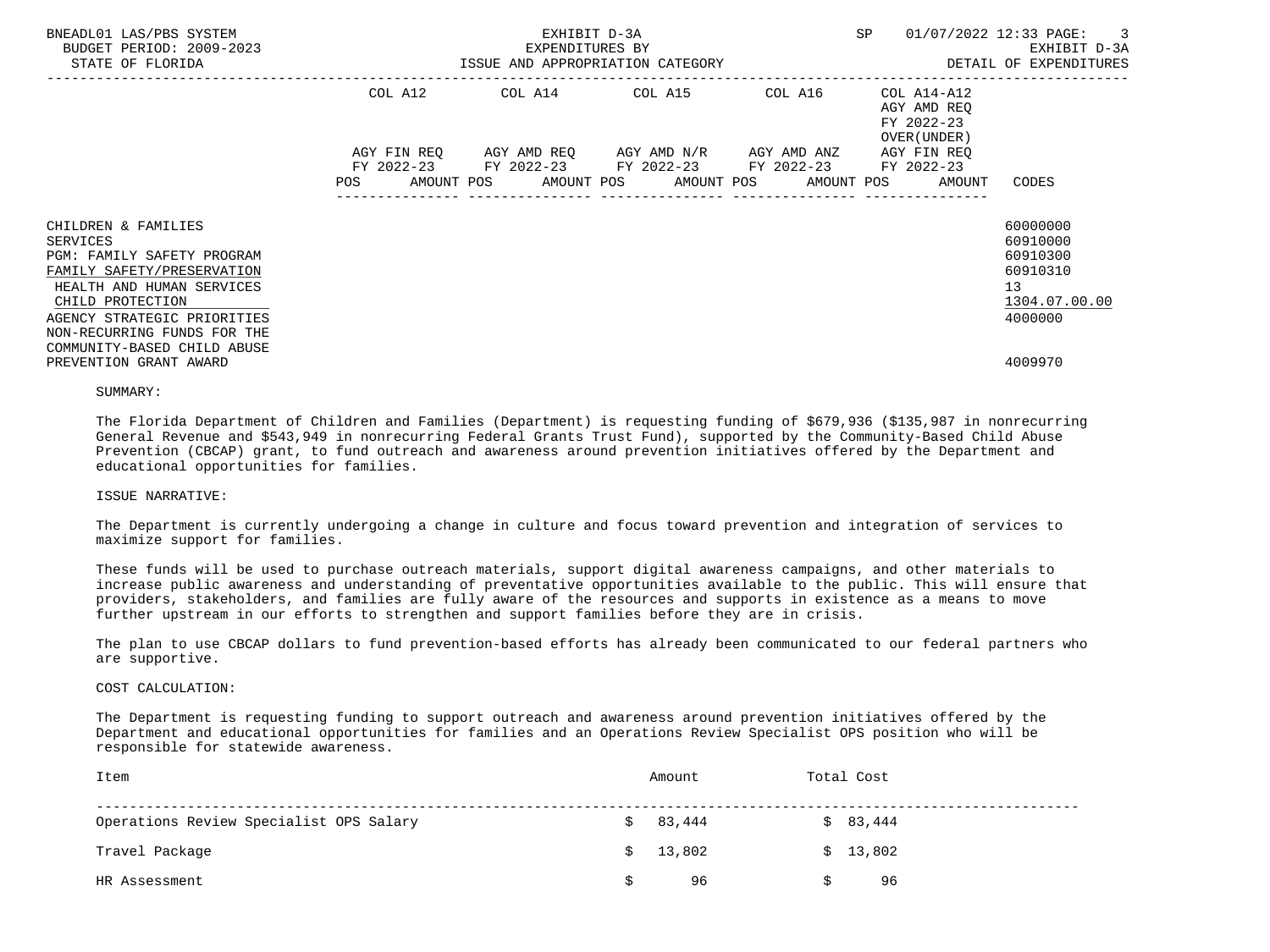| BNEADL01 LAS/PBS SYSTEM<br>BUDGET PERIOD: 2009-2023<br>STATE OF FLORIDA                                                                                                                                                                          | EXHIBIT D-3A<br>EXPENDITURES BY |                                                                                                                                                                          |  | SP 01/07/2022 12:33 PAGE: 4<br>EXHIBIT D-3A |                                                          |                                                                                |
|--------------------------------------------------------------------------------------------------------------------------------------------------------------------------------------------------------------------------------------------------|---------------------------------|--------------------------------------------------------------------------------------------------------------------------------------------------------------------------|--|---------------------------------------------|----------------------------------------------------------|--------------------------------------------------------------------------------|
|                                                                                                                                                                                                                                                  |                                 | COL A12 COL A14 COL A15 COL A16                                                                                                                                          |  |                                             | COL A14-A12<br>AGY AMD REO<br>FY 2022-23<br>OVER (UNDER) |                                                                                |
|                                                                                                                                                                                                                                                  |                                 | AGY FIN REQ AGY AMD REQ AGY AMD N/R AGY AMD ANZ AGY FIN REQ<br>FY 2022-23 FY 2022-23 FY 2022-23 FY 2022-23 FY 2022-23<br>POS AMOUNT POS AMOUNT POS AMOUNT POS AMOUNT POS |  |                                             | AMOUNT                                                   | CODES                                                                          |
| CHILDREN & FAMILIES<br><b>SERVICES</b><br>PGM: FAMILY SAFETY PROGRAM<br>FAMILY SAFETY/PRESERVATION<br>HEALTH AND HUMAN SERVICES<br>CHILD PROTECTION<br>AGENCY STRATEGIC PRIORITIES<br>NON-RECURRING FUNDS FOR THE<br>COMMUNITY-BASED CHILD ABUSE |                                 |                                                                                                                                                                          |  |                                             |                                                          | 60000000<br>60910000<br>60910300<br>60910310<br>13<br>1304.07.00.00<br>4000000 |
| PREVENTION GRANT AWARD                                                                                                                                                                                                                           |                                 |                                                                                                                                                                          |  |                                             |                                                          | 4009970                                                                        |
| Expense Package                                                                                                                                                                                                                                  |                                 | \$11,452                                                                                                                                                                 |  | \$11,452                                    |                                                          |                                                                                |
| Outreach materials and public awareness campaigns $$571,142$                                                                                                                                                                                     |                                 |                                                                                                                                                                          |  | \$571,142                                   |                                                          |                                                                                |
| Total Request                                                                                                                                                                                                                                    |                                 |                                                                                                                                                                          |  | \$679,936                                   |                                                          |                                                                                |

IMPACT OF NOT FUNDING ISSUE:

 If families in need are unaware of resources and opportunities are available to them, they remain vulnerable to the types of crises that escalate families into our child welfare system. Awareness is key to successful implementation and will be a crucial part of supporting and strengthening families.

LINKAGE TO GOVERNOR'S PRIORITIES:

 Health Care - Promote innovation in healthcare that reduces the cost of medical procedures and services and increases access to care for Floridians.

FLORIDA STRATEGIC PLAN FOR ECONOMIC DEVELOPMENT:

 4.2 Ensure state, regional and local agencies provide collaborative and timely customer service to businesses and workers;

5.2 Improve the efficiency and effectiveness of government agencies at all levels; and

 5.3 Strengthen local, regional and statewide partnerships to accomplish Florida's economic and quality of life and quality places goals. \*\*\*\*\*\*\*\*\*\*\*\*\*\*\*\*\*\*\*\*\*\*\*\*\*\*\*\*\*\*\*\*\*\*\*\*\*\*\*\*\*\*\*\*\*\*\*\*\*\*\*\*\*\*\*\*\*\*\*\*\*\*\*\*\*\*\*\*\*\*\*\*\*\*\*\*\*\*\*\*\*\*\*\*\*\*\*\*\*\*\*\*\*\*\*\*\*\*\*\*\*\*\*\*\*\*\*\*\*\*\*\*\*\*\*\*\*\*\*\*\*\*\*\*\*\*\*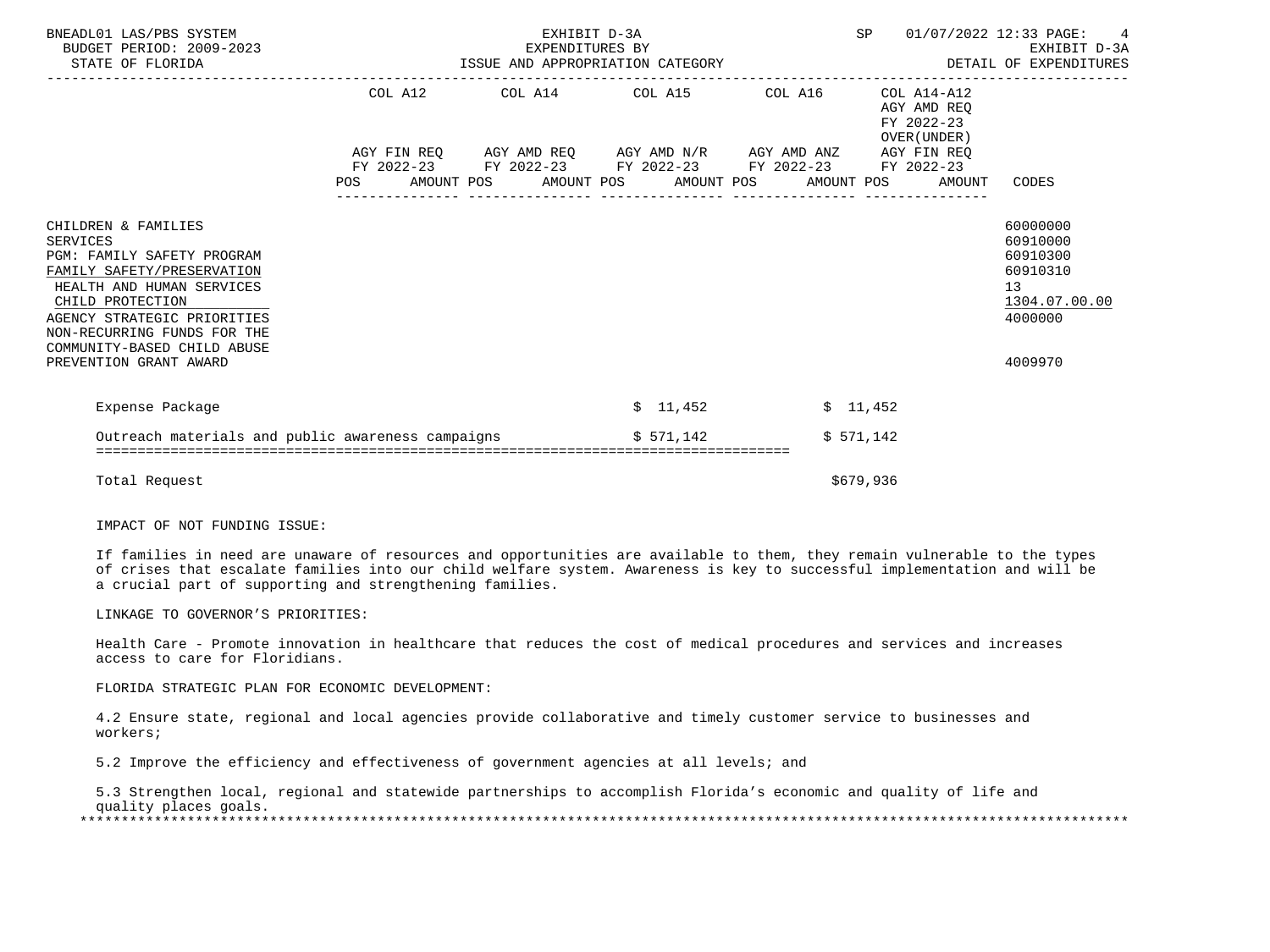| BNEADL01 LAS/PBS SYSTEM<br>BUDGET PERIOD: 2009-2023<br>STATE OF FLORIDA                                                                      |         | EXHIBIT D-3A<br>EXPENDITURES BY |                                                                                                                        |         | SP |                                                                       | 01/07/2022 12:33 PAGE: 5<br>EXHIBIT D-3A                            |
|----------------------------------------------------------------------------------------------------------------------------------------------|---------|---------------------------------|------------------------------------------------------------------------------------------------------------------------|---------|----|-----------------------------------------------------------------------|---------------------------------------------------------------------|
|                                                                                                                                              |         |                                 | COL A12 COL A14 COL A15                                                                                                | COL A16 |    | COL A14-A12<br>AGY AMD REO<br>FY 2022-23<br>OVER (UNDER)              |                                                                     |
|                                                                                                                                              |         |                                 | AGY FIN REQ      AGY AMD REQ     AGY AMD N/R     AGY AMD ANZ<br>FY 2022-23 FY 2022-23 FY 2022-23 FY 2022-23 FY 2022-23 |         |    | AGY FIN REO<br>POS AMOUNT POS AMOUNT POS AMOUNT POS AMOUNT POS AMOUNT | CODES                                                               |
| CHILDREN & FAMILIES<br>SERVICES<br>PGM: FAMILY SAFETY PROGRAM<br>FAMILY SAFETY/PRESERVATION<br>HEALTH AND HUMAN SERVICES<br>CHILD PROTECTION |         |                                 |                                                                                                                        |         |    |                                                                       | 60000000<br>60910000<br>60910300<br>60910310<br>13<br>1304.07.00.00 |
| TOTAL: CHILD PROTECTION<br>BY FUND TYPE                                                                                                      |         |                                 |                                                                                                                        |         |    |                                                                       | 1304.07.00.00                                                       |
| GENERAL REVENUE FUND<br>TRUST FUNDS                                                                                                          | 543,949 |                                 | 135,987 135,987 135,987<br>543,949 543,949                                                                             |         |    |                                                                       | 1000<br>2000                                                        |
| TOTAL PROG COMP 679,936 679,936 679,936 679,936                                                                                              |         |                                 |                                                                                                                        |         |    |                                                                       |                                                                     |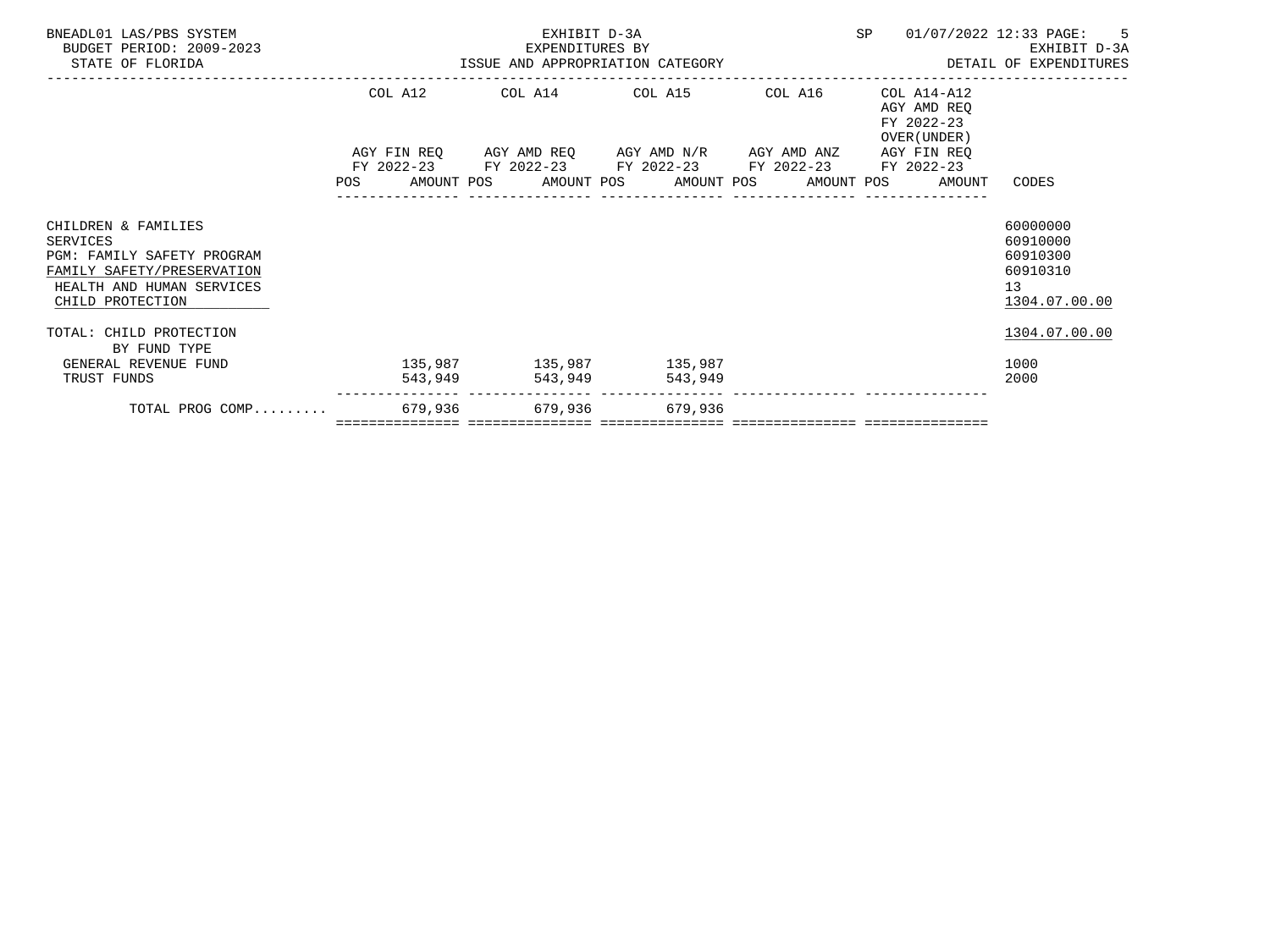| BNEADL01 LAS/PBS SYSTEM<br>BUDGET PERIOD: 2009-2023<br>STATE OF FLORIDA                                                                                                                                                 |  |  | EXHIBIT D-3A | EXPENDITURES BY<br>ISSUE AND APPROPRIATION CATEGORY                                            |                  |                                                              | SP 01/07/2022 12:03 PAGE: 1<br>EXHIBIT D-3A<br>DETAIL OF EXPENDITURES          |
|-------------------------------------------------------------------------------------------------------------------------------------------------------------------------------------------------------------------------|--|--|--------------|------------------------------------------------------------------------------------------------|------------------|--------------------------------------------------------------|--------------------------------------------------------------------------------|
|                                                                                                                                                                                                                         |  |  |              | COL A12 COL A14 COL A15 COL A16<br>AGY FIN REQ AGY AMD REQ AGY AMD N/R AGY AMD ANZ AGY FIN REQ |                  | COL A14-A12<br>AGY AMD REO<br>FY 2022-23<br>OVER (UNDER)     |                                                                                |
|                                                                                                                                                                                                                         |  |  |              | FY 2022-23 FY 2022-23 FY 2022-23 FY 2022-23 FY 2022-23                                         |                  |                                                              |                                                                                |
|                                                                                                                                                                                                                         |  |  |              | ----------------                                                                               | ________________ | POS AMOUNT POS AMOUNT POS AMOUNT POS AMOUNT POS AMOUNT CODES |                                                                                |
| CHILDREN & FAMILIES<br>ADMINISTRATION<br><b>PGM: EXECUTIVE LEADERSHIP</b><br>EXECUTIVE DIR/SUPPORT SVCS<br>GOV OPERATIONS/SUPPORT<br>ASST/SECRETARY/ADMIN<br>AGENCY STRATEGIC PRIORITIES<br>COMMUNITY-BASED CHILD ABUSE |  |  |              |                                                                                                |                  |                                                              | 60000000<br>60900000<br>60900100<br>60900101<br>16<br>1602.60.02.00<br>4000000 |
| PREVENTION (CBCAP) (AMERICAN RESCUE<br>PLAN)<br>SPECIAL CATEGORIES<br>TR/DMS/HR SVCS/STW CONTRCT                                                                                                                        |  |  |              |                                                                                                |                  |                                                              | 4009990<br>100000<br>107040                                                    |
| FEDERAL GRANTS TRUST FUND -FEDERL 3,839 3,812 2,112 2,112                                                                                                                                                               |  |  |              |                                                                                                |                  |                                                              | 1,727-2261 3                                                                   |
|                                                                                                                                                                                                                         |  |  |              |                                                                                                |                  |                                                              |                                                                                |

# AGENCY ISSUE NARRATIVE:

 2022-2023 BUDGET YEAR NARRATIVE: IT COMPONENT? NO ISSUE TITLE: Community-Based Child Abuse Prevention (CBCAP) (American Rescue Plan)

### SUMMARY:

 The Florida Department of Children and Families (department) is requesting funding of \$3,056,194 in nonrecurring Federal Grants Trust Fund, supported by the Community-Based Child Abuse Prevention (CBCAP) American Rescue Plan (ARP) Act 2021, to establish a new HOPE hotline and 40.00 OPS positions to connect families to resources through care coordination services.

#### ISSUE NARRATIVE:

 The department is currently undergoing a change in culture and a focus on integration of services to maximize customer support. This integration involves care coordination, a way to provide coordinated services across departments and disciplines to customers in need.

 These funds will be used to enhance the HOPE hotline to serve parents in pre-crisis by offering parenting tools, peer support, and other educational opportunities. These funds will also support 10.00 OPS Family Engagement Counselor positions and 30.00 OPS Resource Navigator positions statewide (each of the department's six regions will receive five OPS Resource Navigator positions). These positions connect families to resources to support pre-crisis situations and care coordination.

 The intent of these programs is to strengthen families, pre-crisis to prevent them from entering the child welfare system. These initiatives will lead to better outcomes for those who participate and will result in stronger and more stable families. Our federal partners support using CBCAP ARP dollars to fund this model.

# COST CALCULATION:

 The department calculated the total funding request by considering the enhancement and advertisement of the HOPE hotline, position cost, travel and training and expense package required to implement the positions. Projected costs include: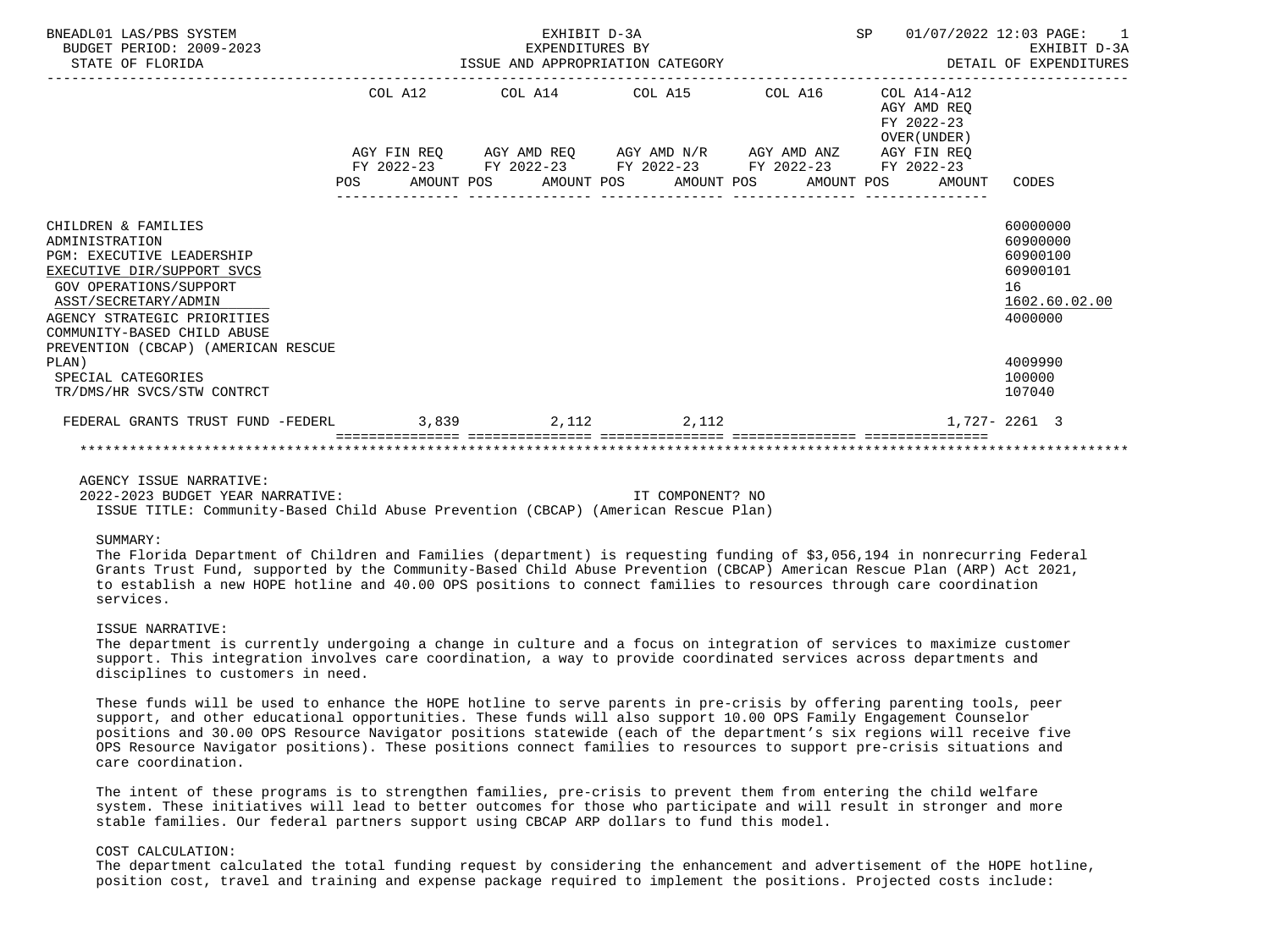| BNEADL01 LAS/PBS SYSTEM<br>BUDGET PERIOD: 2009-2023<br>STATE OF FLORIDA                                                                                                                                                                                          |         |                                 | EXHIBIT D-3A<br>EXPENDITURES BY<br>ISSUE AND APPROPRIATION CATEGORY                                                              |                              | SP <sub>2</sub>                                                                       | 01/07/2022 12:03 PAGE:<br>2<br>EXHIBIT D-3A<br>DETAIL OF EXPENDITURES                     |
|------------------------------------------------------------------------------------------------------------------------------------------------------------------------------------------------------------------------------------------------------------------|---------|---------------------------------|----------------------------------------------------------------------------------------------------------------------------------|------------------------------|---------------------------------------------------------------------------------------|-------------------------------------------------------------------------------------------|
|                                                                                                                                                                                                                                                                  | COL A12 | COL A14                         | COL A15<br>AGY FIN REQ AGY AMD REQ AGY AMD N/R AGY AMD ANZ AGY FIN REQ<br>FY 2022-23 FY 2022-23 FY 2022-23 FY 2022-23 FY 2022-23 | COL A16                      | ______________________<br>$COL A14- A12$<br>AGY AMD REO<br>FY 2022-23<br>OVER (UNDER) | CODES                                                                                     |
|                                                                                                                                                                                                                                                                  | POS DO  | AMOUNT POS                      | AMOUNT POS                                                                                                                       | AMOUNT POS                   | AMOUNT POS<br>AMOUNT                                                                  |                                                                                           |
| CHILDREN & FAMILIES<br>ADMINISTRATION<br>PGM: EXECUTIVE LEADERSHIP<br>EXECUTIVE DIR/SUPPORT SVCS<br>GOV OPERATIONS/SUPPORT<br>ASST/SECRETARY/ADMIN<br>AGENCY STRATEGIC PRIORITIES<br>COMMUNITY-BASED CHILD ABUSE<br>PREVENTION (CBCAP) (AMERICAN RESCUE<br>PLAN) |         |                                 |                                                                                                                                  |                              |                                                                                       | 60000000<br>60900000<br>60900100<br>60900101<br>16<br>1602.60.02.00<br>4000000<br>4009990 |
| Item                                                                                                                                                                                                                                                             |         |                                 |                                                                                                                                  | Total Amount                 |                                                                                       |                                                                                           |
| Enhance HOPE hotline<br>Materials for HOPE hotline (printed brochures, advertisements, etc.)                                                                                                                                                                     |         |                                 |                                                                                                                                  | \$15,000<br>\$25,000         |                                                                                       |                                                                                           |
| Item                                                                                                                                                                                                                                                             |         |                                 | Amount OPS Positions Total Amount                                                                                                |                              |                                                                                       |                                                                                           |
|                                                                                                                                                                                                                                                                  |         |                                 |                                                                                                                                  |                              |                                                                                       |                                                                                           |
| OPS Subtotal (rounded up)                                                                                                                                                                                                                                        |         |                                 |                                                                                                                                  | \$2,382,375                  |                                                                                       |                                                                                           |
| Expense Package<br>Travel                                                                                                                                                                                                                                        |         | \$11,452.00 40<br>\$5,730.00 30 |                                                                                                                                  | \$458,080.00<br>\$171,900.00 |                                                                                       |                                                                                           |
| Expense Subtotal                                                                                                                                                                                                                                                 |         |                                 |                                                                                                                                  | \$629,980                    |                                                                                       |                                                                                           |
| HR Assessment (rounded up)                                                                                                                                                                                                                                       |         | $$95.96$ 40                     |                                                                                                                                  | \$3,839                      |                                                                                       |                                                                                           |
| Total Project Cost                                                                                                                                                                                                                                               |         |                                 |                                                                                                                                  | \$3,056,194                  |                                                                                       |                                                                                           |

# IMPACT OF NOT FUNDING ISSUE:

 The inability to expand the care coordination model will continue to cause gaps in access to services for individuals and families who interact with the department. The inability to easily connect a parent who comes to the department through child welfare to needed substance use or mental health services impairs their ability to overcome hurdles and avoid decline and deeper-end services and engagement with the department. The HOPE hotline, Family Engagement Counselors, and Resource Navigators will be a strategic part of shifting focus from safety and potential child removals to family and child well-being.

### LINKAGE TO GOVERNOR'S PRIORITIES:

Health Care - Promote innovation in healthcare that reduces the cost of medical procedures and services and increases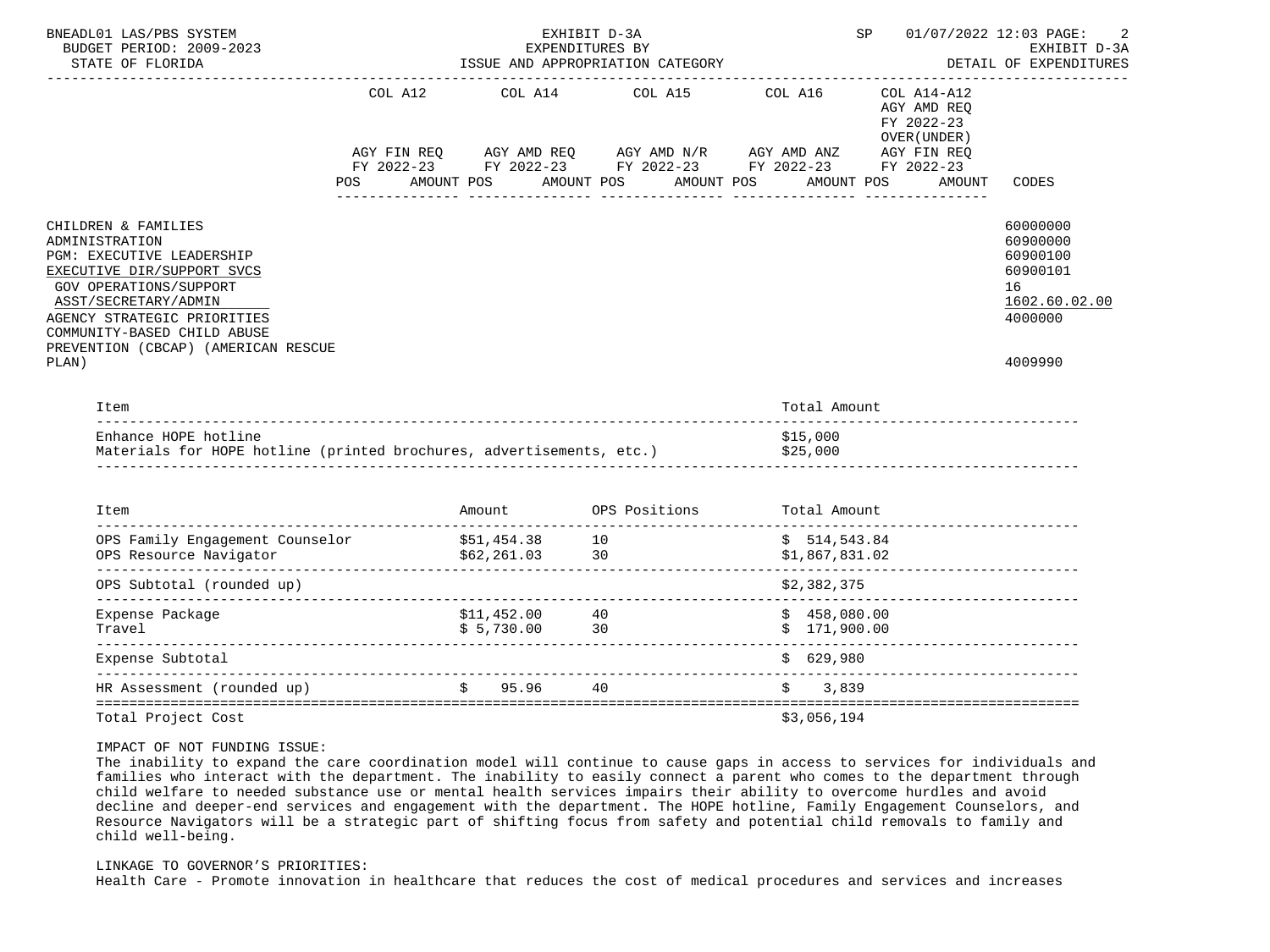| BNEADL01 LAS/PBS SYSTEM<br>EXPENDITURES BY EXEMPLES BY EXEMPLES BY EXEMPLES BY EXEMPLES BY EXEMPLES BY EXEMPLES BY EXEMPLES BY EXEMPLES BY<br>DETAIL OF EXPENDITURES AND APPROPRIATION CATEGORY DETAIL OF EXPENDITURES BY DETAIL OF EXPENDITURES                                                                                                                                                                                                                                |         | EXHIBIT D-3A | SP |                                                                                                                                                          | 01/07/2022 12:03 PAGE: 3 |                                                             |                                                                                           |
|---------------------------------------------------------------------------------------------------------------------------------------------------------------------------------------------------------------------------------------------------------------------------------------------------------------------------------------------------------------------------------------------------------------------------------------------------------------------------------|---------|--------------|----|----------------------------------------------------------------------------------------------------------------------------------------------------------|--------------------------|-------------------------------------------------------------|-------------------------------------------------------------------------------------------|
|                                                                                                                                                                                                                                                                                                                                                                                                                                                                                 |         |              |    | COL A12 COL A14 COL A15 COL A16<br>AGY FIN REQ AGY AMD REQ AGY AMD N/R AGY AMD ANZ AGY FIN REQ<br>FY 2022-23 FY 2022-23 FY 2022-23 FY 2022-23 FY 2022-23 |                          | $COL A14- A12$<br>AGY AMD REO<br>FY 2022-23<br>OVER (UNDER) |                                                                                           |
|                                                                                                                                                                                                                                                                                                                                                                                                                                                                                 | POS FOR |              |    | AMOUNT POS AMOUNT POS AMOUNT POS AMOUNT POS                                                                                                              |                          | AMOUNT                                                      | CODES                                                                                     |
| CHILDREN & FAMILIES<br>ADMINISTRATION<br><b>PGM: EXECUTIVE LEADERSHIP</b><br>EXECUTIVE DIR/SUPPORT SVCS<br>GOV OPERATIONS/SUPPORT<br>ASST/SECRETARY/ADMIN<br>AGENCY STRATEGIC PRIORITIES<br>COMMUNITY-BASED CHILD ABUSE<br>PREVENTION (CBCAP) (AMERICAN RESCUE<br>PLAN)                                                                                                                                                                                                         |         |              |    |                                                                                                                                                          |                          |                                                             | 60000000<br>60900000<br>60900100<br>60900101<br>16<br>1602.60.02.00<br>4000000<br>4009990 |
| access to care for Floridians.                                                                                                                                                                                                                                                                                                                                                                                                                                                  |         |              |    |                                                                                                                                                          |                          |                                                             |                                                                                           |
| FLORIDA STRATEGIC PLAN FOR ECONOMIC DEVELOPMENT:<br>4.2 Ensure state, regional and local agencies provide collaborative and timely customer service to businesses and<br>workers;<br>5.2 Improve the efficiency and effectiveness of government agencies at all levels; and<br>5.3 Strengthen local, regional and statewide partnerships to accomplish Florida's economic and quality of life and<br>quality places goals.<br>Amended 2022-23 Narrative after December 15, 2021 |         |              |    |                                                                                                                                                          |                          |                                                             |                                                                                           |

ISSUE TITLE: Community-Based Child Abuse Prevention (CBCAP) American Rescue Plan (ARP)

SUMMARY:

 The Florida Department of Children and Families (Department) is requesting funding of \$1,865,932 in nonrecurring Federal Grants Trust Fund, supported by the Community-Based Child Abuse Prevention (CBCAP) American Rescue Plan (ARP) Act 2021, to establish 22 OPS positions to connect families to prevention resources and services.

ISSUE NARRATIVE:

 The Department is focused on prevention and integration of services to maximize opportunities to serve children and families before they enter deeper levels of crisis. This integration involves partnering with other program areas and local communities to ensure that families have a continuum of services available to them.

 These funds will be used to enhance the Department's ability to serve parents in pre-crisis by offering parenting tools, peer support, and other educational opportunities. These funds will also support 10.00 OPS Family Engagement Counselor positions to build capacity within the prevention sphere by supporting and implementing services that support families pre-crisis and 12.00 OPS Prevention Specialist to continue building capacity on the work the Department is doing such as integrated services, support for strategic planning, and special projects.

 The intent of these programs is to strengthen families, pre-crisis to prevent them from entering the child welfare system.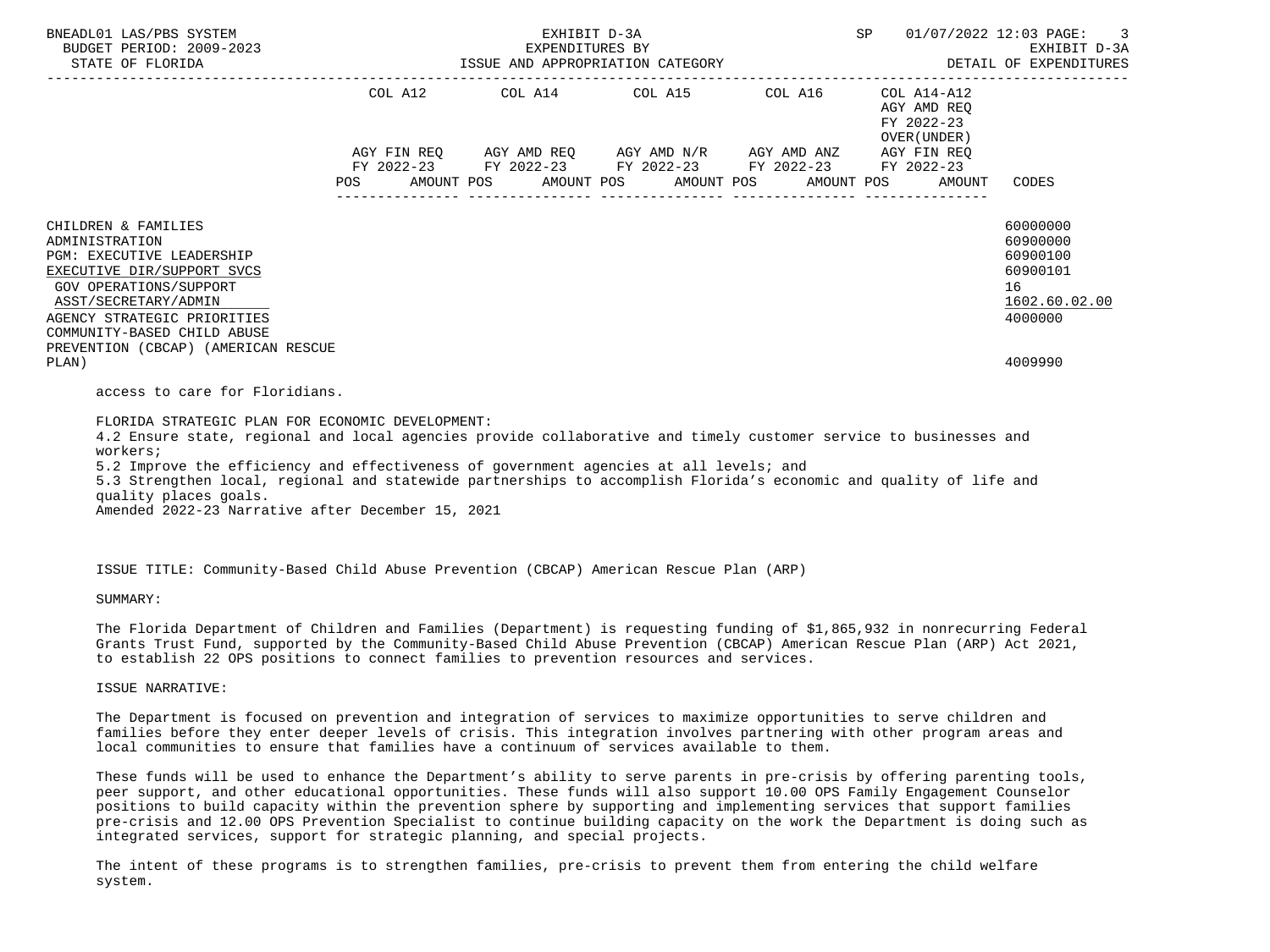| BNEADL01 LAS/PBS SYSTEM<br>BUDGET PERIOD: 2009-2023<br>STATE OF FLORIDA                                                                                                                                                                                        |            | ISSUE AND APPROPRIATION CATEGORY | EXPENDITURES BY | SP |  | 01/07/2022 12:03 PAGE: 4<br>EXHIBIT D-3A<br>DETAIL OF EXPENDITURES |         |                                                                                            |  |                                                          |                                                                                |
|----------------------------------------------------------------------------------------------------------------------------------------------------------------------------------------------------------------------------------------------------------------|------------|----------------------------------|-----------------|----|--|--------------------------------------------------------------------|---------|--------------------------------------------------------------------------------------------|--|----------------------------------------------------------|--------------------------------------------------------------------------------|
|                                                                                                                                                                                                                                                                | COL A12    |                                  | COL A14 COL A15 |    |  |                                                                    | COL A16 |                                                                                            |  | COL A14-A12<br>AGY AMD REO<br>FY 2022-23<br>OVER (UNDER) |                                                                                |
|                                                                                                                                                                                                                                                                | <b>POS</b> |                                  |                 |    |  | AGY FIN REQ AGY AMD REQ AGY AMD N/R AGY AMD ANZ                    |         | FY 2022-23 FY 2022-23 FY 2022-23 FY 2022-23<br>AMOUNT POS AMOUNT POS AMOUNT POS AMOUNT POS |  | AGY FIN REO<br>FY 2022-23<br>AMOUNT                      | CODES                                                                          |
| CHILDREN & FAMILIES<br>ADMINISTRATION<br><b>PGM: EXECUTIVE LEADERSHIP</b><br>EXECUTIVE DIR/SUPPORT SVCS<br>GOV OPERATIONS/SUPPORT<br>ASST/SECRETARY/ADMIN<br>AGENCY STRATEGIC PRIORITIES<br>COMMUNITY-BASED CHILD ABUSE<br>PREVENTION (CBCAP) (AMERICAN RESCUE |            |                                  |                 |    |  |                                                                    |         |                                                                                            |  |                                                          | 60000000<br>60900000<br>60900100<br>60900101<br>16<br>1602.60.02.00<br>4000000 |
| PLAN)                                                                                                                                                                                                                                                          |            |                                  |                 |    |  |                                                                    |         |                                                                                            |  |                                                          | 4009990                                                                        |

 These initiatives will lead to better outcomes for those who participate and will result in stronger and more stable families. Our federal partners support using CBCAP ARP dollars to fund this model.

# COST CALCULATION:

 The Department calculated the total funding request by considering the position cost, travel, training, and expense package required to implement the positions. Projected costs include:

| Item                            | Amount   | OPS Positions | Total Amount |
|---------------------------------|----------|---------------|--------------|
|                                 |          |               |              |
| OPS Family Engagement Counselor | \$55,440 | 10            | \$554,400    |
| OPS Prevention Specialist       | \$77,618 | 12            | \$931,416    |
| OPS Sub-Total                   |          |               | \$1,485,816  |
| Expense Package                 | \$11,452 | 22            | \$251,944    |
| Travel                          | \$5,730  | 22            | \$126,060    |
| Expense Sub-Total               |          |               | \$378,004    |
| HR Assessment (rounded up)      | \$96     | 22            | \$2,112      |

Total Project Cost  $\zeta$ 1,865,932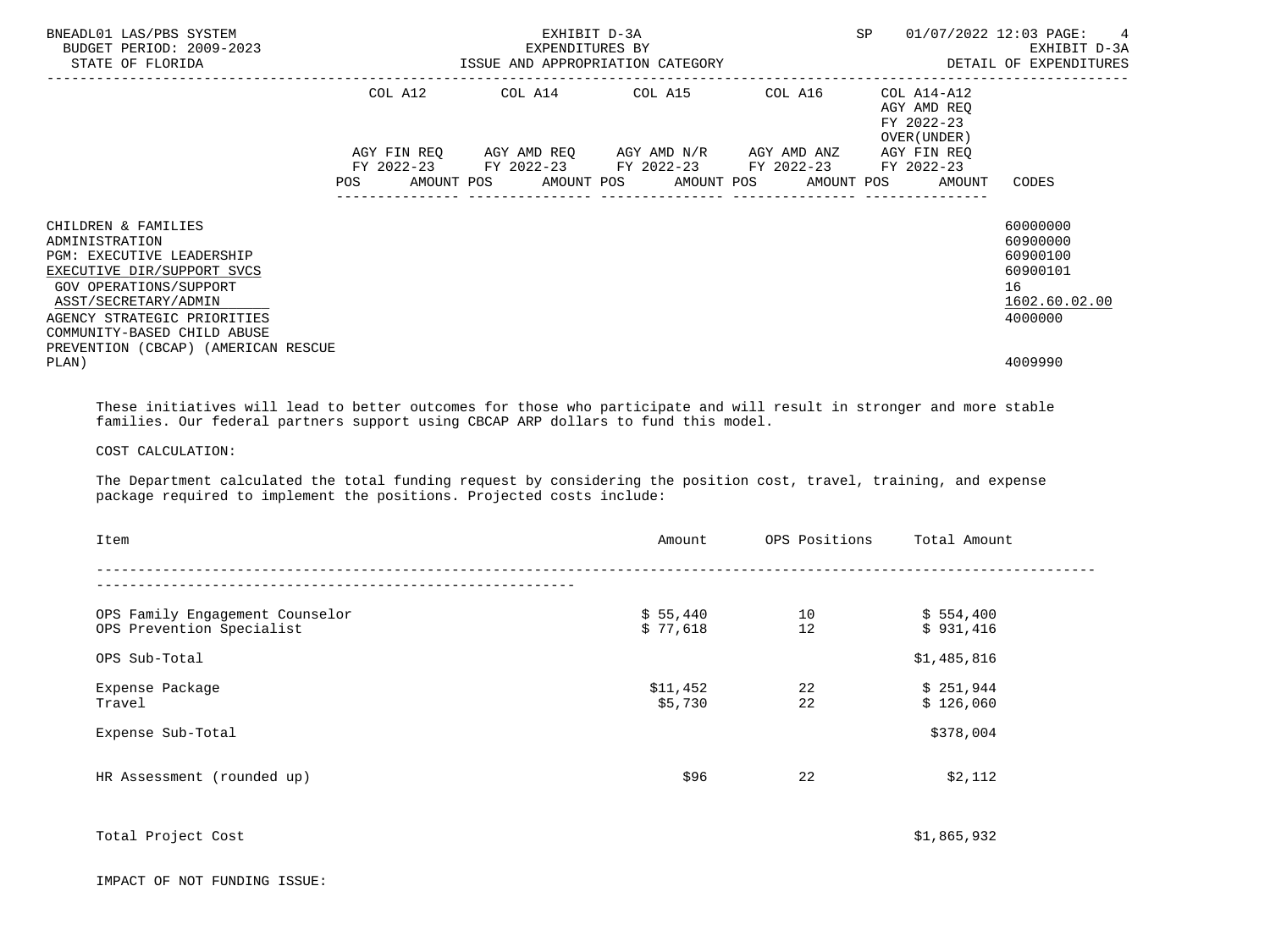| BNEADL01 LAS/PBS SYSTEM<br>BUDGET PERIOD: 2009-2023<br>STATE OF FLORIDA |            | EXHIBIT D-3A<br>EXPENDITURES BY<br>ISSUE AND APPROPRIATION CATEGORY | SP                                                                                                                                                                    | $\overline{\phantom{0}}$ 5<br>01/07/2022 12:03 PAGE:<br>EXHIBIT D-3A<br>DETAIL OF EXPENDITURES |                                                          |                      |
|-------------------------------------------------------------------------|------------|---------------------------------------------------------------------|-----------------------------------------------------------------------------------------------------------------------------------------------------------------------|------------------------------------------------------------------------------------------------|----------------------------------------------------------|----------------------|
|                                                                         | COL A12    |                                                                     | COL A14 COL A15 COL A16                                                                                                                                               |                                                                                                | COL A14-A12<br>AGY AMD REO<br>FY 2022-23<br>OVER (UNDER) |                      |
|                                                                         | <b>POS</b> |                                                                     | AGY FIN REQ      AGY AMD REQ     AGY AMD N/R     AGY AMD ANZ<br>FY 2022-23 FY 2022-23 FY 2022-23 FY 2022-23 FY 2022-23<br>AMOUNT POS AMOUNT POS AMOUNT POS AMOUNT POS |                                                                                                | AGY FIN REO<br>AMOUNT                                    | CODES                |
| CHILDREN & FAMILIES<br>ADMINISTRATION                                   |            |                                                                     |                                                                                                                                                                       |                                                                                                |                                                          | 60000000<br>60900000 |
| <b>PGM: EXECUTIVE LEADERSHIP</b>                                        |            |                                                                     |                                                                                                                                                                       |                                                                                                |                                                          | 60900100             |
| EXECUTIVE DIR/SUPPORT SVCS<br>GOV OPERATIONS/SUPPORT                    |            |                                                                     |                                                                                                                                                                       |                                                                                                |                                                          | 60900101<br>16       |
| ASST/SECRETARY/ADMIN                                                    |            |                                                                     |                                                                                                                                                                       |                                                                                                |                                                          | 1602.60.02.00        |
| AGENCY STRATEGIC PRIORITIES                                             |            |                                                                     |                                                                                                                                                                       |                                                                                                |                                                          | 4000000              |
| COMMUNITY-BASED CHILD ABUSE                                             |            |                                                                     |                                                                                                                                                                       |                                                                                                |                                                          |                      |
| PREVENTION (CBCAP) (AMERICAN RESCUE<br>PLAN)                            |            |                                                                     |                                                                                                                                                                       |                                                                                                |                                                          | 4009990              |

 The inability to easily connect a parent who comes to the Department through child welfare to needed substance use or mental health services impairs their ability to overcome hurdles and avoid decline, deeper-end services, and engagement with the Department. Building capacity will be a strategic part of shifting focus from safety and potential child removals to family and child well-being.

# LINKAGE TO GOVERNOR'S PRIORITIES:

 Health Care - Promote innovation in healthcare that reduces the cost of medical procedures and services and increases access to care for Floridians.

FLORIDA STRATEGIC PLAN FOR ECONOMIC DEVELOPMENT:

 4.2 Ensure state, regional and local agencies provide collaborative and timely customer service to businesses and workers;

5.2 Improve the efficiency and effectiveness of government agencies at all levels; and

 5.3 Strengthen local, regional and statewide partnerships to accomplish Florida's economic and quality of life and quality places goals. \*\*\*\*\*\*\*\*\*\*\*\*\*\*\*\*\*\*\*\*\*\*\*\*\*\*\*\*\*\*\*\*\*\*\*\*\*\*\*\*\*\*\*\*\*\*\*\*\*\*\*\*\*\*\*\*\*\*\*\*\*\*\*\*\*\*\*\*\*\*\*\*\*\*\*\*\*\*\*\*\*\*\*\*\*\*\*\*\*\*\*\*\*\*\*\*\*\*\*\*\*\*\*\*\*\*\*\*\*\*\*\*\*\*\*\*\*\*\*\*\*\*\*\*\*\*\*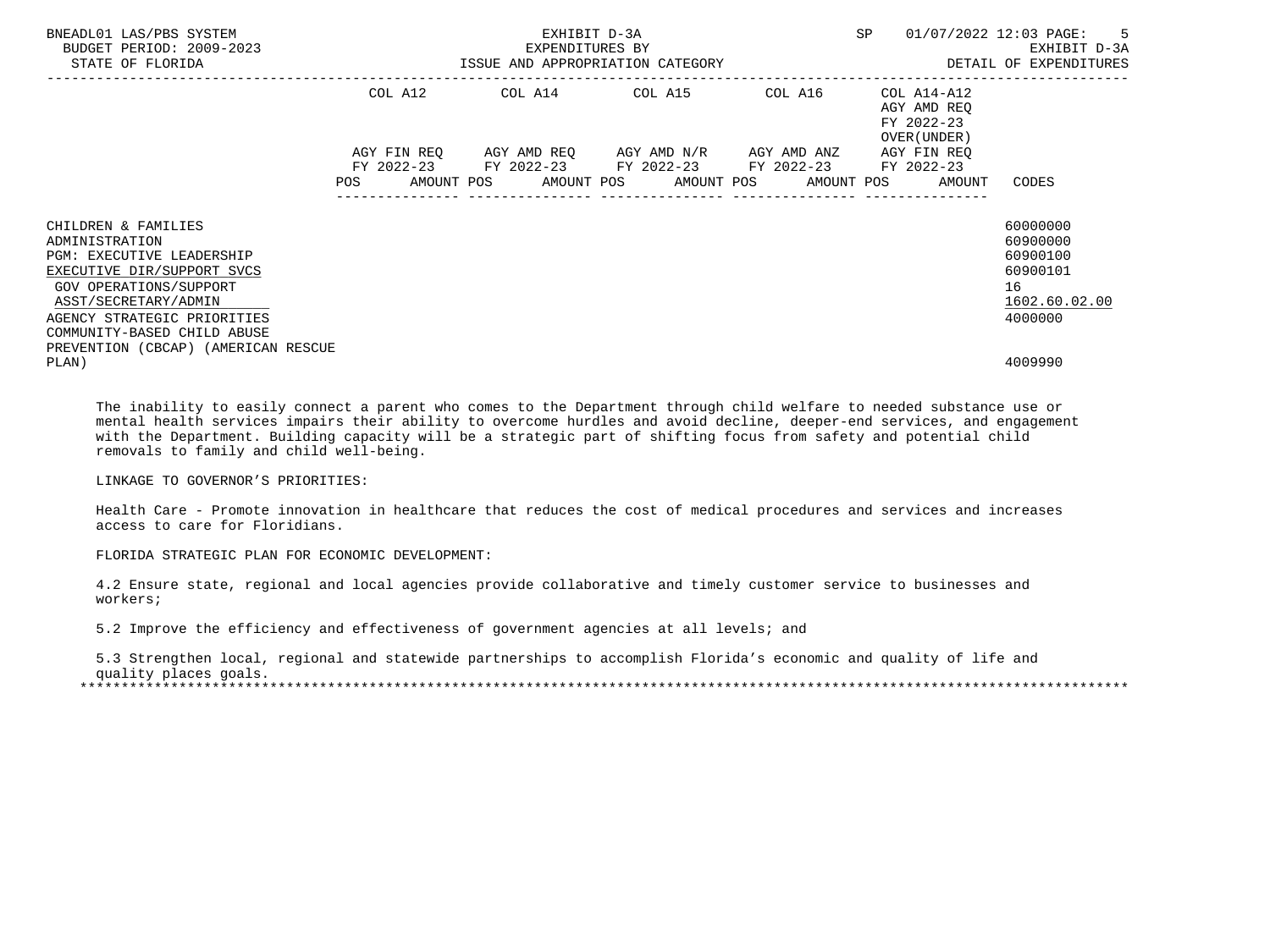| BNEADL01 LAS/PBS SYSTEM<br>BUDGET PERIOD: 2009-2023<br>STATE OF FLORIDA                                                                                                                                                                                           |         | EXHIBIT D-3A<br>EXPENDITURES BY<br>ISSUE AND APPROPRIATION CATEGORY                               |                       |         | SP 01/07/2022 12:03 PAGE:                                | -6<br>EXHIBIT D-3A<br>DETAIL OF EXPENDITURES                                              |
|-------------------------------------------------------------------------------------------------------------------------------------------------------------------------------------------------------------------------------------------------------------------|---------|---------------------------------------------------------------------------------------------------|-----------------------|---------|----------------------------------------------------------|-------------------------------------------------------------------------------------------|
|                                                                                                                                                                                                                                                                   | COL A12 | ----------------------------------<br>AGY FIN REQ AGY AMD REQ AGY AMD N/R AGY AMD ANZ AGY FIN REQ | COL A14 COL A15       | COL A16 | COL A14-A12<br>AGY AMD REO<br>FY 2022-23<br>OVER (UNDER) |                                                                                           |
|                                                                                                                                                                                                                                                                   | POS     | FY 2022-23 FY 2022-23 FY 2022-23 FY 2022-23 FY 2022-23<br>AMOUNT POS                              | AMOUNT POS AMOUNT POS |         | AMOUNT POS<br>AMOUNT                                     | CODES                                                                                     |
| CHILDREN & FAMILIES<br><b>SERVICES</b><br>PGM: FAMILY SAFETY PROGRAM<br>FAMILY SAFETY/PRESERVATION<br>HEALTH AND HUMAN SERVICES<br>CHILD PROTECTION<br>AGENCY STRATEGIC PRIORITIES<br>COMMUNITY-BASED CHILD ABUSE<br>PREVENTION (CBCAP) (AMERICAN RESCUE<br>PLAN) |         |                                                                                                   |                       |         |                                                          | 60000000<br>60910000<br>60910300<br>60910310<br>13<br>1304.07.00.00<br>4000000<br>4009990 |
| OTHER PERSONAL SERVICES                                                                                                                                                                                                                                           |         |                                                                                                   |                       |         |                                                          | 030000                                                                                    |
| FEDERAL GRANTS TRUST FUND -FEDERL 2,382,375 1,485,816 1,485,816                                                                                                                                                                                                   |         |                                                                                                   |                       |         | 896.559-2261 3                                           |                                                                                           |
| <b>EXPENSES</b>                                                                                                                                                                                                                                                   |         |                                                                                                   |                       |         |                                                          | 040000                                                                                    |
| FEDERAL GRANTS TRUST FUND -FEDERL 669,980 378,004 378,004                                                                                                                                                                                                         |         |                                                                                                   |                       |         | 291,976-2261 3                                           |                                                                                           |
| TOTAL: COMMUNITY-BASED CHILD ABUSE<br>PREVENTION (CBCAP) (AMERICAN RESCUE<br>PLAN)                                                                                                                                                                                |         |                                                                                                   |                       |         |                                                          | 4009990                                                                                   |
| TOTAL ISSUE 3,052,355 1,863,820 1,863,820                                                                                                                                                                                                                         |         |                                                                                                   |                       |         | $1.188.535-$                                             |                                                                                           |
|                                                                                                                                                                                                                                                                   |         |                                                                                                   |                       |         |                                                          |                                                                                           |
| AGENCY ISSUE NARRATIVE:<br>2022-2023 BUDGET YEAR NARRATIVE:<br>ISSUE TITLE: Community-Based Child Abuse Prevention (CBCAP) (American Rescue Plan)                                                                                                                 |         |                                                                                                   | IT COMPONENT? NO      |         |                                                          |                                                                                           |

SUMMARY:

 The Florida Department of Children and Families (department) is requesting funding of \$3,056,194 in nonrecurring Federal Grants Trust Fund, supported by the Community-Based Child Abuse Prevention (CBCAP) American Rescue Plan (ARP) Act 2021, to establish a new HOPE hotline and 40.00 OPS positions to connect families to resources through care coordination services.

## ISSUE NARRATIVE:

 The department is currently undergoing a change in culture and a focus on integration of services to maximize customer support. This integration involves care coordination, a way to provide coordinated services across departments and disciplines to customers in need.

 These funds will be used to enhance the HOPE hotline to serve parents in pre-crisis by offering parenting tools, peer support, and other educational opportunities. These funds will also support 10.00 OPS Family Engagement Counselor positions and 30.00 OPS Resource Navigator positions statewide (each of the department's six regions will receive five OPS Resource Navigator positions). These positions connect families to resources to support pre-crisis situations and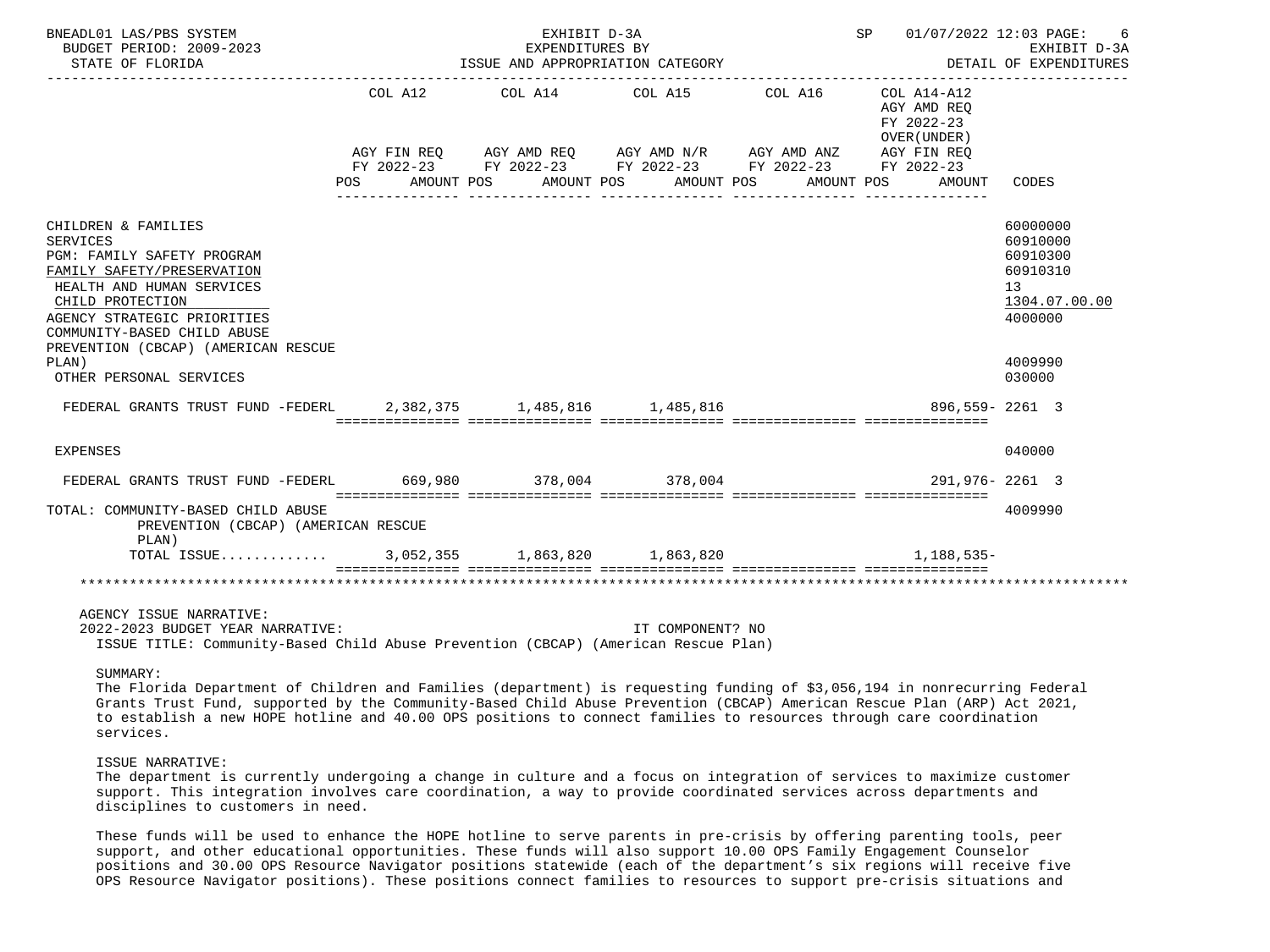| BNEADL01 LAS/PBS SYSTEM<br>BUDGET PERIOD: 2009-2023<br>STATE OF FLORIDA                                                                                                                                                                           | EXHIBIT D-3A<br>EXPENDITURES BY<br>ISSUE AND APPROPRIATION CATEGORY |  |  |                 |                                                                                                                                                                       | SP |                                                           | 01/07/2022 12:03 PAGE: 7<br>EXHIBIT D-3A<br>DETAIL OF EXPENDITURES             |
|---------------------------------------------------------------------------------------------------------------------------------------------------------------------------------------------------------------------------------------------------|---------------------------------------------------------------------|--|--|-----------------|-----------------------------------------------------------------------------------------------------------------------------------------------------------------------|----|-----------------------------------------------------------|--------------------------------------------------------------------------------|
|                                                                                                                                                                                                                                                   | COL A12                                                             |  |  | COL A14 COL A15 | COL A16                                                                                                                                                               |    | COL A14-A12<br>AGY AMD REO<br>FY 2022-23<br>OVER (UNDER ) |                                                                                |
|                                                                                                                                                                                                                                                   |                                                                     |  |  |                 | AGY FIN REQ      AGY AMD REQ     AGY AMD N/R     AGY AMD ANZ<br>FY 2022-23 FY 2022-23 FY 2022-23 FY 2022-23<br>POS AMOUNT POS AMOUNT POS AMOUNT POS AMOUNT POS AMOUNT |    | AGY FIN REO<br>FY 2022-23                                 | CODES                                                                          |
| CHILDREN & FAMILIES<br>SERVICES<br>PGM: FAMILY SAFETY PROGRAM<br>FAMILY SAFETY/PRESERVATION<br>HEALTH AND HUMAN SERVICES<br>CHILD PROTECTION<br>AGENCY STRATEGIC PRIORITIES<br>COMMUNITY-BASED CHILD ABUSE<br>PREVENTION (CBCAP) (AMERICAN RESCUE |                                                                     |  |  |                 |                                                                                                                                                                       |    |                                                           | 60000000<br>60910000<br>60910300<br>60910310<br>13<br>1304.07.00.00<br>4000000 |
| PLAN)                                                                                                                                                                                                                                             |                                                                     |  |  |                 |                                                                                                                                                                       |    |                                                           | 4009990                                                                        |

care coordination.

 The intent of these programs is to strengthen families, pre-crisis to prevent them from entering the child welfare system. These initiatives will lead to better outcomes for those who participate and will result in stronger and more stable families. Our federal partners support using CBCAP ARP dollars to fund this model.

## COST CALCULATION:

 The department calculated the total funding request by considering the enhancement and advertisement of the HOPE hotline, position cost, travel and training and expense package required to implement the positions. Projected costs include:

| Item                                                                 | Total Amount |
|----------------------------------------------------------------------|--------------|
| Enhance HOPE hotline                                                 | \$15,000     |
| Materials for HOPE hotline (printed brochures, advertisements, etc.) | \$25,000     |

| Item                                                      | Amount                      | OPS Positions | Total Amount                   |
|-----------------------------------------------------------|-----------------------------|---------------|--------------------------------|
| OPS Family Engagement Counselor<br>OPS Resource Navigator | \$51,454.38<br>\$62, 261.03 | 10<br>30      | \$514,543.84<br>\$1,867,831.02 |
| OPS Subtotal (rounded up)                                 |                             |               | \$2,382,375                    |
| Expense Package<br>Travel                                 | \$11,452.00<br>\$5,730.00   | 40<br>30      | \$458,080.00<br>\$171,900.00   |
| Expense Subtotal                                          |                             |               | \$629.980                      |
| HR Assessment (rounded up)                                | 95.96<br>S.                 | 40            | 3,839<br>Ŝ                     |
| Total Project Cost                                        |                             |               | \$3,056,194                    |

IMPACT OF NOT FUNDING ISSUE: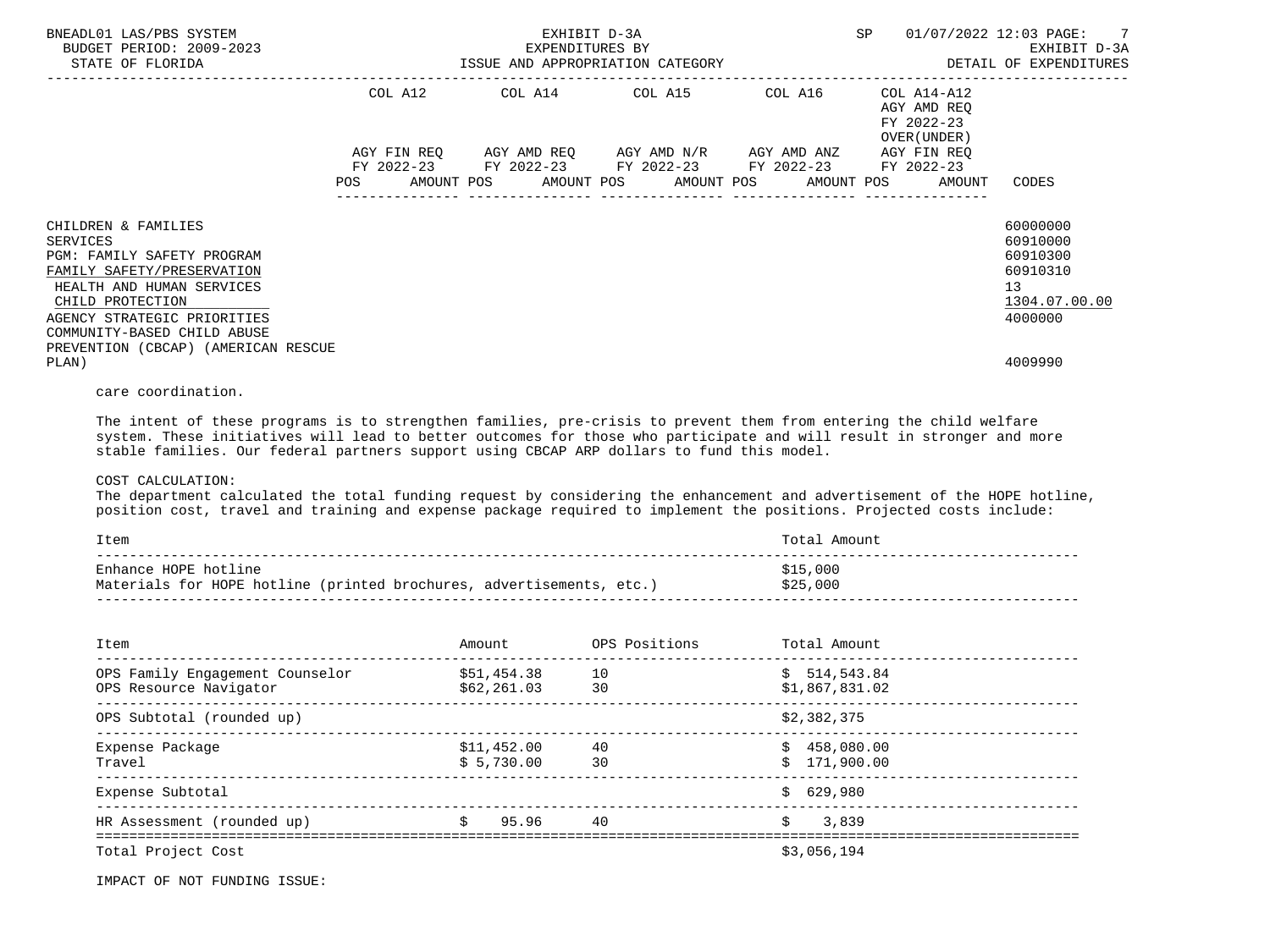| BNEADL01 LAS/PBS SYSTEM<br>BUDGET PERIOD: 2009-2023<br>STATE OF FLORIDA                                                                                                                                                                           | EXHIBIT D-3A<br>EXPENDITURES BY<br>ISSUE AND APPROPRIATION CATEGORY |         |  |                                                                                                                                                            |  | SP | $01/07/2022$ 12:03 PAGE: 8 |  | EXHIBIT D-3A<br>DETAIL OF EXPENDITURES                   |    |                                                                          |  |
|---------------------------------------------------------------------------------------------------------------------------------------------------------------------------------------------------------------------------------------------------|---------------------------------------------------------------------|---------|--|------------------------------------------------------------------------------------------------------------------------------------------------------------|--|----|----------------------------|--|----------------------------------------------------------|----|--------------------------------------------------------------------------|--|
|                                                                                                                                                                                                                                                   |                                                                     | COL A12 |  | COL A14 COL A15 COL A16                                                                                                                                    |  |    |                            |  | COL A14-A12<br>AGY AMD REO<br>FY 2022-23<br>OVER (UNDER) |    |                                                                          |  |
|                                                                                                                                                                                                                                                   | POS                                                                 |         |  | AGY FIN REO AGY AMD REO AGY AMD N/R AGY AMD ANZ<br>FY 2022-23 FY 2022-23 FY 2022-23 FY 2022-23<br>AMOUNT POS      AMOUNT POS     AMOUNT POS     AMOUNT POS |  |    |                            |  | AGY FIN REO<br>FY 2022-23<br>AMOUNT                      |    | CODES                                                                    |  |
| CHILDREN & FAMILIES<br>SERVICES<br>PGM: FAMILY SAFETY PROGRAM<br>FAMILY SAFETY/PRESERVATION<br>HEALTH AND HUMAN SERVICES<br>CHILD PROTECTION<br>AGENCY STRATEGIC PRIORITIES<br>COMMUNITY-BASED CHILD ABUSE<br>PREVENTION (CBCAP) (AMERICAN RESCUE |                                                                     |         |  |                                                                                                                                                            |  |    |                            |  |                                                          | 13 | 60000000<br>60910000<br>60910300<br>60910310<br>1304.07.00.00<br>4000000 |  |
| PLAN)                                                                                                                                                                                                                                             |                                                                     |         |  |                                                                                                                                                            |  |    |                            |  |                                                          |    | 4009990                                                                  |  |

 The inability to expand the care coordination model will continue to cause gaps in access to services for individuals and families who interact with the department. The inability to easily connect a parent who comes to the department through child welfare to needed substance use or mental health services impairs their ability to overcome hurdles and avoid decline and deeper-end services and engagement with the department. The HOPE hotline, Family Engagement Counselors, and Resource Navigators will be a strategic part of shifting focus from safety and potential child removals to family and child well-being.

 LINKAGE TO GOVERNOR'S PRIORITIES: Health Care - Promote innovation in healthcare that reduces the cost of medical procedures and services and increases access to care for Floridians.

 FLORIDA STRATEGIC PLAN FOR ECONOMIC DEVELOPMENT: 4.2 Ensure state, regional and local agencies provide collaborative and timely customer service to businesses and

 workers; 5.2 Improve the efficiency and effectiveness of government agencies at all levels; and 5.3 Strengthen local, regional and statewide partnerships to accomplish Florida's economic and quality of life and quality places goals. Amended 2022-23 Narrative after December 15, 2021

ISSUE TITLE: Community-Based Child Abuse Prevention (CBCAP) American Rescue Plan (ARP)

SUMMARY:

 The Florida Department of Children and Families (Department) is requesting funding of \$1,865,932 in nonrecurring Federal Grants Trust Fund, supported by the Community-Based Child Abuse Prevention (CBCAP) American Rescue Plan (ARP) Act 2021, to establish 22 OPS positions to connect families to prevention resources and services.

ISSUE NARRATIVE:

 The Department is focused on prevention and integration of services to maximize opportunities to serve children and families before they enter deeper levels of crisis. This integration involves partnering with other program areas and local communities to ensure that families have a continuum of services available to them.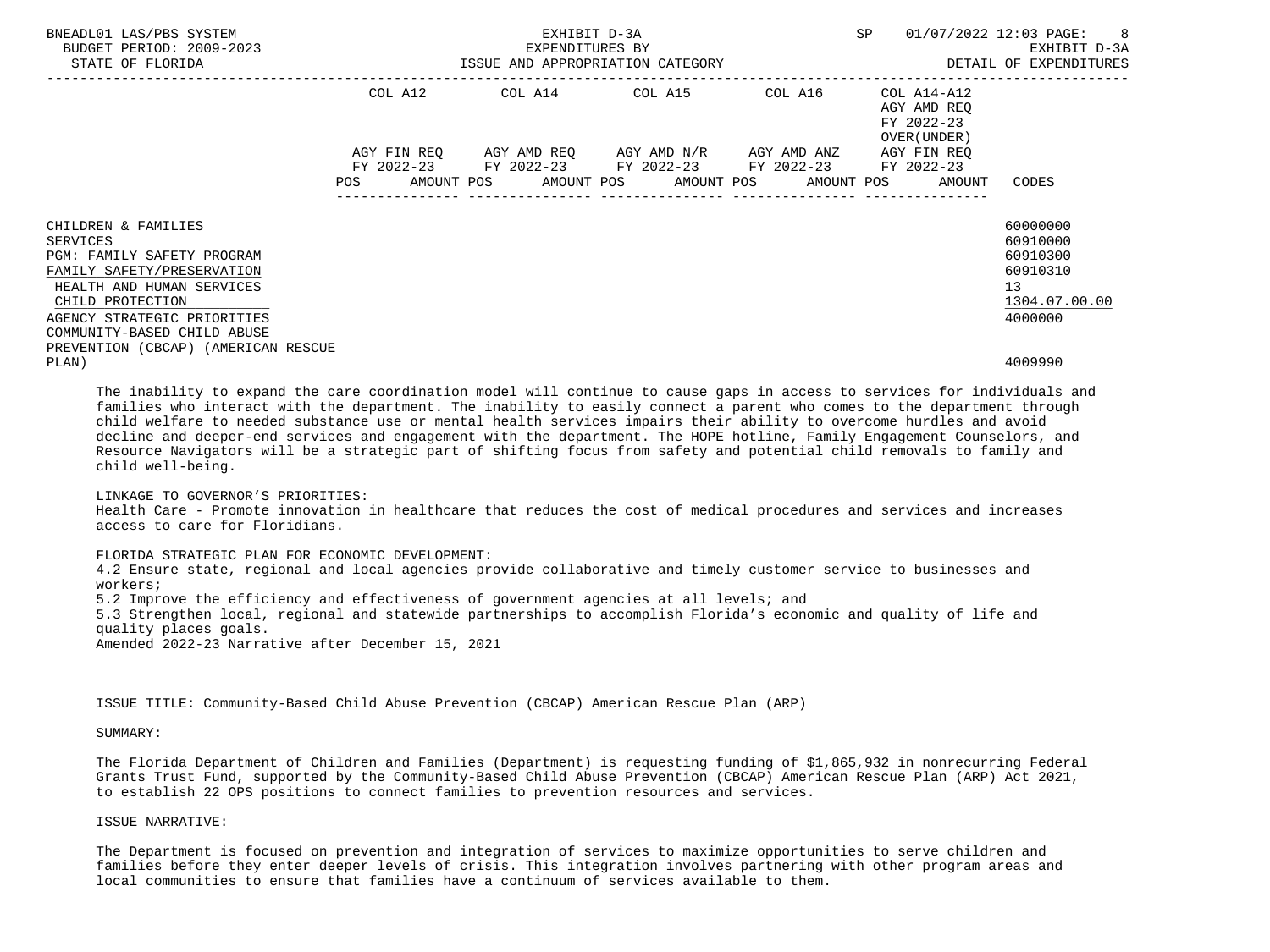| BNEADL01 LAS/PBS SYSTEM<br>BUDGET PERIOD: 2009-2023<br>STATE OF FLORIDA                                                                                                                                                                                         | ISSUE AND APPROPRIATION CATEGORY | EXHIBIT D-3A<br>EXPENDITURES BY | SP                                                                                                                                                           | $\overline{\phantom{0}}$<br>01/07/2022 12:03 PAGE:<br>EXHIBIT D-3A<br>DETAIL OF EXPENDITURES |                                                          |                                                                                |
|-----------------------------------------------------------------------------------------------------------------------------------------------------------------------------------------------------------------------------------------------------------------|----------------------------------|---------------------------------|--------------------------------------------------------------------------------------------------------------------------------------------------------------|----------------------------------------------------------------------------------------------|----------------------------------------------------------|--------------------------------------------------------------------------------|
|                                                                                                                                                                                                                                                                 | COL A12                          |                                 | COL A14 COL A15 COL A16                                                                                                                                      |                                                                                              | COL A14-A12<br>AGY AMD REO<br>FY 2022-23<br>OVER (UNDER) |                                                                                |
|                                                                                                                                                                                                                                                                 |                                  |                                 | AGY FIN REQ 6GY AMD REQ 6GY AMD N/R 6GY AMD ANZ<br>FY 2022-23 FY 2022-23 FY 2022-23 FY 2022-23 FY 2022-23<br>POS AMOUNT POS AMOUNT POS AMOUNT POS AMOUNT POS |                                                                                              | AGY FIN REO<br>AMOUNT                                    | CODES                                                                          |
| CHILDREN & FAMILIES<br><b>SERVICES</b><br><b>PGM: FAMILY SAFETY PROGRAM</b><br>FAMILY SAFETY/PRESERVATION<br>HEALTH AND HUMAN SERVICES<br>CHILD PROTECTION<br>AGENCY STRATEGIC PRIORITIES<br>COMMUNITY-BASED CHILD ABUSE<br>PREVENTION (CBCAP) (AMERICAN RESCUE |                                  |                                 |                                                                                                                                                              |                                                                                              |                                                          | 60000000<br>60910000<br>60910300<br>60910310<br>13<br>1304.07.00.00<br>4000000 |
| PLAN)                                                                                                                                                                                                                                                           |                                  |                                 |                                                                                                                                                              |                                                                                              |                                                          | 4009990                                                                        |

 These funds will be used to enhance the Department's ability to serve parents in pre-crisis by offering parenting tools, peer support, and other educational opportunities. These funds will also support 10.00 OPS Family Engagement Counselor positions to build capacity within the prevention sphere by supporting and implementing services that support families pre-crisis and 12.00 OPS Prevention Specialist to continue building capacity on the work the Department is doing such as integrated services, support for strategic planning, and special projects.

 The intent of these programs is to strengthen families, pre-crisis to prevent them from entering the child welfare system.

 These initiatives will lead to better outcomes for those who participate and will result in stronger and more stable families. Our federal partners support using CBCAP ARP dollars to fund this model.

COST CALCULATION:

 The Department calculated the total funding request by considering the position cost, travel, training, and expense package required to implement the positions. Projected costs include:

| Item                            | Amount   | OPS Positions | Total Amount |
|---------------------------------|----------|---------------|--------------|
|                                 |          |               |              |
| OPS Family Engagement Counselor | \$5,440  | 10            | \$554,400    |
| OPS Prevention Specialist       | \$77,618 | 12            | \$931,416    |
| OPS Sub-Total                   |          |               | \$1,485,816  |
| Expense Package                 | \$11,452 | 22            | \$251,944    |
| Travel                          | \$5,730  | 22            | \$126,060    |
| Expense Sub-Total               |          |               | \$378,004    |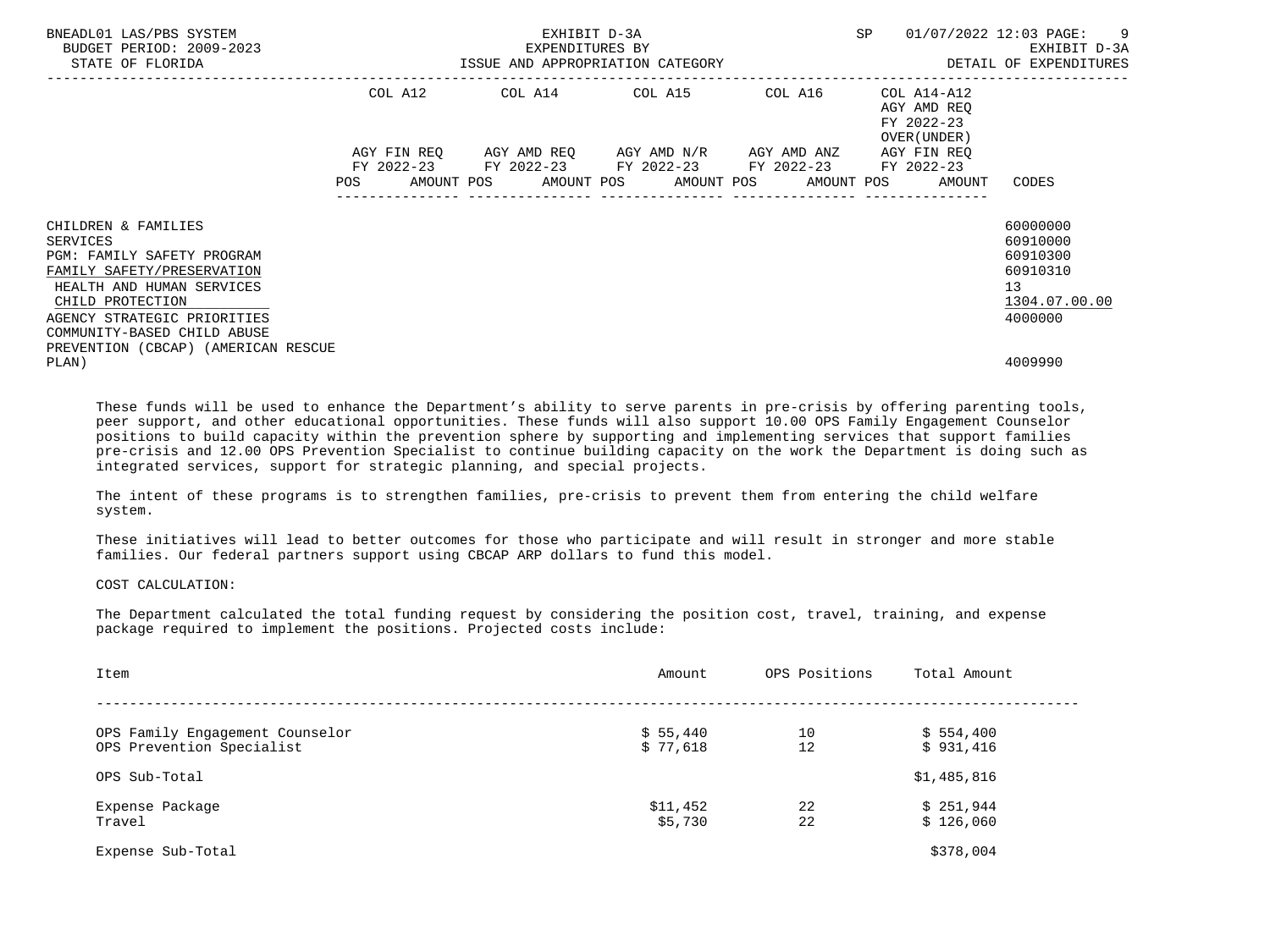| BNEADL01 LAS/PBS SYSTEM<br>BUDGET PERIOD: 2009-2023<br>STATE OF FLORIDA                                                                                                                                                                           | EXHIBIT D-3A | SP                                                                                                                    | 01/07/2022 12:03 PAGE: 10 |                                                           |                                                                                             |
|---------------------------------------------------------------------------------------------------------------------------------------------------------------------------------------------------------------------------------------------------|--------------|-----------------------------------------------------------------------------------------------------------------------|---------------------------|-----------------------------------------------------------|---------------------------------------------------------------------------------------------|
|                                                                                                                                                                                                                                                   |              | COL A12 COL A14 COL A15 COL A16                                                                                       |                           | COL A14-A12<br>AGY AMD REO<br>FY 2022-23<br>OVER (UNDER ) |                                                                                             |
|                                                                                                                                                                                                                                                   |              | AGY FIN REQ AGY AMD REQ AGY AMD N/R AGY AMD ANZ AGY FIN REQ<br>FY 2022-23 FY 2022-23 FY 2022-23 FY 2022-23 FY 2022-23 |                           | POS AMOUNT POS AMOUNT POS AMOUNT POS AMOUNT POS AMOUNT    | CODES                                                                                       |
| CHILDREN & FAMILIES<br>SERVICES<br>PGM: FAMILY SAFETY PROGRAM<br>FAMILY SAFETY/PRESERVATION<br>HEALTH AND HUMAN SERVICES<br>CHILD PROTECTION<br>AGENCY STRATEGIC PRIORITIES<br>COMMUNITY-BASED CHILD ABUSE<br>PREVENTION (CBCAP) (AMERICAN RESCUE |              |                                                                                                                       |                           |                                                           | 60000000<br>60910000<br>60910300<br>60910310<br>13 <sup>°</sup><br>1304.07.00.00<br>4000000 |
| PLAN)<br>HR Assessment (rounded up)                                                                                                                                                                                                               |              | \$96                                                                                                                  | 22                        | \$2,112                                                   | 4009990                                                                                     |
| Total Project Cost                                                                                                                                                                                                                                |              |                                                                                                                       |                           | \$1,865,932                                               |                                                                                             |

IMPACT OF NOT FUNDING ISSUE:

 The inability to easily connect a parent who comes to the Department through child welfare to needed substance use or mental health services impairs their ability to overcome hurdles and avoid decline, deeper-end services, and engagement with the Department. Building capacity will be a strategic part of shifting focus from safety and potential child removals to family and child well-being.

LINKAGE TO GOVERNOR'S PRIORITIES:

 Health Care - Promote innovation in healthcare that reduces the cost of medical procedures and services and increases access to care for Floridians.

FLORIDA STRATEGIC PLAN FOR ECONOMIC DEVELOPMENT:

 4.2 Ensure state, regional and local agencies provide collaborative and timely customer service to businesses and workers;

5.2 Improve the efficiency and effectiveness of government agencies at all levels; and

 5.3 Strengthen local, regional and statewide partnerships to accomplish Florida's economic and quality of life and quality places goals. \*\*\*\*\*\*\*\*\*\*\*\*\*\*\*\*\*\*\*\*\*\*\*\*\*\*\*\*\*\*\*\*\*\*\*\*\*\*\*\*\*\*\*\*\*\*\*\*\*\*\*\*\*\*\*\*\*\*\*\*\*\*\*\*\*\*\*\*\*\*\*\*\*\*\*\*\*\*\*\*\*\*\*\*\*\*\*\*\*\*\*\*\*\*\*\*\*\*\*\*\*\*\*\*\*\*\*\*\*\*\*\*\*\*\*\*\*\*\*\*\*\*\*\*\*\*\*